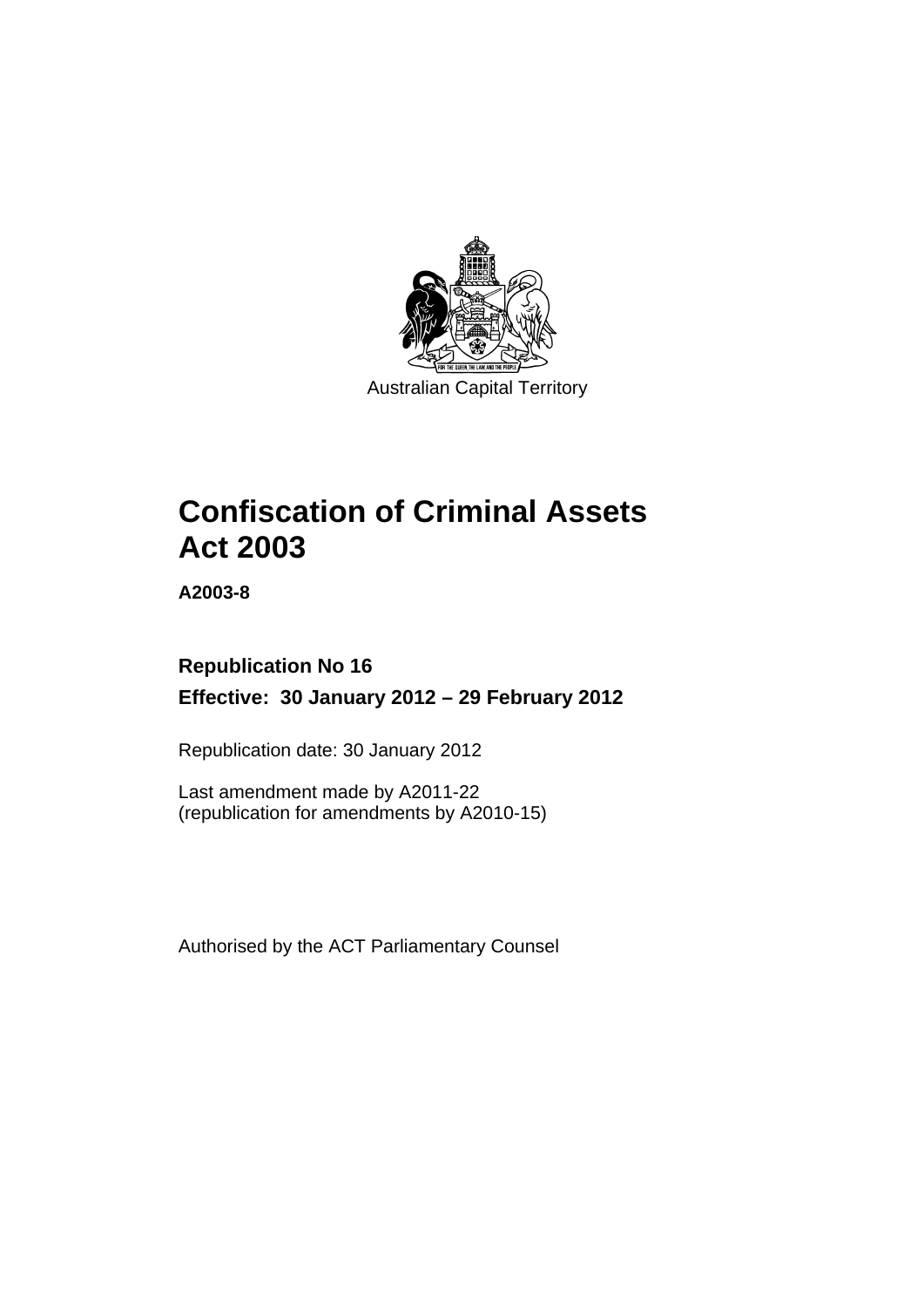### **About this republication**

#### **The republished law**

This is a republication of the *Confiscation of Criminal Assets Act 2003* (including any amendment made under the *Legislation Act 2001*, part 11.3 (Editorial changes)) as in force on 30 January 2012*.* It also includes any commencement, amendment, repeal or expiry affecting this republished law to 30 January 2012.

The legislation history and amendment history of the republished law are set out in endnotes 3 and 4.

#### **Kinds of republications**

The Parliamentary Counsel's Office prepares 2 kinds of republications of ACT laws (see the ACT legislation register at www.legislation.act.gov.au):

- authorised republications to which the *Legislation Act 2001* applies
- unauthorised republications.

The status of this republication appears on the bottom of each page.

#### **Editorial changes**

The *Legislation Act 2001*, part 11.3 authorises the Parliamentary Counsel to make editorial amendments and other changes of a formal nature when preparing a law for republication. Editorial changes do not change the effect of the law, but have effect as if they had been made by an Act commencing on the republication date (see *Legislation Act 2001*, s 115 and s 117). The changes are made if the Parliamentary Counsel considers they are desirable to bring the law into line, or more closely into line, with current legislative drafting practice.

This republication includes amendments made under part 11.3 (see endnote 1).

#### **Uncommenced provisions and amendments**

If a provision of the republished law has not commenced, the symbol  $\mathbf{U}$  appears immediately before the provision heading. Any uncommenced amendments that affect this republished law are accessible on the ACT legislation register (www.legislation.act.gov.au). For more information, see the home page for this law on the register.

#### **Modifications**

If a provision of the republished law is affected by a current modification, the symbol  $\vert \mathbf{M} \vert$ appears immediately before the provision heading. The text of the modifying provision appears in the endnotes. For the legal status of modifications, see the *Legislation Act 2001*, section 95.

#### **Penalties**

At the republication date, the value of a penalty unit for an offence against this law is \$110 for an individual and \$550 for a corporation (see *Legislation Act 2001*, s 133).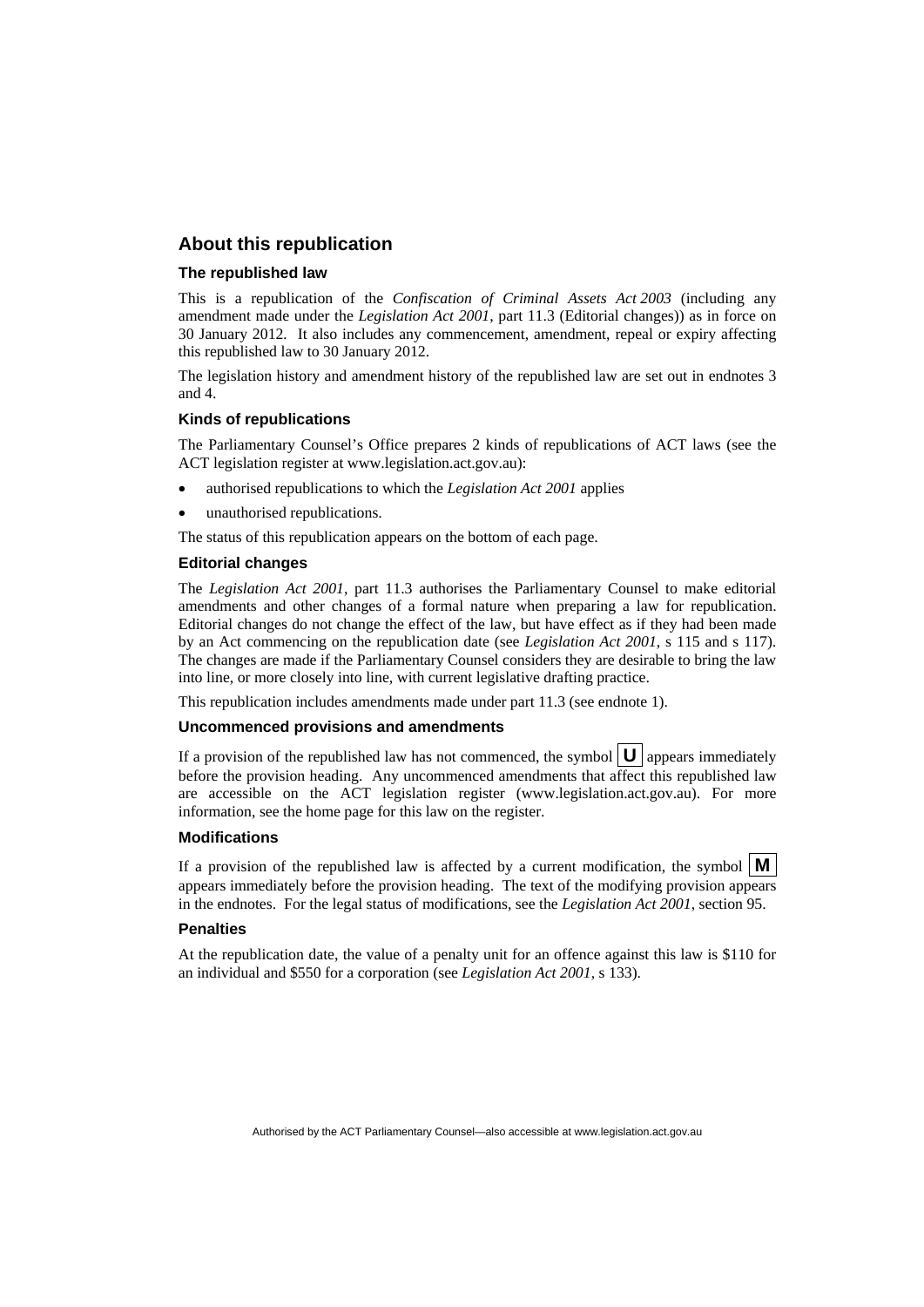

# **Confiscation of Criminal Assets Act 2003**

## **Contents**

| Part 1 | <b>Preliminary</b>                                    |                |
|--------|-------------------------------------------------------|----------------|
| 1      | Name of Act                                           | $\overline{2}$ |
| 3      | Purposes of Act                                       | 2              |
| 4      | Application of Act to property and dealings           | 2              |
| 5      | Application of Act to offences                        | 3              |
| 6      | Dictionary                                            | 3              |
| 7      | <b>Notes</b>                                          | 3              |
| 8      | Offences against Act-application of Criminal Code etc | 4              |
| Part 2 | <b>General overview of confiscation scheme</b>        |                |
| 9      | General overview                                      | 5              |
|        |                                                       |                |

Page

| R16      | Confiscation of Criminal Assets Act 2003 | contents 1 |
|----------|------------------------------------------|------------|
| 30/01/12 | Effective: 30/01/12-29/02/12             |            |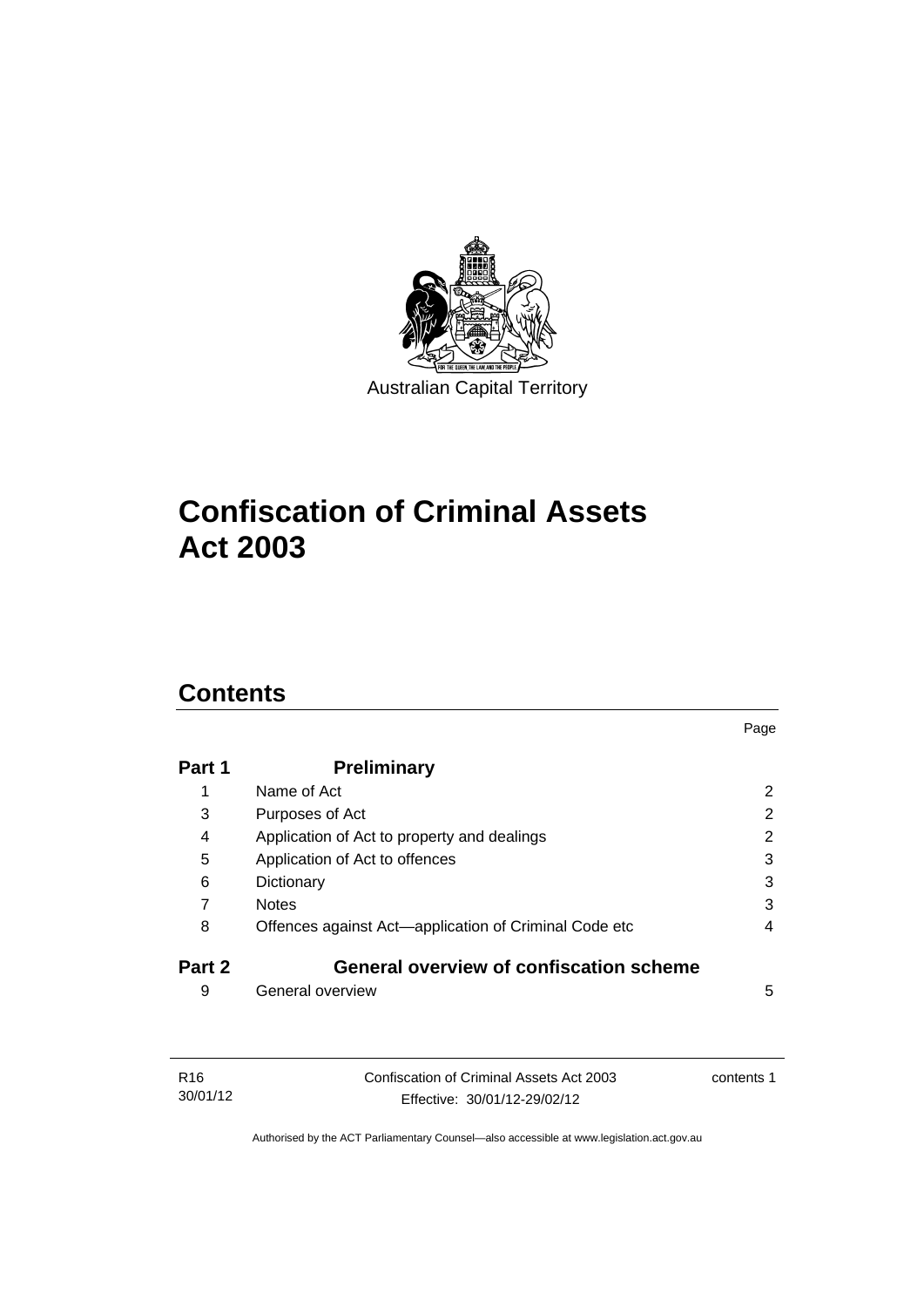#### **Contents**

| Page |
|------|
|      |

| Part 3              | <b>Key concepts</b>                                                        |                 |
|---------------------|----------------------------------------------------------------------------|-----------------|
| 10                  | What is tainted property                                                   | 6               |
| 11                  | What is unclaimed tainted property                                         | 8               |
| 12                  | Meaning of derived                                                         | 9               |
| 13                  | Meaning of offence and of particular kinds of offences                     | 10              |
| 14                  | Meaning of effective control of property                                   | 11              |
| 15                  | Meaning of convicted and quashed                                           | 12              |
| 16                  | When does someone abscond                                                  | 13              |
| 17                  | When is someone <i>cleared</i> of an offence                               | 14              |
| 18                  | When a proceeding is <i>finalised</i>                                      | 15              |
| Part 4              | <b>Restraint of property</b>                                               |                 |
| <b>Division 4.1</b> | General                                                                    |                 |
| 19                  | Meaning of restraining order                                               | 17              |
| 20                  | Meaning of artistic profits restraining order                              | 17              |
| 21                  | Meaning of unclaimed tainted property restraining order                    | 17              |
| 22                  | Restraining orders-purposes                                                | 18              |
| 23                  | Contravening restraining orders                                            | 18              |
| 24                  | Setting aside dealings with restrained property                            | 19              |
| <b>Division 4.2</b> | <b>Making restraining orders</b>                                           |                 |
| 25                  | Restraining orders over unclaimed tainted property-application             | 20              |
| 26                  | Restraining orders over other property-application                         | 21              |
| 27                  | Restraining orders---time for making certain applications                  | 22              |
| 28                  | Restraining orders over unclaimed tainted property-affidavit               |                 |
|                     | supporting application                                                     | 23              |
| 29                  | Restraining orders over other property-affidavit supporting<br>application | 24              |
| 30                  | Restraining orders over unclaimed tainted property-making                  | 26              |
| 31                  | Restraining orders over other property-making                              | 27              |
| 32                  | Making of restraining orders-specific serious offence not required etc     | 29              |
| 33                  | Restraining orders-contents                                                | 30              |
| 34                  | Restraining orders-notice of making                                        | 32              |
| 35                  | Restraining order proceedings-restrictions on disclosure                   | 32              |
| 36                  | Restraining orders-disclosure offences                                     | 33              |
| contents 2          | Confiscation of Criminal Assets Act 2003                                   | R <sub>16</sub> |
|                     | Effective: 30/01/12-29/02/12                                               | 30/01/12        |

Effective: 30/01/12-29/02/12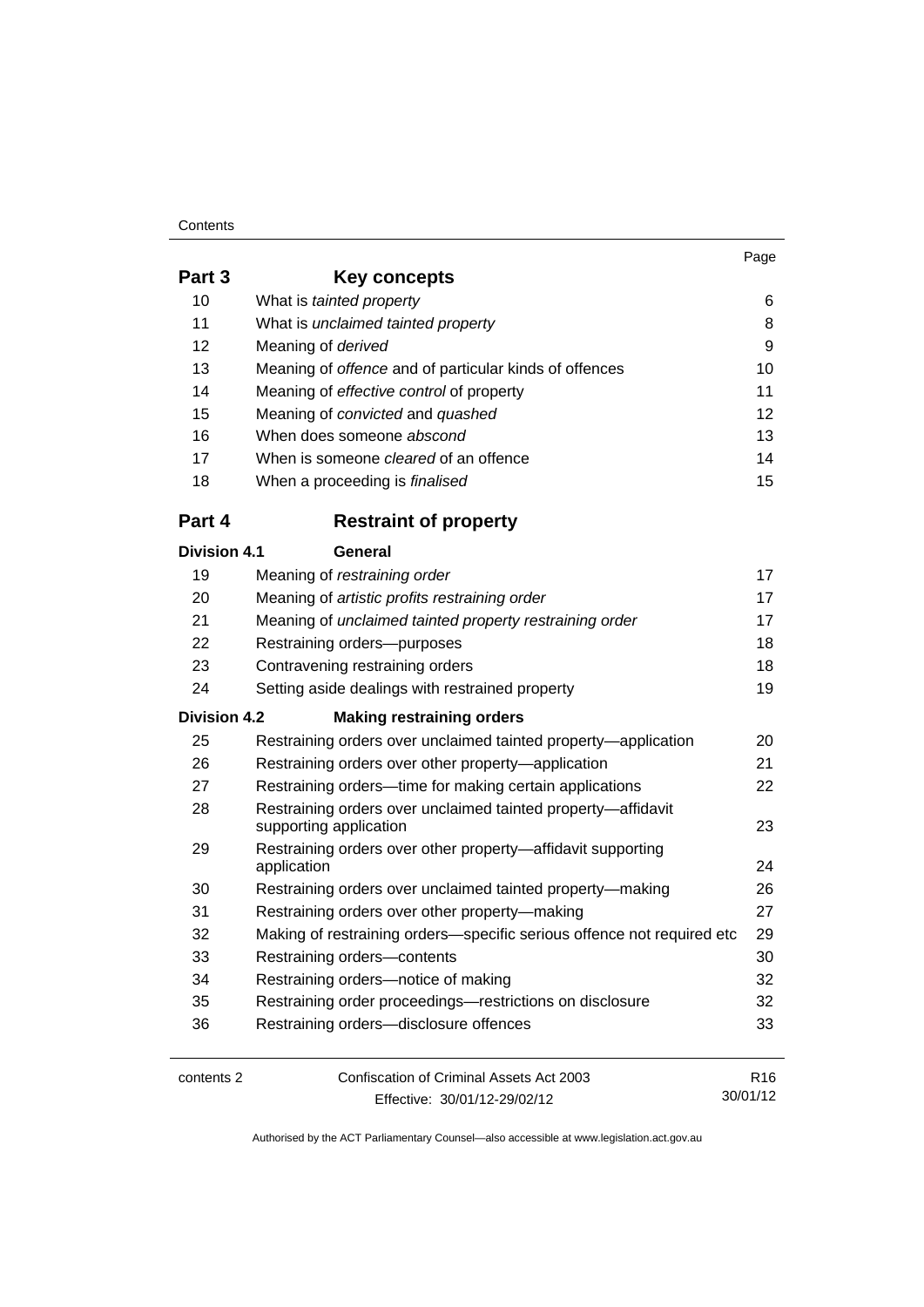| Contents |  |
|----------|--|
|----------|--|

| 37                          |                                                                                                                                | Page<br>36 |
|-----------------------------|--------------------------------------------------------------------------------------------------------------------------------|------------|
| 38                          | Payment of living and business expenses from restrained property<br>Payment of certain legal expenses from restrained property | 37         |
| 39                          |                                                                                                                                | 39         |
| 40                          | Additional orders about restraining orders and restrained property<br>Contravention of additional orders under s 39            | 41         |
|                             |                                                                                                                                |            |
| <b>Division 4.3</b>         | <b>Duration of restraining orders</b>                                                                                          |            |
| 41                          | Meaning of forfeiture or penalty application for div 4.3                                                                       | 41         |
| 42                          | Restraining orders generally not time limited                                                                                  | 41         |
| 43                          | Revocation or variation of restraining orders made without notice of<br>application                                            | 42         |
| 44                          | Revocation or variation of restraining orders if security or undertakings<br>given                                             | 42         |
| 45                          | When restraining order over particular property ends                                                                           | 43         |
| 46                          | When unclaimed tainted property restraining order ends                                                                         | 44         |
| 47                          | When restraining order ends-ordinary offences                                                                                  | 45         |
| 48                          | When restraining order ends-serious offences                                                                                   | 48         |
| 49                          | Extension of time for restraining orders                                                                                       | 50         |
| <b>Division 4.4</b>         | <b>Restraining orders-other matters</b>                                                                                        |            |
| 50                          | Restraining orders-registration in statutory property registers                                                                | 52         |
| 51                          | Penalty orders-execution against restrained property                                                                           | 53         |
| Part 5                      | <b>Forfeiture of property</b>                                                                                                  |            |
| <b>Division 5.1</b>         | <b>Conviction forfeiture orders</b>                                                                                            |            |
| 52                          | Meaning of conviction forfeiture order                                                                                         | 54         |
| 53                          | Conviction forfeiture orders-application                                                                                       | 54         |
| 54                          | Conviction forfeiture orders-making                                                                                            | 54         |
| 55                          | Conviction forfeiture orders-forfeiture                                                                                        | 55         |
| 56                          | When conviction forfeiture order ends                                                                                          | 55         |
| <b>Division 5.2</b>         | Automatic forfeiture-conviction for serious offences                                                                           |            |
| 57                          | Unclaimed tainted property restraining orders-<br>non-application of div 5.2                                                   | 56         |
| 58                          | Automatic forfeiture of restrained property on conviction for serious<br>offences                                              | 56         |
| 59                          | Automatic forfeiture-court order declaring property automatically<br>forfeited                                                 | 57         |
| R <sub>16</sub><br>30/01/12 | Confiscation of Criminal Assets Act 2003<br>Effective: 30/01/12-29/02/12                                                       | contents 3 |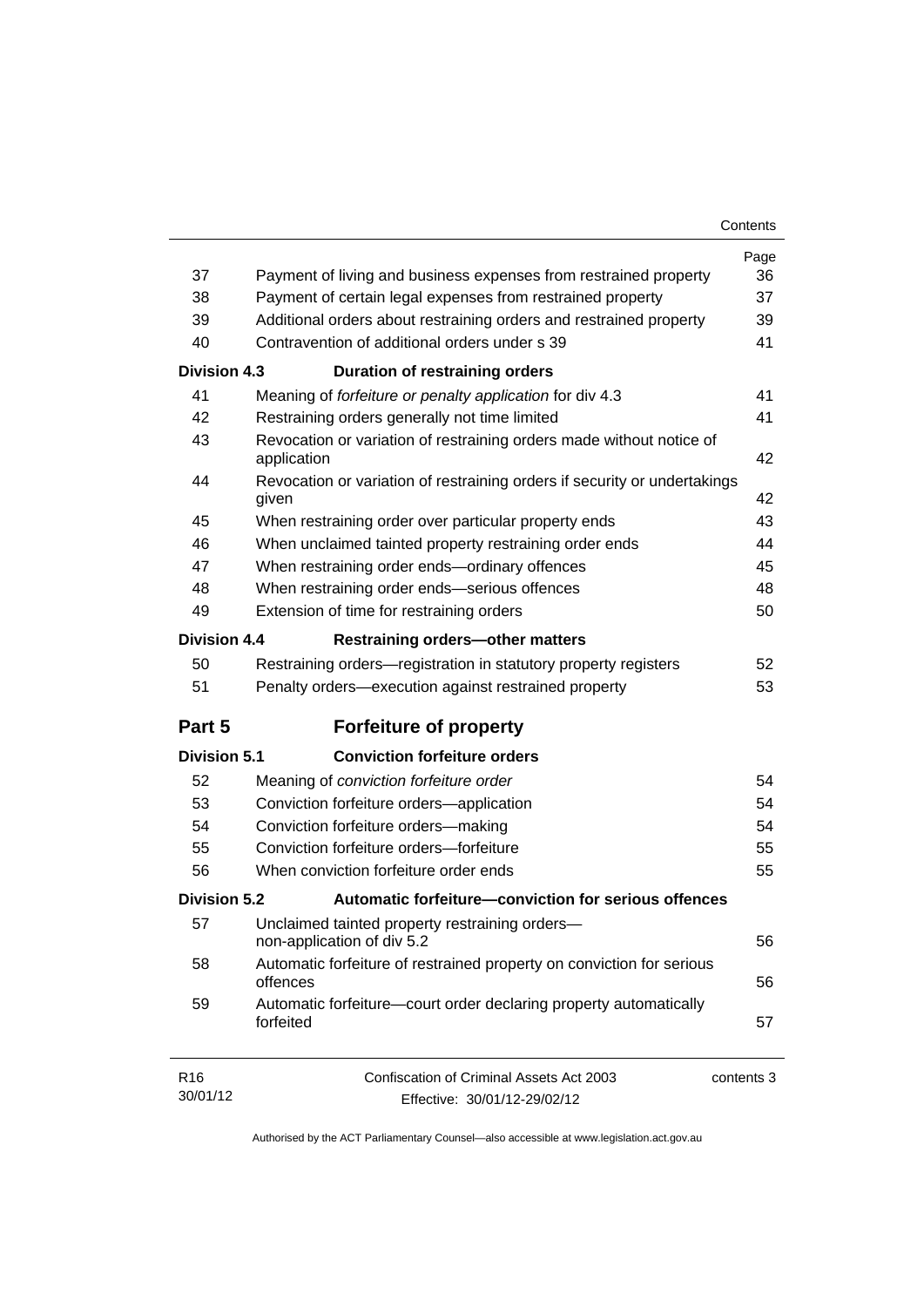| Contents |
|----------|
|----------|

|                     |                                                                                | Page |
|---------------------|--------------------------------------------------------------------------------|------|
| 60                  | Automatic forfeiture-court orders                                              | 57   |
| 61                  | When automatic forfeiture under div 5.2 ends                                   | 59   |
| <b>Division 5.3</b> | Automatic forfeiture-unclaimed tainted property                                |      |
| 62                  | Forfeiture of unclaimed tainted property                                       | 59   |
| 63                  | When automatic forfeiture under div 5.3 ends                                   | 60   |
| <b>Division 5.4</b> | <b>Civil forfeiture orders</b>                                                 |      |
| 64                  | Artistic profits and unclaimed tainted property-<br>non-application of div 5.4 | 60   |
| 65                  | Meaning of civil forfeiture order                                              | 60   |
| 66                  | Civil forfeiture orders-application                                            | 61   |
| 67                  | Civil forfeiture orders-making                                                 | 61   |
| 68                  | Civil forfeiture orders-forfeiture                                             |      |
| 69                  | Civil forfeiture order proceedings-restrictions on disclosure                  | 63   |
| 70                  | Civil forfeiture orders-disclosure offences                                    | 64   |
| 71                  | When civil forfeiture order ends                                               | 67   |
| Part 6              | <b>Exclusion of property</b>                                                   |      |
| <b>Division 6.1</b> | General                                                                        |      |
| 72                  | Meaning of exclusion order                                                     | 68   |
| 73                  | When property is subject to forfeiture                                         | 68   |
| 74                  | Effect of exclusion order                                                      | 69   |
| <b>Division 6.2</b> | <b>Making exclusion orders</b>                                                 |      |
| 75                  | Exclusion orders-application                                                   | 69   |
| 76                  | Making of exclusion orders-ordinary offences                                   | 70   |
| 77                  | Making of exclusion orders-serious offences                                    | 72   |
| 78                  | Making of exclusion orders—unclaimed tainted property                          | 73   |
| Part 7              | <b>Penalty orders</b>                                                          |      |
| <b>Division 7.1</b> | <b>Benefits</b>                                                                |      |
| 79                  | Meaning of <i>commission</i> of serious offence for pt 7                       | 75   |
| 80                  | Meaning of benefits derived by an offender                                     | 75   |

| contents 4 | Confiscation of Criminal Assets Act 2003 | R <sub>16</sub> |
|------------|------------------------------------------|-----------------|
|            | Effective: 30/01/12-29/02/12             | 30/01/12        |

81 Meaning of *artistic profits* [76](#page-89-0)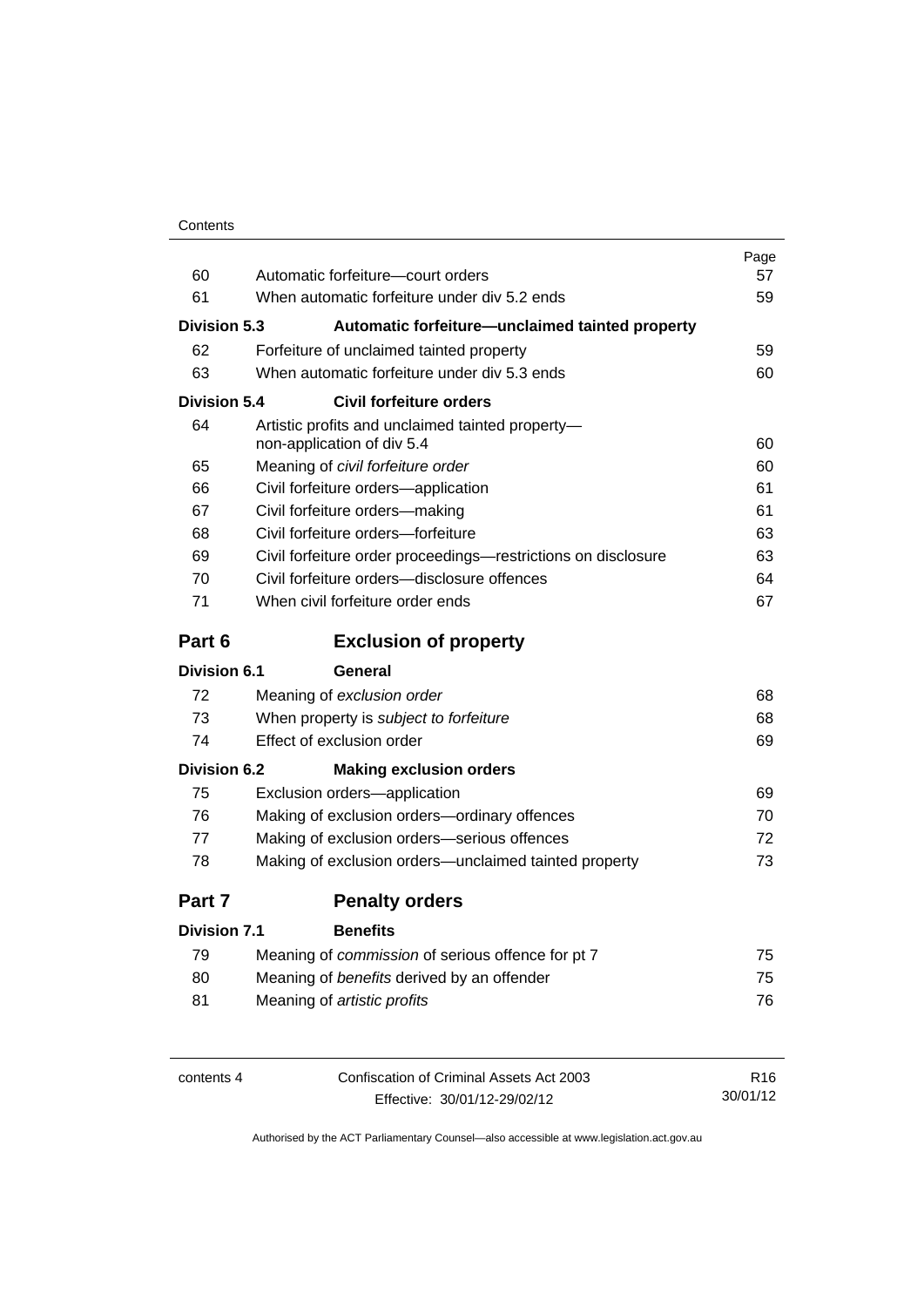|                     |                                                                                         | Contents |
|---------------------|-----------------------------------------------------------------------------------------|----------|
|                     |                                                                                         | Page     |
| <b>Division 7.2</b> | <b>Making penalty orders</b>                                                            |          |
| 82                  | Meaning of penalty order                                                                | 78       |
| 83                  | Penalty orders-application                                                              | 78       |
| 84                  | Penalty orders-offenders convicted of ordinary offences                                 | 78       |
| 85                  | Penalty orders-commission of serious offences                                           | 79       |
| 86                  | Penalty orders-amount of penalty                                                        | 81       |
| 87                  | Penalty orders-contents                                                                 | 82       |
| 88                  | Penalty orders-enforceable as judgment debt                                             | 82       |
| 89                  | Penalty orders-variation for reassessed value of benefits                               | 82       |
| <b>Division 7.3</b> | <b>Value of benefits</b>                                                                |          |
| 90                  | Meaning of narcotic substance and property for div 7.3                                  | 83       |
| 91                  | Presumed value of benefits-ordinary offence                                             | 84       |
| 92                  | Presumed value of benefits-serious offence                                              | 85       |
| 93                  | Value of benefits-relevant matters                                                      | 86       |
| Division 7.4        | Satisfaction of penalty order                                                           |          |
| 94                  | Creation of penalty charge over restrained property                                     | 88       |
| 95                  | When penalty charge over property ends                                                  | 89       |
| 96                  | Power to satisfy penalty order                                                          | 90       |
| 97                  | Public trustee to repay any amount surplus to satisfying penalty order                  | 91       |
| <b>Division 7.5</b> | End of penalty orders                                                                   |          |
| 98                  | When penalty order ends                                                                 | 91       |
| Part 8              | <b>Restrained property</b>                                                              |          |
| <b>Division 8.1</b> | Management of restrained property by public trustee                                     |          |
| 99                  | Application of div 8.1                                                                  | 93       |
| 100                 | Powers of public trustee to preserve restrained property etc                            | 93       |
| 101                 | Sale, modification or destruction of property by public trustee                         | 94       |
| 102                 | Notice of sale, modification or destruction of restrained property by<br>public trustee | 95       |
| 103                 | Emergency modification or destruction of restrained property                            | 96       |
| 104                 | Notice details to be included in public trustee's report                                | 96       |
| 105                 | Order to stop sale, modification or destruction of restrained property                  | 97       |
|                     |                                                                                         |          |

| R16      | Confiscation of Criminal Assets Act 2003 | contents 5 |
|----------|------------------------------------------|------------|
| 30/01/12 | Effective: 30/01/12-29/02/12             |            |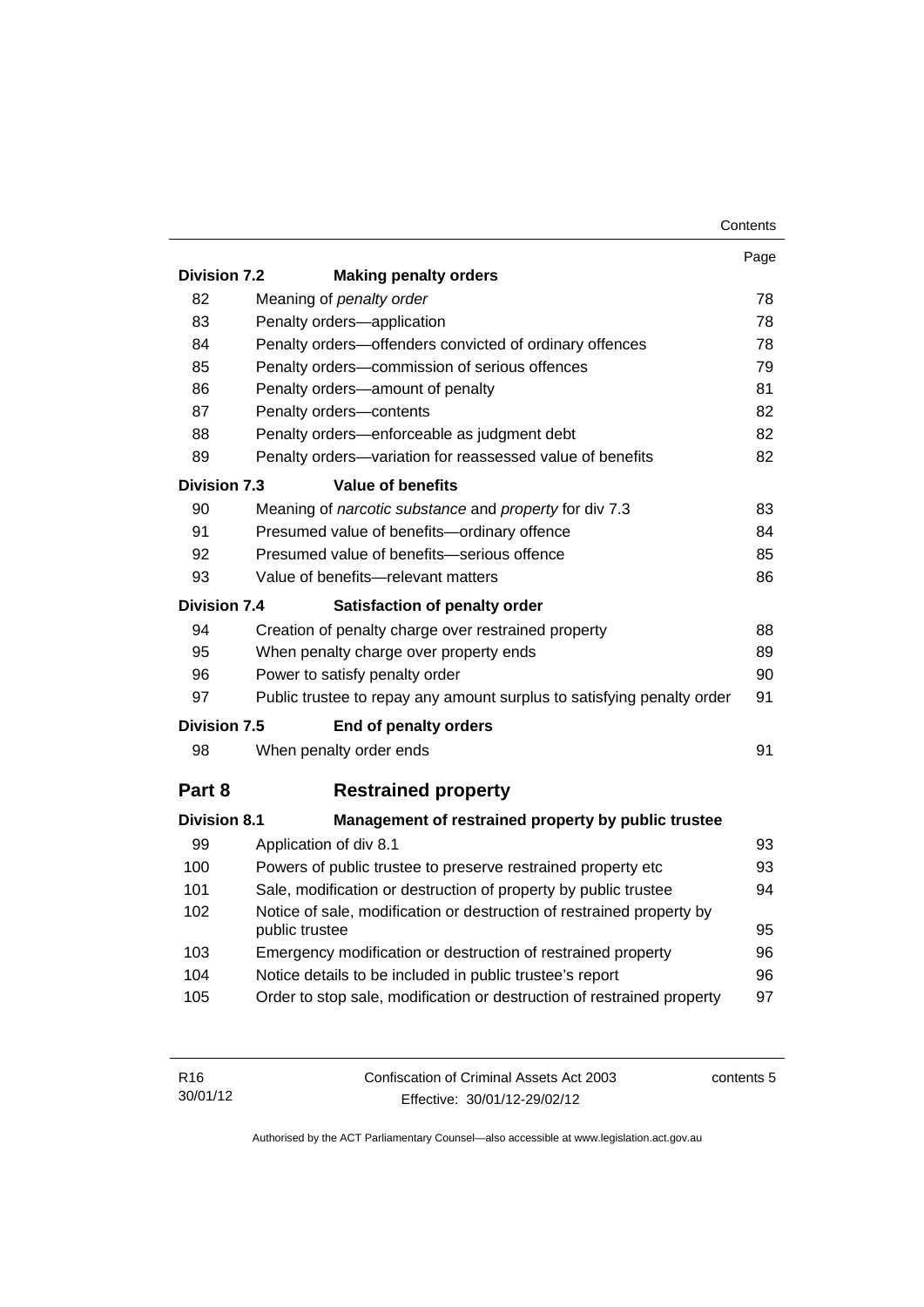| Contents |
|----------|
|----------|

| <b>Division 8.2</b> |          | Joint ownership of restrained property                              | Page            |
|---------------------|----------|---------------------------------------------------------------------|-----------------|
| 106                 |          | Effect of death on joint ownership                                  | 98              |
| Part 9              |          | <b>Forfeited property</b>                                           |                 |
| <b>Division 9.1</b> |          | Preliminary                                                         |                 |
| 107                 |          | Meaning of interested person in pt 9                                | 100             |
| 108                 |          | Forfeited property-powers of public trustee                         | 100             |
| <b>Division 9.2</b> |          | Vesting and disposal of forfeited property                          |                 |
| 109                 |          | Vesting of forfeited property-general rule                          | 101             |
| 110                 |          | Vesting of registrable property on forfeiture                       | 101             |
| 111                 |          | Disposal of forfeited property                                      | 102             |
| Division 9.3        |          | Improperly obtained registered property interests                   |                 |
| 112                 |          | Application of div 9.3 to registered property interests             | 103             |
| 113                 |          | Discharge of prior registered property interests given for improper |                 |
|                     | purposes |                                                                     | 104             |
| <b>Division 9.4</b> |          | Sale of jointly owned forfeited property                            |                 |
| 114                 |          | Application of div 9.4 to jointly owned property                    | 104             |
| 115                 |          | Inconsistency with Trustee Act or Conveyancing Act                  | 105             |
| 116                 |          | Order for sale of jointly owned property                            | 105             |
| 117                 |          | Trust for sale of property                                          | 106             |
| 118                 |          | Effect of trust for sale on joint ownership                         | 107             |
| 119                 |          | Distribution of proceeds of sale of property                        | 107             |
| 120                 |          | Variation of court order for sale                                   | 107             |
| <b>Division 9.5</b> |          | Forfeited property-return or compensation                           |                 |
| 121                 |          | Meaning of return or compensation order                             | 108             |
| 122                 |          | Return or compensation orders-application                           | 108             |
| 123                 |          | Return or compensation orders-making                                | 109             |
| <b>Division 9.6</b> |          | Forfeited property-buyback of interest                              |                 |
| 124                 |          | Meaning of buyback order                                            | 110             |
| 125                 |          | Buyback orders-application                                          | 110             |
| 126                 |          | Buyback orders-making                                               | 110             |
| 127                 |          | Buyback orders-buying interest in property                          | 111             |
| contents 6          |          | Confiscation of Criminal Assets Act 2003                            | R <sub>16</sub> |
|                     |          | Effective: 30/01/12-29/02/12                                        | 30/01/12        |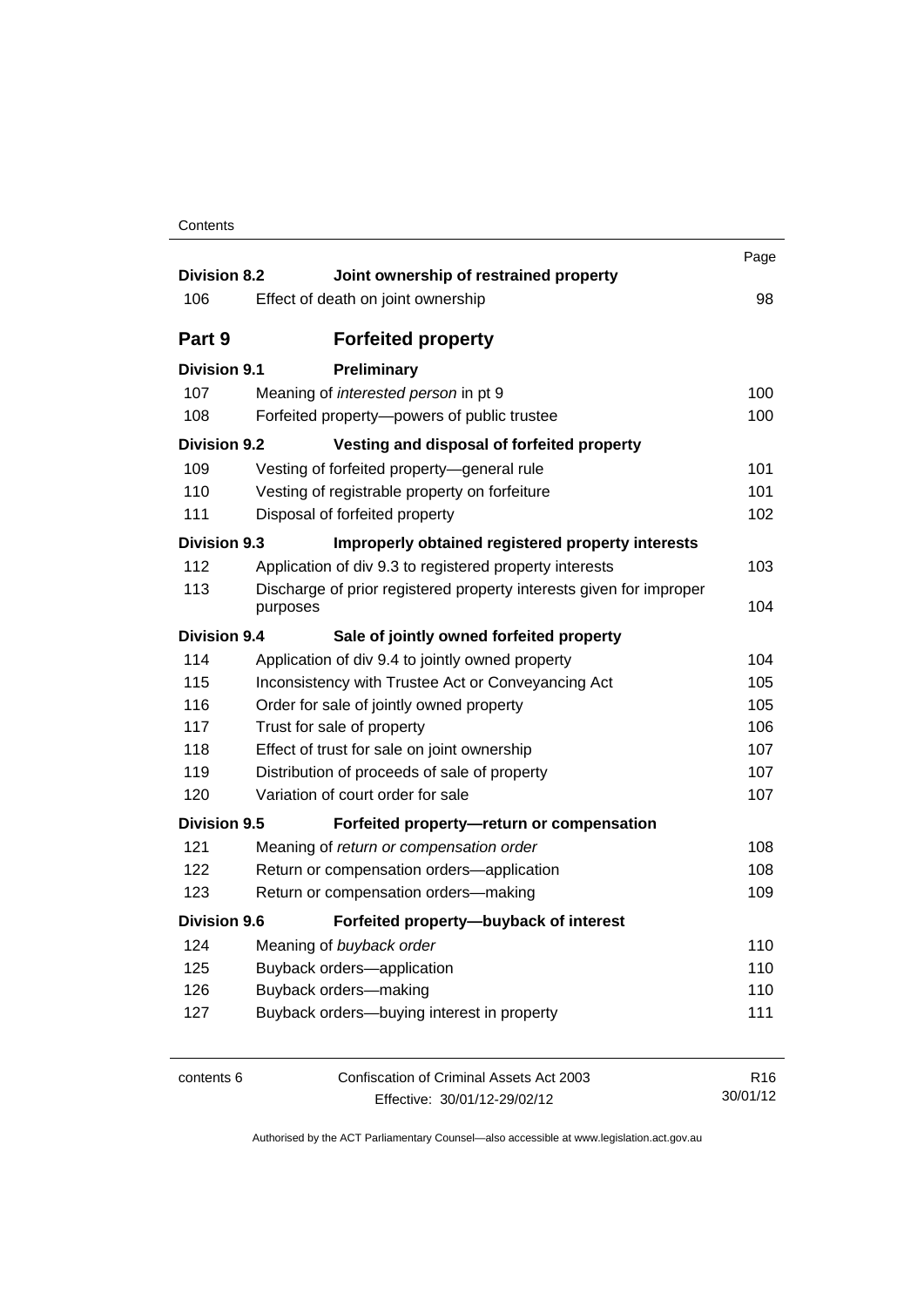|                      |                                                                                  | Contents   |
|----------------------|----------------------------------------------------------------------------------|------------|
|                      |                                                                                  | Page       |
| Part 10              | <b>Confiscated assets trust fund</b>                                             |            |
| 128                  | Definitions for pt 10                                                            | 112        |
| 129                  | Meaning of equitable sharing program                                             | 112        |
| 130                  | Establishment of trust fund                                                      | 113        |
| 131                  | Payments into trust fund                                                         | 113        |
| 132                  | Purposes of trust fund                                                           | 114        |
| 133                  | Payments from trust fund                                                         | 115        |
| 134                  | Distribution of surplus funds                                                    | 115        |
| 135                  | Review of reserved and distributable funds by public trustee                     | 116        |
| Part 11              | Interstate orders                                                                |            |
| 136                  | Meaning of authenticated for pt 11                                               | 117        |
| 137                  | Interstate restraining and forfeiture orders etc-registration                    | 117        |
| 138                  | Interstate restraining and forfeiture orders etc-interim registration            | 118        |
| 139                  | Interstate restraining and forfeiture orders etc-effect of registration          | 119        |
| 140                  | Interstate restraining and forfeiture orders etc—ending of registration          | 119        |
| 141                  | Interstate restraining and forfeiture orders etc-cancellation of<br>registration | 120        |
| 142                  | Creation of interstate penalty charges                                           | 120        |
| 143                  | Interstate penalty charges-effect of creation                                    | 121        |
| Part 12              | <b>Information gathering</b>                                                     |            |
| <b>Division 12.1</b> | <b>Inquiry notices</b>                                                           |            |
| 144                  | Meaning of <i>inquiry notice</i>                                                 | 122        |
| 145                  | Inquiry notices-giving                                                           | 122        |
| 146                  | Inquiry notices-form                                                             | 123        |
| 147                  | Inquiry notices—immunity for complying financial institutions and staff          | 123        |
| <b>Division 12.2</b> | <b>Monitoring orders</b>                                                         |            |
| 148                  | Meaning of <i>monitoring order</i>                                               | 124        |
| 149                  | Monitoring orders-application                                                    | 124        |
| 150                  | Monitoring orders-affidavit supporting application                               | 125        |
| 151                  | Monitoring orders-making                                                         | 125        |
| <b>Division 12.3</b> | <b>Transaction suspension orders</b>                                             |            |
| 152                  | Meaning of transaction suspension order                                          | 126        |
| R <sub>16</sub>      | Confiscation of Criminal Assets Act 2003                                         | contents 7 |
| 30/01/12             | Effective: 30/01/12-29/02/12                                                     |            |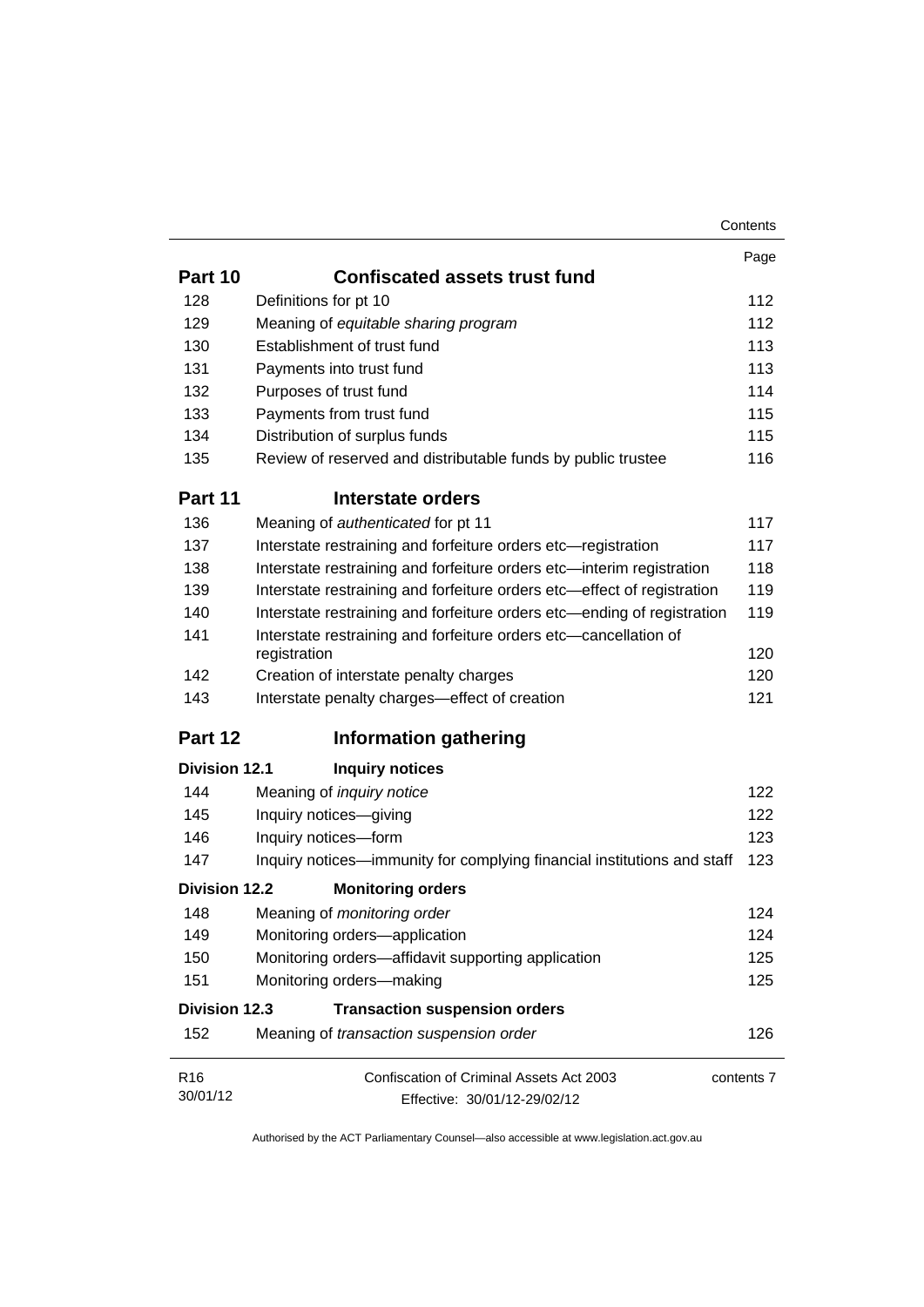#### **Contents**

| 153                  | Transaction suspension orders-application                      | Page<br>127     |
|----------------------|----------------------------------------------------------------|-----------------|
| 154                  | Transaction suspension orders-affidavit supporting application | 128             |
| 155                  | Transaction suspension orders-making                           | 128             |
|                      |                                                                |                 |
| <b>Division 12.4</b> | Production orders for property-tracking documents              |                 |
| 156                  | Meaning of production order                                    | 130             |
| 157                  | Meaning of property-tracking document                          | 130             |
| 158                  | Production orders-application                                  | 131             |
| 159                  | Production orders-affidavit supporting application             | 131             |
| 160                  | Production orders-making                                       | 131             |
| 161                  | Production order proceedings-restrictions on disclosure        | 133             |
| 162                  | Production orders-variation                                    | 133             |
| 163                  | Production orders-consequential powers about documents         | 133             |
| <b>Division 12.5</b> | <b>Examination orders and notices</b>                          |                 |
|                      | Subdivision 12.5.1<br>Preliminary                              |                 |
| 164                  | Definitions for div 12.5                                       | 134             |
| 165                  | Authorised investigators                                       | 135             |
|                      | Subdivision 12.5.2 Examination orders                          |                 |
| 166                  | Meaning of examination order                                   | 136             |
| 167                  | Examination orders-application                                 | 136             |
| 168                  | Examination orders-affidavit supporting application            | 137             |
| 169                  | Examination orders-making                                      | 137             |
| 170                  | Examination order proceedings-restrictions on disclosure       | 138             |
|                      | Subdivision 12.5.3 Examination notices                         |                 |
| 171                  | Meaning of examination notice                                  | 138             |
| 172                  | Examination notices-giving                                     | 139             |
| 173                  | Examination notices-form                                       | 139             |
|                      | Subdivision 12.5.4 Conducting examinations                     |                 |
| 174                  | Time and place of examination                                  | 140             |
| 175                  | Requirements made of person examined                           | 140             |
| 176                  | Conduct of examination                                         | 141             |
| 177                  | Role of the examinee's lawyer                                  | 142             |
| 178                  | Examinations-consequential powers about documents              | 142             |
| 179                  | Examinations-additional restrictions on disclosure             | 142             |
| contents 8           | Confiscation of Criminal Assets Act 2003                       | R <sub>16</sub> |
|                      | Effective: 30/01/12-29/02/12                                   | 30/01/12        |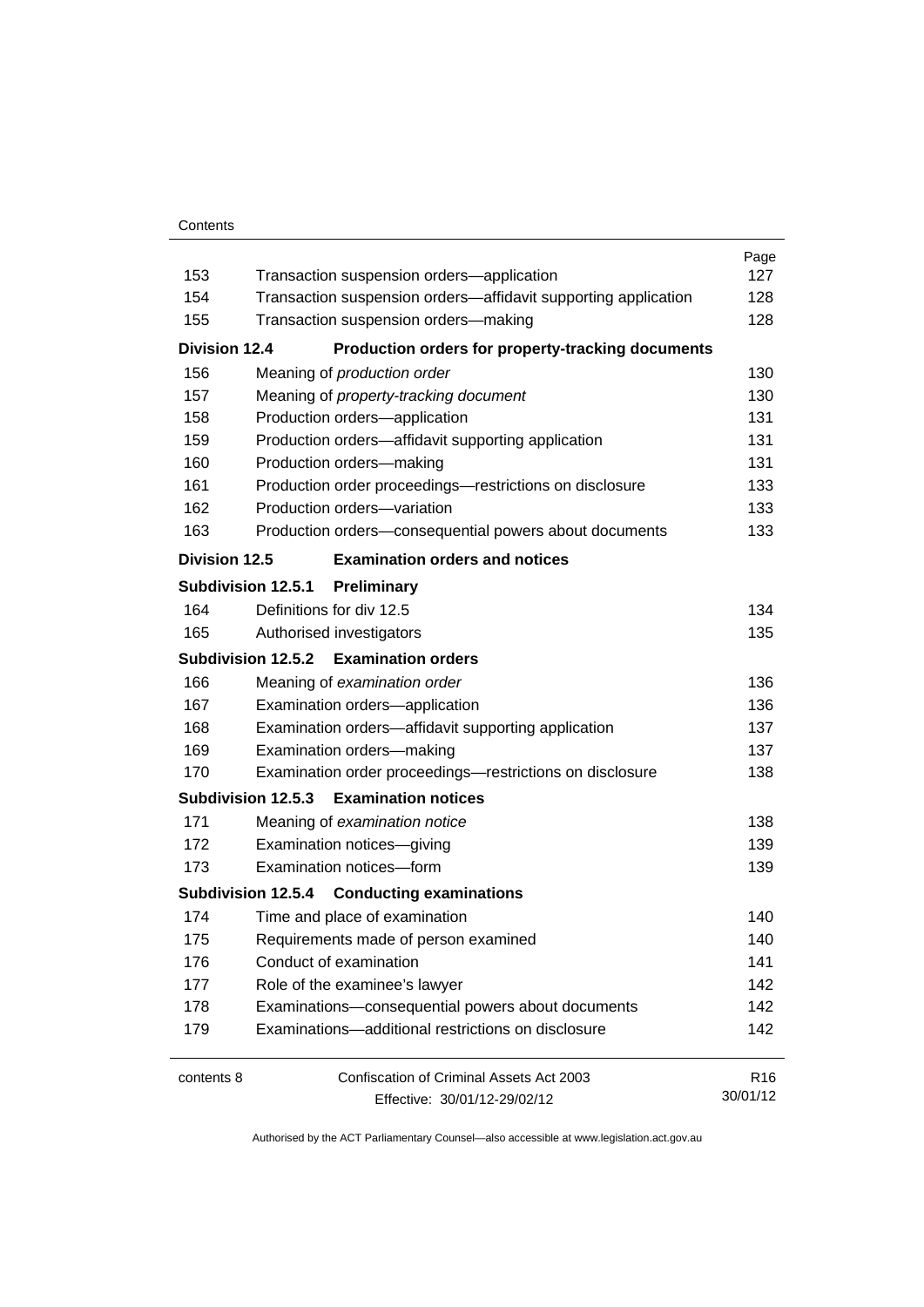|                      |                                                                        | Contents                        |
|----------------------|------------------------------------------------------------------------|---------------------------------|
|                      |                                                                        | Page                            |
| 180                  | Protection of authorised investigator etc                              | 143                             |
| Subdivision 12.5.5   | Offences-examination notices                                           |                                 |
| 181                  | Obstruction etc of authorised investigator                             | 144                             |
| 182                  | Failing to attend examination                                          | 144                             |
| 183                  | Offences relating to appearance at examination                         | 145                             |
| 184                  | Unauthorised presence at an examination                                | 145                             |
| 185                  | Examinations-additional disclosure offences                            | 146                             |
| <b>Division 12.6</b> | Information order offences                                             |                                 |
| 186                  | Meaning of information order                                           | 148                             |
| 187                  | Information orders-failure to comply                                   | 149                             |
| 188                  | Information orders-false or misleading information                     | 149                             |
| 189                  | Information orders-false or misleading documents                       | 150                             |
| 190                  | Destruction etc of documents                                           | 150                             |
| 191                  | Meaning of non-disclosable information order                           | 151                             |
| 192                  | Information orders-disclosure offences                                 | 152                             |
| 193                  | Information orders-disclosure by police officers                       | 154                             |
| 194                  | Information orders-protection of complying financial institutions      | 154                             |
| Part 13              | <b>Search warrants</b>                                                 |                                 |
| <b>Division 13.1</b> | <b>Preliminary</b>                                                     |                                 |
| 195                  | Definitions for pt 13                                                  | 156                             |
| <b>Division 13.2</b> | Search warrants-general                                                |                                 |
| 196                  | Applications for search warrants-general                               | 158                             |
| 197                  | Offence for making false etc statements in search warrant applications | 158                             |
| 198                  | Additional contents of search warrant applications                     | 159                             |
|                      |                                                                        |                                 |
| 199                  | Issuing search warrants                                                |                                 |
| 200                  | When search warrant for property-tracking document may be issued       |                                 |
| 201                  | Contents of search warrants                                            |                                 |
| 202                  | Authorisation given by search warrants                                 |                                 |
| <b>Division 13.3</b> | <b>Telephone and electronic warrants</b>                               |                                 |
| 203                  | Applying for search warrants by telephone or other electronic means    | 159<br>160<br>160<br>161<br>162 |

| R <sub>16</sub> | Confiscation of Criminal Assets Act 2003 | contents 9 |
|-----------------|------------------------------------------|------------|
| 30/01/12        | Effective: 30/01/12-29/02/12             |            |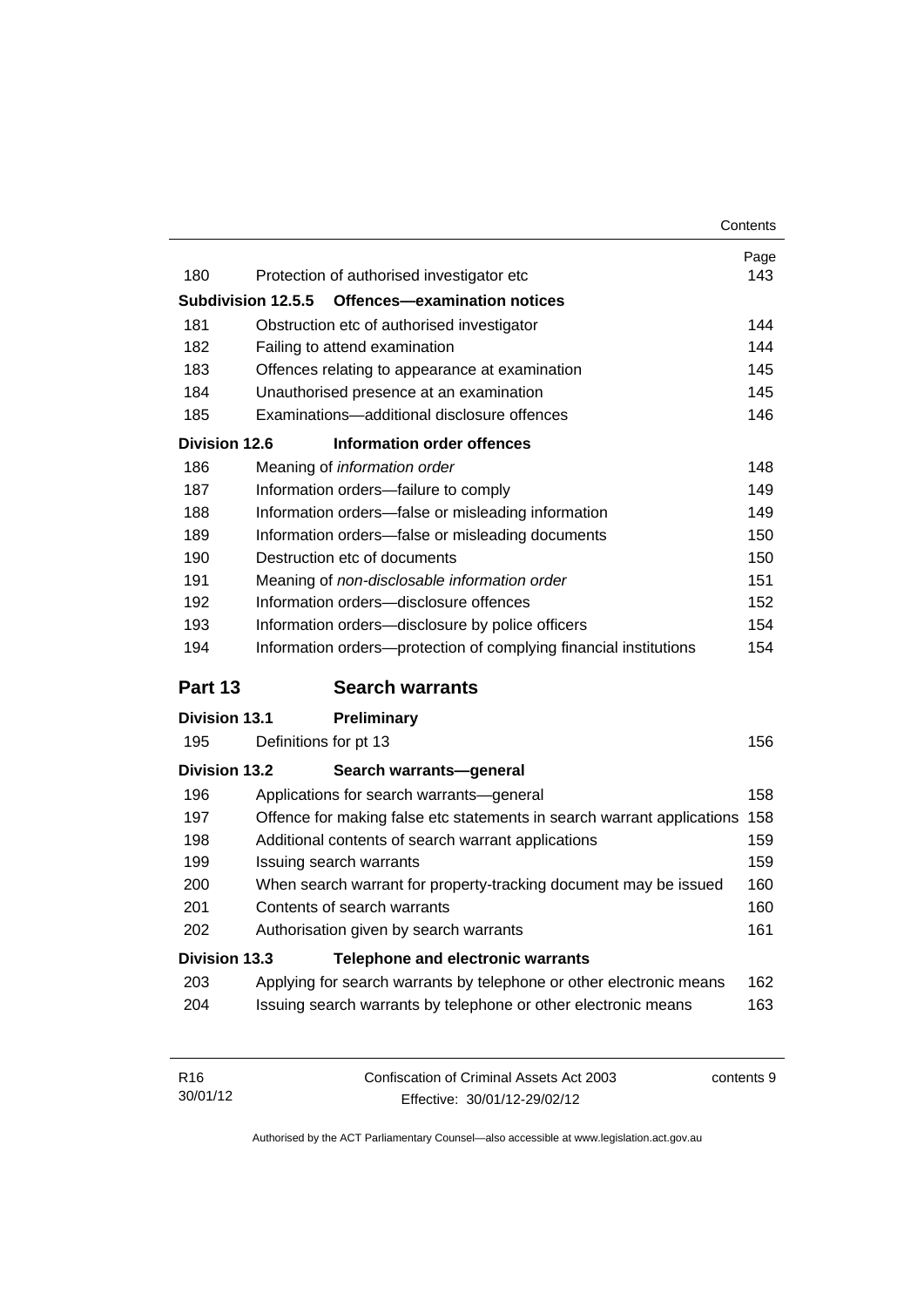|                      |                                                                                           | Page |
|----------------------|-------------------------------------------------------------------------------------------|------|
| 205                  | Unsigned warrants by telephone or other electronic means in court<br>proceedings          |      |
| 206                  | Offence for stating incorrect names in warrants by telephone or other<br>electronic means |      |
| 207                  | Offence for execution etc of search warrant departing in material form                    | 165  |
| 208                  | Offence for execution etc of unauthorised form of search warrant                          | 165  |
| 209                  | Offence for giving unauthorised form of search warrant                                    | 166  |
| <b>Division 13.4</b> | <b>Executing search warrants</b>                                                          |      |
| 210                  | Search warrants—whether must be executed only during particular<br>hours                  | 166  |
| 211                  | Search warrants-restrictions on personal searches                                         | 167  |
| 212                  | Use of force and availability of assistance in executing search warrant                   | 168  |
| 213                  | Search warrants-announcement before entry                                                 | 168  |
| 214                  | Details of search warrant to be given to occupier etc                                     | 169  |
| 215                  | Occupier entitled to be present during search etc                                         | 169  |
| 216                  | Particular powers available to officers executing search warrant                          | 170  |
| 217                  | Use of equipment to examine or process things                                             | 170  |
| 218                  | Moving things to another place for examination or processing                              | 171  |
| 219                  | Use of electronic equipment at premises                                                   | 172  |
| 220                  | Person with knowledge of computer or computer system to assist<br>access etc              | 173  |
| 221                  | Securing electronic equipment                                                             | 174  |
| 222                  | Copies of seized things to be provided                                                    | 175  |
| 223                  | Providing documents after execution of search warrant                                     | 176  |
| <b>Division 13.5</b> | <b>Stopping and searching vehicles</b>                                                    |      |
| 224                  | Searches of vehicles without search warrant in emergency situations                       | 176  |
| 225                  | How police officer exercises powers under s 224                                           | 177  |
| <b>Division 13.6</b> | Search warrants-things seized                                                             |      |
| 226                  | Receipts for things seized under search warrants                                          | 178  |
| 227                  | Keeping seized things under search warrants                                               | 179  |
| 228                  | Keeping things for further period                                                         | 180  |
| 229                  | Issuing officer may order keeping of thing                                                | 180  |
| 230                  | Transfer of things seized to public trustee                                               | 181  |
|                      |                                                                                           |      |

contents 10 Confiscation of Criminal Assets Act 2003 Effective: 30/01/12-29/02/12 R16 30/01/12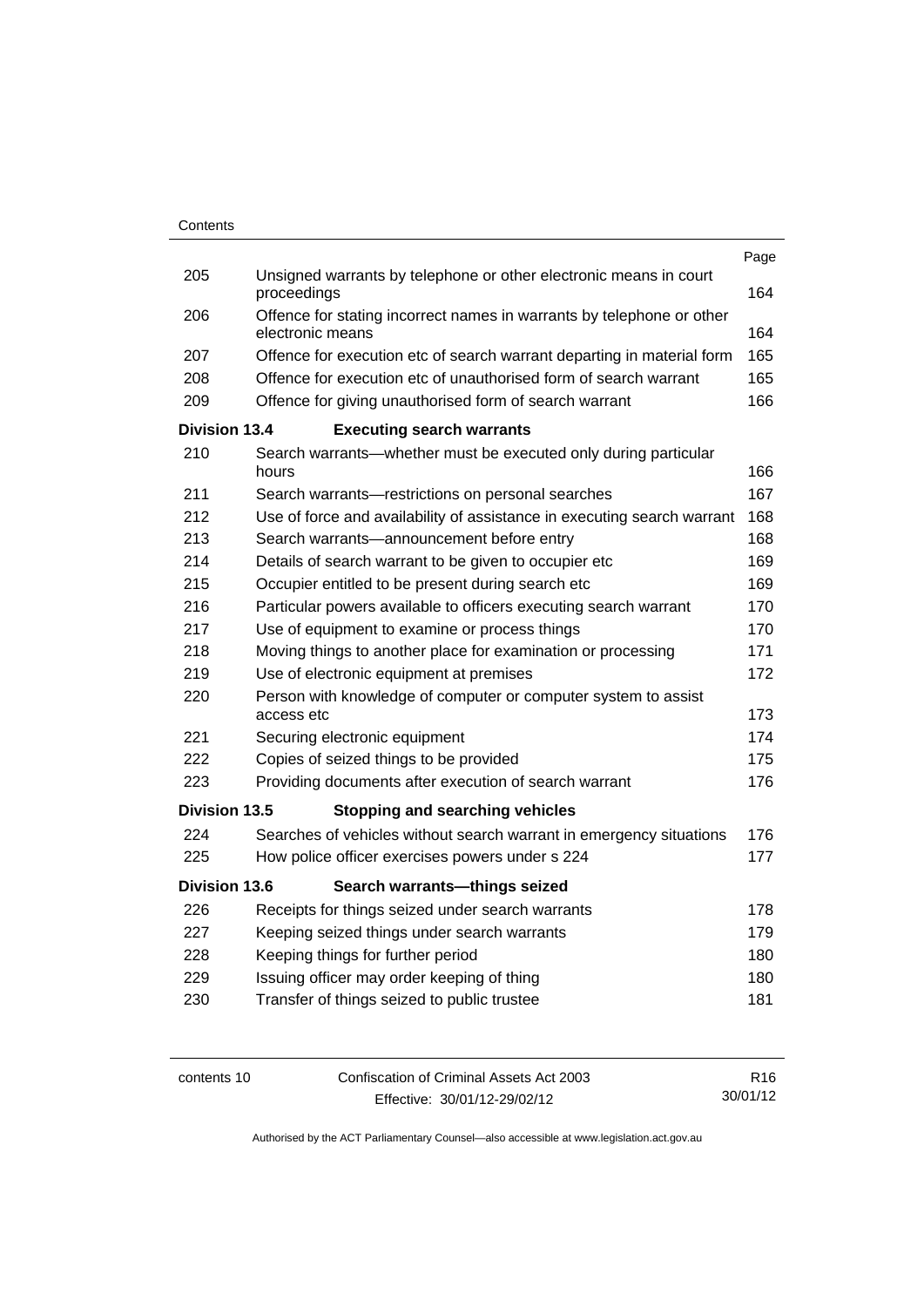|                      |                                                                                                | Contents    |
|----------------------|------------------------------------------------------------------------------------------------|-------------|
|                      |                                                                                                | Page        |
| <b>Division 13.7</b> | Search warrants-miscellaneous                                                                  |             |
| 231                  | Search warrants—false or misleading information                                                | 181         |
| 232                  | Search warrants-false or misleading documents                                                  | 182         |
| 233                  | Obstruction etc of police officers and people assisting                                        | 182         |
| 234                  | Damage etc to be minimised                                                                     | 183         |
| 235                  | Compensation                                                                                   | 183         |
| Part 14              | <b>Court procedure</b>                                                                         |             |
| 236                  | Meaning of confiscation proceeding                                                             | 185         |
| 237                  | Confiscation and corresponding law order proceedings are civil, not<br>criminal                | 187         |
| 238                  |                                                                                                | 187         |
|                      | Meaning of relevant court                                                                      |             |
| 239                  | Jurisdiction of Magistrates Court-confiscation proceedings                                     | 188         |
| 240                  | Jurisdiction of Magistrates Court-interstate orders                                            | 189         |
| 241<br>242           | Jurisdiction of Supreme Court                                                                  | 190<br>190  |
|                      | Confiscation proceedings-transferred proceedings                                               |             |
| 243<br>244           | Restricted access proceedings—notice of applications etc                                       | 191<br>192  |
|                      | Other confiscation proceedings—notice of applications etc                                      |             |
| 245                  | Applications for another confiscation proceeding in relation to same<br>offence                | 193         |
| 246                  | Confiscation proceedings—time extensions for applications                                      | 194         |
| 247                  | Confiscation proceedings—amendment of applications                                             | 194         |
| 248                  | Confiscation proceedings-relevant material                                                     | 195         |
| 249                  | Confiscation proceedings—witness not required to answer questions<br>prejudicing investigation | 195         |
| 250                  | Confiscation proceedings-additional orders                                                     | 195         |
| 251                  | Contravention of additional orders under s 250                                                 | 197         |
| 252                  | Confiscation proceedings-consent orders                                                        | 197         |
| 253                  | Confiscation proceedings—notice of making orders                                               | 197         |
| 254                  | Concurrent proceedings                                                                         | 198         |
| Part 15              | <b>Miscellaneous</b>                                                                           |             |
| 255                  | Self-incrimination and other privileges overridden                                             | 199         |
| 256                  | Powers under Act not limited by criminal proceedings                                           | 200         |
| 257                  | Powers under Act do not limit each other or powers under other laws                            | 201         |
| R <sub>16</sub>      | Confiscation of Criminal Assets Act 2003                                                       | contents 11 |
| 30/01/12             | Effective: 30/01/12-29/02/12                                                                   |             |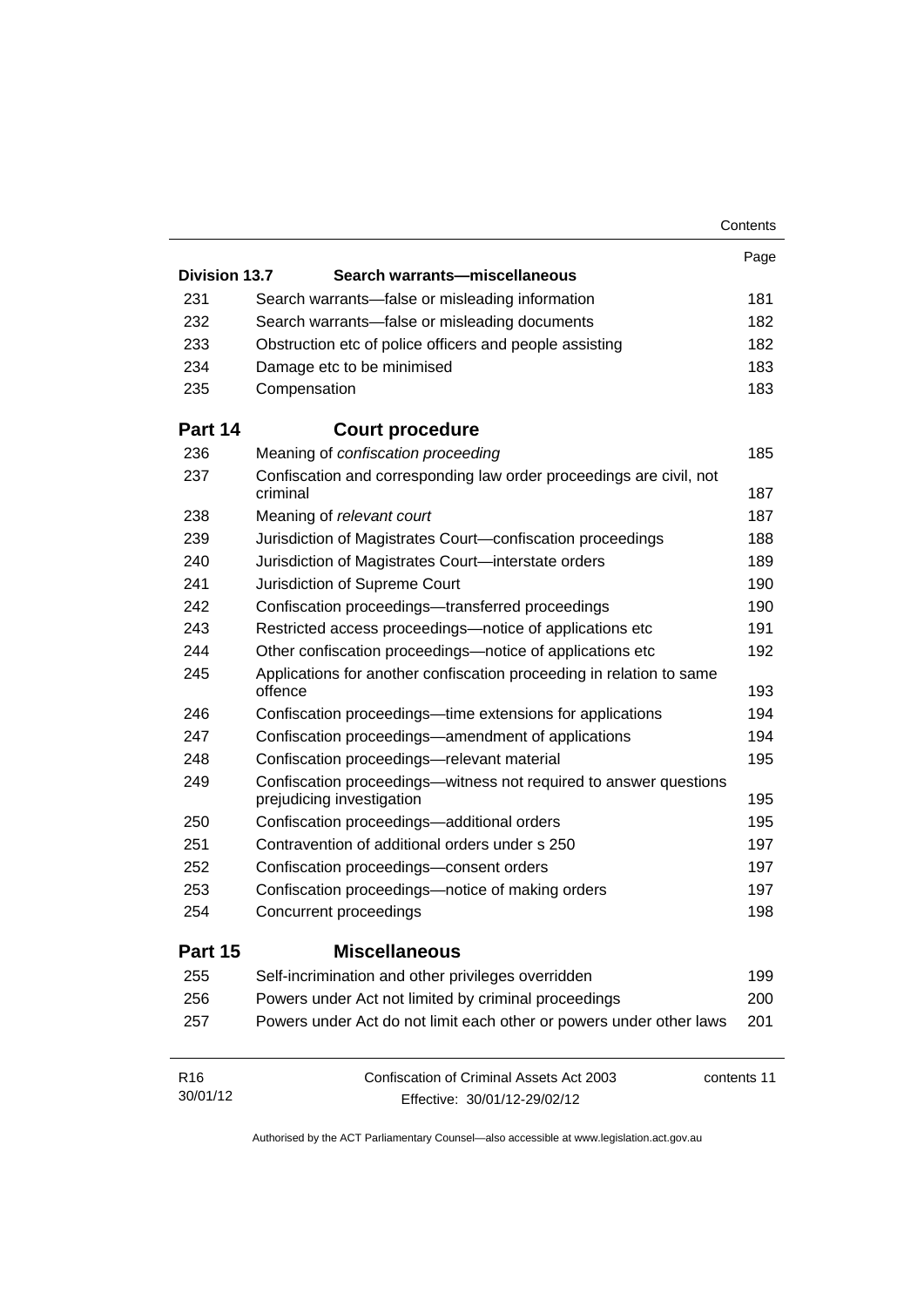#### **Contents**

|                   |                                           | Page |
|-------------------|-------------------------------------------|------|
| 258               | Examination orders—reporting requirements | 201  |
| 259               | Approved forms                            | 203  |
| 260               | Regulation-making power                   | 203  |
|                   |                                           |      |
| <b>Dictionary</b> | 204                                       |      |
|                   |                                           |      |
| <b>Endnotes</b>   |                                           |      |
| 1                 | About the endnotes                        | 215  |
| 2                 | Abbreviation key                          | 215  |
| 3                 | Legislation history                       | 216  |
| 4                 | Amendment history                         | 219  |

5 [Earlier republications 223](#page-236-0)

contents 12 Confiscation of Criminal Assets Act 2003 Effective: 30/01/12-29/02/12

R16 30/01/12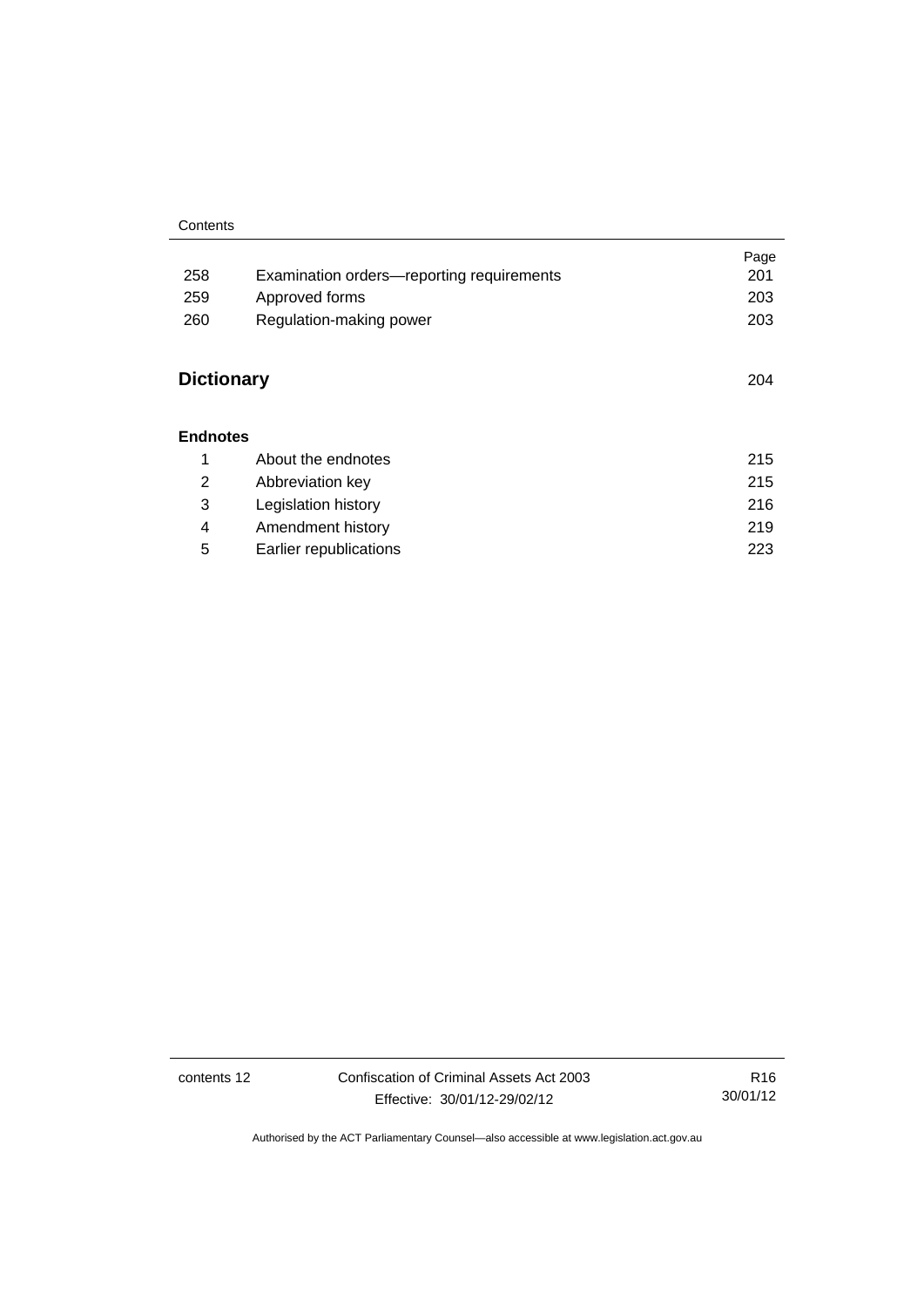

# **Confiscation of Criminal Assets Act 2003**

An Act to deprive people of the proceeds of crime and of property used for criminal activity, and for other purposes

R16 30/01/12

l

Confiscation of Criminal Assets Act 2003 Effective: 30/01/12-29/02/12

page 1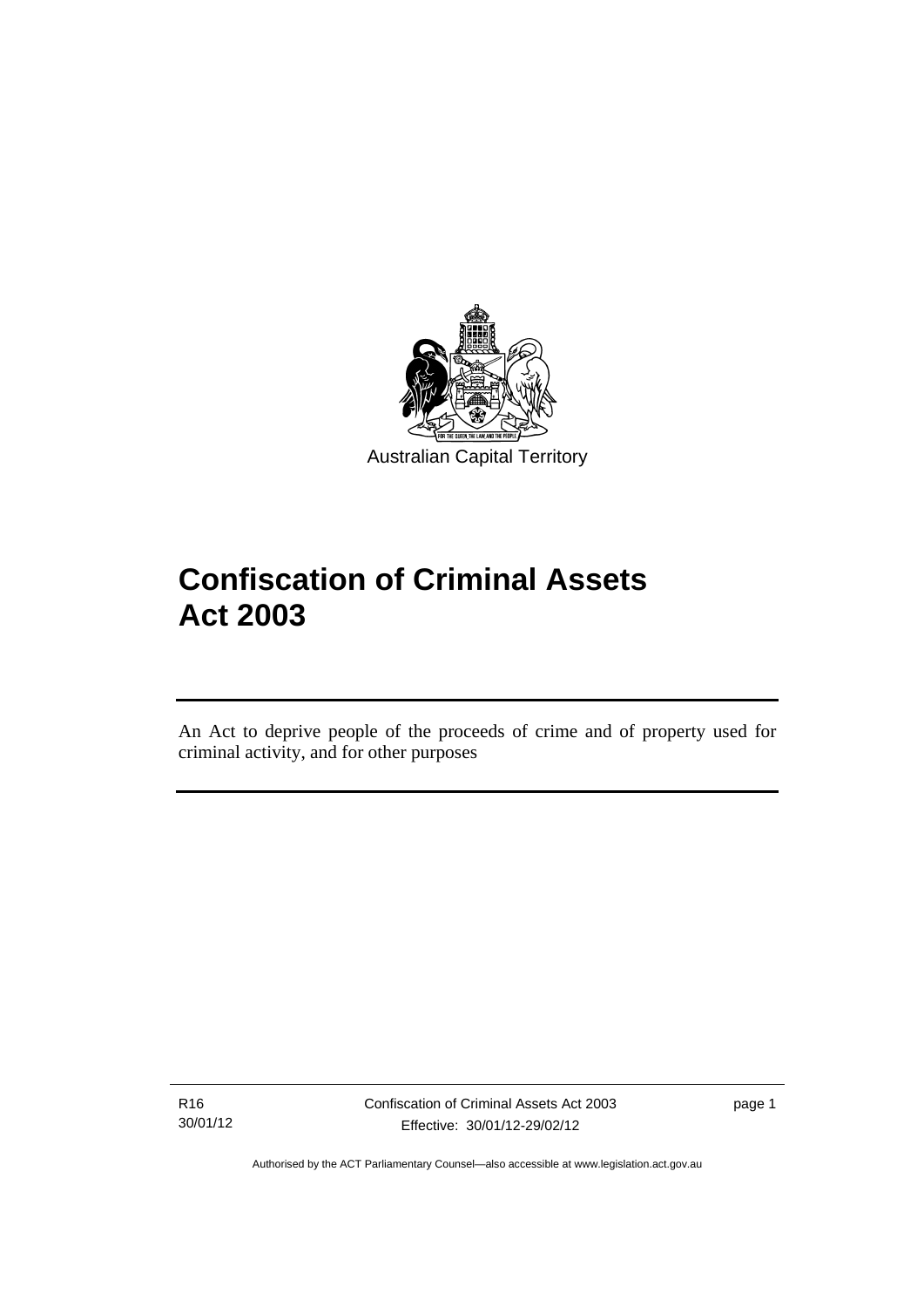#### Part 1 **Preliminary**

Section 1

## <span id="page-15-0"></span>**Part 1** Preliminary

## <span id="page-15-1"></span>**1 Name of Act**

This Act is the *Confiscation of Criminal Assets Act 2003.*

## <span id="page-15-2"></span>**3 Purposes of Act**

The *purposes of this Act* include the following:

- (a) to encourage law-abiding behaviour by the community;
- (b) to give effect to the principle of public policy that a person should not be enriched because of the commission of an offence, whether or not anyone has been convicted of the offence;
- (c) to deprive a person of all material advantage derived from the commission of an offence, whatever the form into which property or benefits derived from the offence may have been changed;
- (d) to deprive a person of property used, or intended by an offender to be used, in relation to the commission of an offence, whatever the form into which it may have been changed, and to prevent the person from using the property to commit other offences;
- (e) to enable the effective tracing and seizure by law enforcement authorities of property used, or intended by an offender to be used, in relation to the commission of an offence and all material advantage derived from the offence;
- (f) to provide for the enforcement in the ACT of orders, notices or decisions (however described) made under corresponding laws.

## <span id="page-15-3"></span>**4 Application of Act to property and dealings**

(1) This Act applies to property located anywhere, whether in the ACT, in Australia outside the ACT, or outside Australia.

R16 30/01/12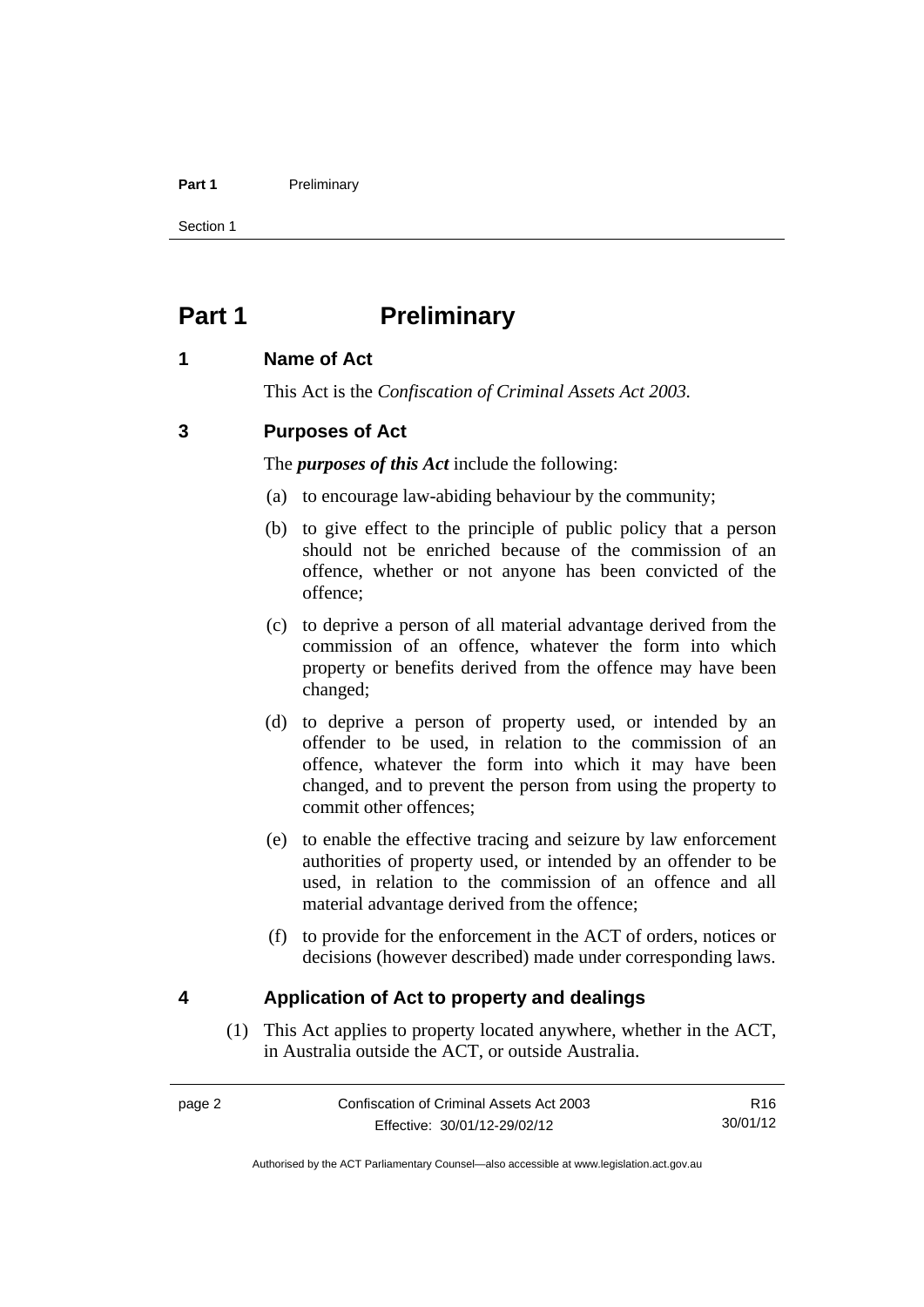(2) This Act applies to dealings with property anywhere, whether it happens in the ACT, in Australia outside the ACT, or outside Australia.

## <span id="page-16-0"></span>**5 Application of Act to offences**

This Act applies in relation to offences, whether committed, or alleged to have been committed, before or after the commencement of this Act.

## <span id="page-16-1"></span>**6 Dictionary**

The dictionary at the end of this Act is part of this Act.

*Note 1* The dictionary at the end of this Act defines certain terms used in this Act, and includes references (*signpost definitions*) to other terms defined elsewhere in this Act.

> For example, the signpost definition '*effective control*, of property—see section 14.' means that the term 'effective control' is defined in that section.

*Note* 2 A definition in the dictionary (including a signpost definition) applies to the entire Act unless the definition, or another provision of the Act, provides otherwise or the contrary intention otherwise appears (see Legislation Act,  $s$  155 and  $s$  156 (1)).

## <span id="page-16-2"></span>**7 Notes**

A note included in this Act is explanatory and is not part of this Act.

*Note* See the Legislation Act, s 127 (1), (4) and (5) for the legal status of notes.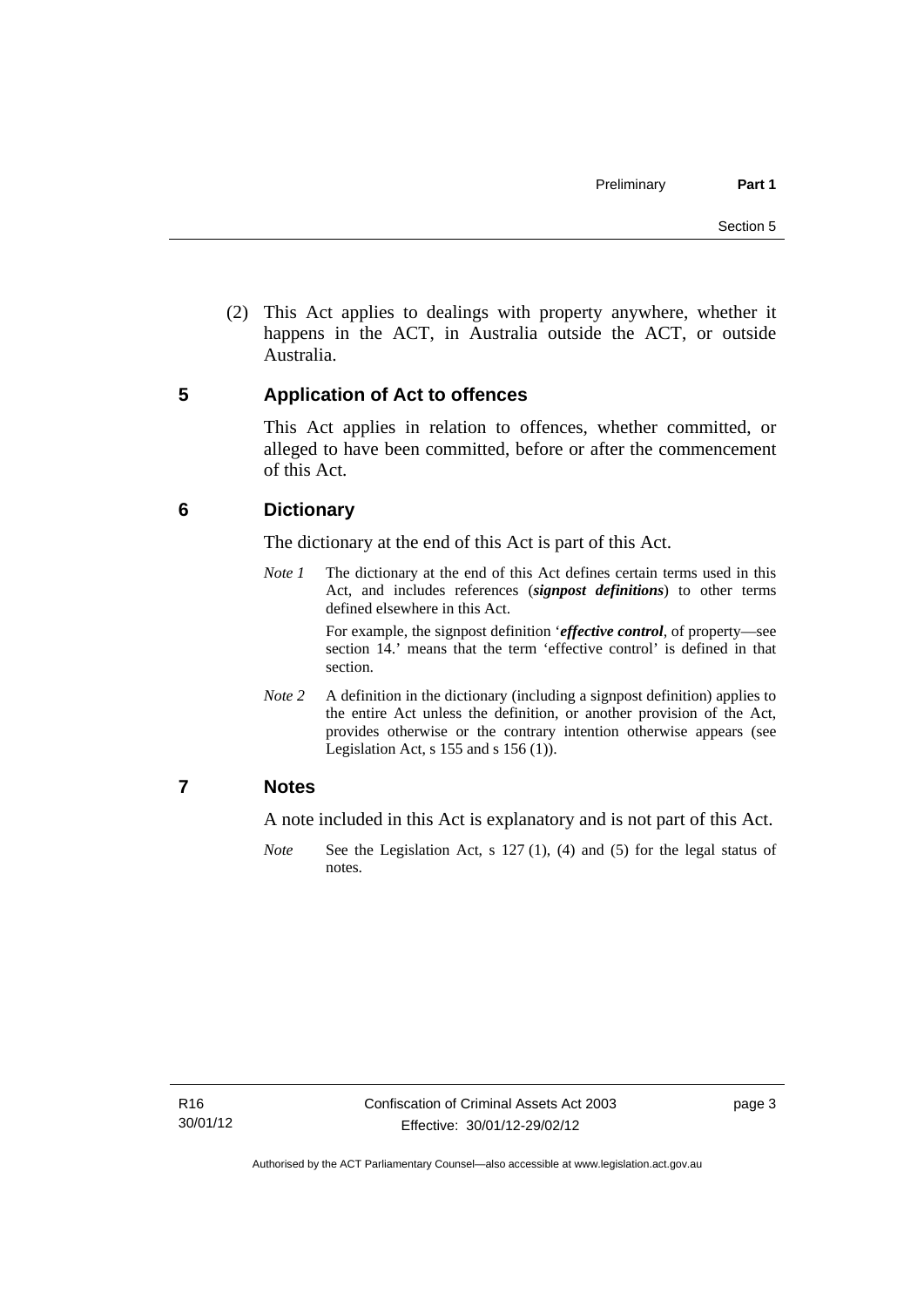#### <span id="page-17-0"></span>**8 Offences against Act—application of Criminal Code etc**

Other legislation applies in relation to offences against this Act.

#### *Note 1 Criminal Code*

The Criminal Code, ch 2 applies to all offences against this Act (see Code, pt 2.1).

The chapter sets out the general principles of criminal responsibility (including burdens of proof and general defences), and defines terms used for offences to which the Code applies (eg *conduct*, *intention*, *recklessness* and *strict liability*).

*Note 2 Penalty units* 

The Legislation Act, s 133 deals with the meaning of offence penalties that are expressed in penalty units.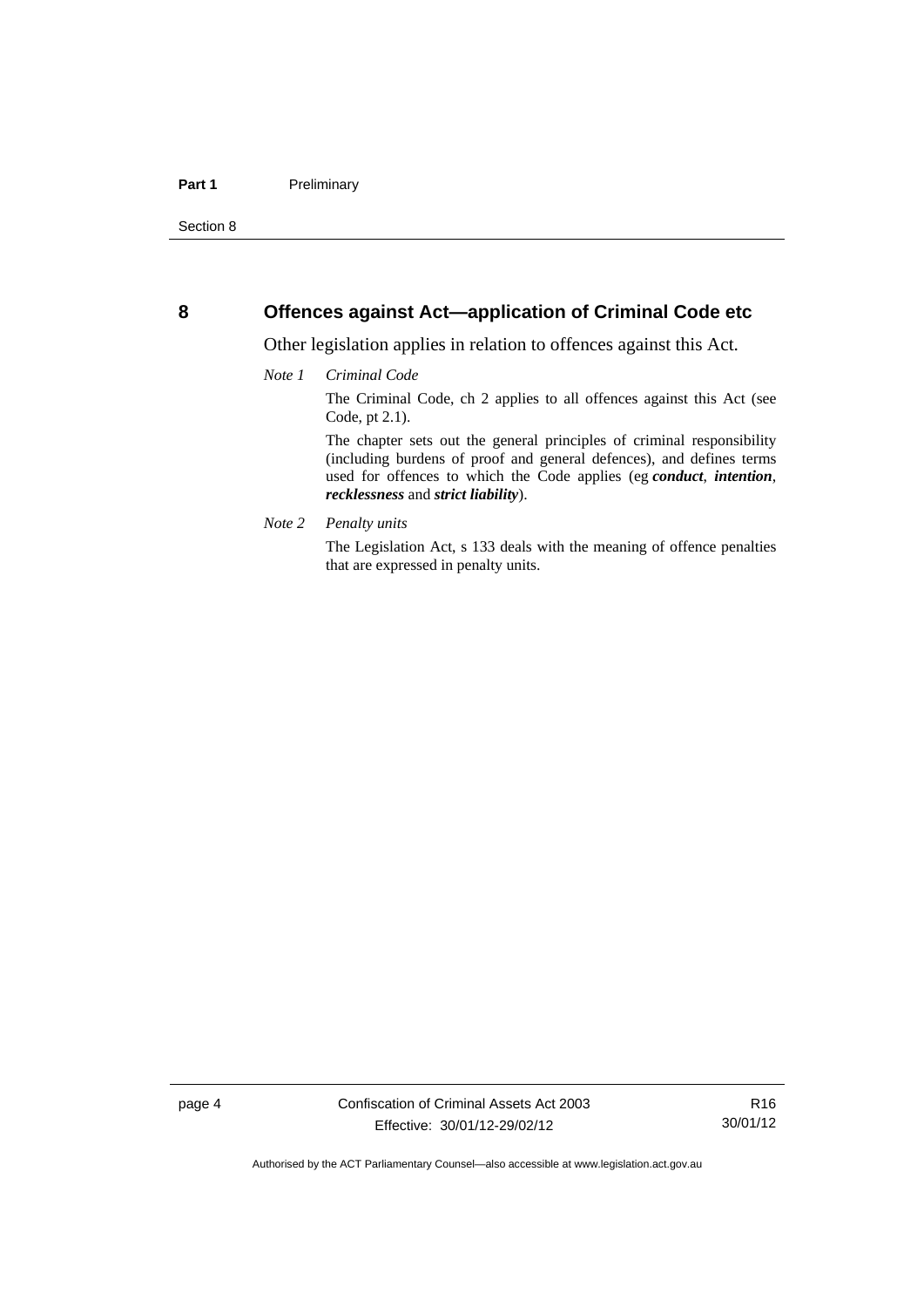## <span id="page-18-0"></span>**Part 2 General overview of confiscation scheme**

#### <span id="page-18-1"></span>**9 General overview**

The notes to this section provide a general overview of the scheme of this Act.

#### *Note 1 Restraining orders*

A court may make an order (a *restraining order*) preventing the disposal or other dealing with property. A restraining order may also be made to secure a property for the payment of a penalty order (see note 4).

Property may be restrained even though it is not the offender's property.

#### *Note 2 Confiscation of property on conviction*

A court that convicts a person of a relevant offence may make an order (a *conviction forfeiture order*) for the forfeiture to the Territory of tainted property in relation to the offence (whether or not the tainted property is restrained).

If a person is convicted of a serious offence (generally an offence punishable by imprisonment for 5 years or more), all restrained property is, by the operation of this Act, forfeited to the Territory (an *automatic forfeiture*).

Property may be forfeited even though it is not the offender's property.

#### *Note 3 Confiscation of property without conviction*

If a court is satisfied on the balance of probabilities that a person has committed a serious offence, it may make an order (a *civil forfeiture order*) for the forfeiture to the Territory of all restrained property even though the person has not been convicted, or the person has been cleared, of the relevant offence.

#### *Note 4 Penalty orders*

A court may order the payment to the Territory (a *penalty order*) of the value of the tainted property and the advantages and other benefits derived in any way from the commission of a relevant offence and for restrained property be sold to satisfy the penalty order.

#### *Note 5 Exclusion of property from forfeiture and return or compensation for forfeited property*

Provision is made for a order that property be excluded from forfeiture (an *exclusion order*) and forfeited property can be returned or compensation paid for it in certain circumstances. Provision is also made for the buyback of interests in forfeited property.

page 5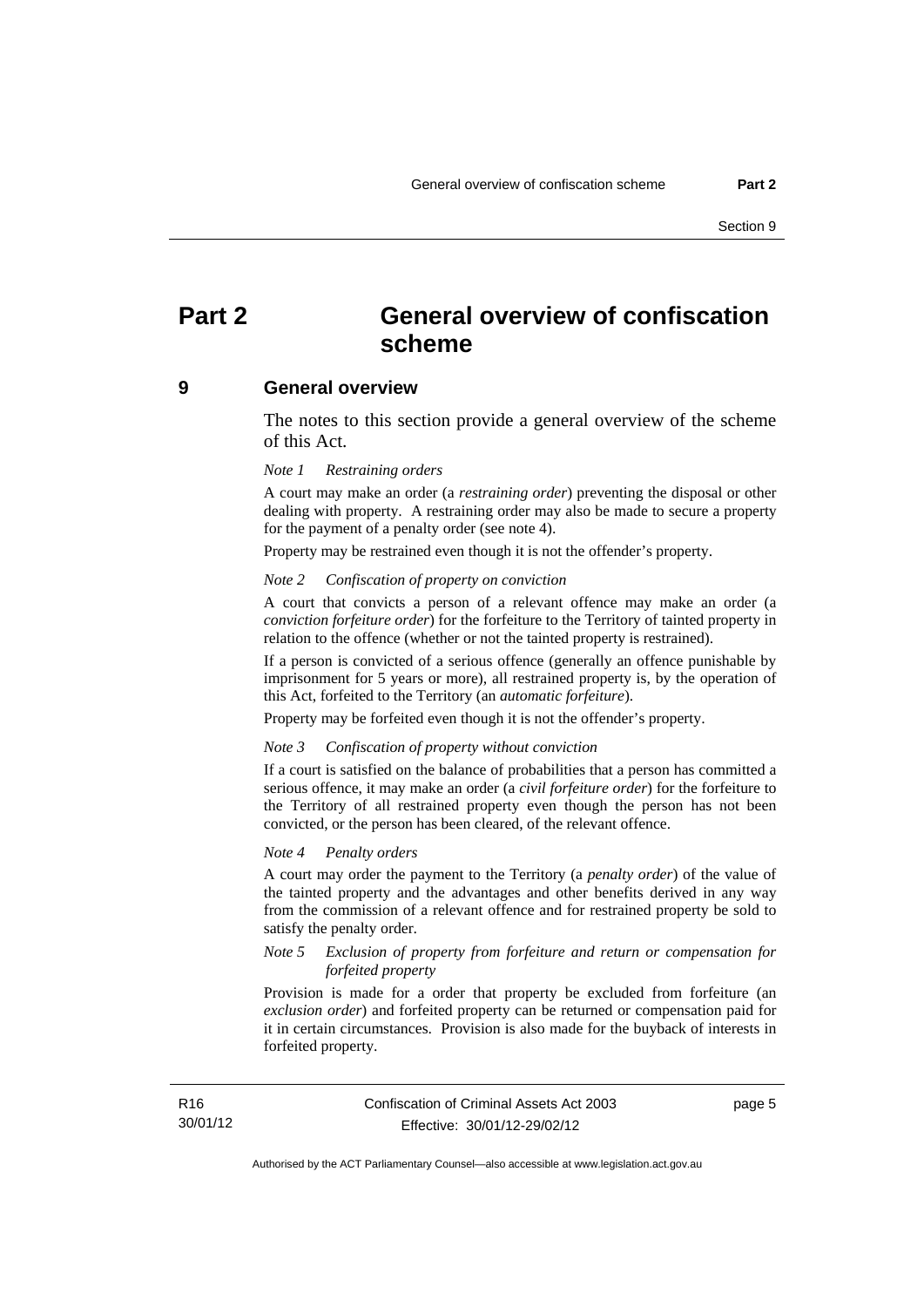#### Part 3 **Key concepts**

Section 10

## <span id="page-19-0"></span>**Part 3 Key concepts**

*Note 1* The following concepts are defined in this part:

- *abscond*—see s 16
- *cleared*, of an offence—see s 17
- *convicted*—see s 15 (1)
- *derived*—see s 12
- *effective control*, of property—see s 14
- *finalised* confiscation or criminal proceeding—see s 18
- *offence*—see s 13 (1)
- *ordinary offence*—see s 13 (2)
- *quashed*—see s 15 (3) and (4)
- *related offence*—see s 13 (3)
- *relevant offence*—see s 13 (2)
- *serious offence*—see s 13 (2)
- *tainted property*—see s 10
- *unclaimed tainted property*—see s 11.
- *Note 2* Other important concepts include *benefits* (see s 80), *penalty order* (see s 82) and *relevant court* (see s 238).
- *Note 3* Other important concepts are defined in the Legislation Act, dict, pt 1, including the following:
	- indictment
	- present.

## <span id="page-19-1"></span>**10 What is** *tainted property*

(1) In this Act:

*tainted property*, in relation to an offence, means—

- (a) property that was used, or was intended by an offender to be used, in relation to the commission of the offence; or
- (b) property that was derived by anyone from the commission of the offence; or

R16 30/01/12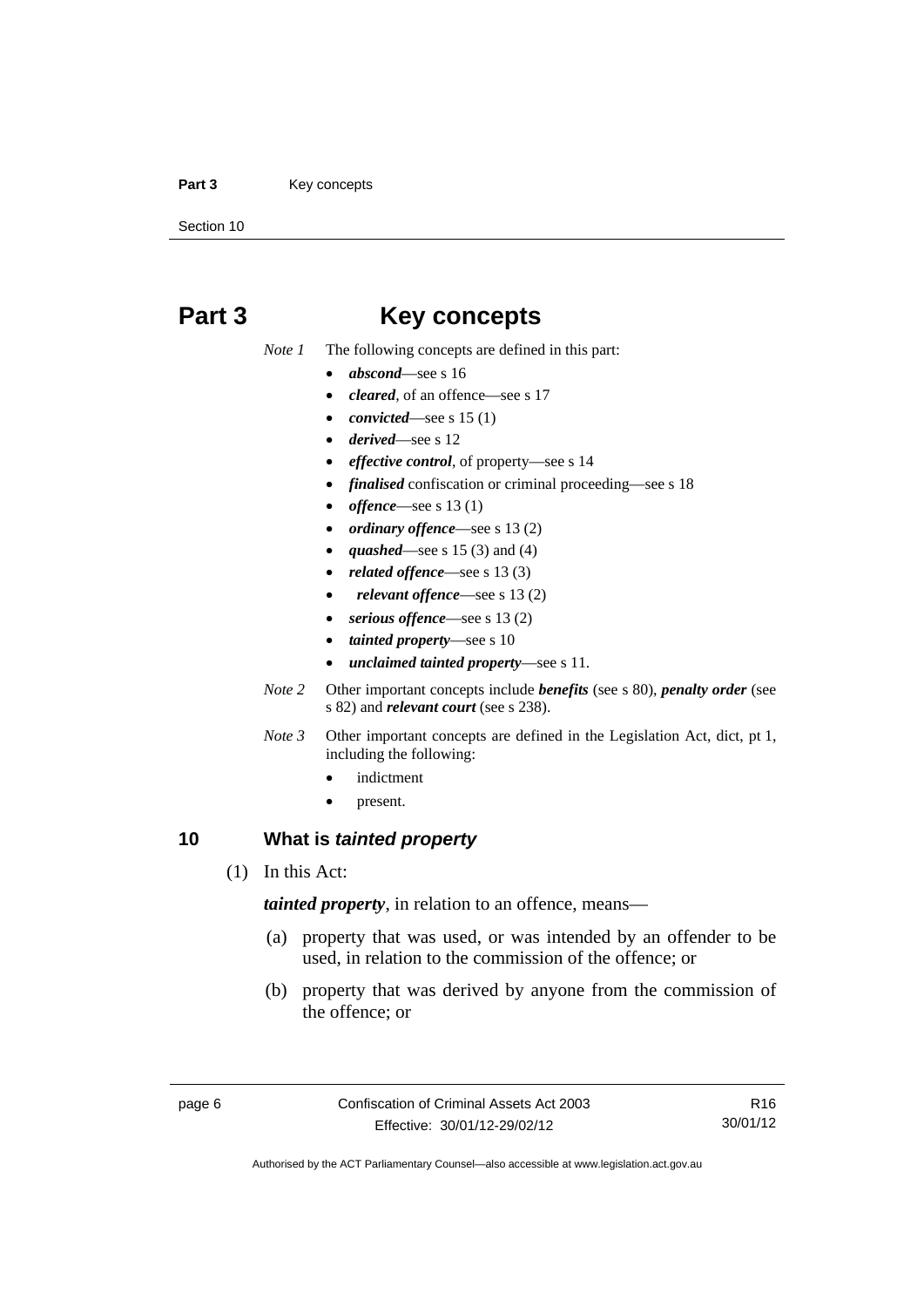(c) property that was derived by anyone from property mentioned in paragraph (a) or (b);

and includes an amount of money held in an account with a financial institution that represents the value of property mentioned in paragraph (a), (b) or (c) that has been directly or indirectly credited to the account.

- *Note 1* For the meaning of *in relation to*, see dict.
- *Note 2* For the meaning of *derived*, see s 12.
- *Note 3 Property* includes an interest in property, see the Legislation Act, dict, pt 1.
- (2) For subsection (1) (a), any property found in the possession of an offender at the time of, or immediately after, the commission of the offence is taken to be property that was used, or was intended by the offender to be used, in relation to the commission of the offence, unless the contrary is established by the offender.

#### **Examples of** *tainted property* **for s 10**

- 1 A car used as a getaway car for an armed robbery (see s (1) (a)).
- 2 Money and jewellery stolen during the commission of the armed robbery offence (see s (1) (b)).
- 3 Shares bought using money stolen during the commission of the armed robbery offence, or a mixture of that money and money unconnected with the offence (see s (1) (c) and s 12 (1) (Meaning of *derived*)).
- 4 A house in relation to which a mortgage is partly or completely discharged using money stolen during the commission of the armed robbery offence, or a mixture of that money and money unconnected with the offence (see s (1) (c) and s 12 (1)).
- 5 Money or other property received from the sale of the car, jewellery, shares or house mentioned in examples 1 to 4 (see s (1) (c) and s 12 (1)).
- 6 Other property purchased using the money mentioned in example 5 (see s (1) (c) and s 12 (1)).
- 7 Money stolen during the commission of the armed robbery offence is deposited in 1 or more accounts with a credit union and later transferred to a bank account that also contains money unconnected with the offence. The money in the bank account to the value of the money stolen during the commission of the offence is *tainted property* (see s (1)).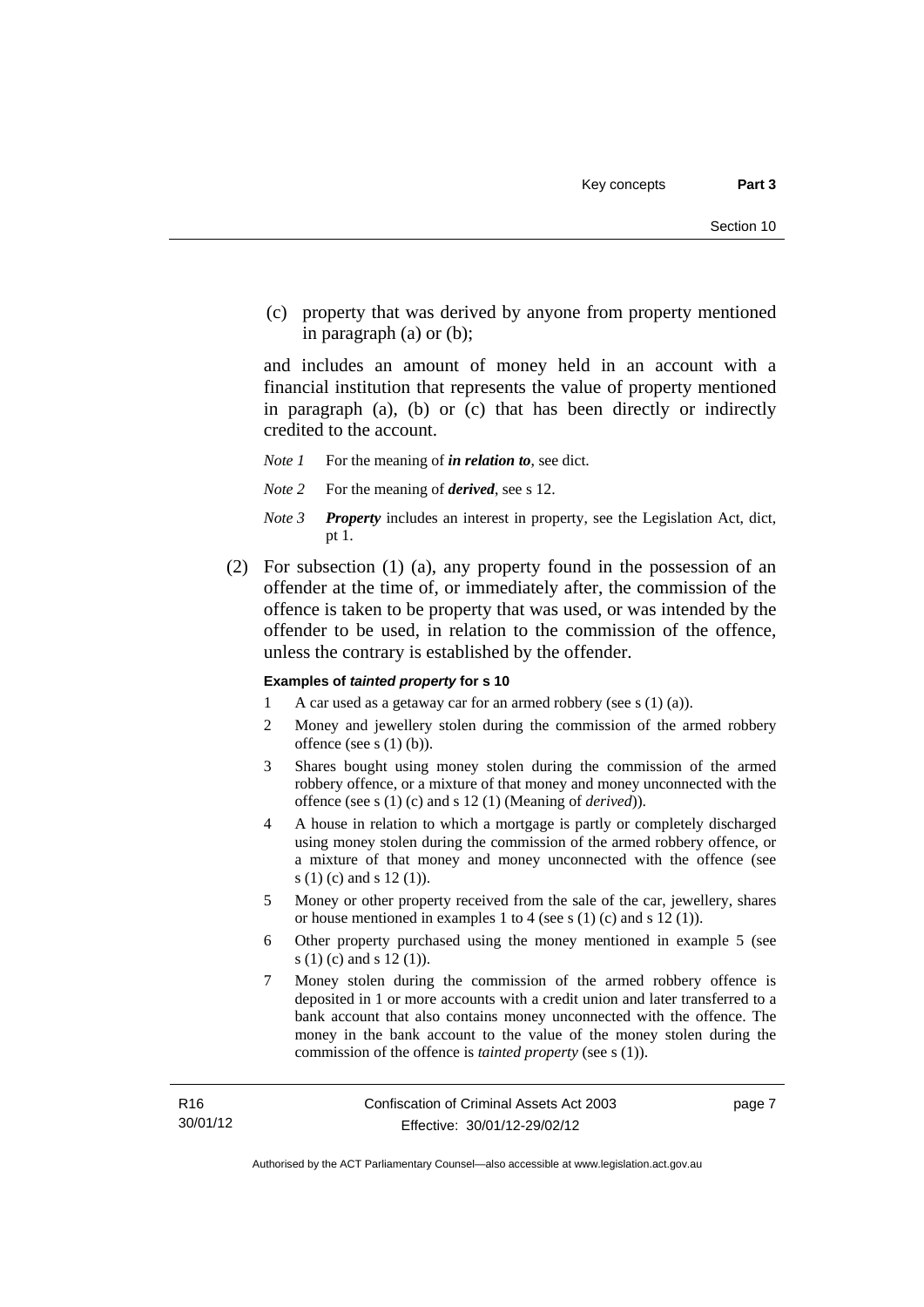- 8 Money received from the sale of the car, jewellery, shares or house mentioned in examples 1 to 4 is deposited in a credit union account that also contains money unconnected with the armed robbery offence. The money in the account to the value of the money received from the sale of the car, jewellery, shares or house mentioned in examples 1 to 4 is *tainted property* (see s (1) and s 12 (1)).
- *Note* An example is part of the Act, is not exhaustive and may extend, but does not limit, the meaning of the provision in which it appears (see Legislation Act, s 126 and s 132).

#### <span id="page-21-0"></span>**11 What is** *unclaimed tainted property*

In this Act:

*unclaimed tainted property* means property that—

(a) is tainted property in relation to an offence; and

*Note* For the meaning of *in relation to*, see dict.

(b) is not claimed by anyone;

even if it is not possible to identify the offence or an offender.

#### **Examples of property that may be** *unclaimed tainted property*

- 1 a large quantity of hydroponic equipment and lights for growing plants indoors that is found at premises suspected of being used for the production of drugs and that is not claimed by anyone
- 2 a large amount of money with traces of cocaine that is found in a house suspected of being used for drug dealing and that is not claimed by anyone
- 3 a large quantity of jewellery found in a car that has been recently used by several people and that is not claimed by anyone
- 4 a large amount of money found beneath a bridge in a bag that also contains traces of explosives
- *Note 1* A claim for property restrained under an unclaimed tainted property restraining order does not, of itself, change or end the restraining order, see s 46 (2).
- *Note 2* An example is part of the Act, is not exhaustive and may extend, but does not limit, the meaning of the provision in which it appears (see Legislation Act, s 126 and s 132).

R16 30/01/12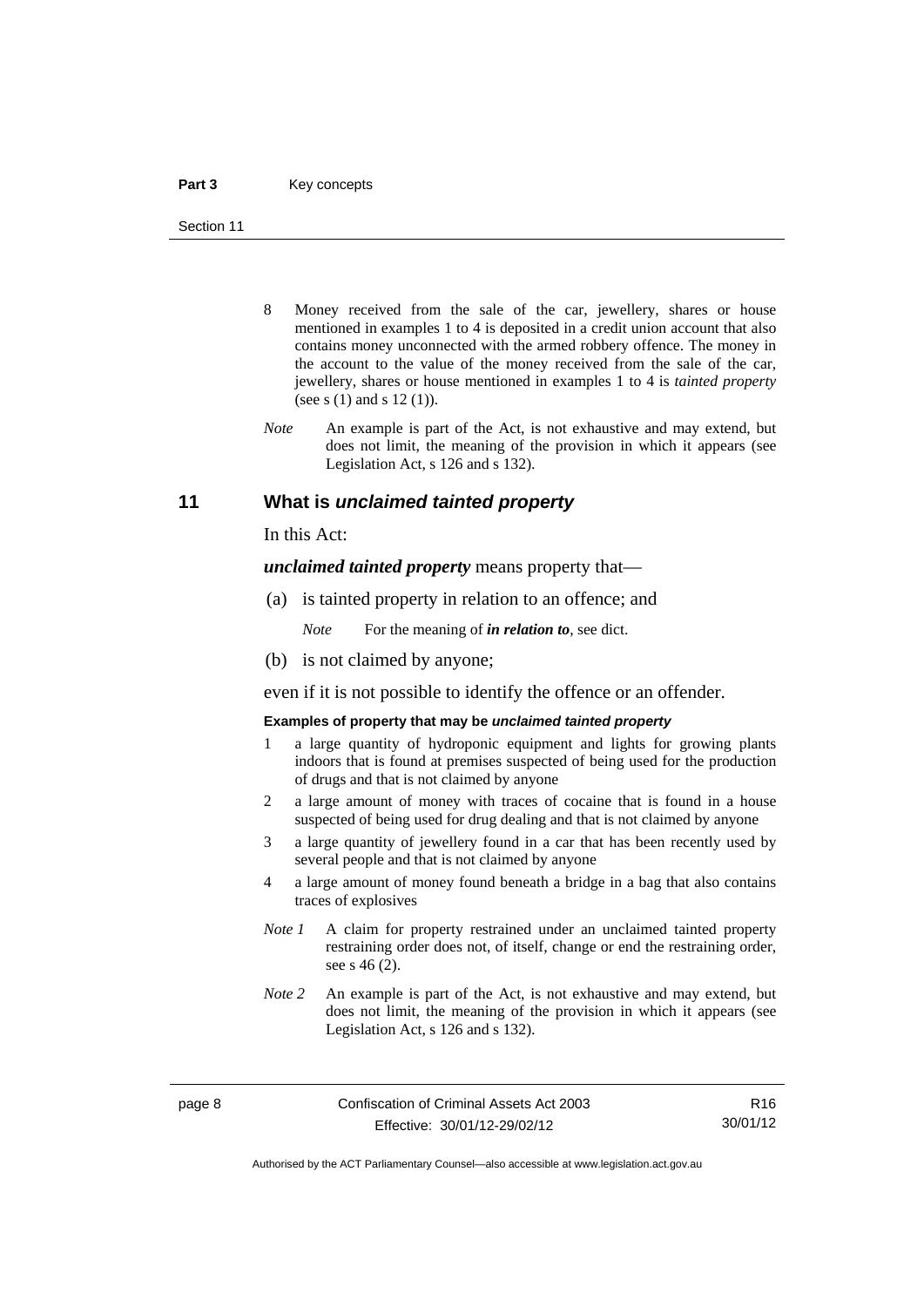## <span id="page-22-0"></span>**12 Meaning of** *derived*

(1) In this Act:

*derived*—property or a benefit is *derived* if it is derived or realised, whether completely or partly and whether directly or indirectly.

#### **Examples**

See section 10, examples 3 to 6 and 8.

*Note 1* For the meaning of *benefits*, see s 80.

- *Note 2* An example is part of the Act, is not exhaustive and may extend, but does not limit, the meaning of the provision in which it appears (see Legislation Act, s 126 and s 132).
- (2) Property or a benefit is *derived* by a person if it is derived by someone else at the request or direction of the person.

#### **Example**

Jane Citizen commits a relevant offence and then writes a book about the commission of the offence. Ms Citizen directs the book's publisher to pay the royalties for the book to her husband rather than to herself. The royalties would still be *derived* by Ms Citizen because they are derived by her husband at her direction. (This may be relevant, for example, for deciding whether they are artistic profits and thus benefits under div 7.1.)

- (3) For subsection (2), a request or direction of a person (the *first person*)—
	- (a) includes an understanding between the first person and someone else or the first person making it known (directly or indirectly) to someone else that a particular outcome (or an outcome of a particular kind) is wanted or required by the first person; and
	- (b) may be taken to have been made even though, after all the evidence has been considered, the existence of the request or direction can be found only by inference from the actions of people or from other relevant circumstances.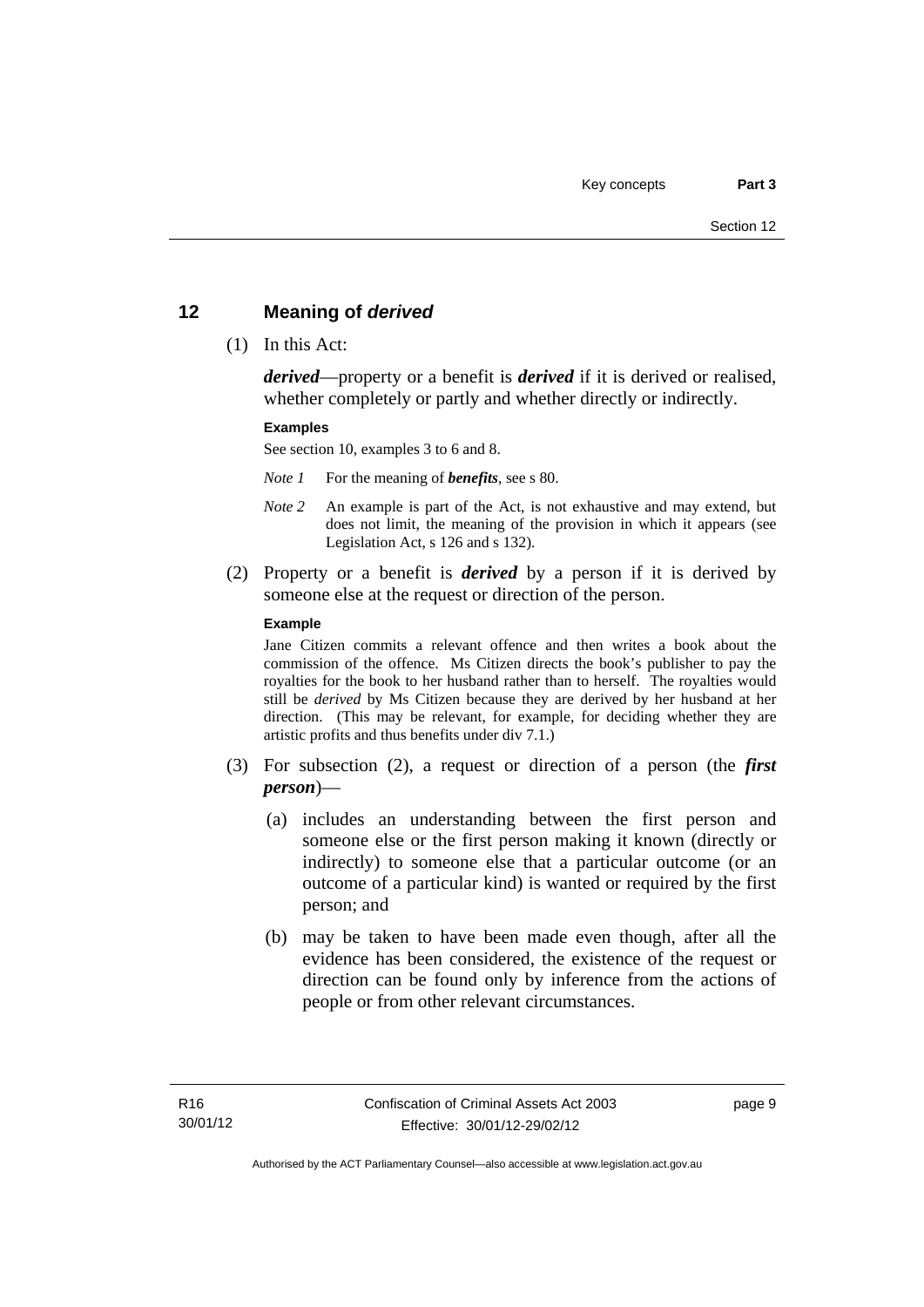#### Part 3 **Key concepts**

Section 13

### <span id="page-23-0"></span>**13 Meaning of** *offence* **and of particular kinds of offences**

(1) In this Act:

*offence* means an offence against the law of the Territory, the Commonwealth, a State or another Territory.

(2) In this Act:

*ordinary offence* means a relevant offence other than a serious offence.

#### *relevant offence*—

- (a) means an offence punishable by imprisonment for longer than 12 months; and
- (b) includes an offence (however described) against the law of the Commonwealth, a State or another Territory that may be dealt with under a law of the Commonwealth, the State or the other Territory as an indictable offence (or in a way corresponding to the way in which an indictable offence against an ACT law may be dealt with), even if it may also be dealt with as a summary offence (however described) in some circumstances.
	- *Note* An offence against an ACT law is an indictable offence if it is punishable by imprisonment for longer than 2 years, or is declared by law to be an indictable offence (see Legislation Act, s 190 (1)).

*serious offence* means—

- (a) an offence punishable by imprisonment for 5 years or longer; or
- (b) any other offence prescribed by regulation.
- (3) For this Act, an offence is *related* to another offence if the physical elements of the 2 offences are the same, or substantially the same, acts or omissions.

Authorised by the ACT Parliamentary Counsel—also accessible at www.legislation.act.gov.au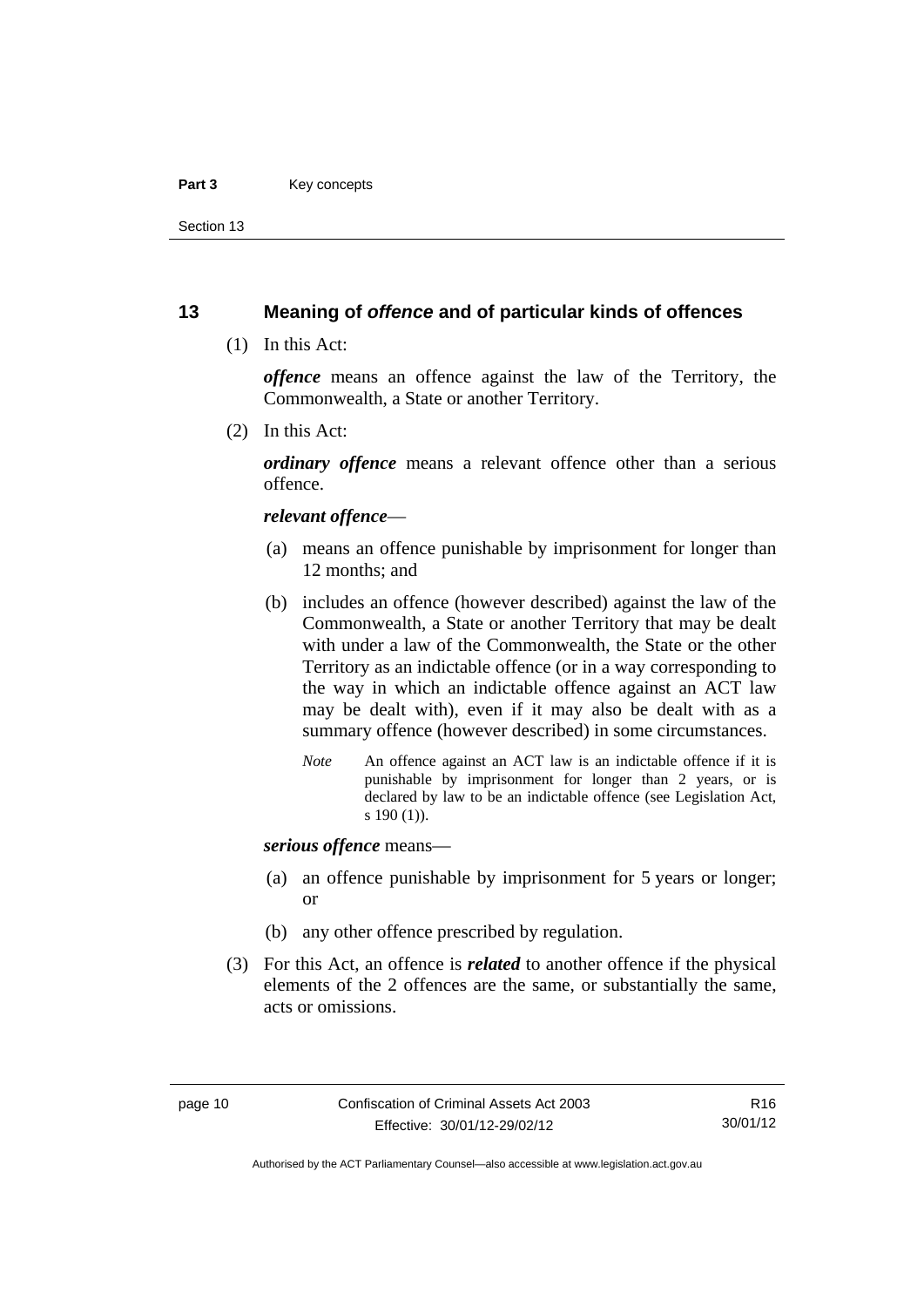## <span id="page-24-0"></span>**14 Meaning of** *effective control* **of property**

 (1) For this Act, property may be subject to the *effective control* of a person whether or not the person has an interest in it.

*Note Interest*, in relation to land or other property, means—

- (a) a legal or equitable estate in the land or other property; or
- (b) a right, power or privilege over, or in relation to, the land or other property.

See the Legislation Act, dict, pt 1.

- (2) In deciding whether or not property is subject to the effective control of a person, or whether or not there are reasonable grounds to suspect or believe that it is, regard may be had to any relevant matter, including, for example, any of the following:
	- (a) shareholdings in, debentures over, or directorships of, a company that has an interest (whether direct or indirect) in the property (a *relevant company*);
	- (b) a trust that has a relationship to the property (a *relevant trust*);
	- (c) family, personal, business and other relationships between people having an interest in the property, or in a relevant company or relevant trust, and other people.
	- *Note* An example is part of the Act, is not exhaustive and may extend, but does not limit, the meaning of the provision in which it appears (see Legislation Act, s 126 and s 132).
- (3) However, property is taken to be subject to the *effective control* of a person if—
	- (a) it is held by someone else on trust or otherwise for the ultimate benefit of the person; or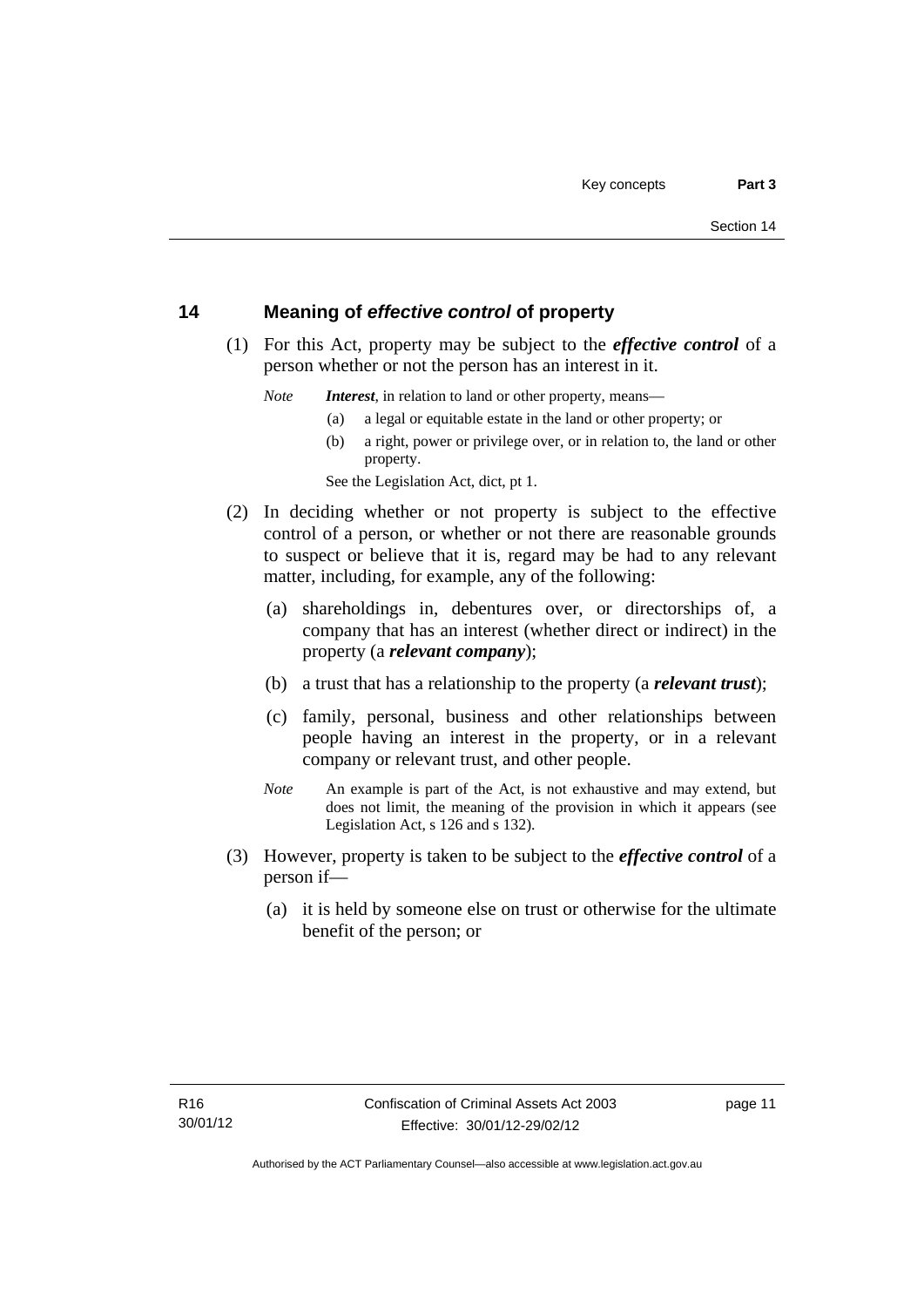- (b) within 6 years before or after the commission of the offence in relation to which an application is made in a confiscation proceeding, the person disposed of the property without sufficient consideration to someone else.
- *Note 1* For the meaning of *in relation to*, see dict.

*Note 2* For the meaning of *sufficient consideration*, see dict.

#### <span id="page-25-0"></span>**15 Meaning of** *convicted* **and** *quashed*

- (1) For this Act, a person is taken to be *convicted* of an offence if—
	- (a) the person is convicted of the offence, whether summarily or on indictment; or
	- (b) the person is found guilty, but not convicted, of the offence; or
	- (c) the person absconds in relation to the offence.

*Note 1 Found guilty*, of an offence, includes—

- having an order made for the offence under the *Crimes (Sentencing) Act 2005*, s 17 (Non-conviction orders—general)
- having the offence taken into account under the *Crimes (Sentencing) Act 2005*, s 57 (Outstanding additional offences taken into account in sentencing)

(see Legislation Act, dict, pt 1).

- *Note* 2 For the meaning of *abscond*, see s 16.
- (2) The person is taken to be convicted of the offence—
	- (a) if subsection (1) (a) applies—on the day the person is convicted; or
	- (b) if subsection (1) (b) applies—on the day the person is found guilty; or
	- (c) if subsection (1) (c) applies—
		- (i) on the day the person is committed for trial for the offence; or

R16 30/01/12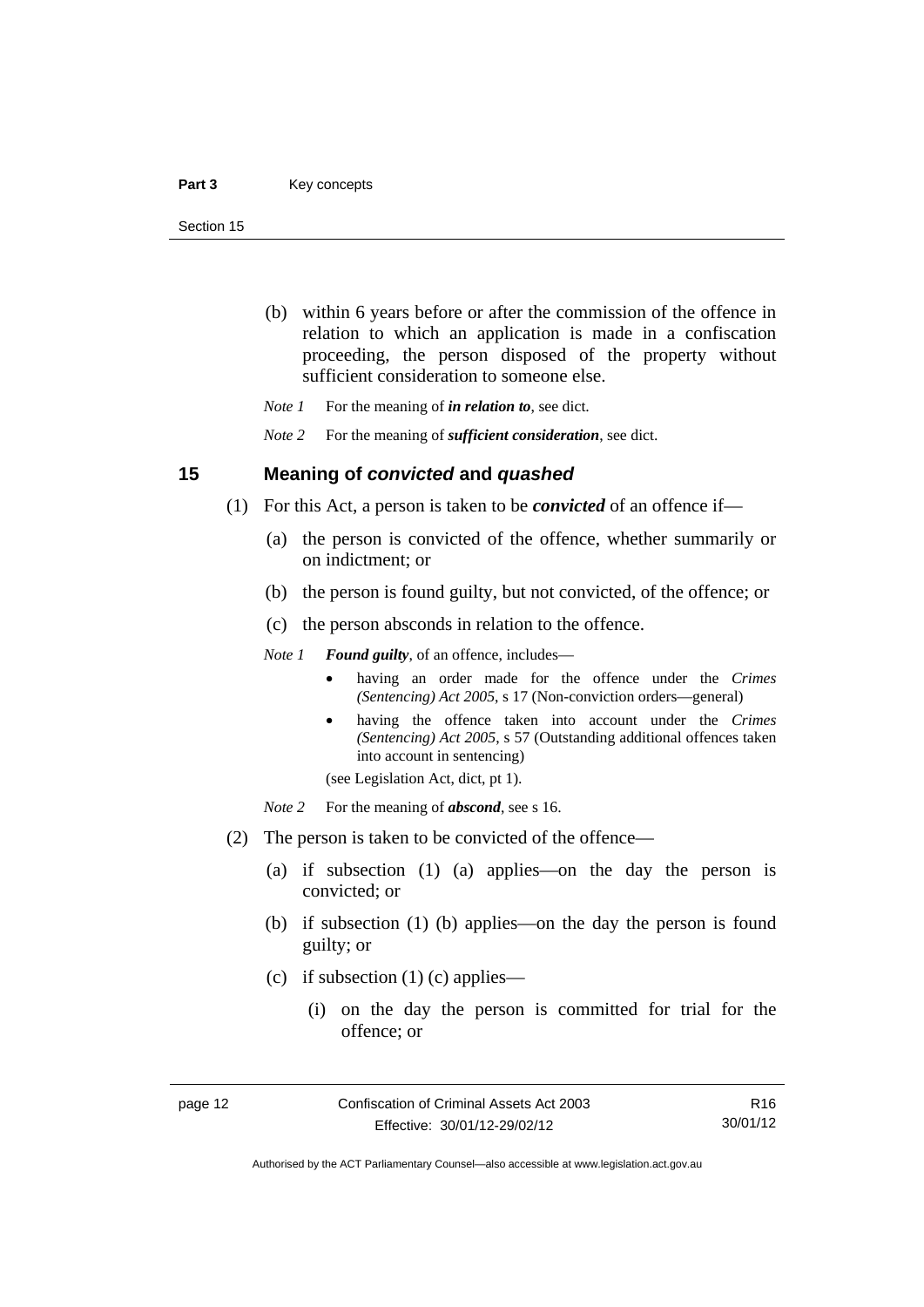- (ii) on the day a court, in a confiscation proceeding, makes an order that the evidence is of sufficient weight to support a conviction for the offence.
- (3) For this Act, the person's conviction for the offence is taken to be *quashed* when—
	- (a) if subsection (1) (a) applies—the conviction is quashed or set aside; or
	- (b) if subsection (1) (b) applies because the offence was taken into account in passing sentence for another offence—
		- (i) the person's conviction or finding of guilty for the other offence is quashed or set aside; or
		- (ii) the decision to take the offence into account is quashed or set aside; or
	- (c) if subsection (1) (b) applies for another reason—the finding of guilty for the offence (however described) is quashed or set aside; or
	- (d) if subsection (1) (c) applies—the person is brought before a court for the offence, and the person is cleared of the offence.

*Note* For the meaning of *cleared*, see s 17.

 (4) However, a person's conviction for an offence is not taken to be *quashed* if a court quashes or sets aside the conviction or finding of guilty (however described) but orders the person to be retried for the offence.

## <span id="page-26-0"></span>**16 When does someone** *abscond*

- (1) This section applies to an offender in relation to a relevant offence if—
	- (a) an indictment is presented against the offender for the offence; and

page 13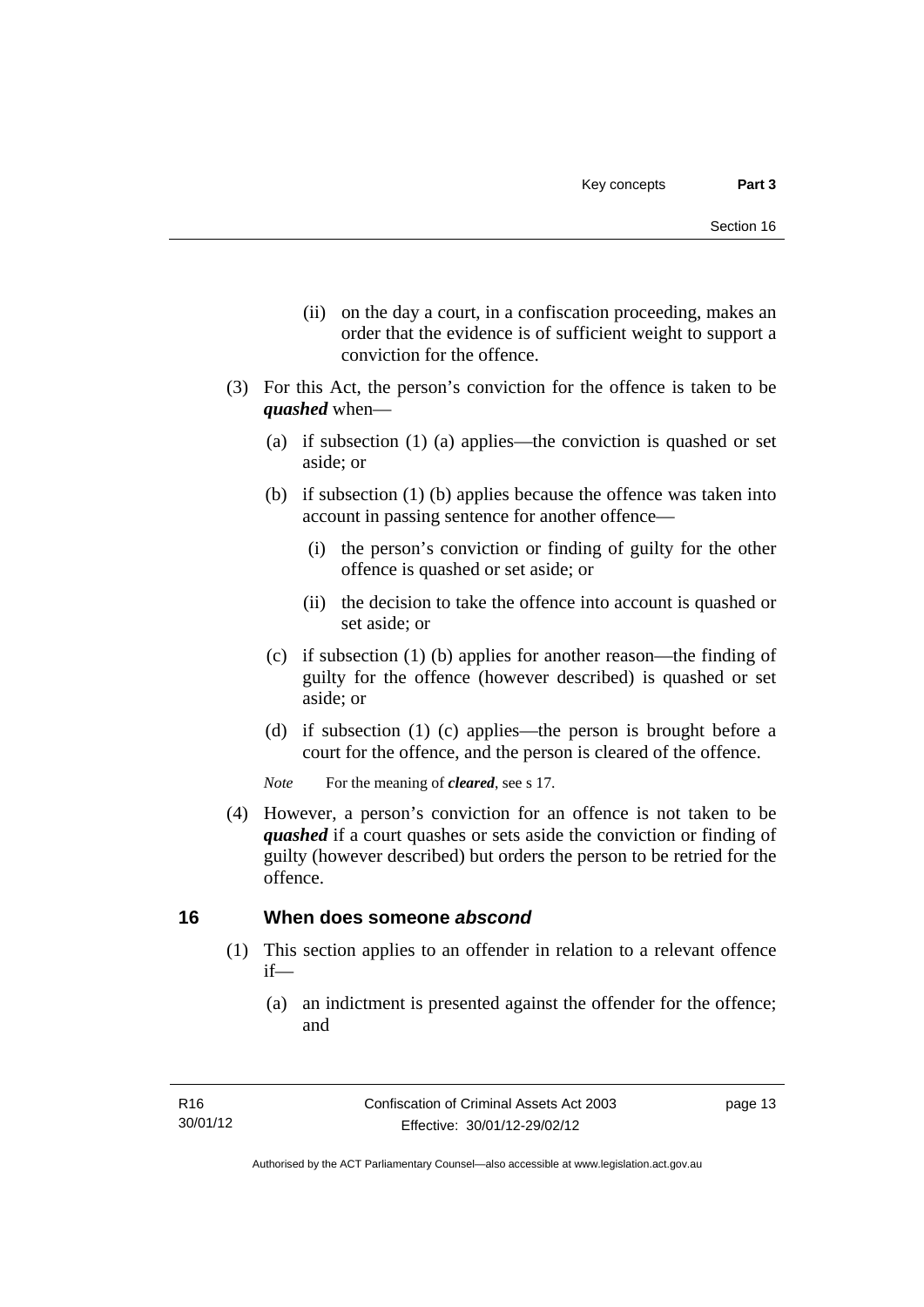Section 17

- (b) a warrant is issued for the arrest of the offender for the offence; and
- (c) either—
	- (i) the offender is committed for trial for the offence; or
	- (ii) a court, in a confiscation proceeding, makes a finding that the evidence is of sufficient weight to support the offender's conviction for the offence.
- *Note Indictment* is defined in the Legislation Act, dict, pt 1 as including an information. (See also that Act, dict, pt 1, def *present*.)
- (2) For this Act, the offender is taken to have *absconded* in relation to the offence if—
	- (a) the offender dies before the warrant is executed; or
	- (b) at the end of 6 months after the day the warrant is issued, the offender cannot be found; or
	- (c) at the end of 6 months after the day the warrant is issued—
		- (i) the offender is not amenable to justice for any other reason; and
		- (ii) if the offender is outside the ACT—an extradition proceeding against the offender is not on foot; or
	- (d) at the end of 6 months after the day the warrant is issued—
		- (i) the offender is not amenable to justice because the offender is outside the ACT; and
		- (ii) an extradition proceeding against the offender is on foot;

and the extradition proceeding later ends without an order for the offender's extradition being made.

### <span id="page-27-0"></span>**17 When is someone** *cleared* **of an offence**

For this Act, a person is *cleared* of an offence if—

R16 30/01/12

Authorised by the ACT Parliamentary Counsel—also accessible at www.legislation.act.gov.au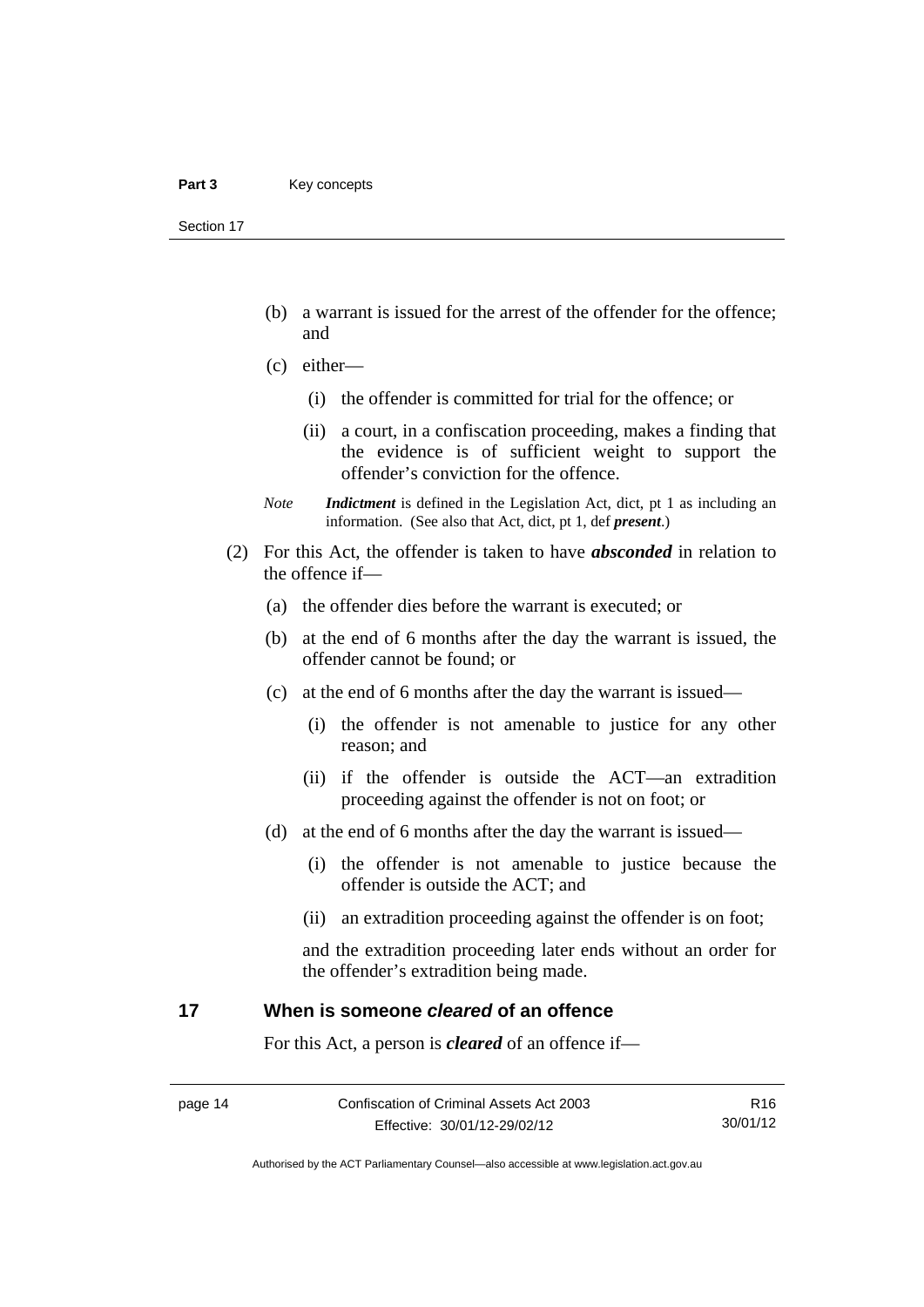- (a) an indictment for the offence lapses, or is withdrawn or struck out; or
- (b) a charge for the offence is withdrawn or discharged; or
- (c) the person is acquitted of the offence; or
- (d) the person's conviction for the offence is quashed.
- *Note Indictment* is defined in the Legislation Act, dict, pt 1 as including an information. (See also that Act, dict, pt 1, def *present*.)

## <span id="page-28-0"></span>**18 When a proceeding is** *finalised*

- (1) For this Act, a confiscation proceeding is *finalised* if—
	- (a) the proceeding lapses, or is withdrawn or struck out; or
	- (b) the appeal period for an appeal against the final judgment of the court hearing the proceeding ends without an appeal having been made against the judgment; or
	- (c) if an appeal against the final judgment is made within the appeal period—the appeal is dismissed, withdrawn or struck out, or the appeal is otherwise finalised (within the meaning of this subsection).
- (2) For this Act, a criminal proceeding is *finalised* if—
	- (a) the offender is cleared of the offence to which the proceeding relates; or
	- (b) the offender is convicted of an offence to which the proceeding relates, and the appeal period for an appeal against the conviction or finding of guilty (however described) ends without an appeal having been made against it; or
	- (c) if an appeal is made against the conviction or finding of guilty (however described) within the appeal period—the appeal is dismissed, withdrawn or struck out, or the appeal is otherwise finalised (within the meaning of this subsection) without a retrial having been ordered; or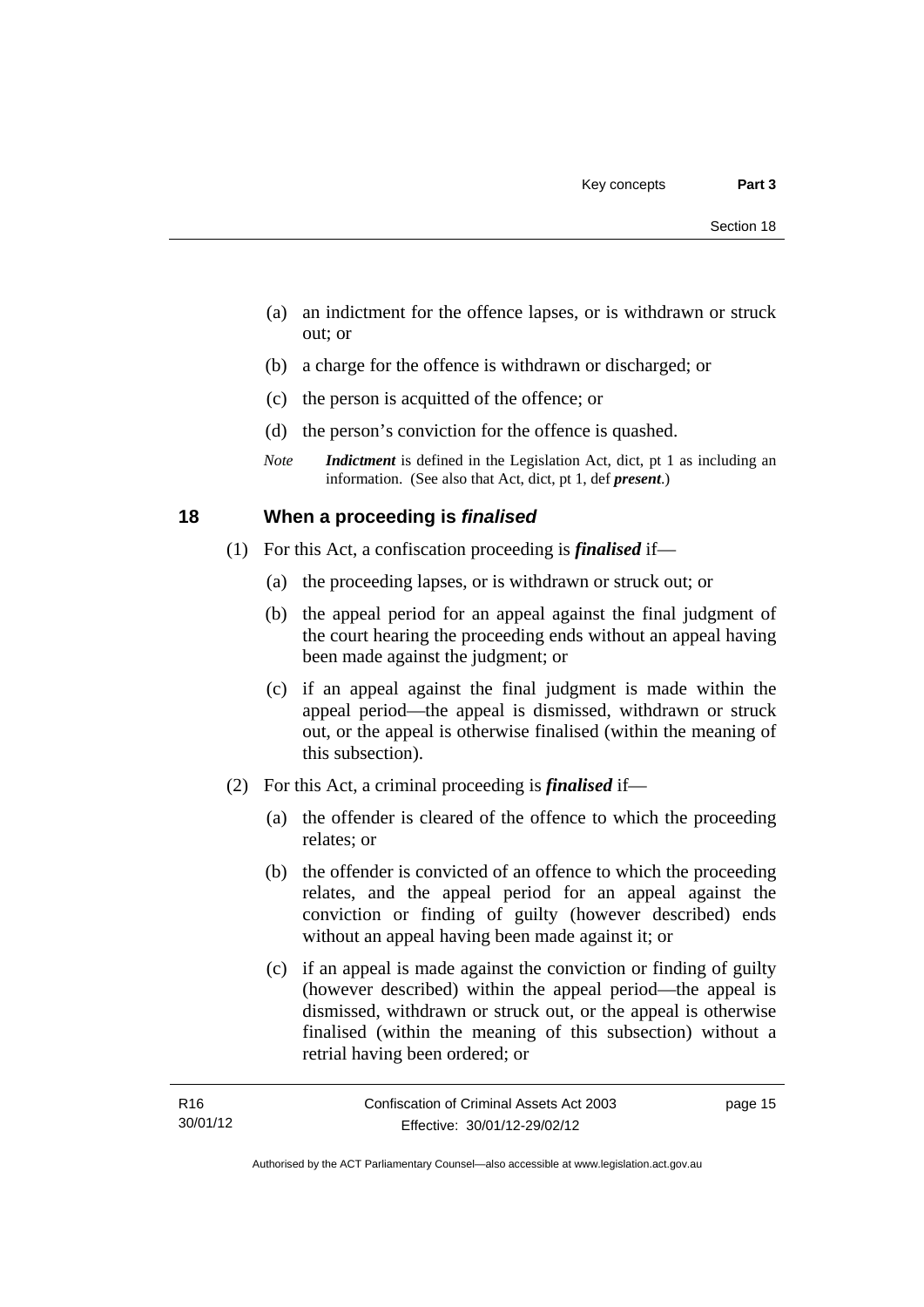#### Part 3 **Key concepts**

Section 18

- (d) if a retrial has been ordered—the proceeding on the retrial is finalised (within the meaning of this subsection).
- (3) In this section:

*appeal period* means the period within which an appeal may be made without an extension of time or leave to make the appeal out of time.

page 16 Confiscation of Criminal Assets Act 2003 Effective: 30/01/12-29/02/12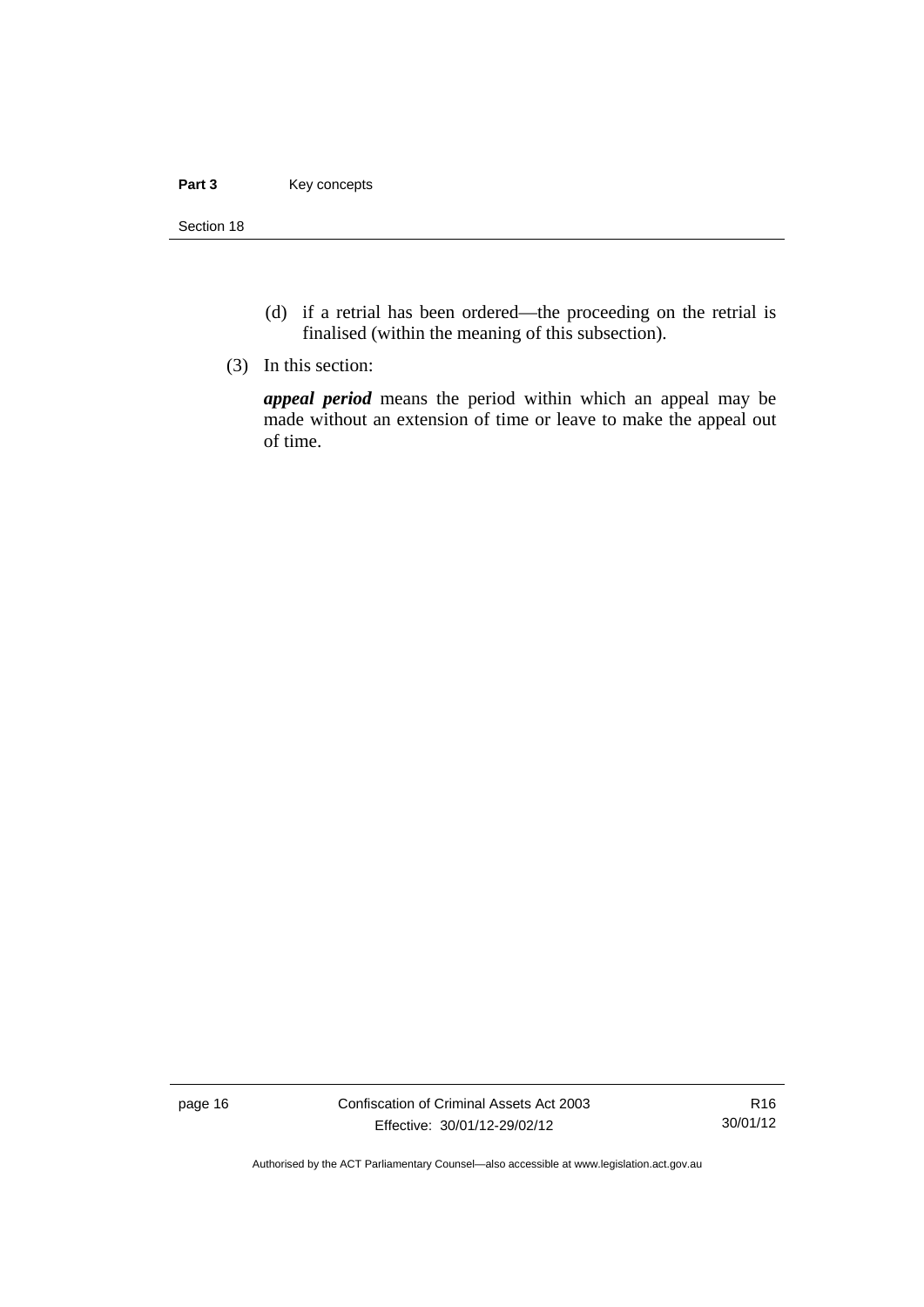## <span id="page-30-0"></span>**Part 4** Restraint of property

## <span id="page-30-1"></span>**Division 4.1 General**

## <span id="page-30-2"></span>**19 Meaning of** *restraining order*

In this Act:

*restraining order* means an order under section 30 (Restraining orders over unclaimed tainted property—making) or section 31 (Restraining orders over other property—making) that a person must not deal with the property stated in the order except in accordance with—

- (a) the order; or
- (b) another order under this Act of a relevant court; or
- (c) this Act.

## <span id="page-30-3"></span>**20 Meaning of** *artistic profits restraining order*

In this Act:

*artistic profits restraining order*, in relation to an offence, means a restraining order made solely to satisfy a penalty order for artistic profits in relation to the offence.

## <span id="page-30-4"></span>**21 Meaning of** *unclaimed tainted property restraining order*

In this Act:

*unclaimed tainted property restraining order* means a restraining order made solely over unclaimed tainted property.

*Note* A claim for property restrained under an unclaimed tainted property restraining order does not, of itself, change or end the restraining order (see s 46 (2)).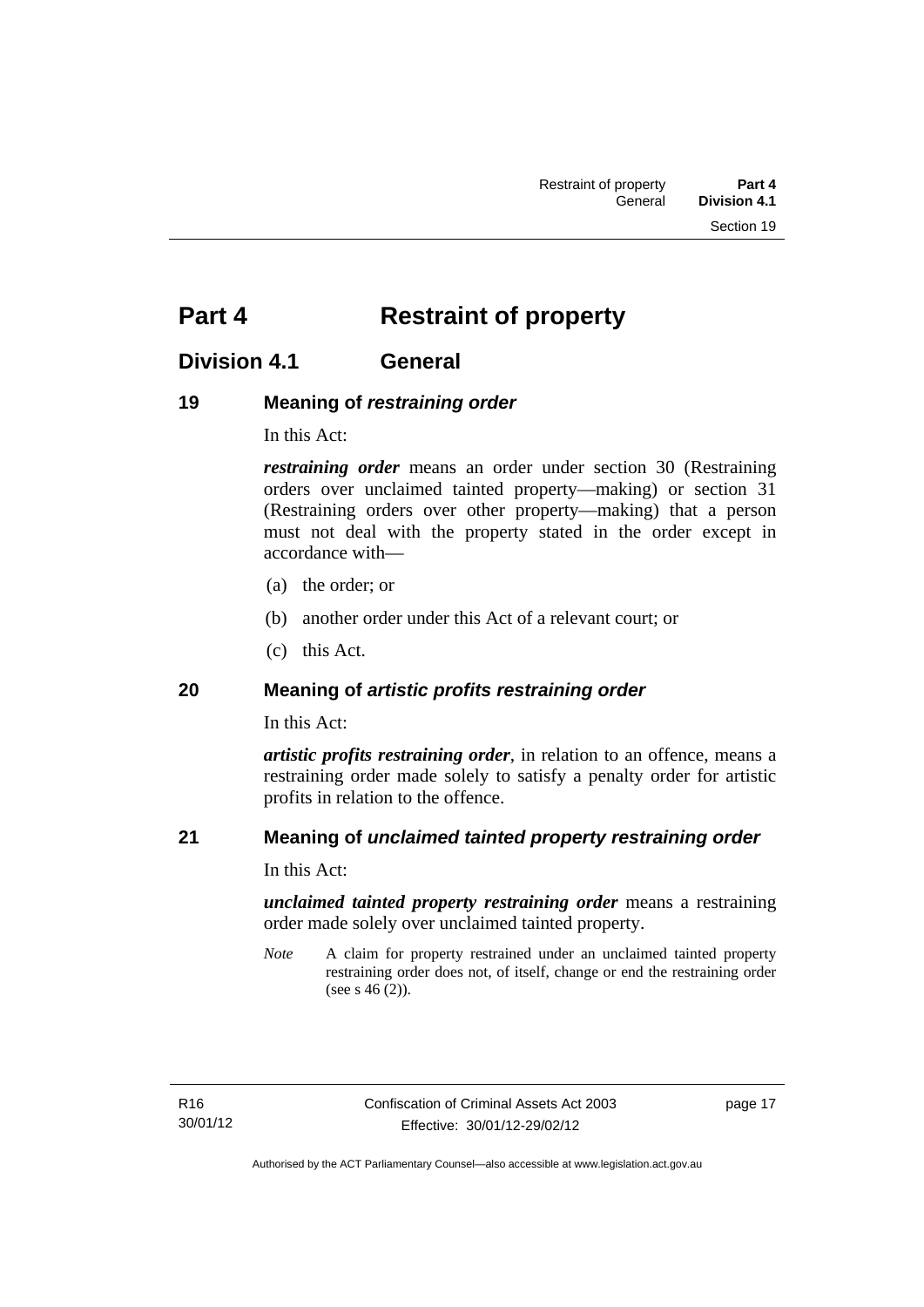## <span id="page-31-0"></span>**22 Restraining orders—purposes**

A restraining order may be made to preserve property so that the property will be available for 1 or more of the following purposes:

- (a) for forfeiture under a conviction forfeiture order;
- (b) for automatic forfeiture;
- (c) for forfeiture under a civil forfeiture order;
- (d) to satisfy a penalty order.

*Note* Pt 5 deals with forfeiture and pt 7 deals with penalty orders.

#### <span id="page-31-1"></span>**23 Contravening restraining orders**

- (1) A person commits an offence if—
	- (a) the person deals with property; and
	- (b) the property is subject to a restraining order; and
	- (c) the person knows that, or is reckless about the fact that, the property is subject to a restraining order; and
	- (d) the dealing with the property contravenes the order.

Maximum penalty: 500 penalty units, imprisonment for 5 years or both.

- (2) A person commits an offence if—
	- (a) the person deals with property; and
	- (b) the property is subject to a restraining order; and
	- (c) the dealing with the property contravenes the order; and
	- (d) either of the following applies:
		- (i) the restraining order, or details of the order, were recorded in a statutory property register under section 50 (2) (Restraining orders—registration in

Authorised by the ACT Parliamentary Counsel—also accessible at www.legislation.act.gov.au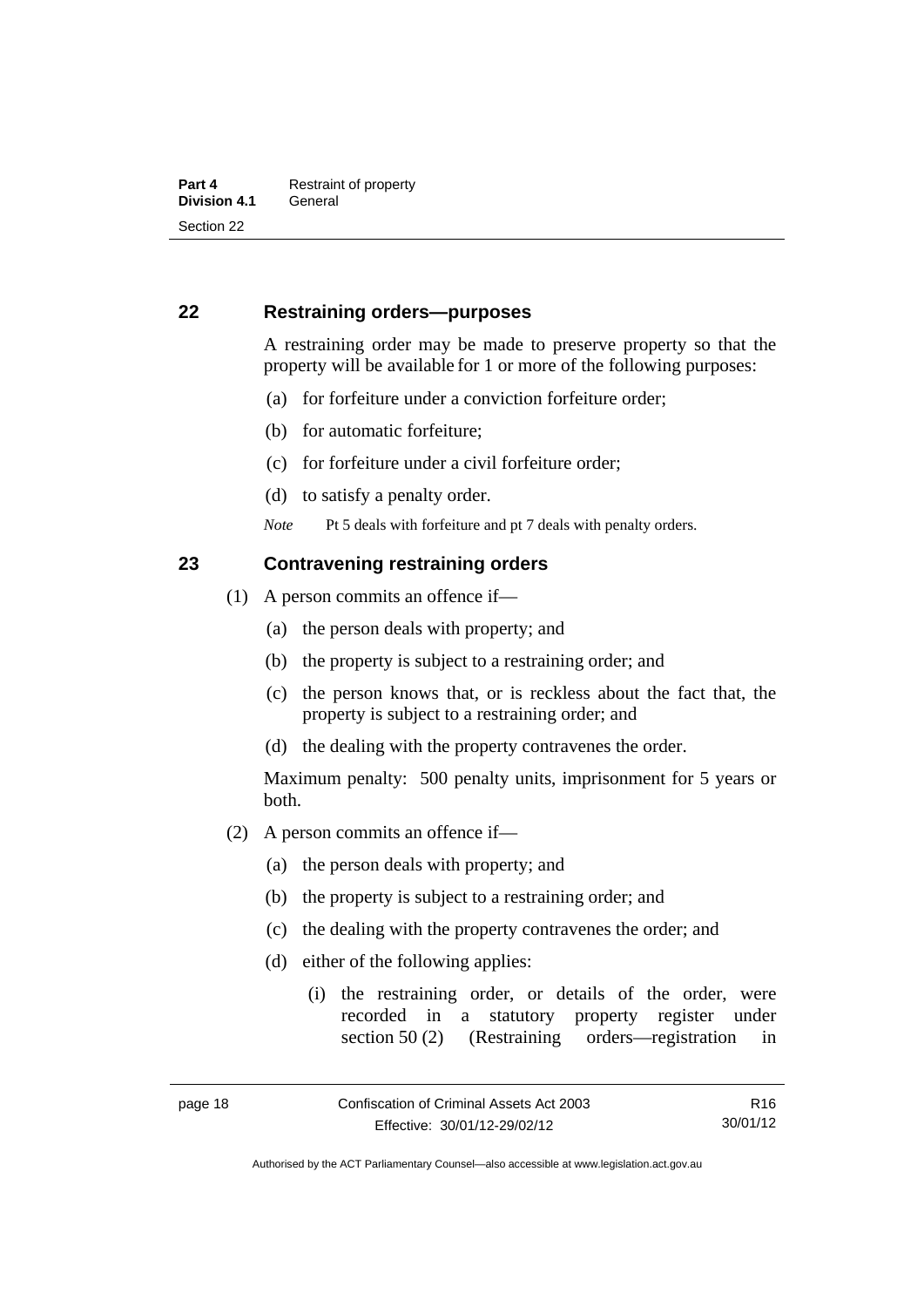statutory property registers) when the person dealt with the property;

 (ii) the person was given notice of the order under section 34 (Restraining orders—notice of making) before the person dealt with the property.

Maximum penalty: 200 penalty units, imprisonment for 2 years or both.

- (3) Strict liability applies to subsection (2) (b), (c) and (d).
- (4) Subsections (1) and (2) do not apply if the dealing with the property is in accordance with—
	- (a) an additional order under section 39; or
	- (b) this Act.

## <span id="page-32-0"></span>**24 Setting aside dealings with restrained property**

- (1) The DPP may apply to a relevant court for an order that a dealing with restrained property be set aside if—
	- (a) the dealing was in contravention of the restraining order; and
	- (b) the dealing—
		- (i) was not for sufficient consideration; or
		- (ii) transferred property to a person who was not acting honestly; or
		- (iii) transferred property to a person who did not take reasonable care to establish that the property may be lawfully acquired by the person
- (2) On application under subsection (1), the court may make an order setting aside a dealing with property in contravention of a restraining order.
- (3) The order may be expressed to take effect on—

page 19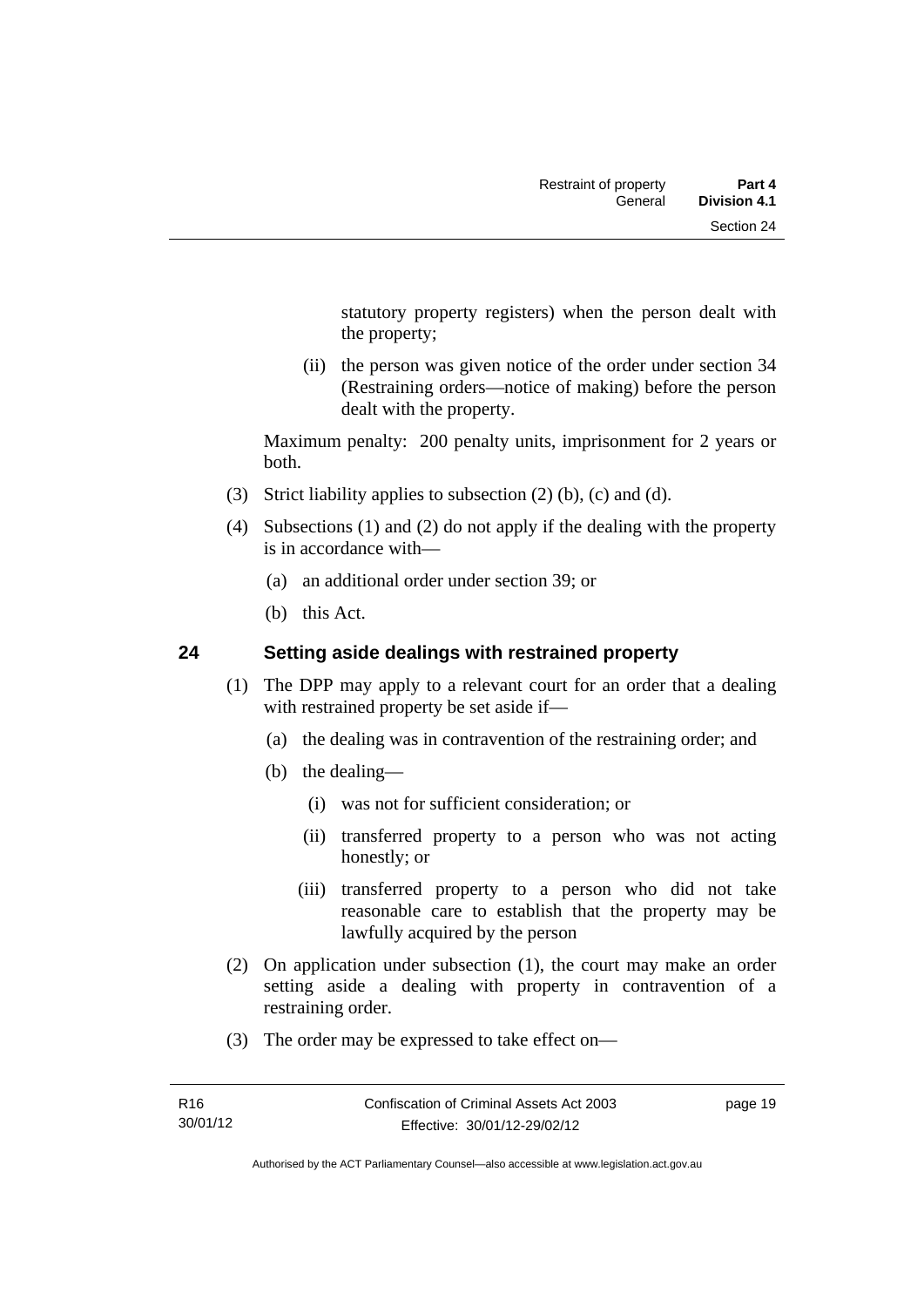- (a) the day when the dealing took place; or
- (b) the day when the order setting aside the dealing is made.
- (4) If the court makes an order mentioned in subsection (3) (b), the court must declare the rights of anyone who acquired an interest in the property on or after the day of the dealing and before the day the order is made.

## <span id="page-33-0"></span>**Division 4.2 Making restraining orders**

- *Note 1* For general provisions about a proceeding for a restraining order (which is a confiscation proceeding—see s 236), see pt 14.
- *Note* 2 In particular, no advance notice to anyone is required of the application for the order, and the application may be heard in closed court, without the offender or the public being present (see s 243).

## <span id="page-33-1"></span>**25 Restraining orders over unclaimed tainted property application**

- (1) The DPP may apply to a relevant court for a restraining order over unclaimed tainted property.
- (2) The application must state the following:
	- (a) that the application is for an unclaimed tainted property restraining order;
	- (b) the property sought to be restrained.
- (3) The application must be supported by an affidavit under section 28 (Restraining orders over unclaimed tainted property—affidavit supporting application).
- (4) An application for an unclaimed tainted property restraining order must be made only in relation to unclaimed tainted property (but may be made at the same time as an application for a restraining order over other property).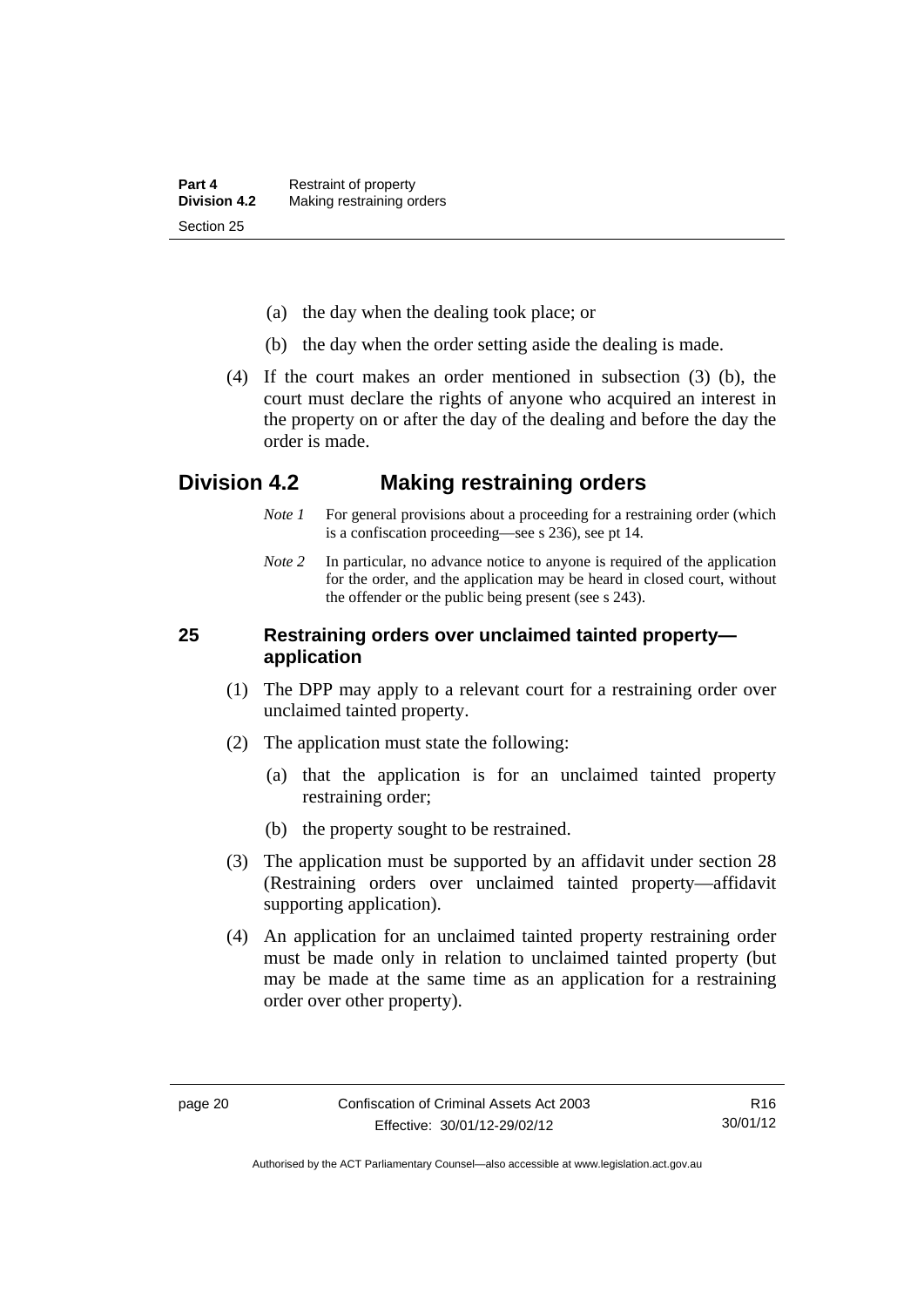### <span id="page-34-0"></span>**26 Restraining orders over other property—application**

- (1) The DPP may apply to a relevant court for a restraining order over any of the following:
	- (a) stated property of a person;
	- (b) stated property of a person and all other property of the person (including property acquired after the making of the order);
	- (c) all property of a person (including property acquired after the making of the order);
	- (d) all property of a person (including property acquired after the making of the order) other than stated property.
	- *Note 1* A reference to a *person* generally includes a reference to a corporation as well as an individual, see the Legislation Act, s 160. (See also the Legislation Act, dict, pt 1, def *person*.)
	- *Note 2 Property* includes an interest in property, see the Legislation Act, dict, pt 1.
- (2) The application must state the following:
	- (a) the offence to which the application relates;
	- (b) when it is alleged the offence was committed;
	- (c) the person who is alleged to have committed the offence;
	- (d) the person whose property the application relates to;
	- (e) the property sought to be restrained (including whether it is property of the offender or someone else);

*Note Offender* includes a corporation, see dict.

- (f) whether the application is for an artistic profits restraining order.
- (3) The application must be supported by an affidavit under section 29 (Restraining orders over other property—affidavit supporting application).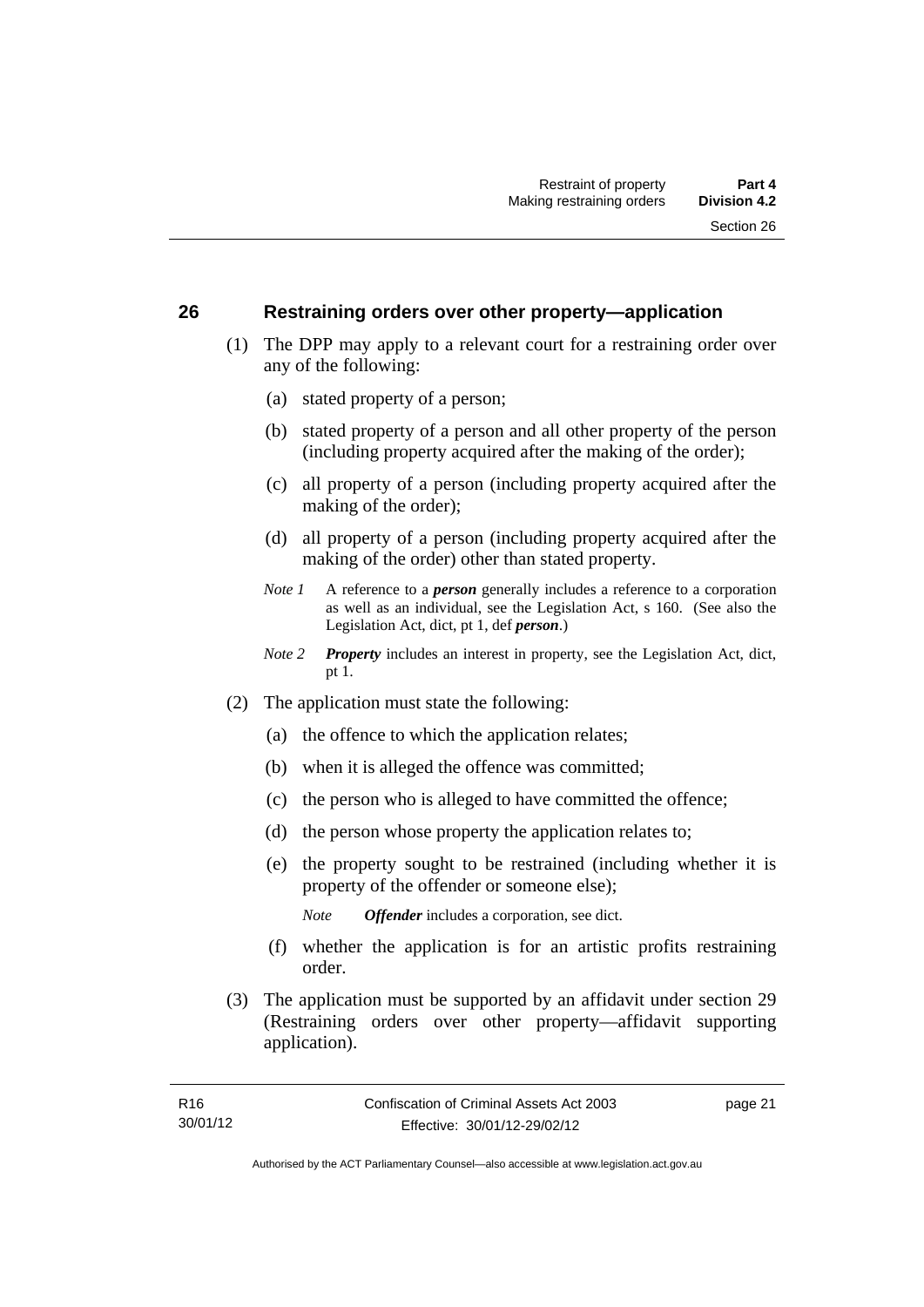- (4) For subsection (2) (a), the application need not specify a particular offence and it is sufficient if the application states that some offence or other was committed.
- (5) For subsection (2) (b), the application need not specify a particular time or day and it is sufficient if the application states a period within which the offence was committed.
- (6) To remove any doubt—
	- (a) an application for a restraining order under this section may be made in relation to an interest (or interests) in property; and
		- *Note Property* includes an interest in property, see the Legislation Act, dict, pt 1.
	- (b) an application for a restraining order under this section may be made in relation to 2 or more offences; and
	- (c) an application for a restraining order under this section may be made in relation to the property of 2 or more people; and
	- (d) this section does not apply to an application for a restraining order over unclaimed tainted property.

## <span id="page-35-0"></span>**27 Restraining orders—time for making certain applications**

- (1) This section does not apply to an application for—
	- (a) an artistic profits restraining order; or
	- (b) an unclaimed tainted property restraining order.
- (2) An application for a restraining order in relation to an ordinary offence must be made before the end of the longer of the following periods:
	- (a) if an indictment has been presented against the offender for the offence, and the offender has not been convicted or cleared of the offence—2 years after the day the indictment was presented;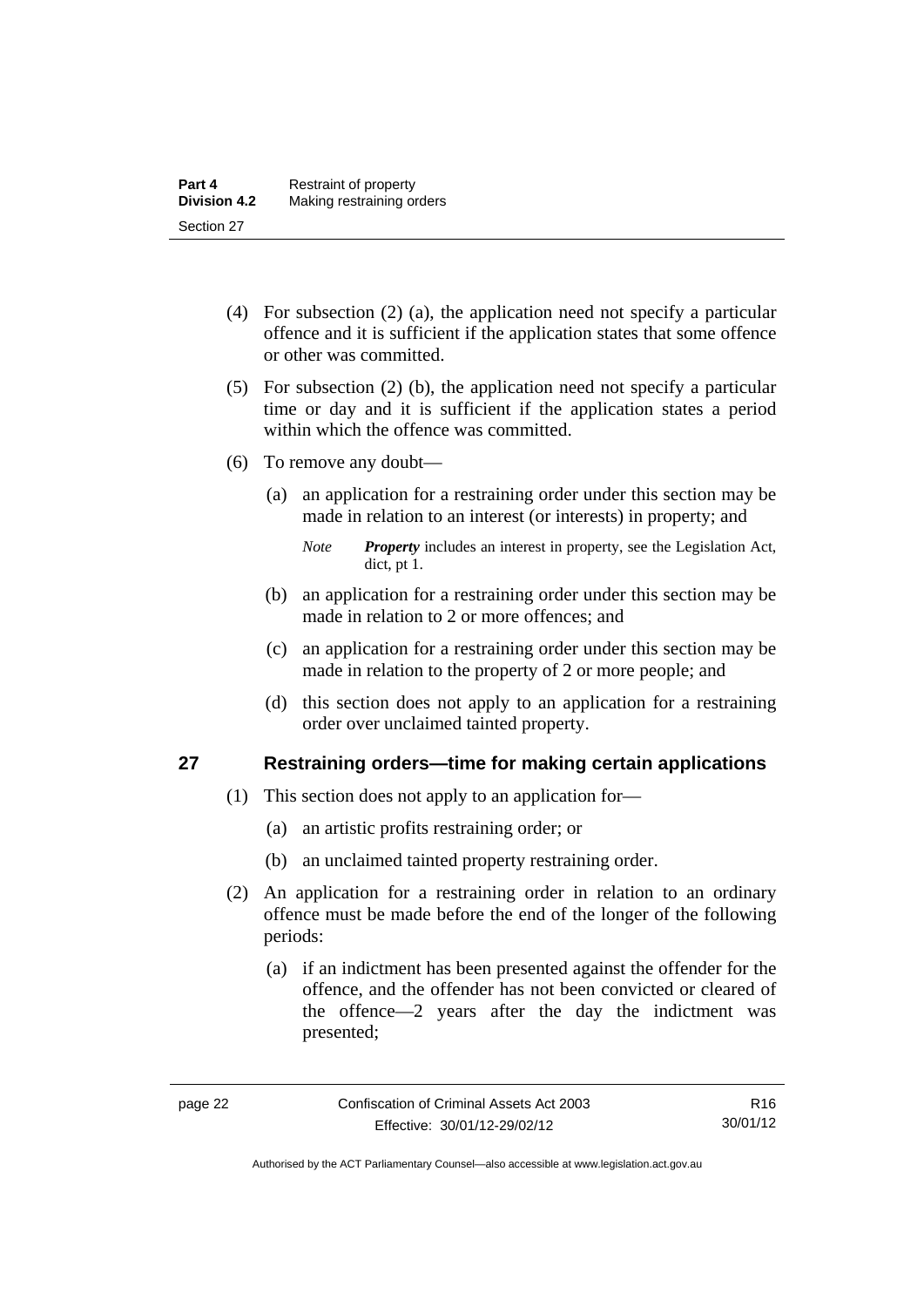- (b) if the offender has been convicted of the offence (and not cleared)—2 years after the day of the conviction;
- (c) in any case—6 years after the day the offence was committed (or is alleged to have been committed).
- *Note 1* For the meaning of *in relation to*, see dict.
- *Note 2 Indictment* is defined in the Legislation Act, dict, pt 1 as including an information. (See also that Act, dict, pt 1, def *present*.)
- *Note 3* The court may allow leave for an application to be made after a time fixed by this section in certain circumstances (see s 49 and s 246).
- (3) An application for a restraining order in relation to a serious offence must be made before the end of the longer of the following periods:
	- (a) if an indictment has been presented against the offender for the offence, and the offender has not been convicted or cleared of the offence—2 years after the day the indictment was presented;
	- (b) if the offender has been convicted of the offence—2 years after the day of the conviction;
	- (c) in any case—6 years after the day the offence was committed (or is alleged to have been committed).
	- *Note* The court may allow leave for an application to be made after a time fixed by this section in certain circumstances (see s 49 and s 246).

# **28 Restraining orders over unclaimed tainted property affidavit supporting application**

- (1) An affidavit by a police officer supporting an application under section 25 (Restraining orders over unclaimed tainted property application) for an unclaimed tainted property restraining order must state—
	- (a) that the police officer suspects that the property is unclaimed tainted property; and

page 23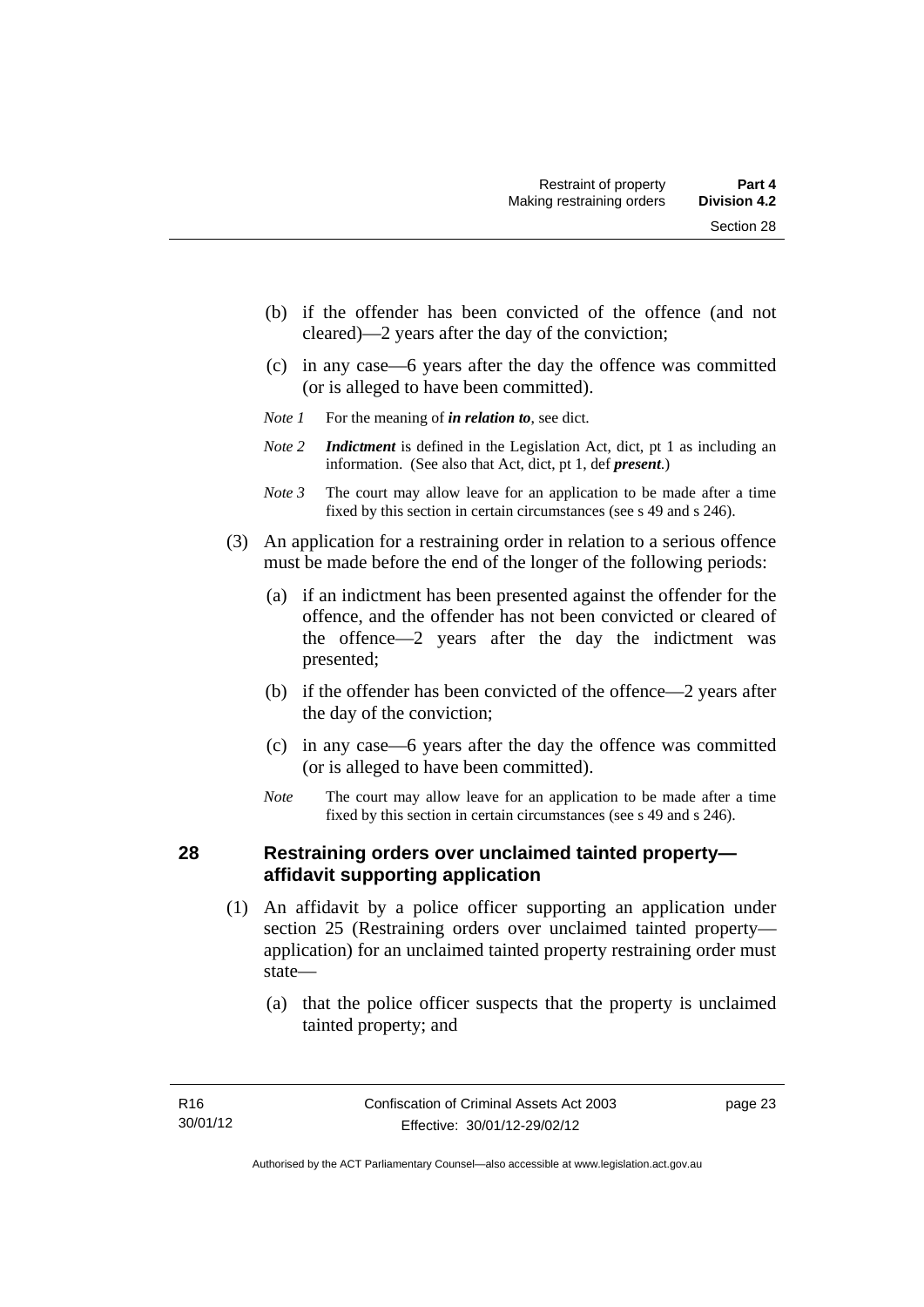- (b) that the property has not been claimed by anyone.
- *Note* No time limit applies to an application for an unclaimed tainted property restraining order (see s 27 (1) (b)).
- (2) The affidavit must state that the police officer believes that the property sought to be restrained may be required to satisfy a purpose mentioned in section 22 (Restraining orders—purposes).
- (3) For subsection (2), no particular purpose need be stated in the affidavit.
- (4) The affidavit must state the grounds for each suspicion or belief of the police officer stated in the affidavit.

### **29 Restraining orders over other property—affidavit supporting application**

- (1) An affidavit by a police officer supporting an application under section 26 (Restraining orders over other property—application) for a restraining order must state—
	- (a) that the officer believes that an indictment has been presented against the offender for a stated relevant offence, or that the offender has been convicted of a stated relevant offence; or
	- (b) that the officer suspects that the offender has committed a stated relevant offence, and that it is intended, within a stated period—
		- (i) for an ordinary offence—to present an indictment against the offender for the offence (or a related relevant offence); or
		- (ii) for a serious offence—
			- (A) to present an indictment against the offender for the offence (or a related serious offence); or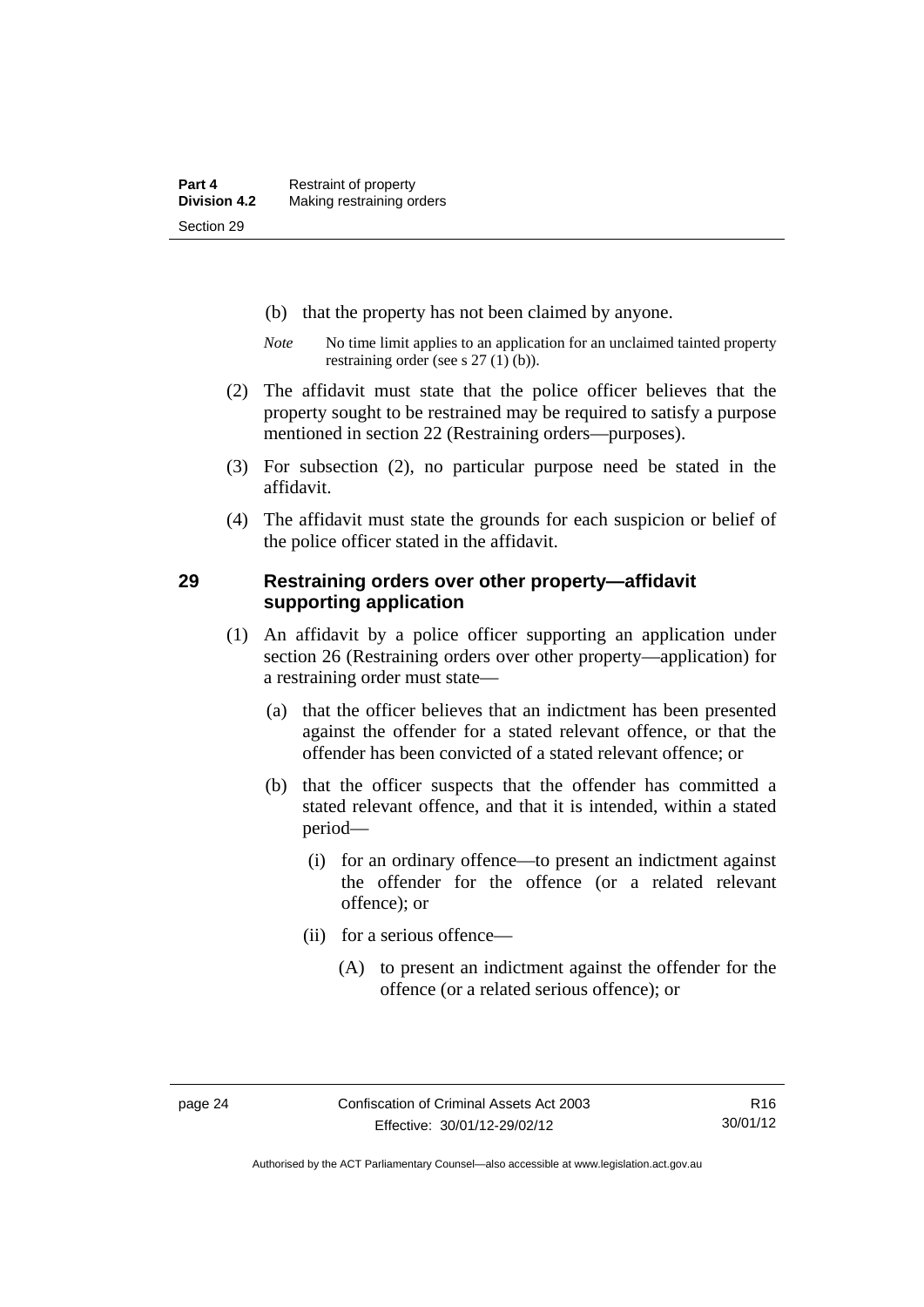- (B) to apply for a civil forfeiture order or a penalty order in relation to the offence (or a related serious offence).
- *Note Indictment* is defined in the Legislation Act, dict, pt 1 as including an information. (See also that Act, dict, pt 1, def *present*.)
- (2) Subsection (1) (b) does not require the police officer to specify a particular offence in the affidavit and it is sufficient if the police officer suspects that the offender has committed a particular kind of offence and the affidavit describes the nature of the offence in general terms.
- (3) If the application is not for an artistic profits restraining order, the affidavit must state that the police officer believes that the application is being made within the relevant period mentioned in section 27 (Restraining orders—time for making certain applications) for the offence to which the application relates.

*Note* No time limit applies to an application for an artistic profits restraining order (see s 27 (1) (a)).

- (4) For subsection (3), if the application relates to a serious offence, it is sufficient if the police officer believes that the offence was committed within the relevant period mentioned in section 27, and it is not necessary for the officer to believe that the offence was committed on any particular day or time within the relevant period.
- (5) The affidavit must state, for the property mentioned in the application, or for each stated part of the property—
	- (a) that the officer suspects that the property is either the offender's property or the property of someone else; and
	- (b) for property that the officer suspects is the property of someone else—
		- (i) that the officer suspects that the property is tainted property; or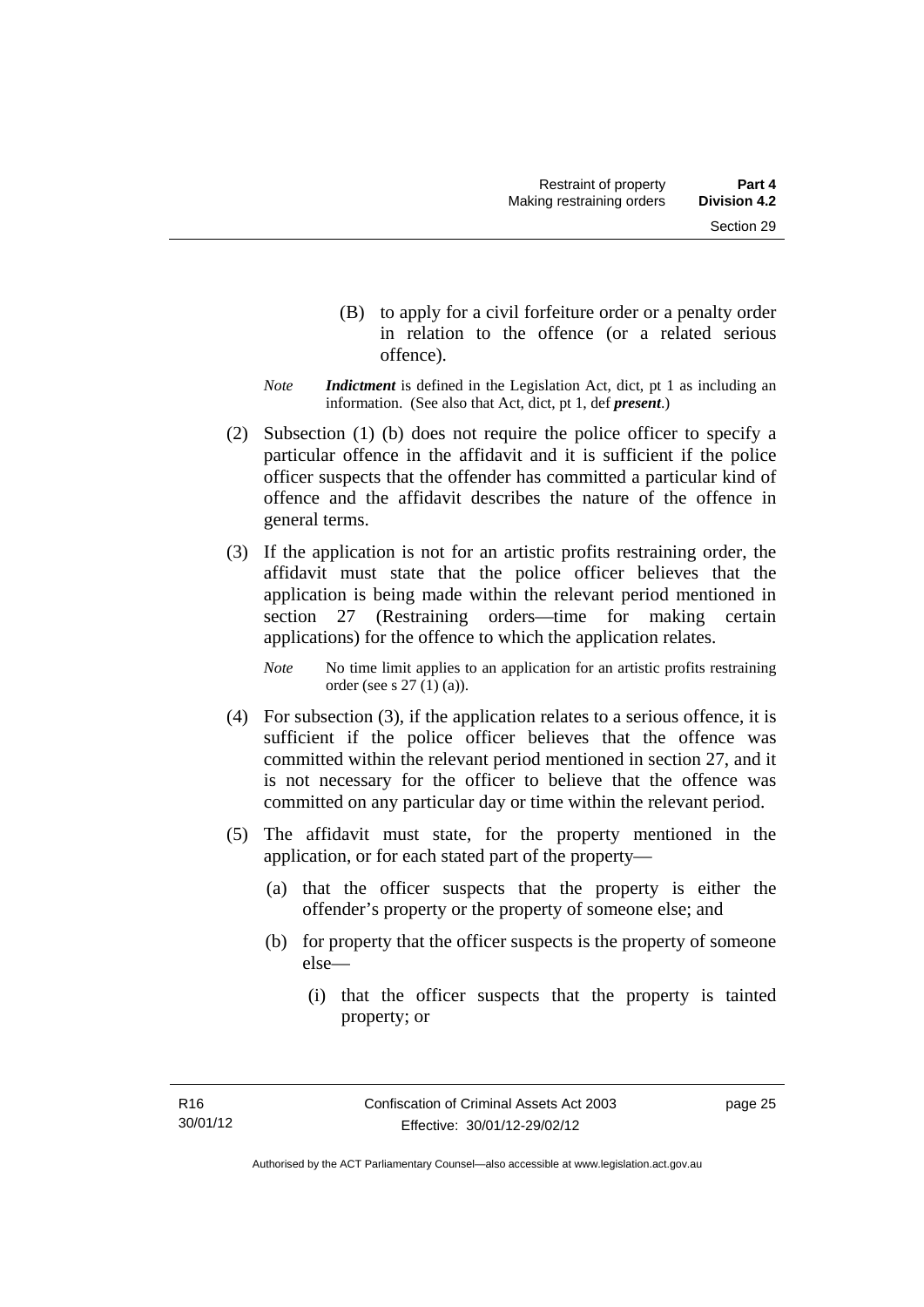- (ii) that the officer suspects that the property is subject to the offender's effective control.
- (6) The affidavit must state that the police officer believes that—
	- (a) the property sought to be restrained may be required to satisfy a purpose mentioned in section 22 (Restraining orders purposes); and
	- (b) if the application is for an artistic profits restraining order—the property sought to be restrained may be required to satisfy a penalty order for artistic profits in relation to the offence.
- (7) For subsection (6) (a), no particular purpose need be stated in the affidavit.
- (8) The affidavit must state the grounds for each belief or suspicion of the police officer stated in the affidavit.

# **30 Restraining orders over unclaimed tainted property making**

- (1) This section applies if an application is made under section 25 (Restraining orders over unclaimed tainted property—application) to a relevant court for an unclaimed tainted property restraining order in relation to an offence.
- (2) The relevant court must make a restraining order over the property to which the application relates if, having regard to the police officer's affidavit supporting the application and any other evidence before the court, the court is satisfied that there are reasonable grounds for the officer's suspicions and beliefs stated in the affidavit.
	- *Note* A claim for property restrained under an unclaimed tainted property restraining order does not, of itself, change or end the restraining order (see s  $46(2)$ ).

Authorised by the ACT Parliamentary Counsel—also accessible at www.legislation.act.gov.au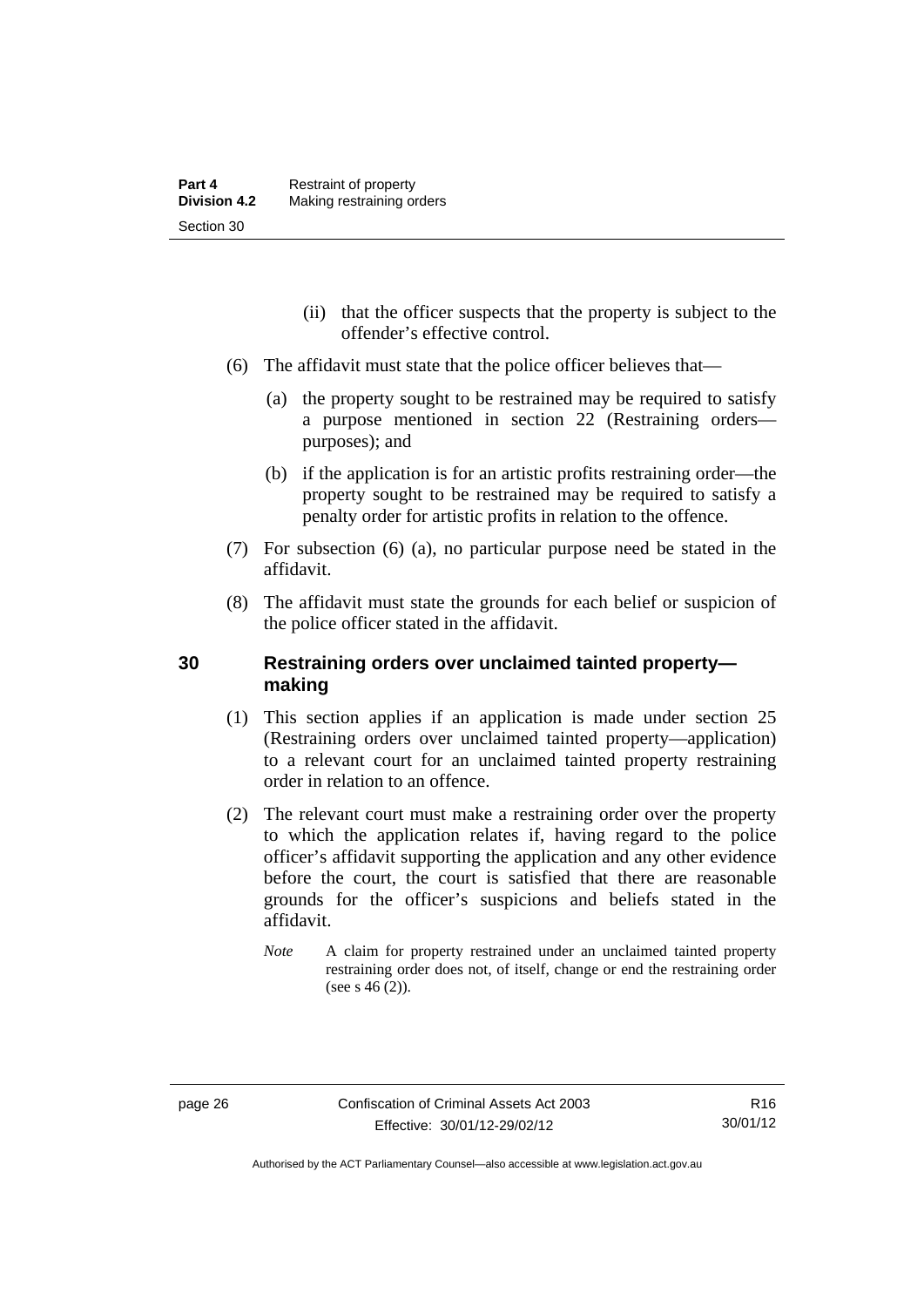- (3) The restraining order may direct the public trustee to take control of the restrained property.
	- *Note* For the commencement of a restraining order, see the Legislation Act, s 73 (4).
- (4) To remove any doubt, for making a restraining order under this section, it is irrelevant whether there is any risk of the property being dealt with in a way that would defeat or hinder the purposes of this Act.

# **31 Restraining orders over other property—making**

- (1) This section applies if an application is made under section 26 (Restraining orders over other property—application) to a relevant court for a restraining order in relation to an offence.
- (2) The relevant court must make a restraining order over the property to which the application relates if, having regard to the police officer's affidavit supporting the application and any other evidence before the court—
	- (a) the court is satisfied that there are reasonable grounds for the officer's beliefs and suspicions stated in the affidavit; and
	- (b) if an indictment has not been presented for the offence, or the offence is a serious offence of which the offender has been cleared—the court is satisfied that, within 6 weeks after the date of the order or (if allowed by the court) a longer period of not longer than 3 months after that date—
		- (i) for an ordinary offence—it is intended to present an indictment against the offender for the offence (or a related relevant offence); or
		- (ii) for a serious offence—
			- (A) it is intended to present an indictment against the offender for the offence (or a related serious offence); or

page 27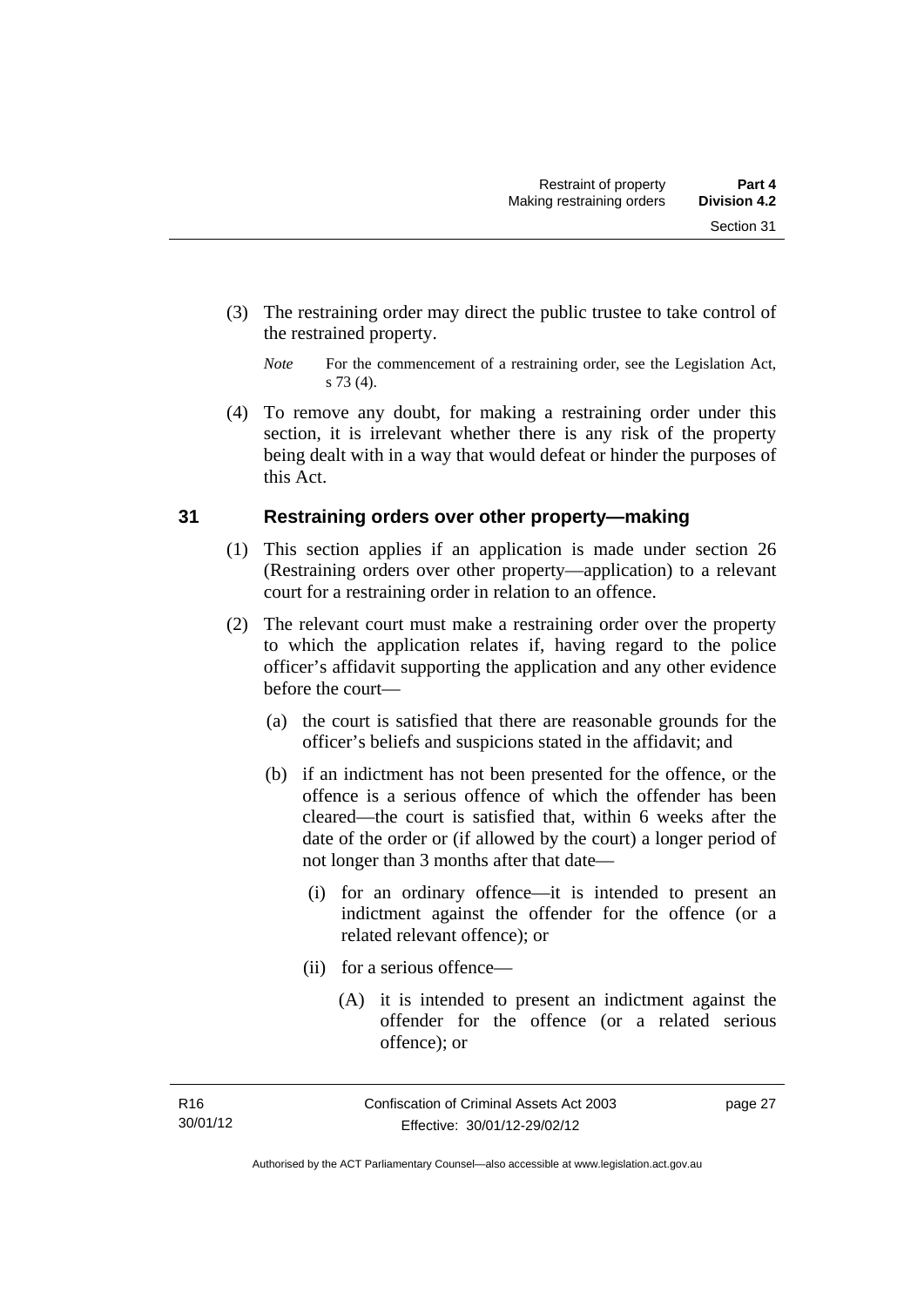- (B) it is intended to apply for a civil forfeiture order or a penalty order in relation to the offence (or a related serious offence).
- *Note Indictment* is defined in the Legislation Act, dict, pt 1 as including an information. (See also that Act, dict, pt 1, def *present*.)
- (3) The restraining order may do either or both of the following:
	- (a) direct the public trustee to take control of the restrained property or stated restrained property;
	- (b) provide, under section 37 or section 38, for living and business expenses, or legal expenses, to be met out of the restrained property.
	- *Note* For the commencement of a restraining order, see the Legislation Act, s 73 (4).
- (4) The relevant court may refuse to make the restraining order if the DPP does not give the relevant court any undertaking that the court considers appropriate about the payment of damages or costs in relation to the making or operation of the order.
- (5) To remove any doubt—
	- (a) a restraining order may be made under this section in relation to an interest (or interests) in property; and
		- *Note Property* includes an interest in property, see the Legislation Act, dict, pt 1.
	- (b) a restraining order may relate to 2 or more offences committed (or alleged to have been committed) by an offender; and

*Note Offender* includes a corporation, see dict.

- (c) a restraining order may relate to the property of 2 or more people; and
- (d) for making a restraining order under this section, it is irrelevant whether there is any risk of the property being dealt with in a way that would defeat or hinder the purposes of this Act.

Authorised by the ACT Parliamentary Counsel—also accessible at www.legislation.act.gov.au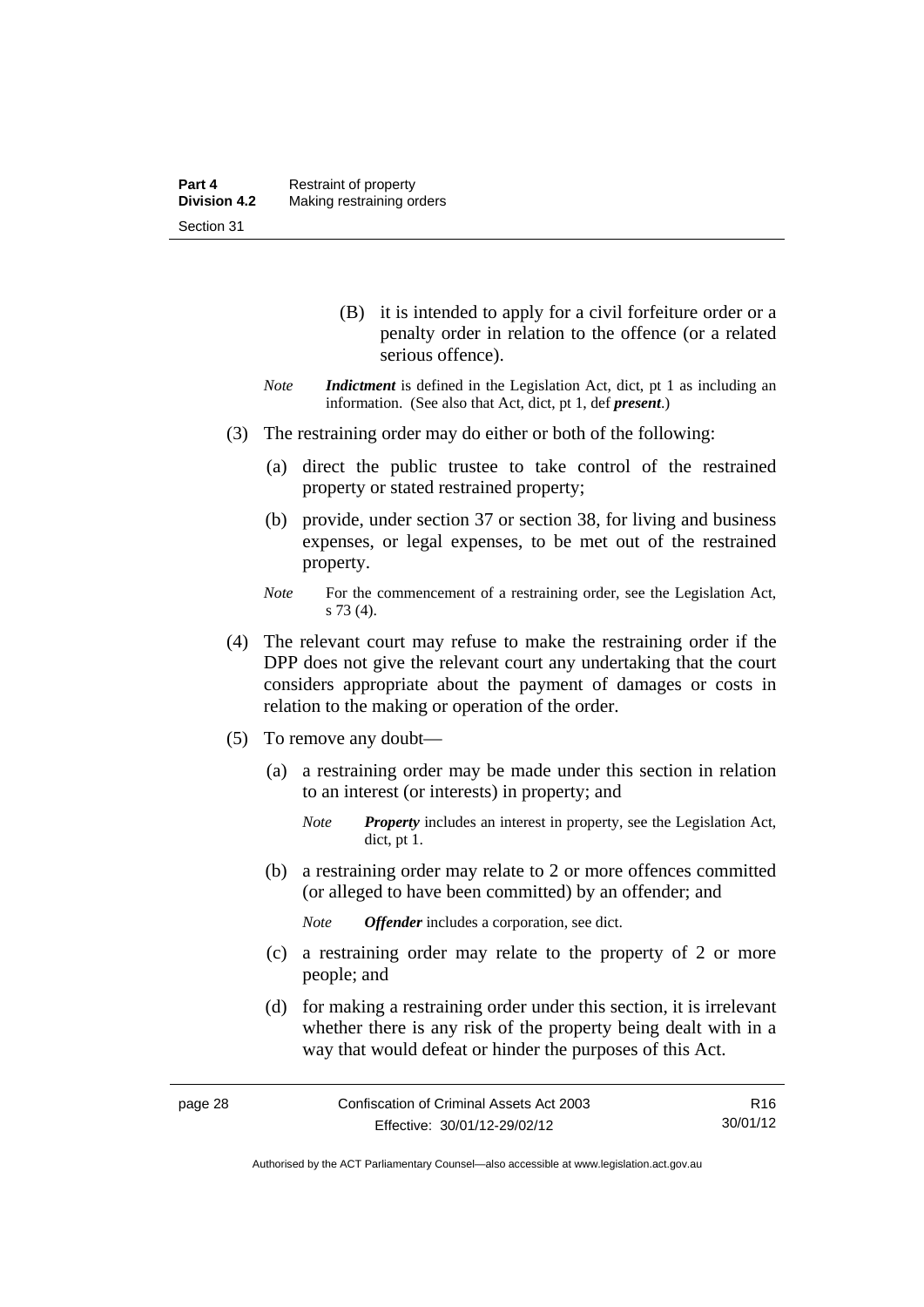# **32 Making of restraining orders—specific serious offence not required etc**

- (1) For section 31 and to remove any doubt, if the relevant court is satisfied that there are reasonable grounds for the police officer's belief that a serious offence was committed by the offender within the relevant period mentioned in section 27 (Restraining orders time for making certain applications), the court must not refuse to make a restraining order in relation to the offence only because the court is not satisfied—
	- (a) that the officer had any belief that a particular serious offence was committed within the relevant period; or
	- (b) that the officer had any belief about the particular day or time when the offender committed the offence within the relevant period; or
	- (c) that there are reasonable grounds for any belief by the officer about anything mentioned in paragraph (a) or (b).

*Note* For the meaning of *in relation to*, see dict.

- (2) Also, for section 31 and to remove any doubt, the relevant court must not refuse to make a restraining order in relation to the offender only because—
	- (a) an indictment has not been presented against the offender for the offence; or
	- (b) the offender has not been convicted of the offence; or
	- (c) the offender has been cleared of the offence, including being cleared after having been convicted of the offence; or
	- (d) a doubt is raised about whether the person committed the offence.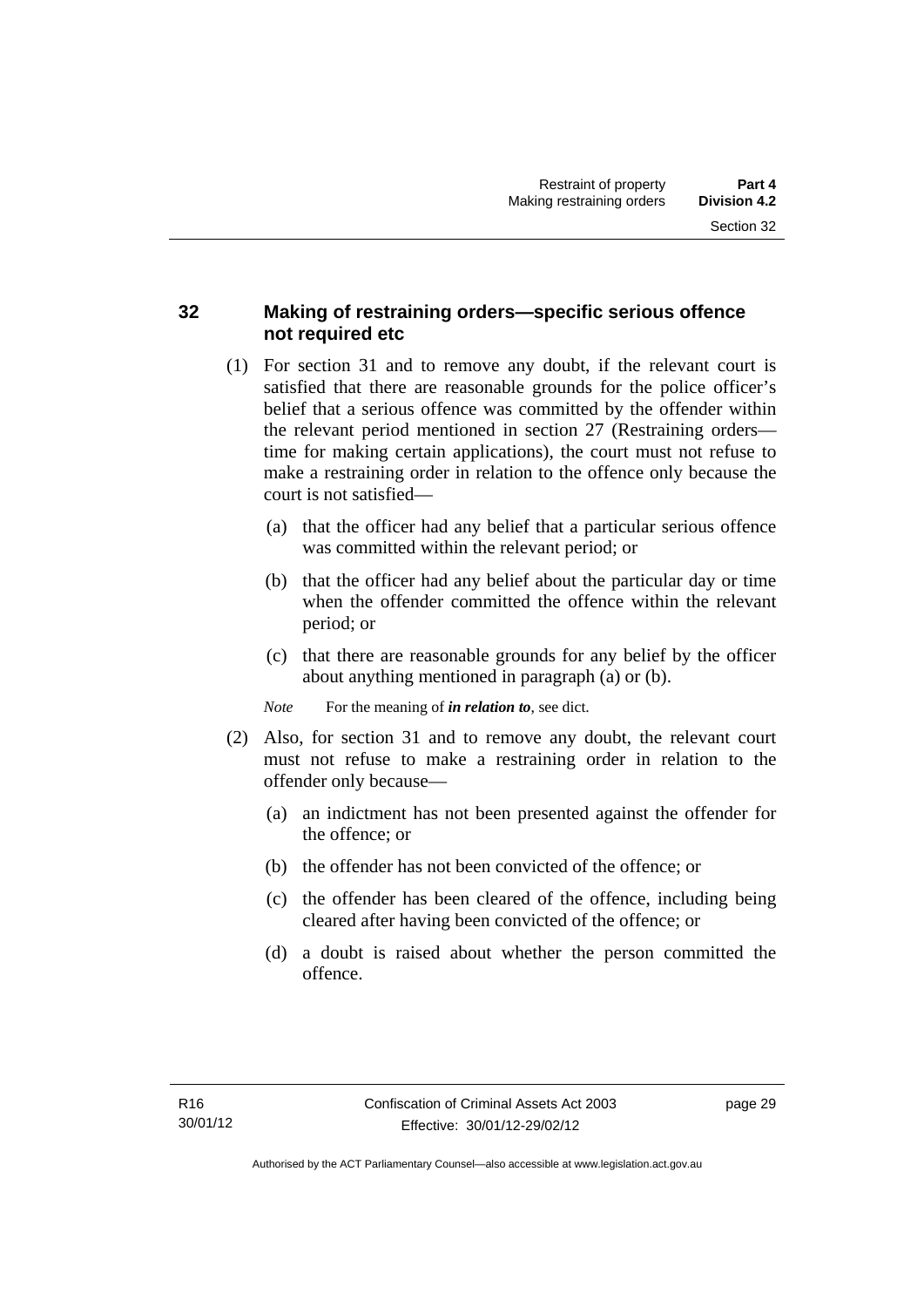### **33 Restraining orders—contents**

- (1) A restraining order must state that a person must not deal with the property stated in the order except in accordance with—
	- (a) the order; or
	- (b) another order under this Act of a relevant court; or
	- (c) this Act.
- (2) A restraining order (other than an unclaimed tainted property restraining order) must also state—
	- (a) that it is a restraining order under this Act; and
	- (b) the person (or people) whose property it applies to; and
	- (c) for each person to whose property it applies to—the property to which it applies, including whether it applies to property acquired after the making of the order; and
	- (d) if section 31 (2) (b) (Restraining orders over other property making) applies to the restraining order—the applicable period under the paragraph; and
		- *Note* The restraining order ends unless an indictment is presented or, for a serious offence, a forfeiture or penalty application is made, before the end of the stated period (see table 47 and table 48).
	- (e) if the order directs the public trustee to take control of the restrained property or stated restrained property—the direction and the property to which it applies; and
	- (f) if the relevant court making the order has given a direction under section 35 (Restraining order proceedings—restrictions on disclosure)—
		- (i) the direction given by the court; and
		- (ii) the effect of section 36 (Restraining orders—disclosure offences) in relation to the direction; and

Authorised by the ACT Parliamentary Counsel—also accessible at www.legislation.act.gov.au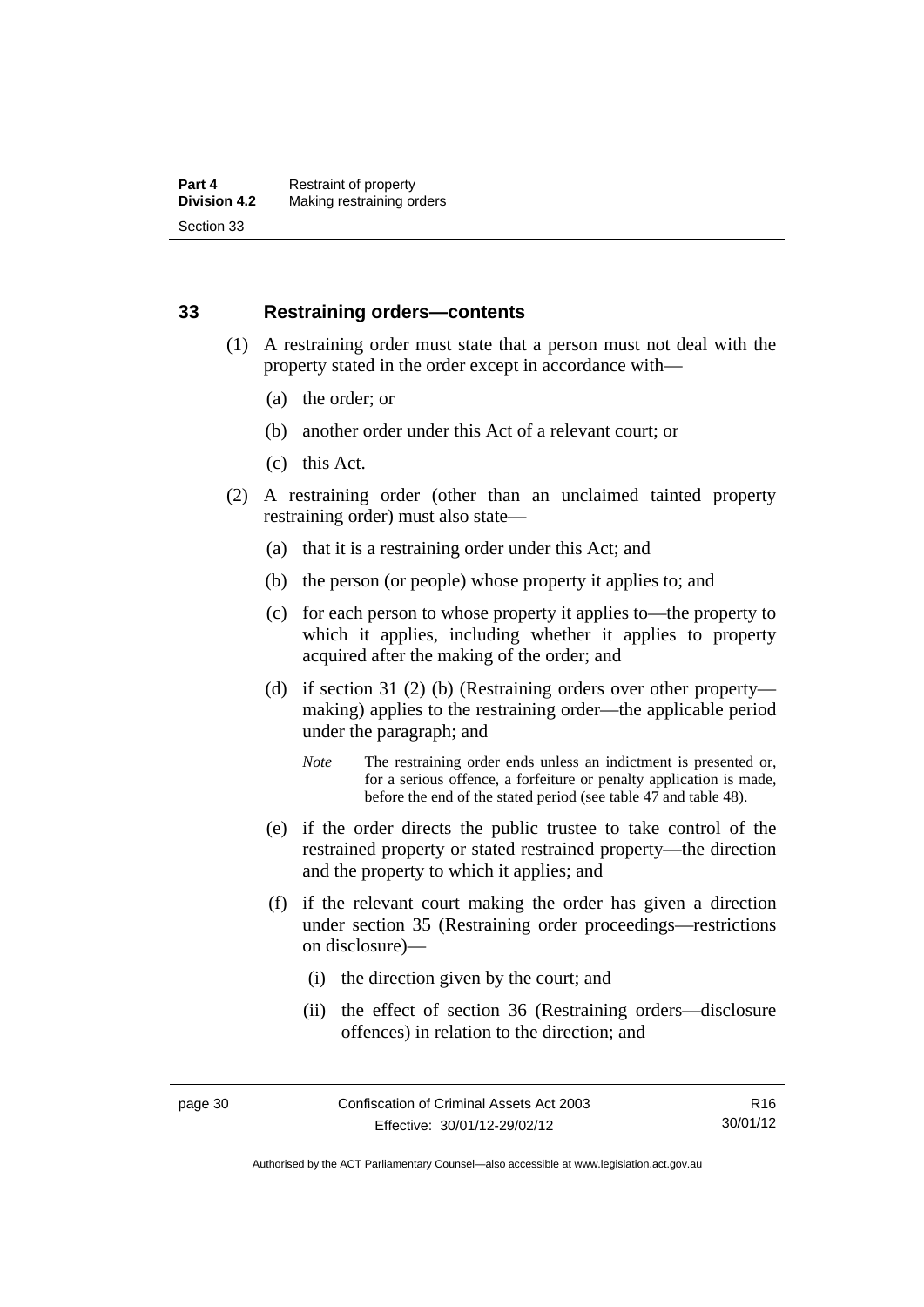- (g) if the order provides, under section 37 or section 38, for living and business expenses, or legal expenses, to be met out of the restrained property—
	- (i) the kind of expenses that may be met out of the restrained property; and
	- (ii) the period during which the expenses may be met out of the restrained property; and
	- (iii) the maximum amount of the expenses that may be met out of the restrained property.
- (3) An unclaimed tainted property restraining order must also state—
	- (a) that it is an unclaimed tainted property restraining order under this Act; and
	- (b) the property to which it applies; and
	- (c) if the relevant court making the order has given a direction under section 35—
		- (i) the direction given by the court; and
		- (ii) the effect of section 36 in relation to the direction; and
	- (d) that, unless a relevant court makes an order that stops the operation of the restraining order over the property, the property will be automatically forfeited under this Act to the Territory at the end of 14 days after the day the order is made.
- (4) A failure by a relevant court to comply with this section in relation to the restraining order does not invalidate the restraining order or any forfeiture order or automatic forfeiture made in relation to the property restrained under the restraining order.

page 31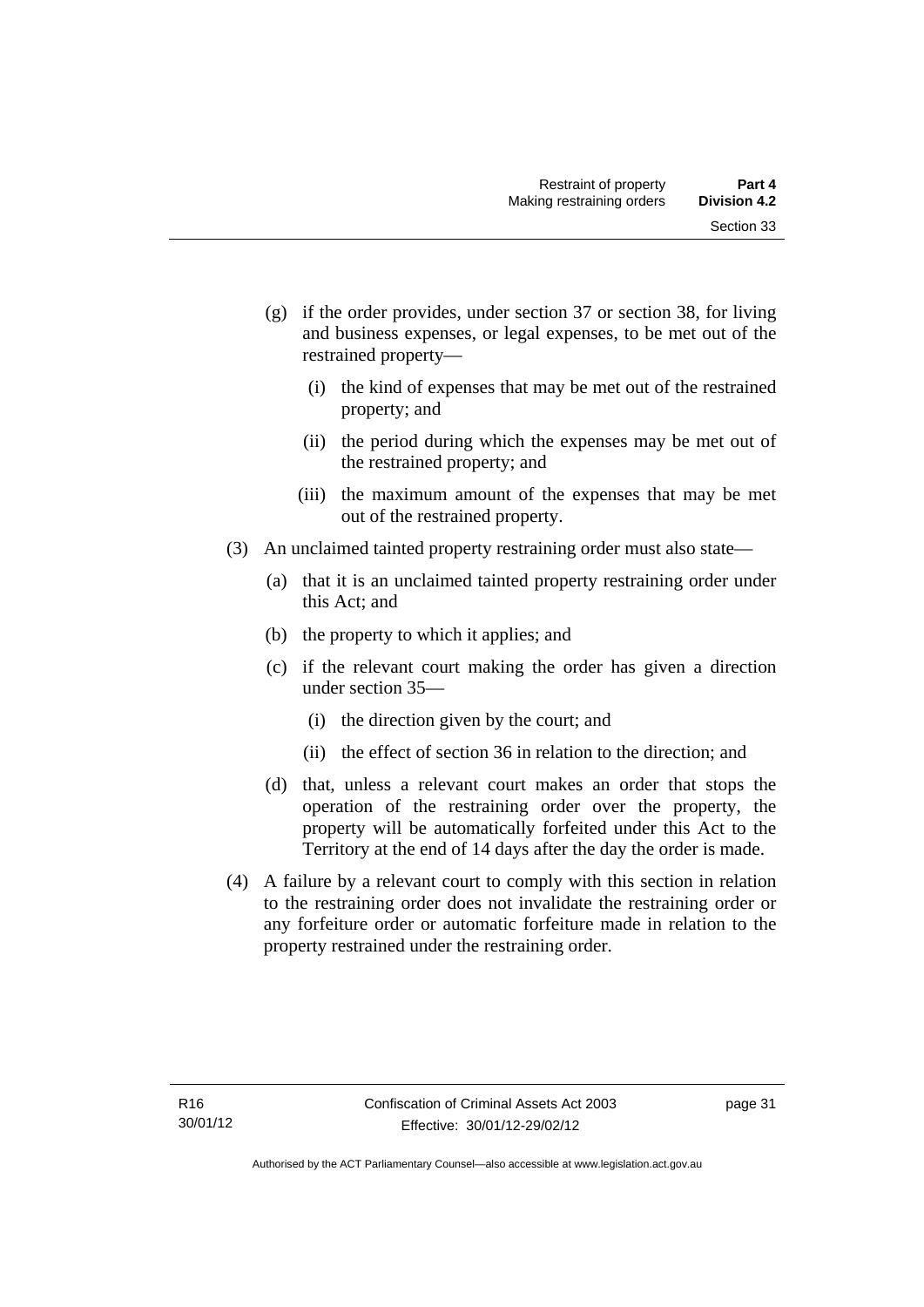#### **34 Restraining orders—notice of making**

- (1) If a court makes a restraining order over property, the DPP must give a copy of the order to—
	- (a) for an unclaimed tainted property restraining order—anyone the DPP suspects may have an interest in the property; and
	- (b) for any other restraining order—the owner of the restrained property and anyone else the DPP suspects may have an interest in the property.
	- *Note* For how documents may be served, see the Legislation Act, pt 19.5.
- (2) A relevant court may order the DPP to—
	- (a) give a copy of a restraining order, the application for the order or the supporting affidavit to anyone and may give directions about how any document is to be given to the person; or
	- (b) give notice of the order to anyone and may give directions about how the notice is to be given.
- (3) Subsections (1) and (2) have effect subject to any direction of the court under section 35.

# **35 Restraining order proceedings—restrictions on disclosure**

- (1) On application by the DPP, a relevant court hearing an application for a restraining order may give directions prohibiting or restricting the publication or disclosure of all or any of the following:
	- (a) the fact that an application for the order, or that a restraining order, has been made;
	- (b) the application for the order;
	- (c) the supporting affidavit for the order and any other affidavit filed in relation to the application;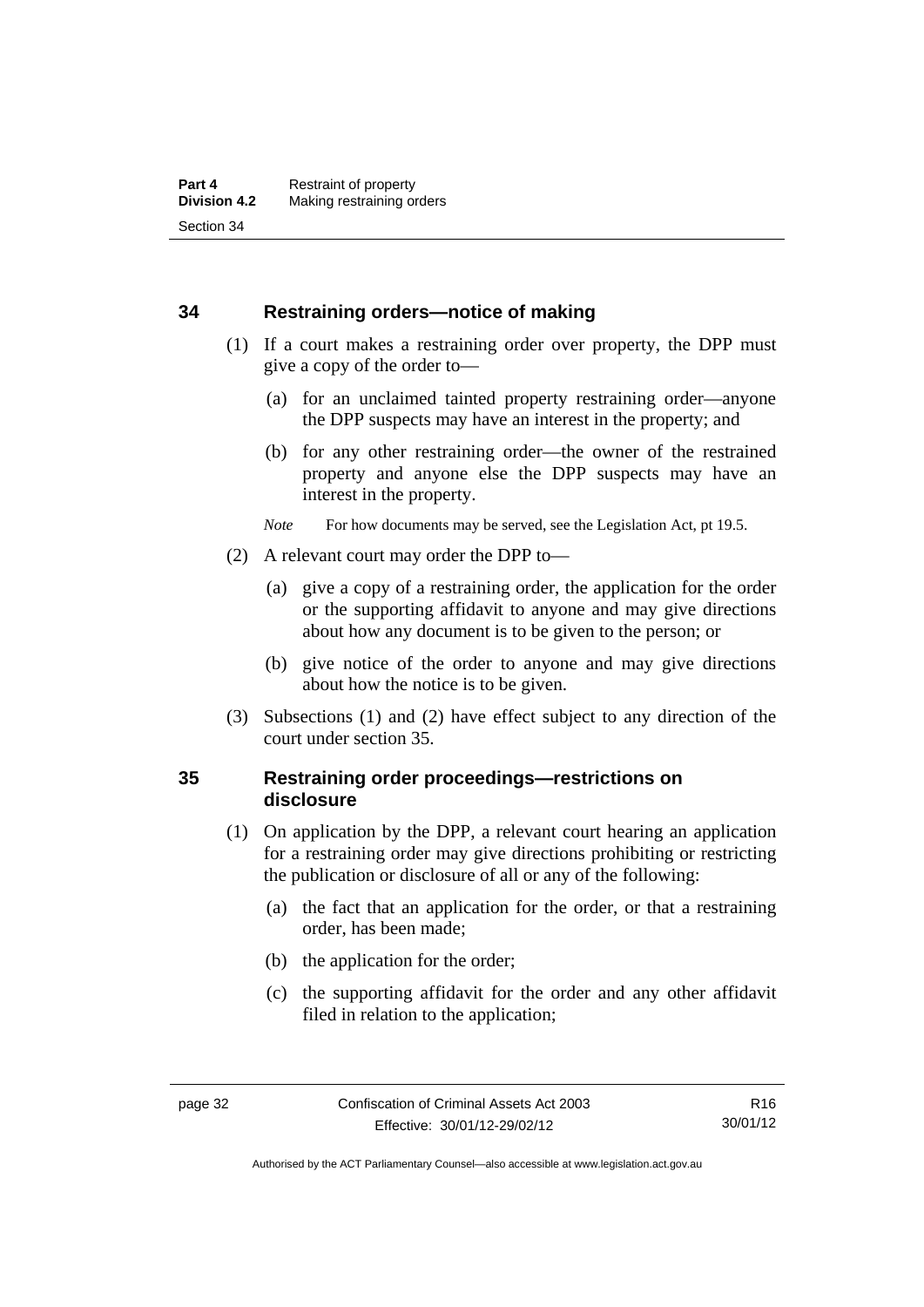- (d) any information about the proceeding (whether or not a hearing has been held);
- (e) any evidence given, statement made or thing done during the proceeding;
- (f) any information, document or thing derived from anything mentioned in this subsection.

#### **Examples of directions**

- 1 that the application for the restraining order and a stated part of the supporting affidavit not be disclosed to the person against whom the restraining order is made until the court has decided an application for another restraining order against someone else's property
- 2 that the supporting affidavit must be made available only to the offender's lawyer
- *Note* An example is part of the Act, is not exhaustive and may extend, but does not limit, the meaning of the provision in which it appears (see Legislation Act, s 126 and s 132).
- (2) In deciding whether to give a direction under subsection (1), the court must have regard to whether the direction—
	- (a) would promote the purposes of this Act; or
	- (b) is desirable to protect the integrity of an investigation (however described) for any purpose or a prosecution of an offence.
- (3) The court may also have regard to any other relevant matter in deciding whether to give a direction under subsection (1).

### **36 Restraining orders—disclosure offences**

*Note* An offence against this section is a strict liability offence (see s (7)).

- (1) A person commits an offence if—
	- (a) a relevant court has given a direction under section 35 (1) prohibiting or restricting the publication or disclosure of a matter mentioned in the subsection; and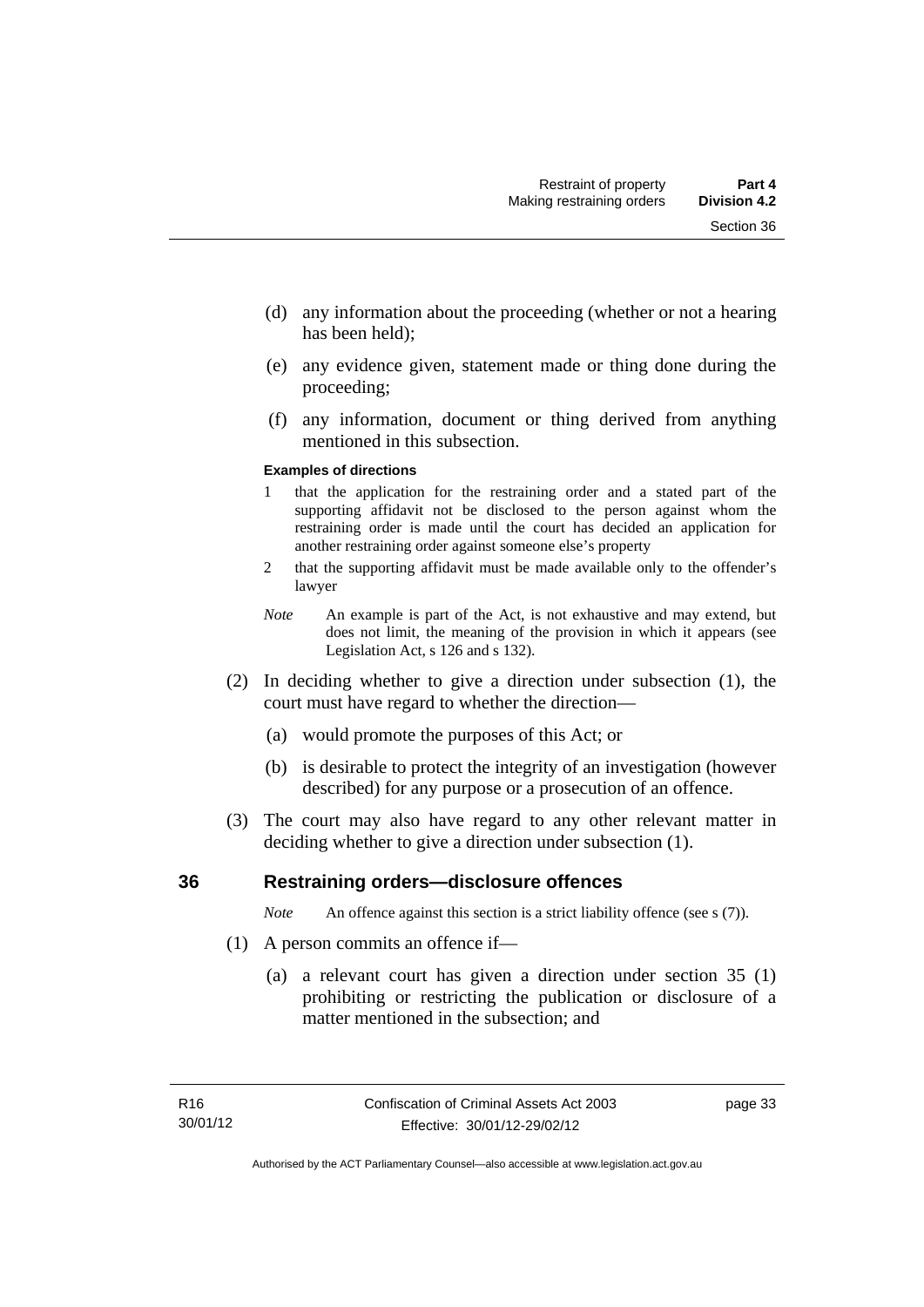- (b) the person has notice of the direction (whether by being given a copy of the restraining order to which the direction relates or otherwise); and
- (c) the person publishes or discloses the matter to someone else.

Maximum penalty: 200 penalty units, imprisonment for 2 years or both.

- (2) A person commits an offence if—
	- (a) a relevant court has given a direction under section 35 (1) prohibiting or restricting the publication or disclosure of a matter mentioned in the subsection; and
	- (b) the person has notice of the direction (whether by being given a copy of the restraining order to which the direction relates or otherwise); and
	- (c) the person publishes or discloses information to someone else; and
	- (d) the other person could infer from the information the matter to which the direction relates.

Maximum penalty: 200 penalty units, imprisonment for 2 years or both.

- (3) Subsections (1) and (2) do not apply if the publication or disclosure is made to any of the following entities in the circumstances mentioned for the entity:
	- (a) a police officer—in any circumstances;
	- (b) an officer, employee or agent of the person—to ensure that the order is complied with and the person to whom the publication or disclosure is made is given notice of the direction (whether by being given a copy of the restraining order to which the direction relates or otherwise) by the person making the publication or disclosure;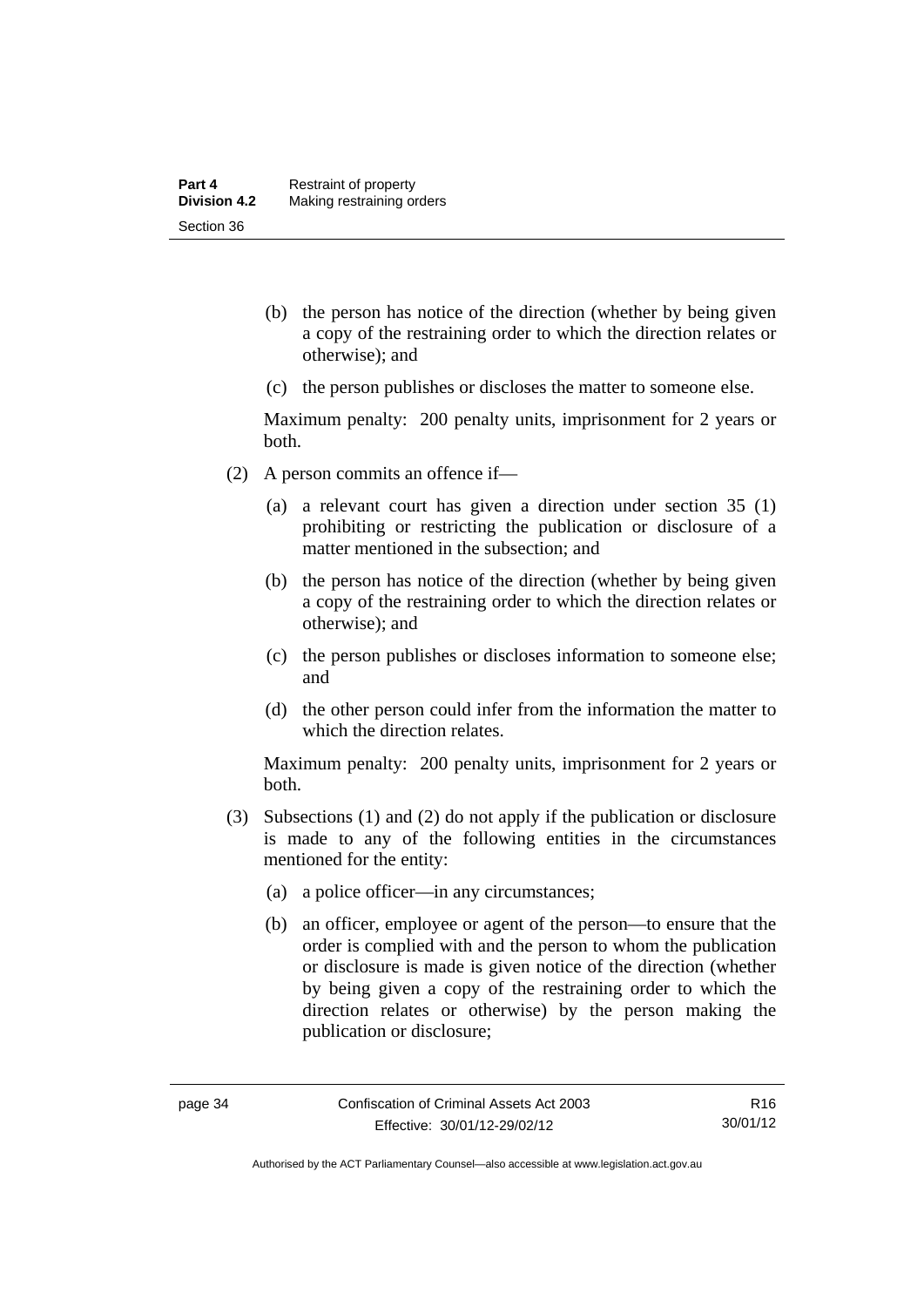- (c) a lawyer—to obtain legal advice or representation in relation to the order;
- (d) a relevant court—with the court's leave.

- (4) Also, subsections (1) and (2) do not apply if the publication or disclosure is made—
	- (a) by a police officer in the exercise of the officer's functions; or
	- (b) for the purpose of giving or obtaining legal advice, or making legal representations, in relation to the order.
- (5) A person commits an offence if—
	- (a) a relevant court has given a direction under section 35 (1) prohibiting or restricting the publication or disclosure of a matter mentioned in the subsection; and
	- (b) the person receives information in relation to the matter in accordance with subsection (3) or (4); and
	- (c) the person ceases to be a person mentioned in subsection (3) or (4); and
	- (d) the person publishes or discloses the matter to someone else.

Maximum penalty: 200 penalty units, imprisonment for 2 years or both.

- (6) A person commits an offence if—
	- (a) a relevant court has given a direction under section 35 (1) prohibiting or restricting the publication or disclosure of a matter mentioned in the subsection; and
	- (b) the person receives information in relation to the matter in accordance with subsection (3) or (4); and

*Note* The application for leave, and any proceeding with the court's leave, must be heard in closed court (see s (8)).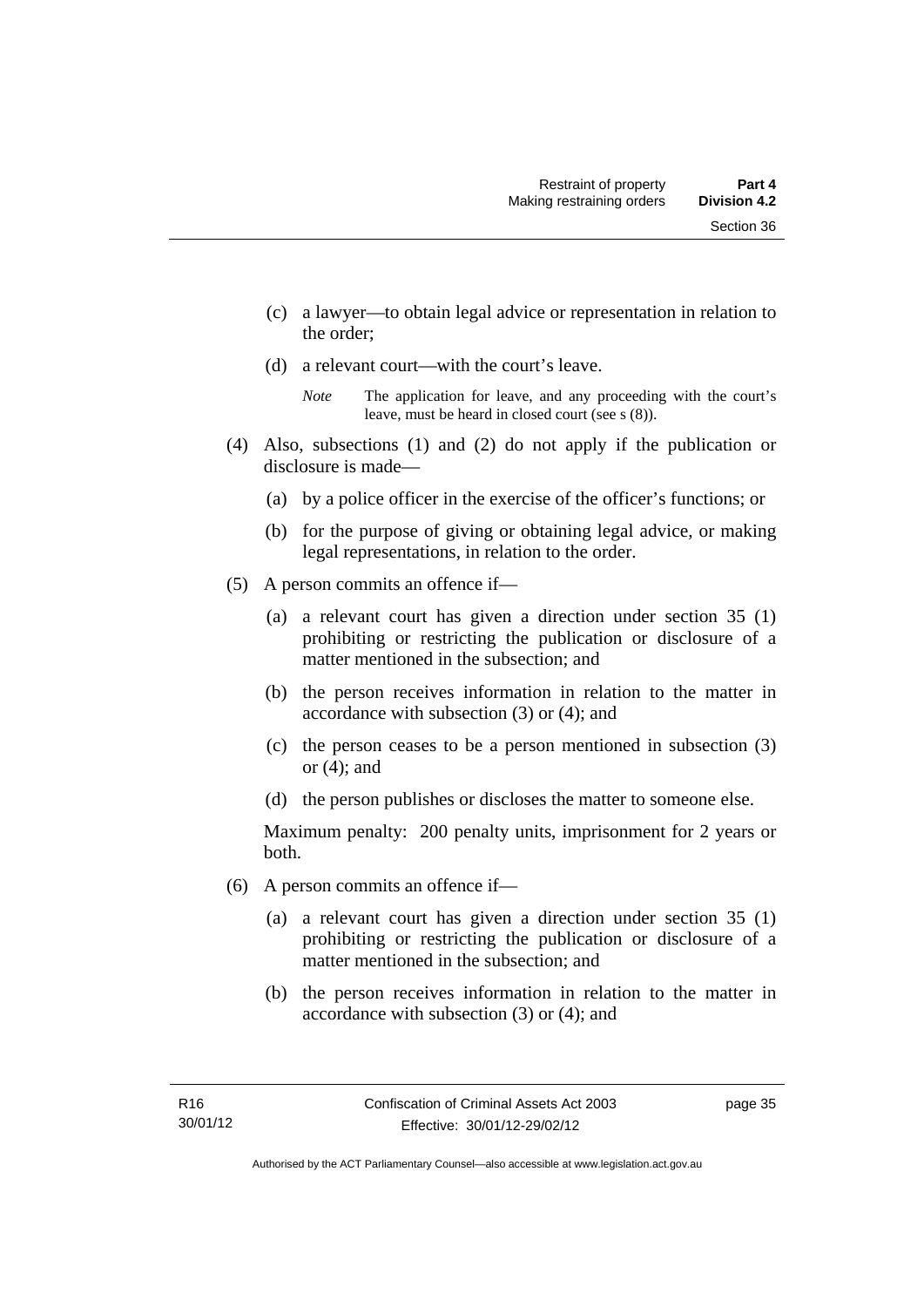- (c) the person ceases to be a person mentioned in subsection (3) or  $(4)$ ; and
- (d) the person publishes or discloses information to someone else; and
- (e) the other person could infer from the information the matter to which the direction relates.

Maximum penalty: 200 penalty units, imprisonment for 2 years or both.

- (7) An offence against this section is a strict liability offence.
- (8) For subsection (3) (d), an application for leave, and any proceeding with the court's leave, must be heard in closed court.

# **37 Payment of living and business expenses from restrained property**

- (1) A relevant court may, in a restraining order or an order under section 39 (Additional orders about restraining orders and restrained property) varying a restraining order, allow any of the following expenses to be met out of the restrained property of a person, or a stated part of the property:
	- (a) the living and business expenses of the person (other than the person's legal expenses in defending a criminal charge);
	- (b) the living expenses of a dependant of the person.

*Note* For legal expenses in defending a criminal charge, see s 38.

- (2) However, the court must not allow expenses to be met out of restrained property unless the person satisfies the court that—
	- (a) the expenses are reasonable; and
	- (b) the expenses are necessary to avoid severe hardship to the person or the person's dependants; and

Authorised by the ACT Parliamentary Counsel—also accessible at www.legislation.act.gov.au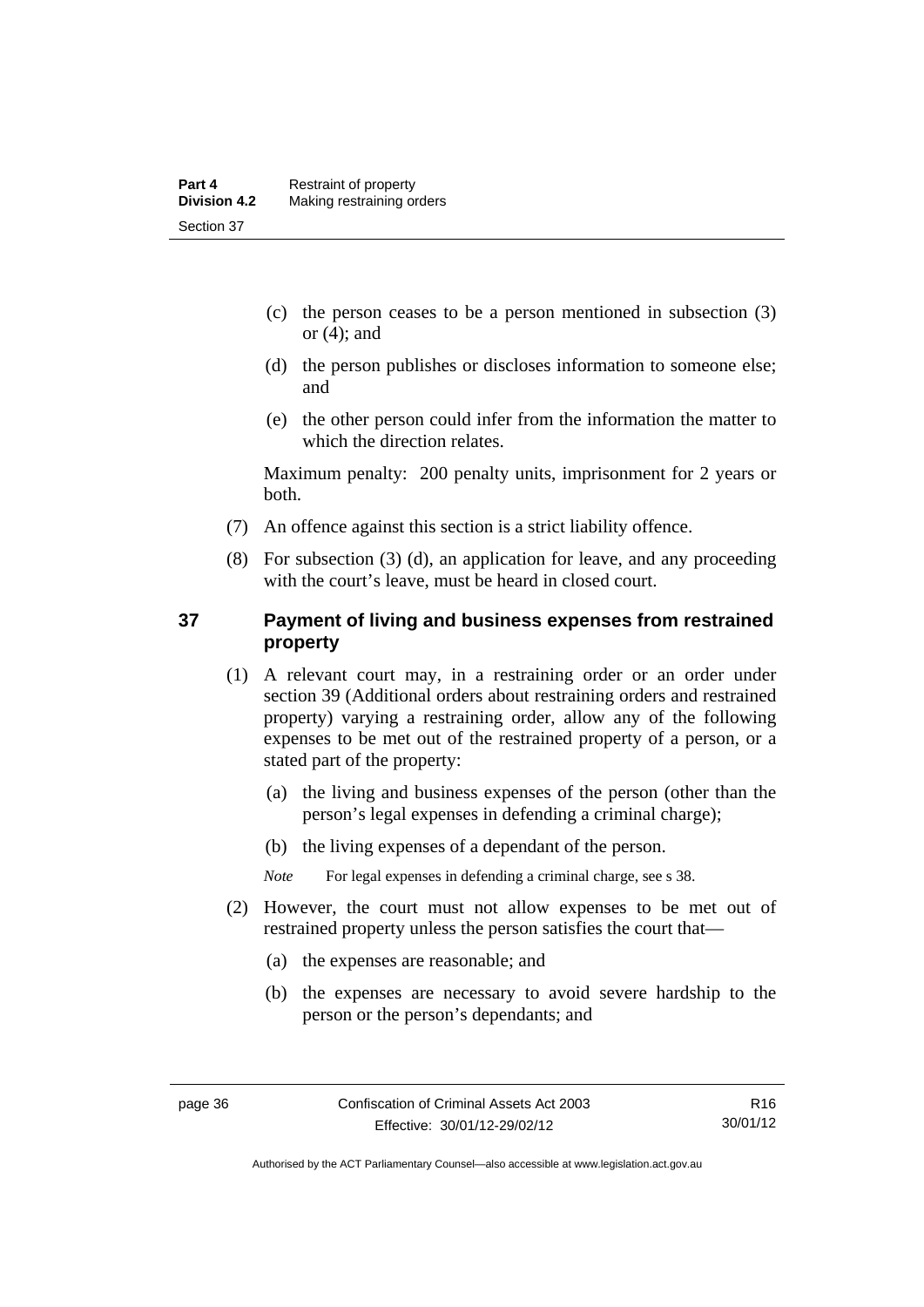- (c) the expenses cannot be met out of property of the person not subject to a restraining order; and
- (d) any property to be released from restraint for the expenses was lawfully acquired by the person, is not tainted property and does not have evidentiary value in any criminal proceeding.
- (3) A regulation may—
	- (a) prescribe matters to which the court may, must or must not have regard for subsection (2) (a) or (b); and
	- (b) prescribe, or make provision in relation to, the maximum amount of living or business expenses of a person that may be allowed (for a period or otherwise).
- (4) A regulation made for this section may apply, adopt or incorporate (with or without change) a provision of a law of the Commonwealth or a State, or an instrument, as in force from time to time.
	- *Note 1* The text of an applied, adopted or incorporated law or instrument, whether applied as in force from time to time or at a particular time, is taken to be a notifiable instrument if the operation of the Legislation Act, s 47 (5) or (6) is not disapplied (see s 47 (7)).
	- *Note 2* A notifiable instrument must be notified under the Legislation Act.
- (5) In this section:

*dependant*, of a person, means the person's domestic partner or a child of the person.

# **38 Payment of certain legal expenses from restrained property**

 (1) A relevant court may, in a restraining order or an order under section 39 (Additional orders about restraining orders and restrained property) varying a restraining order, allow a person's legal expenses in defending a criminal charge to be met out of the restrained property of the person, or a stated part of the property.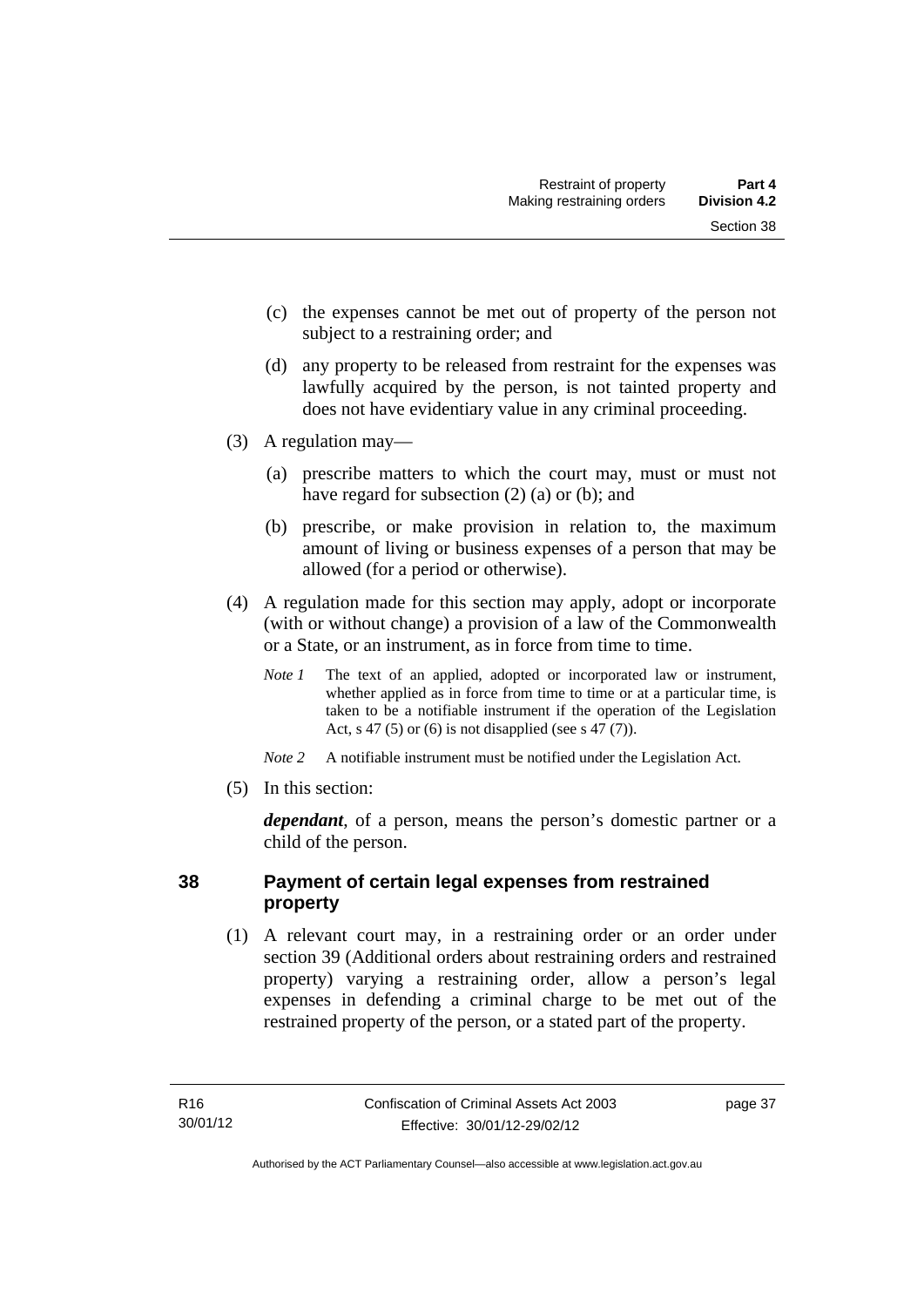- (2) However, the court must not allow the legal expenses to be met out of restrained property unless—
	- (a) the person applies for an order for the legal expenses to be met out of restrained property; and
	- (b) the application is supported by an affidavit of the person setting out all of the person's interests in property, including any property of the person outside Australia, and the person's liabilities; and
	- (c) the court is satisfied that—
		- (i) the affidavit is a true statement of the person's interests in property and the person's liabilities; and
		- (ii) the person has taken all reasonable steps to bring any property outside Australia within the jurisdiction of the court; and
		- (iii) the legal expenses cannot be met out of property of the person not subject to a restraining order; and
		- (iv) any property to be released from restraint for the expenses was lawfully acquired by the person, is not tainted property and does not have evidentiary value in any criminal proceeding.
- (3) If the court makes or varies a restraining order that allows the legal expenses to be met out of restrained property, the court must include in the order conditions ensuring that—
	- (a) restrained property is used only to meet legal fees, disbursements and out-of-pocket expenses incurred by the person in defending the criminal charge; and
	- (b) all legal fees, disbursements and out-of-pocket expenses are properly and reasonably incurred by the person; and

Authorised by the ACT Parliamentary Counsel—also accessible at www.legislation.act.gov.au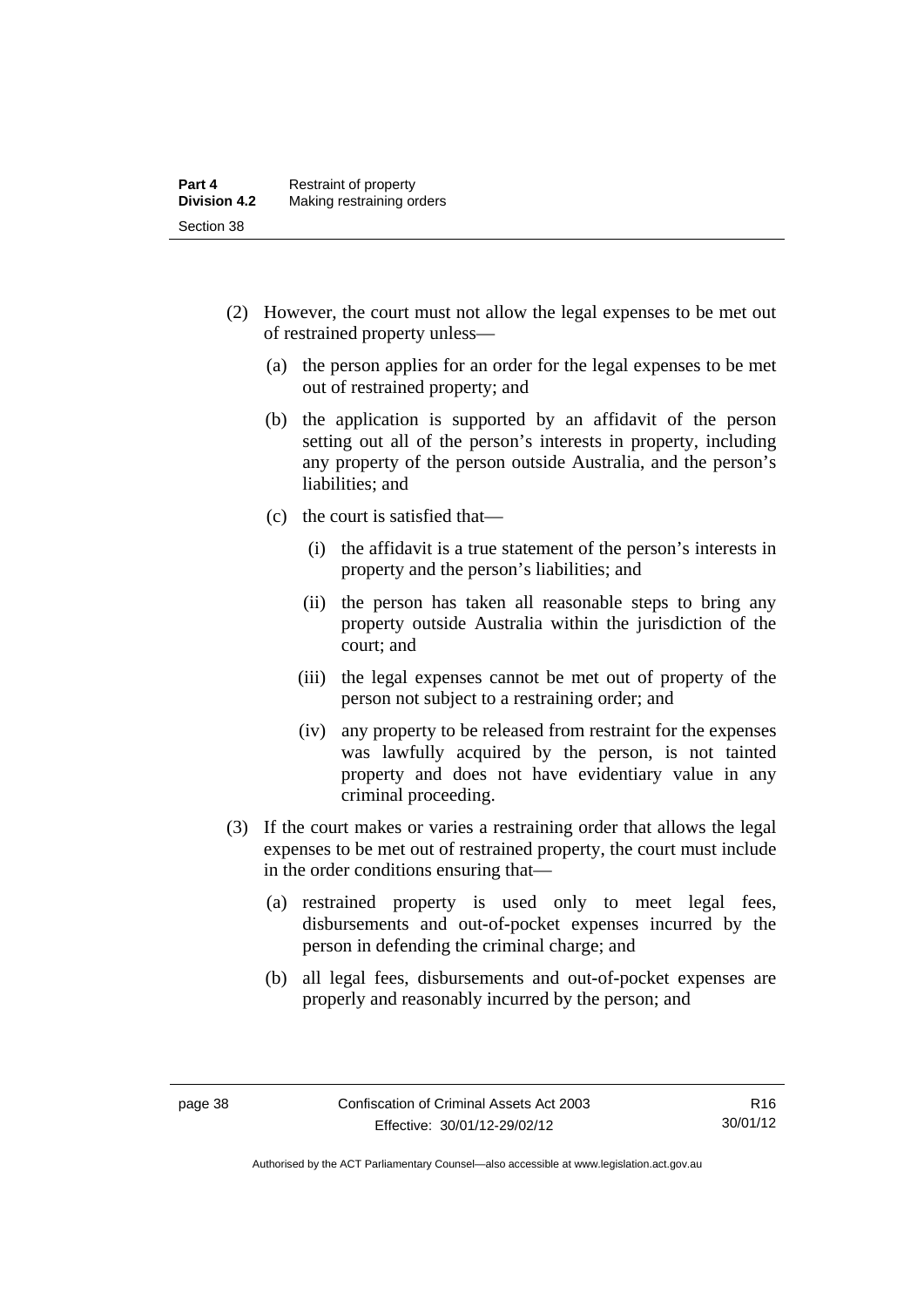(c) all legal fees are calculated in accordance with the scale of costs for criminal matters determined by the legal aid commission in accordance with the *Legal Aid Act 1977*, section 32 (5), (6) and (7).

# **39 Additional orders about restraining orders and restrained property**

 (1) A relevant court may, when it makes a restraining order or at any later time before the order ends, make any additional order that the court considers appropriate in relation to the restraining order or restrained property (other than an order mentioned in subsection  $(2)$ ).

#### **Examples of additional orders**

- 1 an order varying the property subject to the restraining order (other than an order excluding property from the restraining order)
- 2 an order authorising the disposal of the property subject to the restraining order to satisfy a penalty order
- 3 an order varying any condition to which the restraining order is subject.
- 4 an order that living or business expenses of a person, or legal expenses of a person to defend a criminal charge, be met out of restrained property
- 5 an order for the carrying out of any undertaking about the payment of damages or costs given by the Territory in relation to the making or operation of the restraining order
- 6 an order for the examination of anyone before the court, or an officer of the court, about the affairs (including the nature and location of any property) of the owner of restrained property or of the offender
- 7 an order for the examination of anyone before the court, or an officer of the court, about any property that may be tainted property
- 8 an order directing the owner of the restrained property or anyone else to give to a stated person, within a stated period, a sworn statement about stated particulars of the restrained property
- 9 an order directing the registrar-general not to register any instrument affecting restrained property except in accordance with the order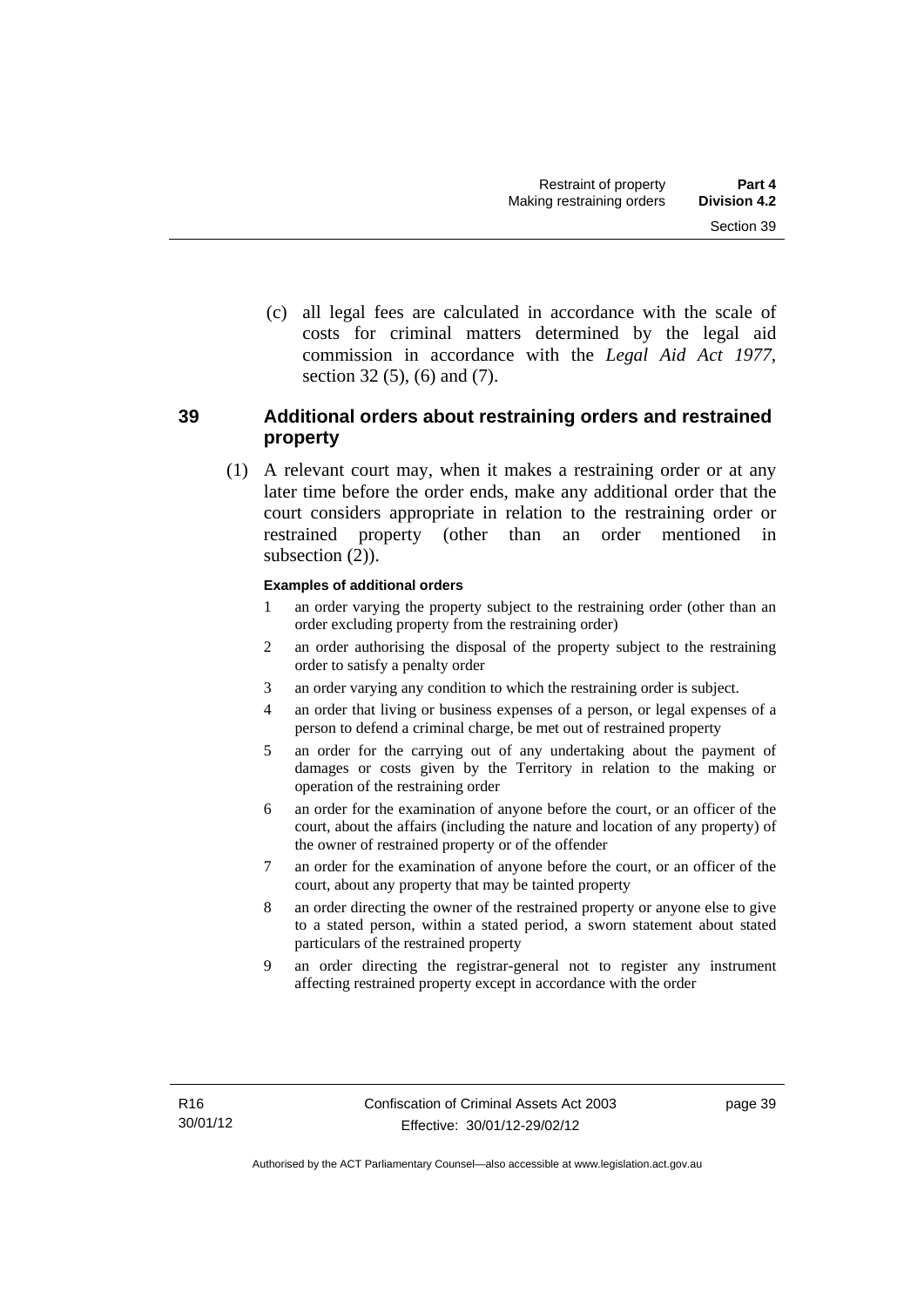- 10 an order directing the owner of restrained property or anyone else to do anything necessary or convenient to be done to allow the public trustee to take control of the property in accordance with the restraining order, including anything necessary or convenient to be done to bring the property within the jurisdiction
- 11 if the restraining order directs the public trustee to take control of property, an order regulating how the public trustee may exercise functions under the restraining order or an order deciding any question about the property
- *Note 1* For general provisions about additional orders under this section (which is a confiscation proceeding—see s 236), see pt 14.
- *Note 2* An example is part of the Act, is not exhaustive and may extend, but does not limit, the meaning of the provision in which it appears (see Legislation Act, s 126 and s 132).
- (2) However, the court must not make any of the following orders under subsection (1):
	- (a) an order revoking or otherwise ending a restraining order;
	- (b) an order for the extension of the period a restraining order is to remain in force;
	- (c) an order for the exclusion of property from a restraining order.
	- *Note 1* For the revocation of a restraining order, see s 43 and s 44.
	- *Note* 2 For the extension of the operation of a restraining order, see s 49.
	- *Note 3* For the exclusion of property from a restraining order, see pt 6.
- (3) Also, the court must not make an order that living or business expenses of a person, or legal expenses of a person to defend a criminal charge, be met out of restrained property unless the order is made in accordance with section 37 or section 38 (as appropriate).
- (4) If the DPP proposes to oppose an application by a person under this section for an additional order, the DPP must give the applicant, and anyone else to whom notice of the application was given, written notice of the grounds on which the application will be opposed.

Authorised by the ACT Parliamentary Counsel—also accessible at www.legislation.act.gov.au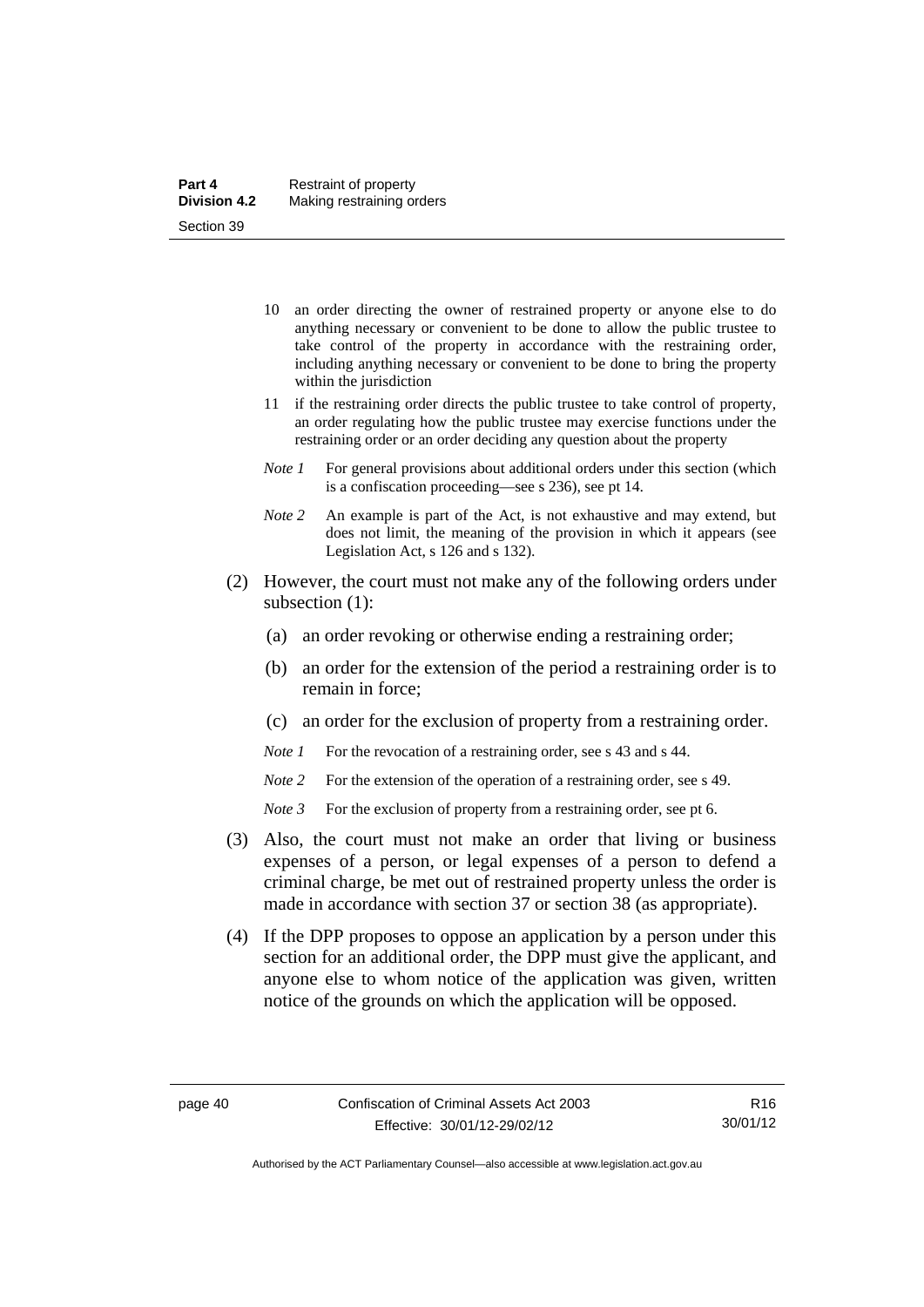(5) To remove any doubt, an additional order under this section does not end only because the restraining order ends or the property to which the additional order relates ceases to be restrained property.

# **40 Contravention of additional orders under s 39**

A person commits an offence if—

- (a) a relevant court makes an additional order under section 39; and
- (b) the person has notice of the order (whether by being given a copy of the order or otherwise); and
- (c) the person contravenes the order.

Maximum penalty: 200 penalty units, imprisonment for 2 years or both.

# **Division 4.3 Duration of restraining orders**

# **41 Meaning of** *forfeiture or penalty application* **for div 4.3**

In this division:

*forfeiture or penalty application* means an application for a forfeiture order or a penalty order.

# **42 Restraining orders generally not time limited**

A restraining order operates (or continues to operate) until it ends under this division (including in accordance with an order under section 49 (Extension of time for restraining orders)).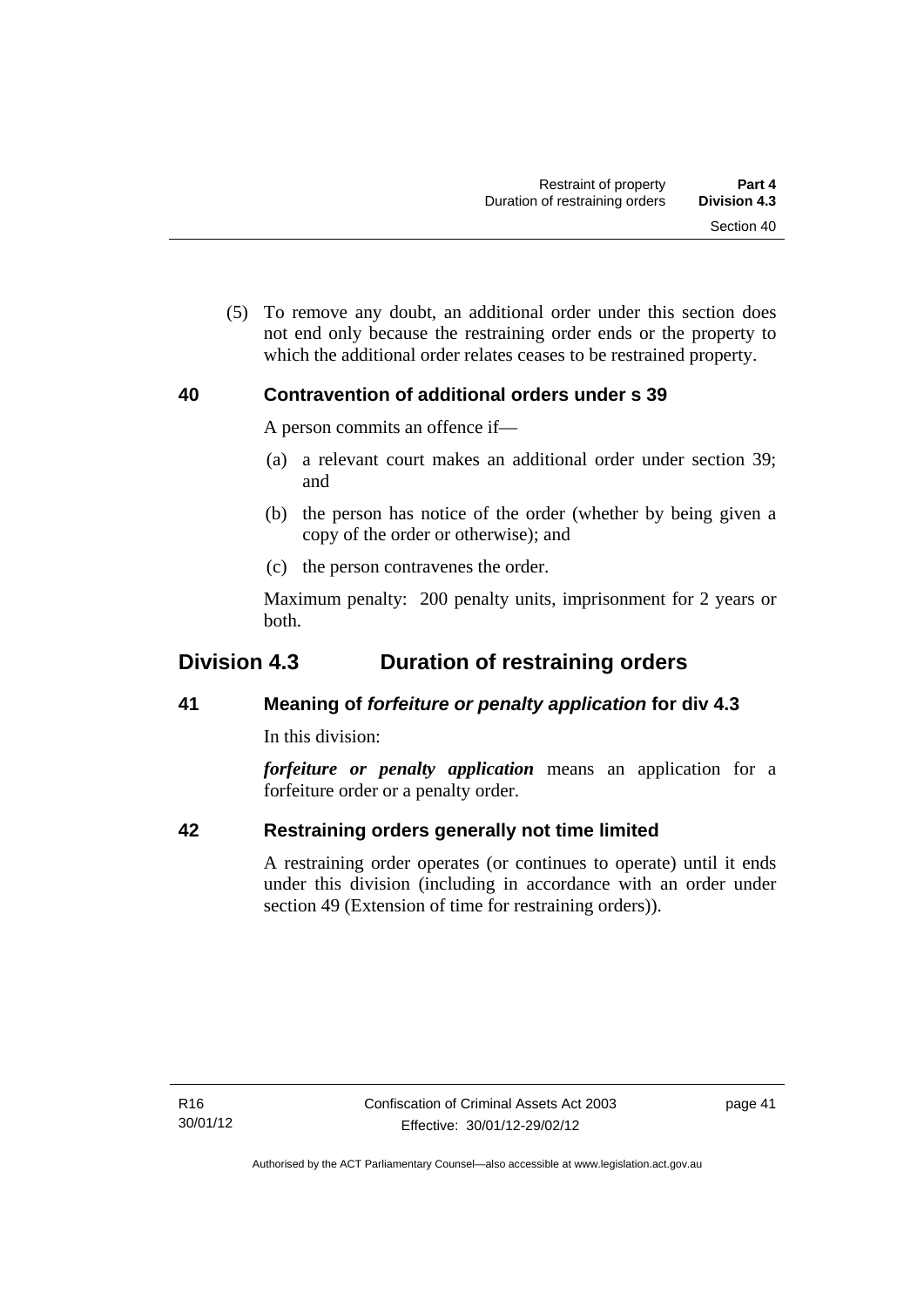# **43 Revocation or variation of restraining orders made without notice of application**

- (1) A person with an interest in restrained property may apply to the court that made the restraining order for the revocation, by order, of the restraining order if the DPP did not give the person notice of the application for the order.
- (2) The court must not make an order revoking the restraining order unless it is satisfied that there were not and are no longer, or there are no longer, sufficient grounds for making the order.
- (3) However, if the DPP has told the court that the restraining order applies to property that has evidentiary value in a criminal proceeding, the court must not revoke the restraining order without the DPP's agreement but may, by order, vary the restraining order to exclude any part of the property that the DPP has told the court does not have evidentiary value.
- (4) If the DPP proposes to oppose an application by a person under this section for the revocation of a restraining order, the DPP must give the applicant, and anyone else to whom notice of the application was given, written notice of the grounds on which the application will be opposed.

# **44 Revocation or variation of restraining orders if security or undertakings given**

- (1) The owner of restrained property may apply to the court that made the restraining order for the restraining order to be revoked or varied, by order, under this section.
- (2) The court must not make an order revoking the restraining order unless the DPP has told the court that the owner has given—
	- (a) security satisfactory to the DPP to the value estimated by the DPP of any order that may be sought under this Act in relation to the offence in relation to which the order was made (and any related offence); or

R16 30/01/12

Authorised by the ACT Parliamentary Counsel—also accessible at www.legislation.act.gov.au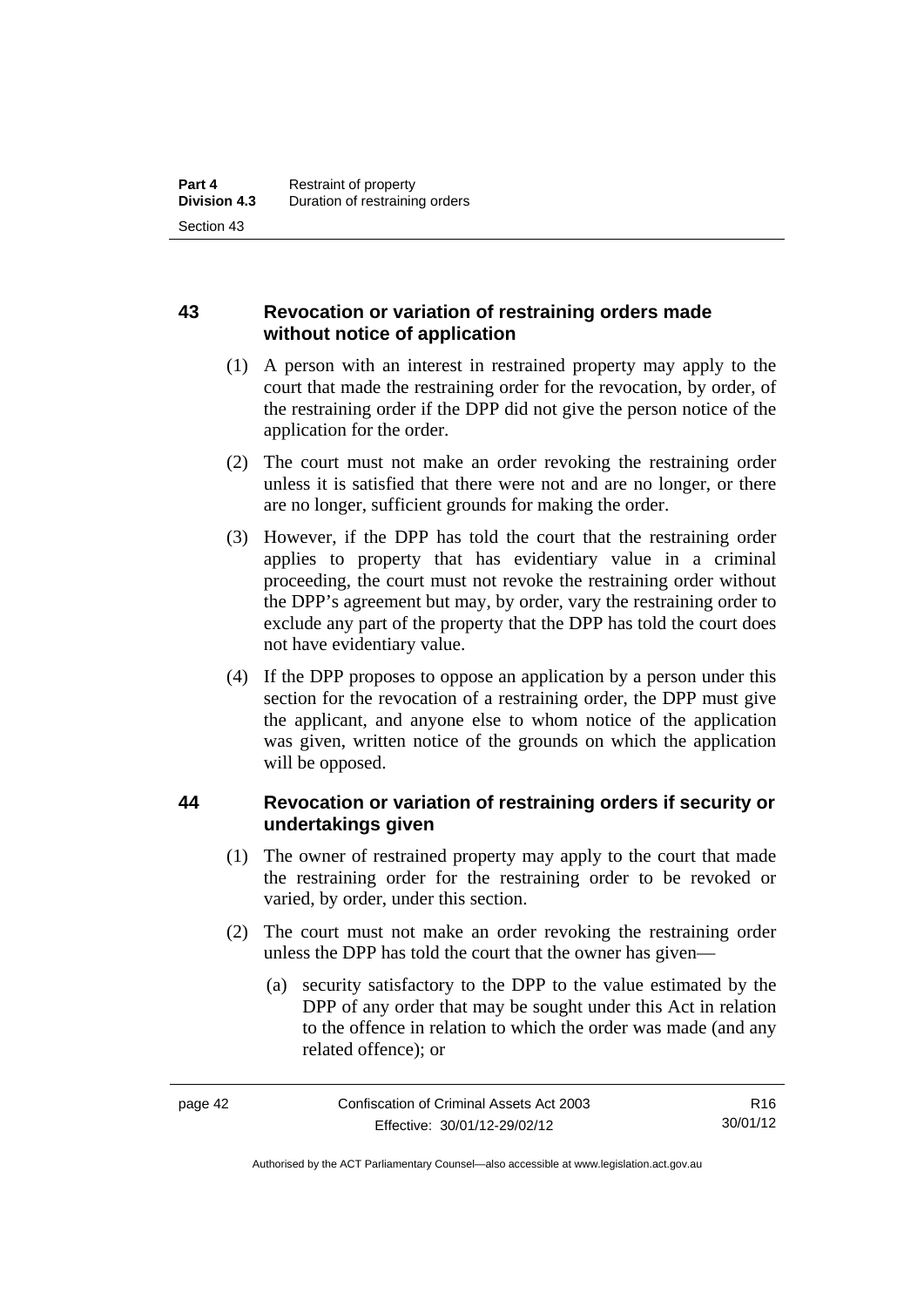- (b) an undertaking satisfactory to the DPP about the restrained property.
- (3) However, if the owner can only give security or an undertaking that partly satisfies the DPP, the court may, by order, vary the restraining order to exclude particular property in relation to which the DPP has told the court that satisfactory security or a satisfactory undertaking has been given.
- (4) Also, if the DPP has told the court that the restraining order applies to property that has evidentiary value in a criminal proceeding, the court must not revoke the restraining order without the DPP's agreement but may, by order, vary the restraining order to exclude any part of the property that the DPP has told the court does not have evidentiary value.
- (5) If the DPP proposes to oppose an application by a person under this section for the revocation of a restraining order, the DPP must give the applicant, and anyone else to whom notice of the application was given, written notice of the grounds on which the application will be opposed.
- (6) The court may order that the revocation or variation of a restraining order under this section takes effect at a stated time or on the happening of a stated event.

# **45 When restraining order over particular property ends**

- (1) A restraining order over particular property ends—
	- (a) if the restraining order stops applying to the property in accordance with an order under this Act (for example, an exclusion order); or
	- (b) if the property is forfeited under this Act—when the property vests in law in the Territory and the public trustee takes control of the property; or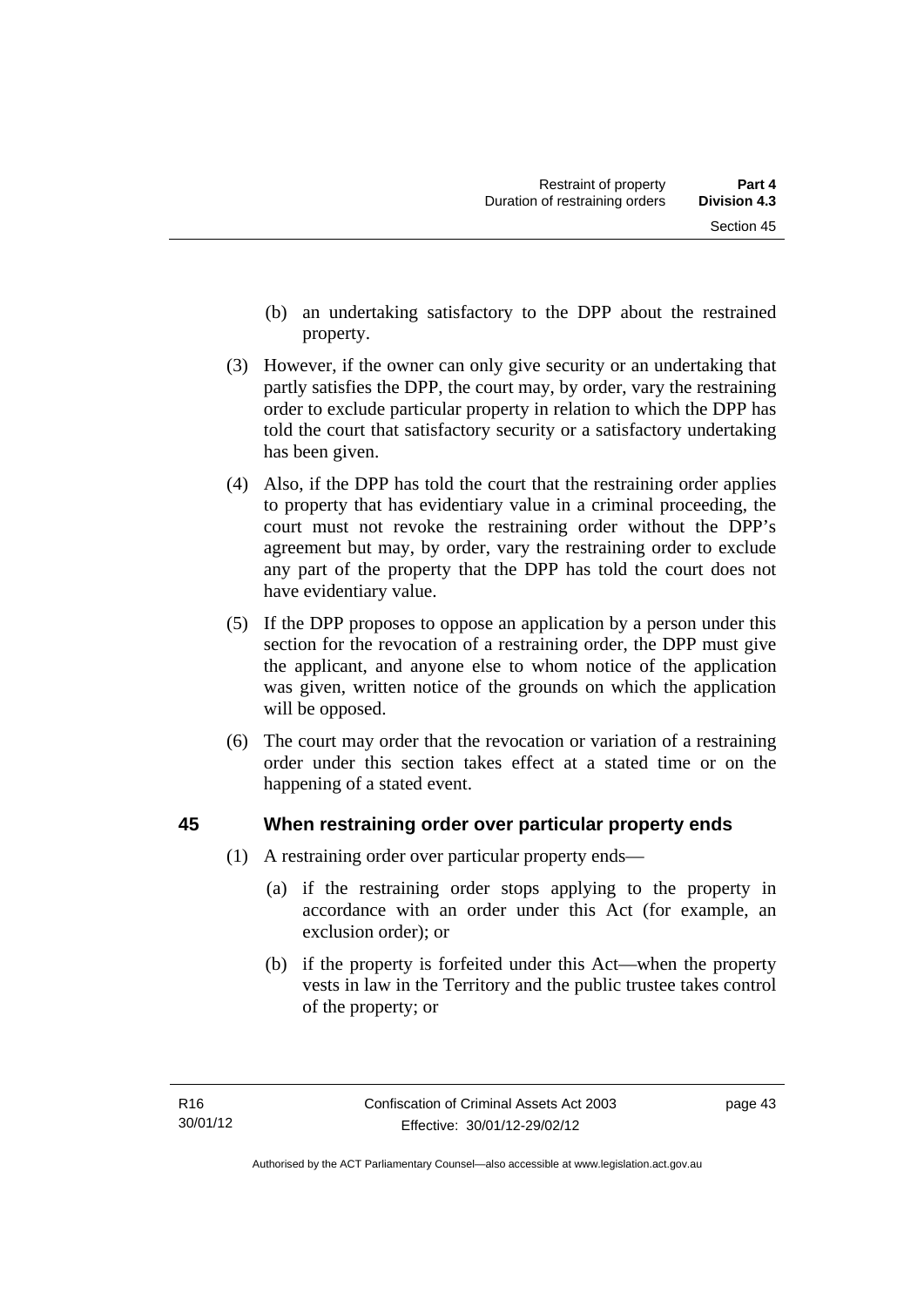- (c) if the property is disposed of by the public trustee to satisfy a penalty order; or
- (d) when the restraining order ends under this division.
- *Note 1* On forfeiture, restrained property vests in the Territory. However, registrable property does not vest in law in the Territory until the Territory's interest is registered in the appropriate register. Until then, it is vested in equity in the Territory (see s 109 and s 110).
- *Note 2* An example is part of the Act, is not exhaustive and may extend, but does not limit, the meaning of the provision in which it appears (see Legislation Act, s 126 and s 132).
- (2) To remove any doubt, the ending of a restraining order over particular property does not affect the operation of the restraining order in relation to other property restrained under the order.

*Note* For the meaning of *in relation to*, see dict.

#### **46 When unclaimed tainted property restraining order ends**

- (1) An unclaimed tainted property restraining order over property ends if—
	- (a) the restraining order stops applying to the property in accordance with an order under this Act (for example, an exclusion order); or
	- (b) the automatic forfeiture of the property is fully satisfied.
	- *Note 1* For the meaning of *fully satisfied*, see dict.
	- *Note 2* An example is part of the Act, is not exhaustive and may extend, but does not limit, the meaning of the provision in which it appears (see Legislation Act, s 126 and s 132).
- (2) If a person claims an interest in the property to which the unclaimed tainted property restraining order applies, the order does not cease to be an unclaimed tainted property restraining order, or cease to apply to the property, only because of the making of the claim.

Authorised by the ACT Parliamentary Counsel—also accessible at www.legislation.act.gov.au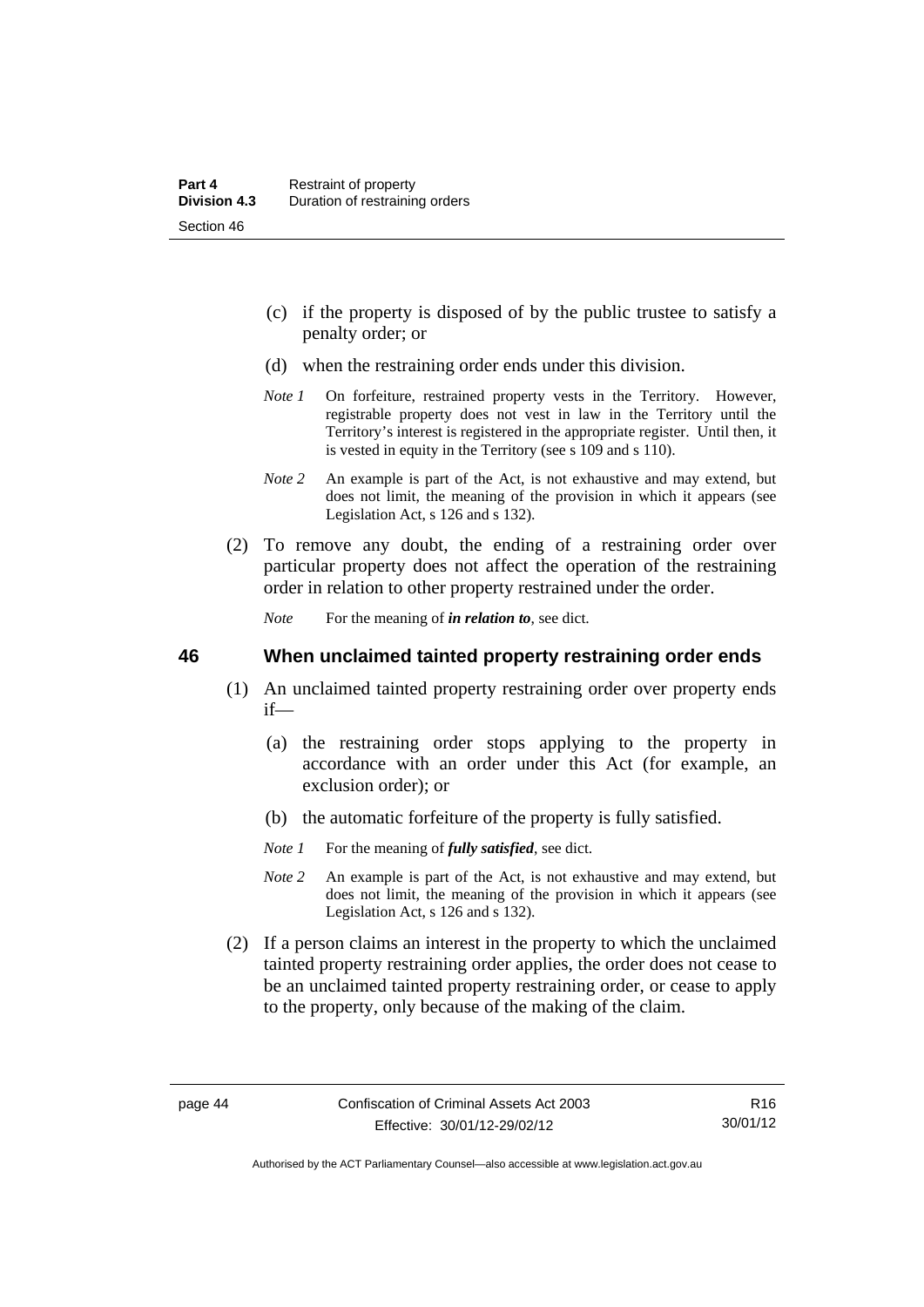(3) The relevant court may, on the application of the DPP while the order is in force, order that the restraining order is to end earlier than otherwise provided for by this section.

# **47 When restraining order ends—ordinary offences**

- (1) This section applies to an offender over whose property a restraining order has been made in relation to an ordinary offence.
- (2) However, this section does not apply if the restraining order was also given in relation to a related serious offence, or is varied to apply to a related serious offence.
- (3) The restraining order ends for the circumstances stated in table 47, column 2 at the time indicated for those circumstances in column 3.
	- *Note 1* The restraining order may continue to operate in relation to related ordinary offences (see s (6)).
	- *Note 2* For the ending of forfeiture and penalty orders for ordinary offences, see—
		- s 56 (When conviction forfeiture order ends)
		- s 98 (When penalty order ends).
- (4) A reference in table 47 to a person being convicted of the offence mentioned in subsection (1) includes a reference to the person being convicted of a related offence instead of the offence mentioned in subsection  $(1)$ .
- (5) For table 47, items 4 and 6, if more than 1 forfeiture or penalty application is made within the period stated in the item, column 2, the restraining order ends at the latest time that it would end if any of those applications were the only forfeiture or penalty application made.
- (6) If, within the period stated in the restraining order under section 33 (2) (d) (Restraining order—contents), an indictment is presented against the offender for another ordinary offence or offences related to the offence mentioned in subsection (1) (the

page 45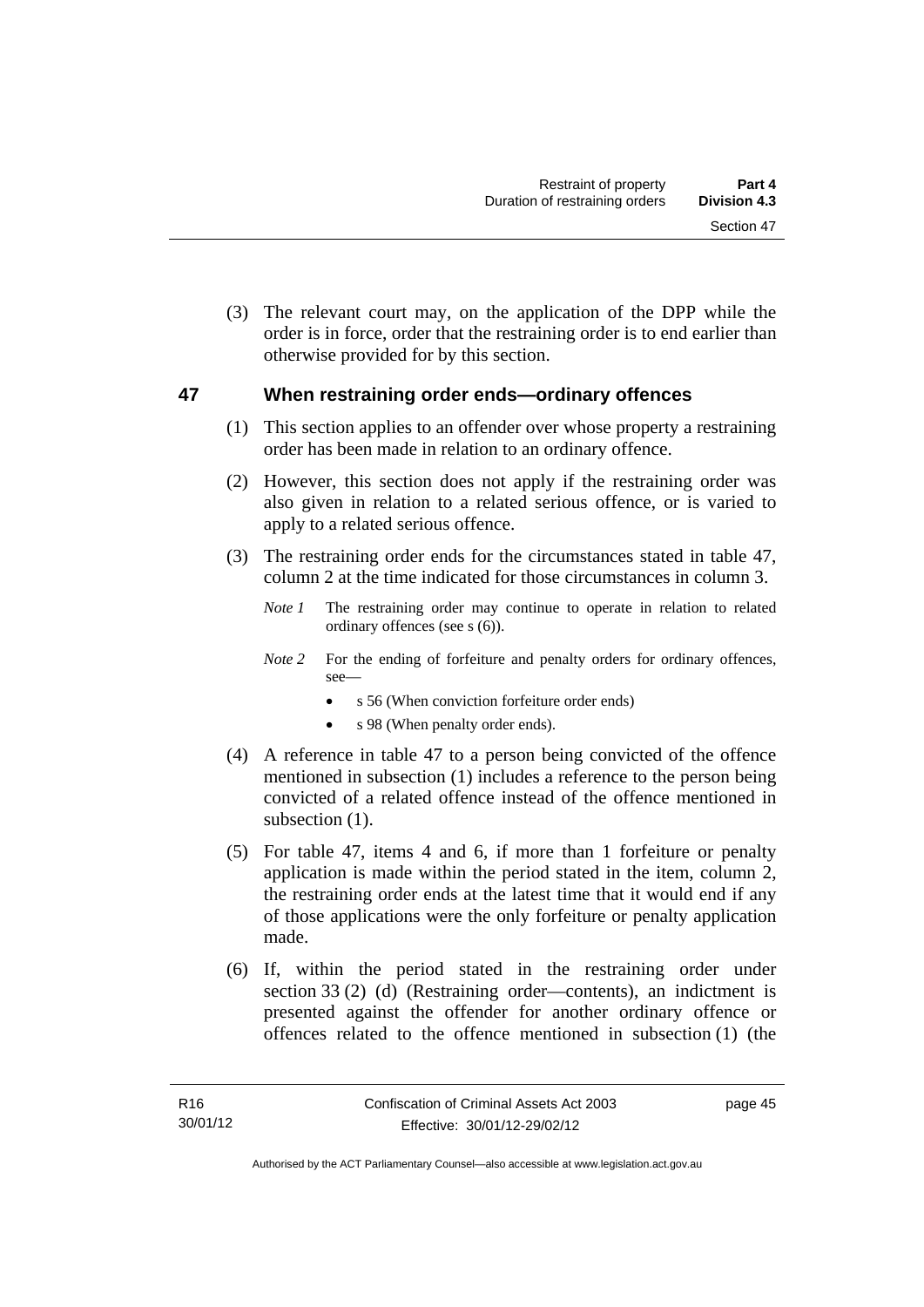*primary offence*), the restraining order ends at the later of the following times:

- (a) the time that it would end if there were no related offences;
- (b) the latest time that it would end if—
	- (i) the related offence or any of the related offences, taken by itself, were the primary offence; and
	- (ii) there were no other offences in relation to which the restraining order had been made.
- *Note Indictment* is defined in the Legislation Act, dict, pt 1 as including an information. (See also that Act, dict, pt 1, def *present*.)
- (7) The relevant court may, on the application of the DPP while the order is in force, order that the restraining order is to end earlier than otherwise provided for by this section.

| column 1<br>item | column 2<br>circumstances                                                                                                                                                                                       | column 3<br>when restraining order<br>ends                                   |
|------------------|-----------------------------------------------------------------------------------------------------------------------------------------------------------------------------------------------------------------|------------------------------------------------------------------------------|
|                  | an indictment is not presented against the<br>offender for the offence before the end of<br>the period stated in the restraining order<br>under section 33 $(2)$ $(d)$                                          | end of the period stated in<br>the restraining order under<br>that paragraph |
| $\mathfrak{D}$   | an indictment is presented against the<br>offender for the offence before the end of<br>the period stated in the restraining order<br>under section 33 $(2)$ (d), but the offender is<br>cleared of the offence | when the offender is cleared<br>of the offence                               |
| 3                | the offender is convicted of the offence, the<br>restraining order is made before the<br>conviction, and no forfeiture or penalty<br>application is made within 6 months after<br>the day of the conviction     | end of the 6 month period                                                    |

#### **Table 47 Ending of restraining orders—ordinary offences**

page 46 Confiscation of Criminal Assets Act 2003 Effective: 30/01/12-29/02/12

R16 30/01/12

Authorised by the ACT Parliamentary Counsel—also accessible at www.legislation.act.gov.au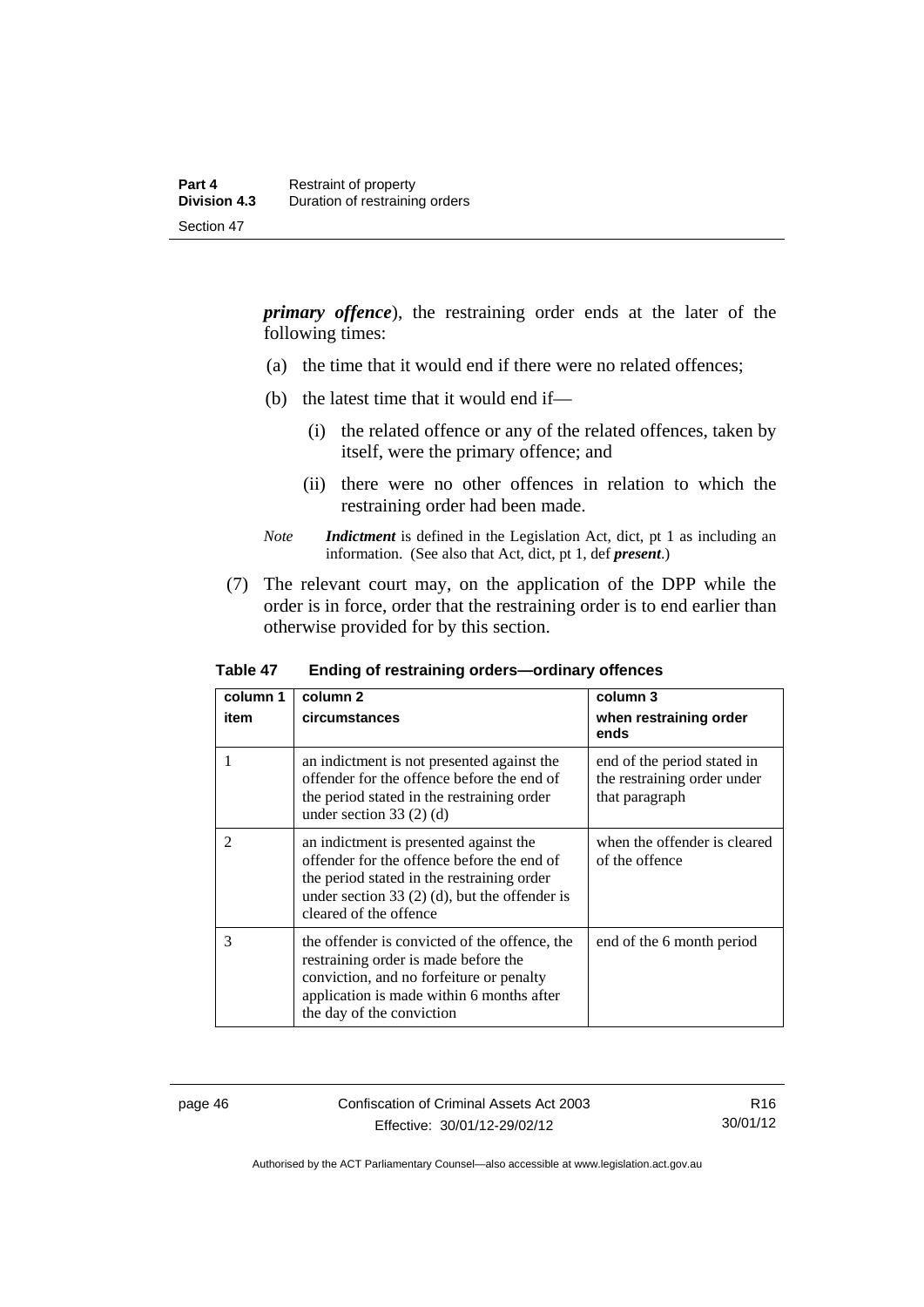| column 1       | column <sub>2</sub>                                                                                                                                                                                                                                | column 3                                                                                                                               |
|----------------|----------------------------------------------------------------------------------------------------------------------------------------------------------------------------------------------------------------------------------------------------|----------------------------------------------------------------------------------------------------------------------------------------|
| item           | circumstances                                                                                                                                                                                                                                      | when restraining order<br>ends                                                                                                         |
| $\overline{4}$ | the offender is convicted of the offence, the<br>restraining order is made before the<br>conviction, and a forfeiture or penalty<br>application is made within 6 months after<br>the day of the conviction                                         | at or after the finalisation of<br>the proceeding in relation to<br>the application, as follows:                                       |
|                |                                                                                                                                                                                                                                                    | (a) if no forfeiture order or<br>penalty order is in force<br>at the finalisation of the<br>proceeding—at that<br>time;                |
|                |                                                                                                                                                                                                                                                    | (b) if a forfeiture order or<br>penalty order is in force<br>at that time—when the<br>forfeiture order or<br>penalty order ends        |
| 5              | the offender is convicted of the offence, the<br>restraining order is made on the same day<br>as, or after, the conviction, and no forfeiture<br>or penalty application is made within<br>6 months after the day the restraining order<br>was made | end of the 6 month period                                                                                                              |
| 6              | the offender is convicted of the offence, the<br>restraining order is made on the same day<br>as, or after, the conviction, and a forfeiture<br>or penalty application is made within<br>6 months after the day the restraining order<br>was made  | at or after the finalisation of<br>the proceeding in relation to<br>the application, as follows:                                       |
|                |                                                                                                                                                                                                                                                    | (a) if no forfeiture order or<br>penalty order is in force<br>at the time of the<br>finalisation of the<br>proceeding-at that<br>time; |
|                |                                                                                                                                                                                                                                                    | (b) if a forfeiture order or<br>penalty order is in force<br>at that time—when the<br>forfeiture order or<br>penalty order ends        |

R16 30/01/12 Confiscation of Criminal Assets Act 2003 Effective: 30/01/12-29/02/12

page 47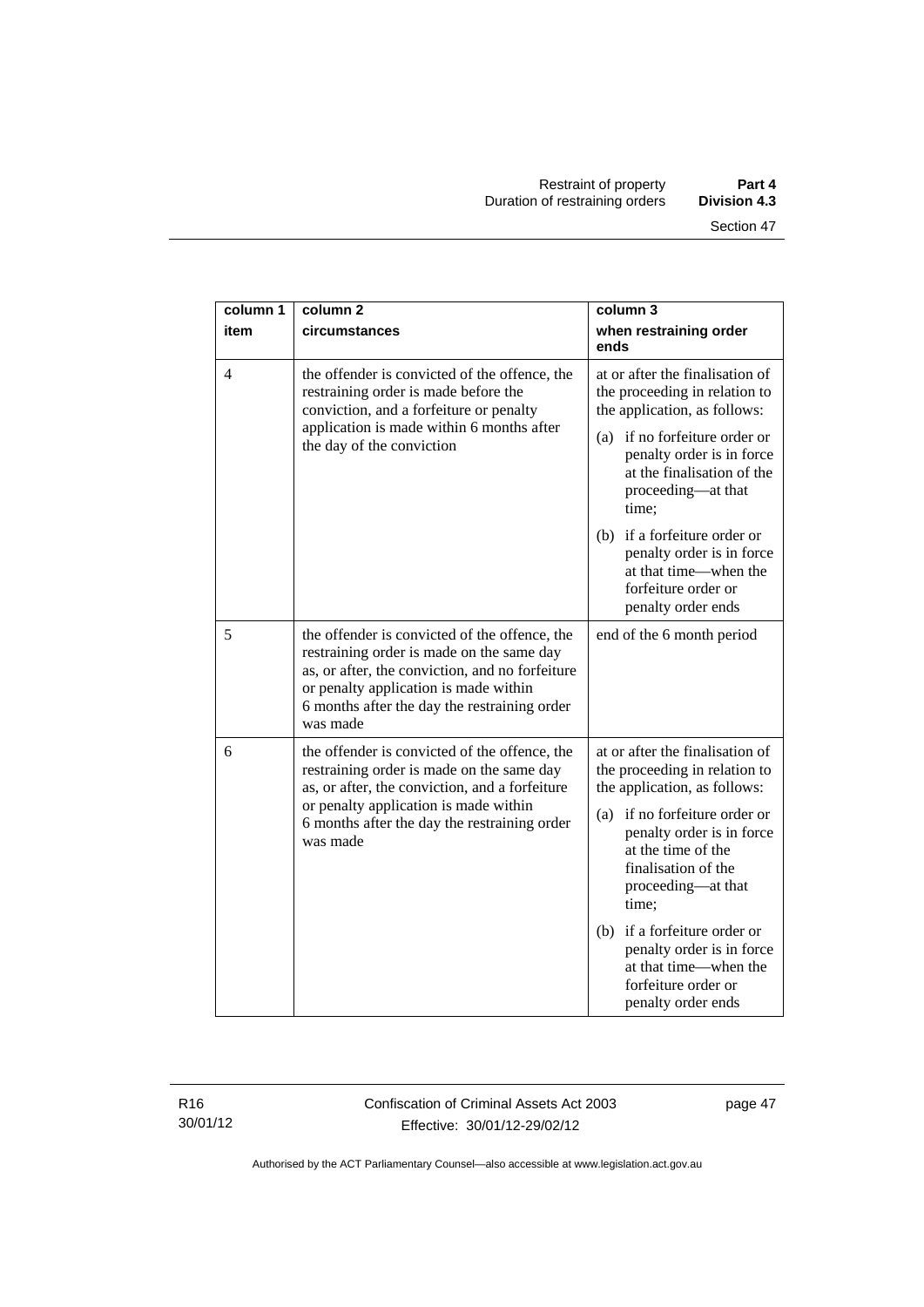#### **48 When restraining order ends—serious offences**

- (1) This section applies to an offender over whose property a restraining order has been made in relation to a serious offence.
- (2) The restraining order ends for the circumstances stated in table 48, column 2 at the time indicated for those circumstances in column 3.
	- *Note 1* The restraining order may continue to operate in relation to related serious offences (see s (5)).
	- *Note 2* For the ending of forfeiture and penalty orders for serious offences, see—
		- s 56 (When conviction forfeiture order ends)
		- s 71 (When civil forfeiture order ends)
		- s 98 (When penalty order ends).

*Note* 3 For the ending of automatic forfeiture for serious offences, see s 61.

- (3) A reference in table 48 to a person being convicted of the offence mentioned in subsection (1) includes a reference to the person being convicted of a related offence instead of the offence mentioned in subsection  $(1)$ .
- (4) For table 48, item 4, if more than 1 forfeiture or penalty application is made before the restraining order ends under item 1, 2 or 3, the restraining order ends at the latest time that it would end if any of those applications were the only forfeiture or penalty application made.
- (5) If, within the period stated in the restraining order under section 33 (2) (d) (Restraining order—contents), an indictment is presented against the offender for another offence or offences related to the offence mentioned in subsection (1) (the *primary offence*), the restraining order ends at the later of the following times:
	- (a) the time that it would end under this section if there were no related offences;

R16 30/01/12

Authorised by the ACT Parliamentary Counsel—also accessible at www.legislation.act.gov.au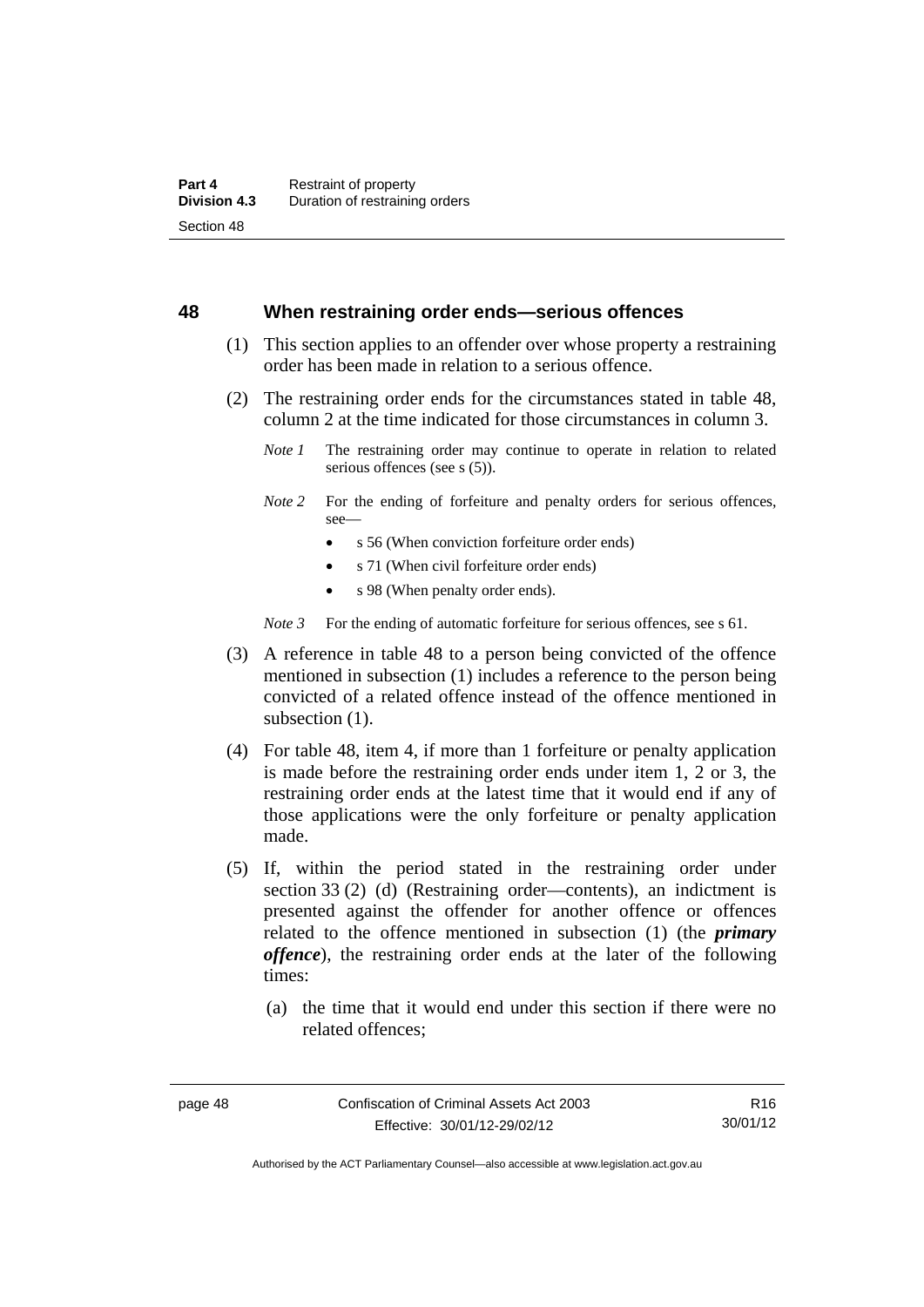- (b) the latest time that it would end under this section or section 47 (When restraining order ends—ordinary offences) if—
	- (i) the related offence or any of the related offences, taken by itself, were the primary offence; and
	- (ii) there were no other offences in relation to which the restraining order had been made.
- *Note Indictment* is defined in the Legislation Act, dict, pt 1 as including an information. (See also that Act, dict, pt 1, def *present*.)
- (6) The relevant court may, on the application of the DPP while the order is in force, order that a restraining order ends earlier than otherwise provided for by this section.

| column 1<br>item | column <sub>2</sub><br>circumstances                                                                                                                                                                                                                                                    | column 3<br>when restraining order ends                                                                                                         |
|------------------|-----------------------------------------------------------------------------------------------------------------------------------------------------------------------------------------------------------------------------------------------------------------------------------------|-------------------------------------------------------------------------------------------------------------------------------------------------|
|                  | an indictment is not presented<br>against the offender for the offence,<br>or a forfeiture or penalty application<br>is not made, before the end of the<br>period stated in the restraining order<br>under section $33(2)$ (d)                                                          | end of the period stated in the<br>restraining order under that<br>paragraph                                                                    |
| $\mathfrak{D}$   | the offender is cleared or convicted<br>of the offence, the restraining order<br>is made before the offender is<br>cleared or convicted of the offence,<br>and no forfeiture or penalty<br>application is made within 6 months<br>after the day the offender is cleared<br>or convicted | the later of whichever of the<br>following events applies:<br>end of the 6 month period;<br>(a)<br>when the automatic<br>(b)<br>forfeiture ends |

**Table 48 Ending of restraining orders—serious offences**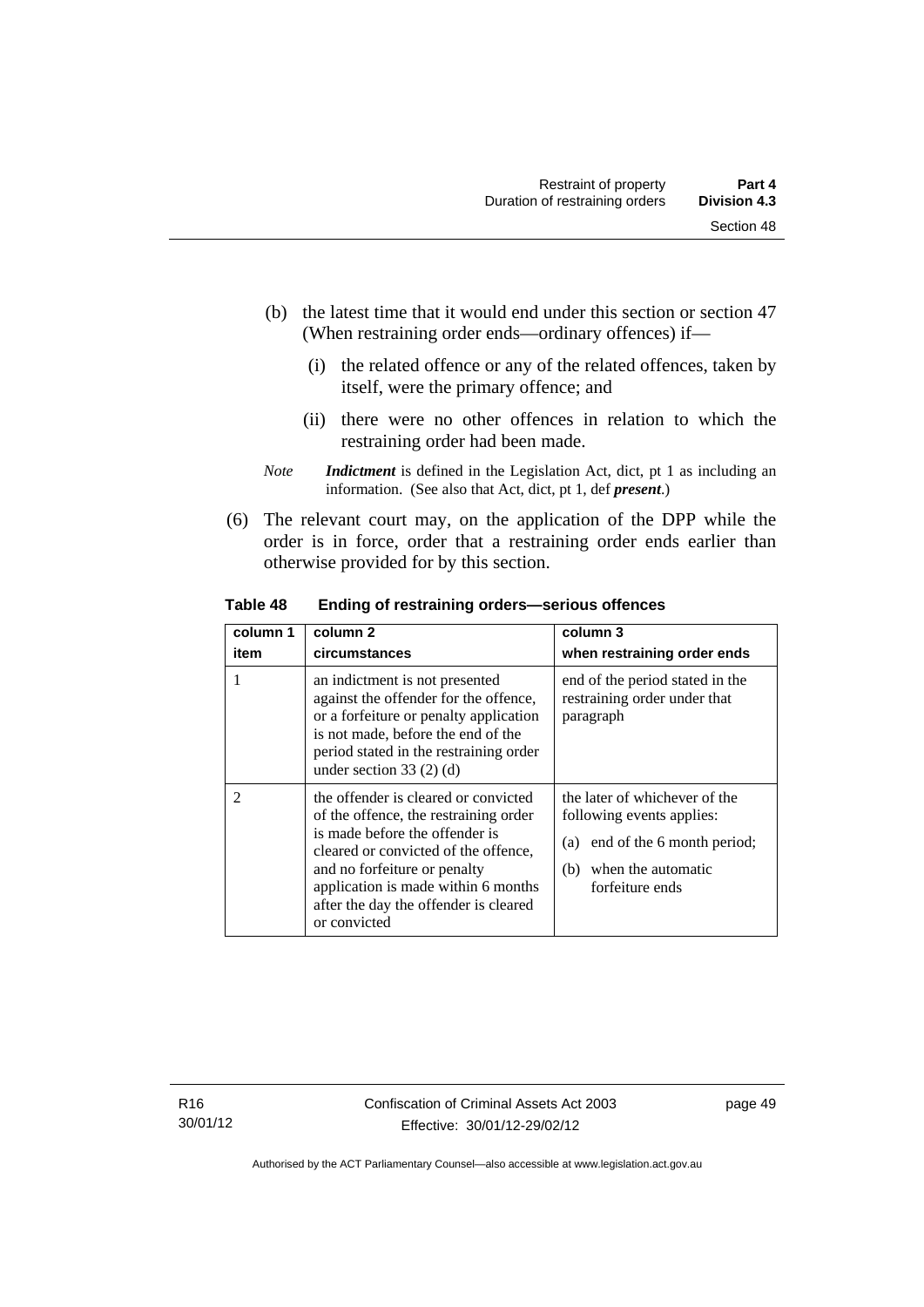#### **Part 4 Restraint of property**<br>**Division 4.3** Duration of restrainin **Division 4.3** Duration of restraining orders Section 49

| column 1 | column <sub>2</sub>                                                                                                                                                                                                                                                                                            | column 3                                                                                                                                                |
|----------|----------------------------------------------------------------------------------------------------------------------------------------------------------------------------------------------------------------------------------------------------------------------------------------------------------------|---------------------------------------------------------------------------------------------------------------------------------------------------------|
| item     | circumstances                                                                                                                                                                                                                                                                                                  | when restraining order ends                                                                                                                             |
| 3        | the offender is cleared or convicted<br>of the offence, the restraining order<br>is made on the same day as, or after,<br>the offender is cleared or convicted<br>of the offence, and no forfeiture or<br>penalty application is made within<br>6 months after the day the offender<br>is cleared or convicted | the later of whichever of the<br>following events applies:<br>(a) end of the 6 month period;<br>when the automatic<br>(b)<br>forfeiture ends            |
| 4        | a forfeiture or penalty application is<br>made before the restraining order<br>ends under item 1, 2 or 3                                                                                                                                                                                                       | the later of whichever of the<br>following events applies on or<br>after the finalisation of the<br>proceeding in relation to the<br>application:       |
|          |                                                                                                                                                                                                                                                                                                                | (a) if no forfeiture order or<br>penalty order is in force at<br>the time of the finalisation<br>of the proceeding—when<br>the proceeding is finalised; |
|          |                                                                                                                                                                                                                                                                                                                | (b) if a forfeiture order or<br>penalty order is in force at<br>that time—when the order<br>ends:                                                       |
|          |                                                                                                                                                                                                                                                                                                                | (c) if the offender has been<br>convicted of the offence—<br>when the automatic<br>forfeiture ends                                                      |

# **49 Extension of time for restraining orders**

 (1) This section applies to an offender over whose property a restraining order is or has been in force in relation to the commission (or the alleged commission) of a relevant offence, despite anything else in this Act.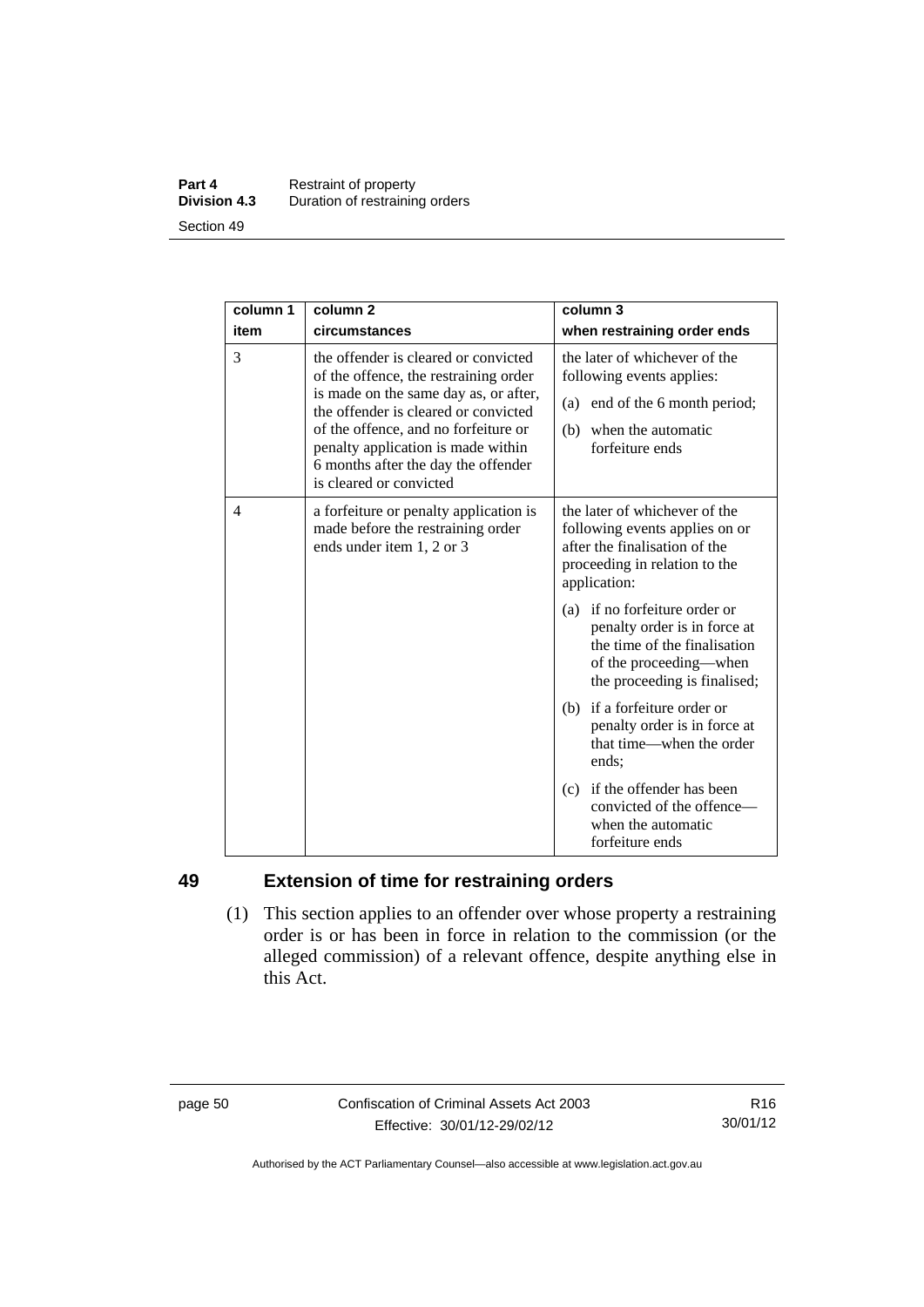- (2) On the application of the DPP, the court that made the restraining order may make either or both of the following orders:
	- (a) an order that the restraining order is to remain in force for a stated period (or as stated in the order);
	- (b) an order that a restraining order that has ended is to be revived for a stated period (or as stated in the order).
- (3) The order may be stated to have effect—
	- (a) immediately; or
	- (b) at a stated time; or
	- (c) if a stated event happens.
- (4) The court may make an order under this section only if satisfied that—
	- (a) any additional property to which the application relates was (or will be) derived from the offence, or identified, only after the restraining order ended (or would otherwise end); or
	- (b) necessary evidence for the making of a forfeiture or penalty application has (or will) become available only after the restraining order ended (or would otherwise end); or
	- (c) if an automatic forfeiture in relation to a serious offence ends because the offender is cleared of the offence—it is desirable in relation to an application for a civil forfeiture order or a penalty order under section 85 (Penalty orders—commission of serious offences); or
	- (d) it is otherwise desirable having regard to the purposes of this Act.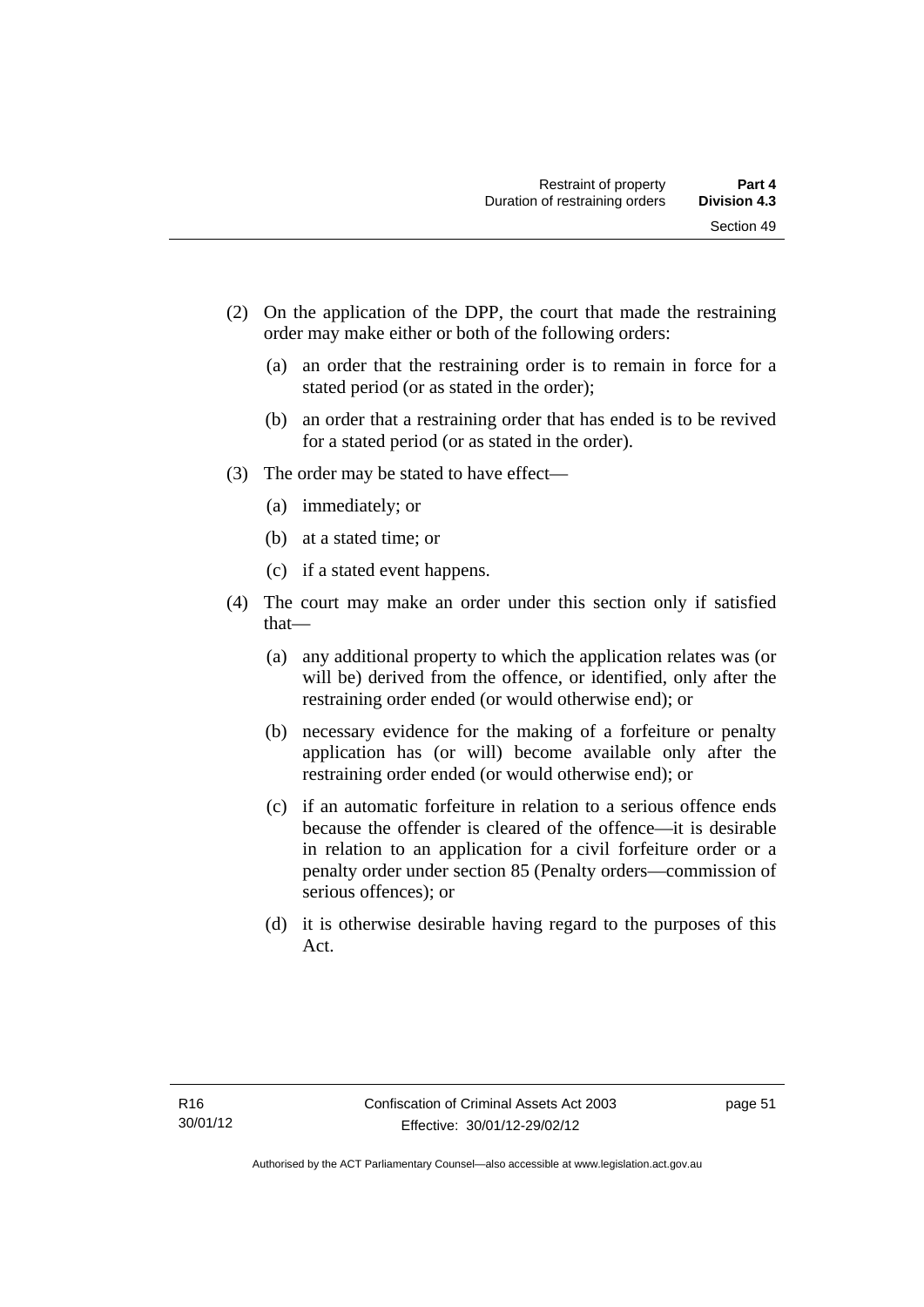# **Division 4.4 Restraining orders—other matters**

# **50 Restraining orders—registration in statutory property registers**

 (1) This section applies if a restraining order is over property that may be recorded in a statutory property register

- (2) The restraining order, or details of the restraining order, may be recorded in the register on application by a responsible authority.
- (3) Anyone who acquires an interest in the property after the recording of the restraining order in the register is taken to have notice of the restraining order at the time of acquisition.
- (4) Without limiting subsection (2), if the restraining order is over land registered under the *Land Titles Act 1925*—
	- (a) the responsible authority may lodge a copy of the restraining order with the registrar-general for registration under the *Land Titles Act 1925*, section 104 (Lodging of caveat); and
	- (b) the responsible authority is, on behalf of the Territory, taken to be a person claiming an interest in the land to which the restraining order relates; and
	- (c) to remove any doubt, that Act, section 104 (5) does not apply to the registered restraining order.
	- *Note* The *Land Titles Act 1925*, s 104 (5) allows certain dealings to be registered unless the caveat prohibits them. However, this Act, s 23 prohibits such a dealing.
- (5) If the property ceases to be restrained property, the responsible authority must apply for the cancellation of the restraining order's registration in the statutory property register.

*Note* A registered interstate restraining order is taken to be a restraining order under this Act (see s 139).

R16 30/01/12

Authorised by the ACT Parliamentary Counsel—also accessible at www.legislation.act.gov.au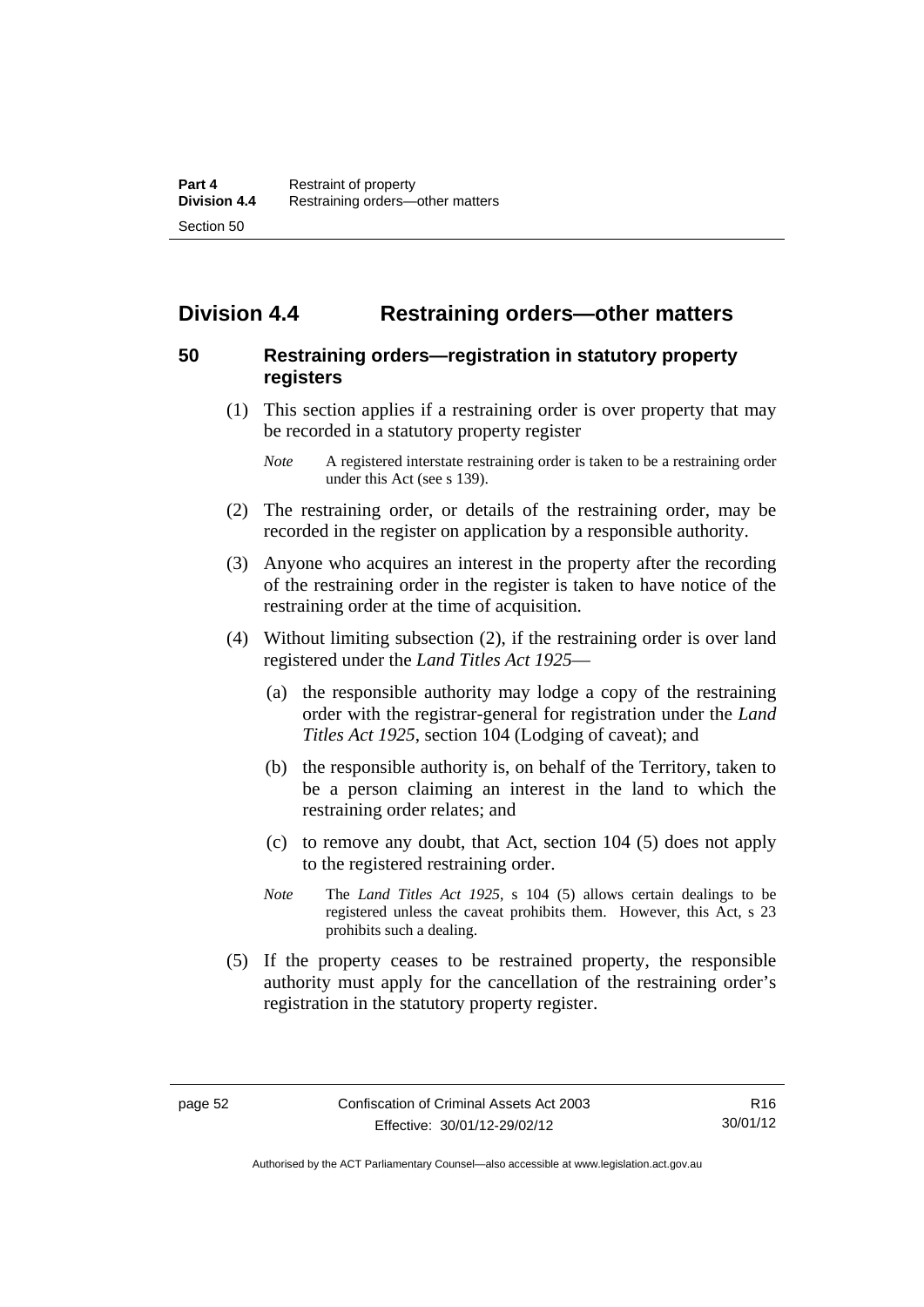- (6) Without limiting subsection (5), if the restraining order is over land registered under the *Land Titles Act 1925*, the responsible authority must lodge a notice of the ending of the restraining order with the registrar-general for registration under that Act.
- (7) In this section:

*responsible authority* means—

- (a) the DPP; or
- (b) if the public trustee has taken control of the property under this Act—the public trustee; or
- (c) for a registered interstate restraining order—anyone who is authorised under the corresponding law under which the order was made to register a restraining order, or details of a restraining order, in a statutory property register.

# **51 Penalty orders—execution against restrained property**

- (1) A restraining order over the property of a person does not prevent the levying of execution against the property, entirely or in part, in satisfaction of a penalty order in force against the person.
- (2) However, the property must not be disposed of, or otherwise dealt with, except in accordance with an order of a relevant court under section 39 (1) (Additional orders about restraining orders and restrained property).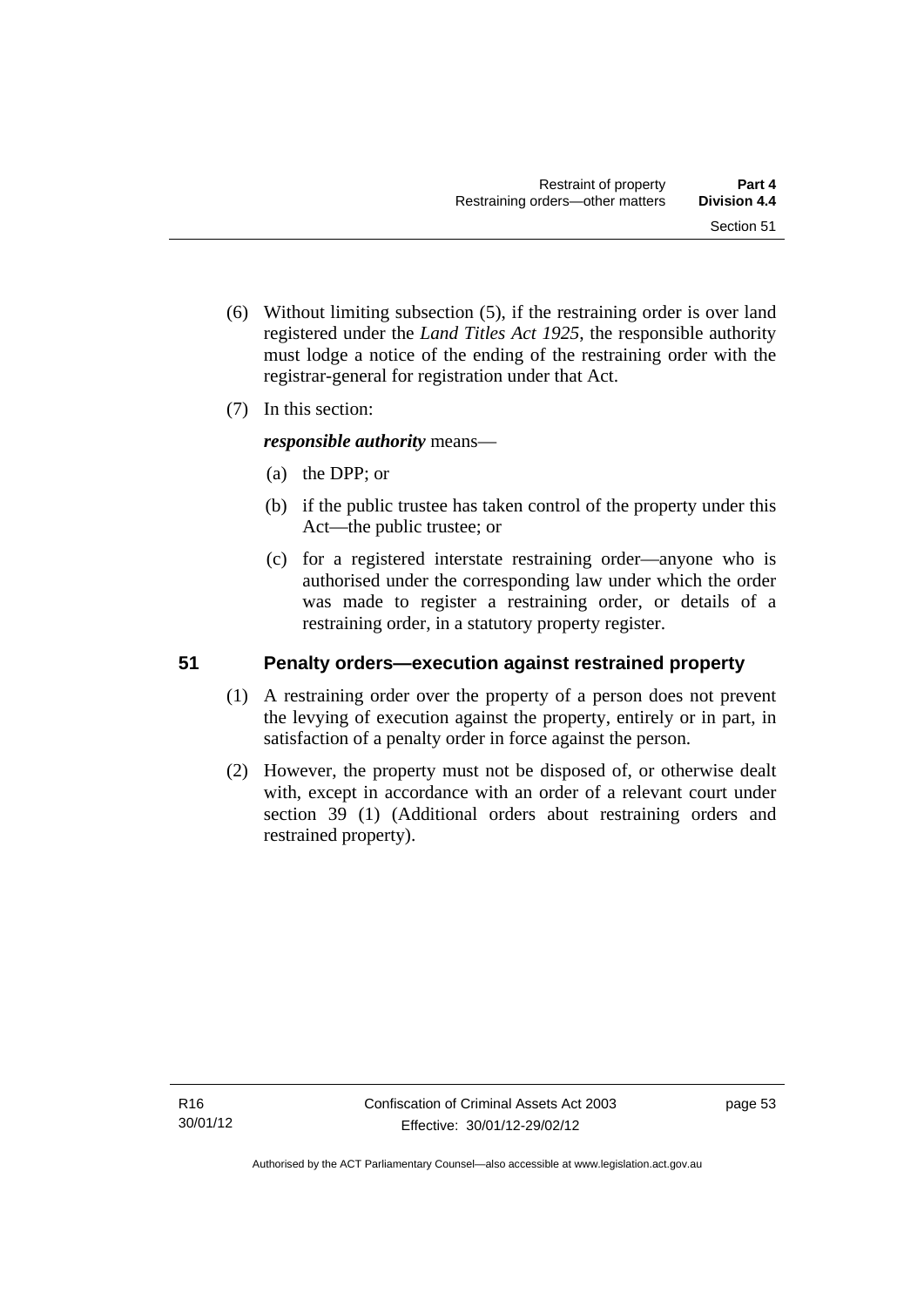**Part 5 Forfeiture of property**<br>**Division 5.1** Conviction forfeiture of **Division 5.1** Conviction forfeiture orders Section 52

# **Part 5 Forfeiture of property**

# **Division 5.1 Conviction forfeiture orders**

*Note* For general provisions about a proceeding for a conviction forfeiture order (which is a confiscation proceeding—see s 236), see pt 14.

#### **52 Meaning of** *conviction forfeiture order*

In this Act:

*conviction forfeiture order* means an order under section 54 (Conviction forfeiture orders—making) for the forfeiture to the Territory of tainted property in relation to a relevant offence.

#### **53 Conviction forfeiture orders—application**

- (1) The DPP may apply to a relevant court for a conviction forfeiture order against a person.
	- *Note* A reference to a *person* generally includes a reference to a corporation as well as an individual, see the Legislation Act, s 160. (See also the Legislation Act, dict, pt 1, def *person*.)
- (2) The application may be made before or after, or at the same time as, the person's conviction for a relevant offence.
- (3) However, if the person has been convicted of the offence, the DPP must make the application within 2 years after the day of the conviction.
	- *Note* The court may allow leave for an application to be made after the time fixed by this section in certain circumstances (see s 246).

#### **54 Conviction forfeiture orders—making**

- (1) On application under section 53, the court must make an order for the forfeiture to the Territory of tainted property in relation to the
	- (a) the offender has been convicted of the offence; and

relevant offence if satisfied that—

R16 30/01/12

Authorised by the ACT Parliamentary Counsel—also accessible at www.legislation.act.gov.au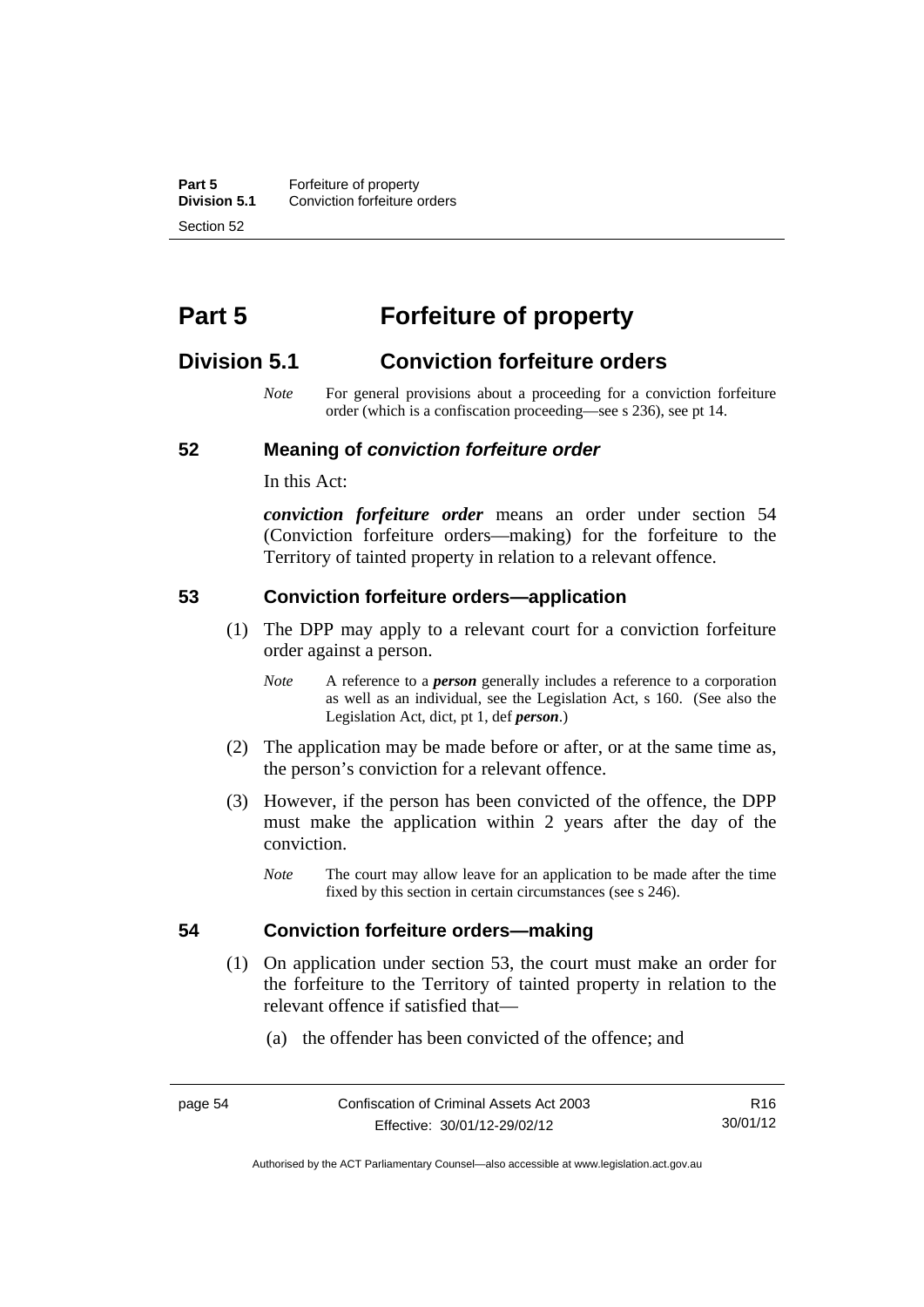- (b) the offender has not been cleared of the offence; and
- (c) the property, or any of the property, to which the application relates is tainted property in relation to the offence.
- (2) If a court makes the order, it must state in the order—
	- (a) the property to which it applies; and
	- (b) what it considers to be the value of the property (other than money) to be forfeited to the Territory under the order at the time the order is made.

### **55 Conviction forfeiture orders—forfeiture**

- (1) The property to which the conviction forfeiture order applies is forfeited to the Territory at the end of 14 days after the day the order is made, except so far as the property is excluded from forfeiture under an exclusion order.
	- *Note 1* For the commencement of a restraining order, see the Legislation Act, s 73 (4).
	- *Note 2* The effect of an exclusion order for property subject to forfeiture is that the property is excluded from forfeiture, see s 74 (c).
- (2) However, if an application for an exclusion order in relation to the property, or a part of the property, has been made (but not decided) before the end of the 14-day period, the property (or that part) is not forfeited until the proceeding in relation to the exclusion order is finalised.

# **56 When conviction forfeiture order ends**

- (1) A conviction forfeiture order ends if—
	- (a) the offender is cleared of the offence to which the order relates, and all related offences (if any); or
	- (b) the order is reversed or set aside on appeal; or
	- (c) the order is fully satisfied.

page 55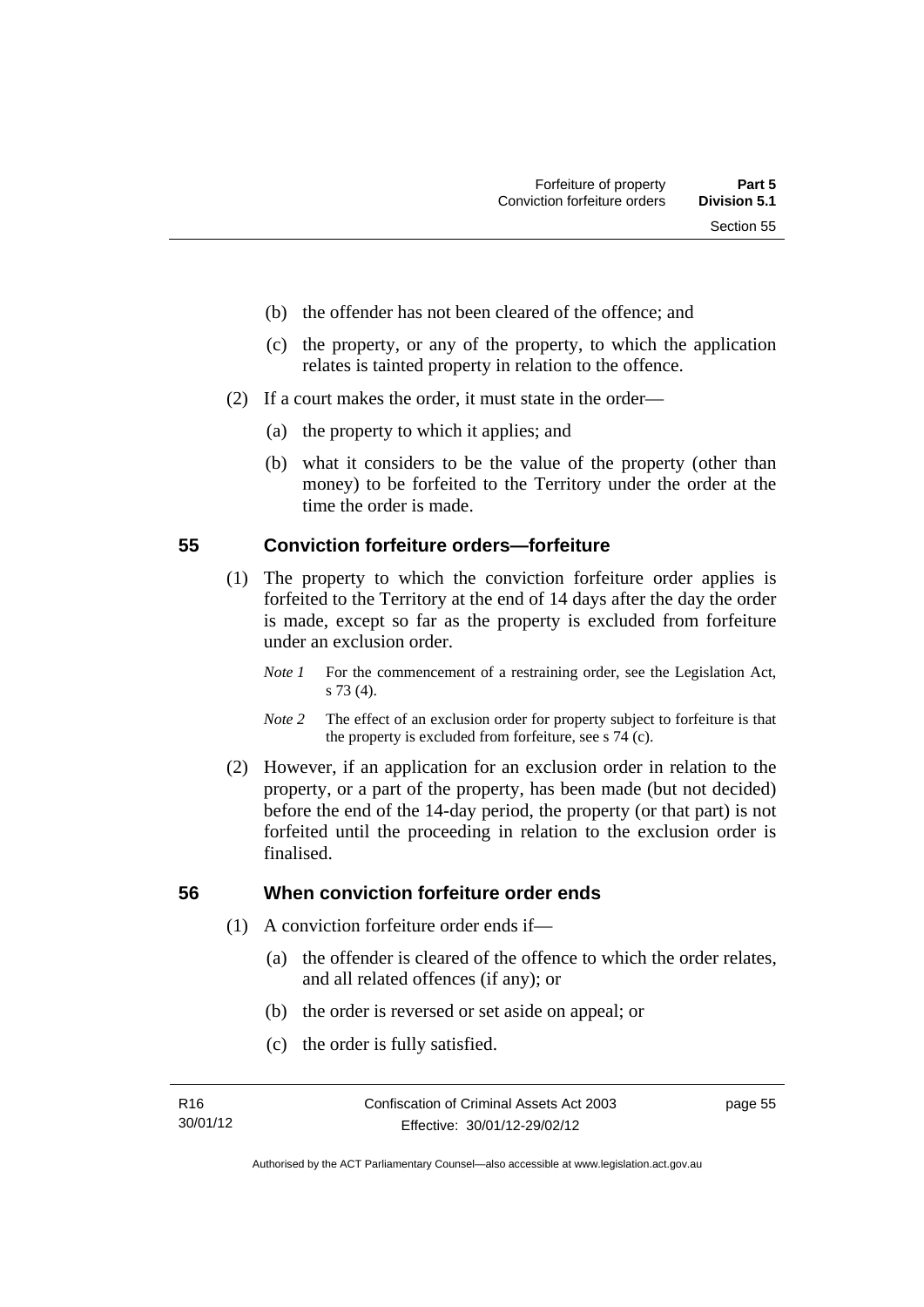*Note* For the meaning of *fully satisfied*, see dict.

- (2) The order is satisfied for a particular interest in forfeited property if the interest is bought back under section 127 (Buyback orders buying interest in property).
	- *Note* After the forfeiture of property, the offender may recover the property or its value in certain circumstances (see div 9.5).

# **Division 5.2 Automatic forfeiture—conviction for serious offences**

# **57 Unclaimed tainted property restraining orders non-application of div 5.2**

This division does not apply to property restrained under an unclaimed tainted property restraining order.

*Note* For the forfeiture of unclaimed tainted property, see div 5.3.

### **58 Automatic forfeiture of restrained property on conviction for serious offences**

- (1) This section applies if—
	- (a) a person is convicted of a serious offence; and
	- (b) a restraining order (other than an artistic profits restraining order) is made, whether before or after the conviction, over property in relation to the offence or a related serious offence committed by the person.
	- *Note* A reference to a *person* generally includes a reference to a corporation as well as an individual, see the Legislation Act, s 160. (See also the Legislation Act, dict, pt 1, def *person*.)
- (2) The restrained property is forfeited to the Territory at the end of whichever of the following periods applies (the *relevant 14-day period*), except so far as the property is excluded from forfeiture under an exclusion order:

R16 30/01/12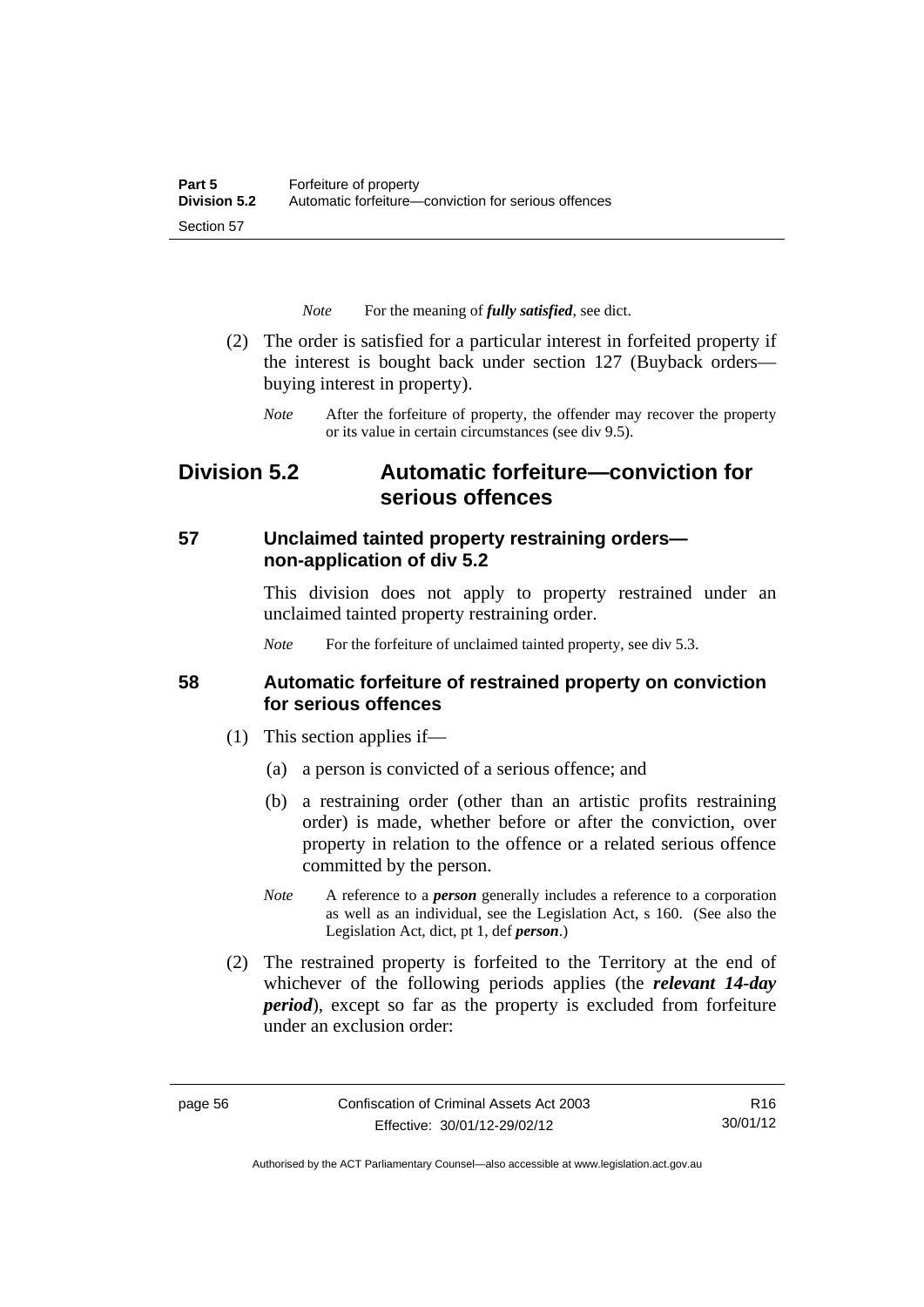- (a) if the restraining order was made before the conviction— 14 days after the day of conviction;
- (b) if the restraining order was made at the same time as or after the conviction—14 days after the day the restraining order comes into force.
- *Note 1* For the commencement of a restraining order, see the Legislation Act, s 73 (4).
- *Note* 2 The effect of an exclusion order for property subject to forfeiture is that the property is excluded from forfeiture, see s 74 (c).
- (3) However, if an application for an exclusion order in relation to the property, or a part of the property, has been made (but not decided) before the end of the relevant 14-day period, the property (or that part) is not forfeited until the proceeding in relation to the exclusion order is finalised.

# **59 Automatic forfeiture—court order declaring property automatically forfeited**

- (1) The DPP may apply to a relevant court for an order declaring that property has been automatically forfeited under this division.
- (2) If the relevant court is satisfied that the property has been automatically forfeited under this division, the court must make the order and state in the order the property to which it applies.
- (3) The registrar of the relevant court may exercise the functions of the court for this section.
	- *Note* For general provisions about a proceeding for an order under this section (which is a confiscation proceeding—see s 236), see pt 14.

# **60 Automatic forfeiture—court orders**

 (1) A relevant court may, when it convicts a person of a serious offence or at any later time, make any order that it considers appropriate for giving effect to an automatic forfeiture of property.

#### **Examples of orders**

| R <sub>16</sub> | Confiscation of Criminal Assets Act 2003 | page 57 |
|-----------------|------------------------------------------|---------|
| 30/01/12        | Effective: 30/01/12-29/02/12             |         |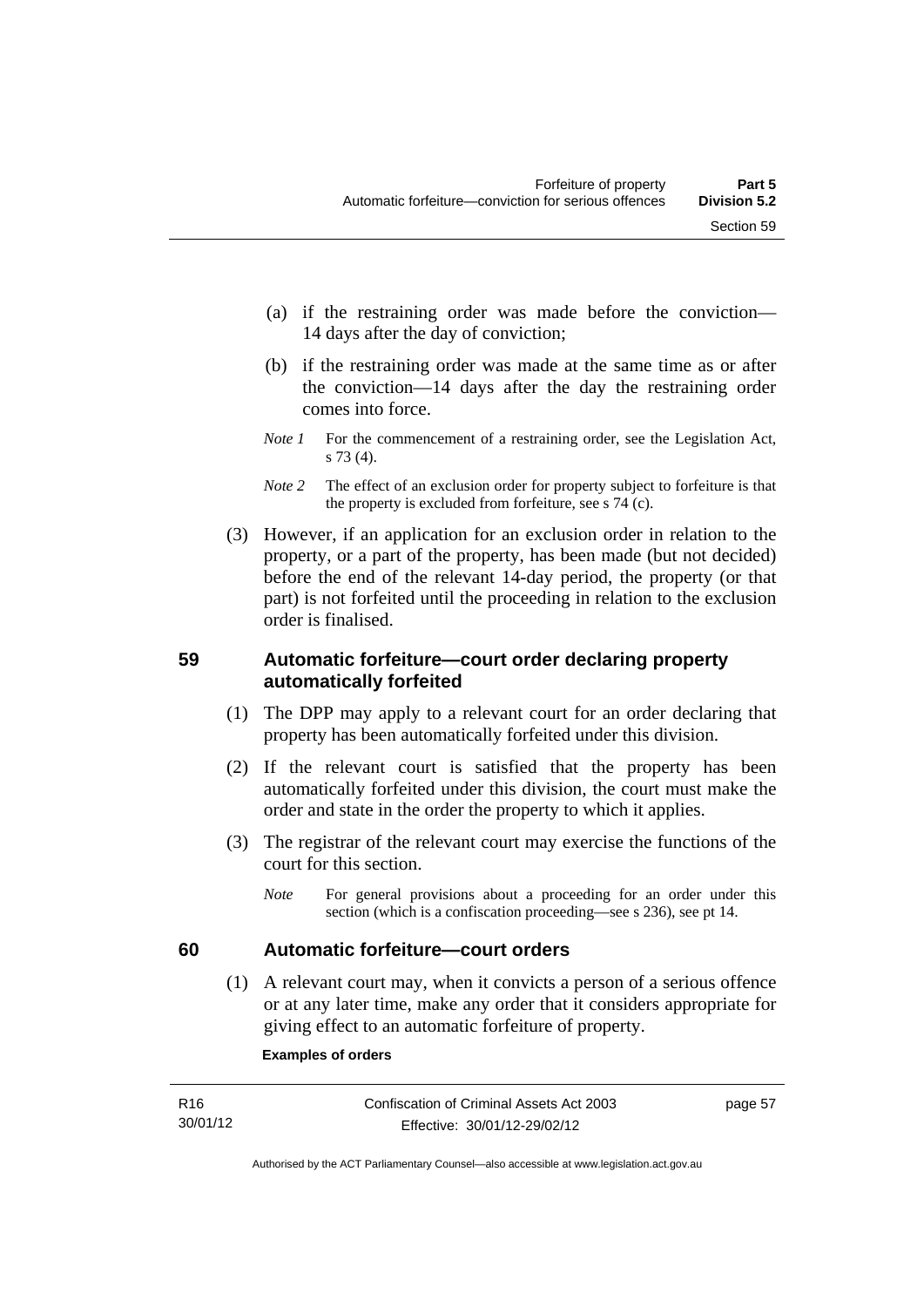- 1 an order for the examination of anyone before the court, or an officer of the court, about any property that might be forfeited because of the conviction
- 2 an order directing the owner of property that might be forfeited because of the conviction, or anyone else, to give to a stated person, within a stated period, a sworn statement about stated particulars of the property
- 3 an order directing the owner of property that might be forfeited because of the conviction, or anyone else, to do anything necessary or convenient to be done to allow the public trustee to take control of the property, including anything necessary or convenient to be done to bring the property within the jurisdiction
- 4 an order in relation to the registration of title to, or charges over, property under a territory law
- *Note* An example is part of the Act, is not exhaustive and may extend, but does not limit, the meaning of the provision in which it appears (see Legislation Act, s 126 and s 132).
- (2) The order may be made on the court's initiative, or on the application of any of the following people:
	- (a) the DPP;
	- (b) the offender;
	- (c) the public trustee;
	- (d) anyone with an interest in property to which the order relates;
	- (e) anyone else with the court's leave.
	- *Note* For general provisions about a proceeding for an order under this section (which is a confiscation proceeding—see s 236), see pt 14.
- (3) A person commits an offence if—
	- (a) a relevant court makes an order under subsection (1) to give effect to an automatic forfeiture of property; and
	- (b) the order requires the person to do, or not do, something stated in the order; and
	- (c) the person has notice of the order (whether by being given a copy of the order or otherwise); and

R16 30/01/12

Authorised by the ACT Parliamentary Counsel—also accessible at www.legislation.act.gov.au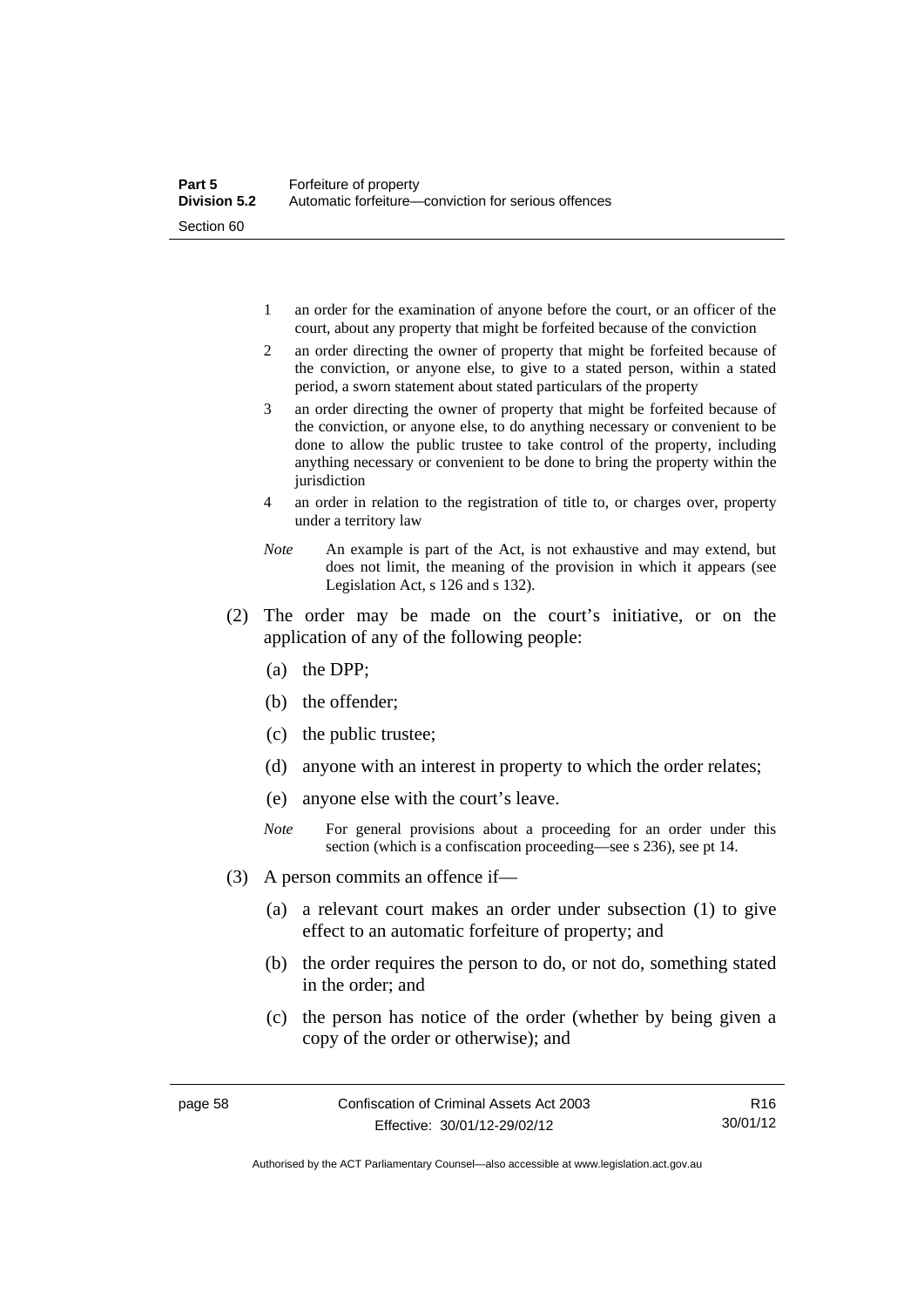(d) the person contravenes the order.

Maximum penalty: 200 penalty units, imprisonment for 2 years or both.

### **61 When automatic forfeiture under div 5.2 ends**

(1) Automatic forfeiture under this division ends if—

- (a) the offender is cleared of the offence to which the forfeiture relates, and all related serious offences (if any); or
- (b) the automatic forfeiture is fully satisfied.

*Note* For the meaning of *fully satisfied*, see dict.

- (2) Automatic forfeiture is satisfied for a particular interest in forfeited property if the interest is bought back under section 127 (Buyback orders—buying interest in property).
	- *Note* After the forfeiture of property, the offender may recover the property or its value in certain circumstances (see div 9.5).

# **Division 5.3 Automatic forfeiture—unclaimed tainted property**

*Note* For general provisions about a proceeding for a conviction forfeiture order (which is a confiscation proceeding—see s 236), see pt 14.

### **62 Forfeiture of unclaimed tainted property**

- (1) This section applies if an unclaimed tainted property restraining order is made over property.
- (2) The restrained property is forfeited to the Territory at the end of 14 days after the day the restraining order comes into force, except so far as the property is excluded from forfeiture under an exclusion order.

*Note 1* For the commencement of a restraining order, see the Legislation Act, s 73 (4).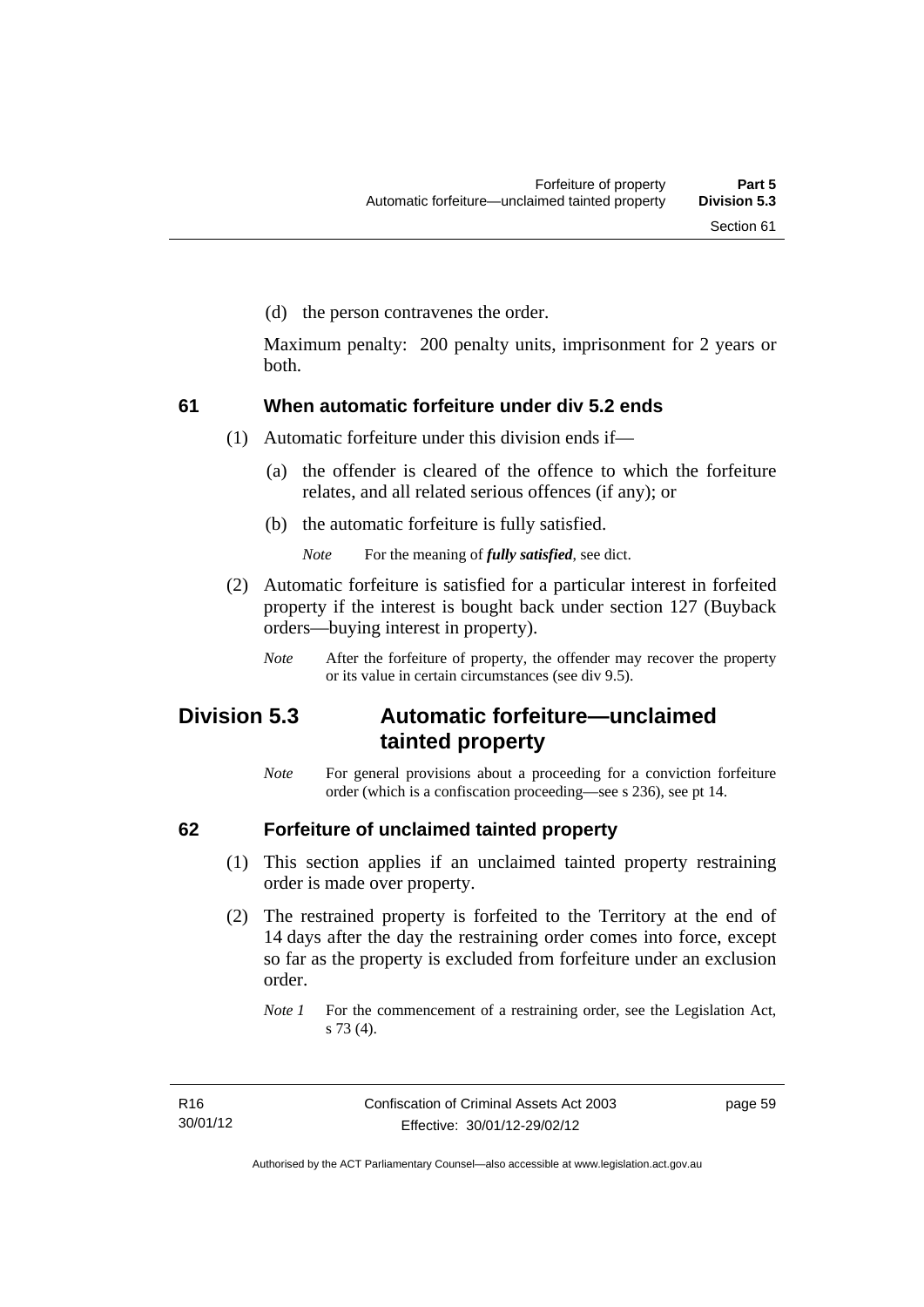- *Note 2* The effect of an exclusion order for property subject to forfeiture is that the property is excluded from forfeiture (see s 74 (c)).
- (3) However, if an application for an exclusion order in relation to the property, or a part of the property, has been made (but not decided) before the end of the 14-day period, the property (or that part) is not forfeited until the proceeding in relation to the exclusion order is finalised.

### **63 When automatic forfeiture under div 5.3 ends**

Automatic forfeiture under this division ends if the automatic forfeiture is fully satisfied.

*Note* For the meaning of *fully satisfied*, see dict.

# **Division 5.4 Civil forfeiture orders**

*Note* For general provisions about a proceeding for a conviction forfeiture order (which is a confiscation proceeding—see s 236), see pt 14.

### **64 Artistic profits and unclaimed tainted property non-application of div 5.4**

This division does not apply to property restrained under—

- (a) an artistic profits restraining order; or
- (b) an unclaimed tainted property restraining order.
- *Note 1* An artistic profits restraining order is made solely to preserve property to satisfy a penalty order for artistic profits in relation to an offence (see s 20).
- *Note 2* Unclaimed tainted property is forfeitable under div 5.3.

### **65 Meaning of** *civil forfeiture order*

In this Act:

*civil forfeiture order* means an order under section 67 (Civil forfeiture orders—making) for the forfeiture to the Territory of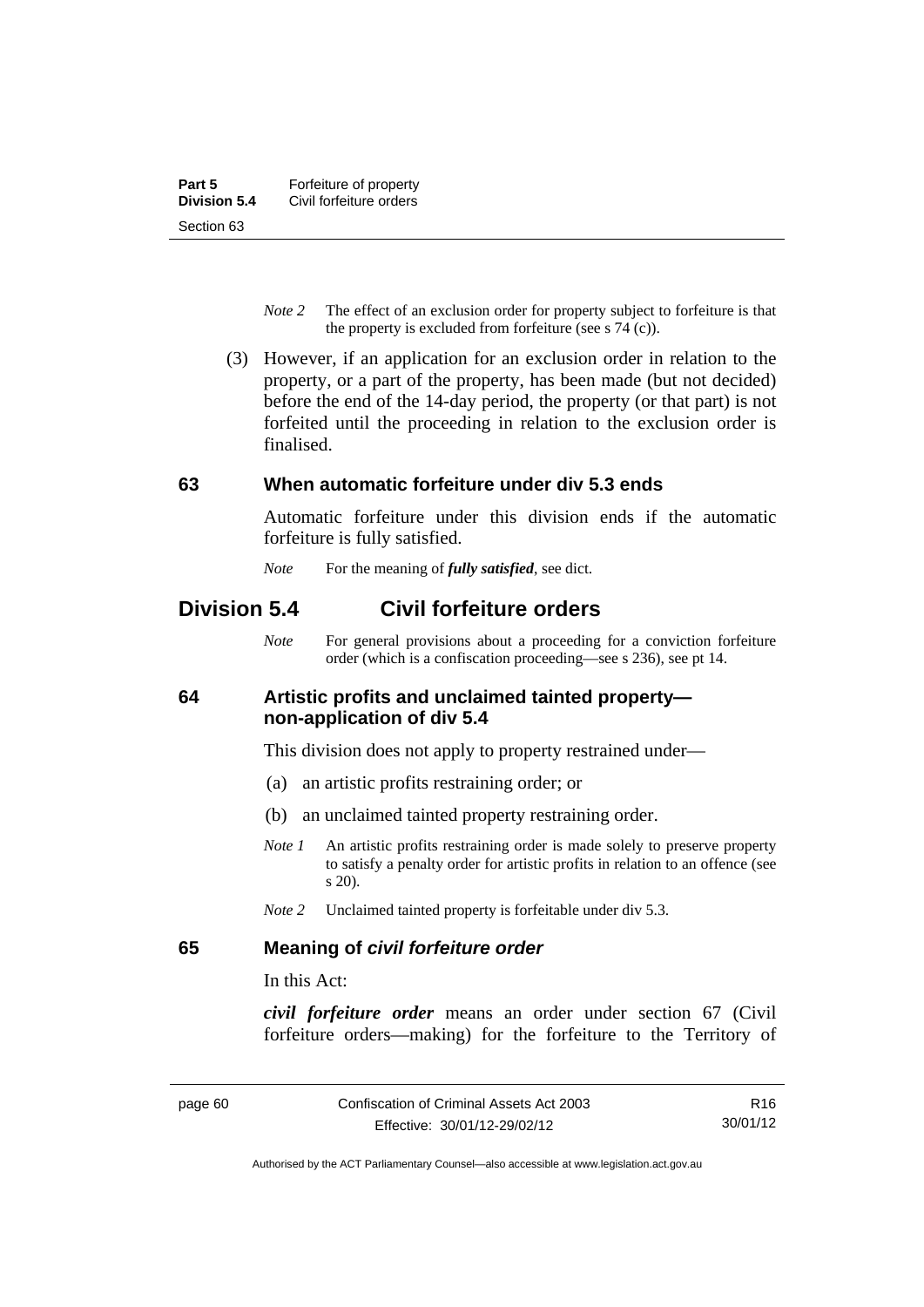restrained property in relation to the commission (or the alleged commission) of a serious offence.

### **66 Civil forfeiture orders—application**

- (1) The DPP may apply to a relevant court for a civil forfeiture order for the forfeiture to the Territory of property restrained in relation to the commission (or the alleged commission) of a serious offence.
- (2) The application may be made—
	- (a) at the same time as, or after, an application for a restraining order in relation to the offence; or
	- (b) if a restraining order is in force in relation to the offence.

### **67 Civil forfeiture orders—making**

- (1) This section applies if, on an application under section 66 for an order for the forfeiture to the Territory of restrained property, the court is satisfied on the balance of probabilities that a person (the *offender*) has committed a serious offence within whichever of the following periods applies (the *relevant period*):
	- (a) 6 years before the day the application to restrain the property was made;
	- (b) if an extended period for making the restraining order application was allowed under section 246 (Confiscation proceedings—time extensions for applications)—the total of the 6-year period and the extended period.
	- *Note 1* The court must be satisfied on the balance of probabilities about the commission of the offence because confiscation proceedings are civil, not criminal (see s 237).
	- *Note 2* A reference to a *person* generally includes a reference to a corporation as well as an individual, see the Legislation Act, s 160. (See also the Legislation Act, dict, pt 1, def *person*.)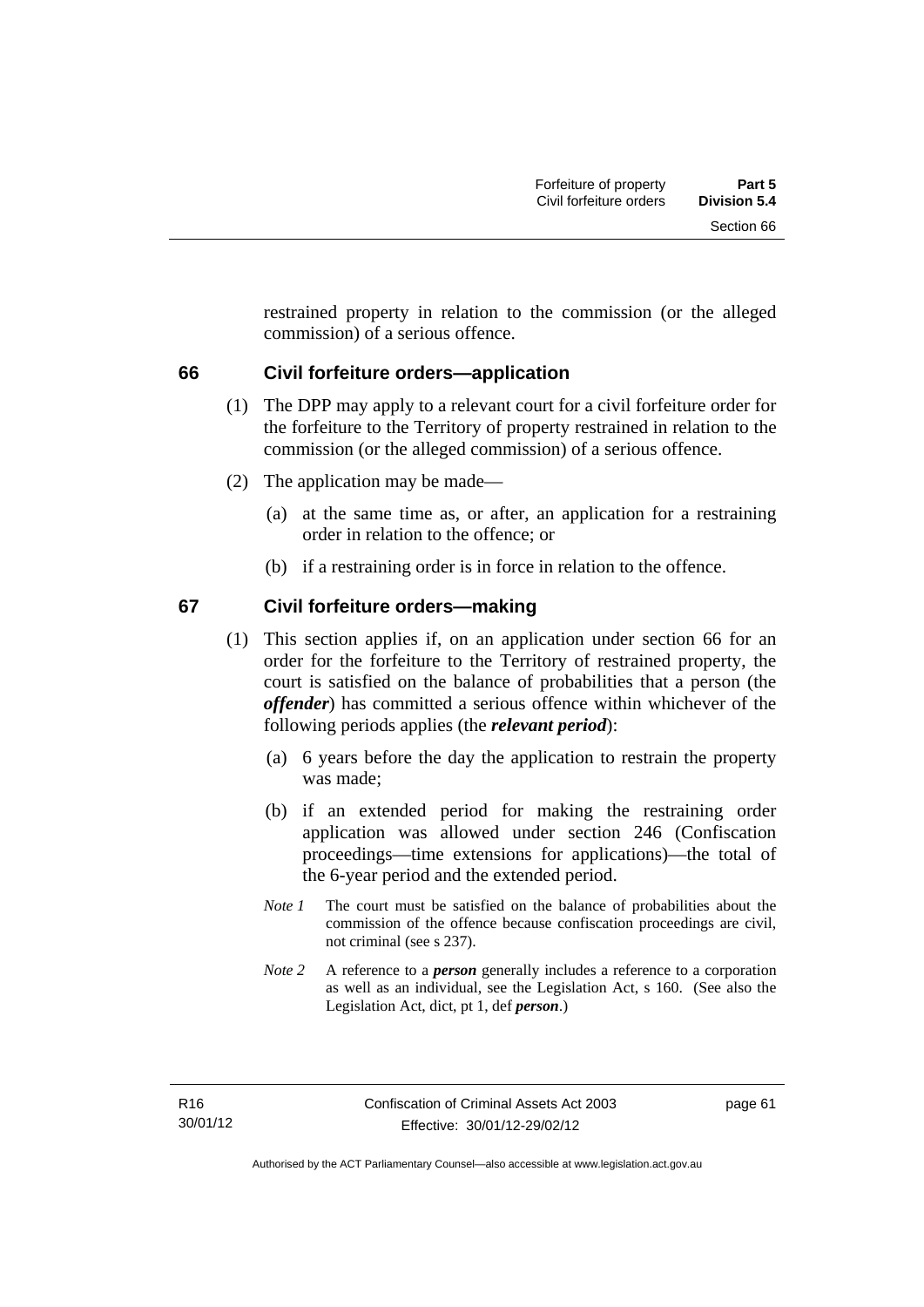- (2) If this section applies, the relevant court must order that the restrained property be forfeited to the Territory.
- (3) The order must state—
	- (a) the property to which it applies; and
	- (b) what the relevant court considers to be the value of the property (other than money) to be forfeited to the Territory under the order at the time the order is made; and
	- (c) if the relevant court making the order has given a direction under section 69 (Civil forfeiture order proceedings restrictions on disclosure)—
		- (i) the direction given by the court; and
		- (ii) the effect of section 70 (Civil forfeiture orders disclosure offences) in relation to the direction.
- (4) To remove any doubt, if the relevant court is satisfied that the offender committed a serious offence within the relevant period, the court must not refuse to make a civil forfeiture order only because it is not satisfied—
	- (a) that a particular serious offence was committed by the offender within the relevant period; or
	- (b) that the offence was committed on any particular day or time within the relevant period.
- (5) Also, to remove any doubt, the relevant court must not refuse to make a civil forfeiture order in relation to a serious offence only because—
	- (a) an indictment has not been presented against the offender for the offence; or
	- (b) the offender has not been convicted of the offence; or
	- (c) the offender has been cleared of the offence, including being cleared after having been convicted of the offence; or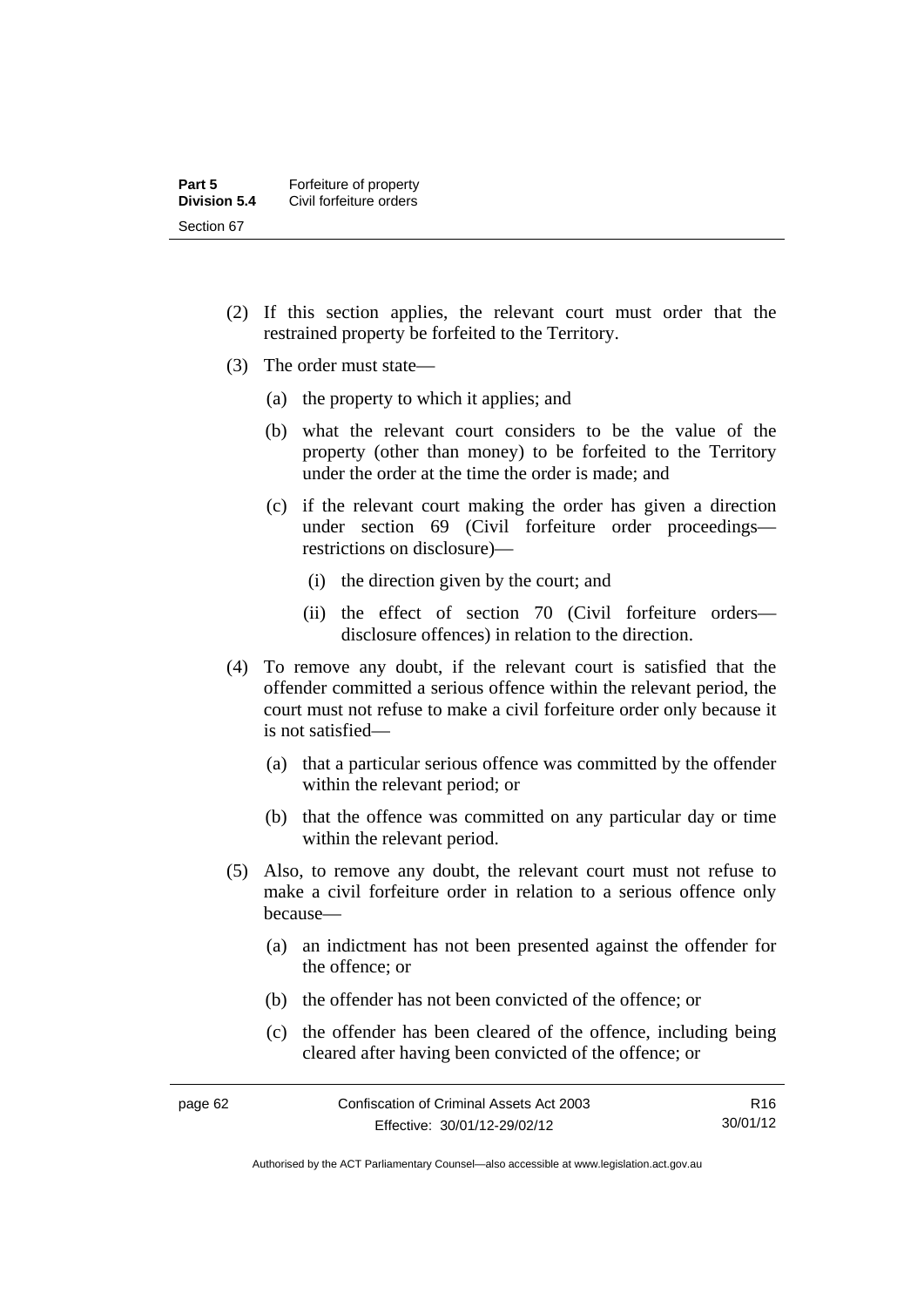- (d) a doubt is raised about whether the offender committed the offence.
- *Note Indictment* is defined in the Legislation Act, dict, pt 1 as including an information. (See also that Act, dict, pt 1, def *present*.)

### **68 Civil forfeiture orders—forfeiture**

- (1) The property to which the civil forfeiture order applies is forfeited to the Territory at the end of 14 days after the day the order is made, except so far as the property is excluded from forfeiture under an exclusion order.
	- *Note 1* For the commencement of a restraining order, see the Legislation Act, s 73 (4).
	- *Note 2* The effect of an exclusion order for property subject to forfeiture is that the property is excluded from forfeiture, see s 74 (c).
- (2) However, if an application for an exclusion order in relation to the property, or a part of the property, has been made (but not decided) before the end of the 14-day period, the property (or that part) is not forfeited until the proceeding in relation to the exclusion order is finalised.

### **69 Civil forfeiture order proceedings—restrictions on disclosure**

- (1) On application by the DPP, a relevant court hearing an application for a civil forfeiture order may—
	- (a) direct that the hearing of the application, or part of it, take place in closed court and give directions about who may be present; and
	- (b) give directions prohibiting or restricting the publication or disclosure of all or any of the following:
		- (i) the fact that an application for the order, or that a civil forfeiture order, has been made;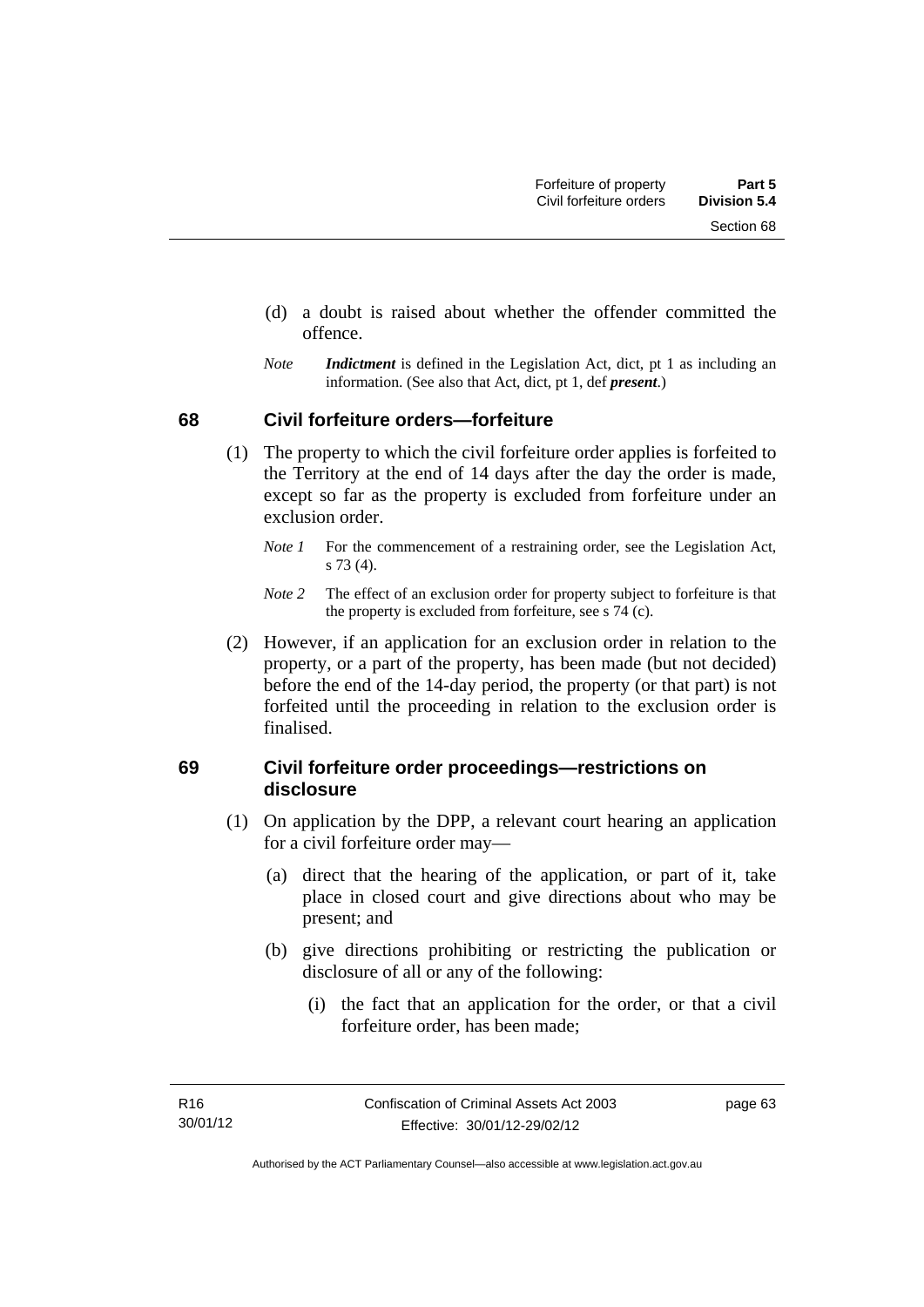- (ii) the application for the order;
- (iii) any information about the proceeding (whether or not a hearing has been held);
- (iv) any evidence given, statement made or thing done during the proceeding;
- (v) any information, document or thing derived from anything mentioned in this subsection.

#### **Examples of directions**

- 1 that the application for the civil forfeiture order not be disclosed to the person against whom the civil forfeiture order is made until the court has decided an application for a restraining order against someone else's property
- 2 that the supporting affidavit must be made available only to the offender's lawyer
- *Note* An example is part of the Act, is not exhaustive and may extend, but does not limit, the meaning of the provision in which it appears (see Legislation Act, s 126 and s 132).
- (2) In deciding whether to give a direction under subsection (1), the court must have regard to whether the direction—
	- (a) would promote the purposes of this Act; or
	- (b) is desirable to protect the integrity of an investigation (however described) for any purpose or a prosecution of an offence.
- (3) The court may also have regard to any other relevant matter in deciding whether to give a direction under subsection (1).

### **70 Civil forfeiture orders—disclosure offences**

*Note* An offence against this section is a strict liability offence (see s (7)).

- (1) A person commits an offence if—
	- (a) a relevant court has given a direction under section 69 (1) (b) prohibiting or restricting the publication or disclosure of a matter mentioned in the paragraph; and

R16 30/01/12

Authorised by the ACT Parliamentary Counsel—also accessible at www.legislation.act.gov.au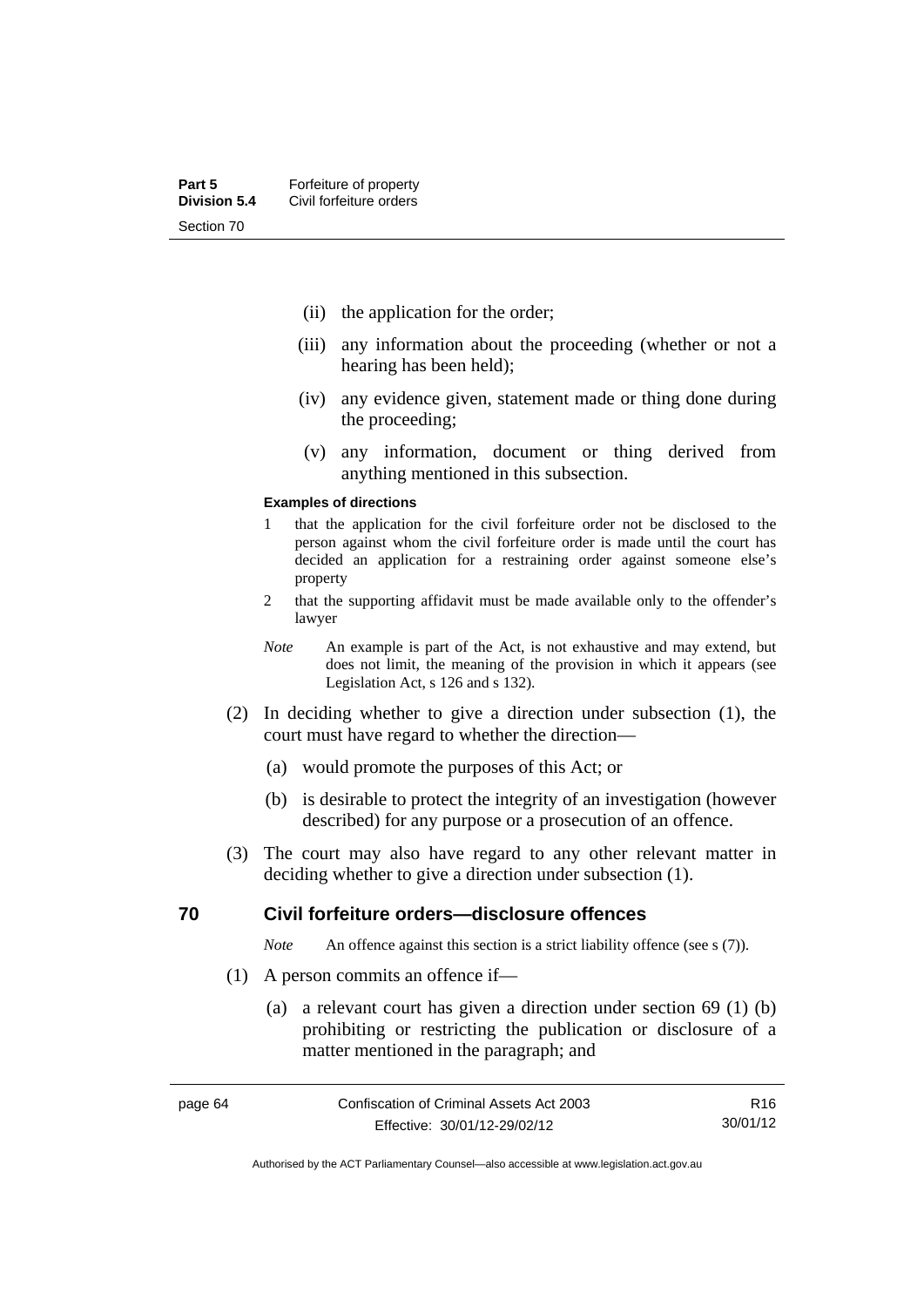- (b) the person has notice of the direction (whether by being given a copy of the civil forfeiture order to which the direction relates or otherwise); and
- (c) the person publishes or discloses the matter to someone else.

Maximum penalty: 200 penalty units, imprisonment for 2 years or both.

- (2) A person commits an offence if—
	- (a) a relevant court has given a direction under section 69 (1) (b) prohibiting or restricting the publication or disclosure of a matter mentioned in the paragraph; and
	- (b) the person has notice of the direction (whether by being given a copy of the civil forfeiture order to which the direction relates or otherwise); and
	- (c) the person publishes or discloses information to someone else; and
	- (d) the other person could infer from the information the matter to which the direction relates.

Maximum penalty: 200 penalty units, imprisonment for 2 years or both.

- (3) Subsections (1) and (2) do not apply if the publication or disclosure is to any of the following entities in the circumstances mentioned for the entity:
	- (a) a police officer—in any circumstances;
	- (b) an officer, employee or agent of the person—to ensure that the order is complied with and the person to whom the publication or disclosure is made is given notice of the direction (whether by being given a copy of the restraining order to which the direction relates or otherwise) by the person making the publication or disclosure;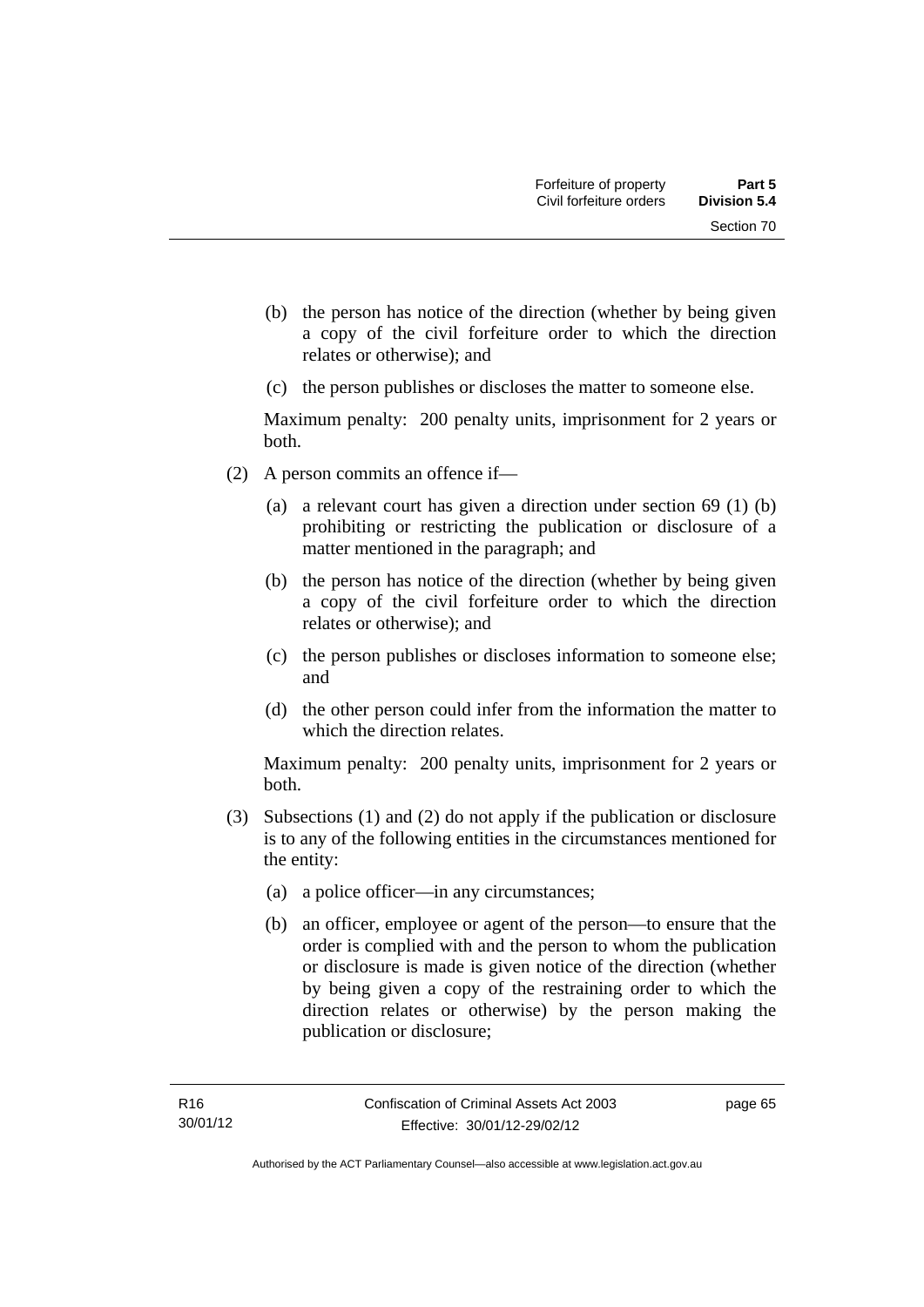- (c) a lawyer—to obtain legal advice or representation in relation to the order;
- (d) a relevant court—with the court's leave.

- (4) Also, subsections (1) and (2) do not apply if the publication or disclosure is made—
	- (a) by a police officer in the exercise of the officer's functions; or
	- (b) for the purpose of giving or obtaining legal advice, or making legal representations, in relation to the order.
- (5) A person commits an offence if—
	- (a) a relevant court has given a direction under section 69 (1) (b) prohibiting or restricting the publication or disclosure of a matter mentioned in the paragraph; and
	- (b) the person receives information in relation to the matter in accordance with subsection (3) or (4); and
	- (c) the person ceases to be a person mentioned in subsection (3) or (4); and
	- (d) the person publishes or discloses the matter to someone else.

Maximum penalty: 200 penalty units, imprisonment for 2 years or both.

- (6) A person commits an offence if—
	- (a) a relevant court has given a direction under section 69 (1) (b) prohibiting or restricting the publication or disclosure of a matter mentioned in the paragraph; and
	- (b) the person receives information in relation to the matter in accordance with subsection (3) or (4); and

*Note* The application for leave, and any proceeding with the court's leave, must be heard in closed court (see s (8)).

R16 30/01/12

Authorised by the ACT Parliamentary Counsel—also accessible at www.legislation.act.gov.au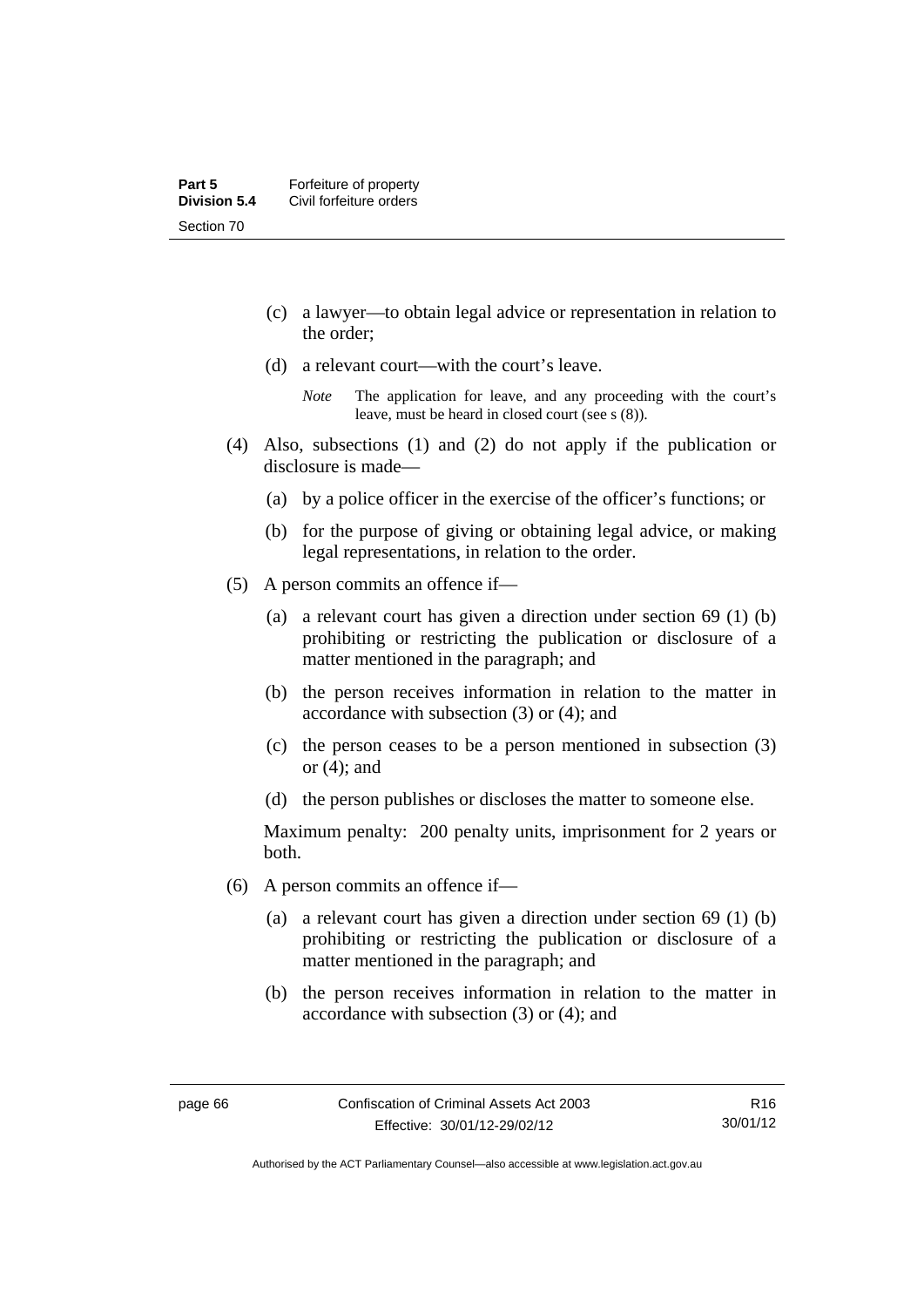Section 71

- (c) the person ceases to be a person mentioned in subsection (3) or (4); and
- (d) the person publishes or discloses information to someone else; and
- (e) the other person could infer from the information the matter to which the direction relates.

Maximum penalty: 200 penalty units, imprisonment for 2 years or both.

- (7) An offence against this section is a strict liability offence.
- (8) For subsection (3) (d), an application for leave, and any proceeding with the court's leave, must be heard in closed court.

## **71 When civil forfeiture order ends**

- (1) A civil forfeiture order ends if—
	- (a) the order is set aside or discharged on appeal; or
	- (b) the order is fully satisfied.

*Note* For the meaning of *fully satisfied*, see dict.

- (2) The order is satisfied for a particular interest in forfeited property if the interest is bought back under section 127 (Buyback orders buying interest in property).
	- *Note* After the forfeiture of property, the offender may recover the property or its value in certain circumstances (see div 9.5).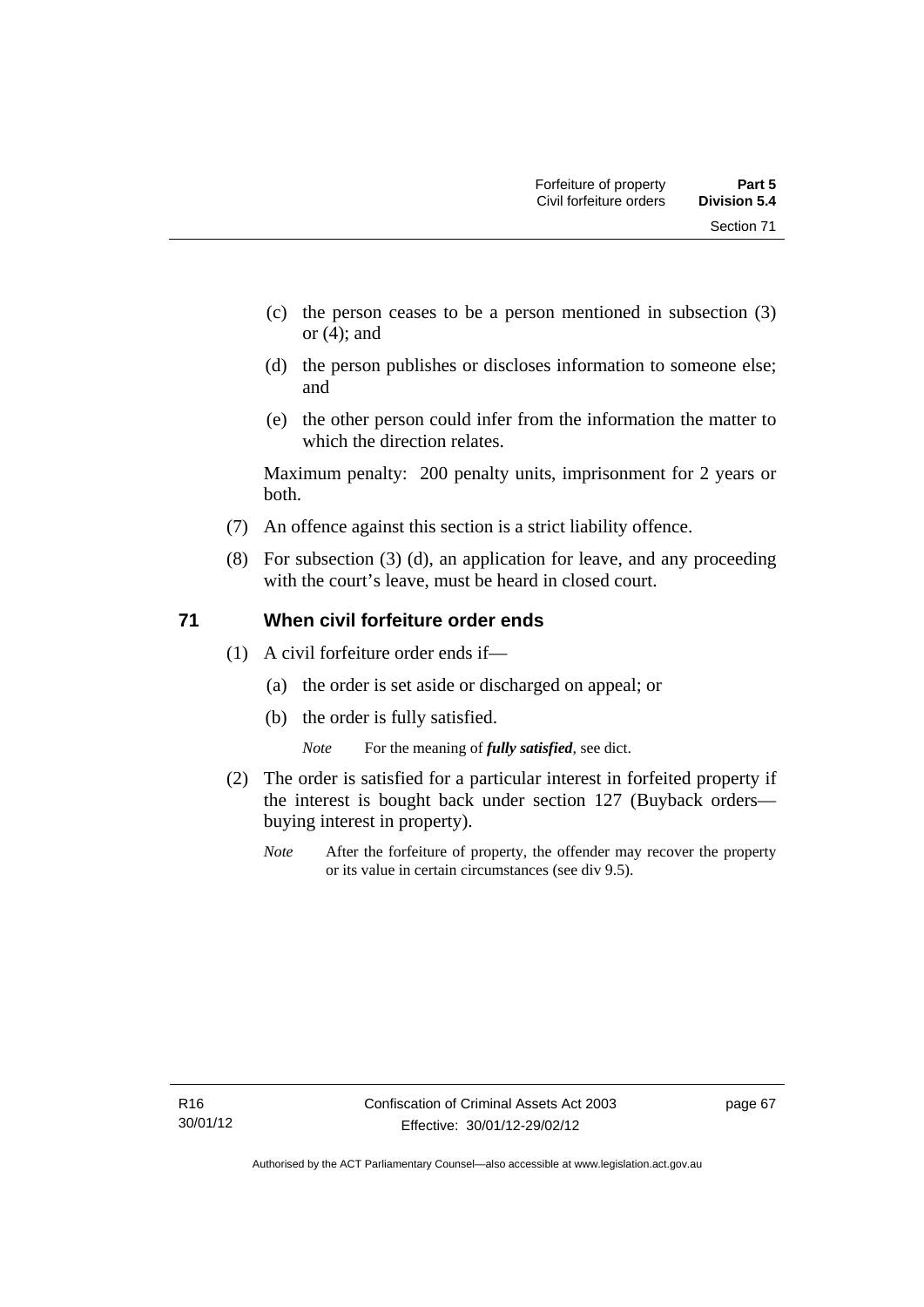**Part 6 Exclusion of property**<br>**Division 6.1 General Division 6.1** Section 72

# **Part 6 Exclusion of property**

*Note* For general provisions about a proceeding for an exclusion order (which is a confiscation proceeding—see s 236), see pt 14.

## **Division 6.1 General**

#### **72 Meaning of** *exclusion order*

In this Act:

*exclusion order* means an order under this part in relation to—

- (a) restrained property (other than restrained property that has been forfeited) or property in relation to which an application for a restraining order has been made; or
- (b) property in relation to which an application for a conviction forfeiture order has been made; or
- (c) property subject to forfeiture under this Act.
- *Note 1 Property* includes an interest in property, see the Legislation Act, dict, pt 1.
- *Note 2* This part does not apply to forfeited property (see s 75 (4)). A person with an interest in forfeited property immediately before its forfeiture may apply for the return of the property or compensation for its value under a return or compensation order under div 9.5.
- *Note 3* Property is forfeited 14 days after a forfeiture order or an automatic forfeiture applies to the property unless an application for an exclusion order is made, see pt 5 (Forfeiture of property).

### **73 When property is** *subject to forfeiture*

For this Act, property is *subject to forfeiture* if—

- (a) a forfeiture order made under this Act applies to the property and the property has not been forfeited; or
- (b) an automatic forfeiture under this Act applies to the property and the property has not been forfeited.

Authorised by the ACT Parliamentary Counsel—also accessible at www.legislation.act.gov.au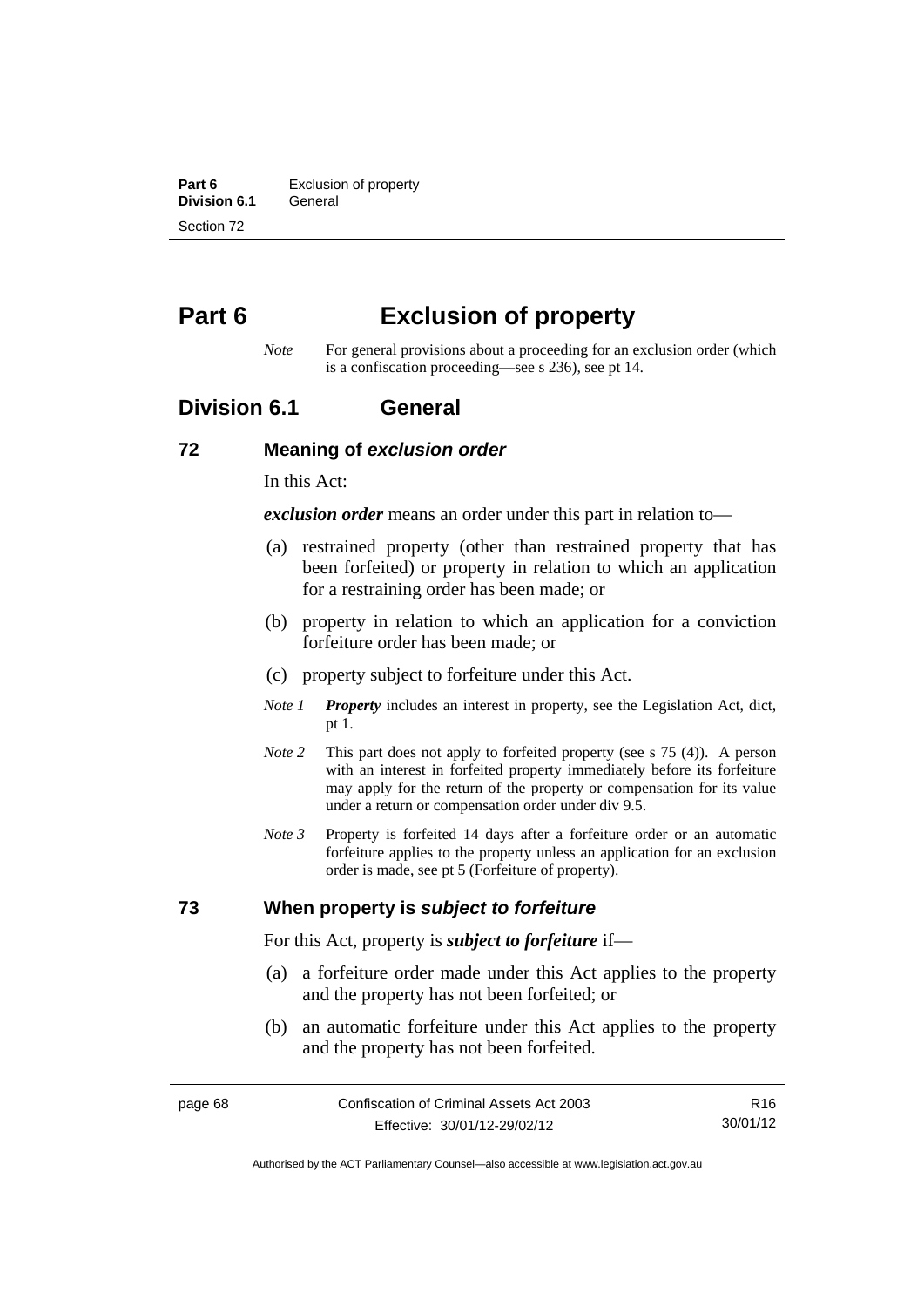### **74 Effect of exclusion order**

An exclusion order for property has effect as follows:

- (a) for property in relation to which an application for a restraining order or conviction forfeiture order has been made—the property is excluded from restraint or forfeiture (as appropriate);
- (b) for restrained property (other than restrained property that has been forfeited)—the restraining order stops applying to the property;
- (c) for property subject to forfeiture—the property is excluded from forfeiture.
- *Note* This part does not apply to forfeited property (see s 75 (4)). A person with an interest in forfeited property immediately before its forfeiture may apply for the return of the property or compensation for its value under a return or compensation order under div 9.5.

# **Division 6.2 Making exclusion orders**

### **75 Exclusion orders—application**

- (1) This section applies to—
	- (a) restrained property (other than restrained property that has been forfeited) or property in relation to which an application for a restraining order has been made; or
	- (b) property in relation to which an application for a conviction forfeiture order has been made; or
	- (c) property subject to forfeiture under this Act.

*Note* See the notes to s 72.

- (2) A person claiming an interest in the property may apply to a relevant court for an exclusion order.
- (3) The application must be made—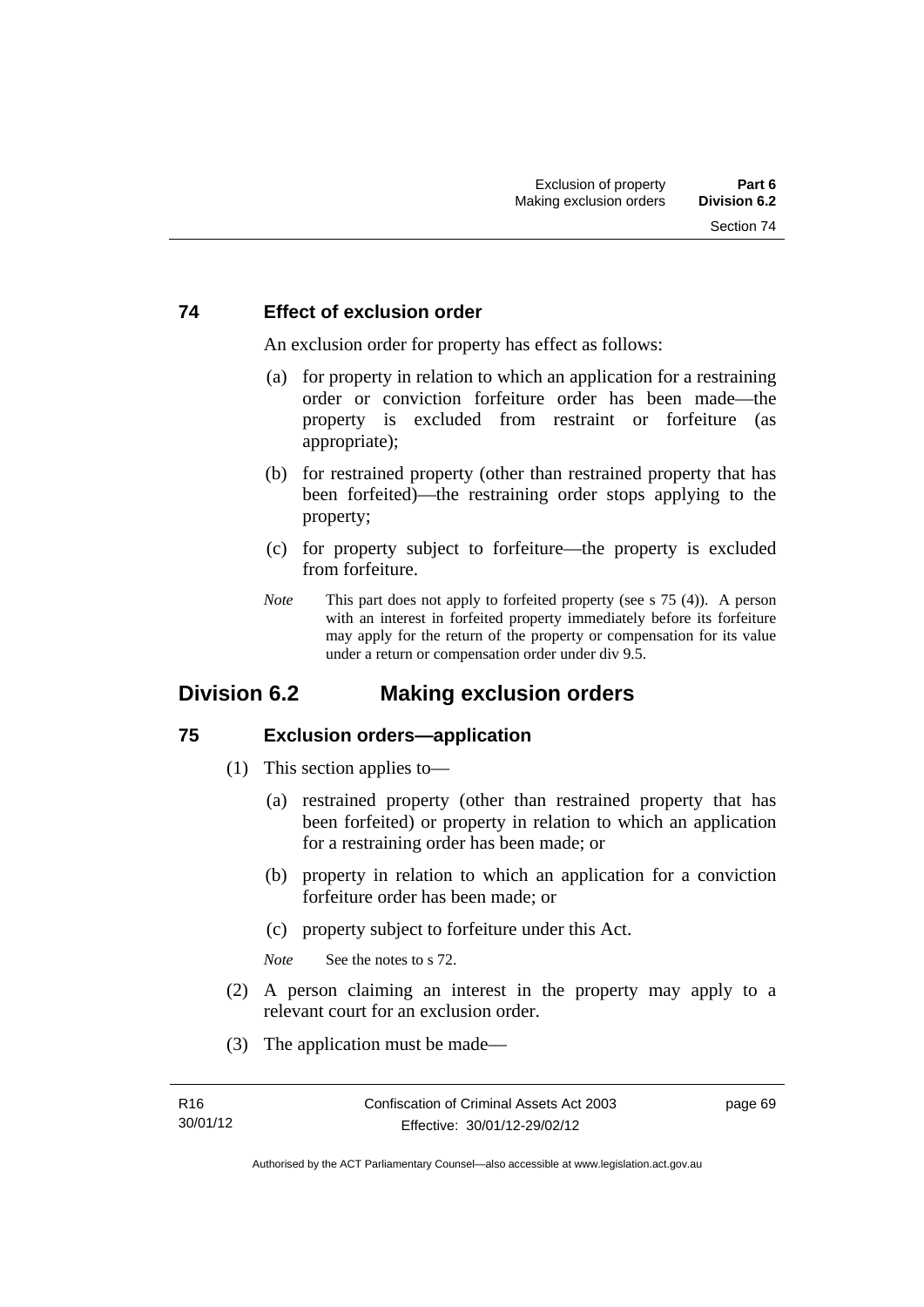- (a) if a restraining order or conviction forfeiture order has been applied for (but not made) in relation to the property—at the same time as, or after, the application is made for the order but before the order is made; or
- (b) if the property is restrained or subject to forfeiture—at any time before the property is forfeited.
- (4) To remove any doubt, an application for a exclusion order cannot be made in relation to property that has been forfeited.

### **76 Making of exclusion orders—ordinary offences**

- (1) This section applies to an application for an exclusion order for property if—
	- (a) a restraining order in relation to the property has been applied for in relation to an ordinary offence; or
	- (b) the property has been restrained (but not forfeited) in relation to an ordinary offence; or
	- (c) a conviction forfeiture order for an ordinary offence has been applied for in relation to the property; or
	- (d) the property is subject to forfeiture in relation to an ordinary offence.
- (2) If the application is made by an offender, the relevant court must not make an exclusion order for the property unless the court is satisfied that the property—
	- (a) is not tainted property in relation to any offence against a territory law, or a law of the Commonwealth, a State, another Territory or a foreign country; and
		- *Note* For the meaning of *in relation to*, see dict.
	- (b) is not required to be restrained to satisfy a penalty order; and
	- (c) does not have evidentiary value in any criminal proceeding.

Authorised by the ACT Parliamentary Counsel—also accessible at www.legislation.act.gov.au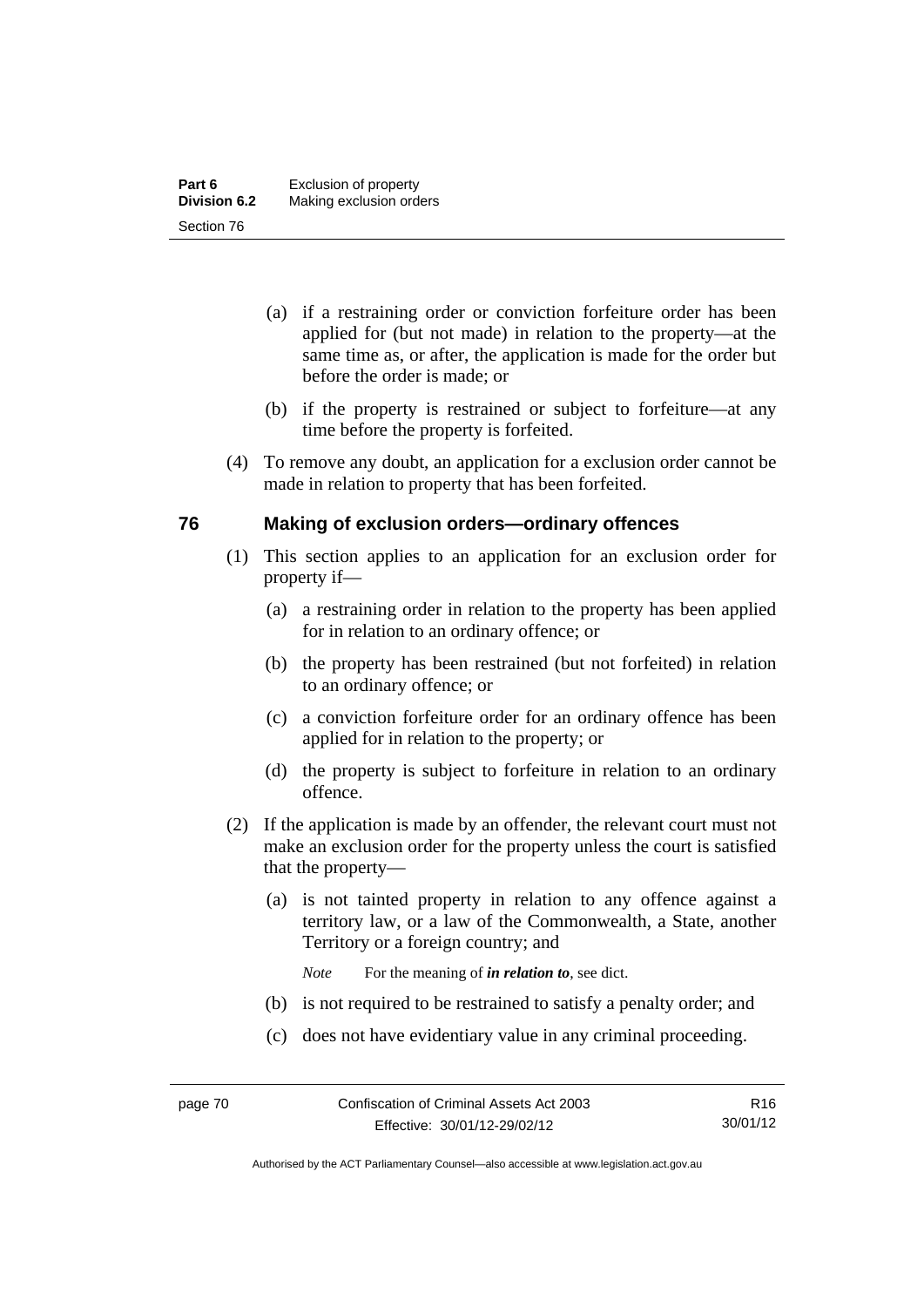- (3) However, if the court is satisfied that the property is not tainted property as mentioned in subsection (2) (a), but considers that the property (or any part of the property) may be required to be restrained to satisfy a penalty order, the court must make an exclusion order declaring that the property (or part)—
	- (a) is not subject to forfeiture under a conviction forfeiture order; but
	- (b) is to remain restrained for the purpose of satisfying a penalty order.
- (4) If the application is made by a person other than an offender, the court must not make an exclusion order for the property unless it is satisfied that—
	- (a) the applicant has an interest in the property; and

*Note* For the meaning of *interest*, see the Legislation Act, dict, pt 1.

- (b) the applicant was not a party to the relevant offence or any related offence; and
- (c) the interest is not subject to the effective control of an offender; and
	- *Note* For the meaning of *effective control*, see s 14.
- (d) the interest is not tainted property in relation to the relevant offence or any related offence; and
- (e) if the interest was acquired completely or partly, or directly or indirectly, from the offender—the interest was acquired honestly and for sufficient consideration and the applicant took reasonable care to establish that the interest may be lawfully acquired by the applicant; and
- (f) the property does not have evidentiary value in any criminal proceeding.
- (5) An exclusion order must state the property to which it applies.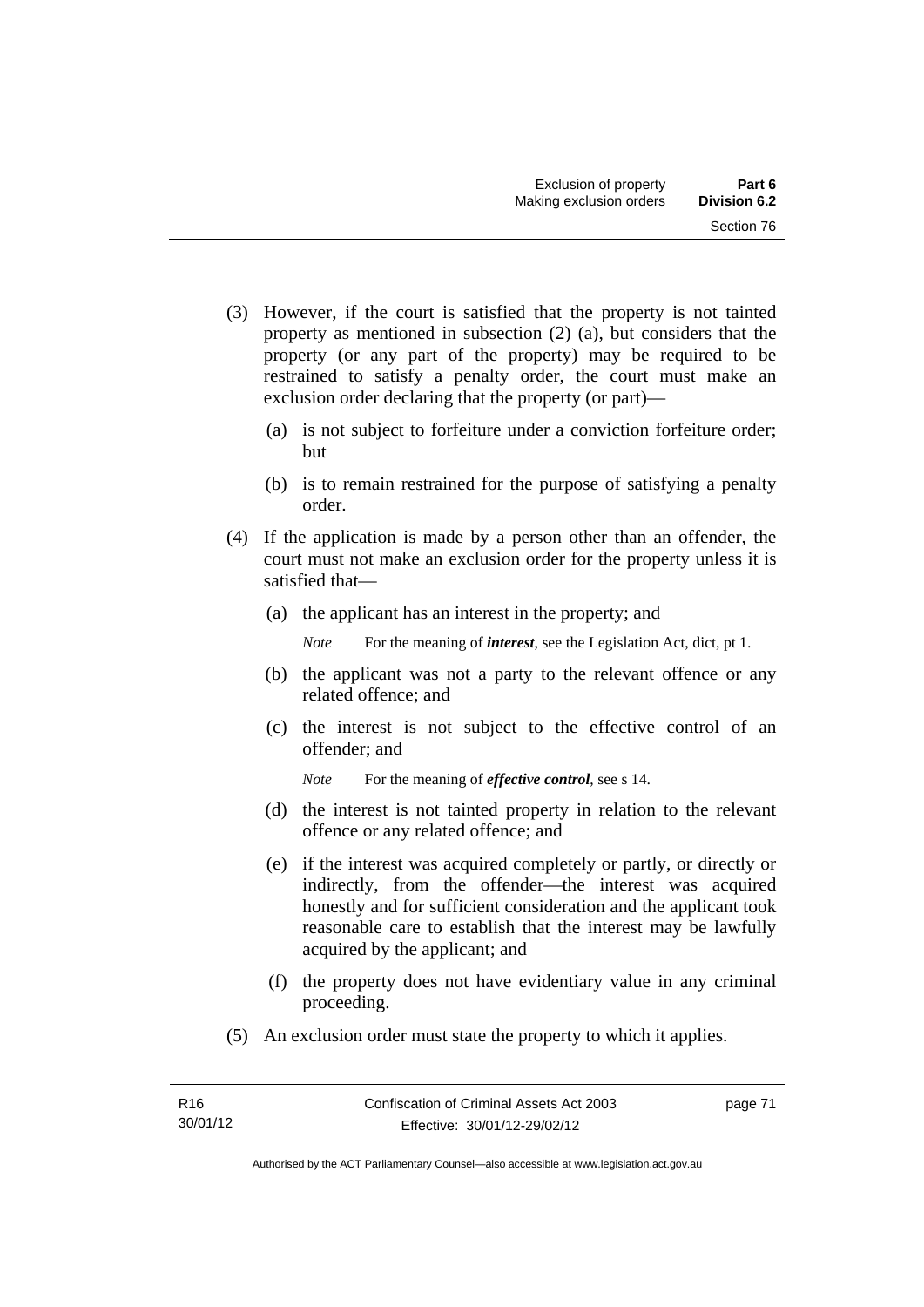### **77 Making of exclusion orders—serious offences**

- (1) This section applies to an application for an exclusion order for property if—
	- (a) a restraining order in relation to the property has been applied for in relation to serious offence; or
	- (b) the property has been restrained (but not forfeited) in relation to a serious offence; or
	- (c) a conviction forfeiture order for a serious offence has been applied for in relation to the property; or
	- (d) the property is subject to automatic forfeiture under division 5.2 (Automatic forfeiture—conviction for serious offences).
- (2) If the application is made by an offender, the relevant court must not make an exclusion order for the property unless the court is satisfied that the property—
	- (a) was lawfully acquired by the offender; and
	- (b) is not tainted property in relation to any offence against a territory law, or a law of the Commonwealth, a State, another Territory or a foreign country; and
		- *Note* For the meaning of *in relation to*, see dict.
	- (c) is not required to be restrained to satisfy a penalty order; and
	- (d) does not have evidentiary value in any criminal proceeding.
- (3) However, if the court is satisfied that the property was lawfully acquired, and is not tainted property as mentioned in subsection (2) (b), but considers that the property (or any part of the property) may be required to be restrained to satisfy a penalty order, the court must make an exclusion order declaring that the property (or part)—

Authorised by the ACT Parliamentary Counsel—also accessible at www.legislation.act.gov.au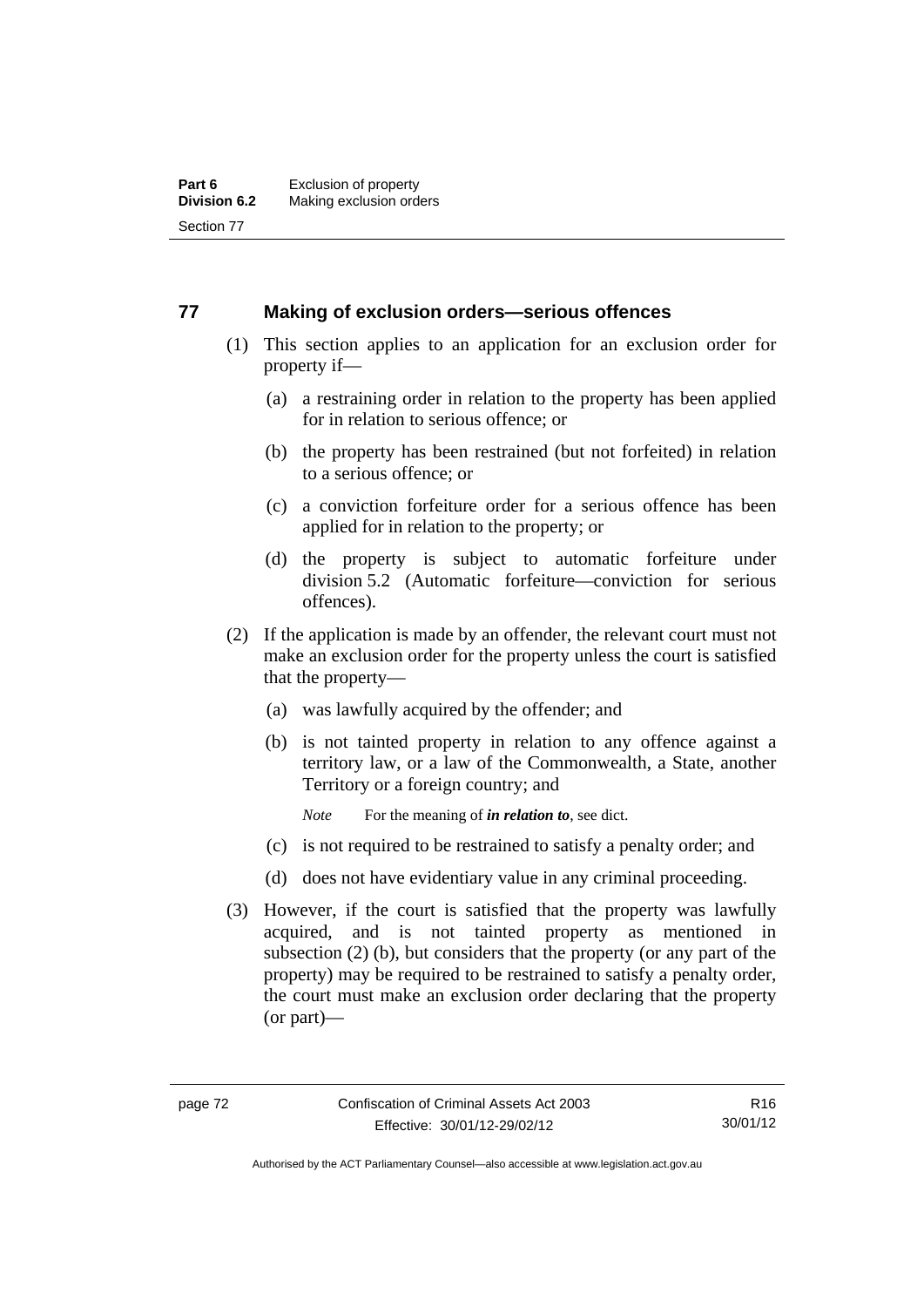- (a) is not subject to automatic forfeiture or to forfeiture under a forfeiture order; but
- (b) is to remain restrained for the purpose of satisfying a penalty order.
- (4) If the application is made by a person other than an offender, the court must not make an exclusion order for the property unless it is satisfied that—
	- (a) the applicant has an interest in the property; and

*Note* For the meaning of *interest*, see the Legislation Act, dict, pt 1.

- (b) the applicant was not a party to the relevant serious offence or any related offence; and
- (c) the interest is not subject to the effective control of an offender; and

*Note* For the meaning of *effective control*, see s 14.

- (d) the interest is not tainted property in relation to the relevant serious offence or any related offence; and
- (e) if the interest was acquired completely or partly, or directly or indirectly, from the offender—the interest was acquired honestly and for sufficient consideration and the applicant took reasonable care to establish that the interest may be lawfully acquired by the applicant;
- (f) the property does not have evidentiary value in any criminal proceeding.
- (5) An exclusion order must state the property to which it applies.

### **78 Making of exclusion orders—unclaimed tainted property**

 (1) This section applies to an application for an exclusion order for unclaimed tainted property if—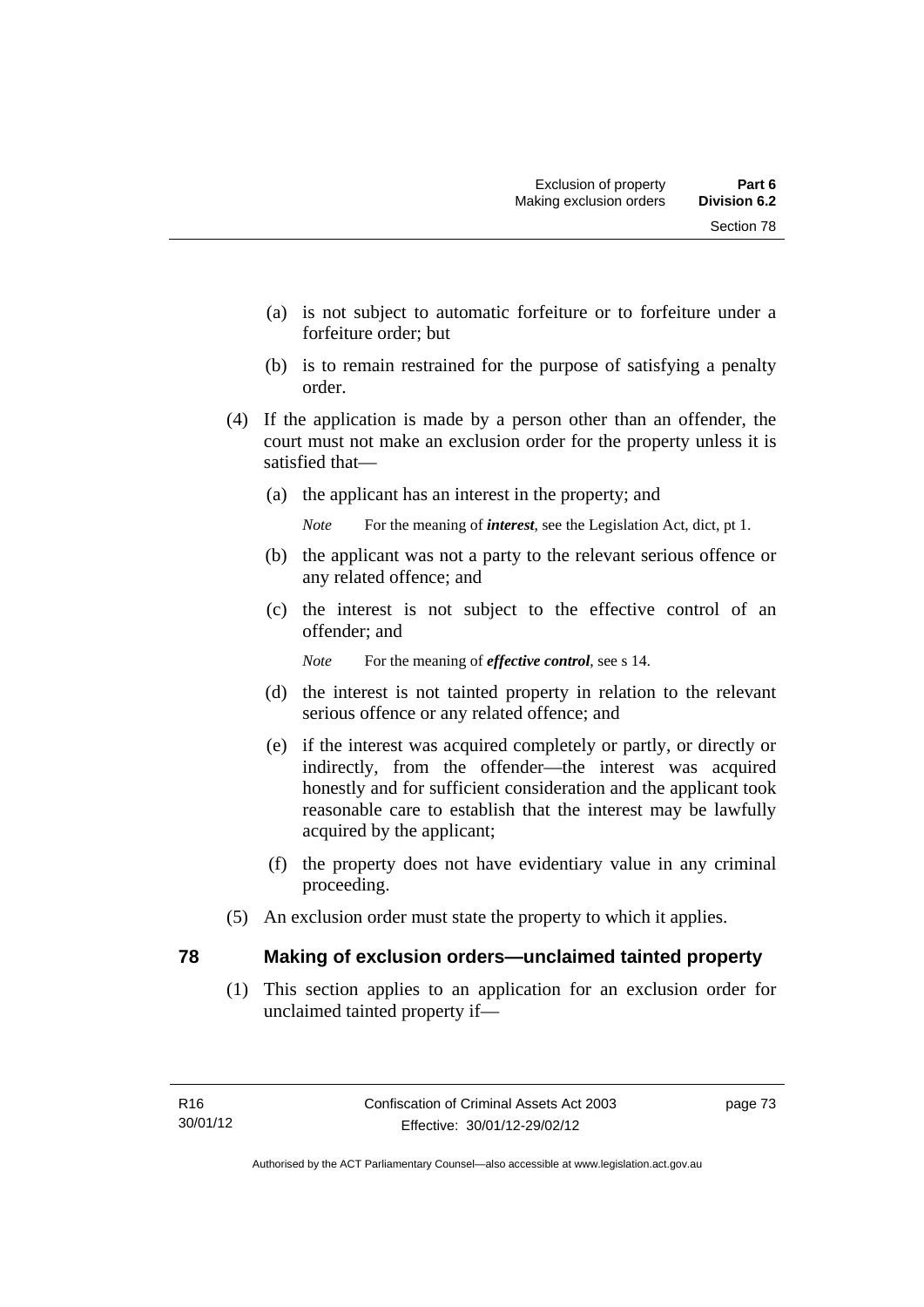- (a) an unclaimed tainted property restraining order has been applied for in relation to the property; or
- (b) the property has been restrained under an unclaimed tainted property restraining order (but not forfeited); or
- (c) the property is subject to automatic forfeiture under division 5.3 (Automatic forfeiture—unclaimed tainted property).
- (2) The court must not make an exclusion order unless the court is satisfied that—
	- (a) the applicant for the exclusion order has an interest in the property; and

*Note* For the meaning of *interest*, see the Legislation Act, dict, pt 1.

- (b) the interest was lawfully acquired by the applicant; and
- (c) the interest is not tainted property in relation to any offence against a territory law, or a law of the Commonwealth, a State, another Territory or a foreign country; and

*Note* For the meaning of *in relation to*, see dict.

- (d) the interest is not required to be restrained to satisfy a penalty order; and
- (e) the property does not have evidentiary value in any criminal proceeding.
- (3) An exclusion order must state the property to which it applies.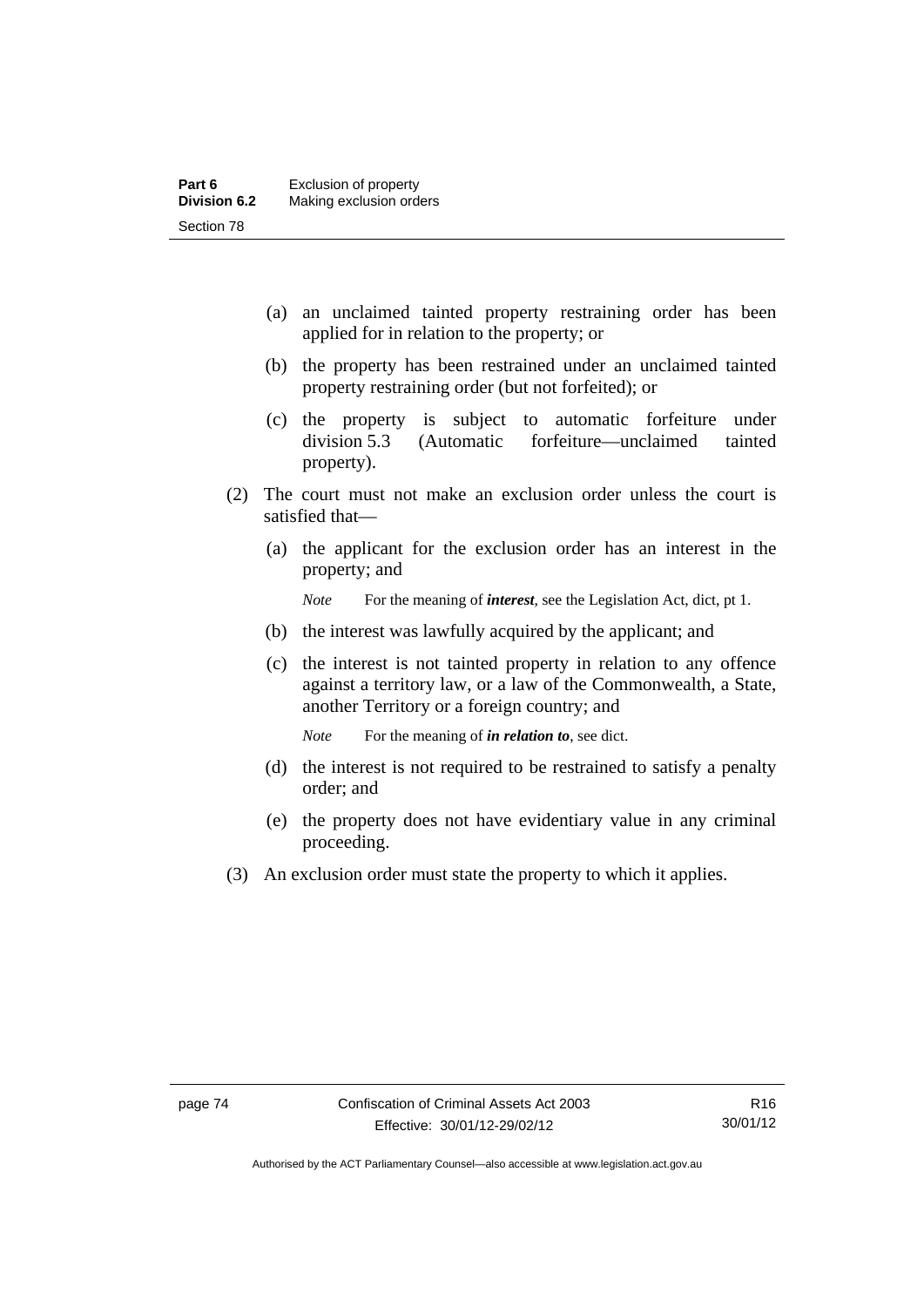# **Part 7** Penalty orders

# **Division 7.1 Benefits**

### **79 Meaning of** *commission* **of serious offence for pt 7**

In this part:

*commission*, of a serious offence, includes the alleged commission of the offence.

## **80 Meaning of** *benefits* **derived by an offender**

In this Act:

*benefits*, derived by an offender from the commission of an offence, means—

- (a) tainted property, except tainted property that was used, or was intended by the offender to be used, in relation to the commission of an offence, and property derived by anyone from that property; or
- (b) artistic profits allowed under section 81 (3) in relation to the offence; or
- (c) any service or other advantage derived by the offender from the commission of the offence.

### **Example for par (c)**

Mr Tres Adventuresome ran a small wholesale food business before becoming involved in illegal activity. He started to trade in gourmet foods as a cover for the commission of several offences involving the importation of cannabis into Australia. His move into the gourmet food trade could not have been achieved, and the offences could not have been committed, without key contacts (in the legitimate food trade) made by him. Because of the contacts, his legitimate business expanded considerably.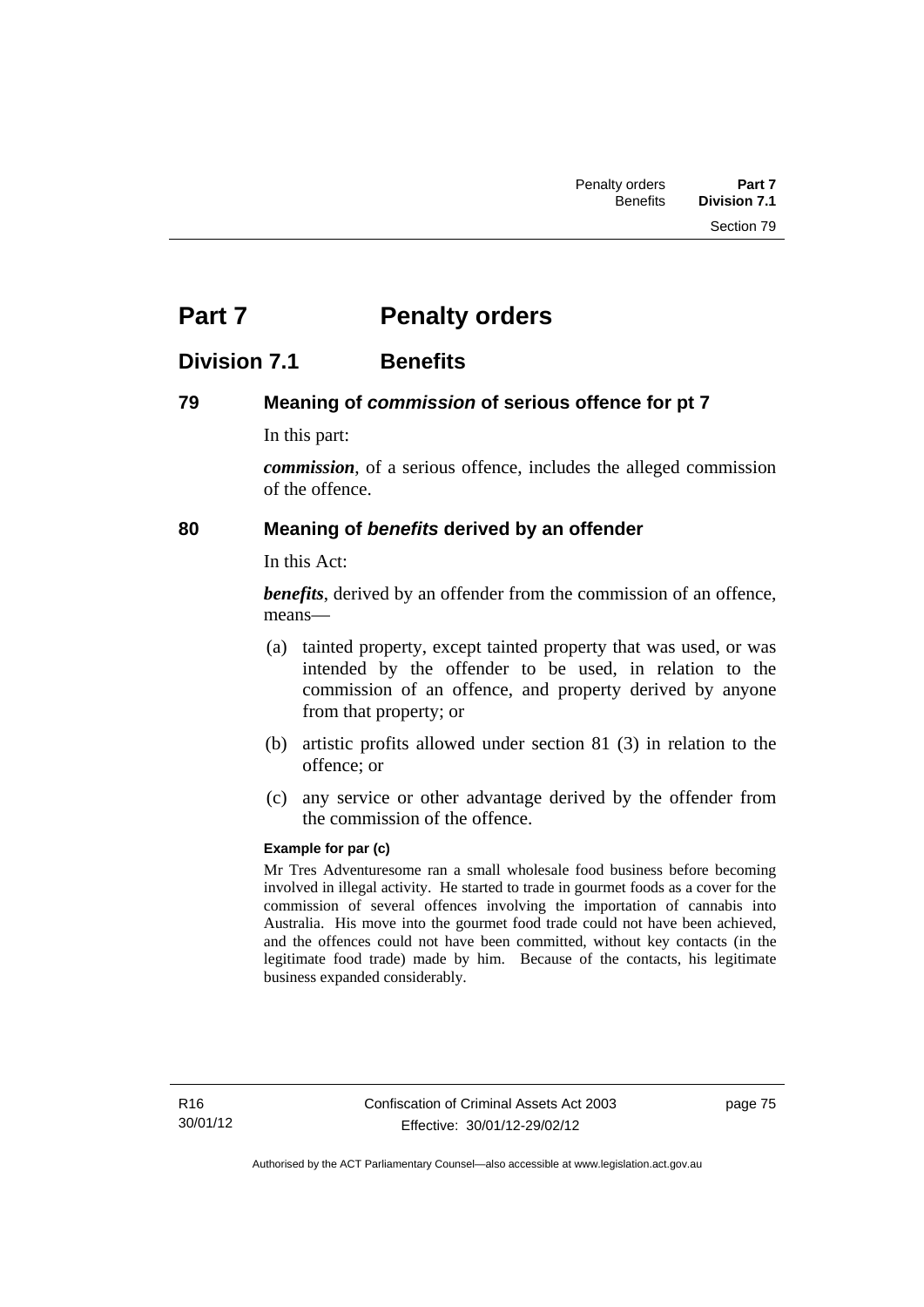| Part 7              | Penalty orders  |
|---------------------|-----------------|
| <b>Division 7.1</b> | <b>Benefits</b> |
| Section 81          |                 |

In the 12 months ending immediately before the commission of the earliest offence, Mr Adventuresome's income from the business was \$50 000. In the 12 months after then, his income from legitimate business activity (unrelated to the offences) was \$200 000. This increase in activity is entirely because of continuing (legitimate) working relationships with those key contacts.

The difference of \$150 000 is the value of a benefit derived from the commission of the offences by Mr Adventuresome because his relationship with the key contacts is an advantage derived by him from their commission.

- *Note 1 Derived* includes obtained because of an understanding or a particular outcome being made known (see s 12).
- *Note* 2 For the assessment of the value of benefits, see div 7.3.
- *Note 3* An example is part of the Act, is not exhaustive and may extend, but does not limit, the meaning of the provision in which it appears (see Legislation Act, s 126 and s 132).

### **81 Meaning of** *artistic profits*

(1) In this Act:

*artistic profits*, derived by an offender from the commission of an offence, means property, or any service or other advantage, derived from the commercial exploitation of—

- (a) the notoriety of the offender, or someone else involved in the commission of the offence (*another involved person*), that results from the offence; or
- (b) the depiction of the offence or the circumstances surrounding the offence; or
- (c) an expression of the thoughts, opinions or emotions of the offender, or another involved person, about the offence.
- (2) The commercial exploitation may be by any means, including, for example, in—
	- (a) a visual recording (for example, a film, slide, videotape, videodisc or anything else from which a visual image can be produced); or

R16 30/01/12

Authorised by the ACT Parliamentary Counsel—also accessible at www.legislation.act.gov.au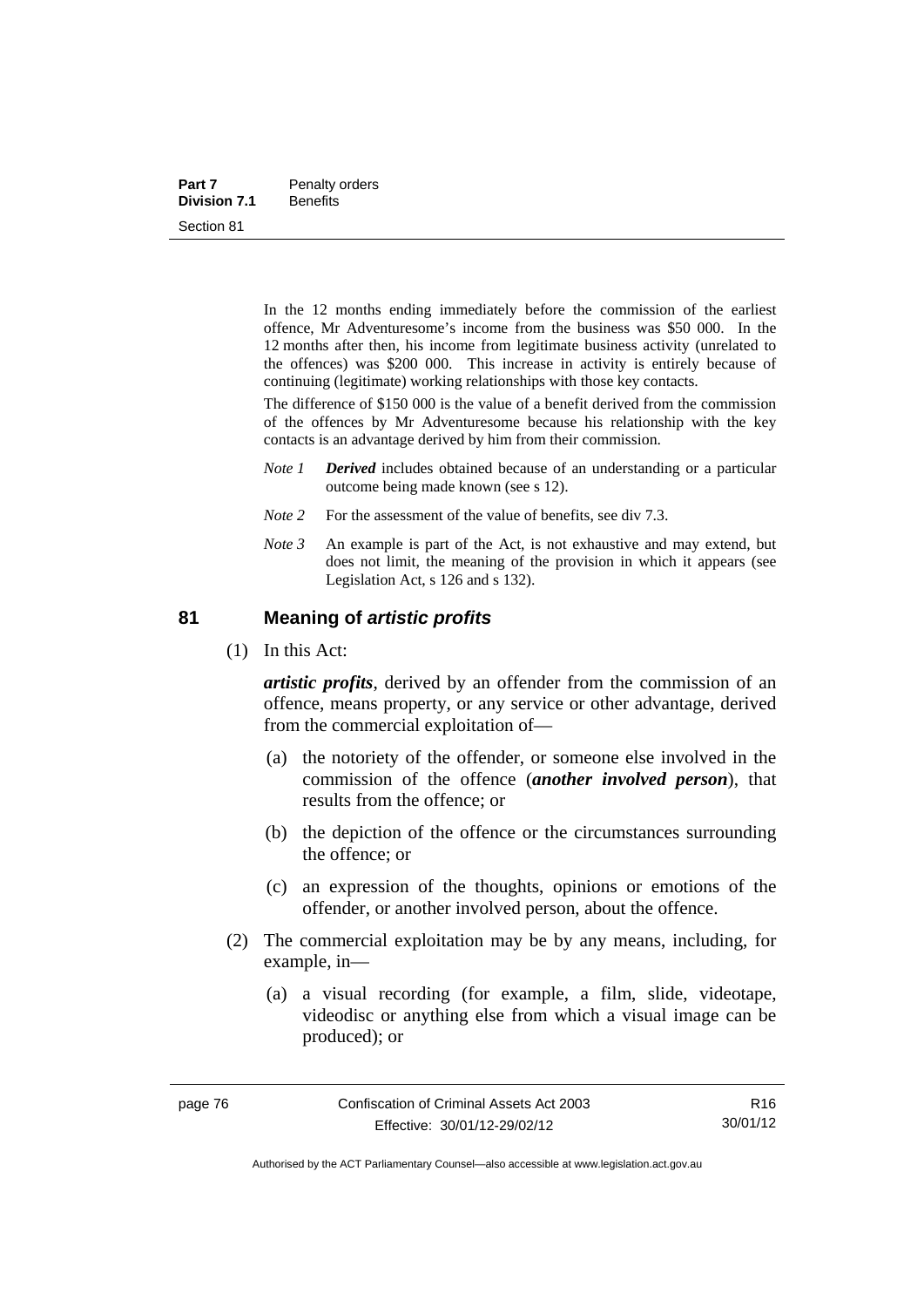- (b) a sound recording (for example, a compact disc, tape, record or anything else from which words or sounds can produced); or
- (c) printed material (for example, a book, newspaper, magazine or any other written or pictorial matter); or
- (d) a radio or television production; or
- (e) live entertainment of any kind (for example, a public presentation or speech).
- *Note* An example is part of the Act, is not exhaustive and may extend, but does not limit, the meaning of the provision in which it appears (see Legislation Act, s 126 and s 132).
- (3) A relevant court must allow artistic profits as benefits for section 80 (b) (Meaning of *benefits* derived by an offender), unless it is satisfied that it would not be in the public interest to do so.
- (4) In deciding whether it would not be in the public interest to allow artistic profits as benefits, the court must have regard to the following matters:
	- (a) the purposes of this Act;
	- (b) whether the commercial exploitation has any general social or educational value;
	- (c) the nature and purposes of the commercial exploitation, including its use for research, educational or rehabilitation purposes;
	- (d) the seriousness of the offence;
	- (e) how long ago the offence was committed.
- (5) Subsection (4) does not limit the matters to which the court may have regard.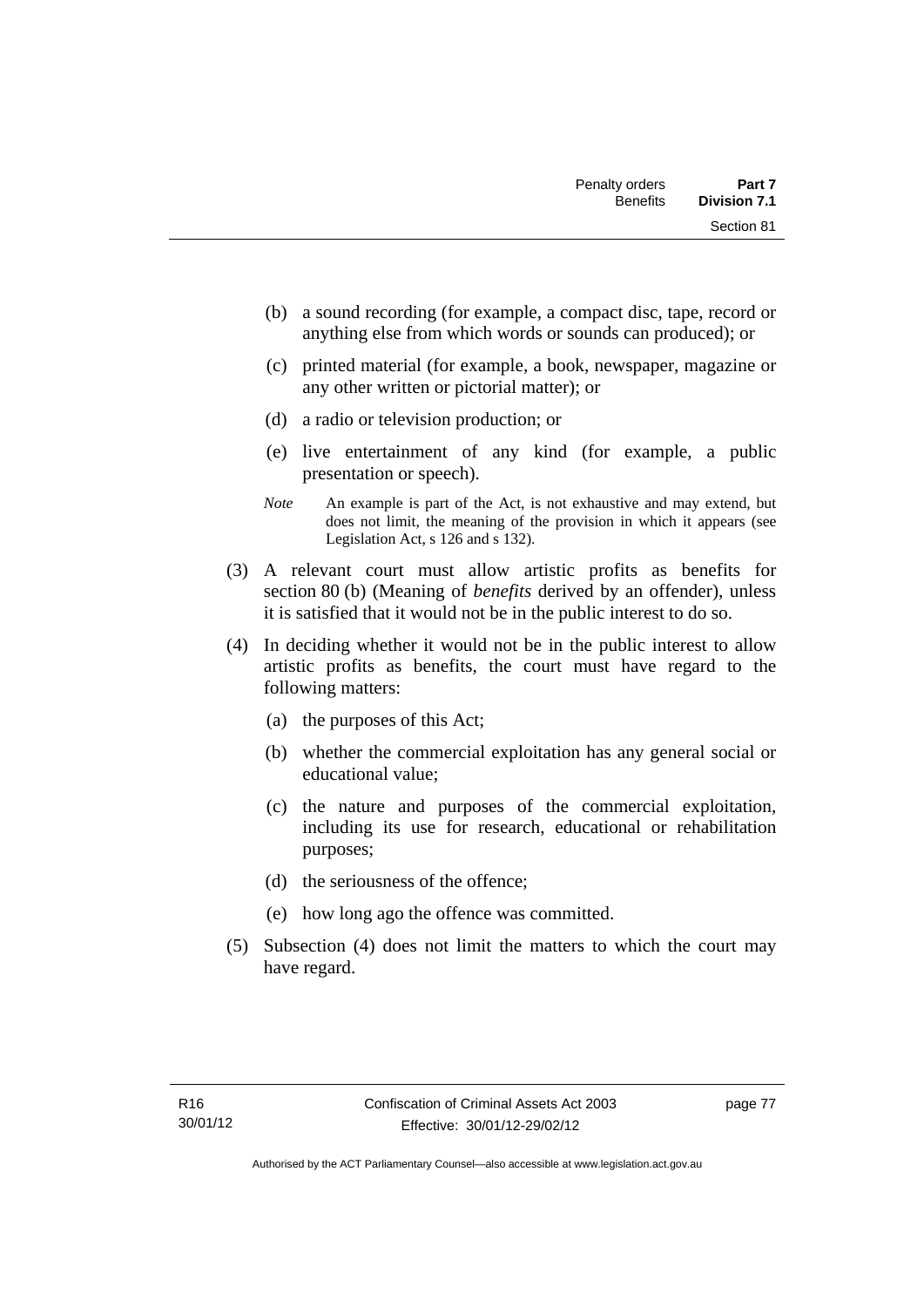**Part 7** Penalty orders **Division 7.2** Making penalty orders Section 82

# **Division 7.2 Making penalty orders**

*Note* For general provisions about a proceeding for a penalty order (which is a confiscation proceeding—see s 236), see pt 14.

#### **82 Meaning of** *penalty order*

In this Act:

*penalty order* means an order under this division for the payment by an offender of the value of benefits derived by an offender from the commission of an offence.

### **83 Penalty orders—application**

- (1) The DPP may apply to a relevant court for a penalty order in relation to the commission of a relevant offence by an offender.
	- *Note 1 Commission*, of a serious offence, includes the alleged commission of the offence (see s 79).
	- *Note 2 Offender* includes a corporation, see dict.
- (2) The application may be made before or after, or at the same time as, any conviction of the offender for the offence.
- (3) However, if the person has been convicted of the offence, the DPP must make the application within 2 years after the day of the conviction.
	- *Note* The court may allow leave for an application to be made after the time fixed by this section in certain circumstances (see s 246).
- (4) Subsection (3) does not apply to an application for an artistic profits restraining order.

### **84 Penalty orders—offenders convicted of ordinary offences**

(1) On application under section 83, the relevant court must make an order under this section for the payment by the offender of the value of benefits derived by the offender from the commission of an ordinary offence if satisfied that—

R16 30/01/12

Authorised by the ACT Parliamentary Counsel—also accessible at www.legislation.act.gov.au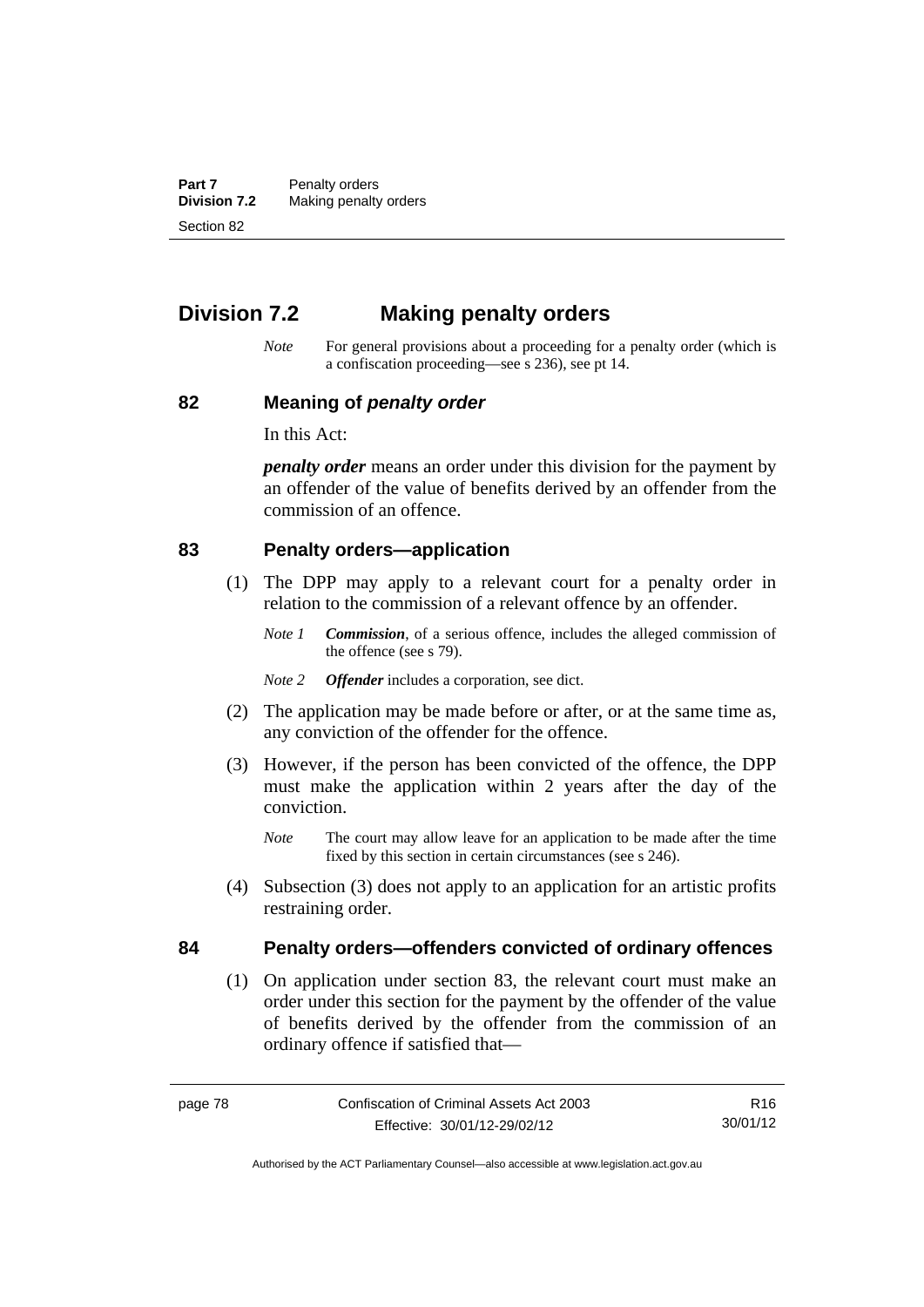- (a) the offender has been convicted of the offence or a related ordinary offence; and
- (b) the offender has not been cleared of the offence of which the offender was convicted.
- (2) To remove any doubt, a relevant court may make an order under this section that relates only to artistic profits.

### **85 Penalty orders—commission of serious offences**

- (1) On application under section 83, the court must make an order under this section for the payment by the offender of the value of benefits derived by the offender from the commission of a serious offence if the court is satisfied on the balance of probabilities—
	- (a) for an application for a penalty order that relates only to artistic profits—that the offender committed a serious offence at any time; and
	- (b) for any other application—that the offender committed a serious offence within the relevant period.
	- *Note 1* For the meaning of *relevant period*, see s (5).
	- *Note* 2 The court must be satisfied on the balance of probabilities about the commission of the offence because confiscation proceedings are civil, not criminal (see s 237).
- (2) To remove any doubt, if the relevant court is satisfied that the offender committed a serious offence within the relevant period, the court must not refuse to make a penalty order only because it is not satisfied—
	- (a) that a particular serious offence was committed by the offender within the relevant period; or
	- (b) that the offence was committed on any particular day or time within the relevant period.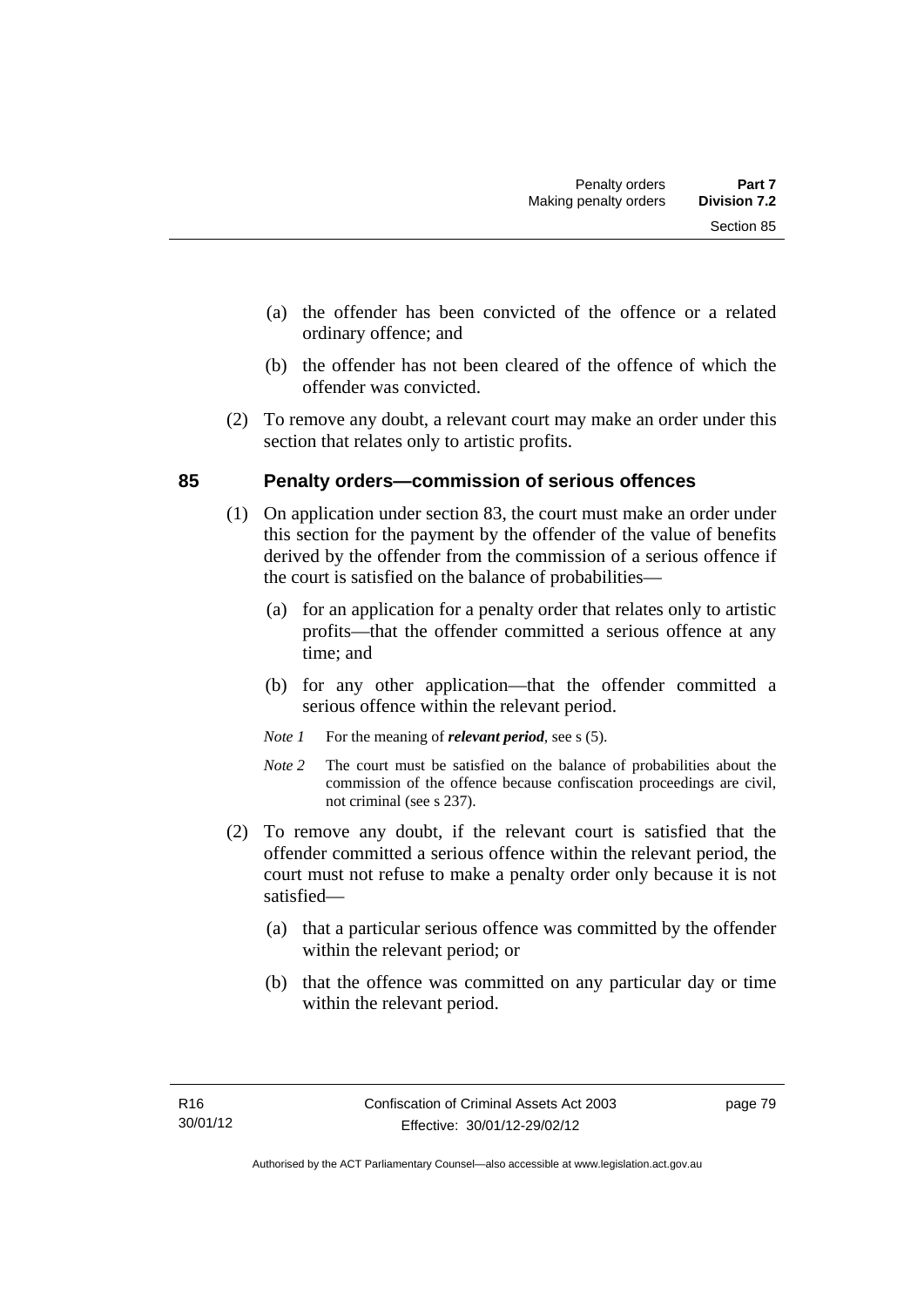- (3) Also, to remove any doubt, the relevant court must not refuse to make a penalty order in relation to the serious offence only because—
	- (a) an indictment has not been presented against the offender for the offence; or
	- (b) the offender has not been convicted of the offence; or
	- (c) the offender has been cleared of the offence, including being cleared after having been convicted of the offence; or
	- (d) a doubt is raised about whether the offender committed the offence.
	- *Note Indictment* is defined in the Legislation Act, dict, pt 1 as including an information. (See also that Act, dict, pt 1, def *present*.)
- (4) Further, to remove any doubt, the relevant court must not refuse to make a penalty order only because—
	- (a) a relevant court had previously made a penalty order under this section in relation to the offender for the same serious offence (or a related offence); and
	- (b) the order had later ended because the offender was cleared of the offence.
	- *Note* The earlier penalty order would have ended when the offender was cleared (see s 98 (a)).
- (5) In this section:

#### *relevant period* means—

- (a) if a restraining order is in force over any property in relation to the serious offence—
	- (i) 6 years before the day the application to restrain the property was made; or
	- (ii) if an extended period for making the restraining order application was allowed under section 246 (Confiscation

Authorised by the ACT Parliamentary Counsel—also accessible at www.legislation.act.gov.au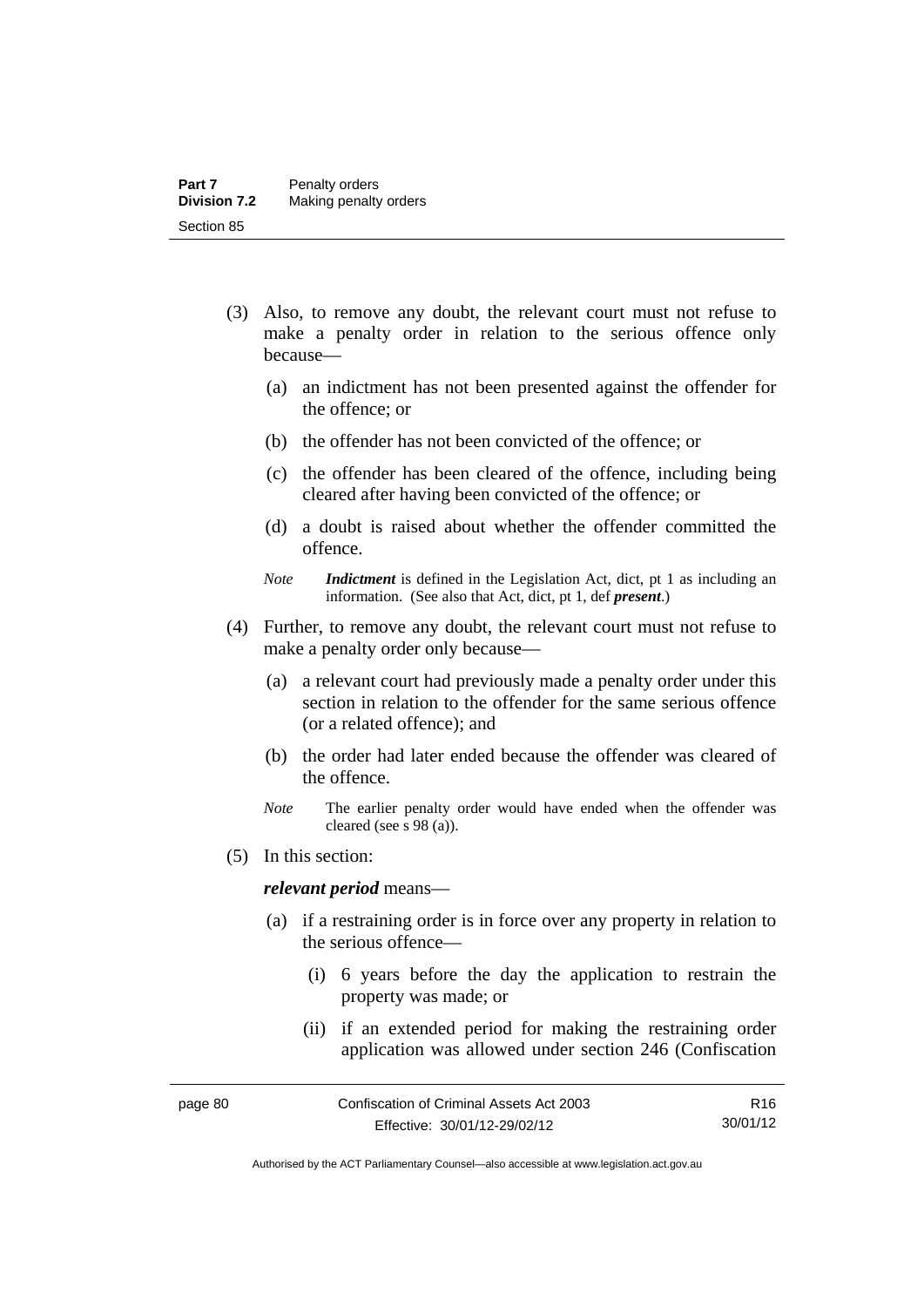proceedings—time extensions for applications)—the total of the 6-year period and the extended period; or

- (b) if a restraining order is not in force over any property in relation to the serious offence—
	- (i) 6 years before the day the application for the penalty order was made; or
	- (ii) if an extended period for making the penalty order application was allowed under section 246—the total of the 6-year period and the extended period.

### **86 Penalty orders—amount of penalty**

- (1) In making a penalty order in relation to an offence, the court must—
	- (a) assess under division 7.3 (Value of benefits) the value of any benefits (the *assessed value*) derived by the offender from the commission of the offence and any related offence; and
	- (b) order the offender to pay the Territory the amount worked out under subsection (2).
- (2) The amount payable under the penalty order is the assessed value less any amount by which the assessed value is reduced under subsection  $(3)$ .
- (3) The assessed value in relation to the offence or any related offence may be reduced if the court is satisfied that it is just and equitable that the assessed value should be reduced by any of the following amounts:
	- (a) the value of property subject to forfeiture under this Act or a corresponding law;

*Note* For the meaning of *subject to forfeiture*, see s 73.

 (b) the value of property forfeited under this Act or a corresponding law;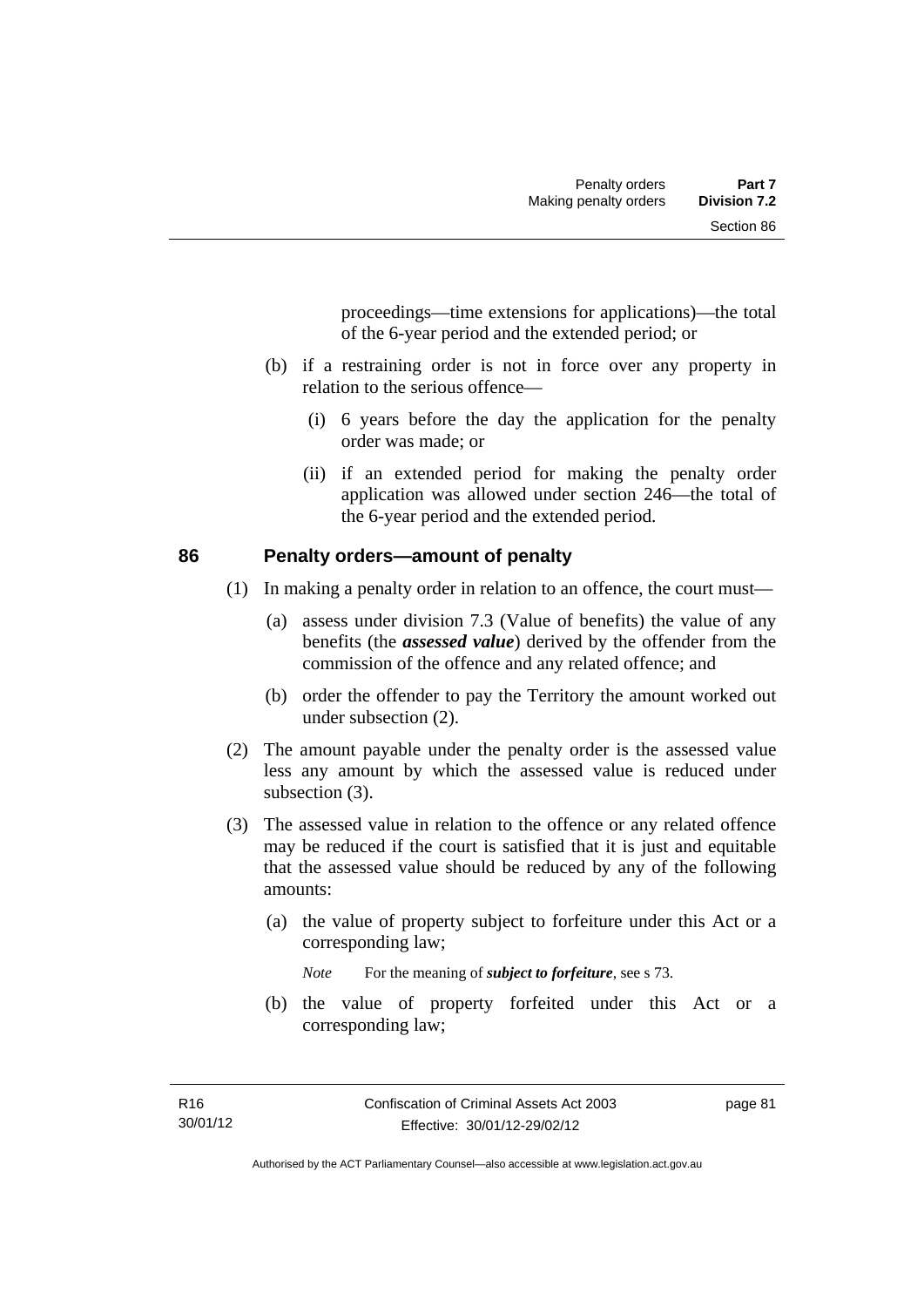- (c) the amount of any other penalty order, or any other financial penalty (however described) under a corresponding law;
- (d) any amount payable by the offender under a reparation order under the *Crimes (Sentencing) Act 2005*, or any corresponding order made under the law of the Commonwealth, a State or another Territory;
- (e) any amount payable by the offender for restitution, compensation or damages, other than any fine imposed by a court;
- (f) any amount of tax payable under a law of the Territory, the Commonwealth, a State, another Territory or a foreign country in relation to the benefits.

### **87 Penalty orders—contents**

- (1) A penalty order must state—
	- (a) the amount of the penalty payable under the order; and
	- (b) the person by whom the penalty is payable.
- (2) A failure by a relevant court to comply with this section does not invalidate the penalty order or any action by anyone to satisfy the penalty order.

### **88 Penalty orders—enforceable as judgment debt**

The amount ordered to be paid by a relevant court under a penalty order is a judgment debt owing to the Territory.

*Note* Any restrained property is automatically charged with the amount of the penalty order, and may be sold to satisfy the order (see div 7.4).

### **89 Penalty orders—variation for reassessed value of benefits**

On application by the person by whom the penalty under a penalty order is payable or the DPP, a relevant court may make an order

R16 30/01/12

Authorised by the ACT Parliamentary Counsel—also accessible at www.legislation.act.gov.au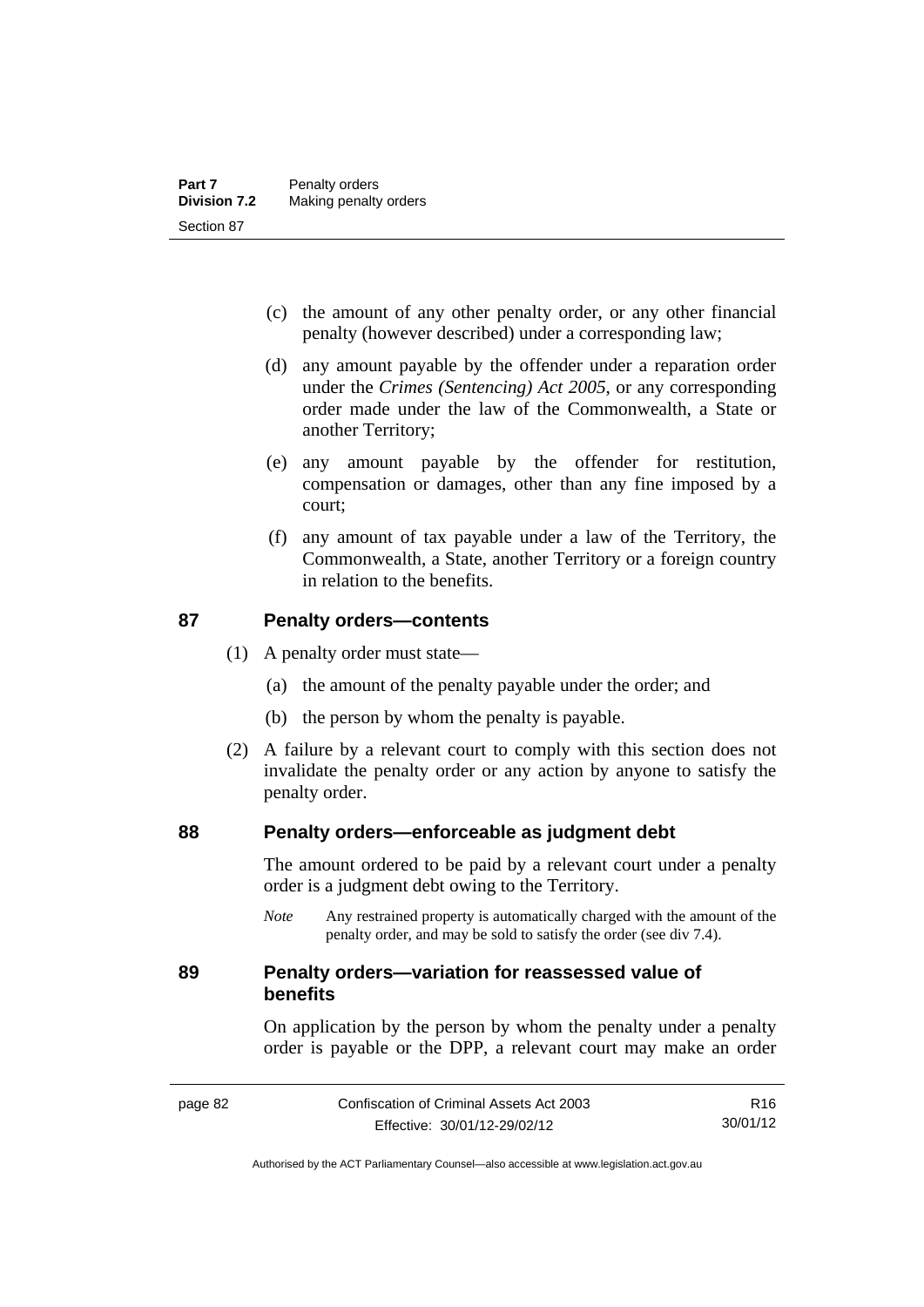varying the order to reflect the value of the relevant benefits as reassessed at the time the varying order is made.

#### **Examples**

- 1 The amount of the penalty order is reduced by the value of forfeited property (see s 86 (3) (b)). The order for the forfeiture is overturned by a court in a later proceeding. The relevant court may vary the penalty order to increase the amount of the penalty order by the value of the forfeited property.
- 2 The amount of the penalty order is reduced by an amount of tax payable by the offender in relation to a benefit (see s  $86$  (3) (f)). The amount of tax is reduced on a review by the commissioner of taxation. The relevant court may vary the penalty order to increase the amount of the penalty order by the reduced amount of tax.
- 3 If, in example 2, the amount of the tax payable had been increased on review, the court may vary the penalty order to reduce the amount of the penalty order by the amount of the increased tax.
- *Note* An example is part of the Act, is not exhaustive and may extend, but does not limit, the meaning of the provision in which it appears (see Legislation Act, s 126 and s 132).

# **Division 7.3 Value of benefits**

### **90 Meaning of** *narcotic substance* **and** *property* **for div 7.3**

In this division:

*narcotic substance*—see the *Customs Act 1901* (Cwlth), section 4, and includes anything prescribed by regulation for this definition.

*property*, of an offender, includes—

- (a) property subject to the effective control of the offender; and
- (b) property that, immediately before it vested in the trustee for the property under the *Bankruptcy Act 1966* (Cwlth), was the offender's property.
- *Note* For the meaning of *effective control*, see s 14.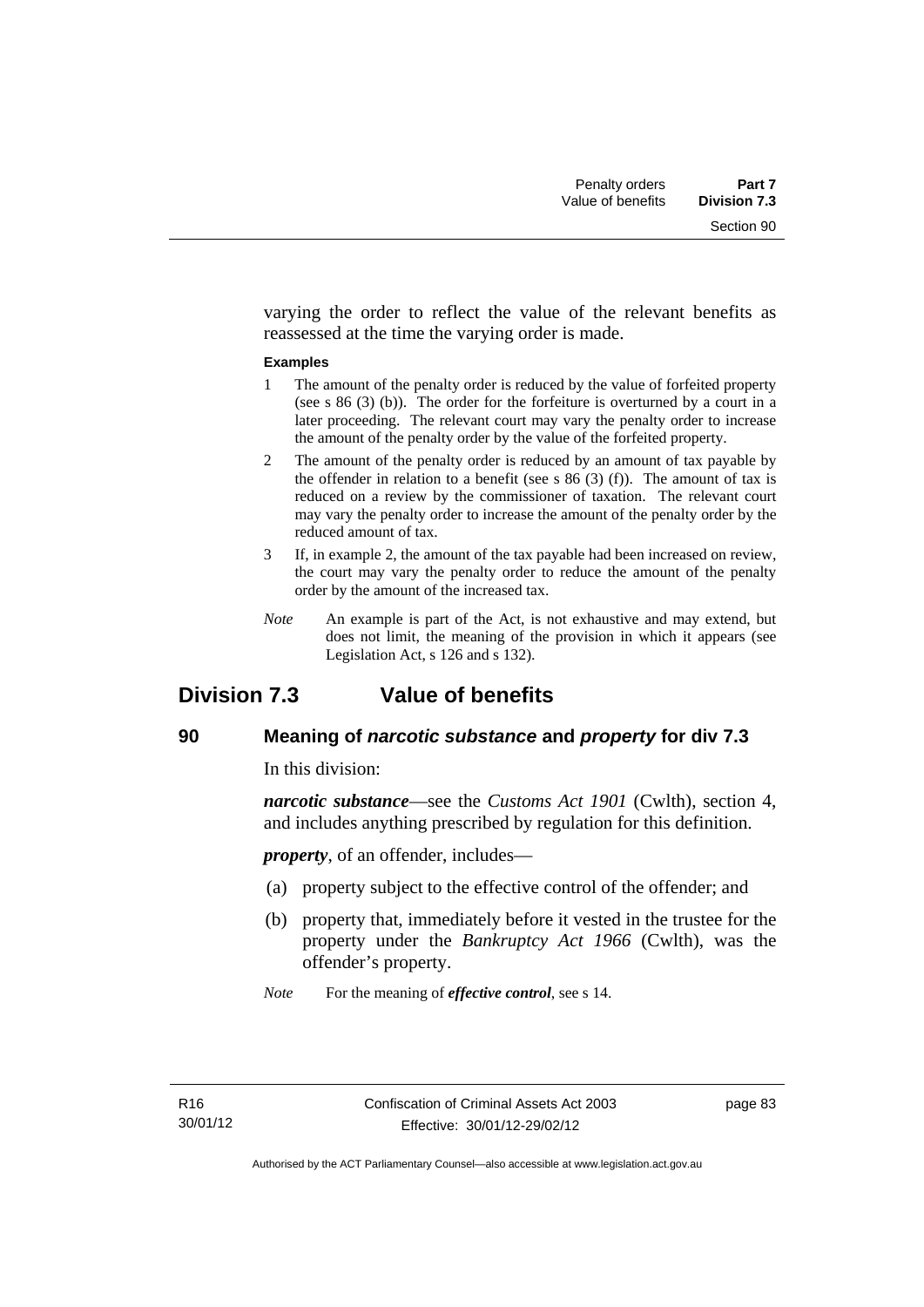#### **91 Presumed value of benefits—ordinary offence**

- (1) This section applies to the assessment of the value of benefits derived by an offender from the commission of an ordinary offence (or ordinary offences).
- (2) The value of the benefits derived by the offender from the commission of the offence (or offences) is—
	- (a) if evidence is given about any increase in value of the offender's property since immediately before the offence (or the earliest offence) was committed—taken to be not less than the amount of the greatest increase in value of which evidence is given; and
	- (b) in any case—taken to include the value of any narcotic substance to which the offence (or offences) relates.

#### **Example for par (a)**

An offender has committed an ordinary offence. Just before beginning to commit the offence, the value of the offender's property was \$50 000. Two months after the offence began to be committed, the value of the offender's property was \$150 000. At the time of the application for the penalty order, however, the offender's property was only worth \$75 000.

The 'greatest increase' in the total value of the offender's property since immediately before the offence was committed is \$100 000 (\$150 000 minus \$50 000).

- *Note 1* An example is part of the Act, is not exhaustive and may extend, but does not limit, the meaning of the provision in which it appears (see Legislation Act, s 126 and s 132).
- *Note* 2 For the valuation of narcotic substances, see s 93 (3) and (4).
- (3) However, the value of the benefits is taken not to include any part (or all) of the increase in value if the offender satisfies the court that the part (or all) of the increase was from either—
	- (a) property that—
		- (i) was lawfully acquired by the offender; and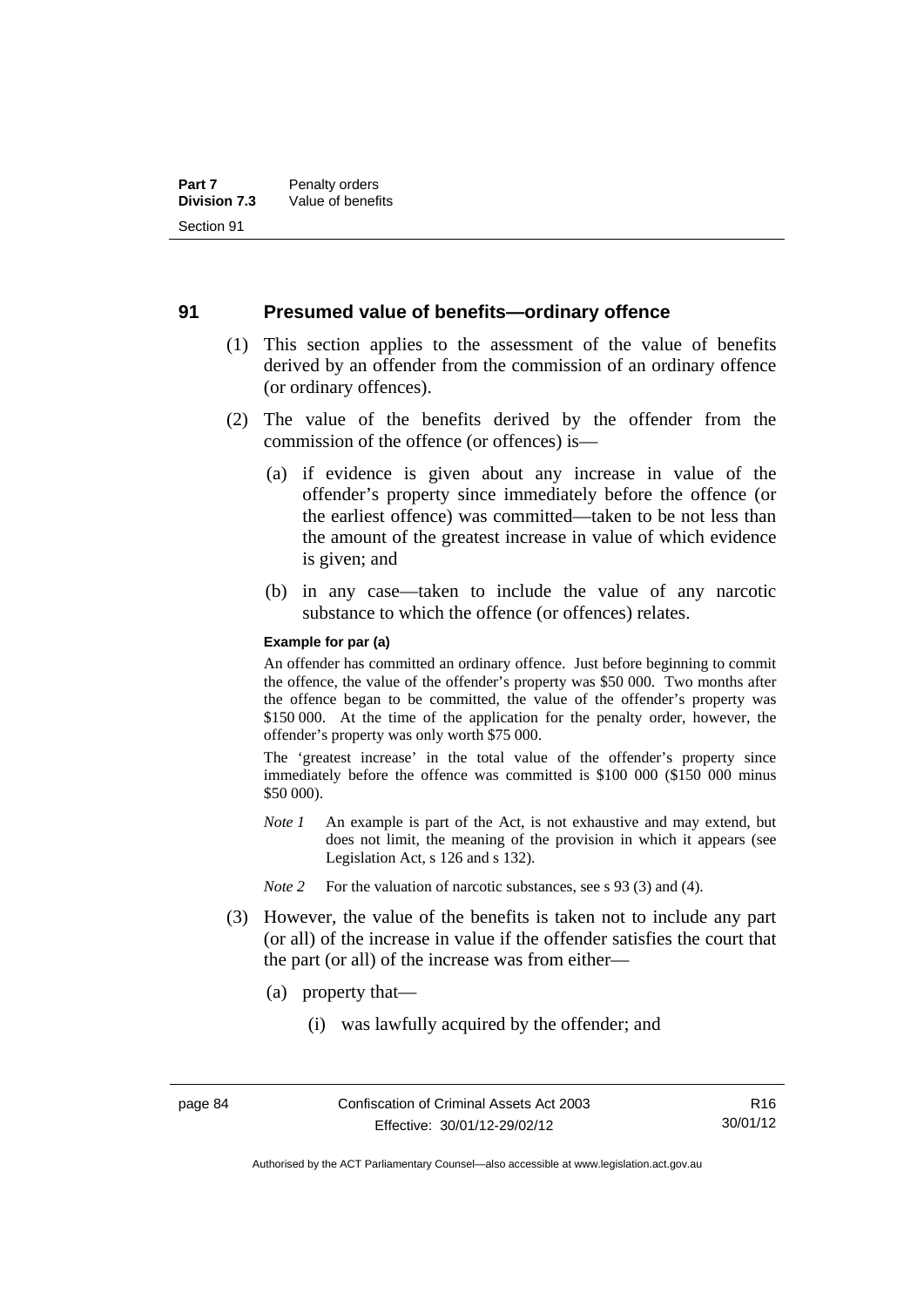- (ii) is not tainted property in relation to any offence against a territory law, or a law of the Commonwealth, a State, another Territory or a foreign country; or
- (b) benefits that were lawfully acquired by the offender.

*Note* For the meaning of *in relation to*, see dict.

 (4) This section does not apply in relation to a penalty order relating only to artistic profits.

### **92 Presumed value of benefits—serious offence**

- (1) This section applies to the assessment of the value of benefits derived by an offender from the commission of a serious offence (or serious offences).
	- *Note Commission*, of a serious offence, includes the alleged commission of the offence (see s 79).
- (2) The value of the benefits derived from the offence (or offences) is taken to include the following:
	- (a) the value of all of the offender's property on the day the application was made;
	- (b) the value of any other property held by the offender within the shorter of the following periods:
		- (i) between the day the offence (or the earliest offence) was committed and the day the application was made;
		- (ii) 6 years immediately before the day the application was made;
	- (c) the value of any narcotic substance to which the offence (or offences) relate;

*Note* For the valuation of narcotic substances, see s 93 (3) and (4).

 (d) all of the person's expenditure during the relevant period under paragraph (b) (other than expenditure to the extent that it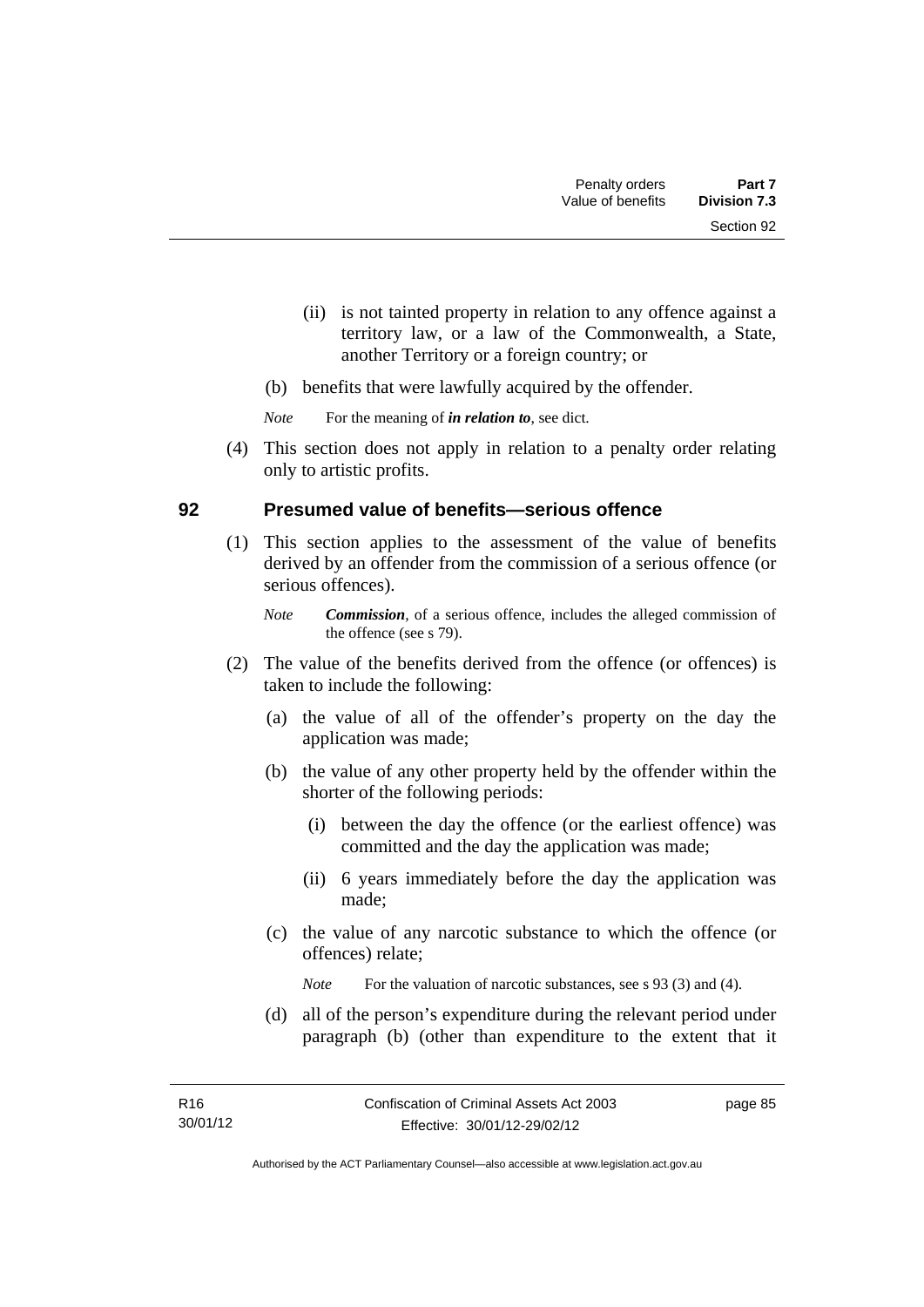resulted in the acquisition of property mentioned in paragraph (a) or (b)).

- (3) However, subsection (2) does not apply to particular property if the offender satisfies the court that the property—
	- (a) was lawfully acquired by the offender; and
	- (b) is not tainted property in relation to any offence against a territory law, or a law of the Commonwealth, a State, another Territory or a foreign country.

*Note* For the meaning of *in relation to*, see dict.

- (4) Also, subsection (2) does not apply to particular expenditure if the offender satisfies the court that the expenditure—
	- (a) was derived from property or benefits lawfully acquired by the offender; and
	- (b) the property from which the expenditure was derived is not tainted property in relation to any offence against a territory law, or a law of the Commonwealth, a State, another Territory or a foreign country.
- (5) For subsection (2) (b) (i), if a serious offence was committed over more than 1 day, the reference in the subparagraph to the day the offence was committed is a reference to the day the offence was begun to be committed.
- (6) This section does not apply in relation to a penalty order relating only to artistic profits.

### **93 Value of benefits—relevant matters**

(1) In assessing the value of a benefit derived from the commission of an offence and any related offences, the relevant court may have regard to any relevant matters.

**Examples of relevant matters** 

Authorised by the ACT Parliamentary Counsel—also accessible at www.legislation.act.gov.au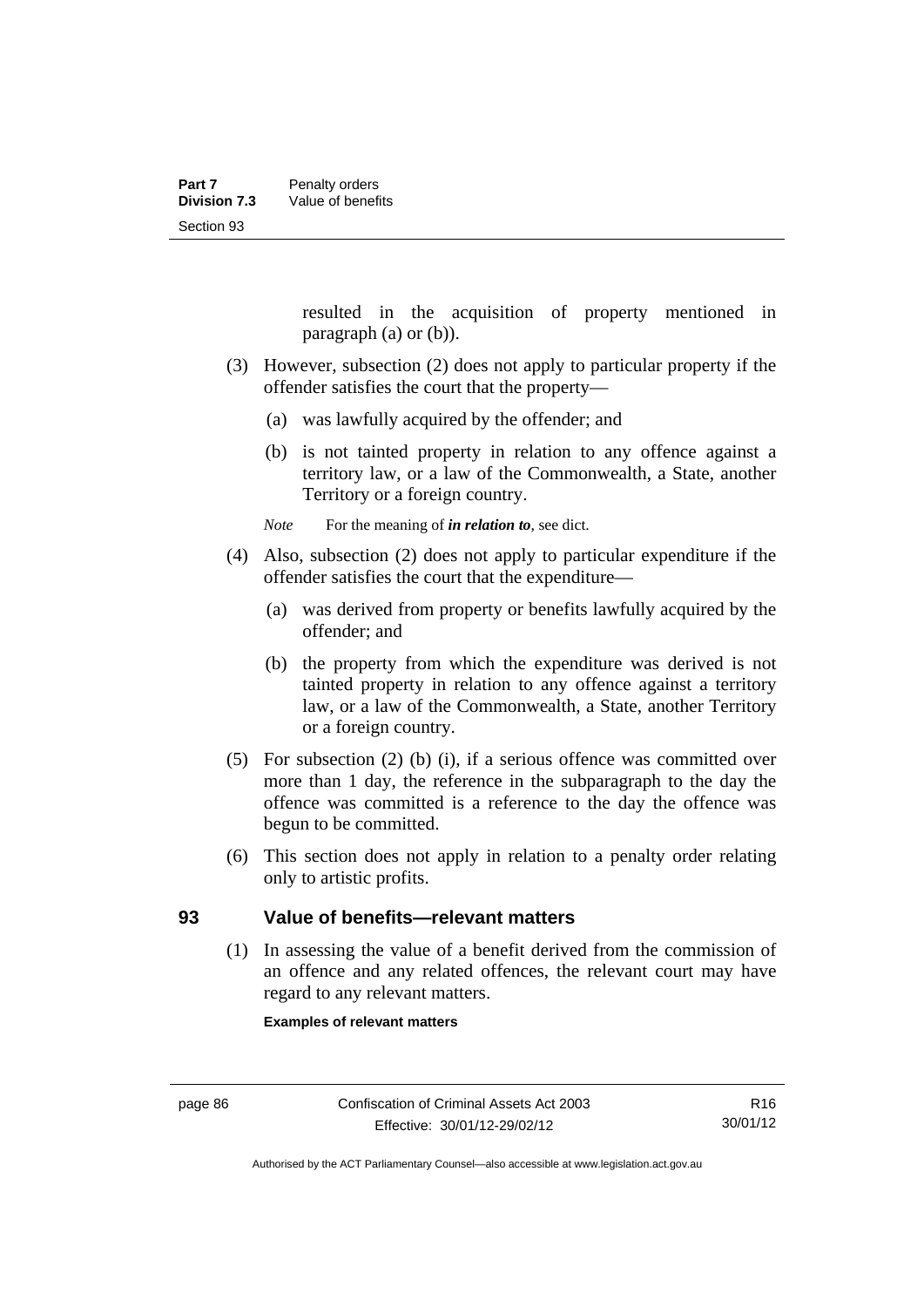Section 93

- 1 an increase in the income or profits of the offender in comparable periods before and after the offence was committed (see s 80, example for par (c))
- 2 an increase in the value of property held by the offender because of the benefit, taking into account any relevant variation in the purchasing power of money
- 3 the value of the offender's property before, during and after the commission of the offence
- 4 the income and expenditure of the offender before, during and after the commission of the offence
- 5 the part of the benefit derived from the commission of the offence and the part derived from other sources
- *Note* An example is part of the Act, is not exhaustive and may extend, but does not limit, the meaning of the provision in which it appears (see Legislation Act, s 126 and s 132).
- (2) The court must assess the value of a benefit by reference to the highest value the benefit has had since the commission of the offence or a related offence, unless the court is satisfied that the benefit should be valued differently having regard to the purposes of this Act.

#### **Examples**

- 1 An offender derives a benefit worth \$10 000 from the commission of an offence. If the benefit had been derived at the time of valuation for a penalty order proceeding 2 years later, the benefit would have been worth \$11 000 (because of inflation). The court may assess the value of the benefit as \$11 000 rather than \$10 000.
- 2 The offence to which benefits relate is an ordinary offence. However, the offender later committed a related offence that was a serious offence. The court may have regard to the highest value of the benefits since the commission of the ordinary offence.
- (3) At the hearing of an application for a penalty order, a law enforcement officer who is experienced in the investigation of narcotic offences may testify, to the best of the officer's information, knowledge and belief—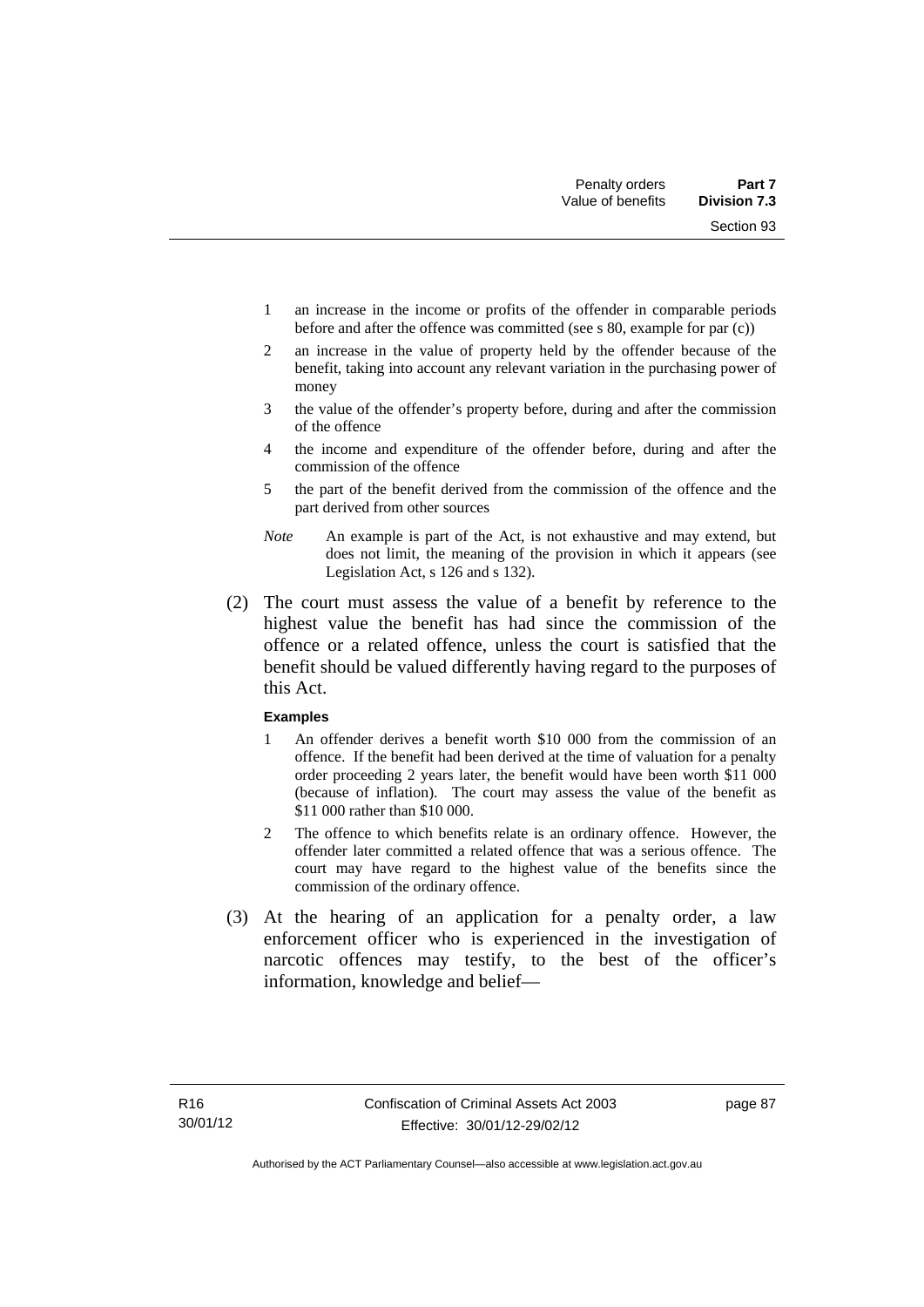- (a) in relation to the amount that was the market value of a narcotic substance at a particular time or during a particular period; or
- (b) in relation to the amount, or the range of amounts, ordinarily paid at a particular time or during a particular period, for the doing of anything in relation to a narcotic substance.
- (4) The law enforcement officer's testimony under subsection (3)—
	- (a) is admissible at the hearing despite any rule of law or practice about hearsay evidence; and
	- (b) is prima facie evidence of the matters testified.
- (5) In this section:

### *law enforcement officer* means—

- (a) a police officer; or
- (b) an officer of Customs under the *Customs Act 1901* (Cwlth).

# **Division 7.4 Satisfaction of penalty order**

| I       |
|---------|
| r.      |
| s<br>۰. |
| w<br>v  |

### **94 Creation of penalty charge over restrained property**

- (1) This section applies if, in relation to an offence—
	- (a) a restraining order is made; and
	- (b) a penalty order is made.
- (2) On the making of the later of the orders, all of the restrained property is automatically charged to secure the payment to the Territory of the amount of the penalty order.
	- *Note 1* An interstate penalty charge is taken to be a penalty charge under this Act (see s 139).
	- *Note 2* If the penalty charge is over restrained property that may be recorded in a statutory property register, details of the restraining order may be recorded in the register under s 50.

R16 30/01/12

Authorised by the ACT Parliamentary Counsel—also accessible at www.legislation.act.gov.au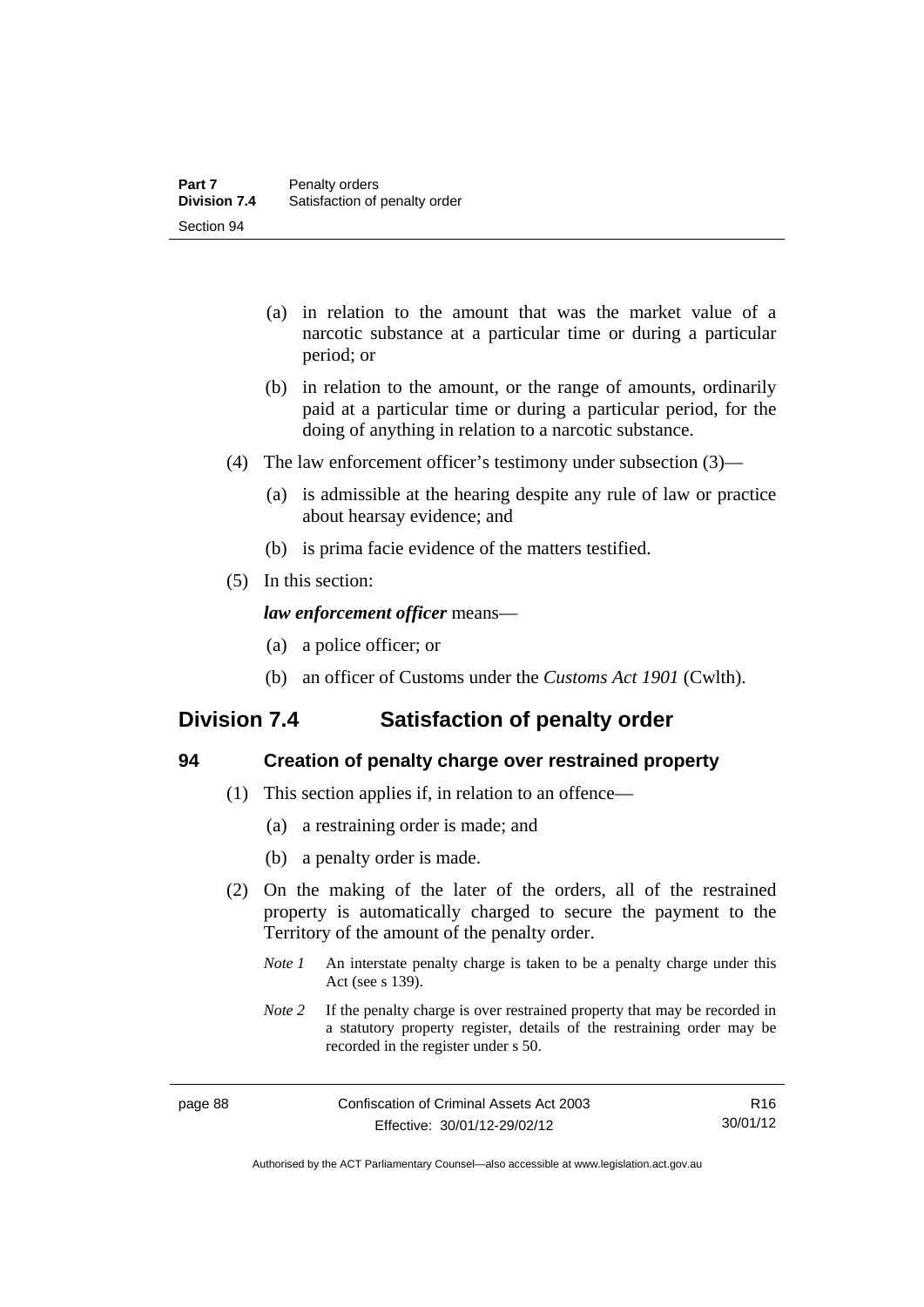- (3) If the restraining order is varied after the penalty order is made to add more property, the additional property is also automatically charged to secure payment to the Territory of the amount of the penalty order.
- (4) A charge on property created by this section (a *penalty charge*)—
	- (a) is subject to every encumbrance on the property that came into existence before the charge and that would have priority over the charge if this subsection had not been enacted; and
	- (b) has priority over all other encumbrances; and
	- (c) is a statutory interest of a kind to which the *Personal Property Securities Act 2009* (Cwlth), section 73 (2) applies; and
	- (d) is not affected by any change in the ownership of the property unless the change in ownership ends the penalty charge under section 95 (c) or  $(d)$ .

### **95 When penalty charge over property ends**

A penalty charge over property ends when the earliest of the following events happens:

- (a) the penalty order for which the charge was created ends;
	- *Note* For when a penalty order ends, see s 98. See also the example to this section.
- (b) the restraining order over the property ends;
	- *Note* For when restraining orders end, see div 4.3. See also the example to this section.
- (c) the property is sold, or otherwise disposed of, with the consent of—
	- (i) the relevant court that made the penalty order; or
	- (ii) if a trustee (including the public trustee) controls the property—the trustee;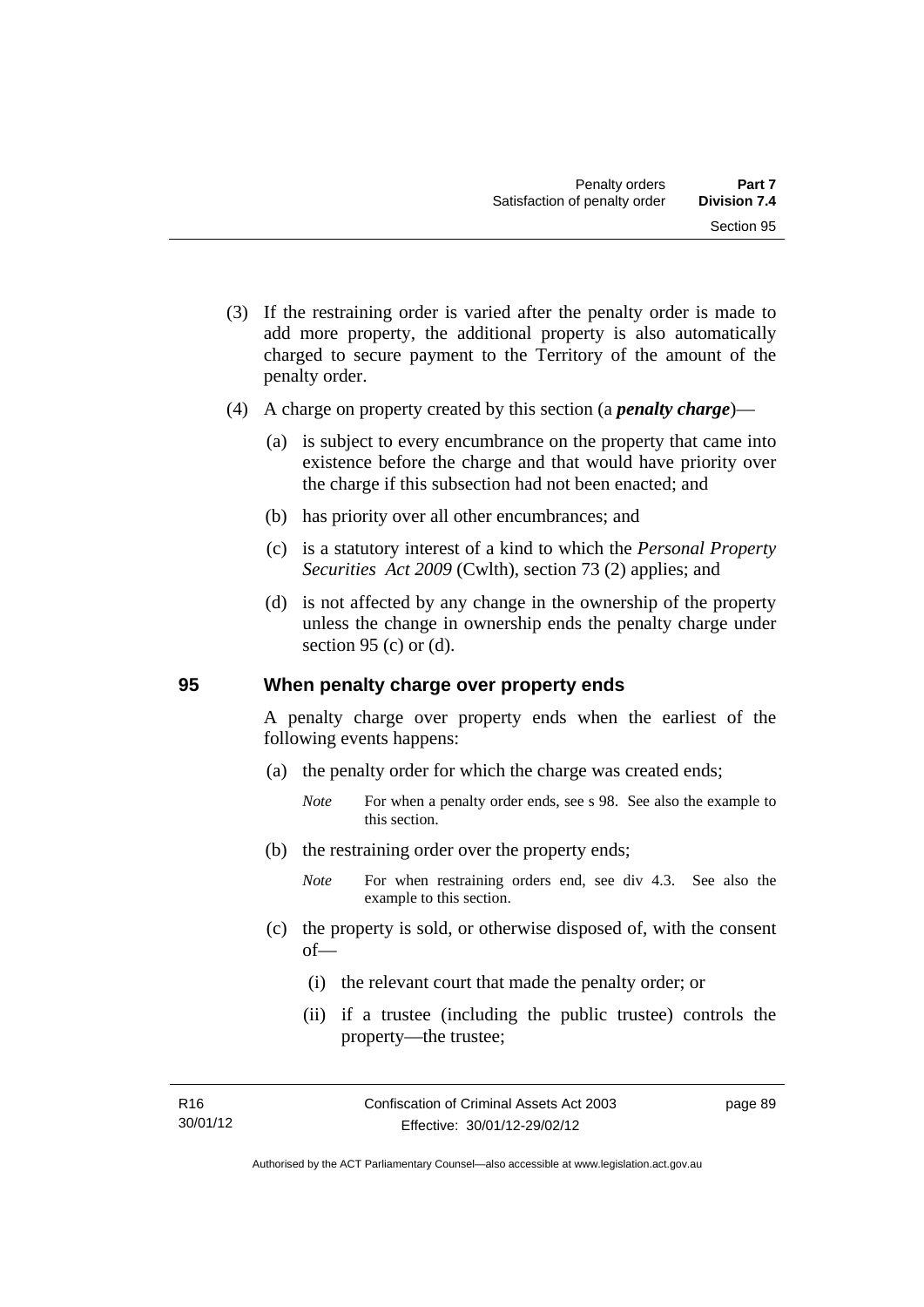- (d) the property is sold to a purchaser who—
	- (i) buys the property honestly and for sufficient consideration; and
	- (ii) at the time of the purchase, has no notice of the charge.

#### **Example of end of restraining order and penalty order**

If a penalty order is made in relation to an ordinary offence of which the offender was convicted, both the restraining order and the penalty order end if the conviction is later quashed (see s 47 and s 98).

- *Note 1* If the restraining order over the charged property is registered in a statutory property register, anyone who buys the property is taken to have notice of the charge (see s 50 (3)).
- *Note* 2 An example is part of the Act, is not exhaustive and may extend, but does not limit, the meaning of the provision in which it appears (see Legislation Act, s 126 and s 132).

### **96 Power to satisfy penalty order**

- (1) A penalty order in relation to an offence authorises the public trustee to satisfy the order out of any property restrained for the offence (including any property that becomes restrained after the order is made).
	- *Note 1* The penalty order may also be enforced as a judgment debt (see s 88).
	- *Note* 2 An amount received by the public trustee to satisfy the penalty order must be paid into the confiscated assets trust fund (see s 131).
	- *Note 3* An interstate penalty charge is taken to be a penalty charge under this Act (see s 139).
- (2) To satisfy the penalty order, the public trustee may sell or otherwise dispose of restrained property that is not money in any way the public trustee considers appropriate.
	- *Note* The money realised by the public trustee from the disposal of property must be paid into the be paid into the confiscated assets trust fund (see s 131 and dict, def *fully satisfied*, par (b)).

Authorised by the ACT Parliamentary Counsel—also accessible at www.legislation.act.gov.au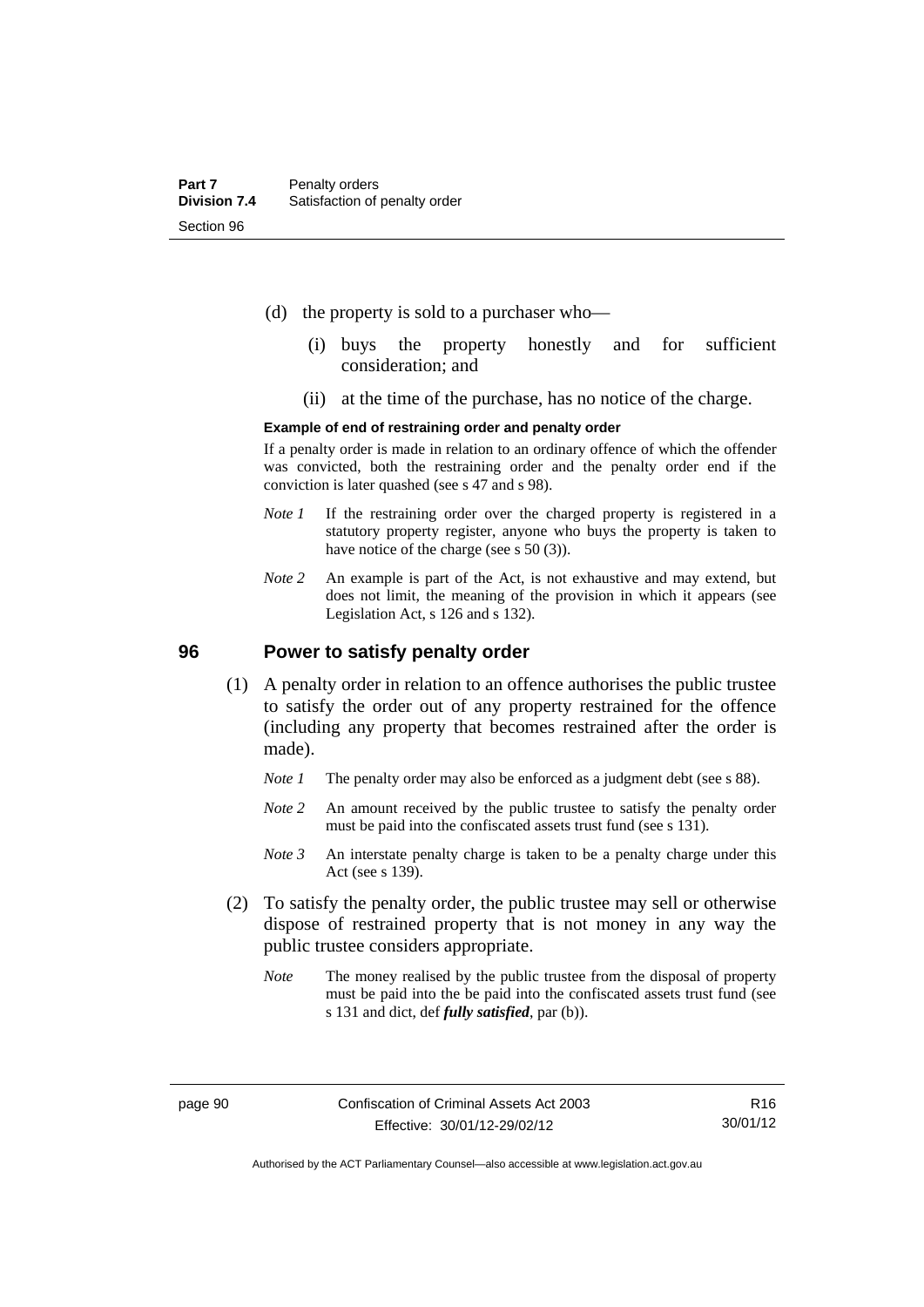- (3) However, the public trustee must not sell or otherwise dispose of restrained property to satisfy the order until—
	- (a) all confiscation proceedings (including forfeiture proceedings) in relation to the property have been finalised; and
	- (b) all proceedings in relation to the offender's conviction for the offence are finalised.
	- *Note 1* For the meaning of *confiscation proceedings*, see s 236.
	- *Note 2* For when confiscation and criminal proceedings are finalised, see s 18.
	- *Note 3* If the offender is acquitted on appeal, the restraining order will end, and the penalty charge ends under s 95.
- (4) The penalty order also authorises the public trustee or anyone else named in the order (an *authorised agent*) to sign any instrument necessary or convenient for the disposal of restrained property.
- (5) An instrument signed by an authorised agent has the same effect as if it were signed by the person who owned the property before it was disposed of.

### **97 Public trustee to repay any amount surplus to satisfying penalty order**

If the amounts paid into the trust fund to satisfy a penalty order are more than is required to fully satisfy the order, the public trustee must pay the surplus amount to the person against whom the order was made.

# **Division 7.5 End of penalty orders**

### **98 When penalty order ends**

A penalty order ends if—

 (a) for a penalty order made under section 84 (Penalty orders offenders convicted of ordinary offences)—the offender is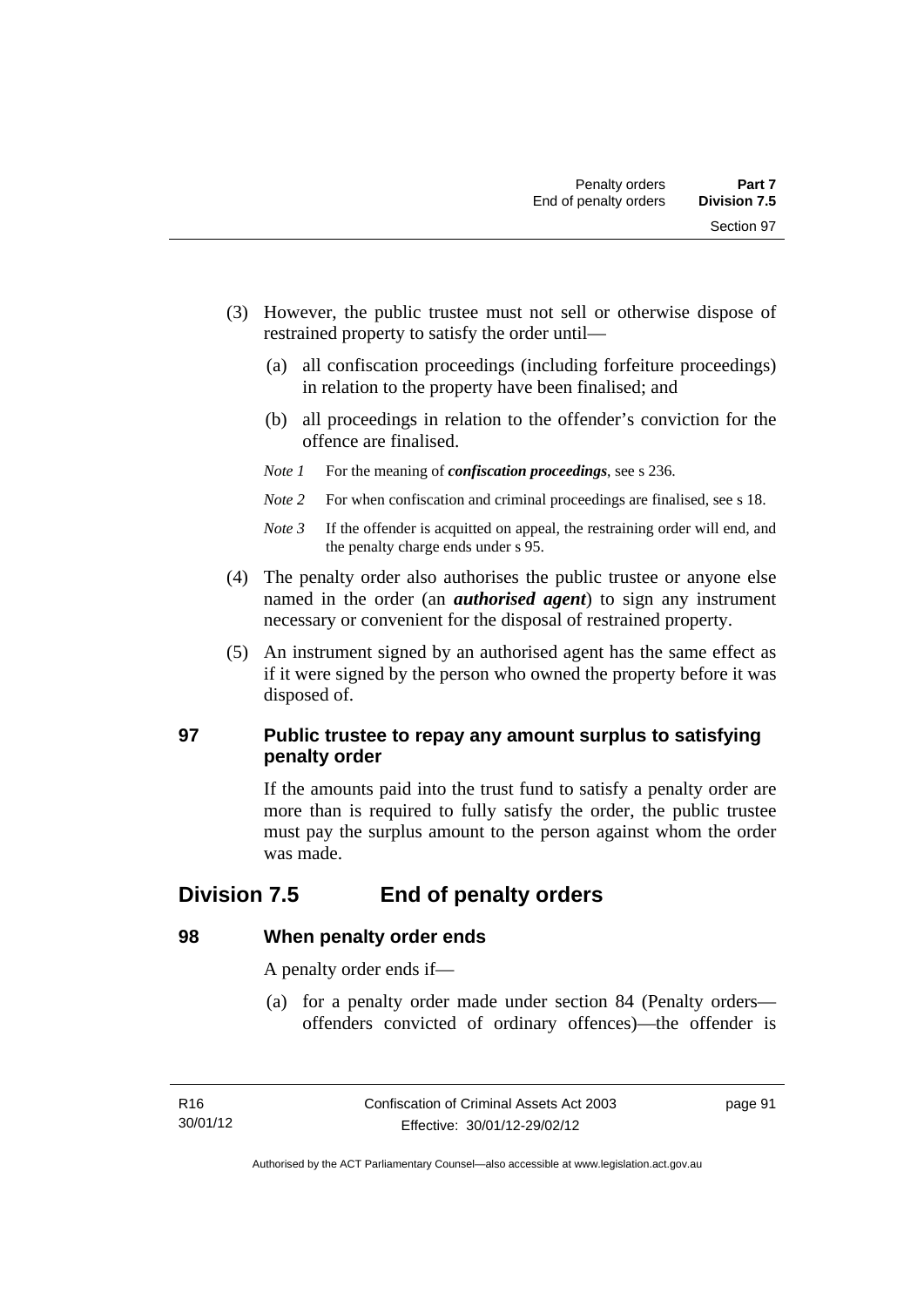| Part 7              | Penalty orders        |
|---------------------|-----------------------|
| <b>Division 7.5</b> | End of penalty orders |
| Section 98          |                       |

cleared of the offence (or offences) to which the penalty order relates, and all related offences (if any); or

- (b) the order is reversed or set aside on appeal; or
- (c) the order is fully satisfied.
- *Note 1* For the meaning of *fully satisfied*, see dict.
- *Note* 2 If the order ends because it was made because of the conviction of the offender for a serious offence, and the offender is cleared, a further penalty order may be made against the offender (see s 85 (4)).

page 92 Confiscation of Criminal Assets Act 2003 Effective: 30/01/12-29/02/12

R16 30/01/12

Authorised by the ACT Parliamentary Counsel—also accessible at www.legislation.act.gov.au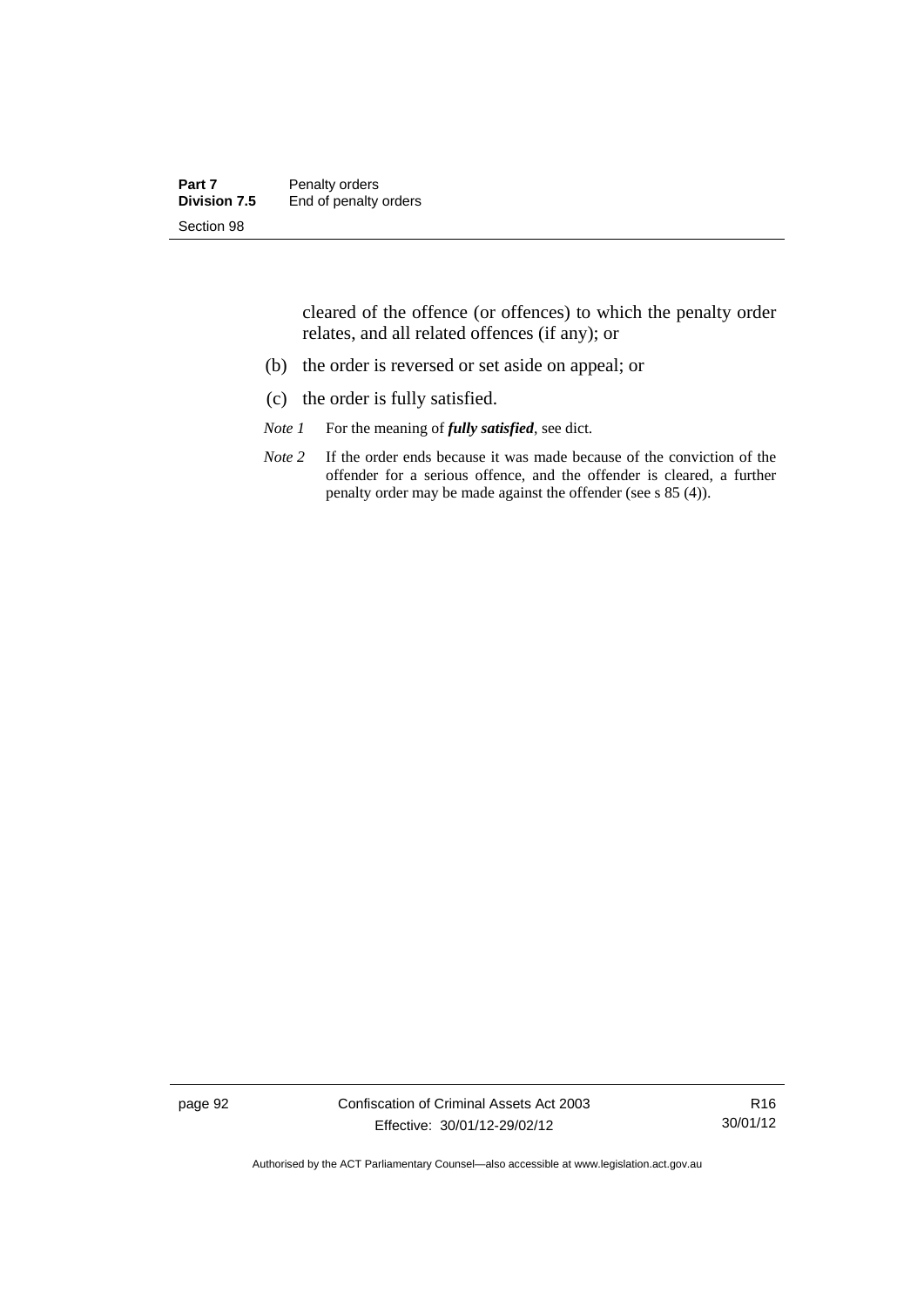# **Part 8 Restrained property**

# **Division 8.1 Management of restrained property by public trustee**

### **99 Application of div 8.1**

This division applies if the public trustee takes control of restrained property under an order under this Act.

- *Note 1* A registered interstate restraining order is taken to be a restraining order under this Act (see s 139).
- *Note 2* A provision of a law that gives an entity (including a person) a function also gives the entity powers necessary and convenient to exercise the function (see Legislation Act, s 196 and dict, pt 1, def *entity*).

### **100 Powers of public trustee to preserve restrained property etc**

 (1) The public trustee may do anything necessary or desirable to preserve the value of the restrained property.

#### **Examples**

- 1 bring or defend any civil proceeding affecting the property
- 2 insure the property
- 3 if the property consists (completely or partly) of securities or investments, realise or otherwise deal with the securities or investments
- 4 if the property is related to a business—
	- (a) employ, or end the employment of, people in the business; and
	- (b) do anything else that is necessary or convenient for carrying on the business on a sound commercial basis
- 5 if the property consists, completely or partly, of shares in a corporation, exercise (to the exclusion of the registered proprietor) the rights attaching to the shares as if the public trustee were the registered holder
- *Note 1* Related powers of the public trustee include making an application to a relevant court for an order about the restrained property (see s 39) and the registration of title to, or charges over, registrable property (see s 50).

| R16      | Confiscation of Criminal Assets Act 2003 | page 93 |
|----------|------------------------------------------|---------|
| 30/01/12 | Effective: 30/01/12-29/02/12             |         |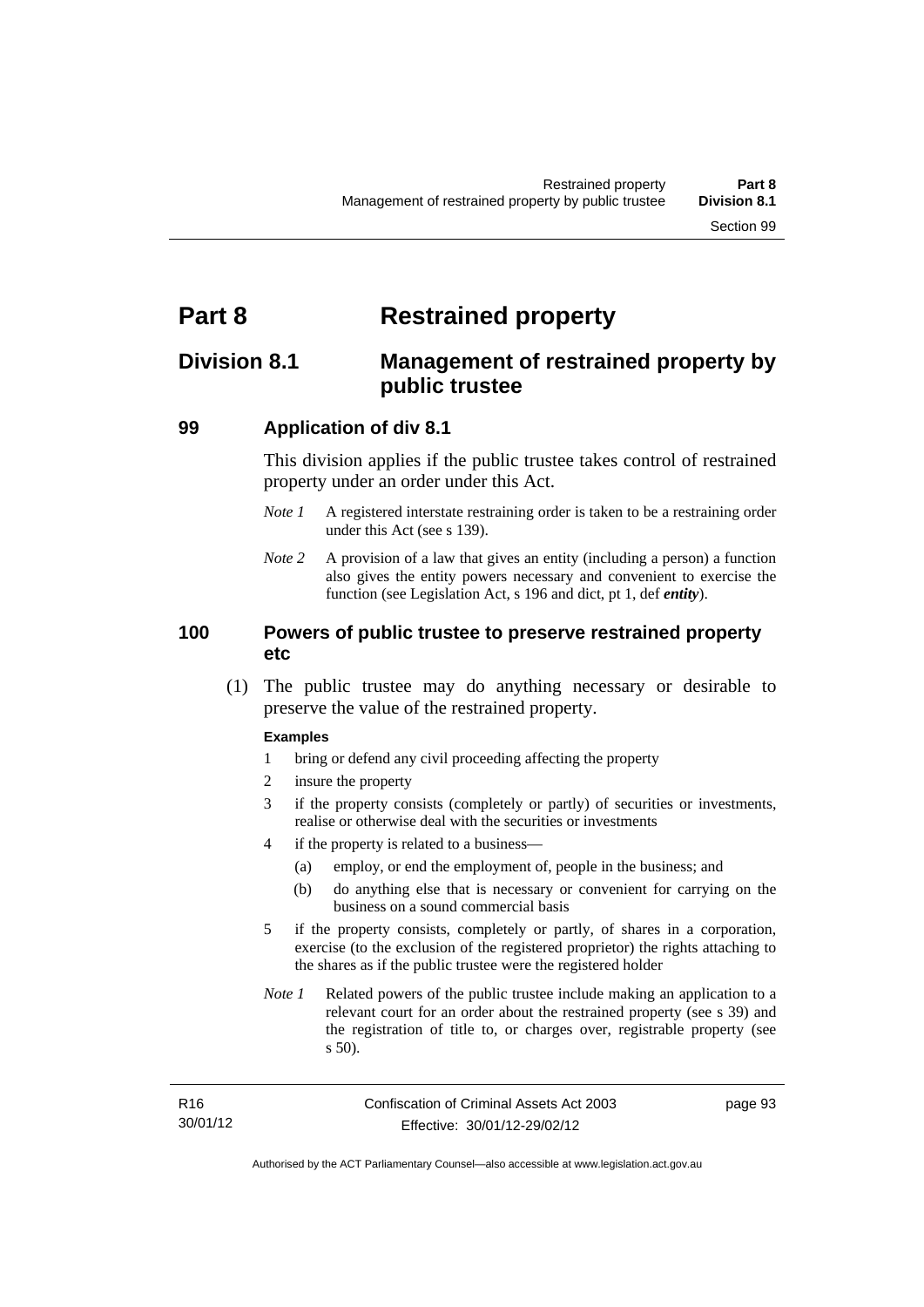- *Note* 2 An example is part of the Act, is not exhaustive and may extend, but does not limit, the meaning of the provision in which it appears (see Legislation Act, s 126 and s 132).
- (2) The owner of restrained property commits an offence if—
	- (a) the public trustee asks the owner for the person's tax file number within a stated reasonable time; and
	- (b) the owner fails to give the public trustee the person's tax file number within that time.

Maximum penalty: 50 penalty units, imprisonment for 6 months or both.

(3) An offence against this section is a strict liability offence.

### **101 Sale, modification or destruction of property by public trustee**

- (1) The public trustee may sell restrained property if—
	- (a) the property is deteriorating or substantially losing value or the public trustee considers that the property is likely to deteriorate or substantially lose value; or
	- (b) the public trustee considers that the cost of maintaining the property would be more than the value of the property if the property were forfeited.
- (2) The restraining order that applied to restrained property sold under this section applies to the proceeds of the sale of the property.
- (3) The public trustee may modify or destroy restrained property if the public trustee considers it is necessary to do so in the public interest.

#### **Examples of destruction of property in the public interest**

- 1 the restrained property cannot be used legally or the only practical use of the property is for an illegal purpose
- 2 the restrained property is a threat to public health or safety

Authorised by the ACT Parliamentary Counsel—also accessible at www.legislation.act.gov.au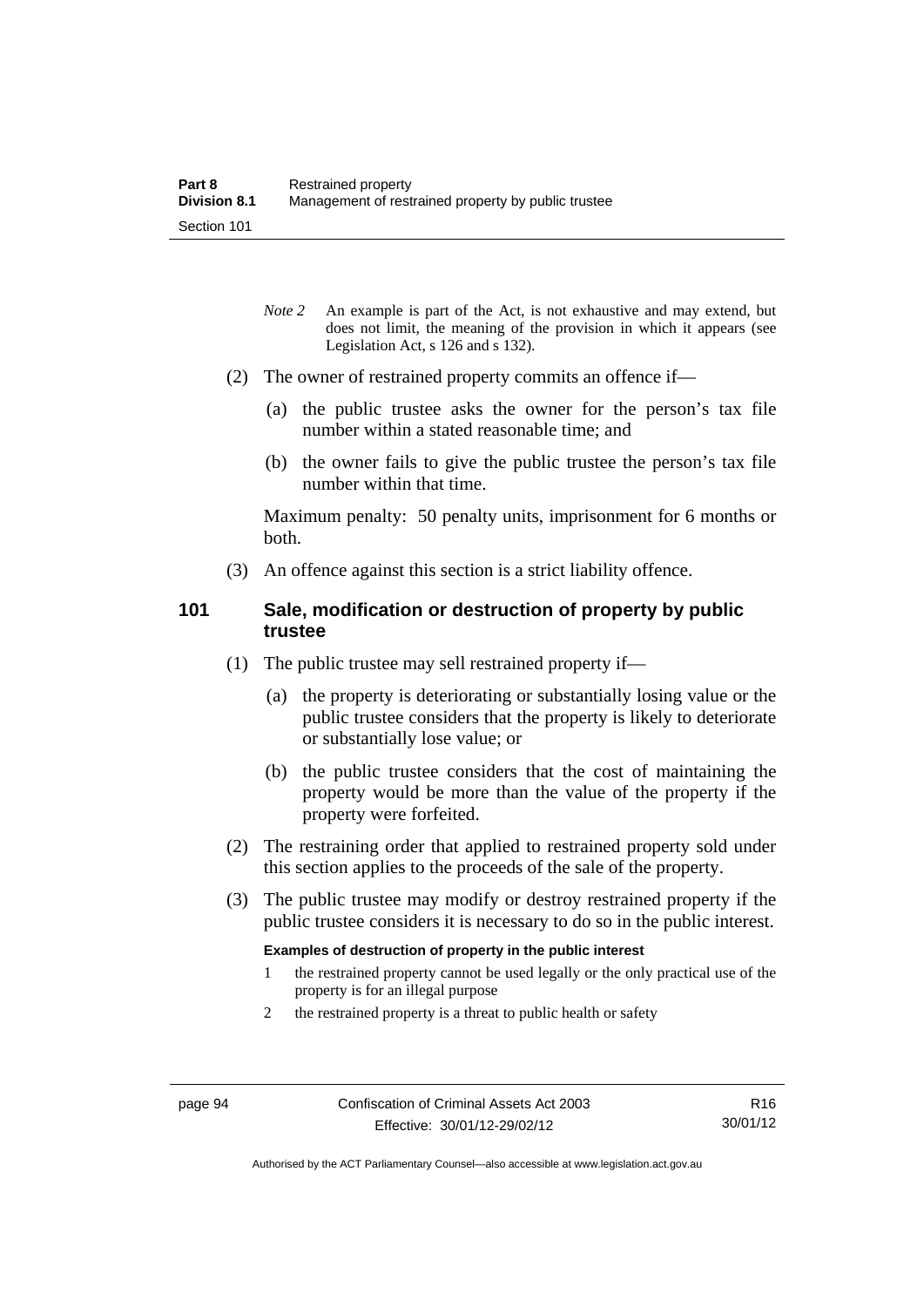*Note* An example is part of the Act, is not exhaustive and may extend, but does not limit, the meaning of the provision in which it appears (see Legislation Act, s 126 and s 132).

#### **102 Notice of sale, modification or destruction of restrained property by public trustee**

- (1) The public trustee must give written notice of a proposed sale, modification or destruction of restrained property under section 101 (the *proposed action*) to—
	- (a) the owner of the property (if known); and
	- (b) anyone else the public trustee believes may have an interest in the property.
	- *Note 1* For how documents may be given, see the Legislation Act, pt 19.5.
	- *Note 2* For the emergency modification or destruction of restrained property, see s 103.
- (2) The notice must state—
	- (a) the proposed action and the property to which it applies; and
	- (b) the date when the proposed action is to be taken (the *date of effect*); and
	- (c) that the proposed action may be taken on or after the date of effect unless a relevant court orders the public trustee not to take the proposed action.
- (3) The notice may, but need not, provide an opportunity for the person to make representations why the proposed action should not be taken.
- (4) The date of effect must not be earlier than 21 days after the day the notice is given to the person.

*Note* For the power to give a reduced period of notice, see s 103.

 (5) The public trustee must not take the proposed action before the date of effect.

page 95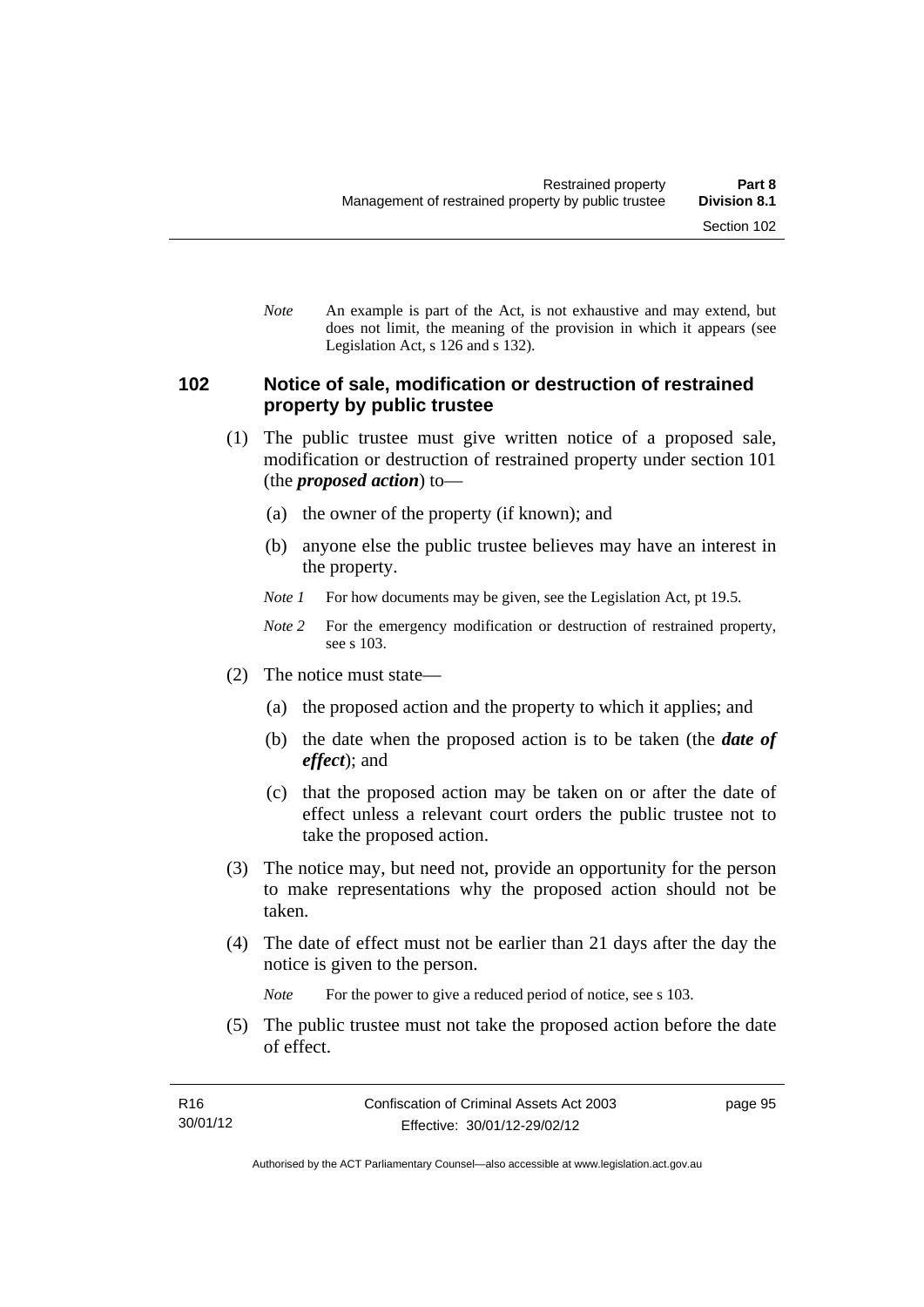*Note* For the power not to give notice of the modification or destruction of property, see s 103.

#### **103 Emergency modification or destruction of restrained property**

- (1) This section applies if the public trustee considers that restrained property is a serious threat to public health or safety.
- (2) Despite section 102, the public trustee may—
	- (a) give notice to a person under that section with a date of effect less than 21 days after the day the notice is given to the person; or
	- (b) modify or destroy the property without giving notice under that section.
- (3) If the public trustee modifies or destroys the property under subsection (2) (b), the public trustee must, as soon as practicable, give notice of the action taken, and the grounds for the action, to—
	- (a) the owner of the property (if known); and
	- (b) anyone else the public trustee believes may have an interest in the property.

#### **104 Notice details to be included in public trustee's report**

- (1) The public trustee must include details of a notice given under section 102 or section 103 in the public trustee's report under the *Annual Reports (Government Agencies) Act 2004* for—
	- (a) the financial year during which the notice was given; or
	- (b) if the chief police officer has, under this section, declared the publication of details of the notice to be prejudicial—the next financial year after the chief police officer revokes the declaration.
	- *Note Financial year* has an extended meaning in the *Annual Reports (Government Agencies) Act 2004*.

| page 96 | Confiscation of Criminal Assets Act 2003 |          |
|---------|------------------------------------------|----------|
|         | Effective: 30/01/12-29/02/12             | 30/01/12 |

Authorised by the ACT Parliamentary Counsel—also accessible at www.legislation.act.gov.au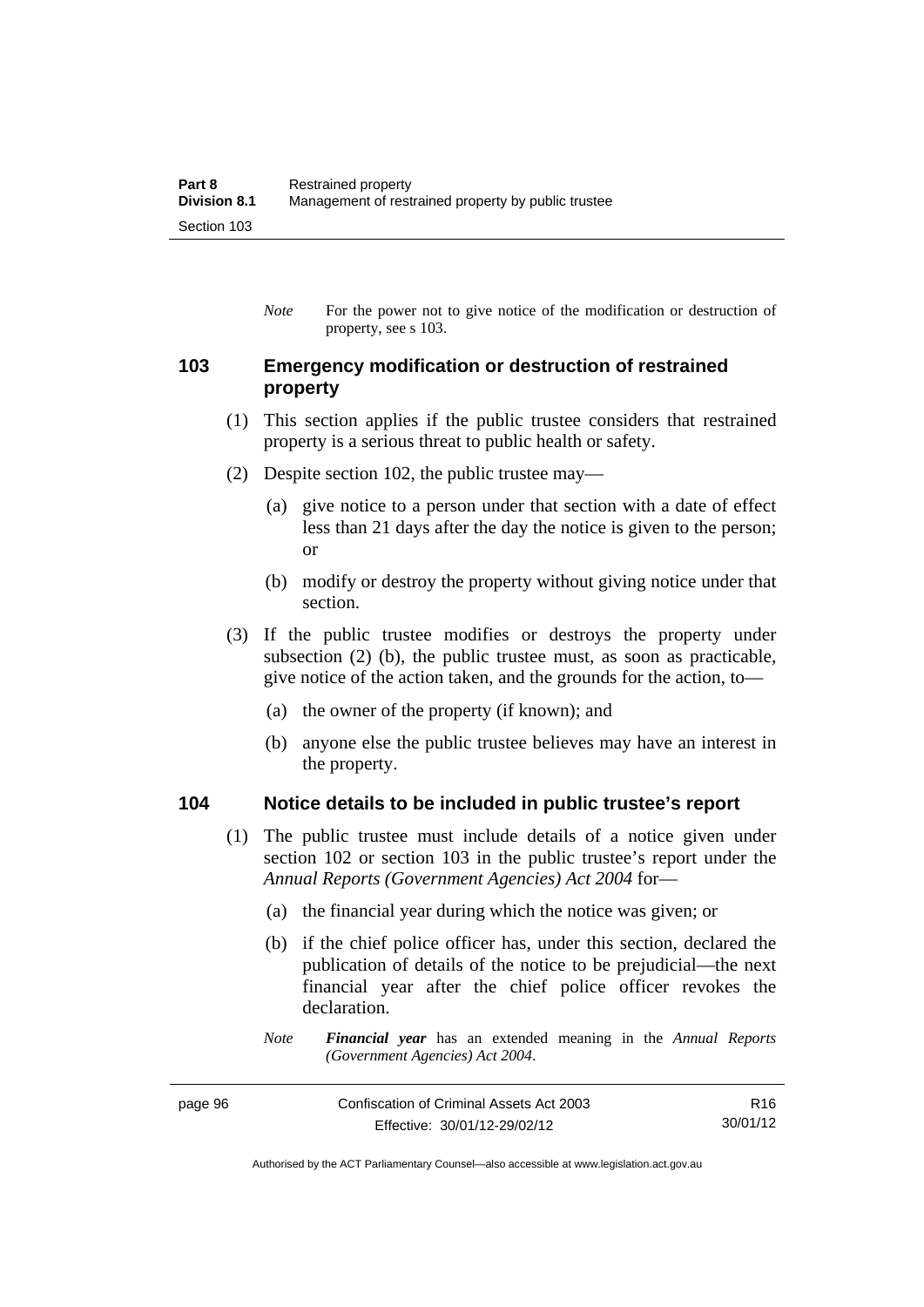- (2) Before including details of the notice in a report under subsection (1) (a), the public trustee must consult the chief police officer about whether publication of the details of the notice in the report would be likely to prejudice any police investigation.
- (3) If, in the chief police officer's opinion, the publication of the details of the notice in the report would be likely to prejudice a police investigation, the chief police officer must—
	- (a) declare the publication of the details to be prejudicial; and
	- (b) tell the public trustee, in writing, that the declaration is made.
- (4) If, in the chief police officer's opinion after making a declaration, the publication of details of the notice would no longer be likely to prejudice any police investigation, the chief police officer must—
	- (a) revoke the declaration; and
	- (b) tell the public trustee, in writing, that the declaration is revoked.
- (5) In this section:

*police investigation* includes a contemplated police investigation.

## **105 Order to stop sale, modification or destruction of restrained property**

- (1) A person may apply to a relevant court for an order stopping the public trustee from selling, modifying or disposing of restrained property under this division.
- (2) If the person was not given notice of the proposed action by the public trustee, the person may make the application only with the leave of the relevant court and if the person satisfies the court that the person has an interest in the property.
	- *Note* For general provisions about a proceeding for an order under this section (which is a confiscation proceeding—see s 236), see pt 14.

page 97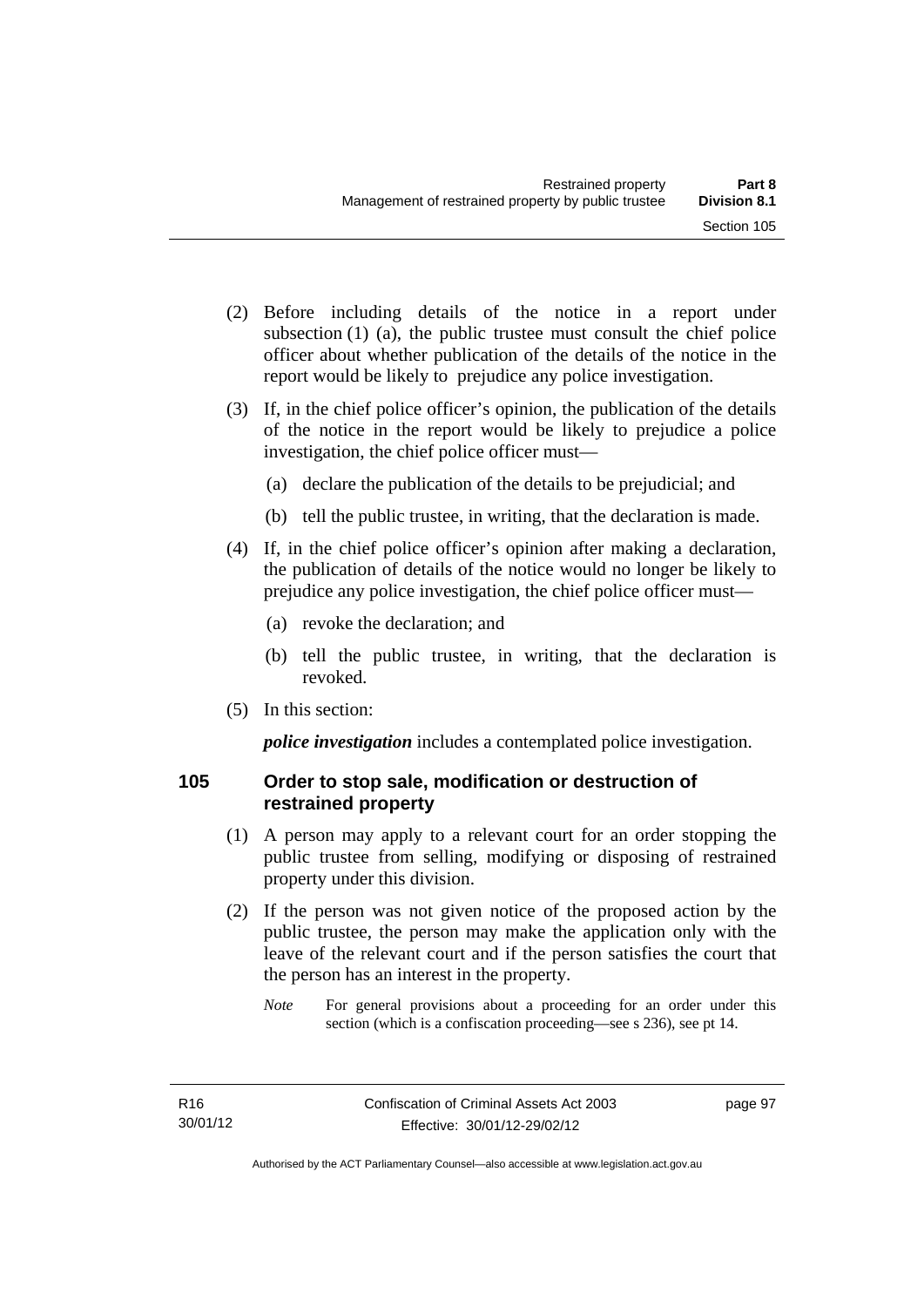(3) On an application under this section, the court may make any order about the sale, modification or destruction of the property it considers appropriate.

# **Division 8.2 Joint ownership of restrained property**

#### **106 Effect of death on joint ownership**

- (1) This section applies to property that is jointly owned if any of the owners die while the property (including any interest in the property) is subject to a restraining order.
	- *Note* A registered interstate restraining order is taken to be a restraining order under this Act (see s 139).
- (2) If the property was held by the dead person as a joint tenant, the person's death does not vest the person's interest in the property in the surviving joint owner.
- (3) If the property was held by the dead person as a tenant in common, the dead person's interest must not be transferred to anyone else because of the person's death.

#### **Examples of prohibited transfers**

The dead person's interest must not be transferred to an executor or administrator, or to a beneficiary under the dead person's will or under intestacy.

- *Note* An example is part of the Act, is not exhaustive and may extend, but does not limit, the meaning of the provision in which it appears (see Legislation Act, s 126 and s 132).
- (4) The restraining order continues to apply to the property as if the person had not died.
- (5) An automatic forfeiture of any interest of the dead person in the property, or a forfeiture order made in relation to the interest, applies as if the interest were forfeited immediately before the person died.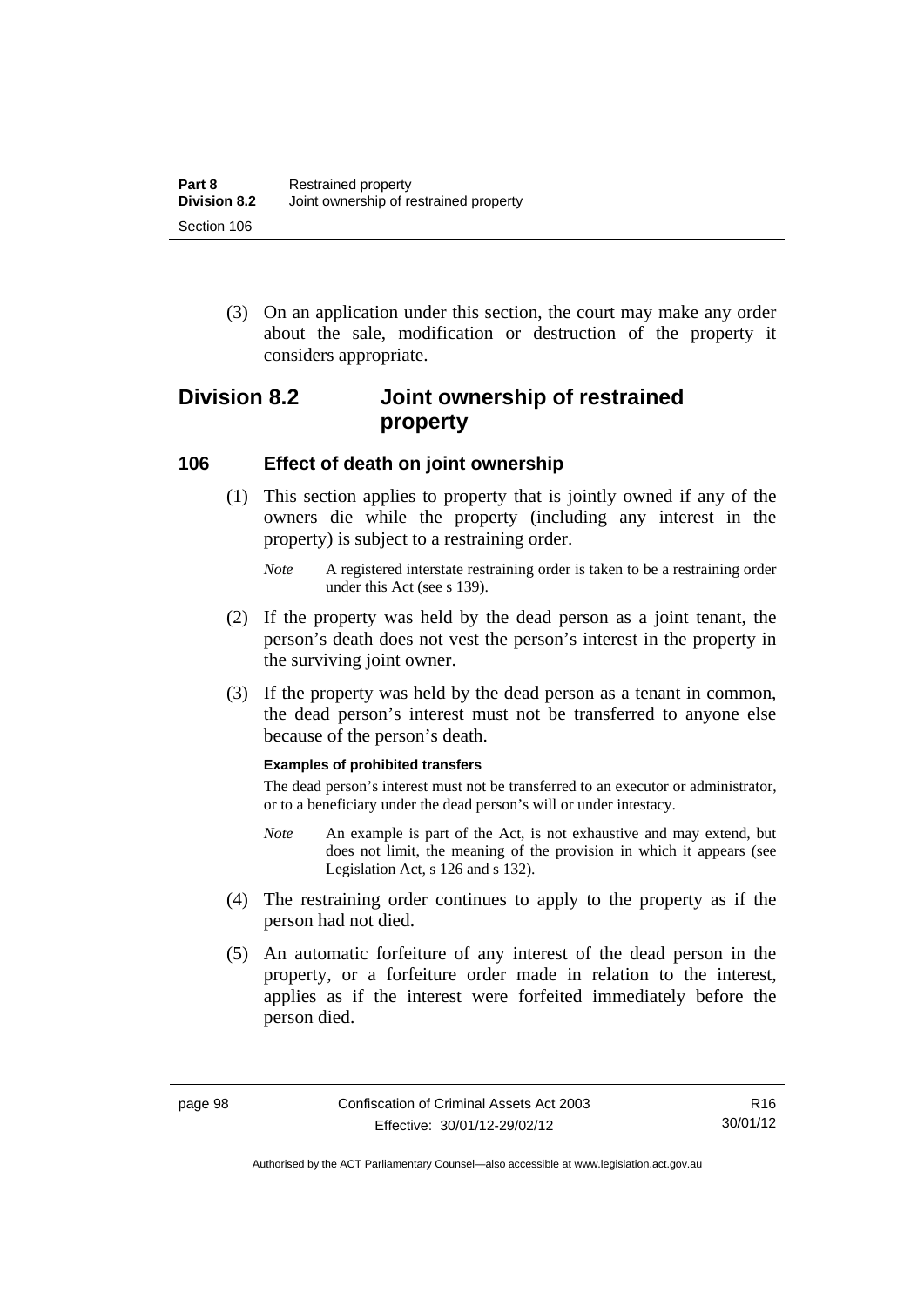- *Note 1* A registered interstate automatic forfeiture decision is taken to be an automatic forfeiture under this Act (see s 139).
- *Note 2* A registered interstate forfeiture order is taken to be a forfeiture order under this Act (see s 139).
- (6) If the restraining order stops applying to the property without it being forfeited under this Act, this section is taken not to have applied to the property.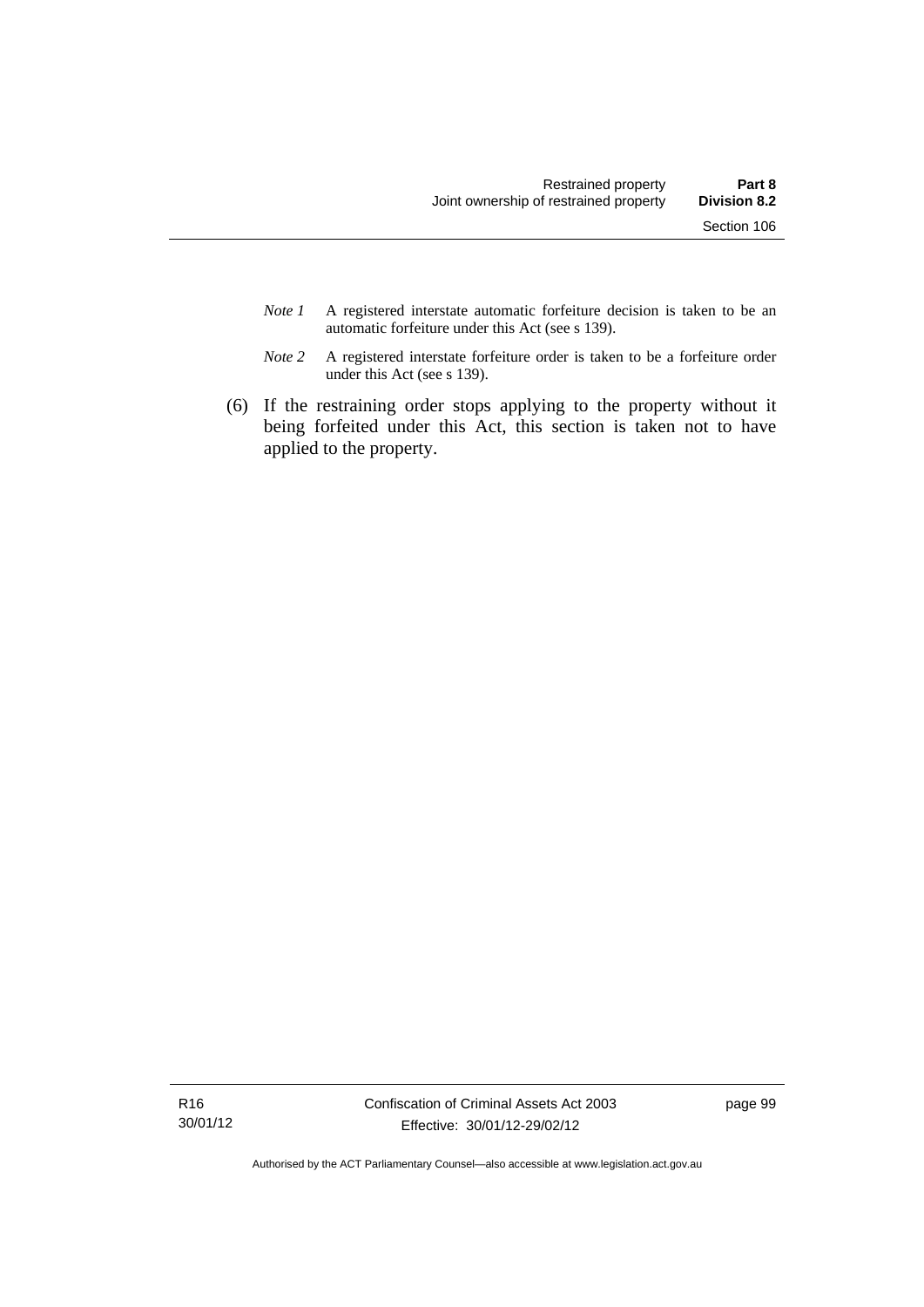**Part 9 Forfeited property**<br>**Division 9.1 Preliminary Division 9.1** Preliminary Section 107

# **Part 9 Forfeited property**

## **Division 9.1 Preliminary**

#### **107 Meaning of** *interested person* **in pt 9**

In this part:

*interested person*, in relation to property, means—

- (a) a person who has an interest in the property; or
- (b) the DPP; or
- (c) if a trustee (including the public trustee) controls the property—the trustee; or
- (d) if the property has been forfeited—a person who had an interest in the property immediately before it was forfeited.

#### **108 Forfeited property—powers of public trustee**

(1) The public trustee may take any steps that are necessary or desirable to vest forfeited property in the Territory and to bring it under the public trustee's control.

#### **Examples**

- 1 the giving notice of, or otherwise taking action to protect, the Territory's equitable interest in forfeited property
- 2 registering a caveat over forfeited property
- 3 obtaining registration of an interest in forfeited property on behalf of the Territory (including signing an instrument of transfer)
- *Note* An example is part of the Act, is not exhaustive and may extend, but does not limit, the meaning of the provision in which it appears (see Legislation Act, s 126 and s 132).
- (2) This section does not limit the powers of the public trustee under this Act in relation to the forfeited property.

#### **Example**

the public trustee may transfer an interest in property on behalf of the Territory

R16 30/01/12

Authorised by the ACT Parliamentary Counsel—also accessible at www.legislation.act.gov.au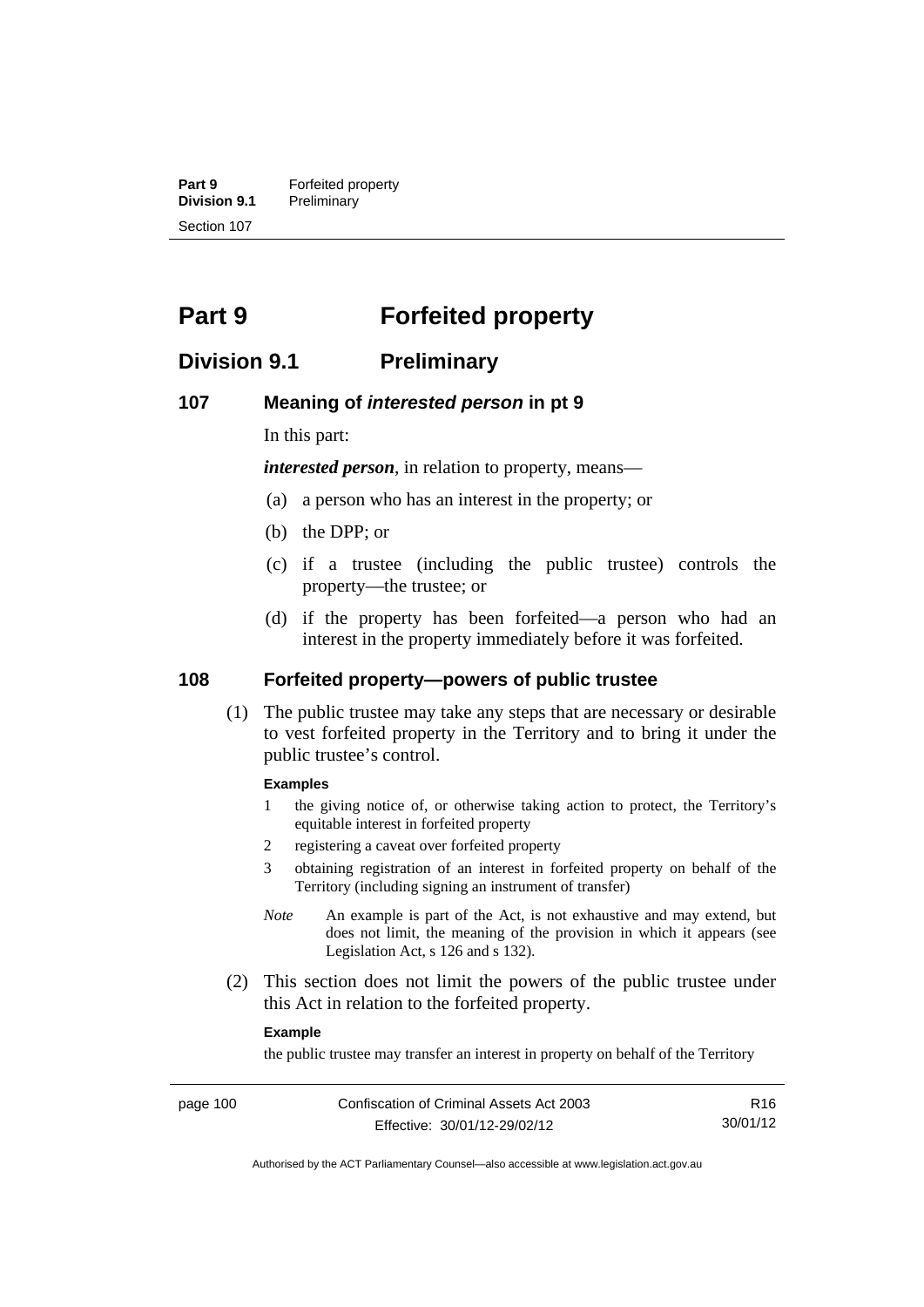*Note* A registered interstate forfeiture order is taken to be a forfeiture order under this Act (see s 139).

# **Division 9.2 Vesting and disposal of forfeited property**

#### **109 Vesting of forfeited property—general rule**

On forfeiture, the forfeited property vests absolutely in the Territory.

- *Note 1 Property* includes an interest in property, see Legislation Act, dict, pt 1.
- *Note* 2 If a joint owner of restrained property dies, and the property is later forfeited, the forfeiture takes effect as if the property had been forfeited immediately before death (see s 106).

#### **110 Vesting of registrable property on forfeiture**

- (1) This section applies despite section 109, if the forfeited property is, or is an interest in, registrable property.
- (2) On forfeiture, the property or the interest vests in equity in the Territory, but does not vest at law in the Territory until the applicable registration requirements for the property or the interest have been complied with.

#### **Example**

All of a person's property, except a mortgage over the person's house, is restrained before the person's conviction for a serious offence. All the restrained property is forfeited 14 days after the person's conviction. The mortgagee's interest is not forfeited because it was not restrained. However, all other registrable interests in the house are forfeited and vest in the Territory in equity. On registration of the interests under the *Land Titles Act 1925*, the interests vest in law in the Territory.

- *Note 1* For the power of a relevant court to order the sale of property owned by more than 1 person, see div 9.4.
- *Note 2* Non-registrable property vests 'at law' in the Territory on forfeiture, because it vests 'absolutely' under s 109. Registrable property vests 'at law' in the Territory when it is registered in the name of the Territory under this section.

R16 30/01/12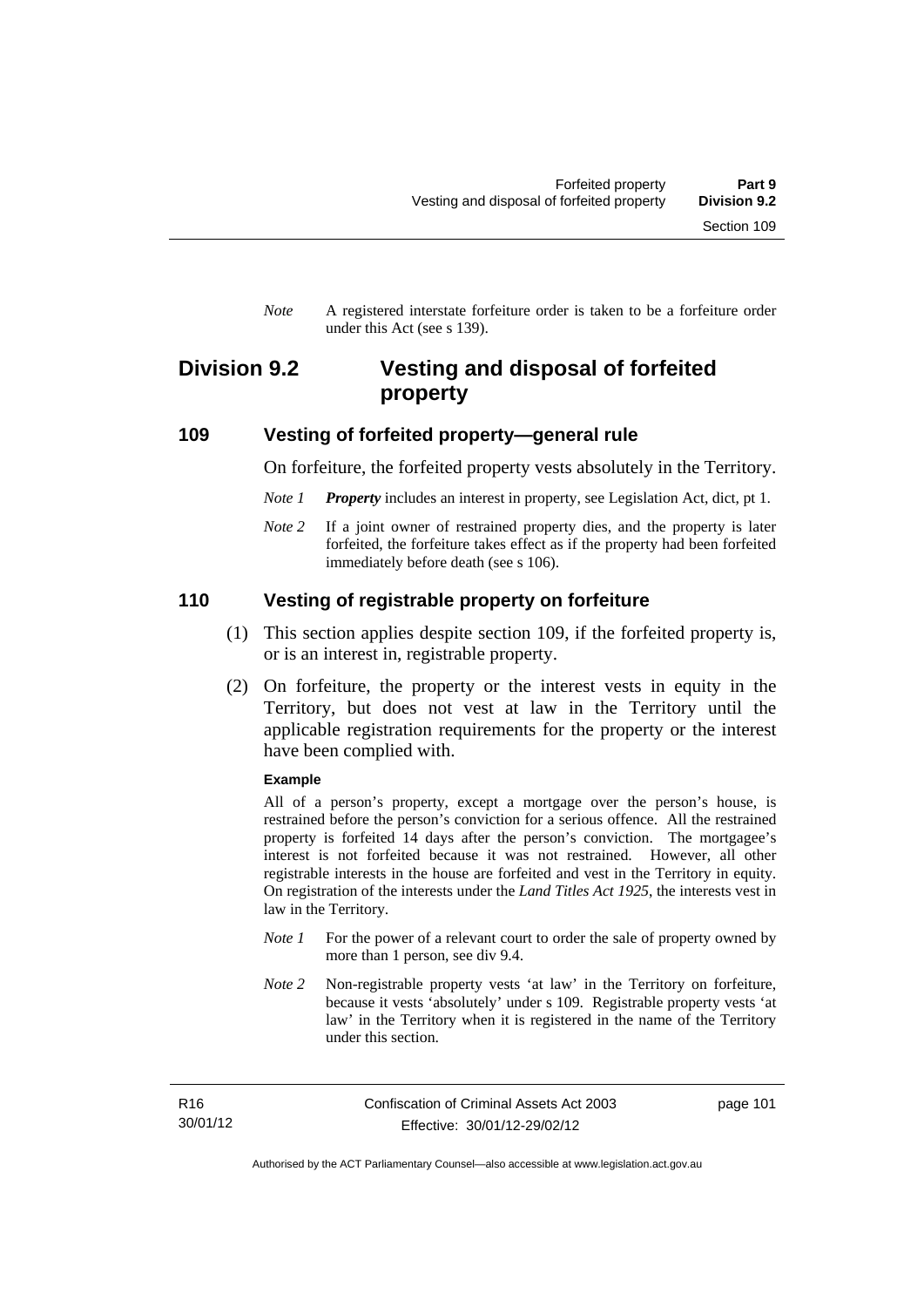- *Note 3* An example is part of the Act, is not exhaustive and may extend, but does not limit, the meaning of the provision in which it appears (see Legislation Act, s 126 and s 132).
- (3) The Territory is entitled to be registered as the owner of the property or the interest.
- (4) The registration of the Territory as the owner of the property is taken not to be a contravention of a direction under section 111 (3) in relation to the property.
	- *Note* If a joint owner of restrained property dies, and the property is later forfeited, the forfeiture takes effect as if the property had been forfeited immediately before death (see s 106).
- (5) To remove any doubt, if property is divisible into 2 or more interests and not all the interests in the property are forfeited, the other interest or interests are not ended only because of the forfeiture of another interest in the property.

#### **111 Disposal of forfeited property**

- (1) If forfeited property is money, the public trustee must pay the money into the trust fund.
- (2) The public trustee must sell or otherwise dispose of forfeited property (other than money) as soon as practicable after—
	- (a) the end of 14 days after the day the property was forfeited; and
	- (b) the property has vested at law in the Territory; and
	- (c) the public trustee has control of the property; and
	- (d) if applicable—the end of 14 days after all confiscation proceedings in relation to the property have been finalised.
	- *Note 1* A restraining order stops applying to property when the property vests in law in the Territory and the public trustee takes control of the property (see s  $45(1)(b)$ ).
	- *Note 2* The 14-day periods reflect the application periods for return or compensation orders under div 9.5 and buy-back orders under div 9.6.

R16 30/01/12

Authorised by the ACT Parliamentary Counsel—also accessible at www.legislation.act.gov.au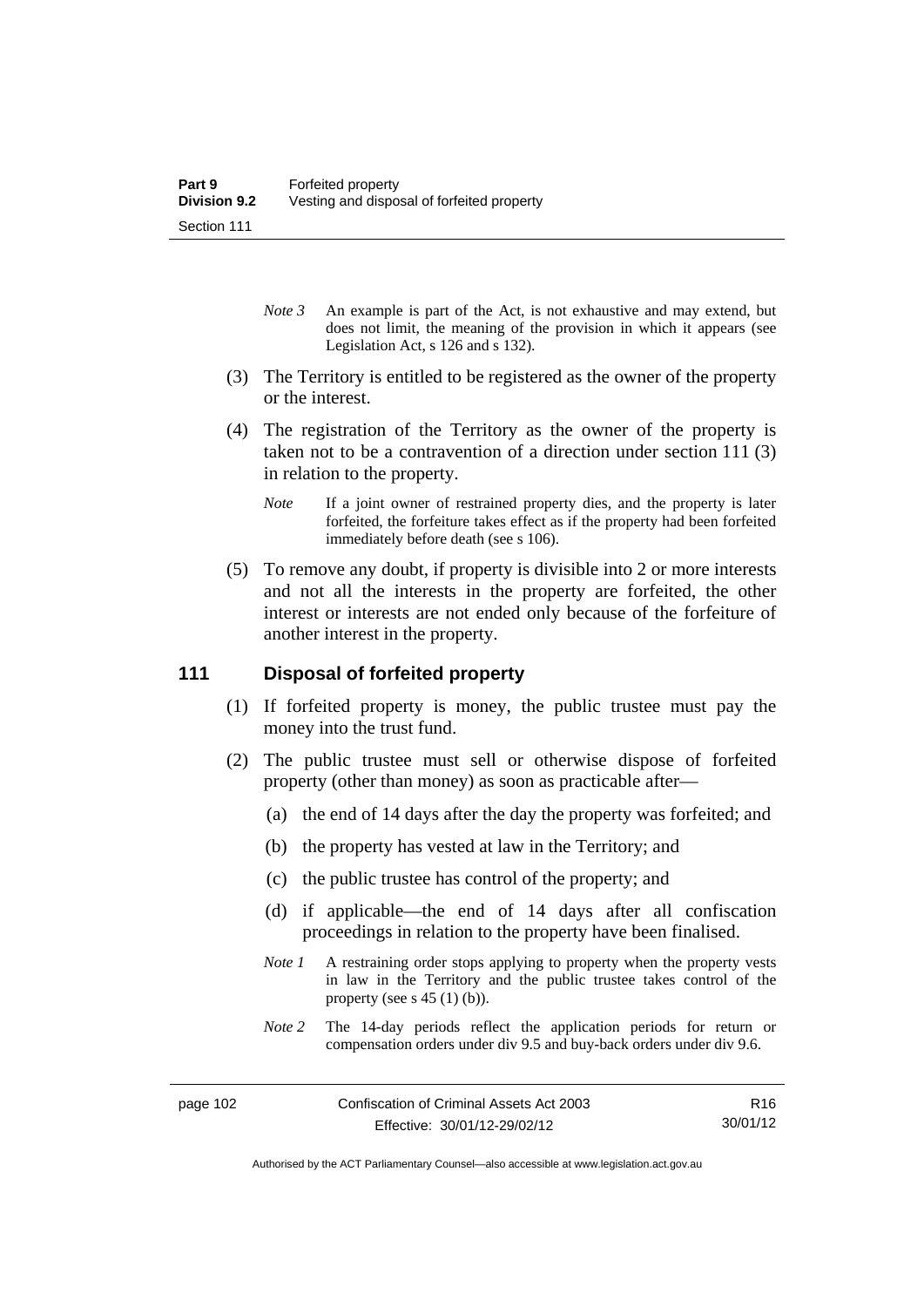*Note 3* For the sale of jointly owned property, see s 116.

- (3) However, the Minister may, after all confiscation proceedings in relation to forfeited property are finalised and before the public trustee deals with the property under subsection (1) or (2), direct that the property be dealt with in accordance with the direction (including in accordance with a law stated in the direction).
- (4) The public trustee must comply with the Minister's direction.
- (5) Also, if the DPP tells the public trustee that forfeited property has evidentiary value in a criminal proceeding, the property must not be sold or otherwise disposed of before the criminal proceeding is finalised, other than-
	- (a) for the purpose of vesting the property at law in the Territory or allowing the public trustee to take control of the property; or
	- (b) in accordance with a written direction of the DPP.

# **Division 9.3 Improperly obtained registered property interests**

*Note* For general provisions about a proceeding for an order under this section (which is a confiscation proceeding—see s 236), see pt 14.

## **112 Application of div 9.3 to registered property interests**

This division applies to forfeited property if—

- (a) the property has vested in law in the Territory after a registered property interest in the property was created; or
- (b) if the property was jointly owned immediately before forfeiture—the property has vested in trustees for sale under section 117 after the interest was created.
- *Note* If a joint owner of restrained property dies, and the property is later forfeited, the forfeiture takes effect as if the property had been forfeited immediately before death (see s 106).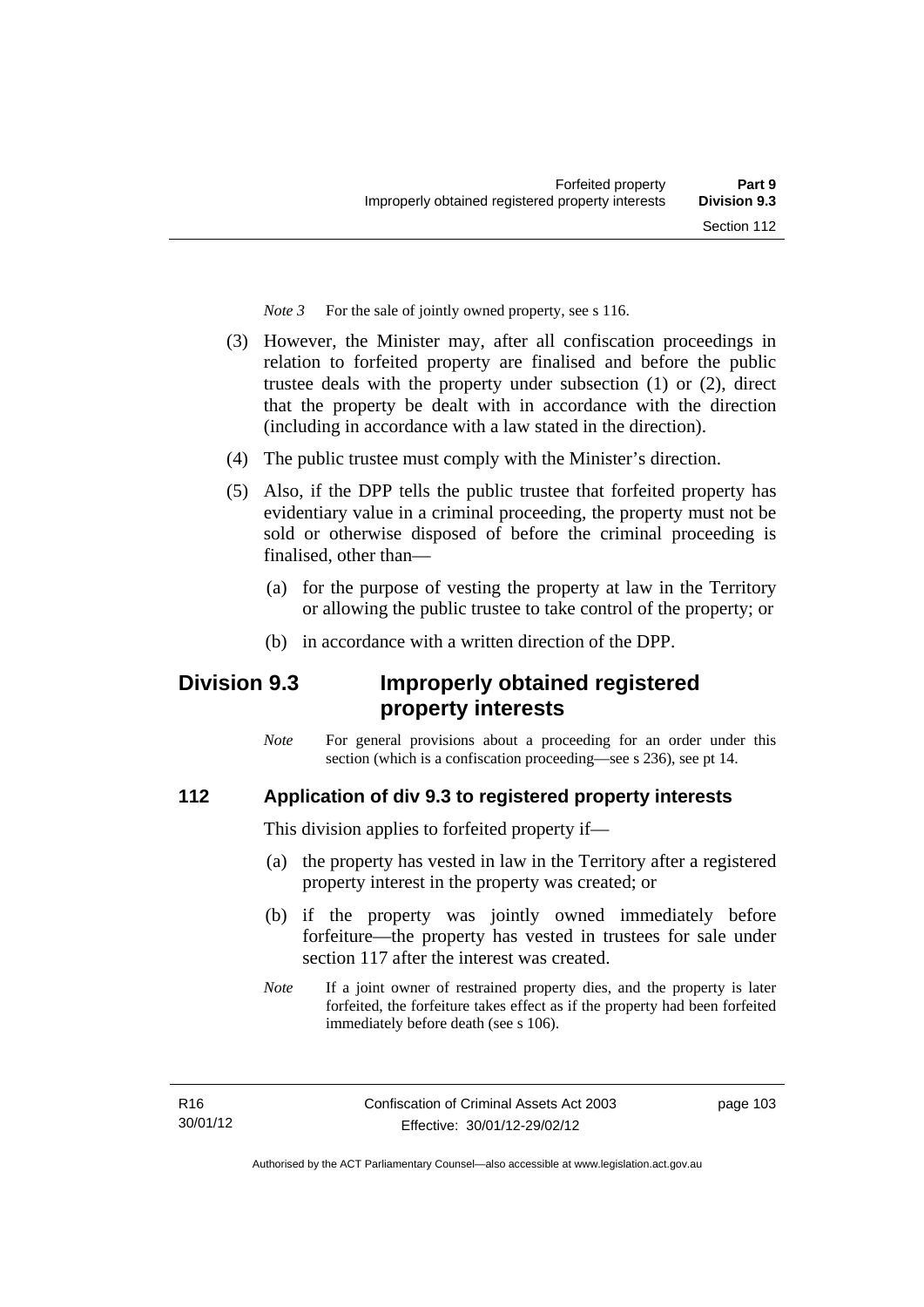## **113 Discharge of prior registered property interests given for improper purposes**

- (1) An interested person may apply to a relevant court for an order discharging a registered property interest to which forfeited property is subject.
- (2) The court must order the discharge of the registered property interest unless satisfied that—
	- (a) the interest was acquired honestly and for sufficient consideration and the person took reasonable care to establish that the interest could be lawfully acquired by the person; and
	- (b) for a registered property interest that was acquired otherwise than in the ordinary course of business—
		- (i) the owner of the registered property interest was not a party to the offence (or a related offence) in relation to which the forfeiture was made; and
		- (ii) the property is not subject to the effective control of the person who committed the offence (or a related offence) in relation to which the forfeiture was made.

*Note* For the meaning of *effective control*, see s 14.

 (3) On application by an interested person, a person responsible for a statutory property register must make the entries in the register that are necessary or desirable to give effect to the court order.

# **Division 9.4 Sale of jointly owned forfeited property**

*Note* For general provisions about proceedings for orders under this division (which are confiscation proceedings—see s 236), see pt 14.

## **114 Application of div 9.4 to jointly owned property**

 (1) This division applies to jointly owned property if the property, or an interest in the property, is forfeited under this Act.

| page 104 | Confiscation of Criminal Assets Act 2003 | R16      |
|----------|------------------------------------------|----------|
|          | Effective: 30/01/12-29/02/12             | 30/01/12 |

Authorised by the ACT Parliamentary Counsel—also accessible at www.legislation.act.gov.au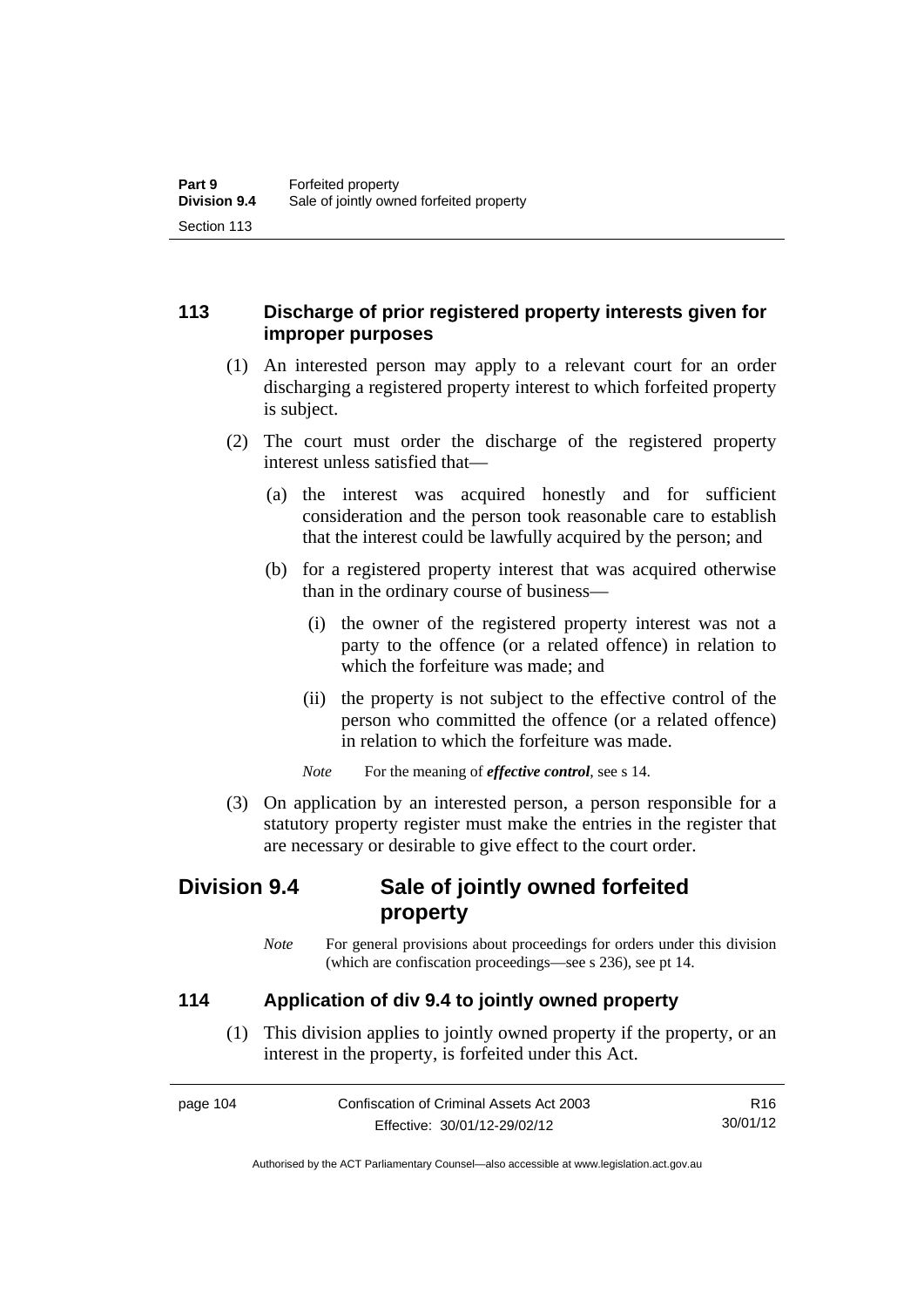- *Note 1* A registered interstate automatic forfeiture decision is taken to be an automatic forfeiture under this Act (see s 139).
- *Note 2* A registered interstate forfeiture order is taken to be a forfeiture order under this Act (see s 139).
- (2) However, this division does not affect any right of a person to sell an interest in the property that has not been forfeited if the property is not subject to an order under this division.

#### **115 Inconsistency with Trustee Act or Conveyancing Act**

- (1) This section applies if there is an inconsistency between—
	- (a) this division or a court order under this division; and
	- (b) the *Trustee Act 1925* or the *Civil Law (Property) Act 2006*, division 2.4.1 (Dispositions on trust for sale or with power of sale).
- (2) If this section applies, this division or the court order overrides the legislation mentioned in subsection (1) (b), to the extent of the inconsistency.

## **116 Order for sale of jointly owned property**

- (1) An interested person may apply to a relevant court for an order for the sale under a trust for sale of jointly owned property to which this division applies.
	- *Note* A trust for sale allows property to be sold over the objections of a person.
- (2) The court may order the sale of the property under a trust for sale if satisfied that the sale of the property—
	- (a) is the most practical way of ensuring a reasonable price for the property or a joint owner's interest in the property; or
	- (b) is just and equitable in all the circumstances.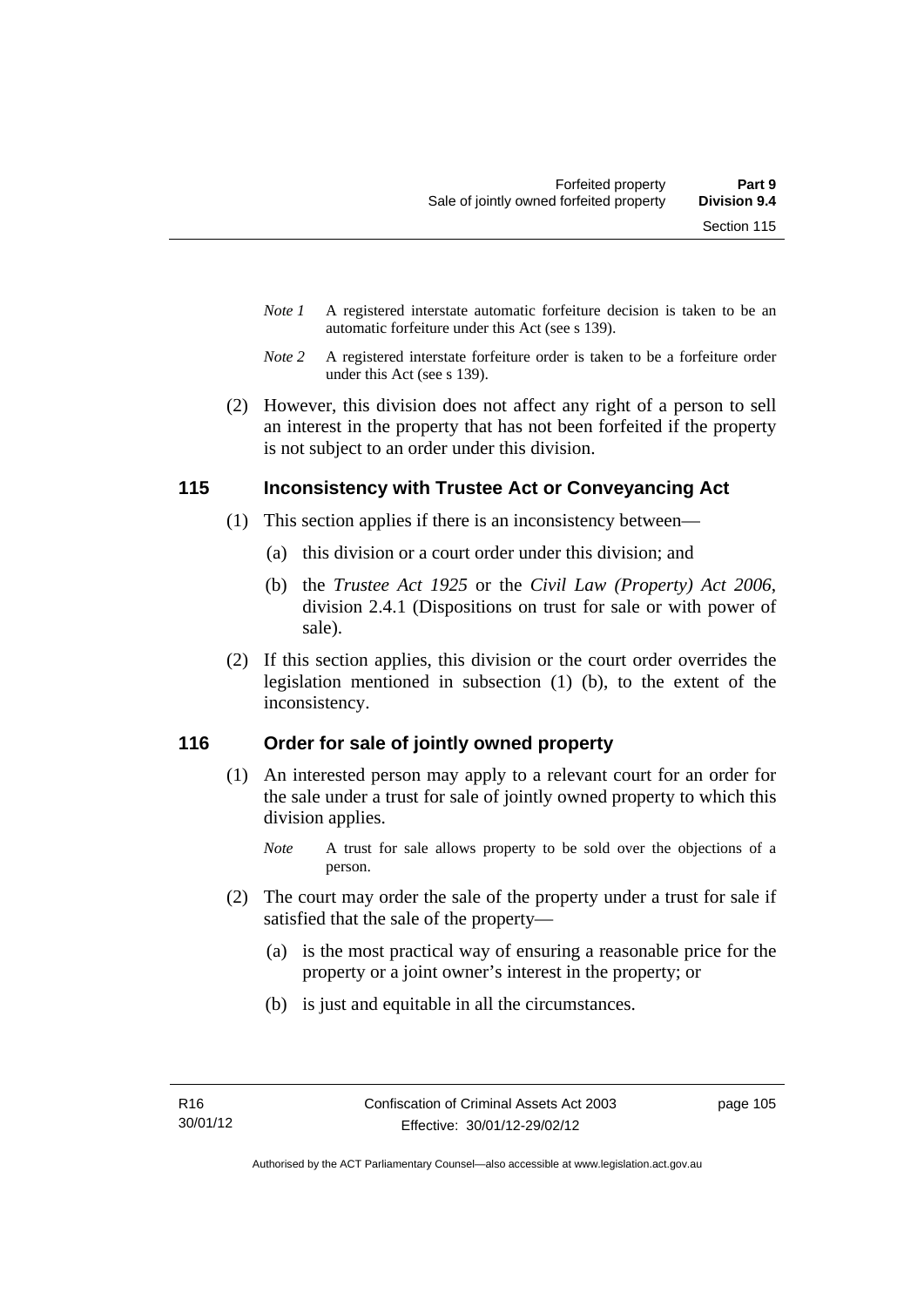(3) The court may give the trustees any directions about the property, its sale and the proceeds of the sale that the court considers appropriate.

#### **Examples of directions**

- 1 a direction that the trustees obtain a valuation of the property from a qualified valuer before the sale
- 2 a direction that the property must only be sold by auction
- 3 a direction fixing the reserve price for the sale of the property at auction
- 4 if a joint owner is allowed to buy the property, a direction that the joint owner may set off against the purchase price any share of that person in the proceeds of the sale
- *Note* An example is part of the Act, is not exhaustive and may extend, but does not limit, the meaning of the provision in which it appears (see Legislation Act, s 126 and s 132).
- (4) A joint owner of the property may buy the property only if a direction of the court allows the person to buy the property.
- (5) On application by the purchaser of the property, a person responsible for a statutory property register must make the entries in the register that are necessary or desirable to give effect to the sale of the property in accordance with the court order (and any directions of the court).

#### **117 Trust for sale of property**

- (1) If a relevant court makes an order for the sale of property under a trust for sale, the court must appoint trustees for the sale.
- (2) The trustees hold the property under a trust for sale to sell the property and, after payment of the costs and expenses of the sale and of any outgoings in relation to the property, to pay the proceeds of the sale and any income from the property to the court.
- (3) The property vests in the trustees on their appointment.
- (4) The property vests in the trustees subject to any registered property interests that apply to all of the property, other than an undivided share of the property.

R16 30/01/12

Authorised by the ACT Parliamentary Counsel—also accessible at www.legislation.act.gov.au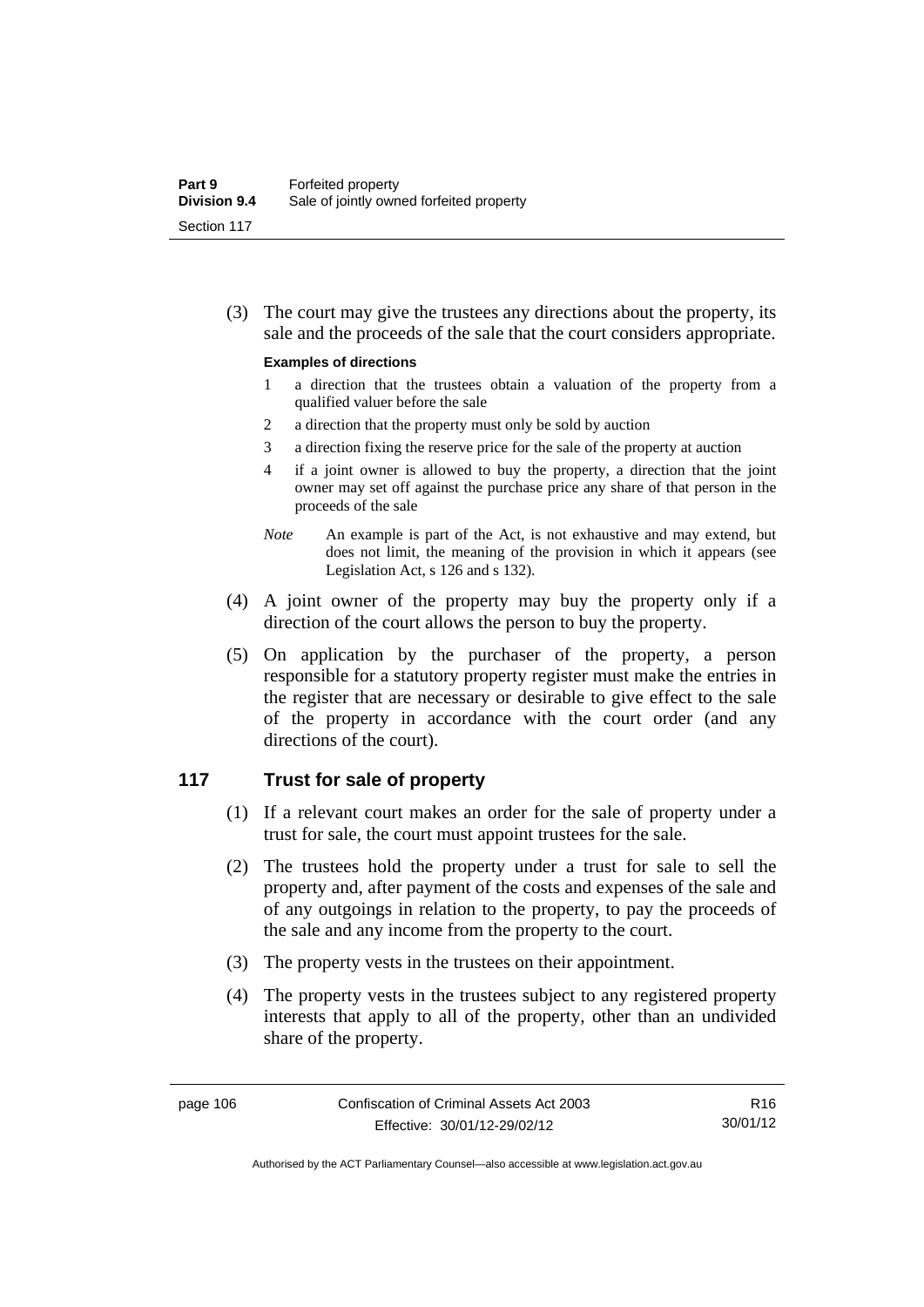#### **118 Effect of trust for sale on joint ownership**

The joint ownership of the property ends on the vesting of the property in the trustees.

#### **119 Distribution of proceeds of sale of property**

- (1) The amount paid to a relevant court under section 117 (2) is payable to the Territory.
- (2) However, the court may order the payment of part or all of the amount to a person (an *innocent joint owner*) who was a joint owner of the property immediately before it was sold under this division if—
	- (a) the innocent joint owner was not a party to the offence (or a related offence) in relation to which the forfeiture was made; and
	- (b) the innocent joint owner's interest is not subject to the effective control of a person who committed the offence (or a related offence) (an *offender*) in relation to which the forfeiture was made; and

*Note* For the meaning of *effective control*, see s 14.

- (c) for property acquired completely or partly, or directly or indirectly, from an offender—the property was acquired honestly and for sufficient consideration and the innocent joint owner took reasonable care to establish that the property could be lawfully acquired by the innocent joint owner.
- (3) For subsection (2), the court may have regard to any matter it considers appropriate, including the relationship between the offender and the innocent joint owner.

#### **120 Variation of court order for sale**

On application by the trustees for sale or an interested person, a relevant court may vary an order it has made for the sale of property

| R16      | Confiscation of Criminal Assets Act 2003 | page 107 |
|----------|------------------------------------------|----------|
| 30/01/12 | Effective: 30/01/12-29/02/12             |          |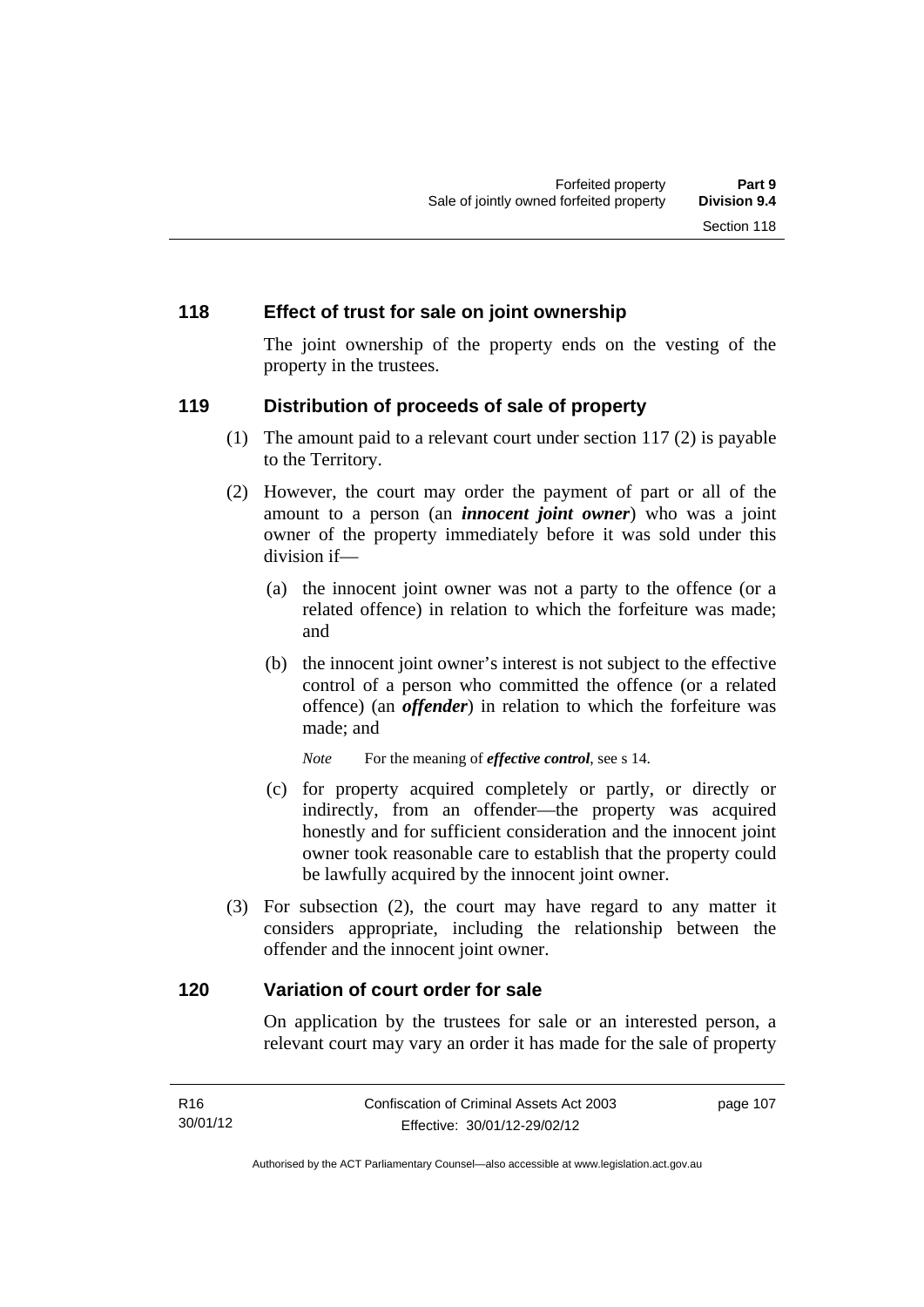under a trust for sale (or make or vary any directions about the property, its sale or the proceeds of sale).

# **Division 9.5 Forfeited property—return or compensation**

*Note* For general provisions about a proceeding for a return or compensation order (which is a confiscation proceeding—see s 236), see pt 14.

#### **121 Meaning of** *return or compensation order*

In this Act:

*return or compensation order* means an order under section 123 (Return or compensation orders—making) that an interest in forfeited property be returned to the person who held the interest immediately before its forfeiture, or that the Territory pay to the person the value of the interest.

#### **122 Return or compensation orders—application**

- (1) A person who held an interest in forfeited property immediately before its forfeiture may apply to a relevant court for a return or compensation order in relation to the interest.
- (2) The application may be made only if 1 of the following events happens (a *qualifying event*):
	- (a) if the interest was forfeited under a forfeiture order or automatic forfeiture—the person is cleared of the offence (and any related offences) to which the forfeiture related;

*Note* For the meaning of *cleared*, see s 17.

 (b) if the interest was forfeited under a forfeiture order—the proceeding in relation to the order is finalised and the order is overturned on appeal.

*Note* For the meaning of *finalised*, see s 18.

(3) The application must be made within 14 days after—

Authorised by the ACT Parliamentary Counsel—also accessible at www.legislation.act.gov.au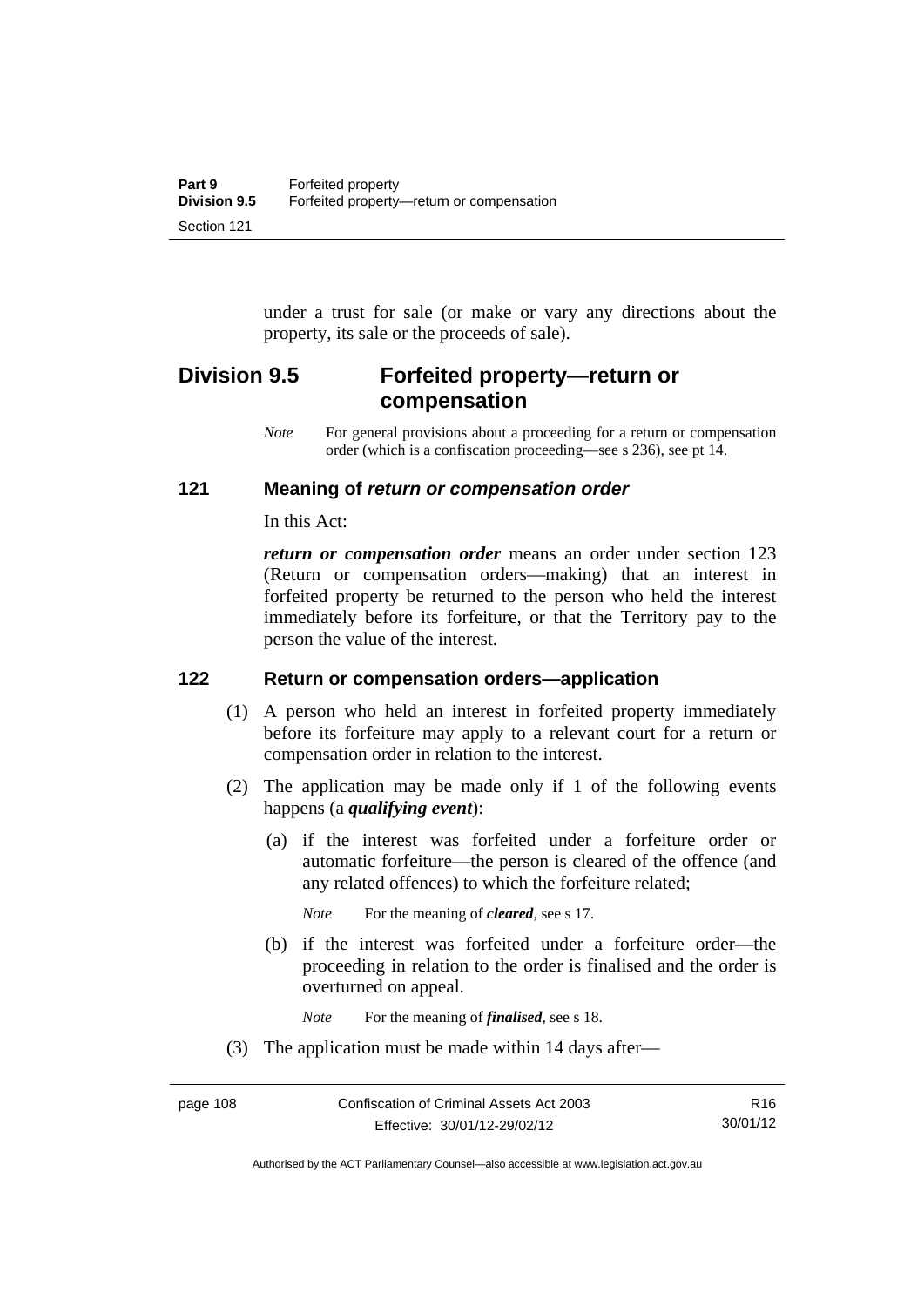- (a) the day the qualifying event happens; or
- (b) if the person only became aware of the qualifying event at a later time, and the delay in becoming aware of the event was not because of the person's neglect—the day the person became aware of the qualifying event.
- *Note* The court may allow leave for an application to be made after a time fixed by this section in certain circumstances (see s 246).

#### **123 Return or compensation orders—making**

- (1) On application under section 122, if satisfied that a qualifying event mentioned in section 122 (2) has happened in relation to a forfeited interest, the court may order—
	- (a) that the forfeited interest be returned to the person who held the interest immediately before its forfeiture; or
	- (b) that the Territory pay the person the value of the interest.
- (2) In making the order, the court must—
	- (a) declare the extent, nature and value of the person's interest in the forfeited property; and
	- (b) order that—
		- (i) if the interest is still vested in the Territory—the Territory transfer the interest to the person; or
		- (ii) in any other case—the public trustee pay the person the value declared under paragraph (a).

# **Division 9.6 Forfeited property—buyback of interest**

*Note* For general provisions about a proceeding for a buyback order (which is a confiscation proceeding—see s 236), see pt 14.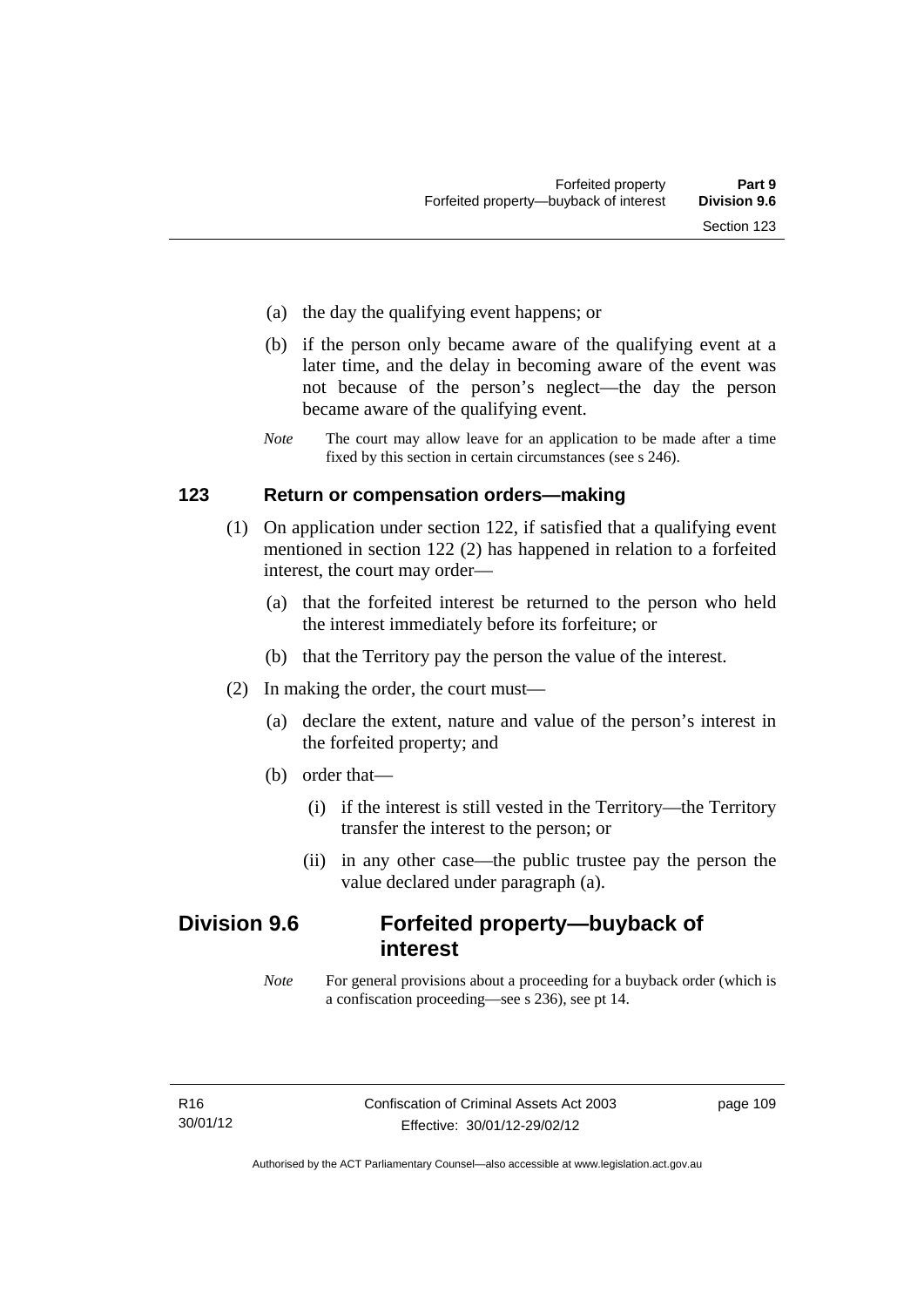#### **124 Meaning of** *buyback order*

In this Act:

*buyback order* means an order under section 126 (Buyback orders making) declaring that a person may buy an interest in forfeited property from the Territory.

#### **125 Buyback orders—application**

- (1) A person who held an interest in forfeited property immediately before its forfeiture may apply to a relevant court for a buyback order in relation to—
	- (a) that interest; or
	- (b) any other interest in the forfeited property; or
	- (c) all interests in the forfeited property.
- (2) The application must be made within 14 days after—
	- (a) the day the interest formerly held by the person was forfeited; or
	- (b) if the person only became aware of the forfeiture at a later time, and the delay in becoming aware of the forfeiture was not because of the person's neglect—the day the person became aware of the forfeiture.
	- *Note* The court may allow leave for an application to be made after a time fixed by this section in certain circumstances (see s 246).

#### **126 Buyback orders—making**

- (1) On application under section 125, the court may, by order, declare that a person may buy an interest in forfeited property from the Territory if it is satisfied that—
	- (a) the interest is still vested in the Territory; and

Authorised by the ACT Parliamentary Counsel—also accessible at www.legislation.act.gov.au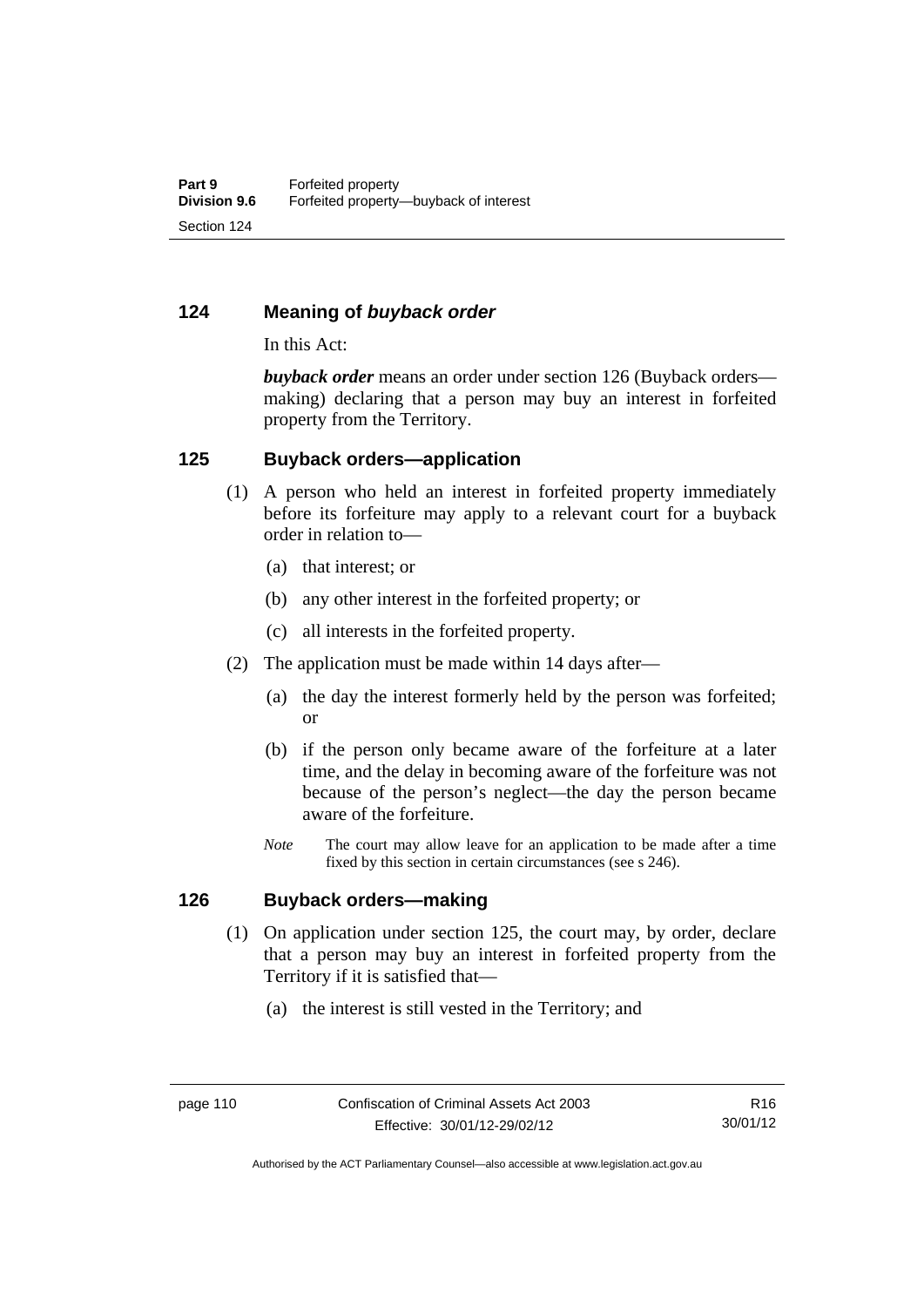- (b) it would not be contrary to the public interest (including for the purposes of this Act) to do so; and
- (c) if the order applied for is in relation to an interest other than the interest formerly held by the person—no-one else who held an interest in the forfeited property immediately before forfeiture objects to the making of the order.
	- *Note* The applicant must give notice of the application to anyone else the applicant knows to have had an interest in the property immediately before forfeiture (see s 244).
- (2) In making the order, the court must declare—
	- (a) the extent, nature and value of the interest in the forfeited property that is to be bought from the Territory; and
	- (b) that the interest may be bought from the Territory for the value declared under paragraph (a) within 1 month after the day the order is made.

## **127 Buyback orders—buying interest in property**

If a buyback order is made, and the applicant for the order pays to the public trustee the value declared under section 126 (2) (a) within 1 month after the day the order is made, the Territory must transfer the interest to the applicant.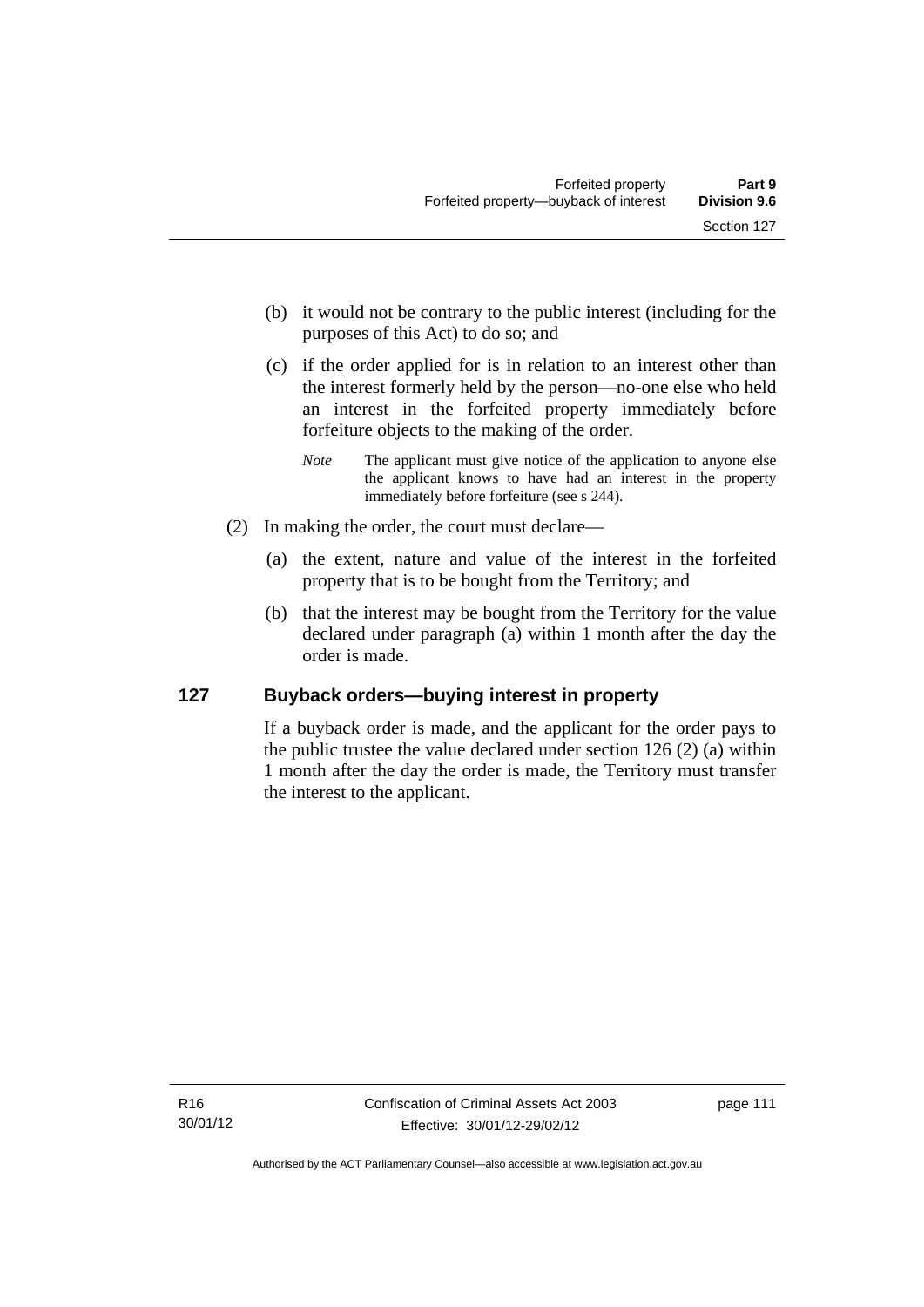#### **Part 10** Confiscated assets trust fund

Section 128

# **Part 10 Confiscated assets trust fund**

#### **128 Definitions for pt 10**

In this part:

*distributable funds* means money in the trust fund that is—

- (a) designated as distributable funds by regulation; or
- (b) declared under section 135 (4) (Review of reserved and distributable funds by public trustee) to be distributable funds.

*equitable sharing program*—see section 129.

*reserved funds* means money in the trust fund that is—

- (a) designated as reserved funds by regulation; or
- (b) declared under section 135 (2) to be reserved funds.

#### **129 Meaning of** *equitable sharing program*

(1) In this part:

*equitable sharing program* means an arrangement under which all or any of the following happen:

- (a) the Territory shares with the Commonwealth or a State a proportion of any proceeds of an unlawful activity recovered under a territory law (including this Act), if, in the Minister's opinion, the Commonwealth or that State has made a significant contribution to the recovery of the proceeds or to the investigation or prosecution of the unlawful activity;
- (b) the Commonwealth or a State shares with the Territory a proportion of any proceeds of an unlawful activity recovered under a law of the Commonwealth or that State, if, in the opinion of the appropriate Minister of the Commonwealth or

R16 30/01/12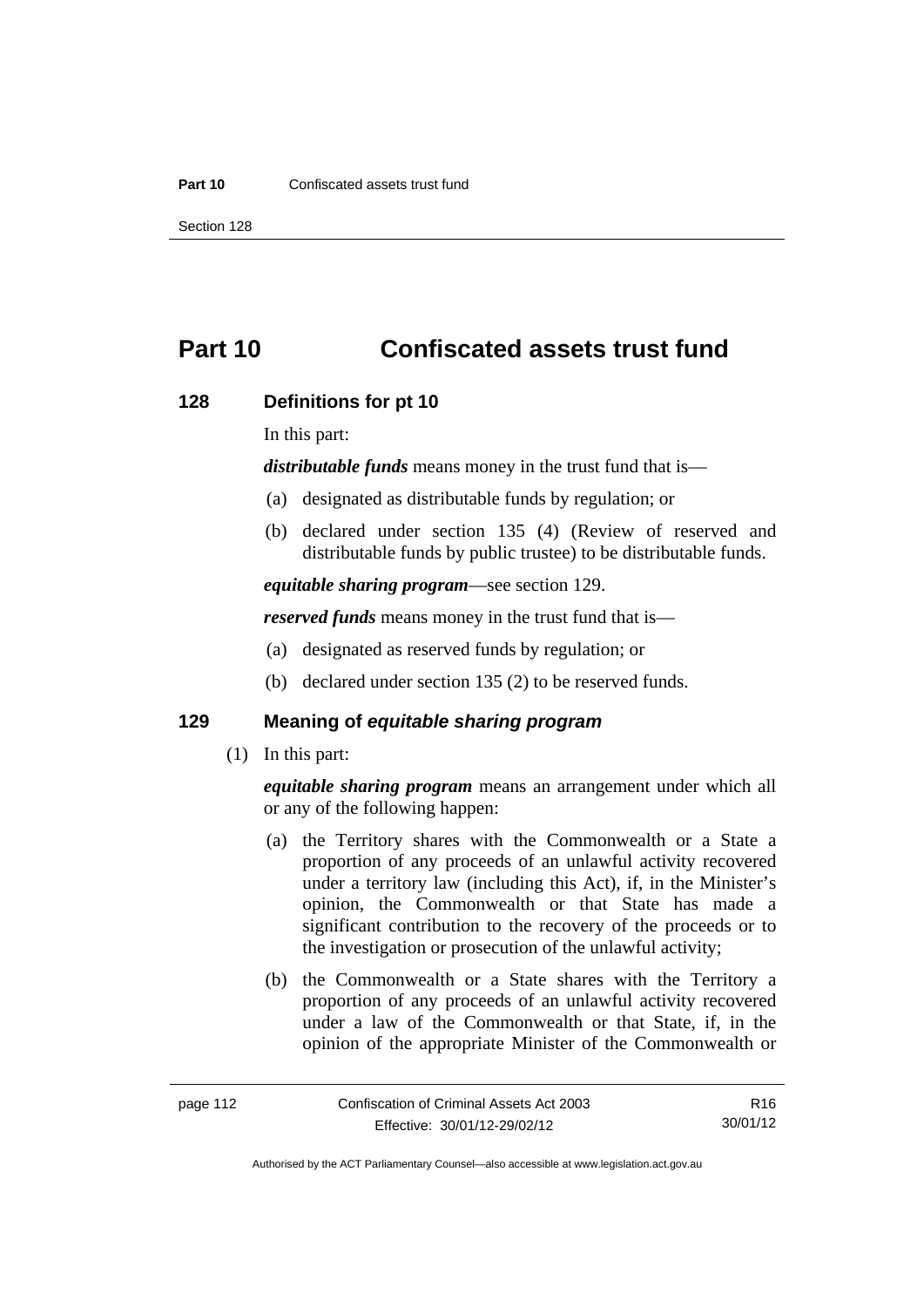that State, the Territory has made a significant contribution to the recovery of the proceeds;

- (c) the Territory shares with a foreign country a proportion of the proceeds of any unlawful activity recovered under a territory law, if, in the Minister's opinion, the foreign country has made a significant contribution to the recovery of the proceeds or to the investigation or prosecution of the unlawful activity.
- (2) In subsection (1):

*unlawful activity* means an act or omission that is—

- (a) a relevant offence; or
- (b) an offence against a law of a foreign country.

#### **130 Establishment of trust fund**

There is to be a trust fund called the confiscated assets trust fund.

#### **131 Payments into trust fund**

- (1) The following amounts must be paid into the trust fund:
	- (a) the income from the administration of restrained property;
	- (b) the forfeited money mentioned in section 111 (1) (Disposal of forfeited property) and the Criminal Code, section 377 (Unlawful possession offence—disposal of forfeited property by public trustee);
	- (c) income earned from forfeited property (including income from the administration of the property);
	- (d) amounts raised from the sale of property to satisfy penalty orders, including any income earned from those amounts;
	- (e) payments for forfeited property that is bought back under a buyback order;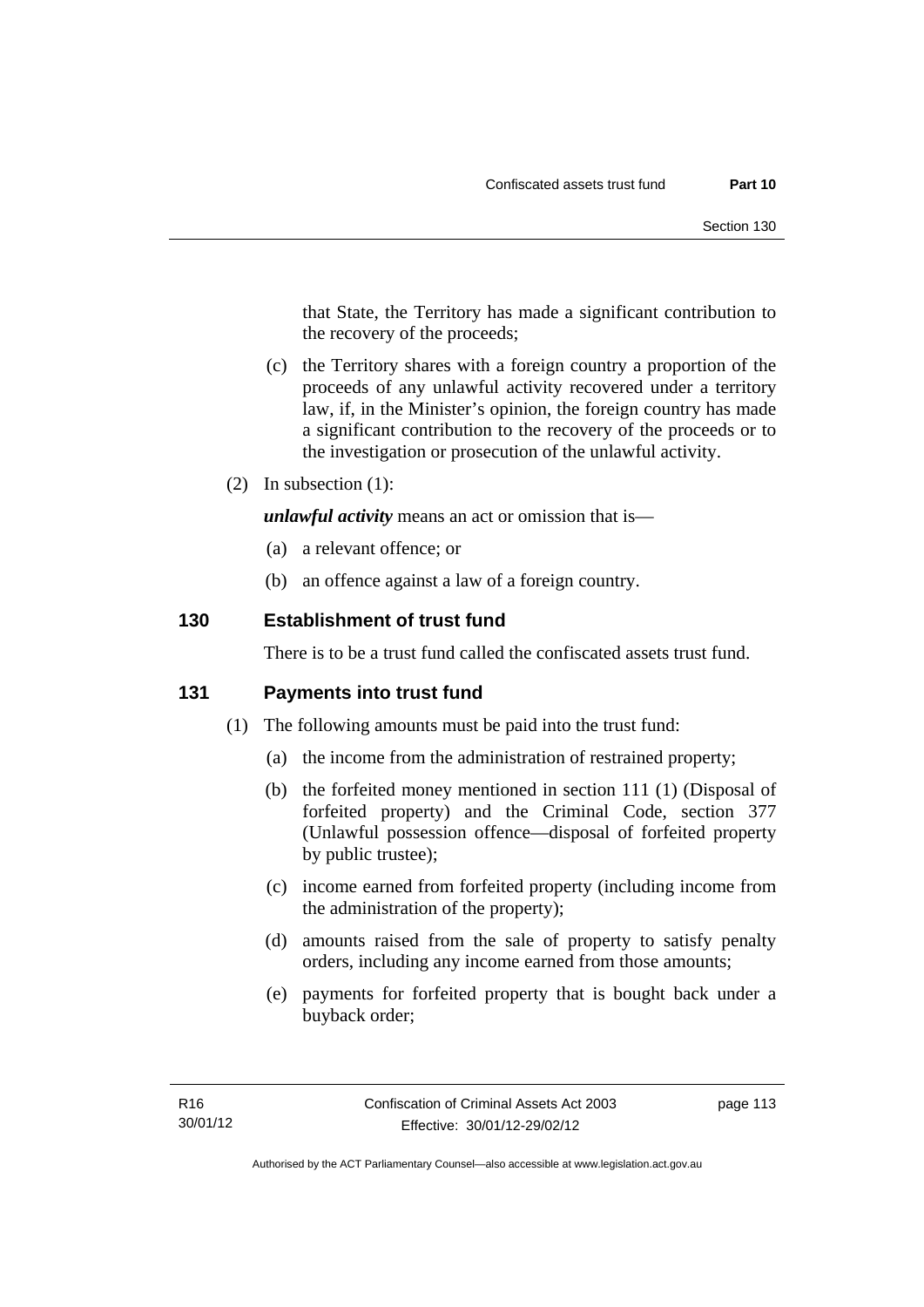Section 132

- (f) the remainder of the proceeds mentioned in the *Crimes Act 1900*, section 250 (2) (b) (Disposal of forfeited articles by public trustee) and the Criminal Code, section 377 (3) (b);
- (g) the proceeds of the enforcement of registered interstate automatic forfeiture decisions and registered interstate forfeiture orders;
- (h) payments and the proceeds of property sold to satisfy an interstate penalty orders;
- (i) payments received under the equitable sharing program.
- (2) However, this section does not apply in relation to forfeited property to which a direction under section 111 (3) (Disposal of forfeited property) applies.
- (3) Amounts paid into the trust fund must be designated as reserved funds or distributable funds in accordance with the regulations (if any).
- (4) All amounts payable into the trust fund must be paid into a trust banking account maintained under the *Financial Management Act 1996*, section 51 (Directorate trust banking accounts).

#### **132 Purposes of trust fund**

- (1) The trust fund may be used to make payments from reserved funds for the following purposes:
	- (a) payments under return or compensation orders;
	- (b) payments of compensation under the Criminal Code, section 378 (Unlawful possession offence—return of or compensation for forfeited property);
	- (c) if property in the possession or control of the public trustee is returned, or compensation paid for property that has been under the control of the public trustee, under a return or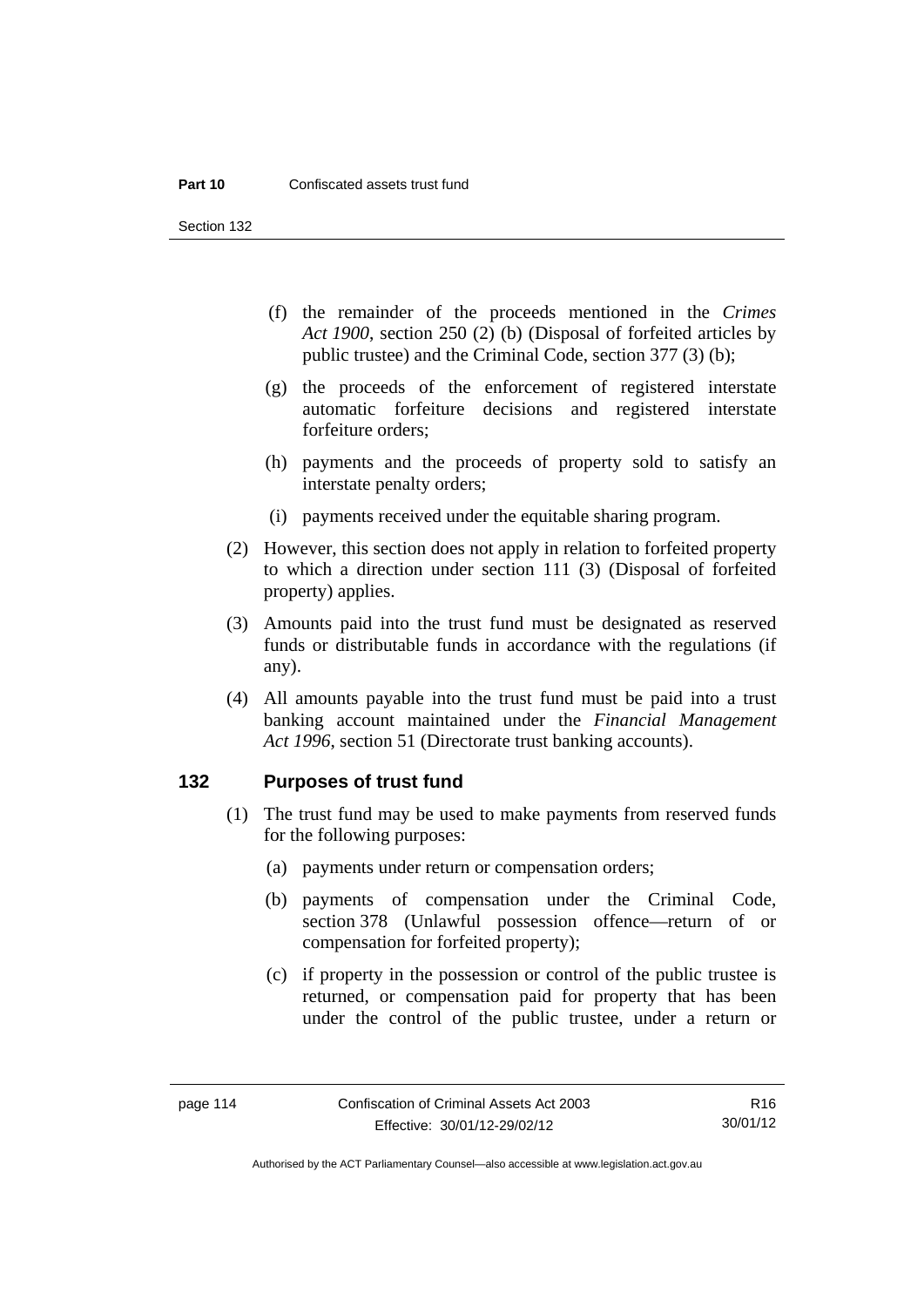compensation order—any costs, charges or expenses deducted by the public trustee in relation to the property;

- (d) the annual management fee prescribed by regulation for the public trustee;
- (e) other costs, charges or expenses of the public trustee in relation to the exercise of functions under this Act;
- (f) payments under the equitable sharing program.
- (2) The trust fund may be used to make payments from distributable funds in accordance with section 134 (2) (Distribution of surplus funds).

#### **133 Payments from trust fund**

- (1) Payments must be made in accordance with the principle that payments for a purpose for which reserved funds may be used have priority over payments for purposes for which distributable funds may be used.
- (2) The public trustee may make payments for the purposes of the trust fund.
- (3) However, a payment under the equitable sharing program or from distributable funds may be made only in accordance with a written direction of the Minister.

## **134 Distribution of surplus funds**

- (1) For section 132 (2) (Purposes of trust fund), the Minister must, at least once in each financial year, decide the amount of distributable funds available for payment from the trust fund.
- (2) The Minister may approve the use of part or all of the decided amount for any of the following purposes:
	- (a) the enforcement of territory laws;
	- (b) criminal justice activities;

page 115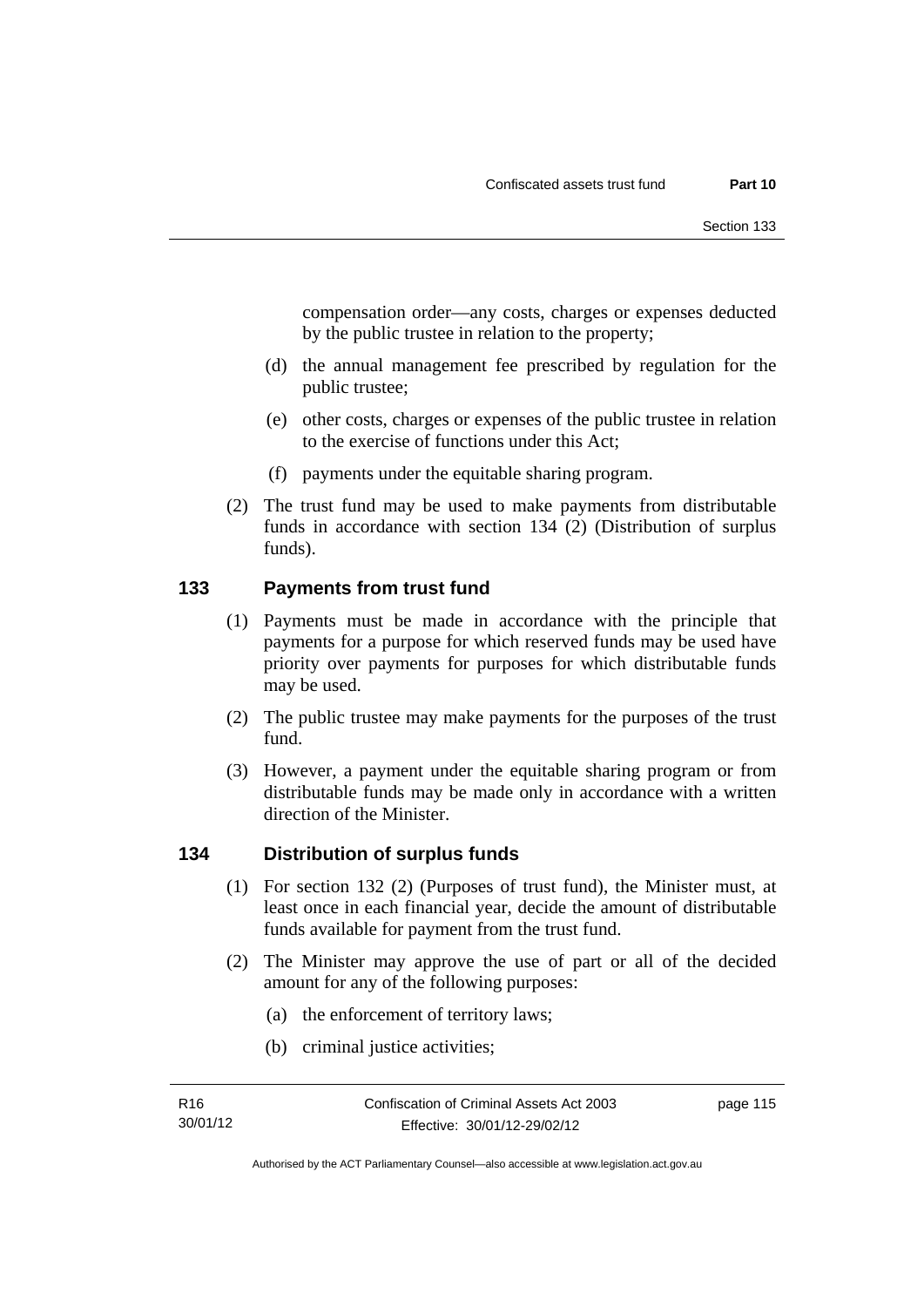- (c) crime prevention;
- (d) assistance to victims of crime;
- (e) the prevention of drug abuse;
- (f) the rehabilitation of drug users;
- (g) a purpose prescribed by regulation relating to law enforcement or drug rehabilitation and education.
- (3) An approval is a notifiable instrument.

*Note* A notifiable instrument must be notified under the Legislation Act.

#### **135 Review of reserved and distributable funds by public trustee**

- (1) The public trustee must review the trust fund at least twice each year to decide whether the amount of reserved funds is likely to be sufficient to meet the payments from reserved funds that may be made within the 6-month period after the review.
- (2) If the public trustee considers that the amount of reserved funds is likely to be insufficient, the public trustee must declare, in writing, an amount of distributable funds to be reserved funds.
- (3) The amount declared must not be more than is necessary to increase the amount of reserved funds to what is required to meet payments from reserved funds within the 6 months after the declaration is made.
- (4) If the public trustee considers that the amount of reserved funds is likely to be more than is necessary, the public trustee must declare, in writing, the amount of the surplus funds to be distributable funds.

R16 30/01/12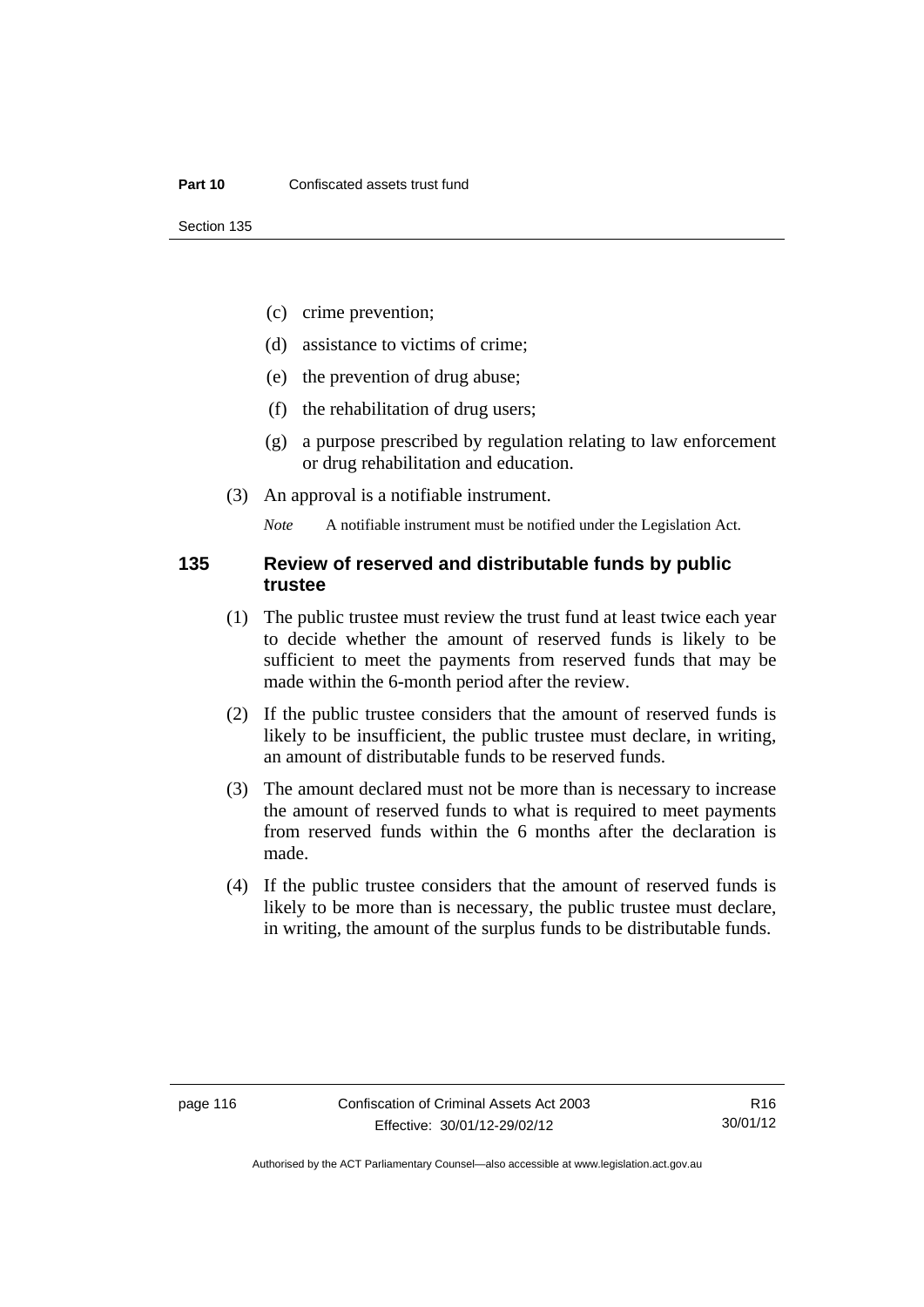# **Part 11** Interstate orders

*Note* Proceedings under this part are civil, not criminal (see s 237 (1) (b)).

#### **136 Meaning of** *authenticated* **for pt 11**

In this part:

*authenticated*, in relation to a corresponding law order, means authenticated by the entity that made the order in accordance with the corresponding law under which the order was made or the practice of the entity.

#### **Example**

if the entity is a court, the order may be authenticated by the court's seal or stamp

*Note* An example is part of the Act, is not exhaustive and may extend, but does not limit, the meaning of the provision in which it appears (see Legislation Act, s 126 and s 132).

#### **137 Interstate restraining and forfeiture orders etc registration**

- (1) This section applies if—
	- (a) an interstate restraining order expressly applies to—
		- (i) stated property in the ACT; or
		- (ii) all the property in the ACT of a person; or
		- (iii) all the property (other than stated property) in the ACT of a person; or
	- (b) an interstate automatic forfeiture decision expressly applies to property in the ACT; or
	- (c) an interstate forfeiture order expressly applies to property in the ACT.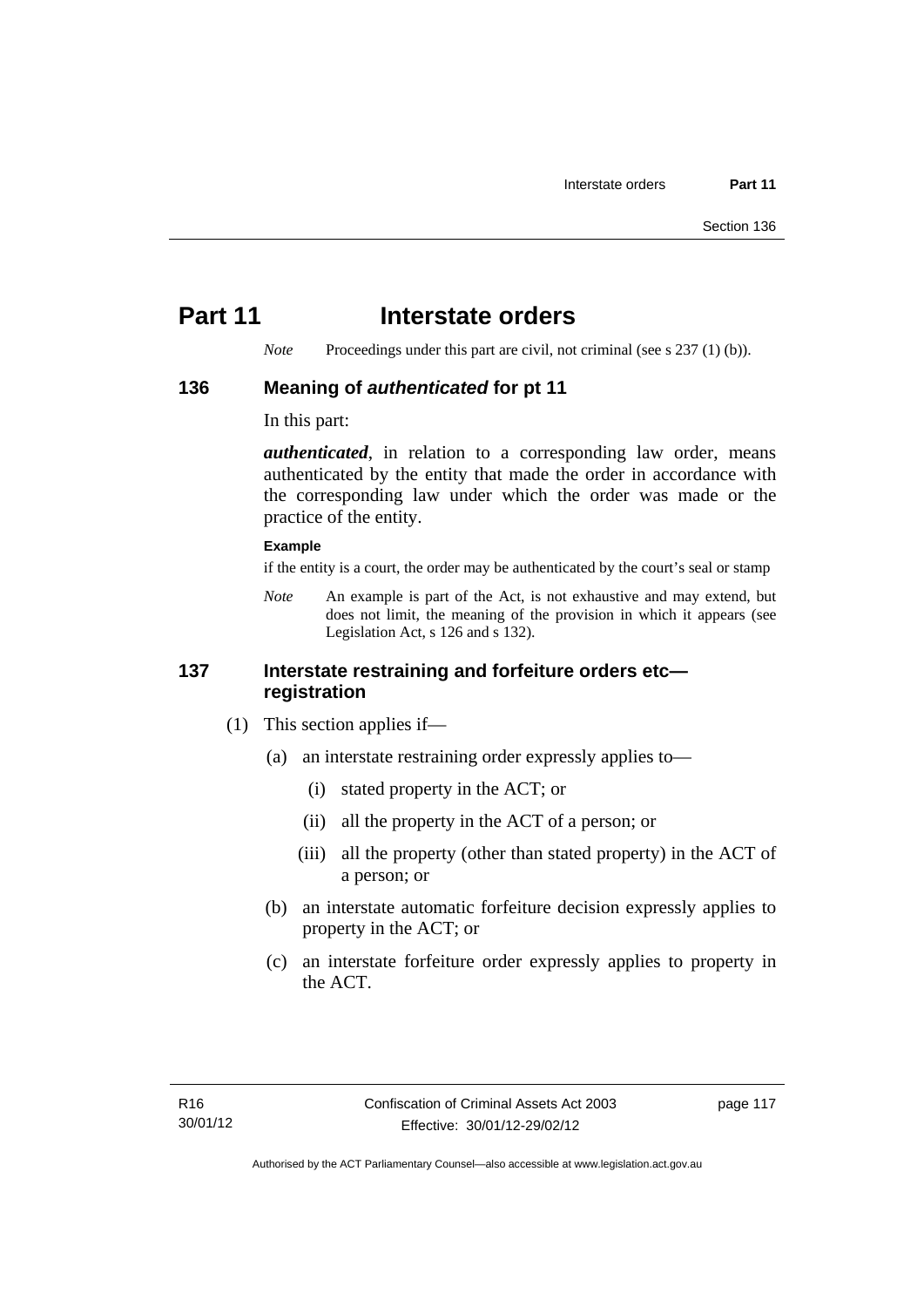Section 138

- (2) An authenticated copy of the order or decision may be registered in a relevant court by the applicant for the order or decision, the DPP or a person prescribed by regulation.
- (3) An authenticated copy of any amendment of the order or decision (made before or after the registration of the order or decision) may be registered in a relevant court by a person mentioned in subsection  $(2)$ .
- (4) Registration of the order or decision, and any amendment of the order or decision, may be refused to the extent that the order or decision, or the order or decision as amended, could not, on registration, be enforced in the ACT.
- (5) The order or decision, and any amendment of the order or decision, must be registered in accordance with the procedure of the relevant court.

#### **138 Interstate restraining and forfeiture orders etc—interim registration**

- (1) This section applies to an electronic copy of an authenticated interstate restraining order, interstate automatic forfeiture decision or interstate forfeiture order or of an authenticated copy of any amendment of such an order or decision.
- (2) If the electronic copy is certified in accordance with the procedure of a relevant court, it is taken, for this Act, to be an authenticated copy of the order, decision or amendment.
- (3) However, if the order, decision or amendment is registered in the relevant court using the electronic copy, the registration ceases to have effect at the end of 5 days after the day of registration, or when an authenticated copy of the order, decision or amendment is registered, whichever happens first.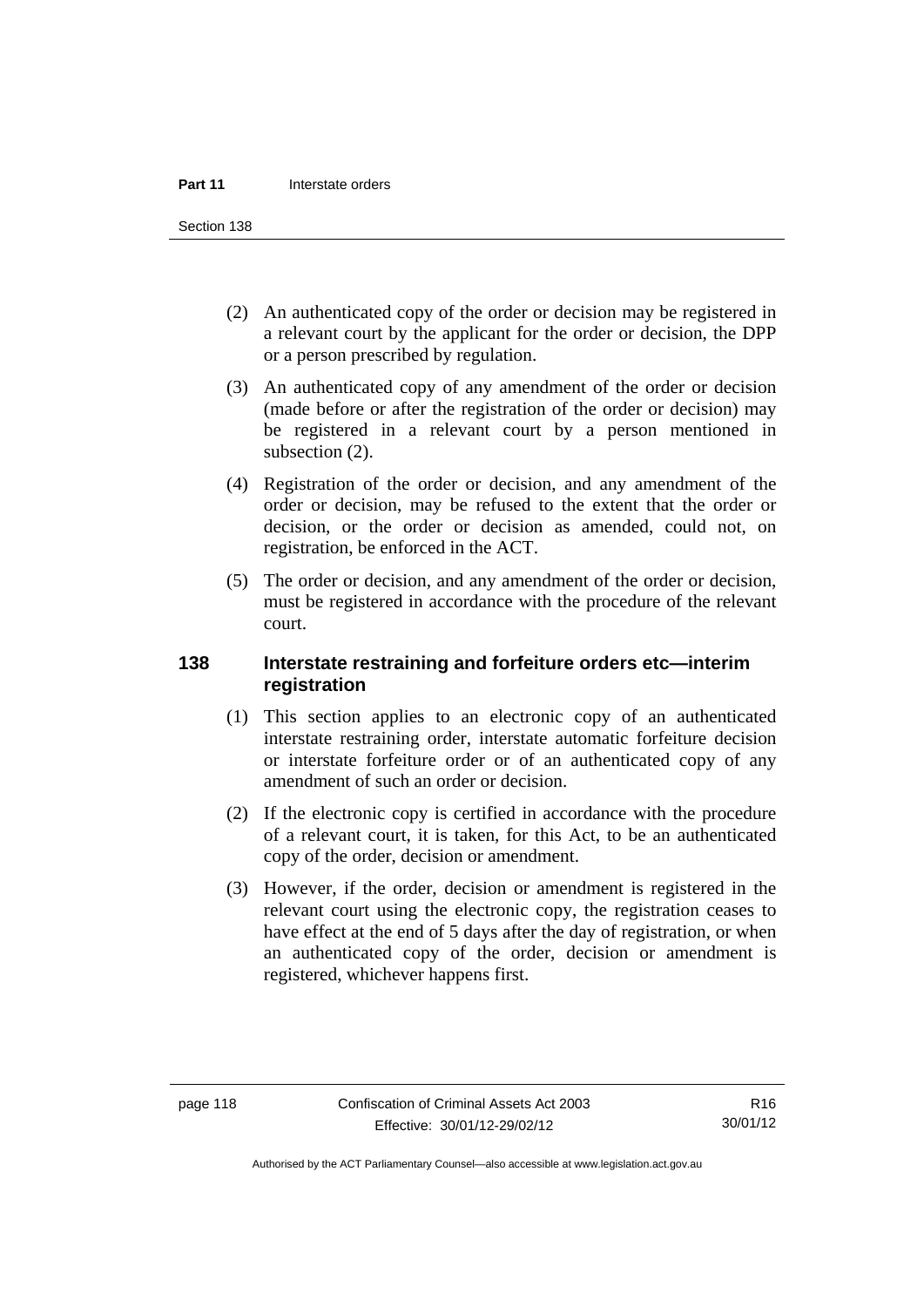(4) In this section:

*electronic copy*, of a document, includes the following copies of the document:

- (a) a faxed copy;
- (b) an emailed copy;
- (c) a scanned copy.

## **139 Interstate restraining and forfeiture orders etc—effect of registration**

- (1) For this Act, a registered interstate restraining order is taken to be a restraining order under this Act.
- (2) For this Act, a registered interstate automatic forfeiture decision is taken to be an automatic forfeiture under division 5.2 (Automatic forfeiture—conviction for serious offences).
- (3) For this Act, a registered interstate civil forfeiture order is taken to be a civil forfeiture order under this Act.
- (4) For this Act, a registered interstate conviction forfeiture order is taken to be a conviction forfeiture order under this Act.
- (5) An amendment of a registered interstate order or decision mentioned in this section has effect for this Act only if it is registered under this part.

#### **140 Interstate restraining and forfeiture orders etc—ending of registration**

A registered interstate restraining order, automatic forfeiture decision or forfeiture order ceases to be registered under this Act if—

 (a) it ceases to be in force under the corresponding law under which it was made; or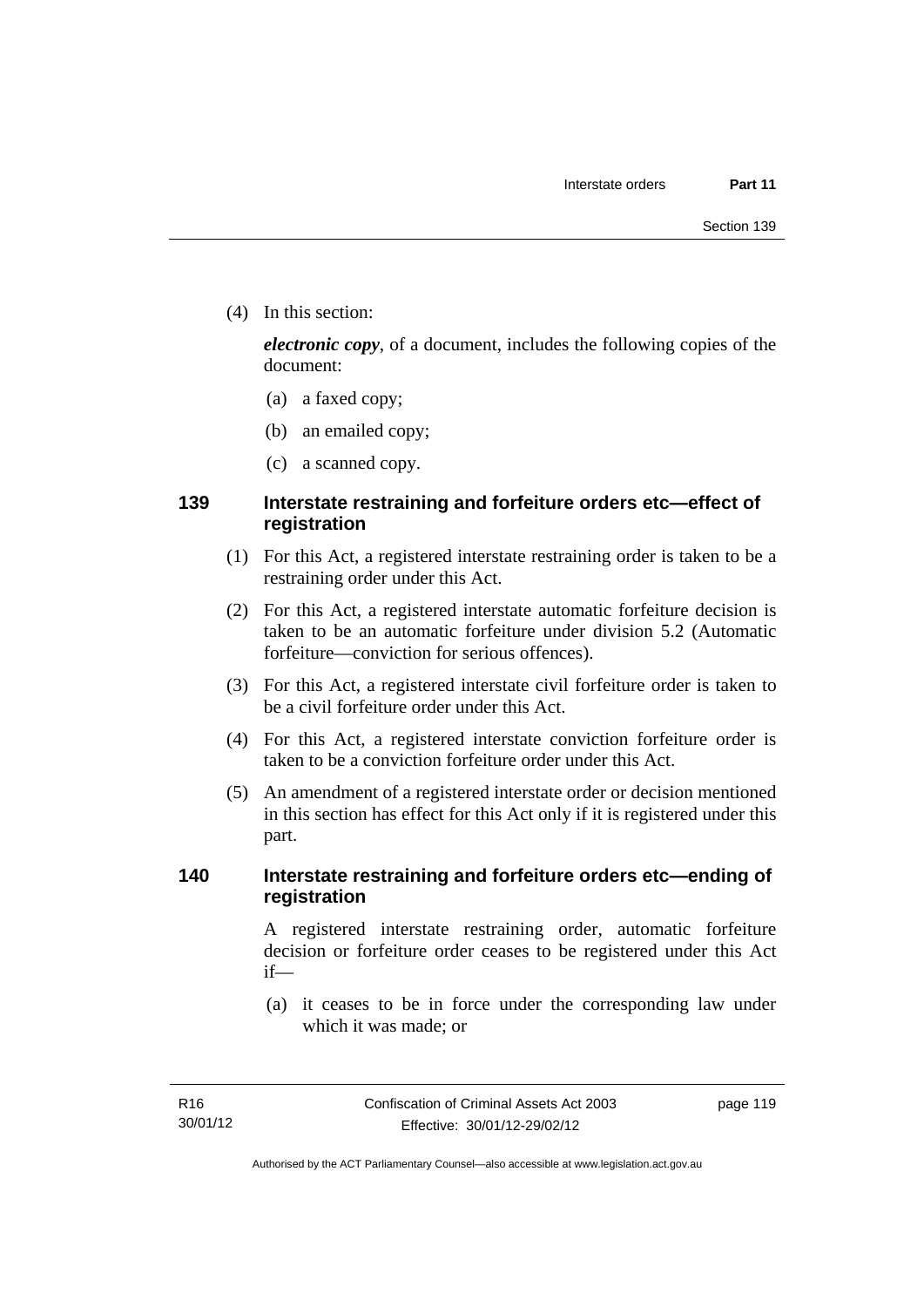Section 141

(b) its registration is cancelled under section 141.

#### **141 Interstate restraining and forfeiture orders etc cancellation of registration**

- (1) The registration of an interstate restraining order, interstate automatic forfeiture decision or interstate forfeiture order may be cancelled by a relevant court, or an officer of a relevant court prescribed by regulation, if—
	- (a) the registration was improperly obtained; or
	- (b) details of any amendment of the order or decision, or any direction of the entity that made the order or decision, was not given to the relevant court in accordance with the procedure of the court.
- (2) The registration of an interstate restraining order, interstate automatic forfeiture decision or interstate forfeiture order, or an amendment of such an order or decision, may be cancelled by a relevant court, to the extent that the order or decision, or the order or decision as amended, cannot be enforced in the ACT.

#### **142 Creation of interstate penalty charges**

- (1) This section applies if—
	- (a) an interstate restraining order is made because of the commission, or the alleged commission, of a relevant offence by a person; and
	- (b) an interstate penalty order is made against the person in relation to the offence; and
	- (c) the interstate restraining order is registered under this Act; and
	- (d) the interstate penalty order is registered in the ACT under the *Service and Execution of Process Act 1992* (Cwlth).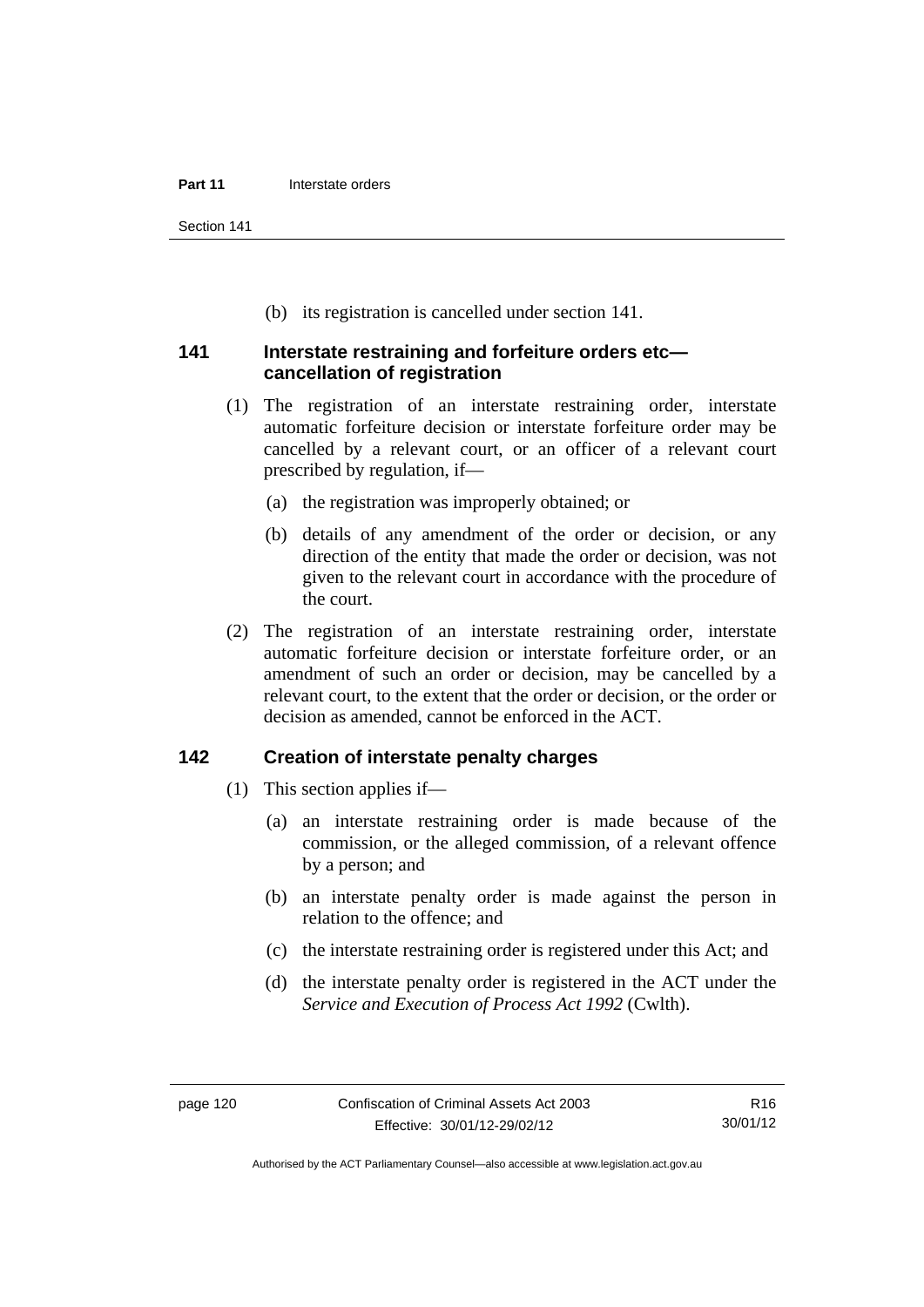- (2) On the registration of both of the orders mentioned in subsection (1) (c) and (d), a charge (an *interstate penalty charge*) to secure the amount payable under the interstate penalty order is created over the property in the ACT restrained under the interstate restraining order.
- (3) If the interstate restraining order is amended, after the interstate penalty order is made, to add more property, and the interstate restraining order is registered under this part, the additional property is also subject to the penalty charge on registration of the amendment.

## **143 Interstate penalty charges—effect of creation**

For this Act, an interstate penalty charge is taken to be a penalty charge under this Act.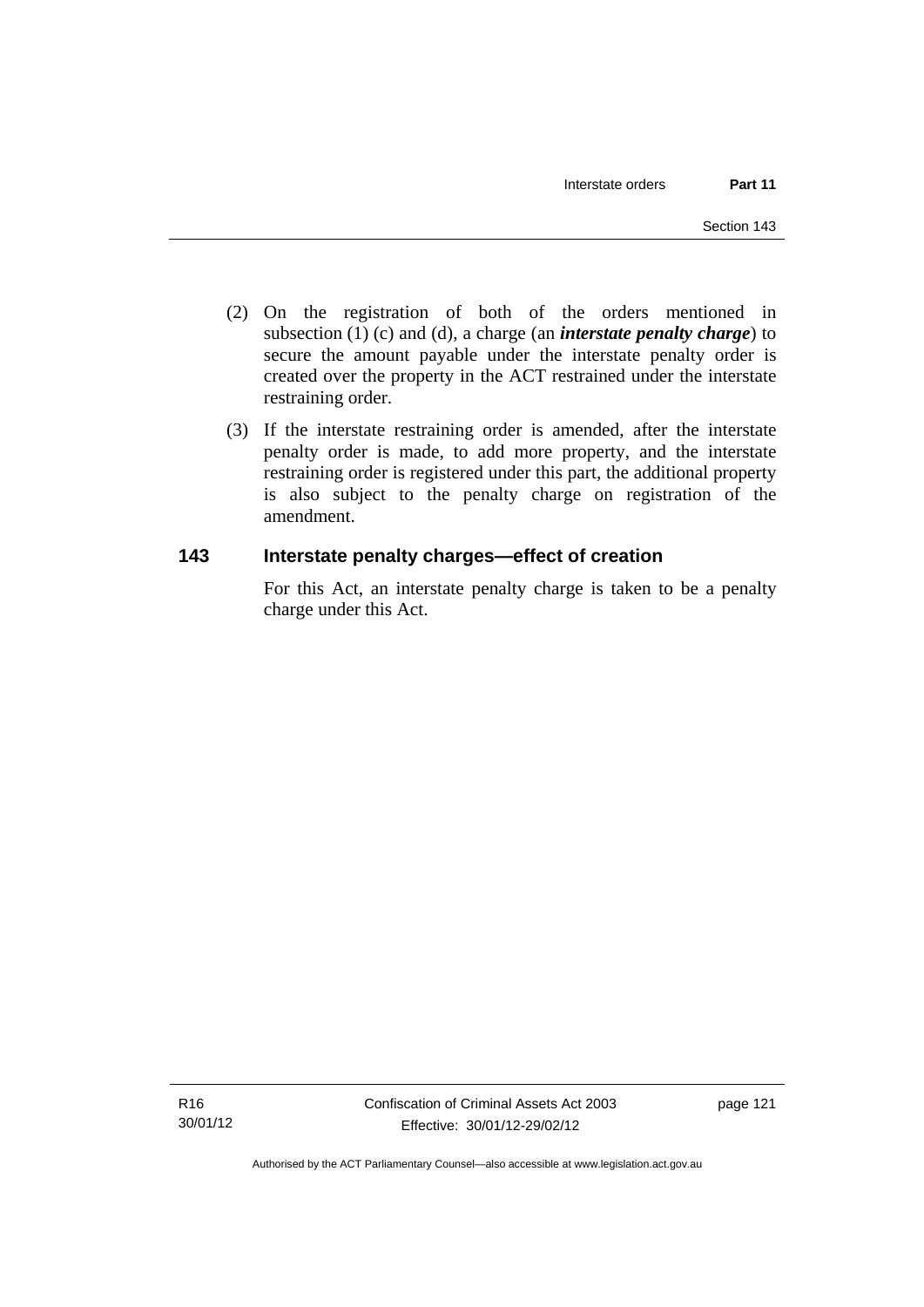**Part 12** Information gathering<br>**Division 12.1** Inquiry notices **Inquiry notices** Section 144

# **Part 12 Information gathering**

## **Division 12.1 Inquiry notices**

#### **144 Meaning of** *inquiry notice*

In this Act:

*inquiry notice* means a notice by a police officer requiring a financial institution to give the officer stated information in relation to—

- (a) an account with the institution (including whether an account has existed or does exist); or
- (b) a transaction (other than in relation to an account) conducted, or proposed to be conducted, by or with the institution (including whether a transaction has been conducted).
- *Note 1 Account* includes a safe-deposit box (see dict, def *account*).
- *Note* 2 It is an offence to contravene an inquiry notice, to give false or misleading information in purported compliance with an inquiry notice, or to disclose the existence or operation of the notice (see div 12.6).

#### **145 Inquiry notices—giving**

- (1) A police officer of the rank of commander (or higher) may give an inquiry notice to a financial institution.
- (2) The inquiry notice may be given only if the police officer is satisfied that the information to which the notice relates is relevant to deciding whether—
	- (a) an application could be made for an order under this Act (including for another order under this part), a corresponding law order, or a search warrant under part 13 (Search warrants), in relation to anyone; or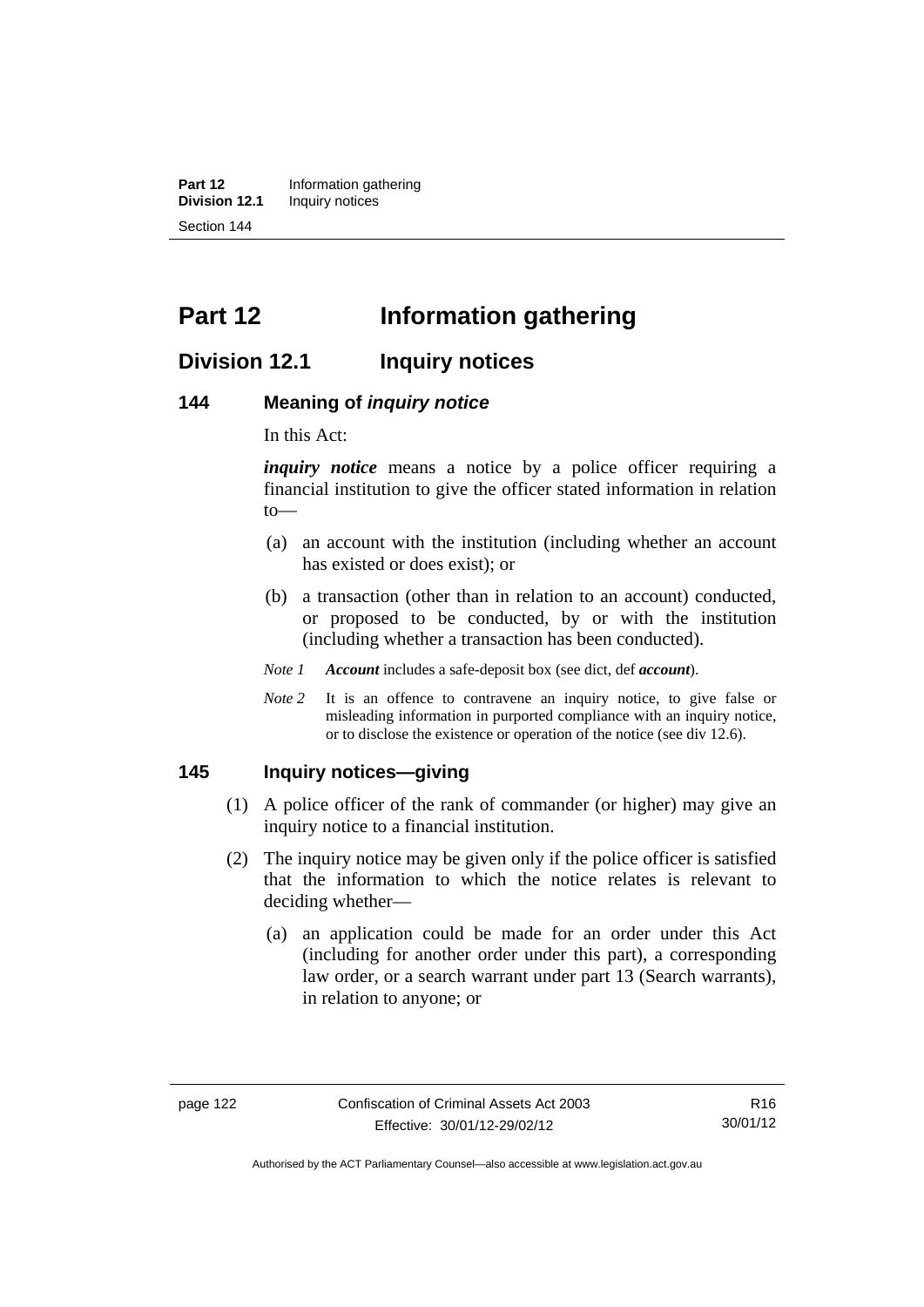- (b) a proceeding could be begun against anyone for an offence against this Act or a corresponding law or for a money laundering offence.
- *Note* A *money laundering offence* includes a prescribed offence against a law of the Commonwealth, a State or another Territory, see dict.
- (3) The police officer must give a copy of the notice to the financial institution to which the notice applies.
	- *Note* For how documents may be served, see the Legislation Act, pt 19.5.

## **146 Inquiry notices—form**

- (1) An inquiry notice must be signed by the police officer giving it.
- (2) The notice must state—
	- (a) that it is an inquiry notice under this Act; and
	- (b) the financial institution to which the notice applies; and
	- (c) the information that the financial institution is required to give; and
	- (d) how the information is to be given; and
	- (e) that the inquiry notice is a non-disclosable information order.
	- *Note* The disclosure of the existence or operation of a non-disclosable information order is prohibited (see s 192).
- (3) The notice must also include a statement setting out the effect of division 12.6 (Information order offences) in relation to inquiry notices.

## **147 Inquiry notices—immunity for complying financial institutions and staff**

A civil proceeding does not lie against a financial institution, or an officer, employee or agent of a financial institution, in relation to loss, damage or injury of any kind to someone else because of the

page 123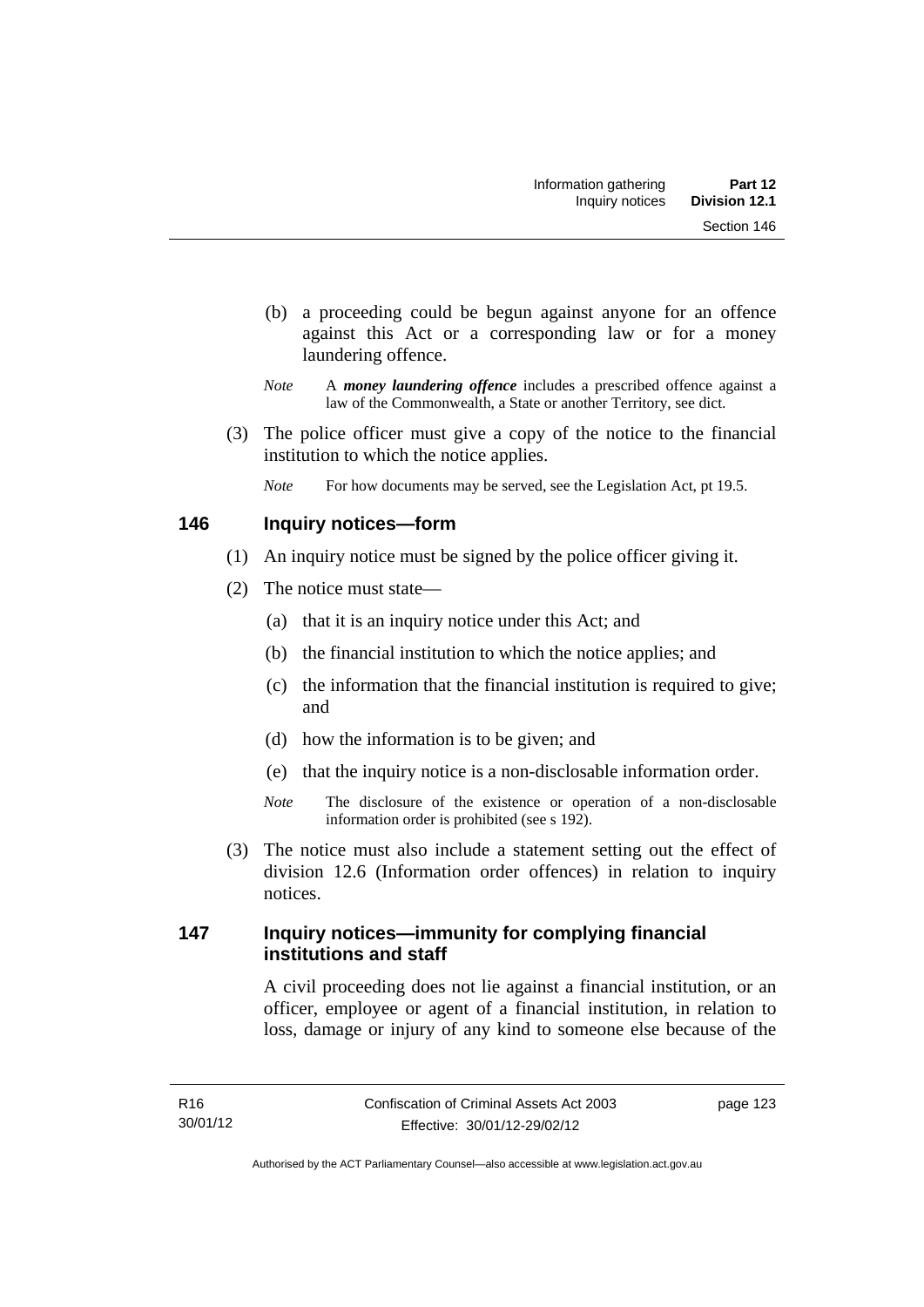| Part 12       | Information gathering |  |
|---------------|-----------------------|--|
| Division 12.2 | Monitoring orders     |  |
| Section 148   |                       |  |

giving of information honestly to a police officer in compliance with (or purported compliance with) an inquiry notice

## **Division 12.2 Monitoring orders**

- *Note 1* For general provisions about a proceeding for a monitoring order (which is a confiscation proceeding—see s 236), see pt 14.
- *Note 2* In particular, no advance notice to anyone is required of the application for the order, and the application may be heard in closed court, without the offender or the public being present (see s 243).

#### **148 Meaning of** *monitoring order*

In this Act:

*monitoring order* means an order under section 151 (Monitoring orders—making) requiring a financial institution give a police officer information obtained or held by the institution about transactions conducted, or proposed to be conducted, by a person with the institution.

#### **149 Monitoring orders—application**

- (1) A police officer may apply to a relevant court for a monitoring order.
- (2) The application may be made only if the police officer has reasonable grounds for suspecting that the person in relation to whom the order is sought—
	- (a) has committed, or is about to commit, a serious offence; or
	- (b) was involved in the commission, or is about to be involved in the commission, of a serious offence; or
	- (c) has derived, or is about to derive, property or a benefit from the commission of a serious offence.
	- *Note Serious offence* means an offence against a territory law or the law of the Commonwealth, a State or another Territory that is punishable by imprisonment for 5 years or longer (see s 13 (2)).

page 124 Confiscation of Criminal Assets Act 2003 Effective: 30/01/12-29/02/12 R16 30/01/12

Authorised by the ACT Parliamentary Counsel—also accessible at www.legislation.act.gov.au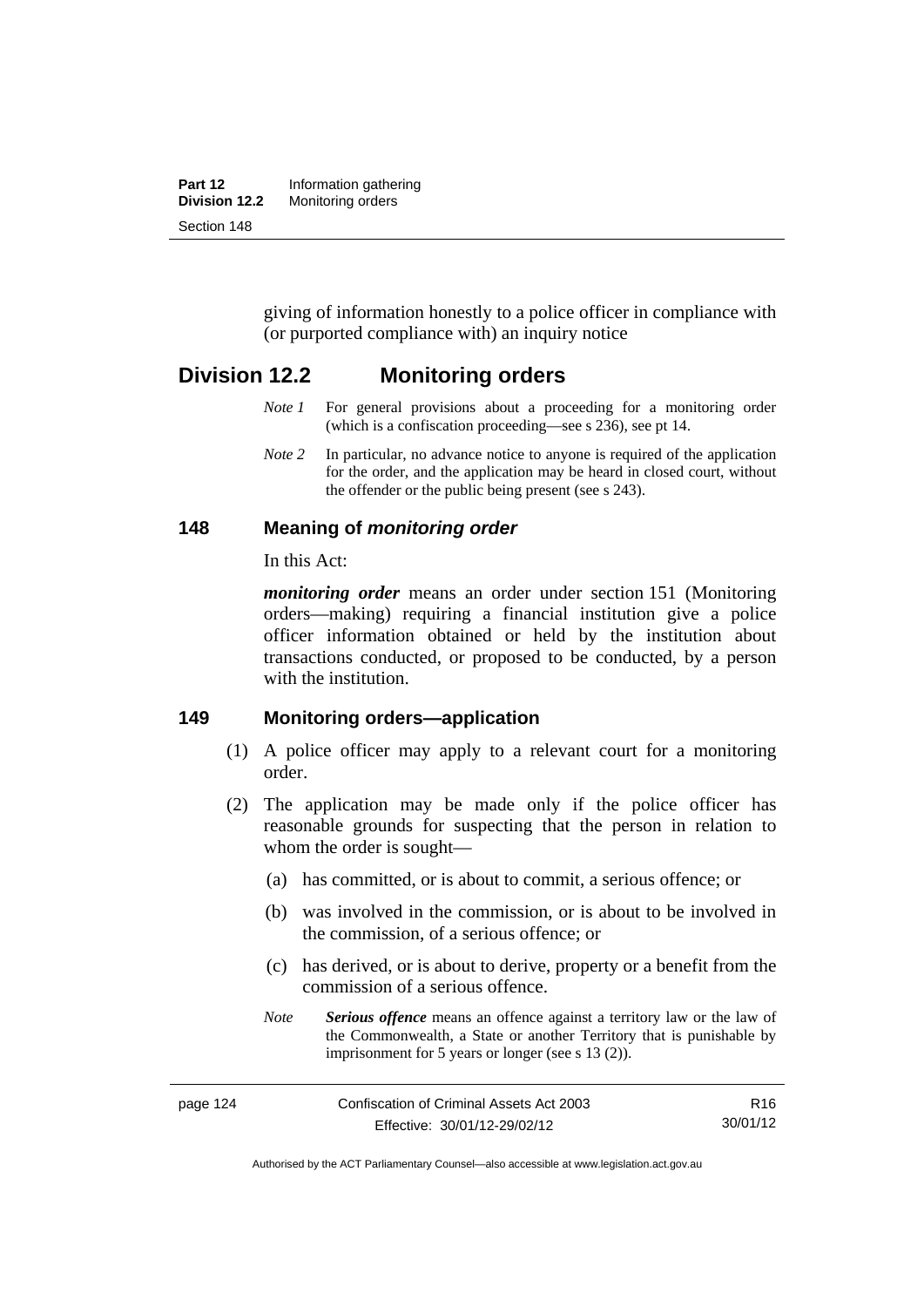#### **150 Monitoring orders—affidavit supporting application**

- (1) An application for a monitoring order must be supported by an affidavit of the applicant police officer stating the grounds for the officer's suspicions.
- (2) The court may require the police officer to give additional information about the grounds on which the order is sought.

## **151 Monitoring orders—making**

- (1) This section applies if an application is made under section 149 (Monitoring orders—application) to a relevant court for a monitoring order requiring a financial institution to give a police officer information obtained or held by the institution about transactions conducted, or proposed to be conducted with the institution, by the person in relation to whom the order is sought.
- (2) The relevant court must make the monitoring order sought if, having regard to the police officer's affidavit supporting the application and any other evidence before the court, the court is satisfied that there are reasonable grounds for the officer's suspicions stated in the affidavit.
- (3) The order must state—
	- (a) that it is a monitoring order under this Act; and
	- (b) the financial institution to which the order applies; and
	- (c) the person in relation to whom the order is made; and
	- (d) the nature of the transactions to be monitored; and
	- (e) the information that the financial institution is required to give; and
	- (f) how the information is to be given; and
	- (g) the period for which the order has effect; and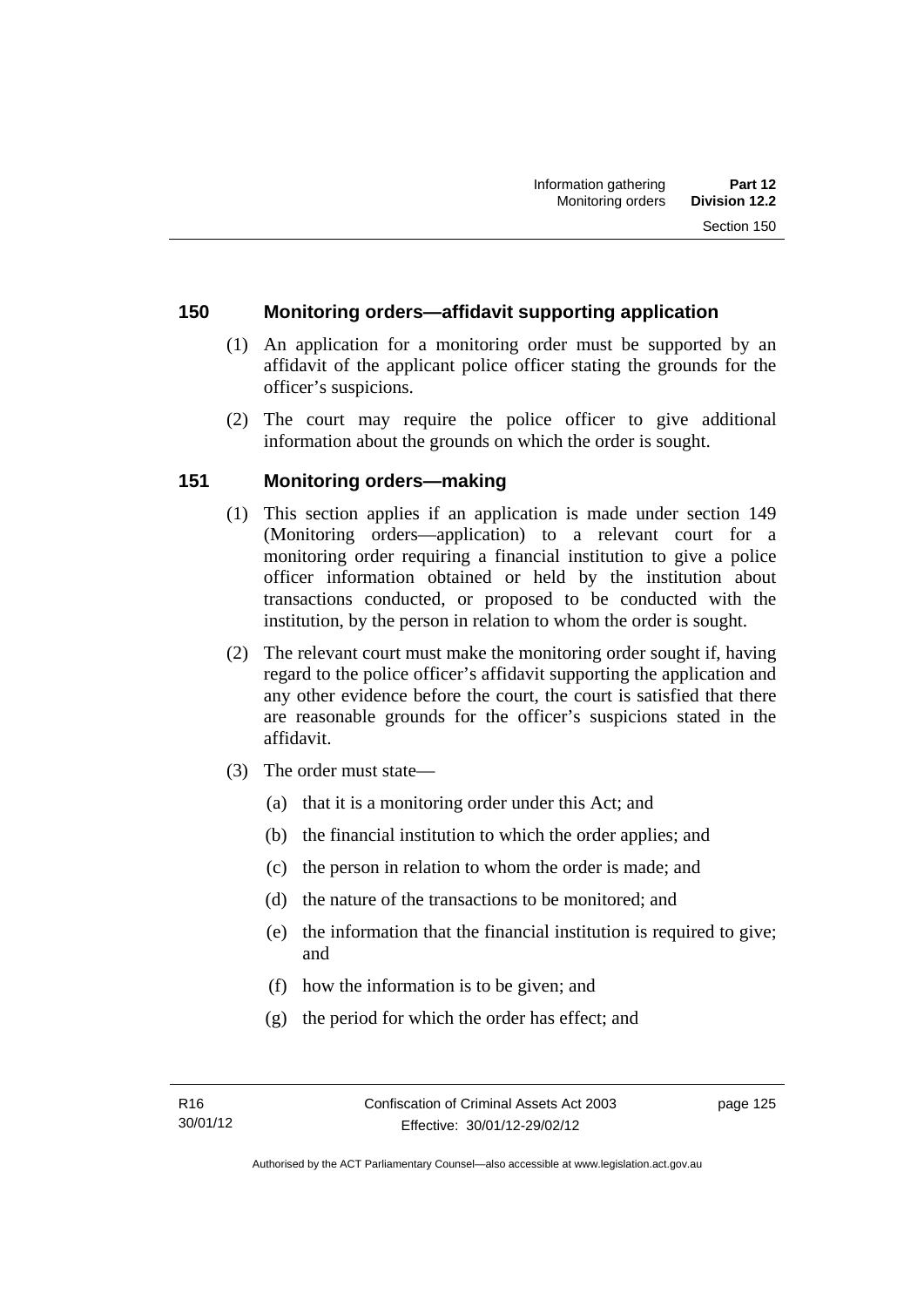- (h) that the monitoring order is a non-disclosable information order.
- *Note* The disclosure of the existence or operation of a non-disclosable information order is prohibited (see s 192).
- (4) The order must also include a statement setting out the effect of division 12.6 (Information order offences) in relation to monitoring orders.
- (5) The period mentioned in subsection (3) (g) must not begin earlier than the day when notice of the order is given to the financial institution and must end not later than 3 months after the day when the order is made.
- (6) To remove any doubt, a relevant court may make 2 or more monitoring orders (including for successive periods) in relation to the same person.
- (7) The chief police officer must give a copy of a monitoring order to the financial institution to which the order applies.
	- *Note* For how documents may be served, see the Legislation Act, pt 19.5.

## **Division 12.3 Transaction suspension orders**

- *Note 1* For general provisions about a proceeding for a transaction suspension order (which is a confiscation proceeding—see s 236), see pt 14.
- *Note 2* In particular, no advance notice to anyone is required of the application for the order, and the application may be heard in closed court, without the offender or the public being present (see s 243).

#### **152 Meaning of** *transaction suspension order*

(1) In this Act:

*transaction suspension order* means an order under section 155 (Transaction suspension orders—making) requiring a financial institution, on becoming aware of a transaction (including a proposed transaction) to be conducted through a stated account, to—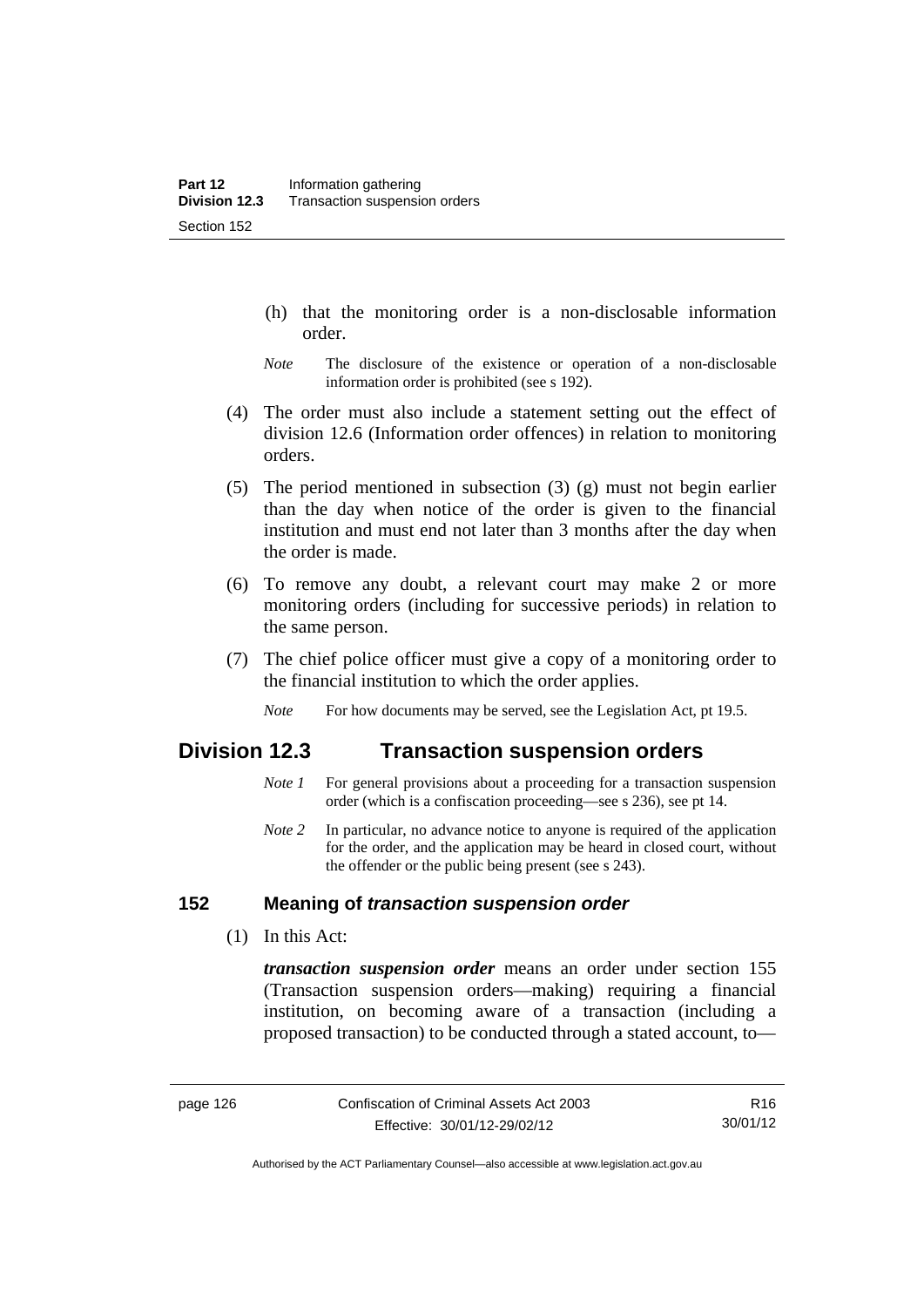- (a) immediately tell a police officer about the transaction; and
- (b) delay the processing of the transaction for 48 hours after the institution becomes aware of the transaction.
- (2) In this section:

*account* does not include a safe-deposit box.

#### **153 Transaction suspension orders—application**

- (1) A police officer may apply to a relevant court for a transaction suspension order.
- (2) The application may be made only if the police officer has reasonable grounds for suspecting that—
	- (a) the person in relation to whom the order is sought—
		- (i) has committed, or is about to commit, a money laundering offence; or
		- (ii) was involved in the commission, or is about to be involved in the commission, of a money laundering offence; or
		- (iii) has derived, or is about to derive, property or a benefit from the commission of a money laundering offence; and
	- (b) the account in relation to which the order is sought is operated by, or under the effective control of, the person.
		- *Note 1* For the meaning of *effective control*, see s 14.
		- *Note 2* A *money laundering offence* includes a prescribed offence against a law of the Commonwealth, a State or another Territory (see dict).
		- *Note* 3 For the meaning of *in relation to*, see dict.
- (3) To remove any doubt, the application may be made in relation to 2 or more accounts.

page 127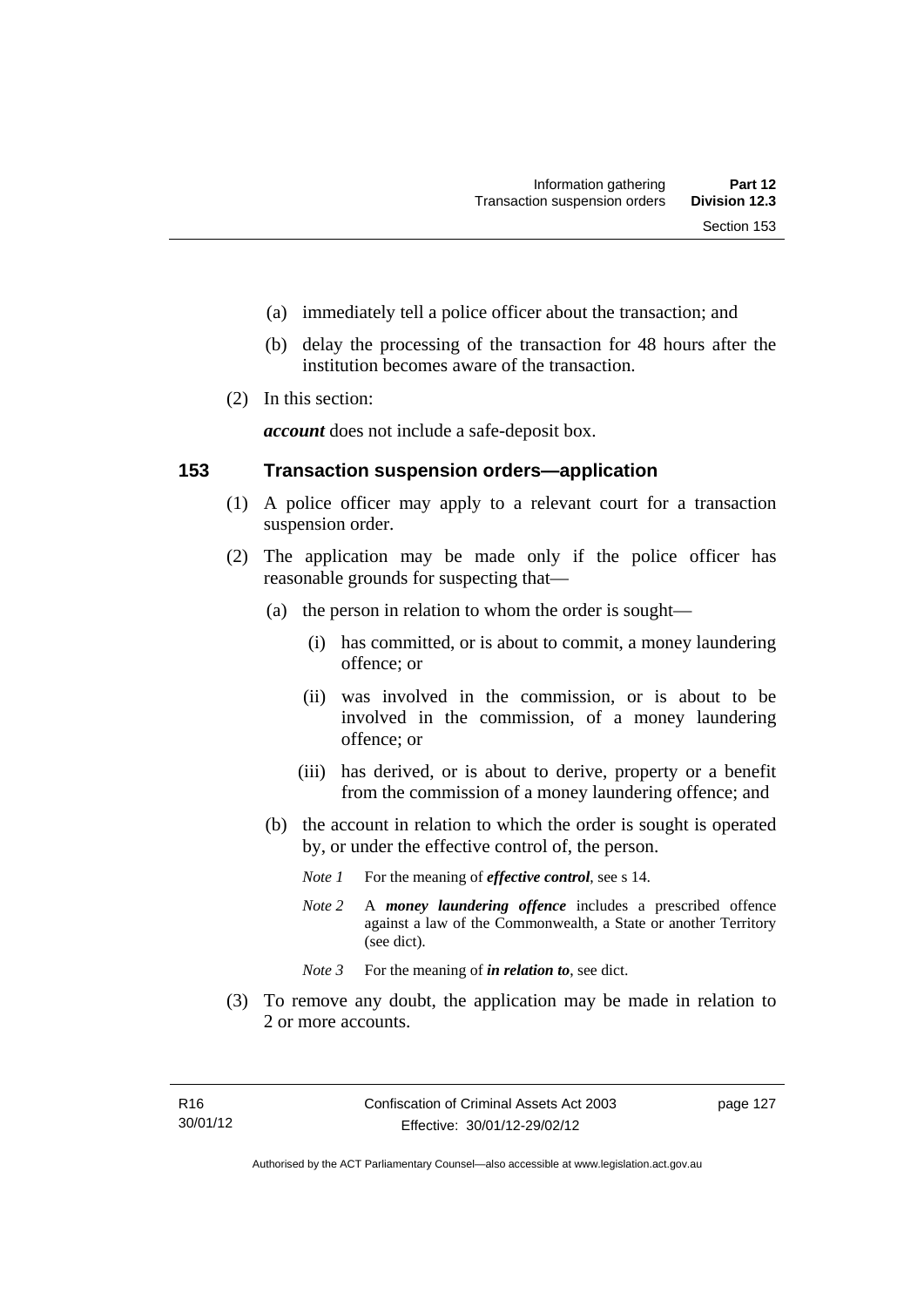#### **154 Transaction suspension orders—affidavit supporting application**

- (1) An application for a transaction suspension order must be supported by an affidavit of the applicant police officer stating—
	- (a) the grounds for the officer's suspicions; and
	- (b) the account in relation to which the order is sought.
- (2) The court may require the police officer to give additional information about the grounds on which the order is sought.

#### **155 Transaction suspension orders—making**

- (1) This section applies if an application is made under section 153 (Transaction suspension orders—application) to a relevant court for a transaction suspension order requiring a financial institution, on becoming aware of a transaction (including a proposed transaction) to be conducted through the account to which the application relates, to—
	- (a) immediately tell a police officer about the transaction; and
	- (b) delay the processing of the transaction for 48 hours after the institution becomes aware of the transaction.
- (2) The relevant court must make the transaction suspension order sought if, having regard to the police officer's affidavit supporting the application and any other evidence before the court, the court is satisfied that there are reasonable grounds for the officer's suspicions stated in the affidavit.
- (3) The order must state—
	- (a) that it is a transaction suspension order under this Act; and
	- (b) the terms of the order; and
	- (c) the financial institution to which the order applies; and
	- (d) the account in relation to which the order is made; and

Authorised by the ACT Parliamentary Counsel—also accessible at www.legislation.act.gov.au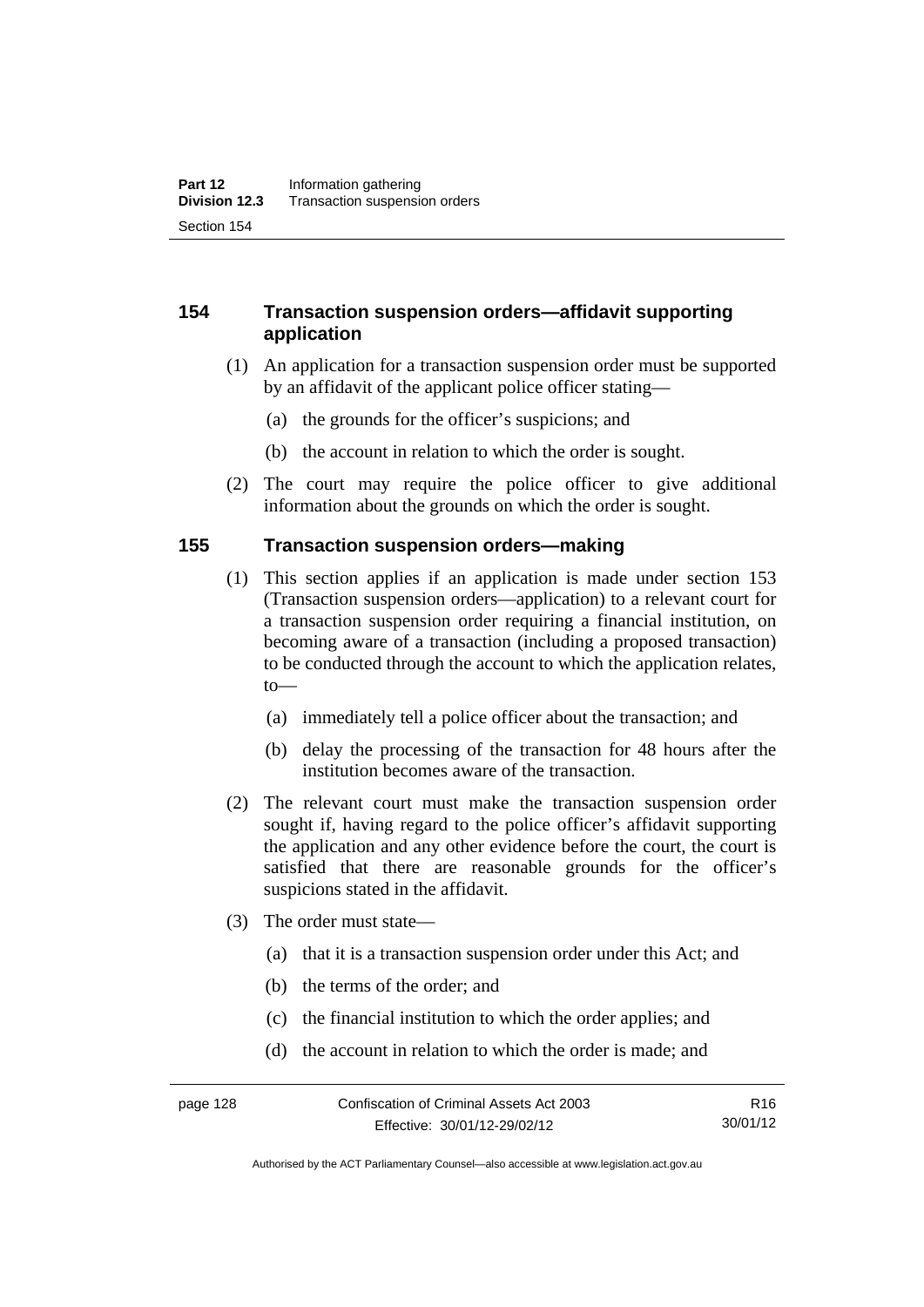- (e) how notice of transactions (including proposed transactions) is to be given; and
- (f) the period for which the order has effect; and
- (g) that the transaction suspension order is a non-disclosable information order.
- *Note 1* The disclosure of the existence or operation of a non-disclosable information order is prohibited (see s 192).
- *Note 2* An order cannot be made in relation to a safe-deposit box (see s 152 (2)).
- (4) The order must also include a statement setting out the effect of division 12.6 (Information order offences) in relation to transaction suspension orders.
- (5) The period mentioned in subsection (3) (f) must not begin earlier than the day when notice of the order is given to the financial institution and must end not later than 3 months after the day when the order is made.
- (6) To remove any doubt, a relevant court may make 2 or more transaction suspension orders (including for successive periods) in relation to the same account.
- (7) The chief police officer must give a copy of a transaction suspension order to the financial institution to which the order applies.
	- *Note* For how documents may be served, see the Legislation Act, pt 19.5.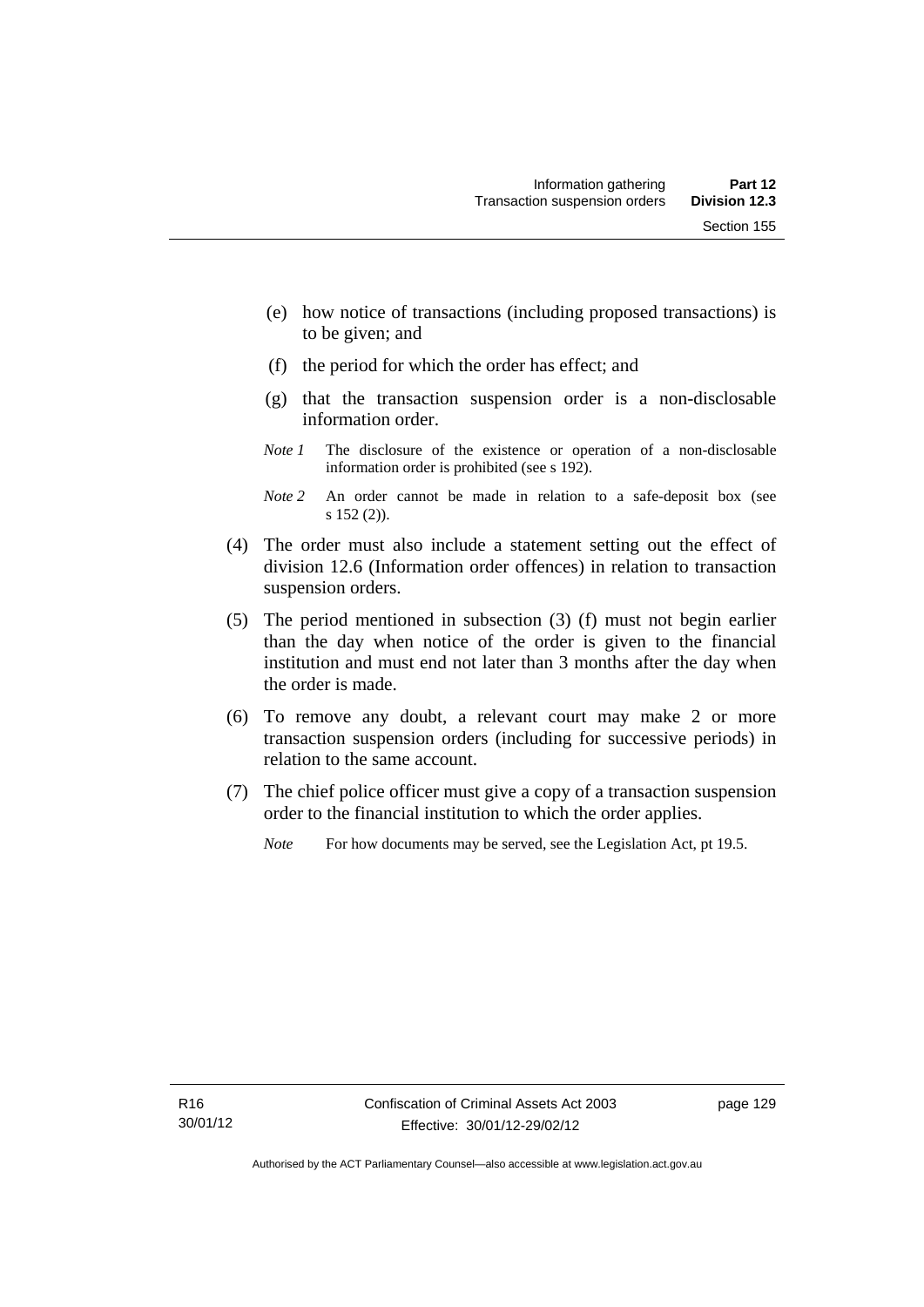# **Division 12.4 Production orders for propertytracking documents**

- *Note 1* For general provisions about a proceeding for a production order (which is a confiscation proceeding—see s 236), see pt 14.
- *Note 2* In particular, no advance notice to anyone is required of the application for the order, and the application may be heard in closed court, without the offender or the public being present (see s 243).

#### **156 Meaning of** *production order*

In this Act:

*production order* means an order under section 160 (Production orders—making) requiring a person to give a police officer any property-tracking documents in the person's possession or control that relate to the person or property (or both) stated in the order.

## **157 Meaning of** *property-tracking document*

In this Act:

*property-tracking document* means—

- (a) a document relevant to identifying, locating or quantifying—
	- (i) property (including tainted property and property under the effective control of a person) in relation to which action has been or could be taken under this Act or a corresponding law; or
	- (ii) benefits derived by a person from the commission (or the alleged commission) of a relevant offence; or
	- (iii) evidence in relation to property or benefits mentioned in subparagraph (i) or (ii); or
- (b) a document relevant to identifying or locating a document necessary for the transfer of property mentioned in paragraph (a) (i); or

R16 30/01/12

Authorised by the ACT Parliamentary Counsel—also accessible at www.legislation.act.gov.au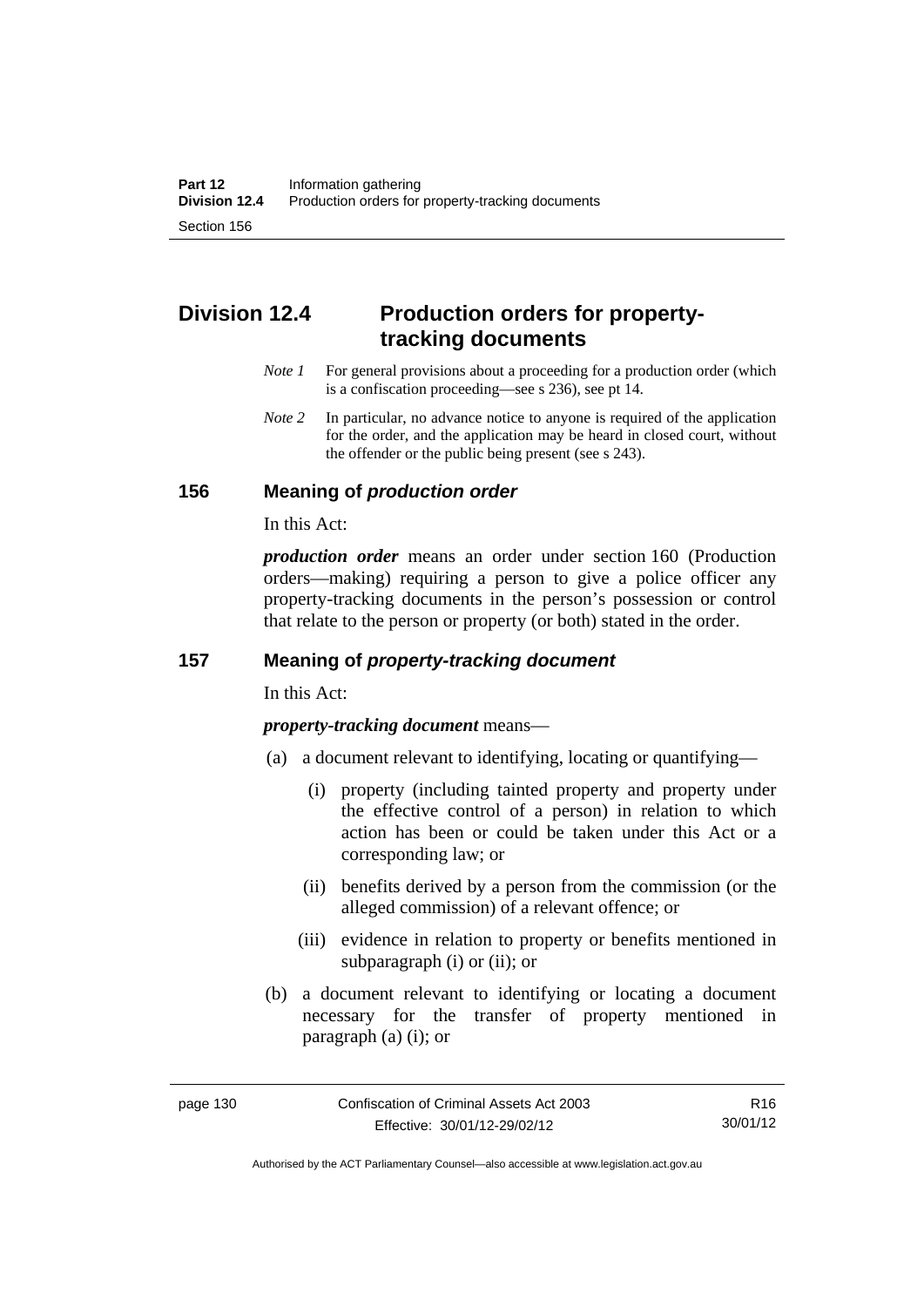- (c) a document relevant to understanding a document mentioned in paragraph (a) or (b).
- *Note 1* For the meaning of *effective control*, see s 14.
- *Note 2* For the meaning of *in relation to*, see dict.

### **158 Production orders—application**

- (1) A police officer may apply to a relevant court for a production order.
- (2) The application may be made only if the police officer has reasonable grounds for suspecting that—
	- (a) someone has committed a relevant offence; and
	- (b) the person against whom the order is sought has possession or control of a property-tracking document in relation to the offence.
	- *Note Relevant offence* includes an offence against the law of the Commonwealth, a State or another Territory that may be dealt with under a law of the Commonwealth, the State or the other Territory as an indictable offence (see s 13 (2)).

### **159 Production orders—affidavit supporting application**

- (1) An application for a production order must be supported by an affidavit of the applicant police officer stating the grounds for the officer's suspicions.
- (2) The court may require the police officer to give additional information about the grounds on which the order is sought.

### **160 Production orders—making**

(1) This section applies if an application is made under section 158 (Production orders—application) to a relevant court for a production order requiring a person to give a police officer any propertytracking documents in the person's possession or control that relate to the person or property (or both) to which the application relates.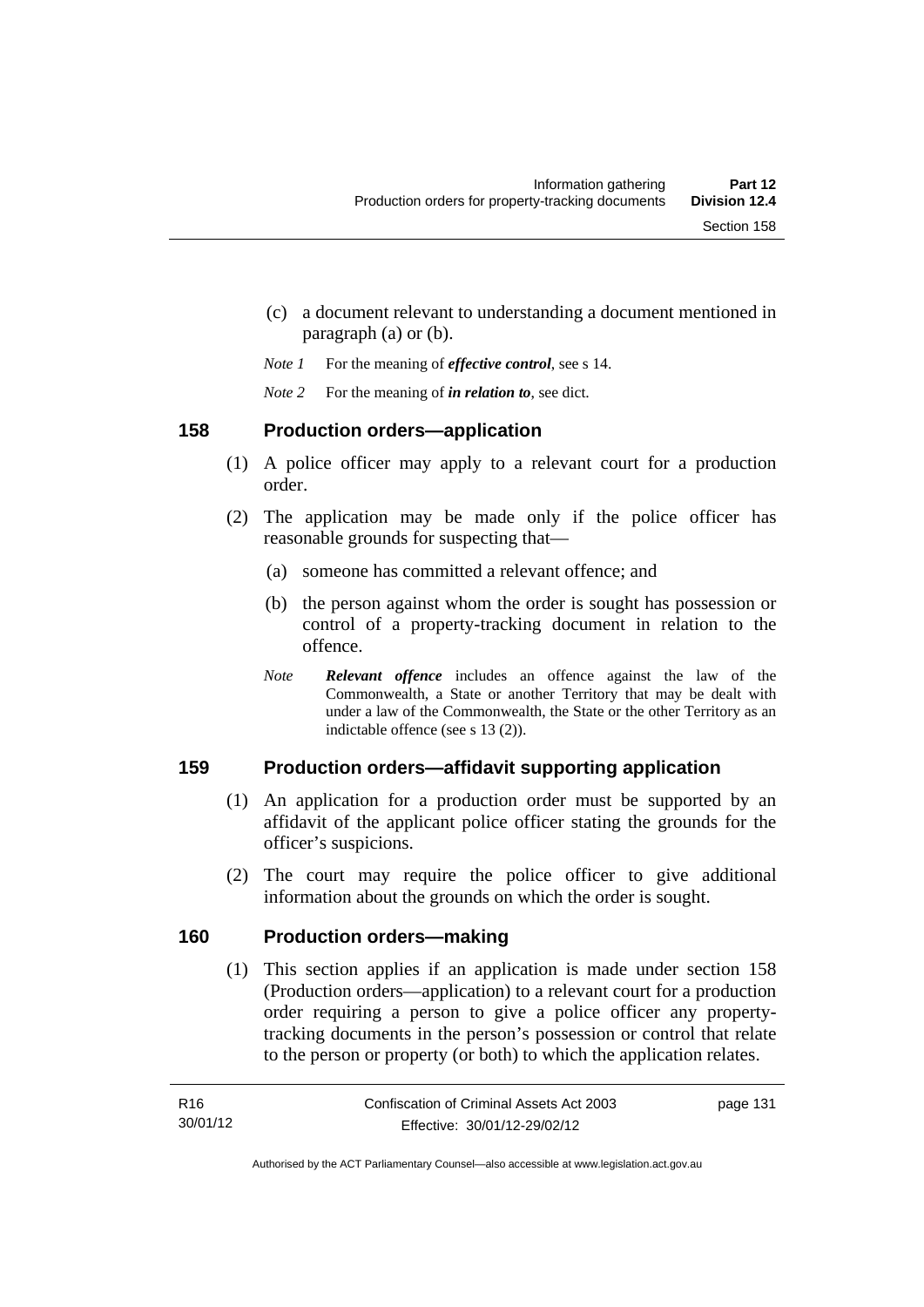- (2) The relevant court must make the production order sought if, having regard to the police officer's affidavit supporting the application and any other evidence before the court, the court is satisfied that there are reasonable grounds for the officer's suspicions stated in the affidavit.
- (3) A production order must state—
	- (a) that it is a production order under this Act; and
	- (b) the person to whom the order applies; and
	- (c) that the person must give to a police officer any propertytracking documents in the person's possession or control that relate to the person or property (or both) stated in the order; and
	- (d) the place where and the time when, or the period within which, the documents must to be given to a police officer; and
	- (e) whether the relevant court making the order has declared that the order is a non-disclosable production order.
	- *Note* The disclosure of the existence or operation of a non-disclosable information order is prohibited (see s 192).
- (4) The order must also include a statement setting out the effect of division 12.6 (Information order offences) in relation to the order.
- (5) The chief police officer must give a copy of a production order to the person to whom the order applies.
	- *Note* For how documents may be served, see the Legislation Act, pt 19.5.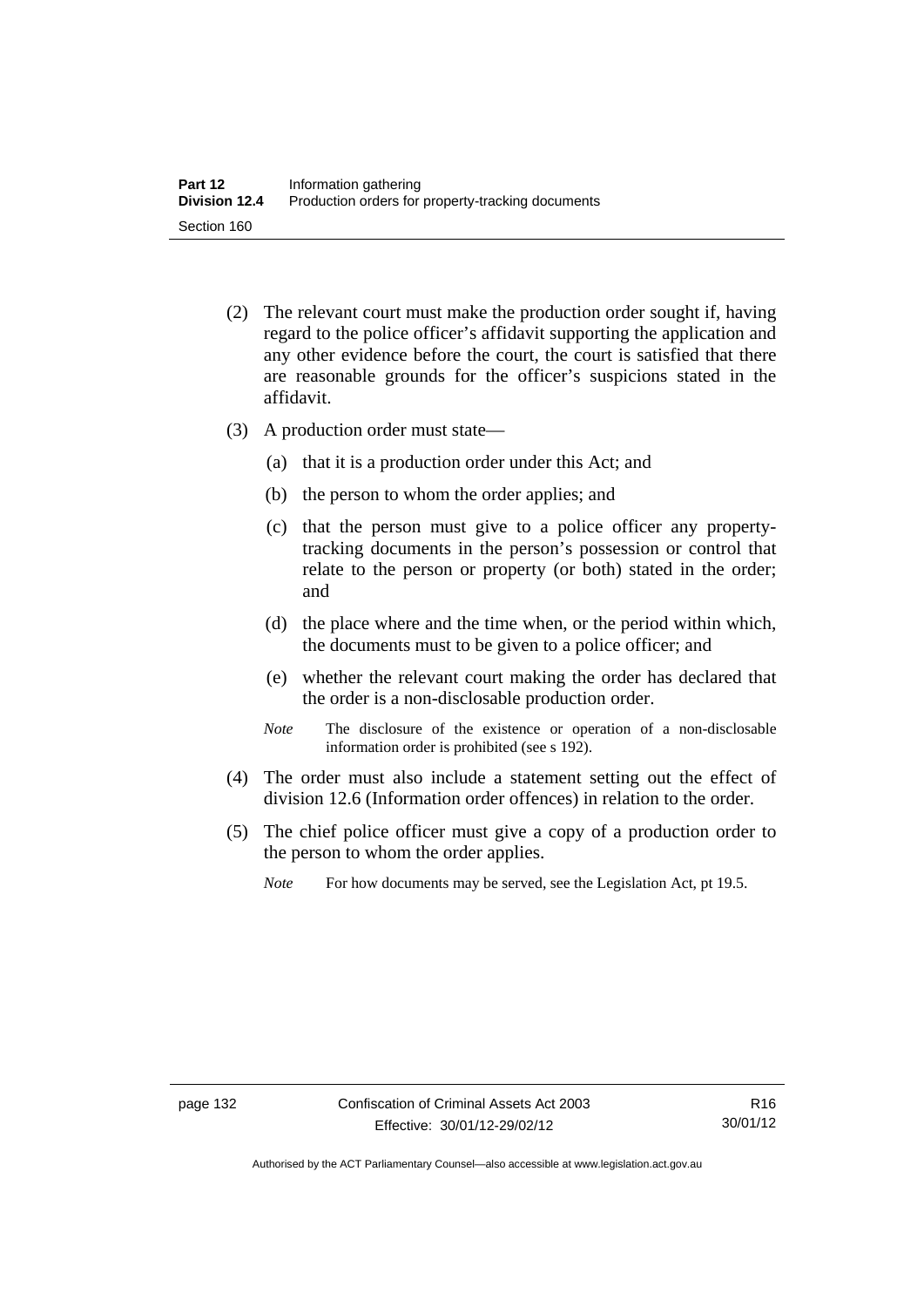### **161 Production order proceedings—restrictions on disclosure**

 (1) On application by the applicant police officer, a relevant court hearing an application for a production order may declare that the order is a non-disclosable production order.

- (2) In deciding whether to make a declaration under subsection (1), the court must have regard to whether the declaration—
	- (a) would promote the purposes of this Act; or
	- (b) is desirable to protect the integrity of an investigation (however described) for any purpose or a prosecution of an offence.
- (3) The court may also have regard to any other relevant matter in deciding whether to make a declaration under subsection (1).

### **162 Production orders—variation**

- (1) This section applies if a court makes a production order requiring a person to give a document to a police officer.
- (2) The person may apply to the court for an order varying the production order.
- (3) If the court is satisfied that a document to which the production order relates is essential to the person's lawful business activities, the court may, by order, vary the production order to require the person to make the document available to a police officer for inspection.

#### **163 Production orders—consequential powers about documents**

 (1) If a document is given to a police officer under a production order, the officer may—

*Note* The disclosure of the existence or operation of a non-disclosable information order is prohibited (see s 192).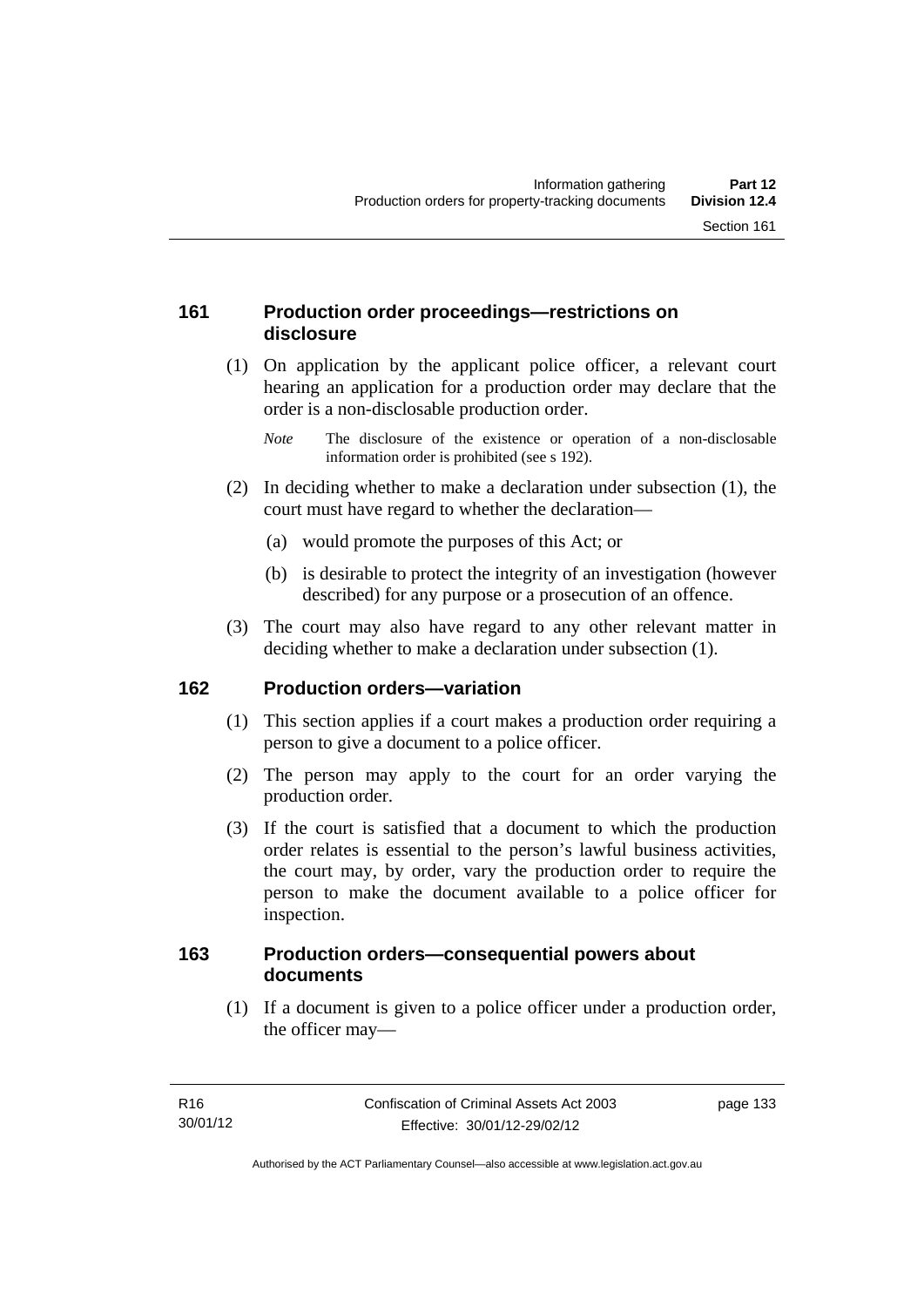- (a) take possession of, and make copies of, or take extracts from, the document; and
- (b) keep the document for the period necessary for this Act.
- (2) If a police officer keeps a document given to the officer under a production order, the officer must, if asked by a person who would be entitled to inspect the document if it was not in the officer's possession—
	- (a) give the person a copy of the document certified by the officer in writing to be a true copy of the document; or
	- (b) at any reasonable time, allow the person to inspect the document, make copies of it or take extracts from it.
- (3) If a document is made available to a police officer for inspection under a production order as varied under section 162, the officer may make copies of, or take extracts from, the document.

# **Division 12.5 Examination orders and notices**

- *Note 1* For general provisions about a proceeding for an examination order (which is a confiscation proceeding—see s 236), see pt 14.
- *Note 2* In particular, no advance notice to anyone is required of the application for the order, and the application may be heard in closed court, without the person to whom the notice applies or the public being present (see s 243).

### **Subdivision 12.5.1 Preliminary**

#### **164 Definitions for div 12.5**

In this division:

*associate*, of a person, includes an individual or corporation that has a family, personal, business or other relationship with the person.

*authorised investigator*—see section 165 (1).

Authorised by the ACT Parliamentary Counsel—also accessible at www.legislation.act.gov.au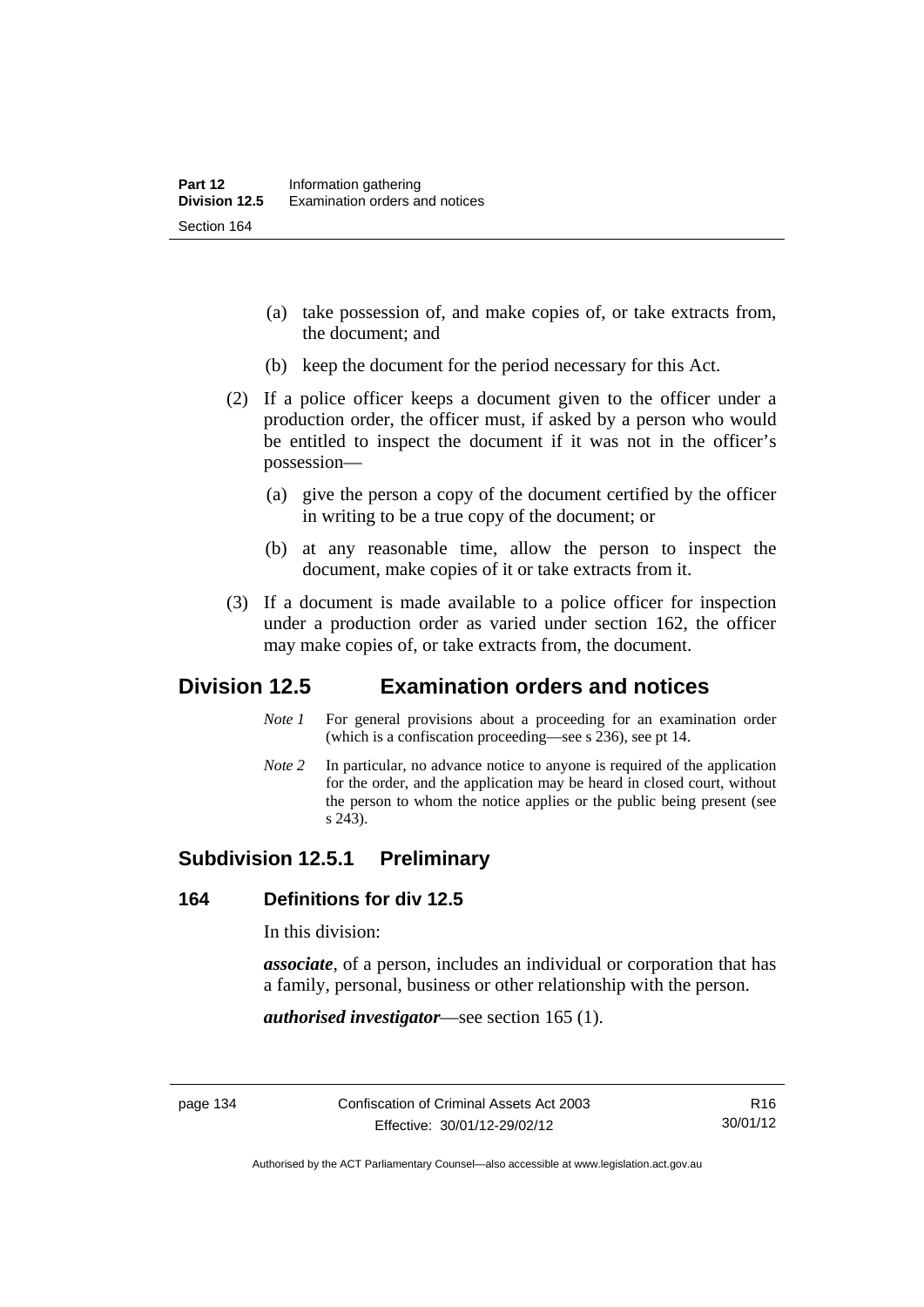*investigation*, in relation to a person, means—

- (a) an investigation of any of the following:
	- (i) any property of or under the effective control of, and any dealings with property by, the person or an associate of the person in relation to which action has been or could be taken under this Act or a corresponding law;
	- (ii) benefits derived by the person, or an associate of the person, from the commission (or the alleged commission) of a relevant offence;
	- (iii) the financial affairs of the person or an associate of the person; or
- (b) an investigation to decide whether an application could be made for an order under this Act (including another order under this part), a corresponding law order or a search warrant under part 13 (Search warrants), in relation to anyone; or
- (c) an investigation to decide whether a proceeding could be begun against anyone for an offence against this Act or a corresponding law or for a money laundering offence.
- *Note 1* For the meaning of *effective control*, see s 14.
- *Note* 2 For the meaning of *in relation to*, see dict.
- *Note 3* A *money laundering offence* includes a prescribed offence against a law of the Commonwealth, a State or another Territory (see dict).

#### **165 Authorised investigators**

 (1) The chief police officer may, in writing, authorise a police officer (an *authorised investigator*) of the rank of superintendent (or higher) to exercise powers under this division in relation to the investigation stated in the authorisation.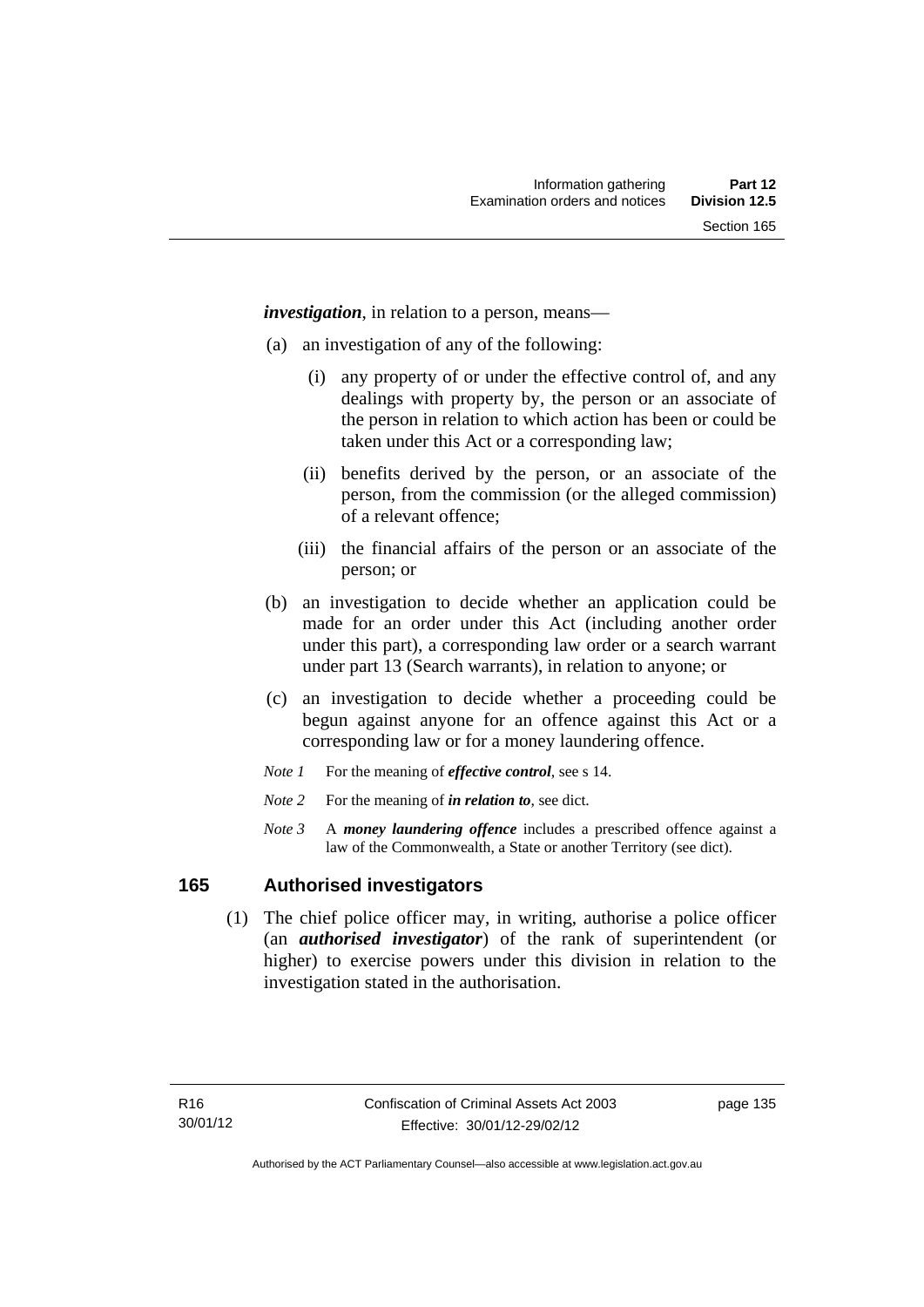- (2) The chief police officer may give an authorisation under subsection (1) only if the chief police officer is satisfied that the police officer has the necessary qualifications, expertise and experience to examine people in relation to the investigation.
- (3) An authorised investigator must exercise the investigator's functions under the supervision of, and in accordance with any directions of, the DPP.
- (4) For subsection (3), the authorised investigator must consult with the DPP about the conduct of an examination.

# **Subdivision 12.5.2 Examination orders**

### **166 Meaning of** *examination order*

In this Act:

*examination order* means an order under section 169 (Examination orders—making) authorising an authorised investigator to give the person (or people) to whom the order applies an examination notice in relation to the investigation stated in the order.

### **167 Examination orders—application**

- (1) An authorised investigator may apply to a relevant court for an examination order for the investigation for which the investigator is an authorised investigator.
- (2) The application must state the investigation to which the application relates and the person (or people) the investigator proposes to examine in relation to the investigation.
- (3) The application may be made only if the authorised investigator has reasonable grounds for suspecting that the person (or people) can give the investigator information or documents, including propertytracking documents, (or both) in relation to the investigation for which the investigator is an authorised investigator.

*Note* For the meaning of *in relation to*, see dict.

R16 30/01/12

Authorised by the ACT Parliamentary Counsel—also accessible at www.legislation.act.gov.au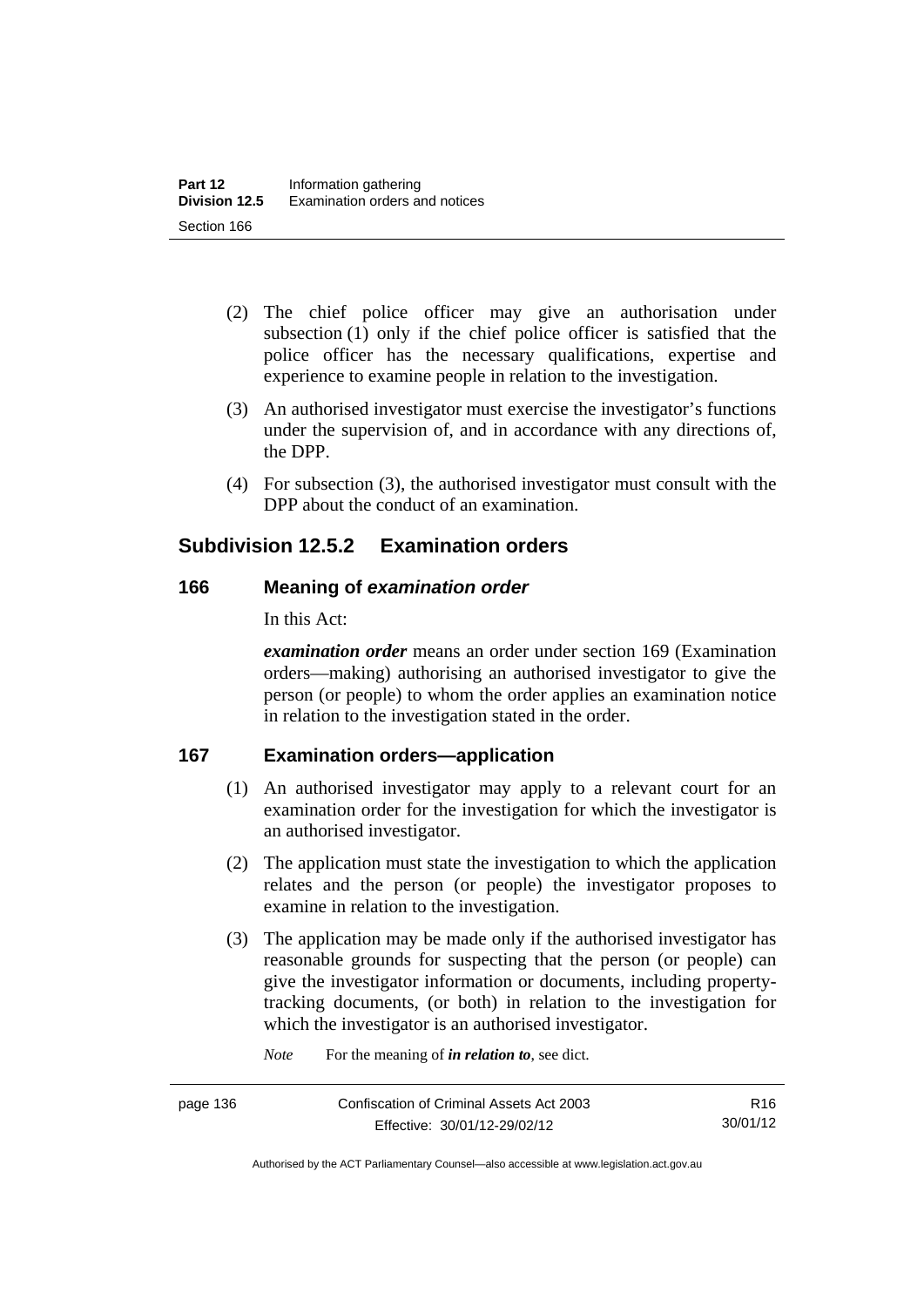### **168 Examination orders—affidavit supporting application**

- (1) An application for an examination order must be supported by an affidavit of the applicant authorised investigator stating the grounds for the investigator's suspicions.
- (2) The court may require the authorised investigator to give additional information about the grounds on which the order is sought.

### **169 Examination orders—making**

- (1) This section applies if an application is made under section 167 (Examination orders—application) to a relevant court for an examination order authorising an authorised investigator to give the person (or people) to whom the application relates an examination notice in relation to the investigation stated in the application.
- (2) The relevant court must make the examination order if, having regard to the authorised investigator's affidavit supporting the application and any other evidence before the court, the court is satisfied that—
	- (a) the investigator is authorised under section 165 (Authorised investigators) in relation to the investigation stated in the application; and
	- (b) there are reasonable grounds for the investigator's suspicions stated in the affidavit.
- (3) An examination order must state—
	- (a) that it is an examination order under this Act; and
	- (b) the person (or people) to whom the order applies; and
	- (c) the investigation to which the order relates; and
	- (d) whether the order applies to documents; and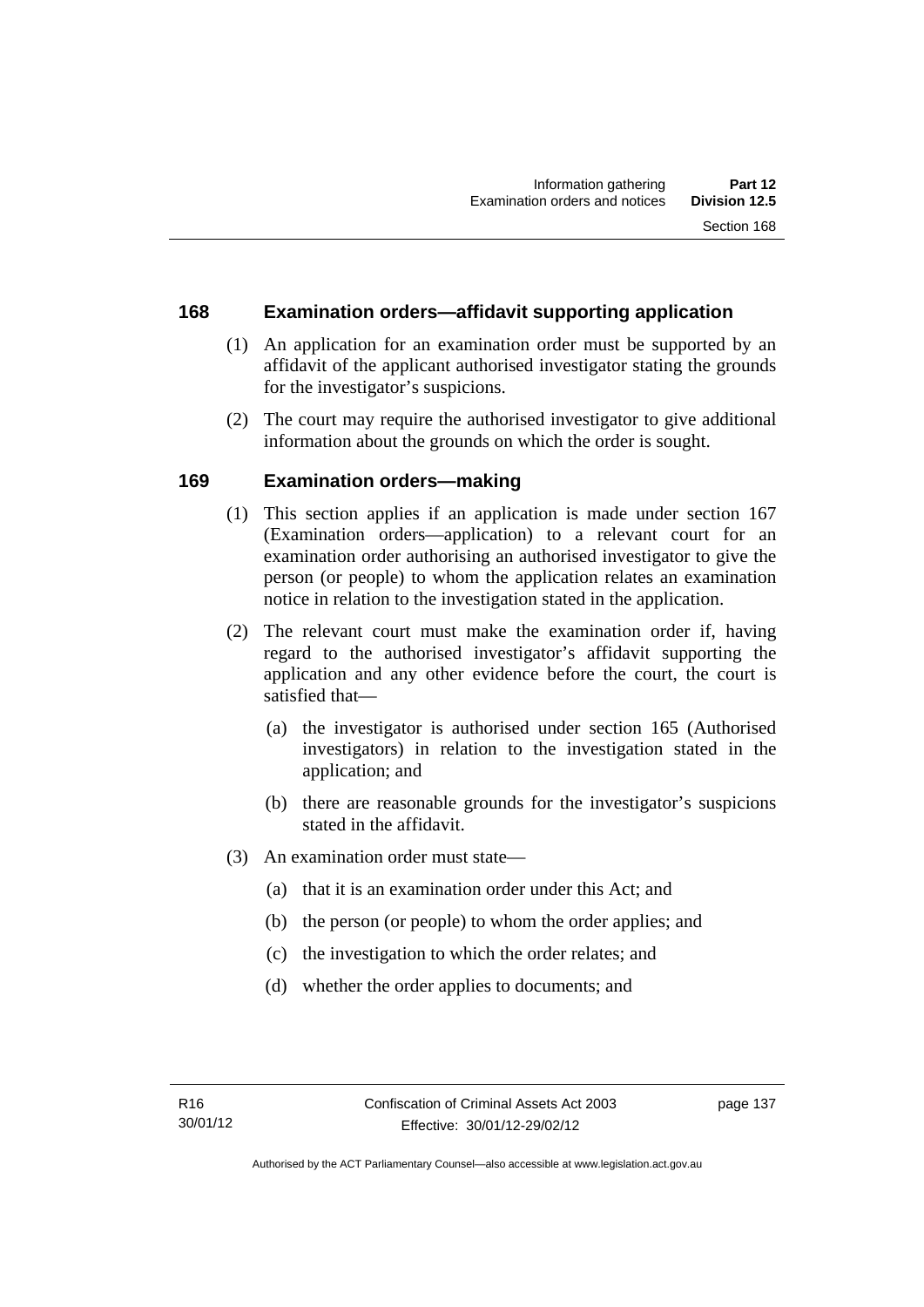- (e) if the order applies to documents—the kinds of documents that a person to whom the order applies may be required to produce under an examination notice; and
- (f) whether the relevant court making the order has declared that the order is a non-disclosable examination order.
- *Note* The disclosure of the existence or operation of a non-disclosable information order is prohibited (see s 192).

#### **170 Examination order proceedings—restrictions on disclosure**

- (1) On application by the applicant authorised investigator, a relevant court hearing an application for an examination order may declare that the order is a non-disclosable examination order.
	- *Note* The disclosure of the existence or operation of a non-disclosable information order is prohibited (see s 192).
- (2) In deciding whether to make a declaration under subsection (1), the court must have regard to whether the declaration—
	- (a) would promote the purposes of this Act; or
	- (b) is desirable to protect the integrity of an investigation (however described) for any purpose or a prosecution of an offence.
- (3) The court may also have regard to any other relevant matter in deciding whether to make a declaration under subsection (1).

# **Subdivision 12.5.3 Examination notices**

#### **171 Meaning of** *examination notice*

In this Act: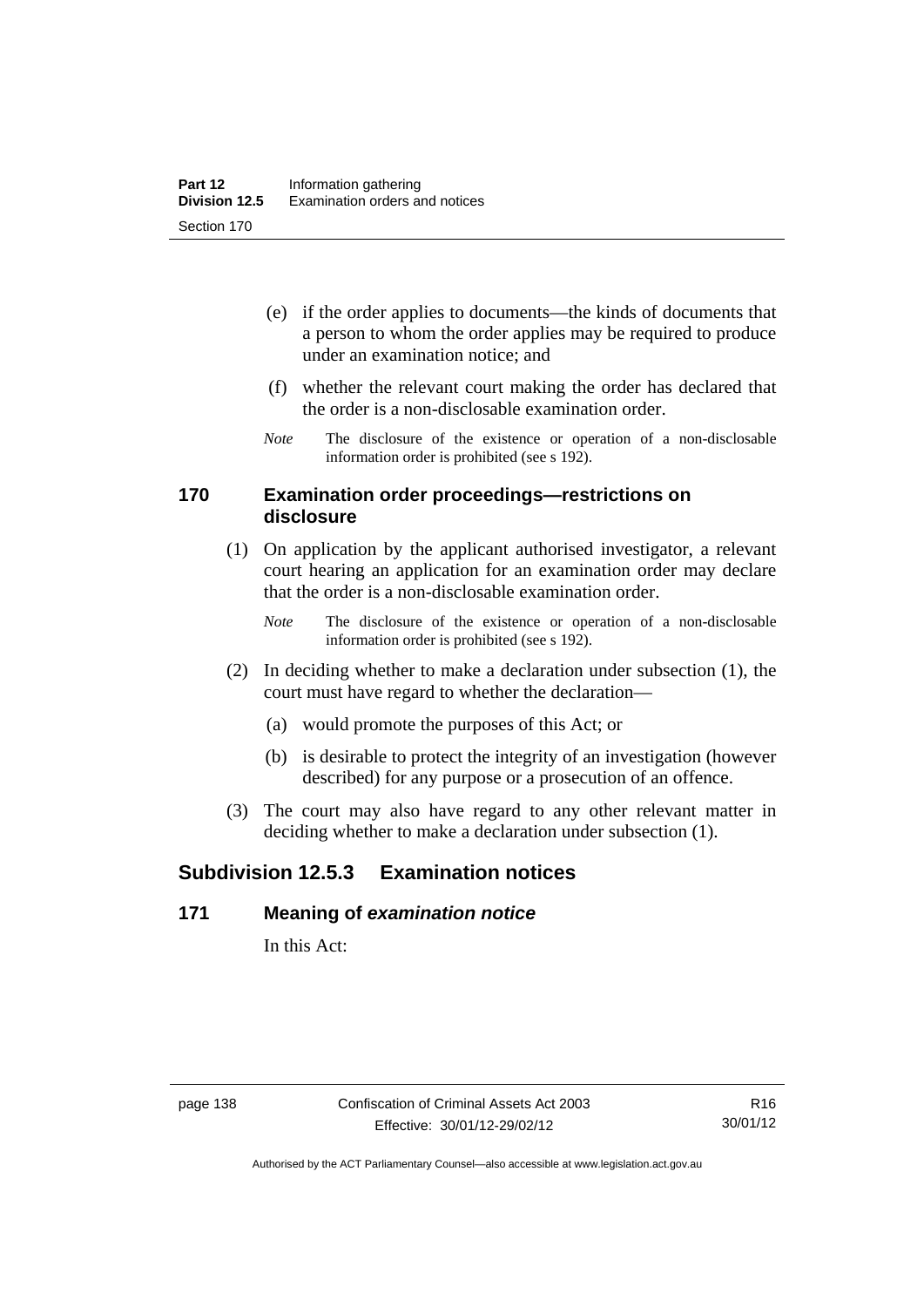*examination notice* means a notice by an authorised investigator requiring a person to give the investigator any information or documents (or both) the person has in relation to the investigation stated in the notice.

- *Note 1* For the meaning of *in relation to*, see dict.
- *Note* 2 It is an offence to contravene an examination notice, to give false or misleading information in purported compliance with an examination notice, or to disclose the existence or operation of the notice (see sdiv 12.5.5 and div 12.6).

#### **172 Examination notices—giving**

 (1) An authorised investigator may give an examination notice to a person who is subject to an examination order for the investigation authorised by the order.

*Note* For how documents may be served, see the Legislation Act, pt 19.5.

- (2) The examination notice is a non-disclosable examination notice if the relevant court that made the examination order to which the notice relates declared that the examination order is a nondisclosable examination order.
	- *Note* The disclosure of the existence or operation of a non-disclosable information order is prohibited (see s 192).
- (3) To remove any doubt, an authorised investigator may give 2 or more examination notices in relation to the same investigation to the same person.

#### **173 Examination notices—form**

- (1) An examination notice must be signed by the authorised investigator giving it.
- (2) The notice must state—
	- (a) that it is an examination notice under this Act; and
	- (b) the person to whom the notice applies; and

page 139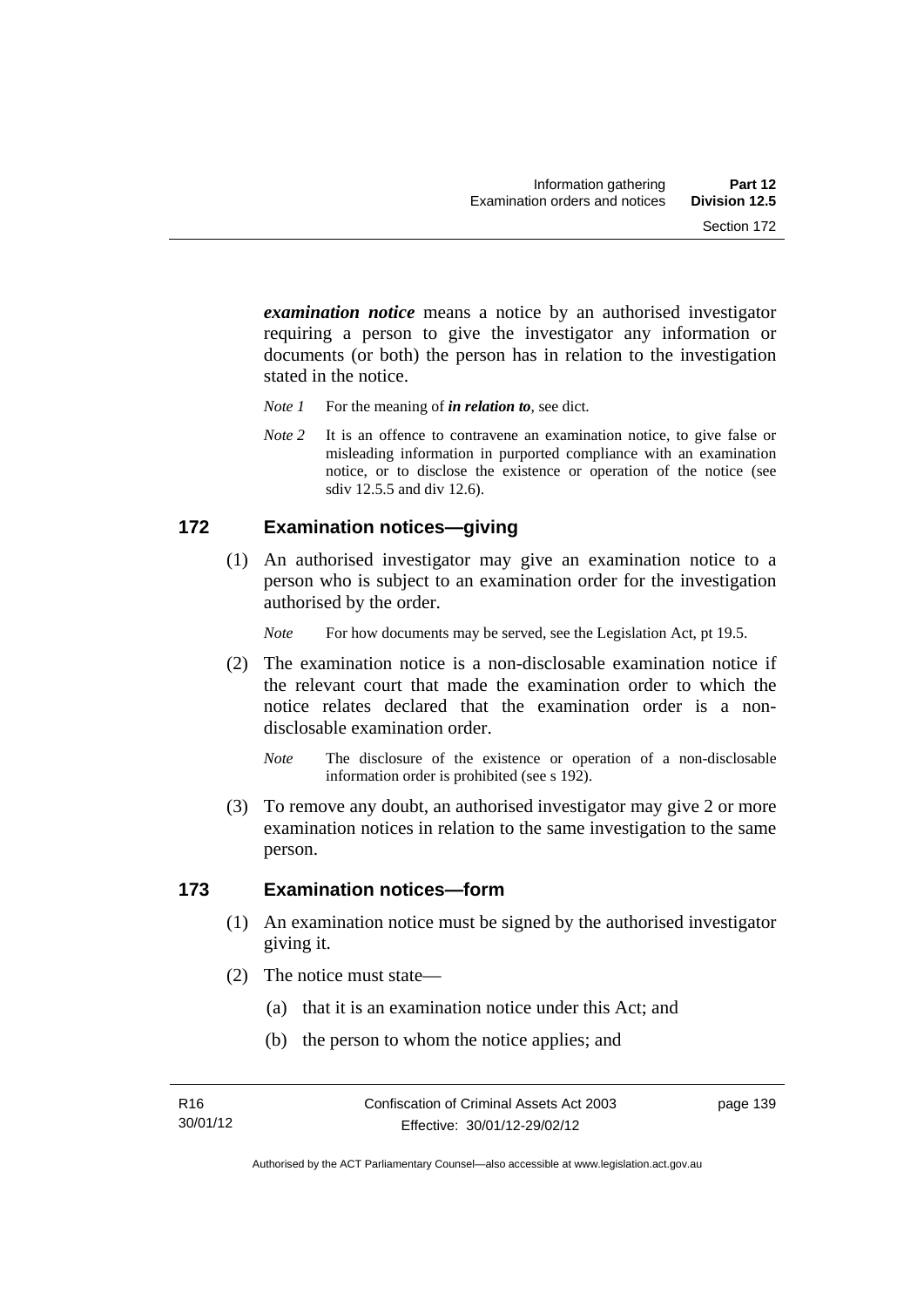- (c) the investigation about which the person is to be examined; and
- (d) the time when and the place where the person is required to attend for examination; and
- (e) whether the examination notice is a non-disclosable examination notice.
- *Note 1* For when an examination notice is non-disclosable, see s 172 (2).
- *Note 2* The disclosure of the existence or operation of a non-disclosable information order is prohibited (see s 192).
- (3) If the examination order to which the notice relates applies to documents, the notice may require the person to give the authorised investigator, at the examination, any documents (including propertytracking documents) of the kind stated in the order that the person has in relation to the investigation stated in the notice.
- (4) The notice must also include a statement setting out the effect of subdivision 12.5.5 (Offences—examination notices) and division 12.6 (Information order offences) in relation to examination notices.

#### **Subdivision 12.5.4 Conducting examinations**

#### **174 Time and place of examination**

- (1) The examination of a person must be conducted at the time and place stated in the examination notice given to the person.
- (2) However, the time and place of the examination may be changed by agreement between the authorised investigator and the person to whom the examination notice was given or the person's lawyer.

#### **175 Requirements made of person examined**

(1) A person to whom an examination notice applies may be examined on oath or affirmation by the authorised investigator.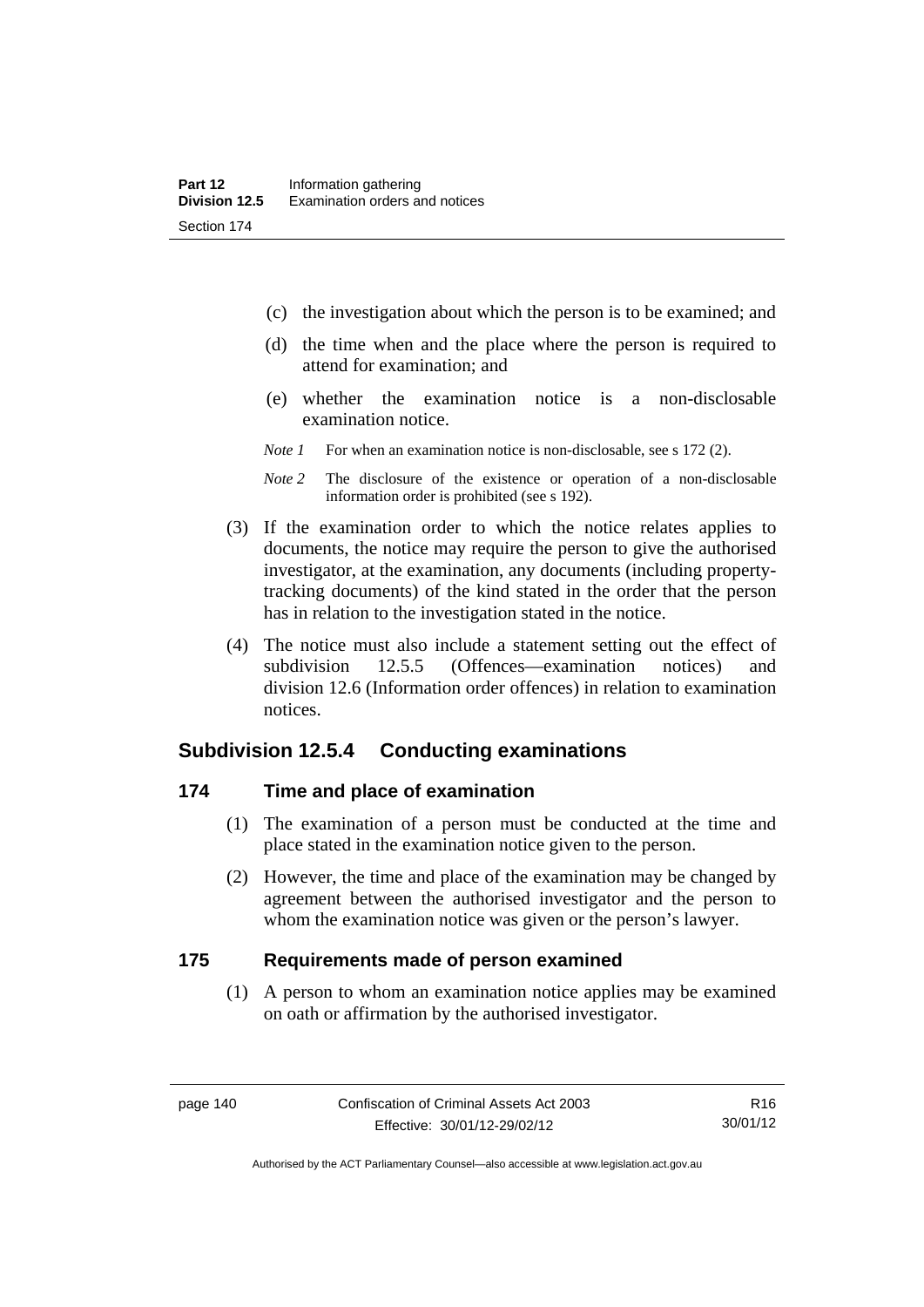- *Note* For the taking of an oath or the making of an affirmation, see the *Oaths and Affirmations Act 1984.*
- (2) For subsection (1), the authorised investigator may—
	- (a) require the person either to take an oath or make an affirmation; and
	- (b) administer an oath or affirmation to the person.
- (3) The authorised investigator may require the person to answer a question that is put to the person at the examination.

### **176 Conduct of examination**

- (1) The examination of the person must take place in private.
- (2) The authorised investigator may give directions about who may be present during the examination, or during a part of it.
- (3) The following people are entitled to be present at the examination:
	- (a) the authorised investigator;
	- (b) the person being examined, and the person's lawyer;
	- (c) anyone else who is entitled to be present because of a direction under subsection (2).
- (4) The authorised investigator may arrange for a record of the examination to be made.
- (5) The *Evidence (Miscellaneous Provisions) Act 1991*, part 3 (Use of audiovisual links and audio links) applies to an examination under this division as if a reference to evidence were a reference to an examination under this division and any other necessary changes were made.
	- *Note* An authorised investigator is a territory court for the *Evidence (Miscellaneous Provisions) Act 1991*, pt 3 (see s 16, defs *State*, *Territory court* and *tribunal*).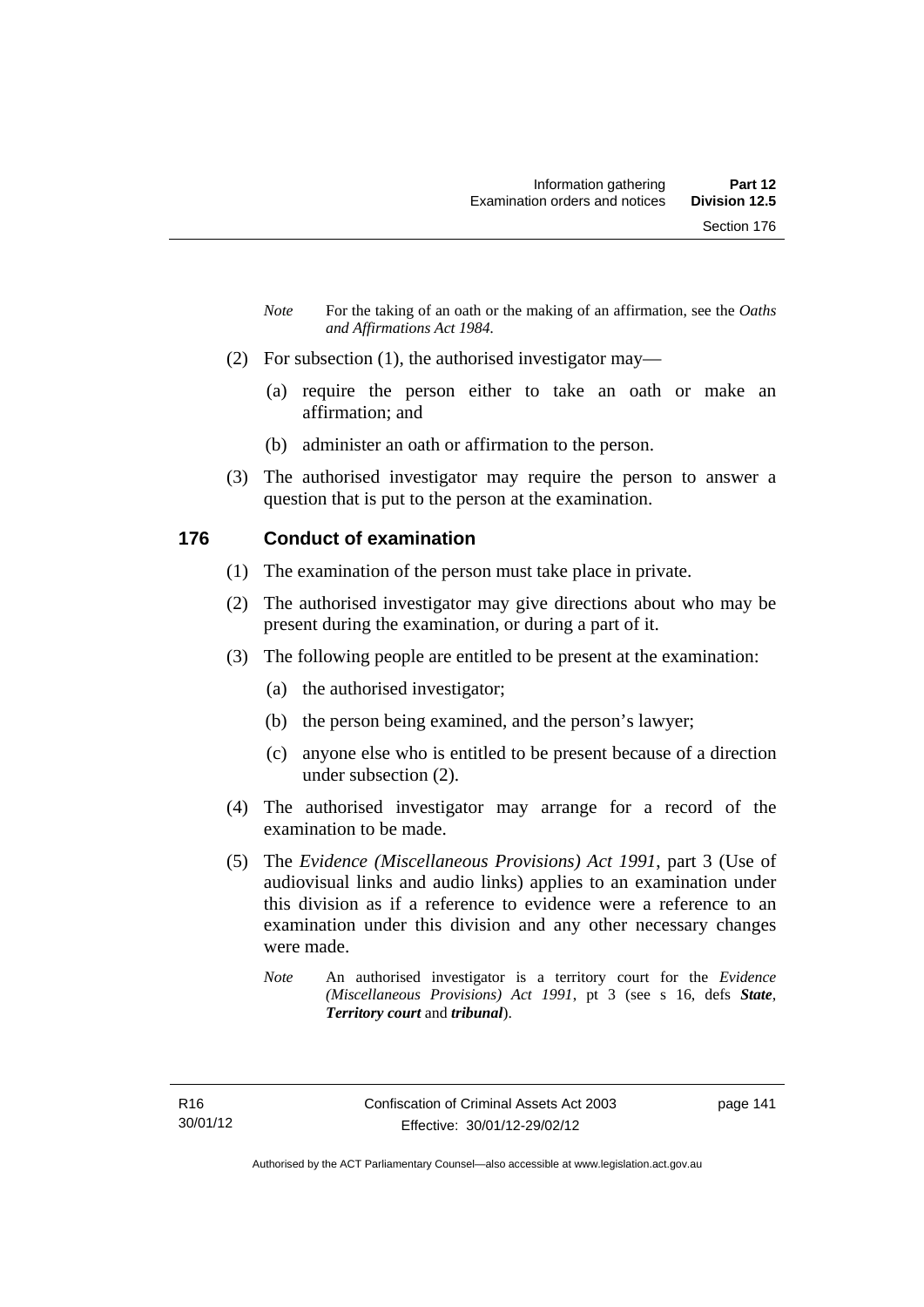#### **177 Role of the examinee's lawyer**

The lawyer of the person being examined may, at the times during the examination that the authorised investigator decides, address the investigator and examine the person about matters about which the investigator has examined (or proposes to examine) the person.

#### **178 Examinations—consequential powers about documents**

- (1) If a document is given to an authorised investigator under an examination notice, the investigator may—
	- (a) take possession of, and make copies of, or take extracts from, the document; and
	- (b) keep the document for the period necessary for this Act.
- (2) If an authorised investigator keeps a document given to the investigator under an examination notice, the investigator must, if asked by a person who would be entitled to inspect the document if it was not in the investigator's possession—
	- (a) give the person a copy of the document certified by the investigator in writing to be a true copy of the document; or
	- (b) at any reasonable time, allow the person to inspect the document, make copies of it or take extracts from it.

#### **179 Examinations—additional restrictions on disclosure**

- (1) This section applies in relation to the examination of a person under an examination notice (other than a notice that is a non-disclosable examination notice under section 172 (2) (Examination notices giving)).
	- *Note 1* For non-disclosable examination notices, see s 172 (2). The disclosure of the existence or operation of a non-disclosable examination notice is prohibited (see s 192).
	- *Note* 2 The disclosure of matter relating to a direction under this section is prohibited (see s 185).

Authorised by the ACT Parliamentary Counsel—also accessible at www.legislation.act.gov.au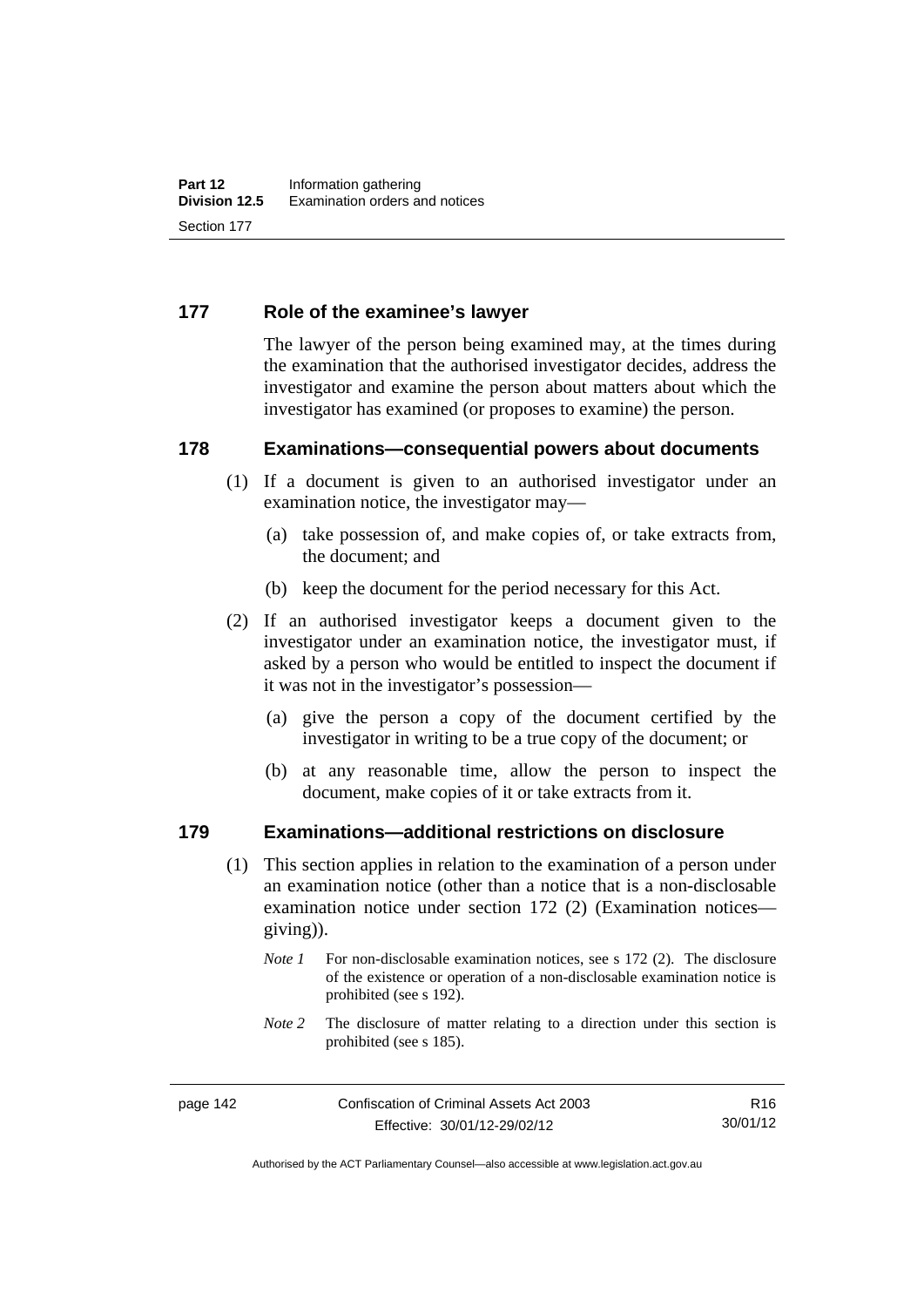- (2) An authorised investigator may, on the investigator's own initiative or at the request of the person being examined or the DPP, give directions prohibiting or restricting the publication or disclosure of all or any of the following:
	- (a) the fact that an examination notice has been given to a person;
	- (b) any information about the examination (whether or not an examination has been held);
	- (c) any information given, statement made, document produced or thing done during the examination;
	- (d) any information, document or thing derived from anything mentioned in this subsection.
- (3) In deciding whether to give a direction under subsection (2), the authorised investigator must have regard to whether the direction—
	- (a) would promote the purposes of this Act; or
	- (b) is desirable to protect the integrity of an investigation (however described) for any purpose or a prosecution of an offence.
- (4) The authorised investigator may also have regard to any other relevant matter in deciding whether to give a direction under subsection (2).

#### **180 Protection of authorised investigator etc**

- (1) An authorised investigator has, in the exercise of his or her functions as an authorised investigator, the same protection and immunity as a judge.
- (2) A lawyer appearing at the examination on behalf of the person being examined has the same protection and immunity as a barrister has in appearing for a party in a proceeding in the Supreme Court.
- (3) A person being examined under this division—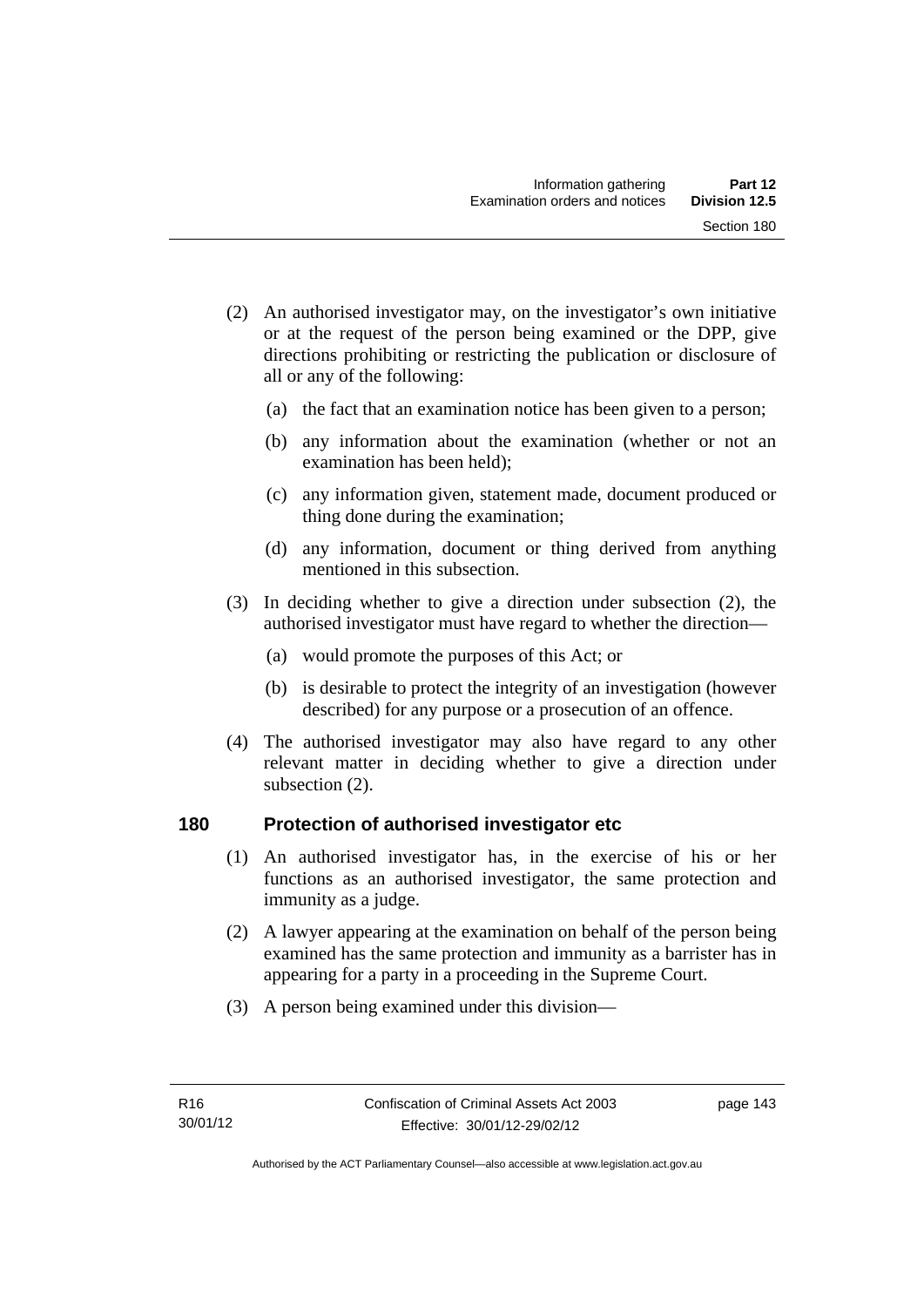- (a) has the same protection as a witness in a proceeding in the Supreme Court; and
- (b) in addition to the penalties provided by this Act, is subject to the same liabilities as a witness in a proceeding in the Supreme Court.

### **Subdivision 12.5.5 Offences—examination notices**

*Note* For other applicable offences, see div 12.6 (Information order offences).

#### **181 Obstruction etc of authorised investigator**

- (1) A person commits an offence if—
	- (a) the person knows that, or is reckless about the fact that, a person is an authorised investigator; and
	- (b) the person obstructs, hinders, intimidates or resists the investigator in the exercise of the investigator's functions.

Maximum penalty: 200 penalty units, imprisonment for 2 years or both.

(2) Strict liability applies to subsection (1) (b).

#### **182 Failing to attend examination**

- (1) A person commits an offence if the person is required by an examination notice to attend an examination and the person fails to attend the examination at—
	- (a) the time and place stated in the notice; or
	- (b) the time and place as changed under section 174 (2) (Time and place of examination).

Maximum penalty: 200 penalty units, imprisonment for 2 years or both.

(2) An offence against this section is a strict liability offence.

Authorised by the ACT Parliamentary Counsel—also accessible at www.legislation.act.gov.au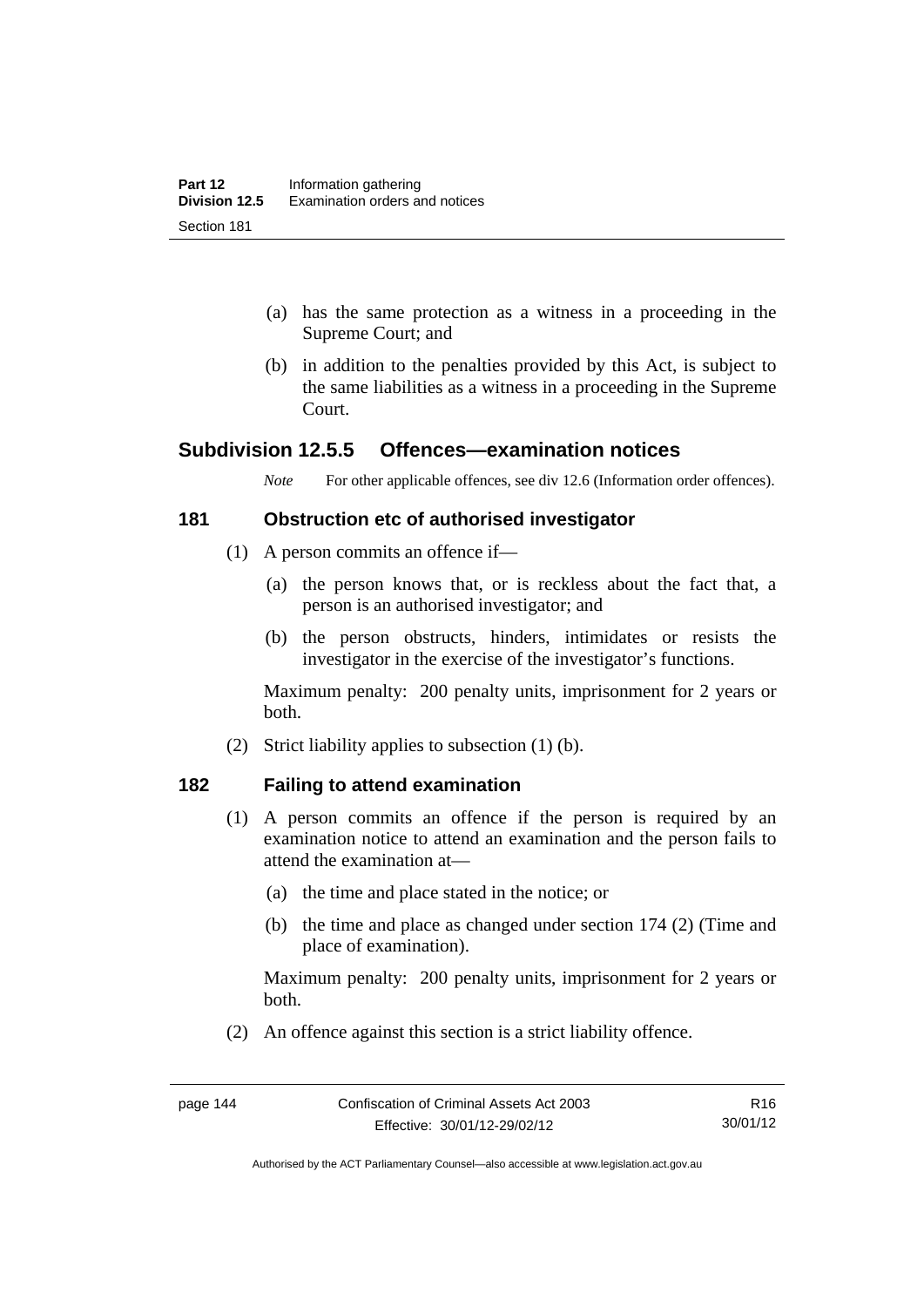#### **183 Offences relating to appearance at examination**

- (1) A person who is required by an examination notice to attend an examination commits an offence if, during the examination, the person—
	- (a) fails to be sworn or to make an affirmation that the authorised investigator requires the person to swear or make; or
	- (b) fails to answer a question that the authorised investigator requires the person to answer; or
	- (c) fails to produce a document that the person is required under the examination notice to produce at the examination; or
	- (d) leaves the examination before being excused by the authorised investigator.

Maximum penalty: 200 penalty units, imprisonment for 2 years or both.

- (2) However, subsection (1) (c) does not apply if the person complied with the notice in relation to production of a document (if any) to the extent that it was practicable to do so.
- (3) An offence against this section is a strict liability offence.

### **184 Unauthorised presence at an examination**

- (1) A person commits an offence if the person—
	- (a) is present at an examination; and
	- (b) is not entitled under section 176 (3) (Conduct of examination) to be present.

Maximum penalty: 50 penalty units, imprisonment for 6 months or both.

(2) An offence against this section is a strict liability offence.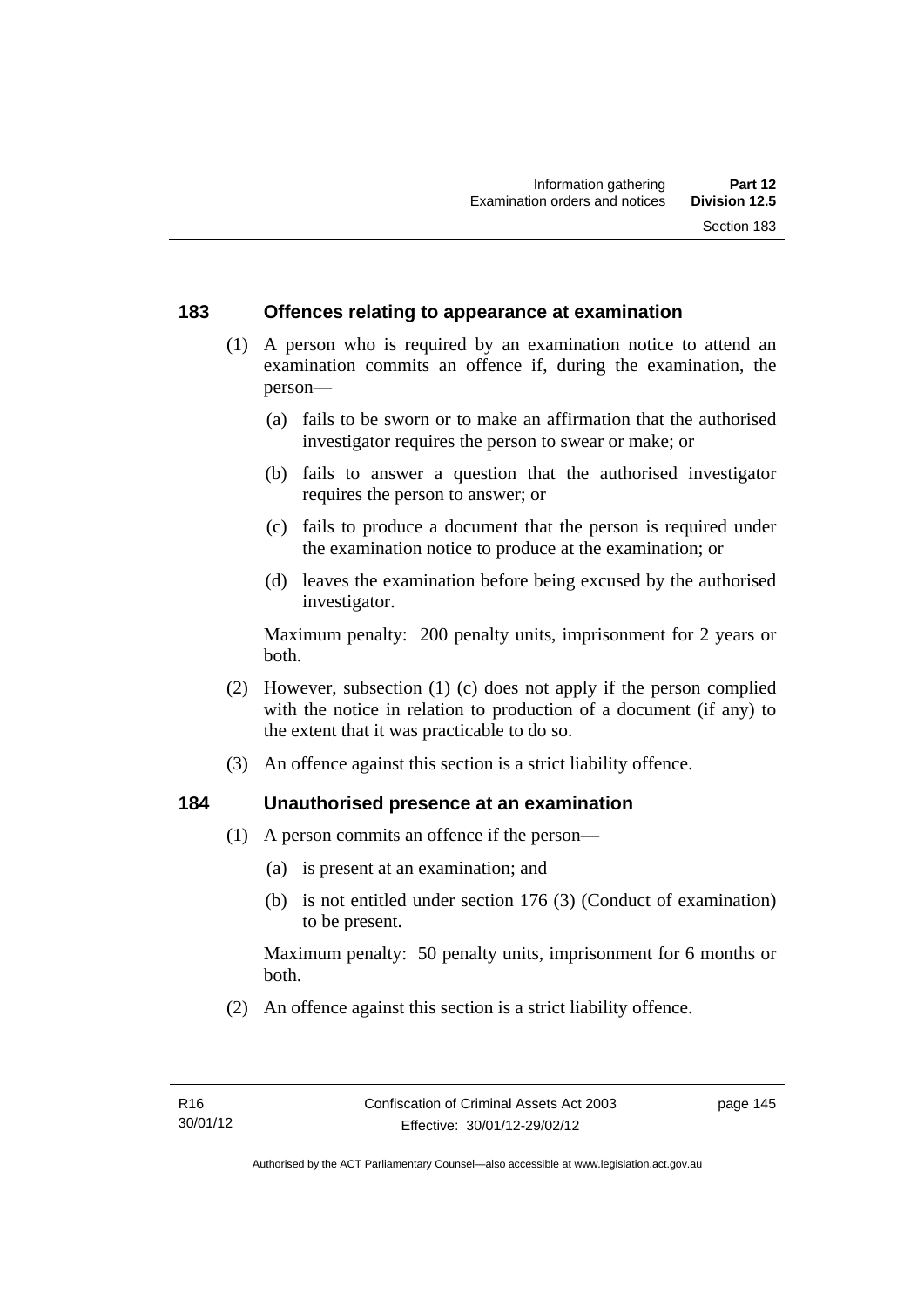#### **185 Examinations—additional disclosure offences**

*Note* An offence against this section is a strict liability offence, see s (7).

- (1) A person commits an offence if—
	- (a) an authorised investigator has given a direction under section 179 (2) (Examinations—additional restrictions on disclosure) prohibiting or restricting the publication or disclosure of a matter mentioned in the subsection; and
	- (b) the person has notice of the direction (whether by being given a copy of the direction or otherwise); and
	- (c) the person publishes or discloses the matter to someone else.

Maximum penalty: 200 penalty units, imprisonment for 2 years or both.

- (2) A person commits an offence if—
	- (a) an authorised investigator has given a direction under section 179 (2) prohibiting or restricting the publication or disclosure of a matter mentioned in the subsection; and
	- (b) the person has notice of the direction (whether by being given a copy of the direction or otherwise); and
	- (c) the person publishes or discloses information to someone else; and
	- (d) the other person could infer from the information the matter to which the direction relates.

Maximum penalty: 200 penalty units, imprisonment for 2 years or both.

- (3) Subsections (1) and (2) do not apply if the publication or disclosure is made to any of the following entities in the circumstances mentioned for the entity:
	- (a) a police officer—in any circumstances;

Authorised by the ACT Parliamentary Counsel—also accessible at www.legislation.act.gov.au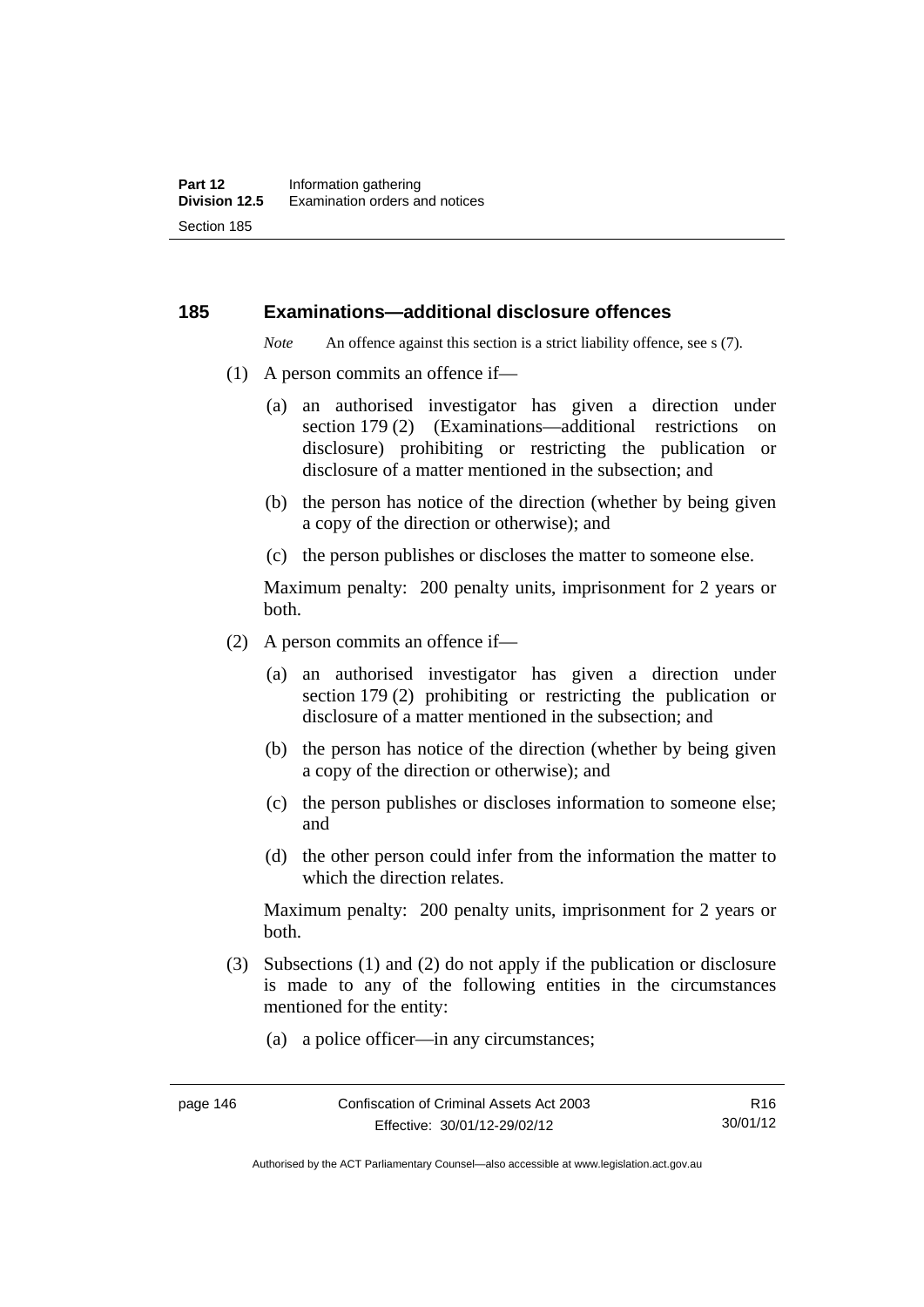- (b) an officer, employee or agent of the person—to ensure that the order is complied with and the person to whom the publication or disclosure is made is given notice of the direction (whether by being given a copy of the restraining order to which the direction relates or otherwise) by the person making the publication or disclosure;
- (c) a lawyer—to obtain legal advice or representation in relation to the order;
- (d) a relevant court—with the court's leave.
	- *Note* The application for leave, and any proceeding with the court's leave, must be heard in closed court, see s (8).
- (4) Also, subsections (1) and (2) do not apply if the publication or disclosure is made—
	- (a) by a police officer in the exercise of the officer's functions; or
	- (b) for the purpose of giving or obtaining legal advice, or making legal representations, in relation to the order.
- (5) A person commits an offence if—
	- (a) an authorised investigator has given a direction under section 179 (2) (Examinations—additional restrictions on disclosure) prohibiting or restricting the publication or disclosure of a matter mentioned in the subsection; and
	- (b) the person receives information in relation to the matter in accordance with subsection (3) or (4); and
	- (c) the person ceases to be a person mentioned in subsection (3) or  $(4)$ ; and
	- (d) the person publishes or discloses the matter to someone else.

Maximum penalty: 200 penalty units, imprisonment for 2 years or both.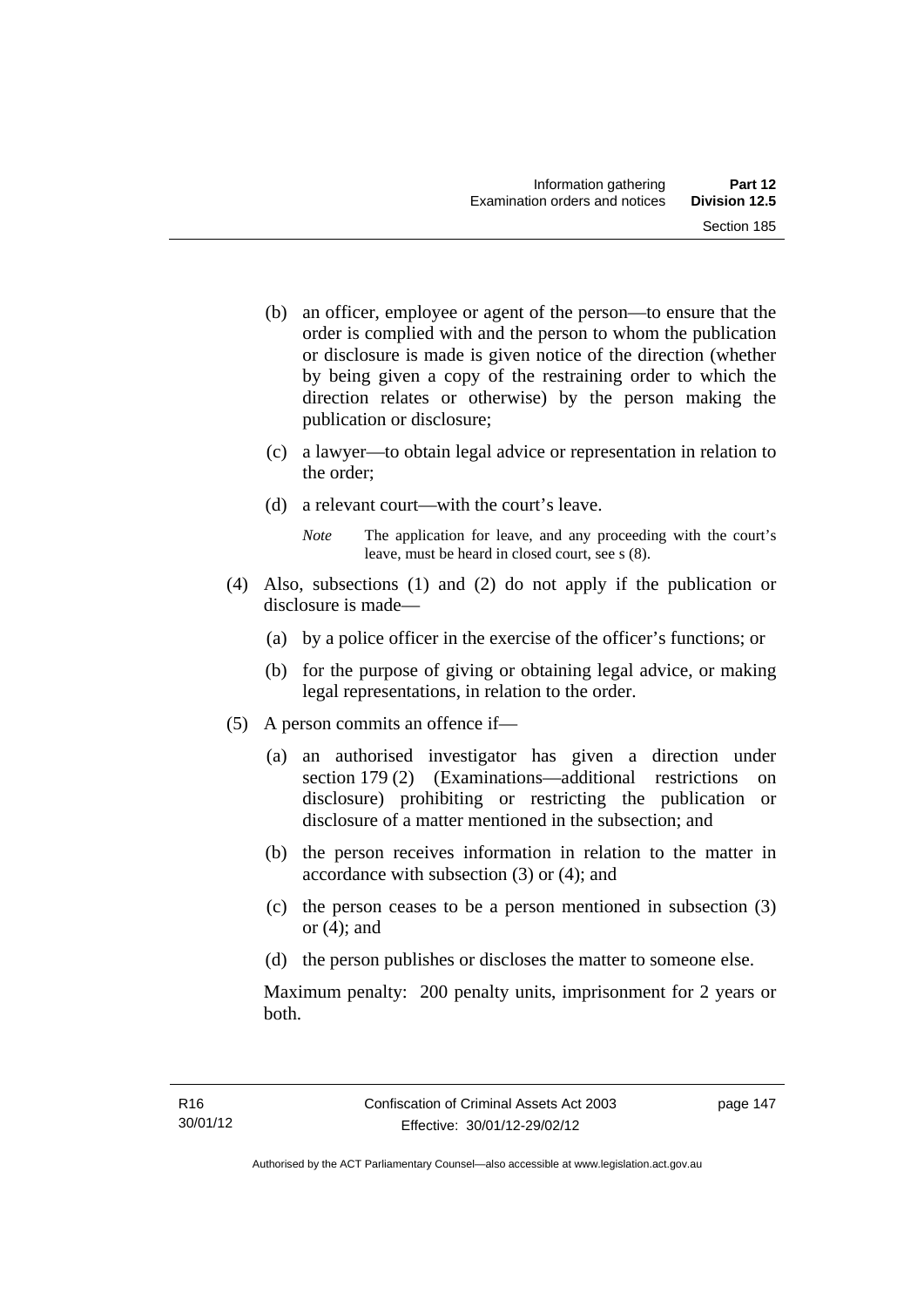- (6) A person commits an offence if—
	- (a) an authorised investigator has given a direction under section 179 (2) prohibiting or restricting the publication or disclosure of a matter mentioned in the subsection; and
	- (b) the person receives information in relation to the matter in accordance with subsection (3) or (4); and
	- (c) the person ceases to be a person mentioned in subsection (3) or (4); and
	- (d) the person publishes or discloses information to someone else; and
	- (e) the other person could infer from the information the matter to which the direction relates.

Maximum penalty: 200 penalty units, imprisonment for 2 years or both.

- (7) An offence against this section is a strict liability offence.
- (8) For subsection (3) (d), an application for leave, and any proceeding with the court's leave, must be heard in closed court.

# **Division 12.6 Information order offences**

#### **186 Meaning of** *information order*

In this Act:

*information order* means—

- (a) an inquiry notice; or
- (b) a monitoring order; or
- (c) a transaction suspension order; or
- (d) a production order; or
- (e) an examination order; or

Authorised by the ACT Parliamentary Counsel—also accessible at www.legislation.act.gov.au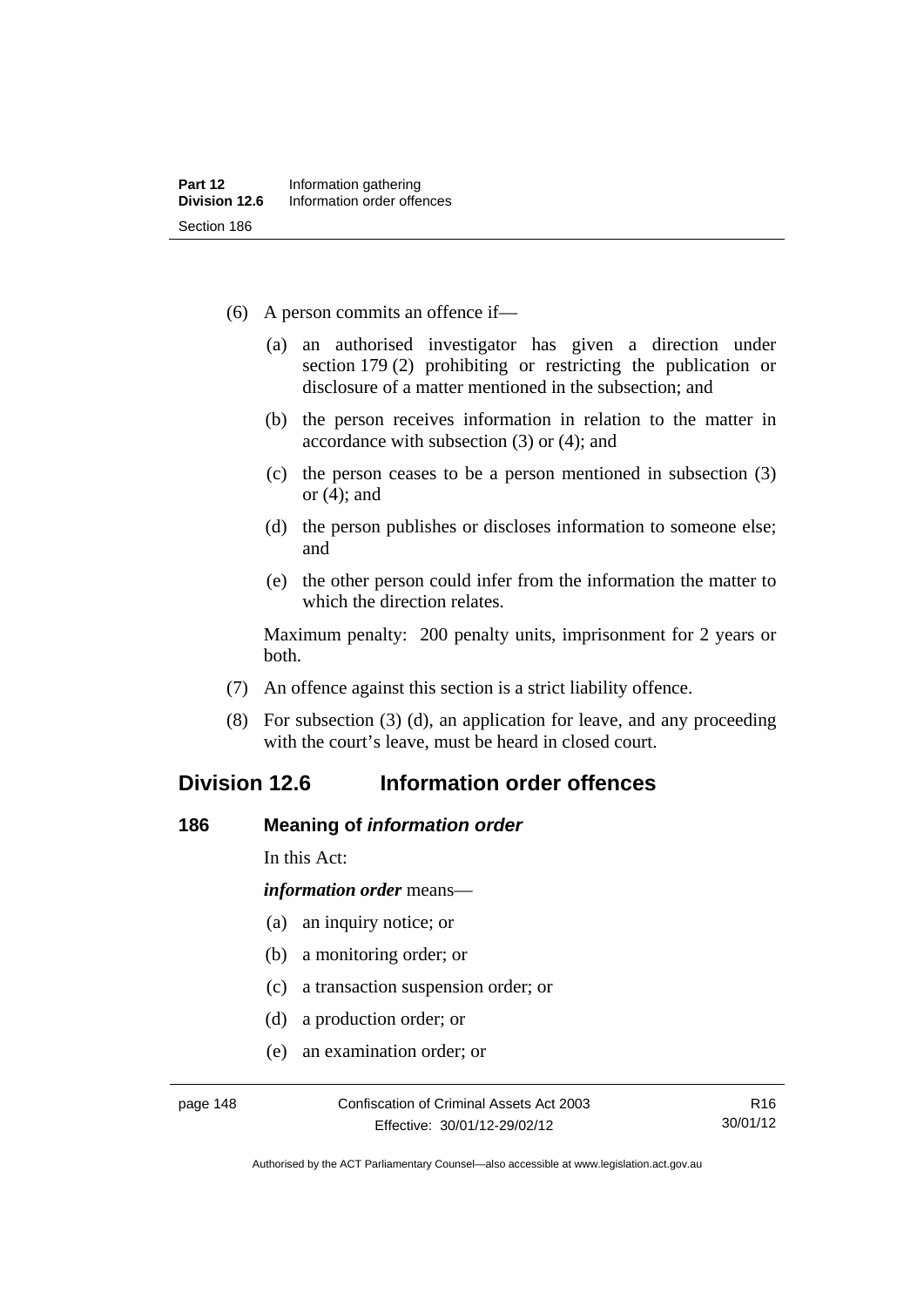(f) an examination notice.

### **187 Information orders—failure to comply**

A person commits an offence if—

- (a) the person is given an information order (other than an examination notice); and
- (b) the person fails to comply with the order.

Maximum penalty: 200 penalty units, imprisonment for 2 years or both.

*Note* For contravention of an examination notice, see s 182.

#### **188 Information orders—false or misleading information**

- (1) A person commits an offence if—
	- (a) the person gives information to a police officer; and
	- (b) the person does so knowing that the information—
		- (i) is false or misleading in a material particular; or
		- (ii) omits something that makes the information false or misleading in a material particular; and
	- (c) the information is given in compliance (or purported compliance) with an information order.

Maximum penalty: 200 penalty units, imprisonment for 2 years or both.

- (2) Subsection (1) (c) does not apply if, before the information was given by the person to the police officer, a police officer did not take reasonable steps to tell the person of the existence of the offence against subsection (1).
- (3) For subsection (2), it is sufficient if the following form of words is used:

page 149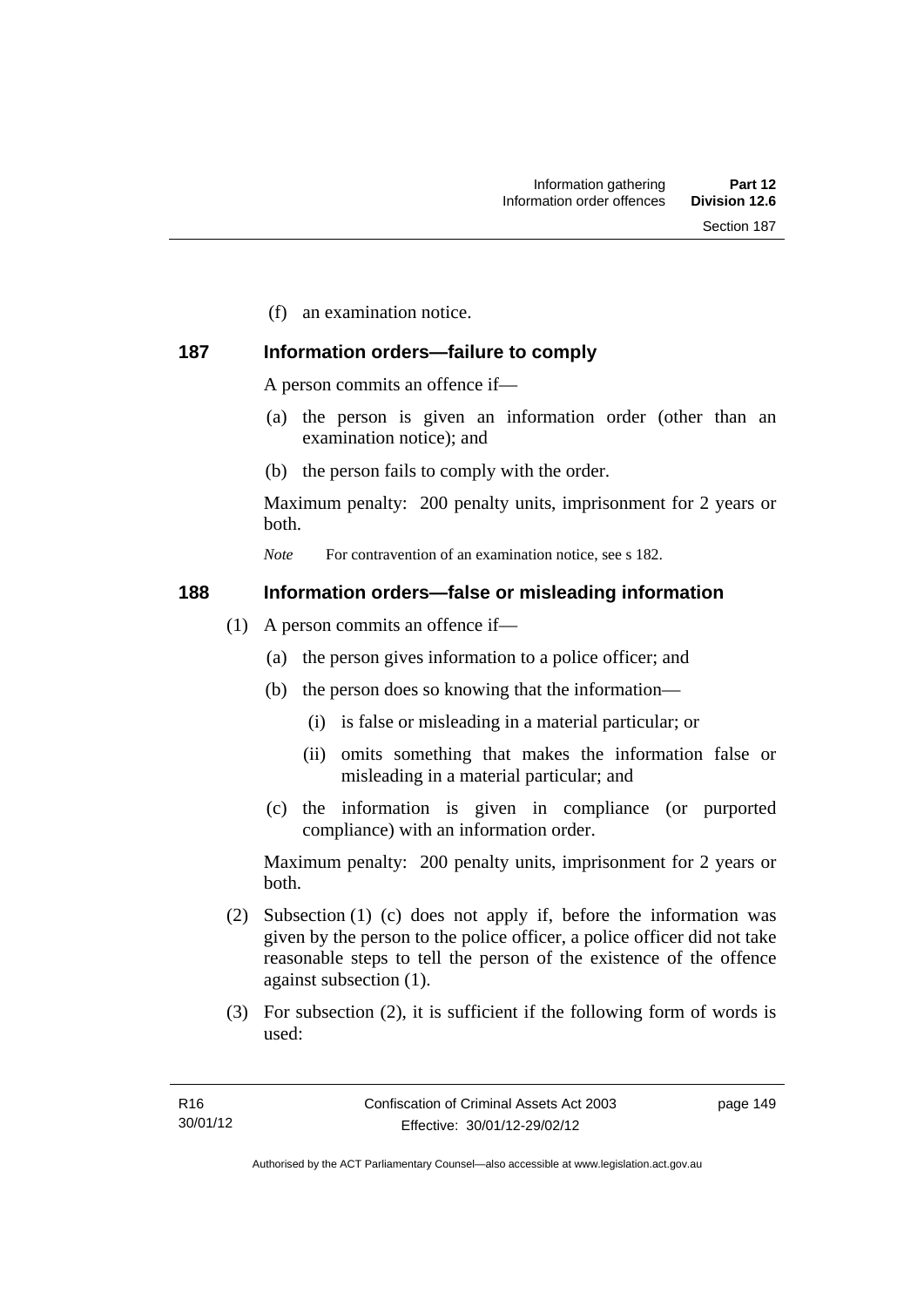'Giving false or misleading information is an offence with serious consequences'.

#### **189 Information orders—false or misleading documents**

- (1) A person commits an offence if—
	- (a) the person produces a document to a police officer (including an authorised investigator); and
	- (b) the person does so knowing that the document is false or misleading in a material particular; and
	- (c) the document is produced in compliance (or purported compliance) with an information order.

Maximum penalty: 200 penalty units, imprisonment for 2 years or both.

- (2) Subsection (1) does not apply to a person who produces a document to a police officer if the document is accompanied by a written statement signed by the person (or, for a corporation, by an officer of the corporation)—
	- (a) stating that the document is, to the person's knowledge, false or misleading in a material particular; and
	- (b) setting out, or referring to, the material particular in which the document is, to the person's knowledge, false or misleading.

#### **190 Destruction etc of documents**

- (1) A person commits an offence if—
	- (a) the person is given—
		- (i) a production order for a property-tracking document; or
		- (ii) an examination notice that requires the person to produce a document at an examination; and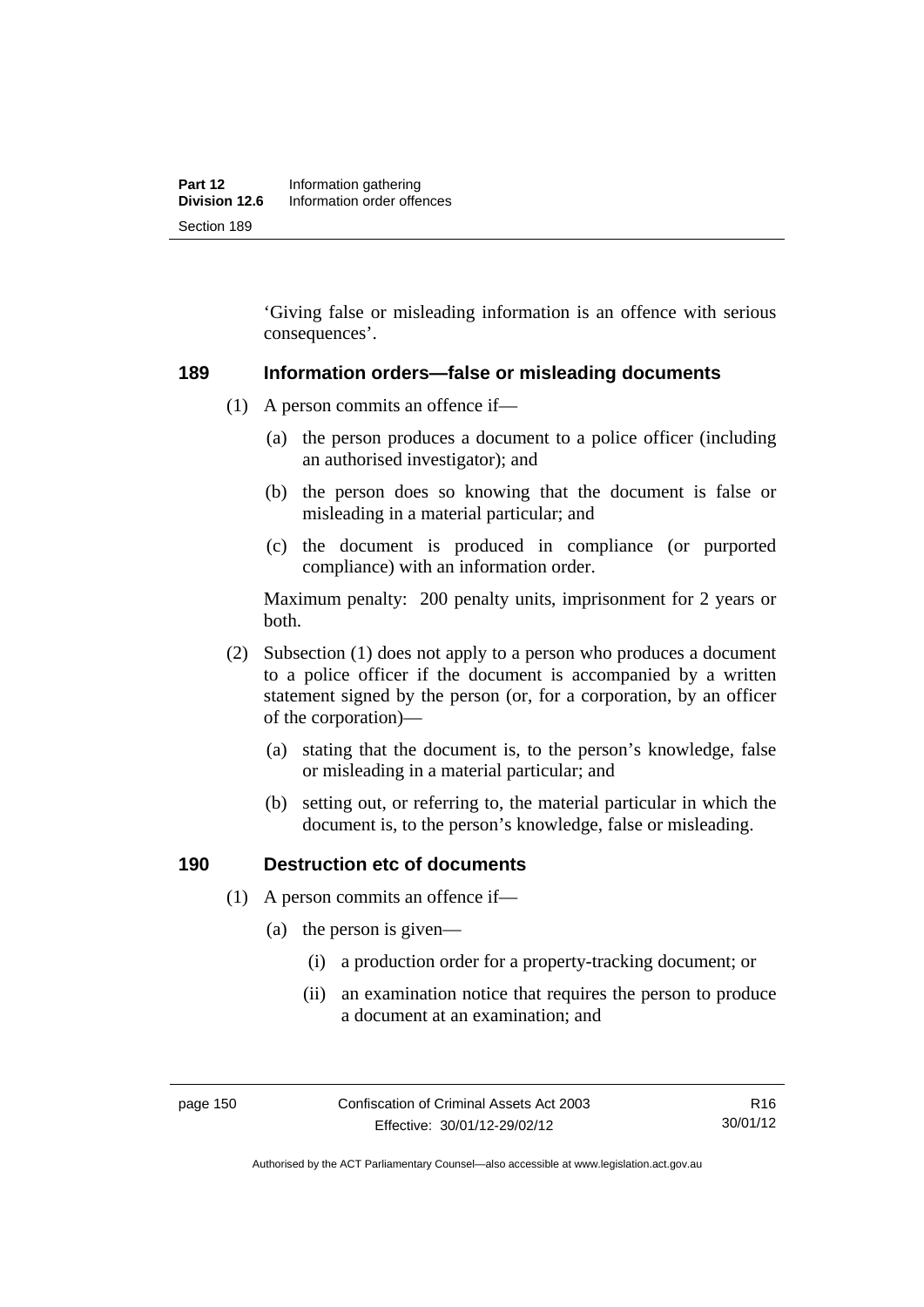(b) the person intentionally destroys, damages, changes or otherwise interferes with the document.

Maximum penalty: 500 penalty units, imprisonment for 5 years or both.

- (2) A person commits an offence if—
	- (a) the person is given—
		- (i) a production order for a property-tracking document; or
		- (ii) an examination notice that requires the person to produce a document at an examination; and
	- (b) the person destroys, damages, changes or otherwise interferes with the document.

Maximum penalty: 50 penalty units, imprisonment for 6 months or both.

- (3) An offence against subsection (2) a strict liability offence.
- (4) An offence against subsection (2) is declared to be a relevant offence.

#### **191 Meaning of** *non-disclosable information order*

In this Act:

*non-disclosable information order* means any of the following information orders:

- (a) an inquiry notice;
- (b) a monitoring order;
- (c) a transaction suspension order;
- (d) a production order that is declared under section 161 (1) (Production order proceedings—restrictions on disclosure) to be a non-disclosable production order;

page 151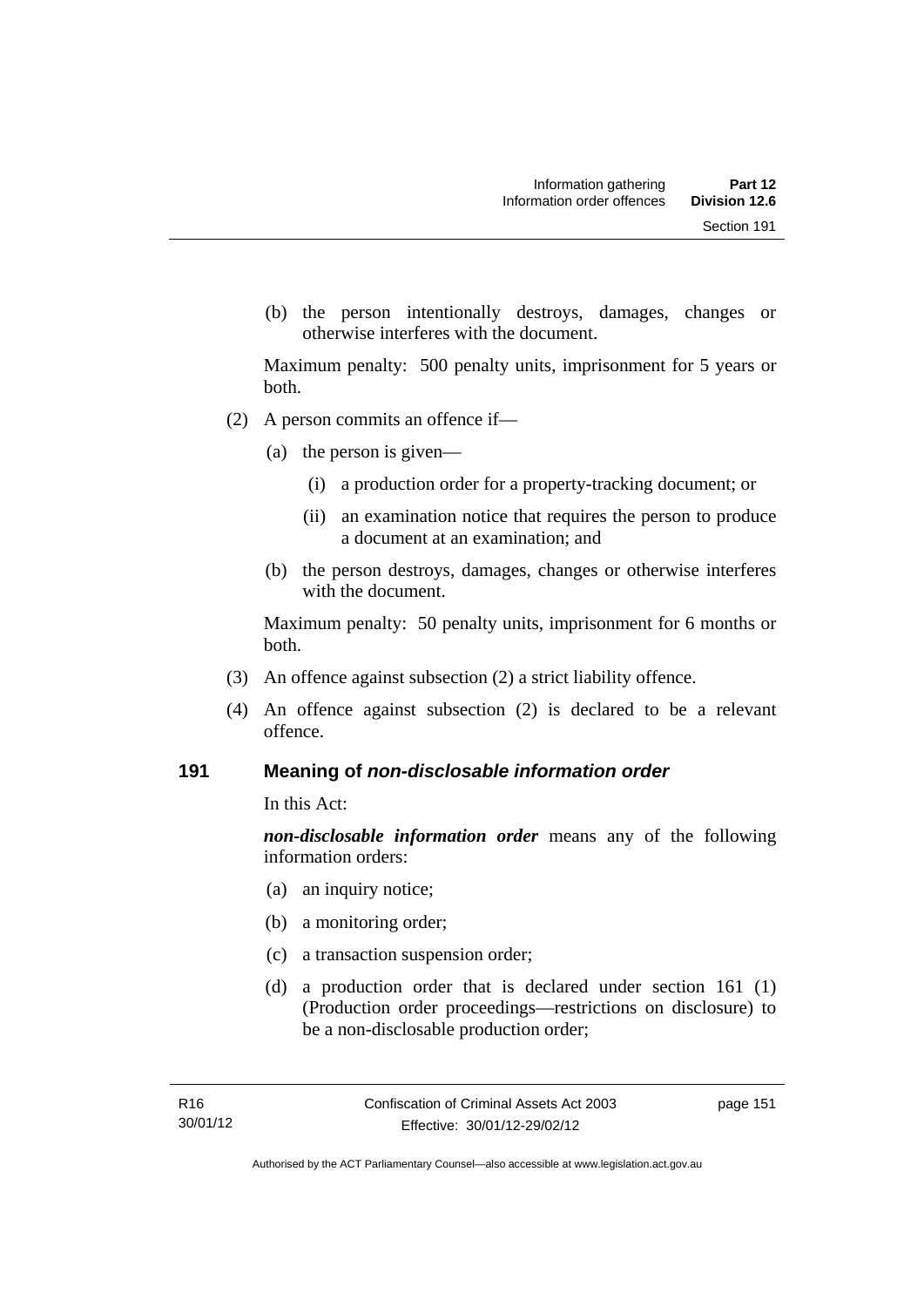- (e) an examination order that is declared under section 170 (1) (Examination order proceedings—restrictions on disclosure) to be a non-disclosable examination order;
- (f) an examination notice that is a non-disclosable examination notice under section 172 (2) (Examination notices—giving).

#### **192 Information orders—disclosure offences**

*Note* An offence against this section is a strict liability offence (see s (7)).

 (1) A person commits an offence if the person publishes or discloses the existence or operation of a non-disclosable information order to someone else.

Maximum penalty: 200 penalty units, imprisonment for 2 years or both.

- (2) A person commits an offence if—
	- (a) the person publishes or discloses information to someone else; and
	- (b) the other person could infer from the information the existence or operation of a non-disclosable information order.

Maximum penalty: 200 penalty units, imprisonment for 2 years or both.

- (3) Subsections (1) and (2) do not apply if the publication or disclosure is made to any of the following entities in the circumstances mentioned for the entity:
	- (a) a police officer—in any circumstances;
	- (b) an officer, employee or agent of the person—to ensure that the order is complied with and the person to whom the publication or disclosure is made is given notice of the offences against this section by the person making the publication or disclosure;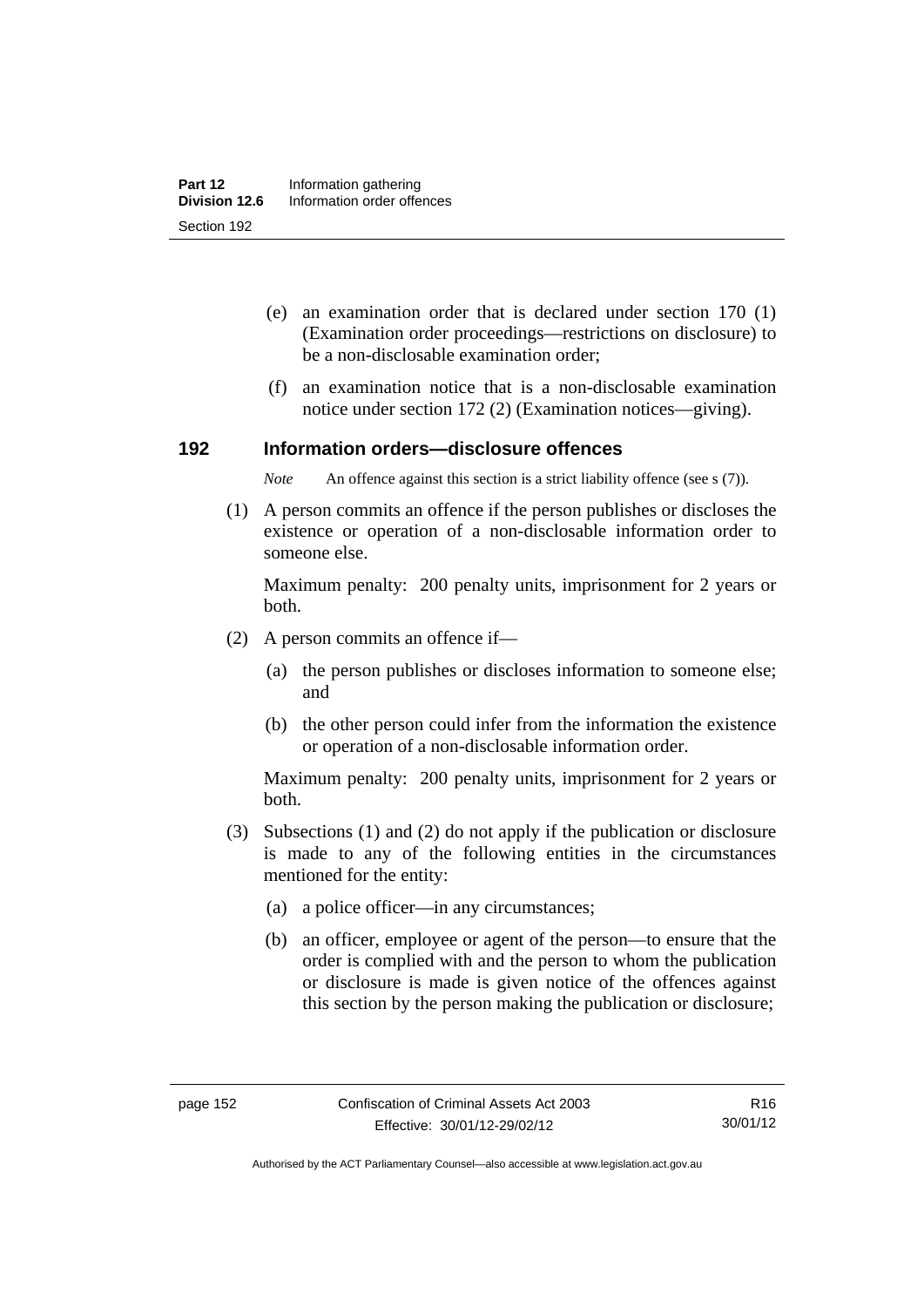- (c) a lawyer—to obtain legal advice or representation in relation to the order;
- (d) a relevant court—with the court's leave.

- (4) Also, subsections (1) and (2) do not apply if the publication or disclosure is made—
	- (a) by a police officer in the exercise of the officer's functions; or
	- (b) for the purpose of giving or obtaining legal advice, or making legal representations, in relation to the order.
- (5) A person commits an offence if—
	- (a) the person receives information in relation to a non-disclosable information order in accordance with subsection (3) or (4); and
	- (b) the person ceases to be a person mentioned in subsection (3) or  $(4)$ ; and
	- (c) the person publishes or discloses the existence or operation of the order to someone else.

Maximum penalty: 200 penalty units, imprisonment for 2 years or both.

- (6) A person commits an offence if—
	- (a) the person receives information in relation to a non-disclosable information order in accordance with subsection (3) or (4); and
	- (b) the person ceases to be a person mentioned in subsection (3) or  $(4)$ ; and
	- (c) the person publishes or discloses information to someone else; and

*Note* The application for leave, and any proceeding with the court's leave, must be heard in closed court (see s (8)).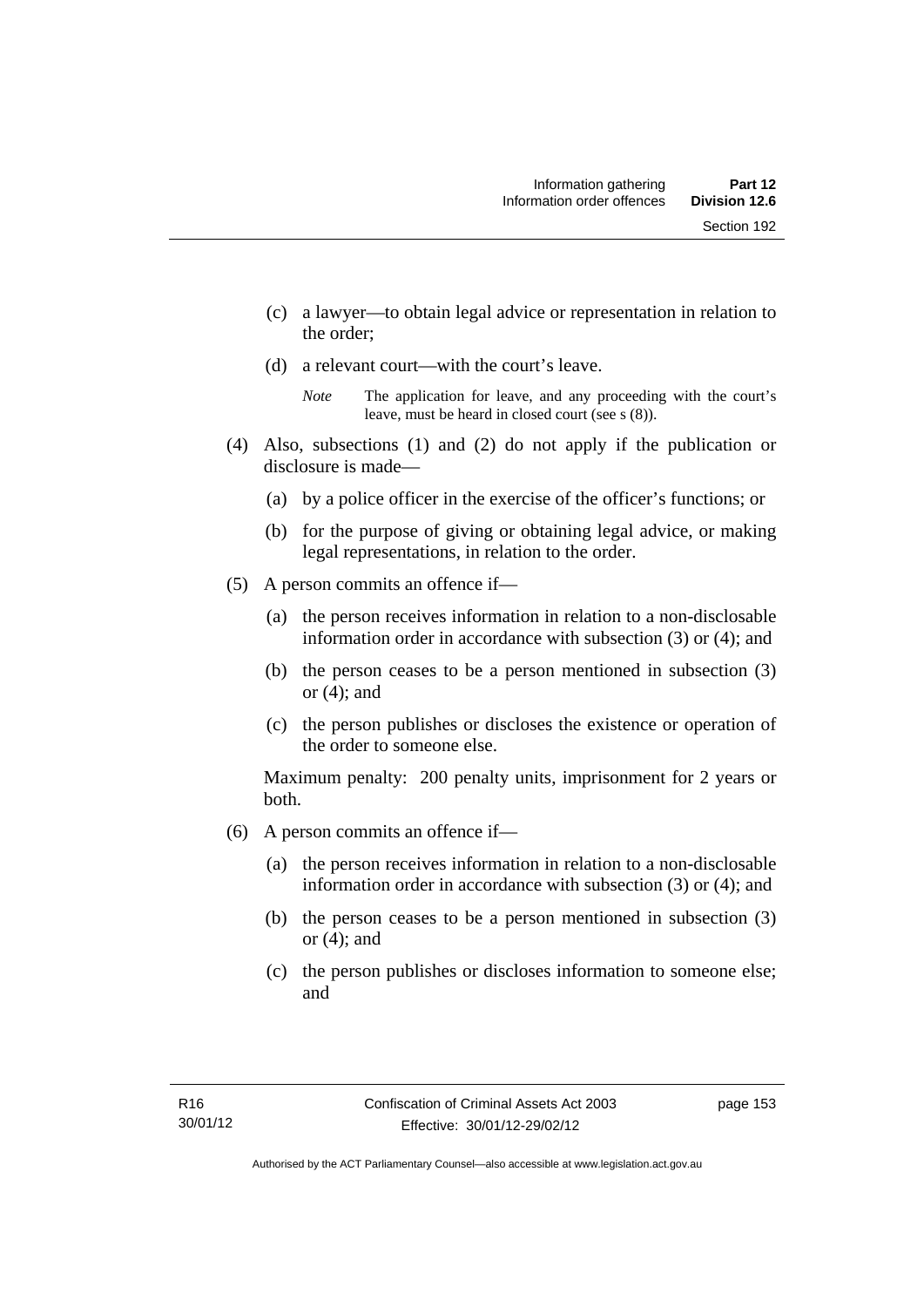(d) the other person could infer from the information the existence or operation of the order.

Maximum penalty: 200 penalty units, imprisonment for 2 years or both.

- (7) An offence against this section is a strict liability offence.
- (8) For subsection (3) (d), an application for leave, and any proceeding with the court's leave, must be heard in closed court.

#### **193 Information orders—disclosure by police officers**

- (1) This section applies to a non-disclosable information order.
- (2) A police officer may disclose the existence or operation of the order for the purposes of, or in the course of, a legal proceeding.

- (3) However, a police officer is not required to disclose to a court the existence or operation of the order.
- (4) In this section:

*disclosure*, of the existence or operation of the order, includes the disclosure of information to a person from which the person could reasonably infer the existence or operation of the order.

#### **194 Information orders—protection of complying financial institutions**

- (1) This section applies to a financial institution, and to an officer, employee or agent of the institution, if—
	- (a) the institution complies with an information order; and
	- (b) information given under the order relates to a money laundering offence.

*Note* A police officer may also disclose the existence or operation of the order in the exercise of the officer's functions (see s 192 (4) (b)).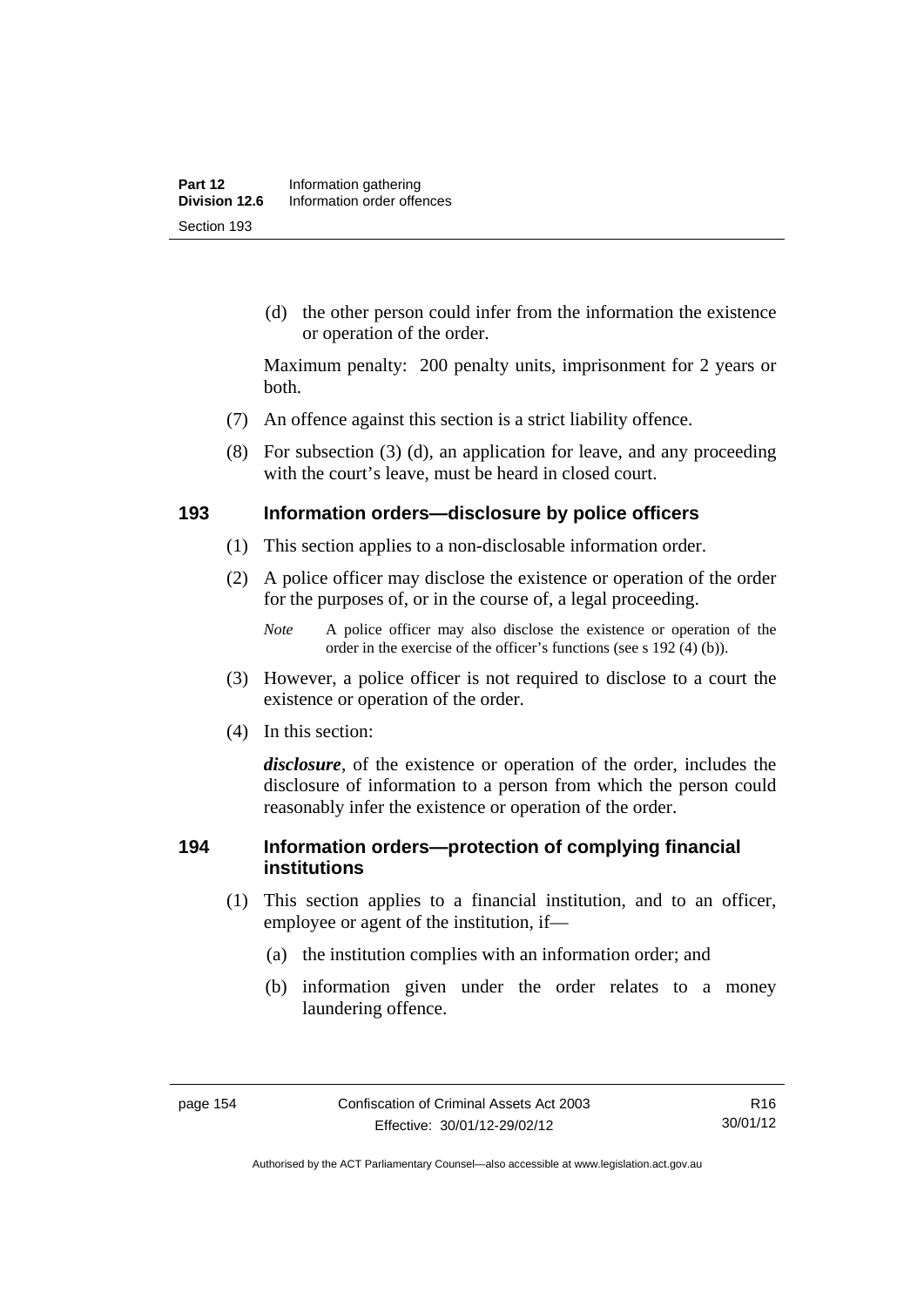(2) The institution or person is taken not to have been at any time in possession of the information given under the order.

Authorised by the ACT Parliamentary Counsel—also accessible at www.legislation.act.gov.au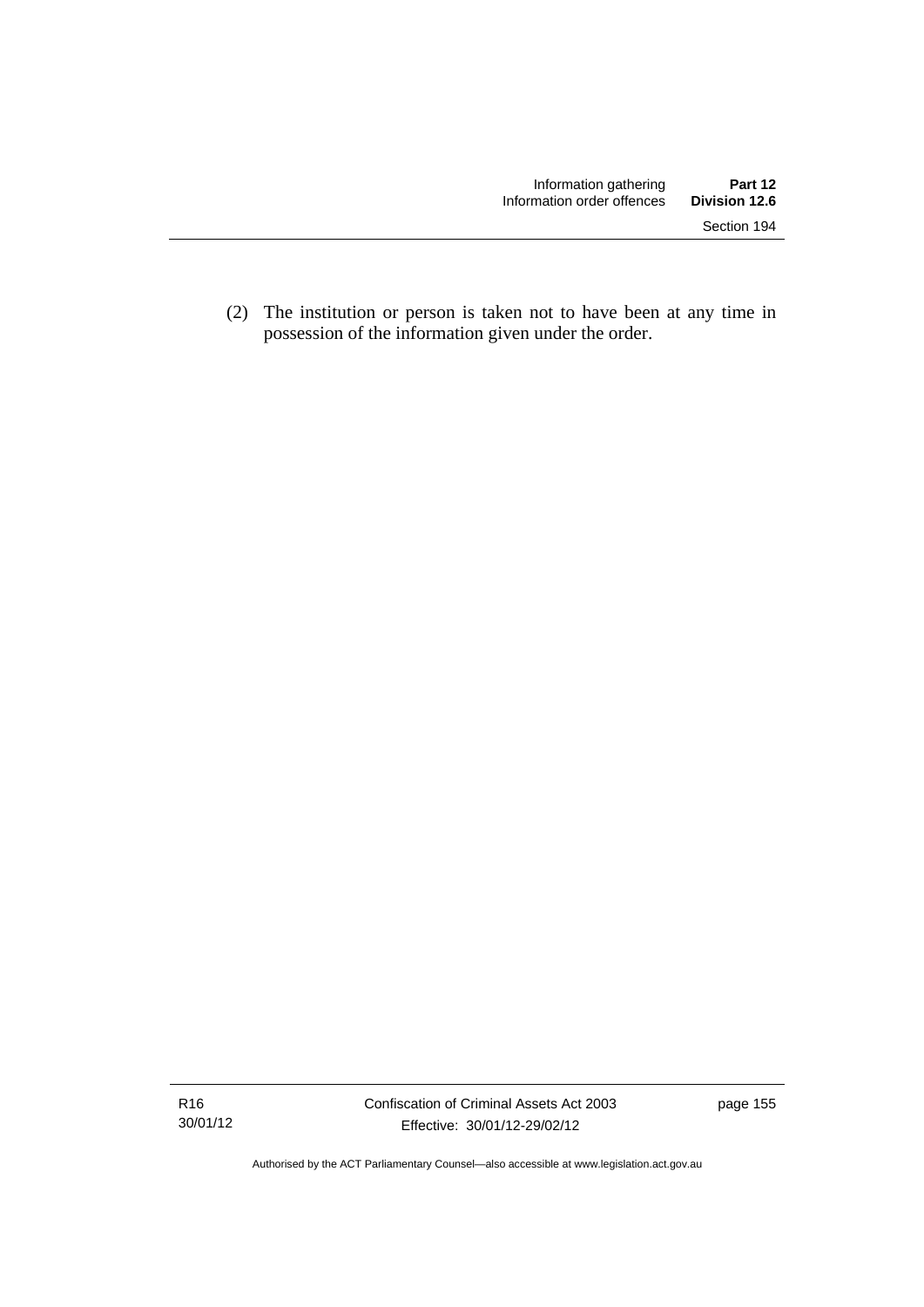**Part 13 Search warrants**<br>**Division 13.1 Preliminary Division 13.1** Section 195

# **Part 13 Search warrants**

# **Division 13.1 Preliminary**

#### **195 Definitions for pt 13**

In this part:

*at* includes in or on.

*data* includes—

- (a) information in any form; and
- (b) any program (or part of a program).

*data storage device* means a thing containing, or designed to contain, data for use by a computer.

*executing police officer*, of a search warrant, means—

- (a) the police officer (the *first police officer*) named in the warrant as the police officer responsible for executing the warrant; or
- (b) if the first police officer does not intend to be present at the execution of the warrant—another police officer whose name has been written in the warrant by the first police officer; or
- (c) another police officer whose name has been written in the warrant by the police officer last named in the warrant.

*frisk search* means—

- (a) a search of a person conducted by quickly running the hands over the person's outer garments; and
- (b) an examination of anything worn or carried by the person that is conveniently and voluntarily removed by the person.

Authorised by the ACT Parliamentary Counsel—also accessible at www.legislation.act.gov.au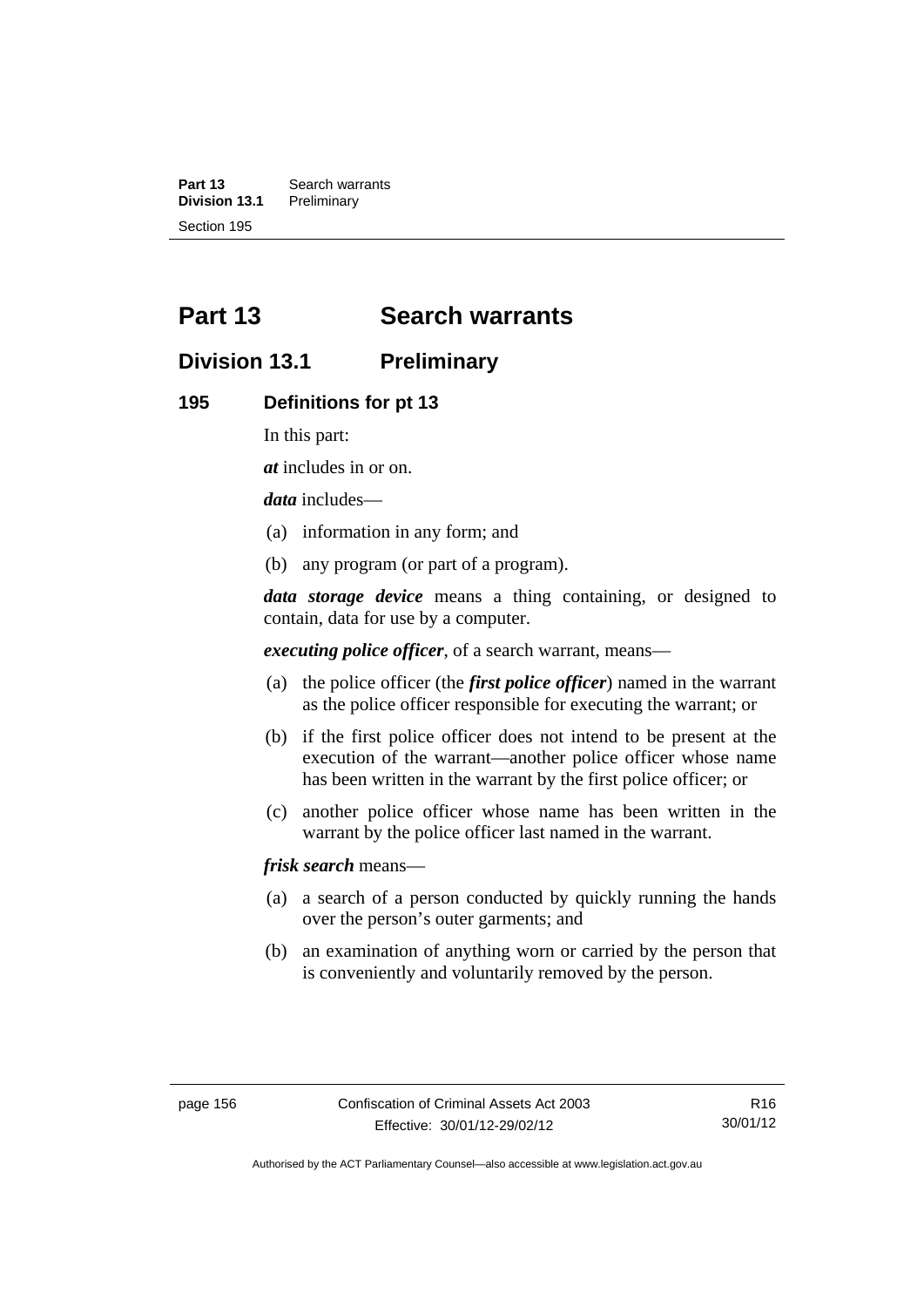*issuing officer*, for a search warrant, means—

- (a) a judge, the registrar or a deputy registrar of the Supreme Court; or
- (b) a magistrate; or
- (c) the registrar or a deputy registrar of the Magistrates Court if authorised by the Chief Magistrate to issue search warrants under this part.

*occupier*, of premises, includes—

- (a) a person believed, on reasonable grounds, to be an occupier of the premises; and
- (b) a person apparently in charge of the premises.

*ordinary search* means a search of a person or of articles in a person's possession, which may include—

- (a) requiring the person to remove the person's overcoat, coat or jacket and any gloves, shoes or hat; and
- (b) an examination of those items.

*person assisting*, in relation to a search warrant, means a person who has been authorised by an executing police officer to assist in executing the warrant.

*premises* includes the following:

- (a) land (whether vacant or occupied);
- (b) any structure, building, vehicle or place (whether built or not);
- (c) any part of a structure, building, vehicle or place.

*search warrant* means a warrant issued under section 199 (Issuing search warrants) that is in force.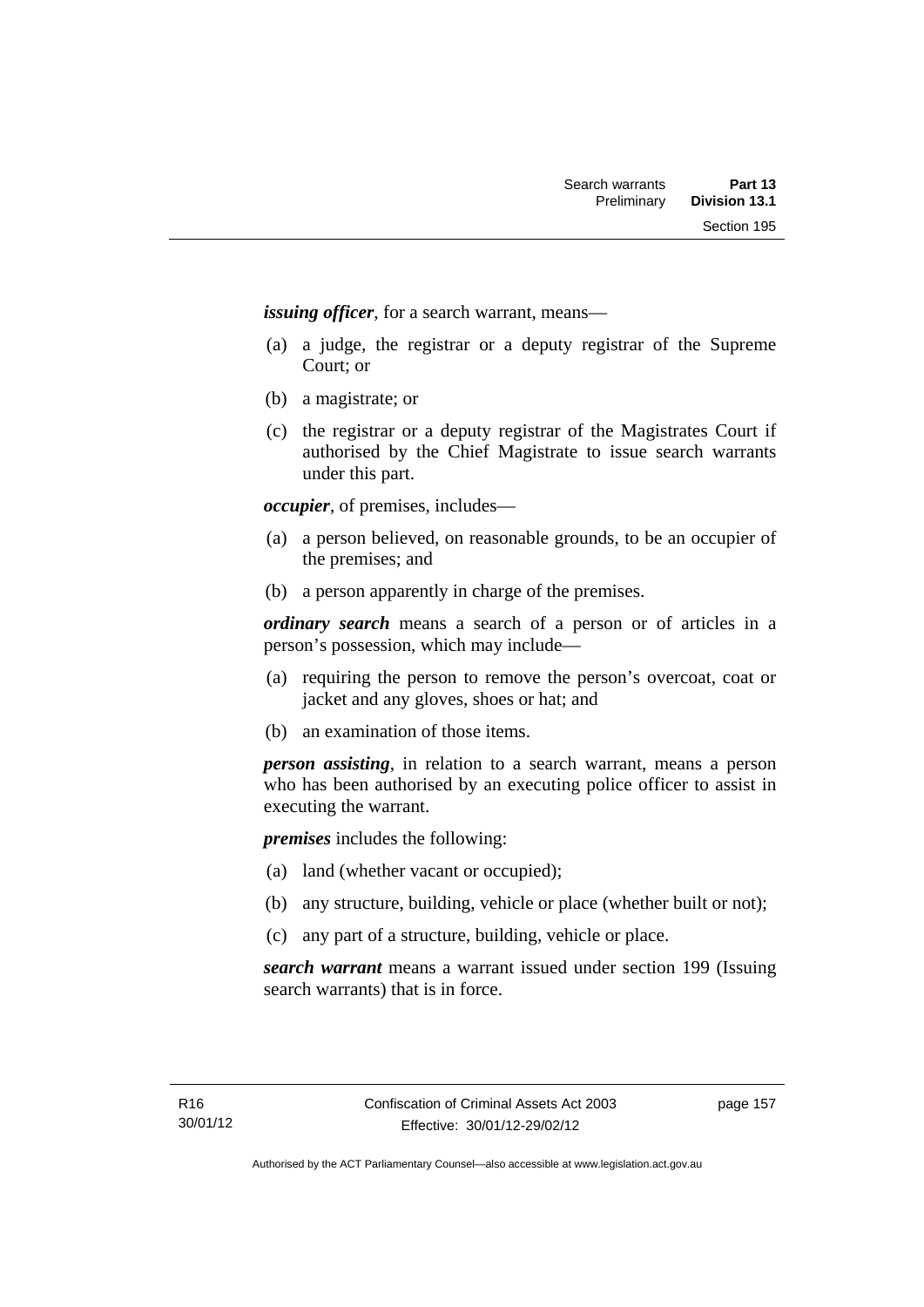#### *target material* means—

- (a) property (including tainted property and property under the effective control of a person) in relation to which action has been or could be taken under this Act; or
	- *Note 1* For the meaning of *effective control*, see s 14.
	- *Note 2* For the meaning of *in relation to*, see dict.
- (b) benefits derived by a person from the commission of a relevant offence; or
- (c) evidence in relation to property or benefits mentioned in paragraph (a) or (b); or
- (d) evidence in relation to a relevant offence.

*vehicle* includes an aircraft or vessel.

## **Division 13.2 Search warrants—general**

#### **196 Applications for search warrants—general**

- (1) A police officer may apply to an issuing officer for a search warrant to enter premises.
- (2) The application must be sworn and state the grounds on which the warrant is sought.
- (3) The issuing officer may refuse to consider the application until the applicant police officer gives the issuing officer all the information the issuing officer requires about the application in the way the issuing officer requires.

### **197 Offence for making false etc statements in search warrant applications**

A police officer commits an offence if—

 (a) the police officer makes a statement (whether orally, in a document or in any other way); and

R16 30/01/12

Authorised by the ACT Parliamentary Counsel—also accessible at www.legislation.act.gov.au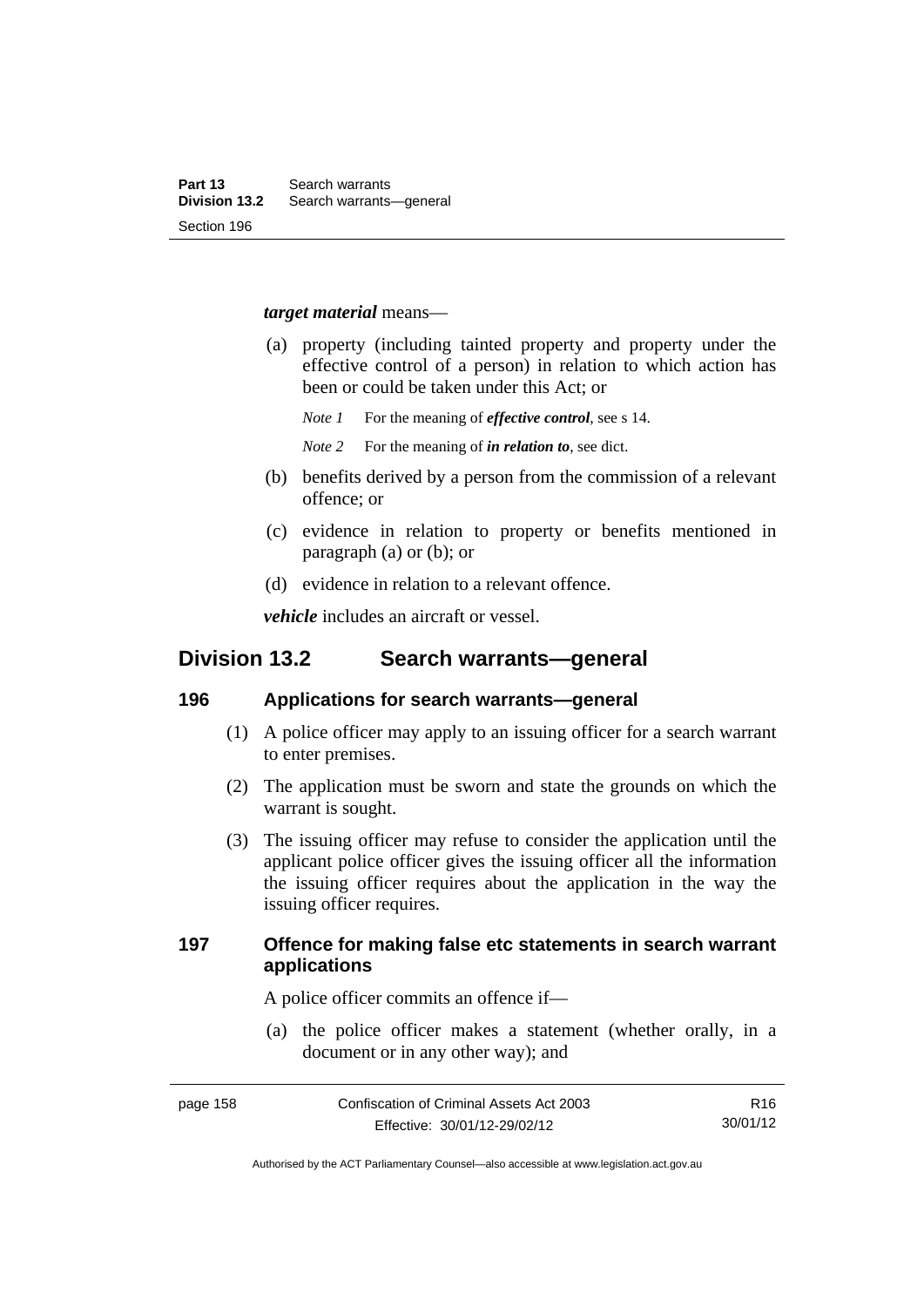- (b) the police officer does so knowing that the statement—
	- (i) is false or misleading in a material particular; or
	- (ii) omits something that makes the statement false or misleading in a material particular; and
- (c) the statement is made to an issuing officer in relation to an application for a search warrant.

Maximum penalty: 200 penalty units, imprisonment for 2 years or both.

### **198 Additional contents of search warrant applications**

- (1) If the person applying for a search warrant suspects that it will be necessary to use firearms in executing the warrant, the person must state the suspicion, and the grounds for the suspicion, in the application.
- (2) If a person applying for a warrant to search premises has previously applied for a warrant for the same premises, the person must, in the application, include particulars of the earlier application and its outcome.

### **199 Issuing search warrants**

(1) An issuing officer may issue a warrant to search premises if satisfied that there are reasonable grounds for suspecting that there is at the premises, or will be within the next 72 hours, target material.

*Note At* includes in or on (see s 195).

 (2) If an application for a search warrant is made under section 203 (Applying for search warrants by telephone or other electronic means), this section applies as if the reference in subsection (1) to 72 hours were a reference to 48 hours.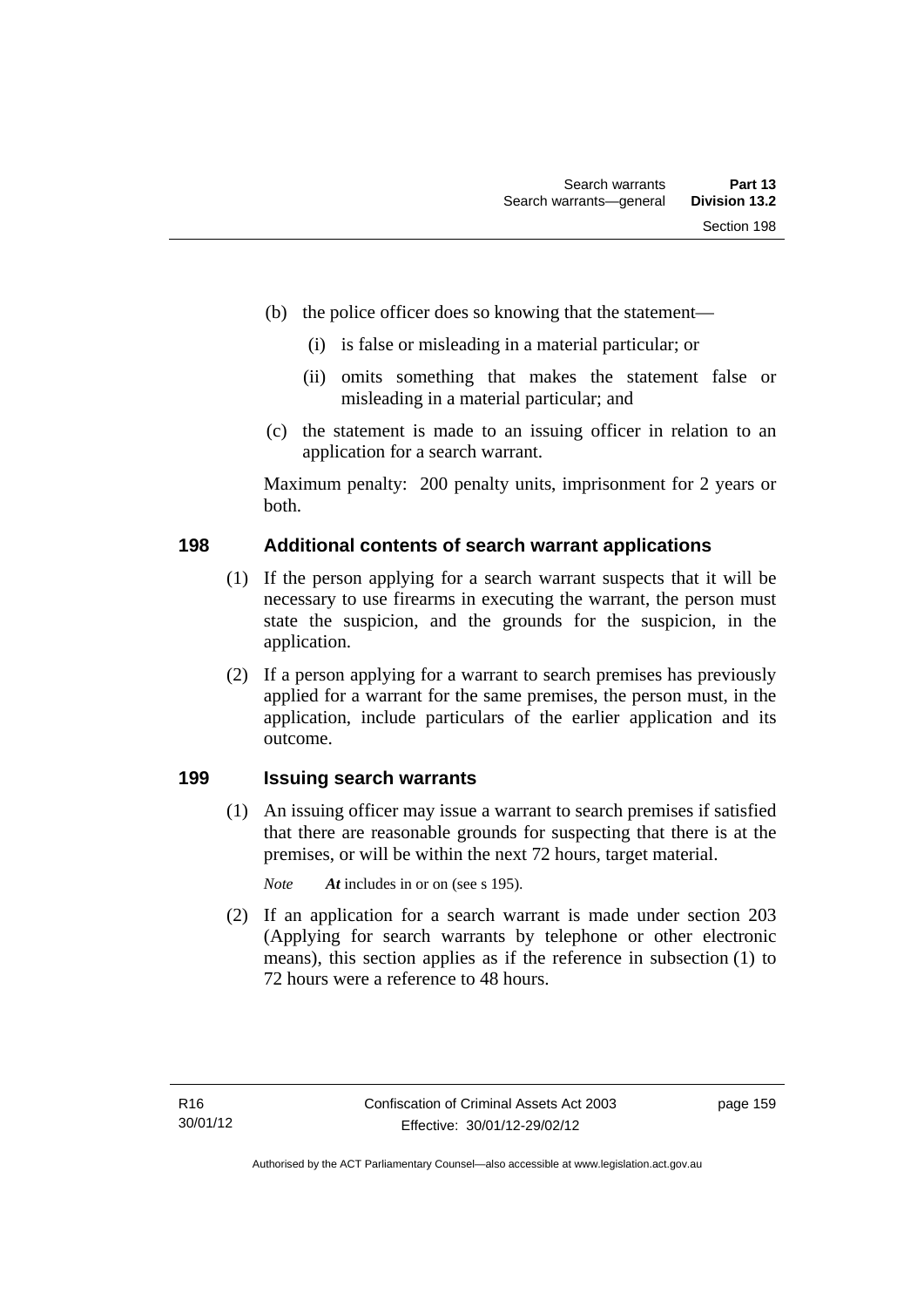### **200 When search warrant for property-tracking document may be issued**

If the target material in relation to which a search warrant is being issued is a property-tracking document, the issuing officer may issue a search warrant in relation to the document only if the issuing officer is satisfied that—

- (a) the document cannot be identified or described with sufficient particularity for the purpose of obtaining a production order; or
- (b) a production order requiring the document has been given but not complied with; or
- (c) there are reasonable grounds to suspect that a production order would not be complied with; or
- (d) the investigation to which the warrant is being sought might be prejudiced by seeking a production order.

#### **201 Contents of search warrants**

- (1) A search warrant must state—
	- (a) the kind of target material that is to be searched for under the warrant; and
	- (b) a description of the premises to which the warrant relates; and
	- (c) the name of the executing police officer; and
	- (d) when the warrant expires (see subsection (2)); and
	- (e) whether the warrant may be executed at any time or only during particular hours (see 210); and
	- (f) whether the warrant authorises an ordinary search or frisk search of a person who is at or near the premises when the warrant is executed if the executing police officer or a person assisting suspects on reasonable grounds that the person has target material in the person's possession.

R16 30/01/12

Authorised by the ACT Parliamentary Counsel—also accessible at www.legislation.act.gov.au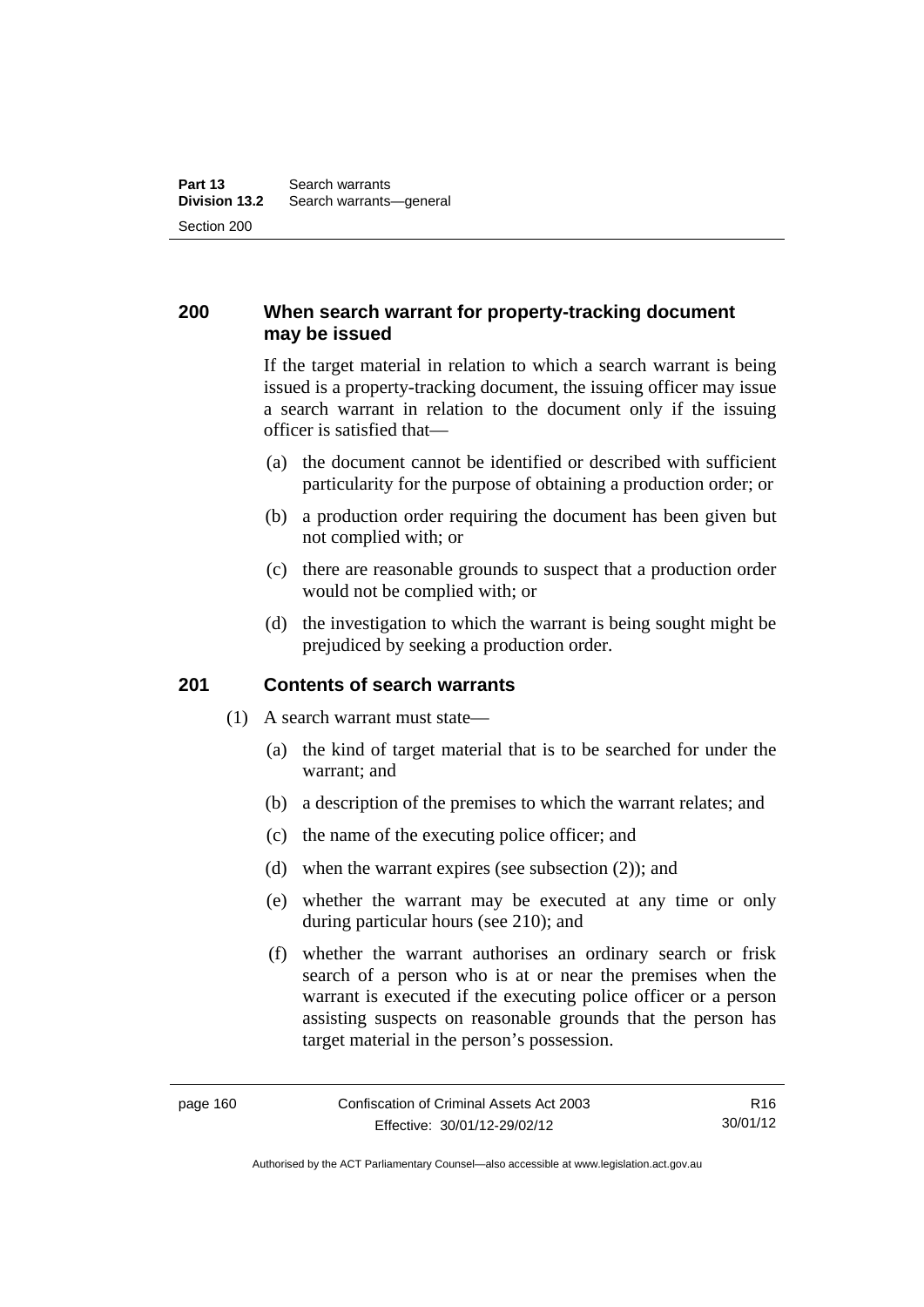- (2) The time stated in the search warrant under subsection (1) (d) as the time when the warrant expires must be not later than—
	- (a) if the application for the warrant is made under section 204 (Issuing search warrants by telephone or other electronic means)—48 hours after the warrant is issued; or
	- (b) in any other case—the end of the 7th day after the day the warrant is issued.

#### **Example**

If a warrant is issued at 3 pm on a Monday, the expiry time stated must not be later than midnight on Monday in the following week.

- *Note* An example is part of the Act, is not exhaustive and may extend, but does not limit, the meaning of the provision in which it appears (see Legislation Act, s 126 and s 132).
- (3) Subsection (1) (d) does not prevent the issue of successive search warrants in relation to the same premises.

### **202 Authorisation given by search warrants**

- (1) A search warrant authorises an executing police officer, or a person assisting—
	- (a) to enter the premises and, if the premises are a vehicle, to enter the vehicle, wherever it is; and
	- (b) to search the premises for the kind of target material stated in the warrant, and to seize things of that kind found at the premises; and
	- (c) to seize any other thing found at the premises in the course of the search that the executing police officer or a person assisting believes on reasonable grounds to be target material in relation to which the warrant relates (including evidence of a relevant offence) or evidence of a summary offence if the police officer believes on reasonable grounds that seizure of the thing is necessary to prevent its concealment, loss or destruction or its use in committing an offence; and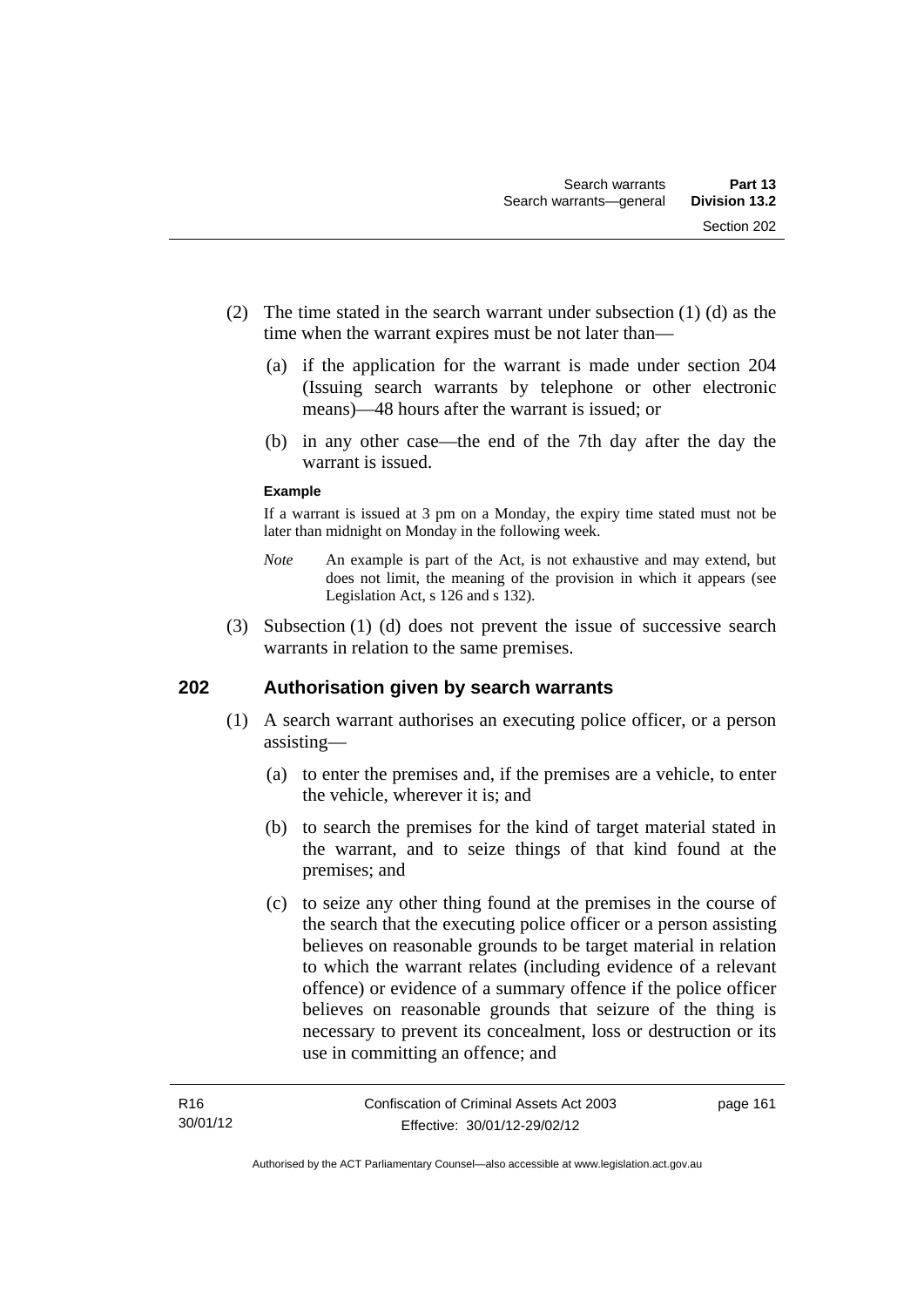- (d) if the warrant allows—to conduct an ordinary search or frisk search of a person at or near the premises if the executing police officer or a person assisting suspects on reasonable grounds that the person has target material in the person's possession.
- (2) A search warrant authorises an executing police officer to make things seized under the warrant available to another police officer, any public servant or anyone who holds a position under a territory law, or a law of the Commonwealth, a State or another Territory, if it is necessary to do so for investigating or prosecuting an offence to which the things relate.

# **Division 13.3 Telephone and electronic warrants**

### **203 Applying for search warrants by telephone or other electronic means**

- (1) A police officer may apply to an issuing officer for a search warrant by telephone, fax or other electronic means—
	- (a) in an urgent case; or
	- (b) if the delay that would happen if an application were made in person would frustrate the effective execution of the warrant.
- (2) The application—
	- (a) must include all information that would be required in an application under division 13.2 (Search warrants—general) for a search warrant; and
	- (b) may, if necessary, be made before the information is sworn.
- (3) The issuing officer may require—
	- (a) communication by voice to the extent that it is practicable in the circumstances; and
	- (b) any further information.

Authorised by the ACT Parliamentary Counsel—also accessible at www.legislation.act.gov.au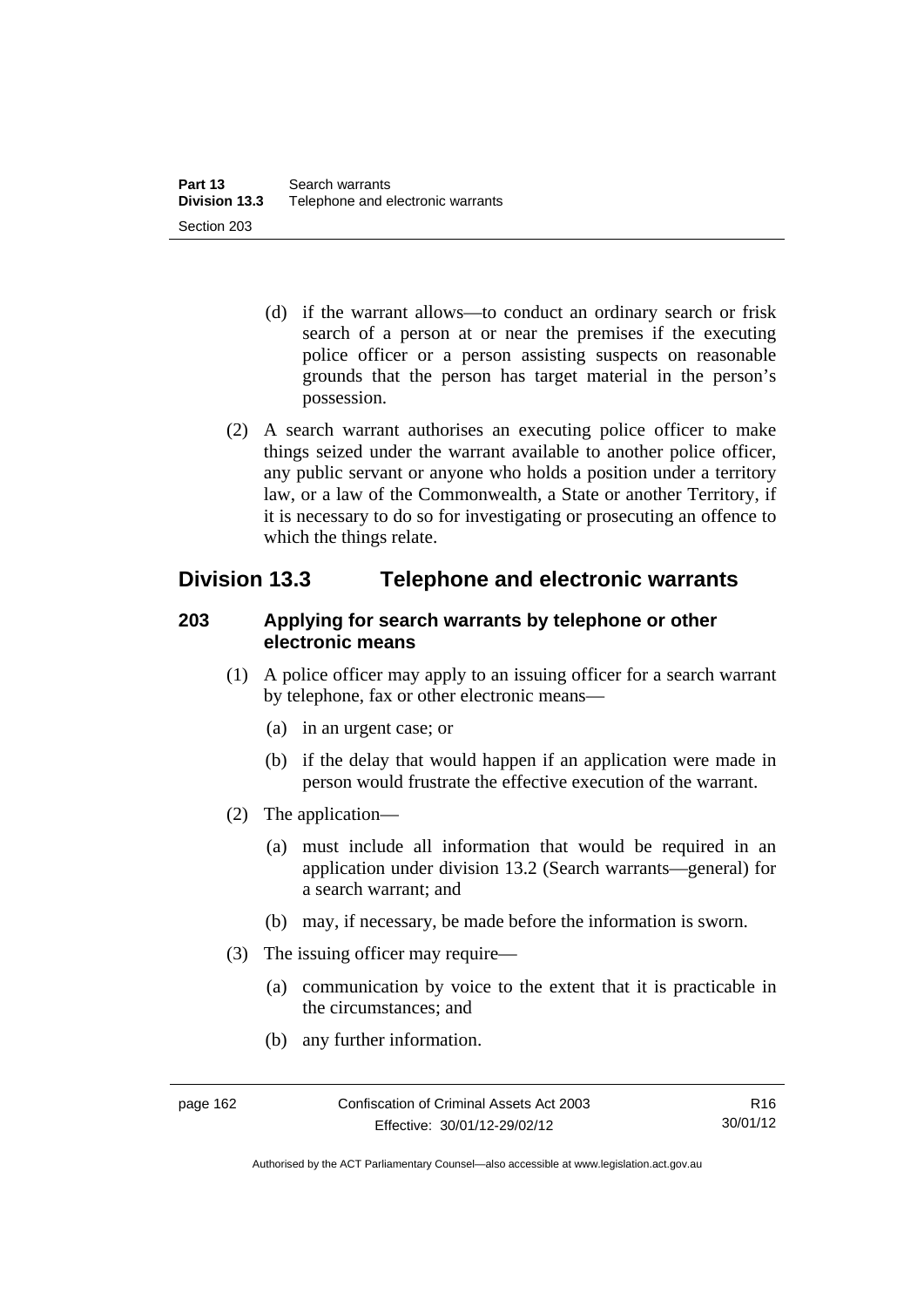#### **204 Issuing search warrants by telephone or other electronic means**

- (1) The issuing officer may complete and sign the same form of search warrant that would be issued under section 199 (Issuing search warrants) if satisfied that—
	- (a) a search warrant in the terms of the application should be issued urgently; or
	- (b) the delay that would happen if an application were made in person would frustrate the effective execution of the warrant.
- (2) If the issuing officer issues the search warrant, the officer must tell the applicant, by telephone, fax or other electronic means, of the terms of the warrant and the date and time when it was signed.
- (3) The applicant must then—
	- (a) complete a form of search warrant in terms substantially corresponding to those given by the issuing officer; and
	- (b) state on the form—
		- (i) the name of the issuing officer; and
		- (ii) the date and time the warrant was signed by the issuing officer.
- (4) The applicant must, by the end of the day after the 1st of the relevant events happens, give the issuing officer—
	- (a) the form of search warrant completed by the applicant; and
	- (b) if the information was unsworn under section 203 (2) (b) (Applying for search warrants by telephone or other electronic means)—the sworn information.
- (5) The issuing officer must attach the form of search warrant completed by the issuing officer to the documents given under subsection  $(4)$ .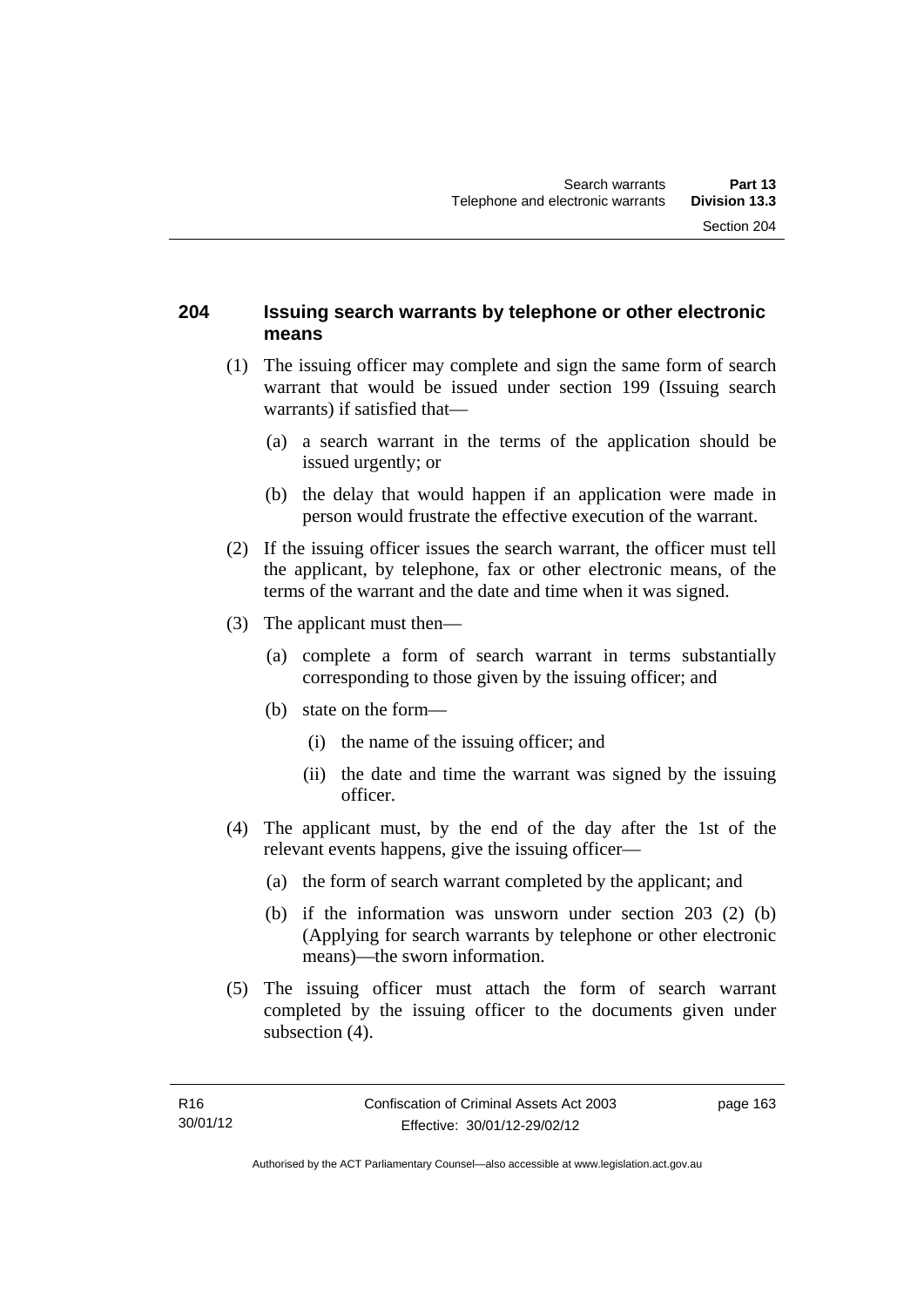(6) In subsection (4):

*relevant event* means the day when—

- (a) the warrant is executed; or
- (b) the warrant expires.

#### **205 Unsigned warrants by telephone or other electronic means in court proceedings**

- (1) This section applies if—
	- (a) it is material, in any proceeding, for a court to be satisfied that the exercise of a power under a search warrant issued under this division was properly authorised; and
	- (b) the form of search warrant signed by the issuing officer is not produced in evidence.
- (2) The court must assume that the exercise of the power was not properly authorised unless the contrary is proved.

### **206 Offence for stating incorrect names in warrants by telephone or other electronic means**

A person commits an offence if—

- (a) the person executes a document or presents a document to a person; and
- (b) the document purports to be a form of search warrant under section 204 (Issuing search warrants by telephone or other electronic means); and
- (c) the person states a name of an issuing officer in the document; and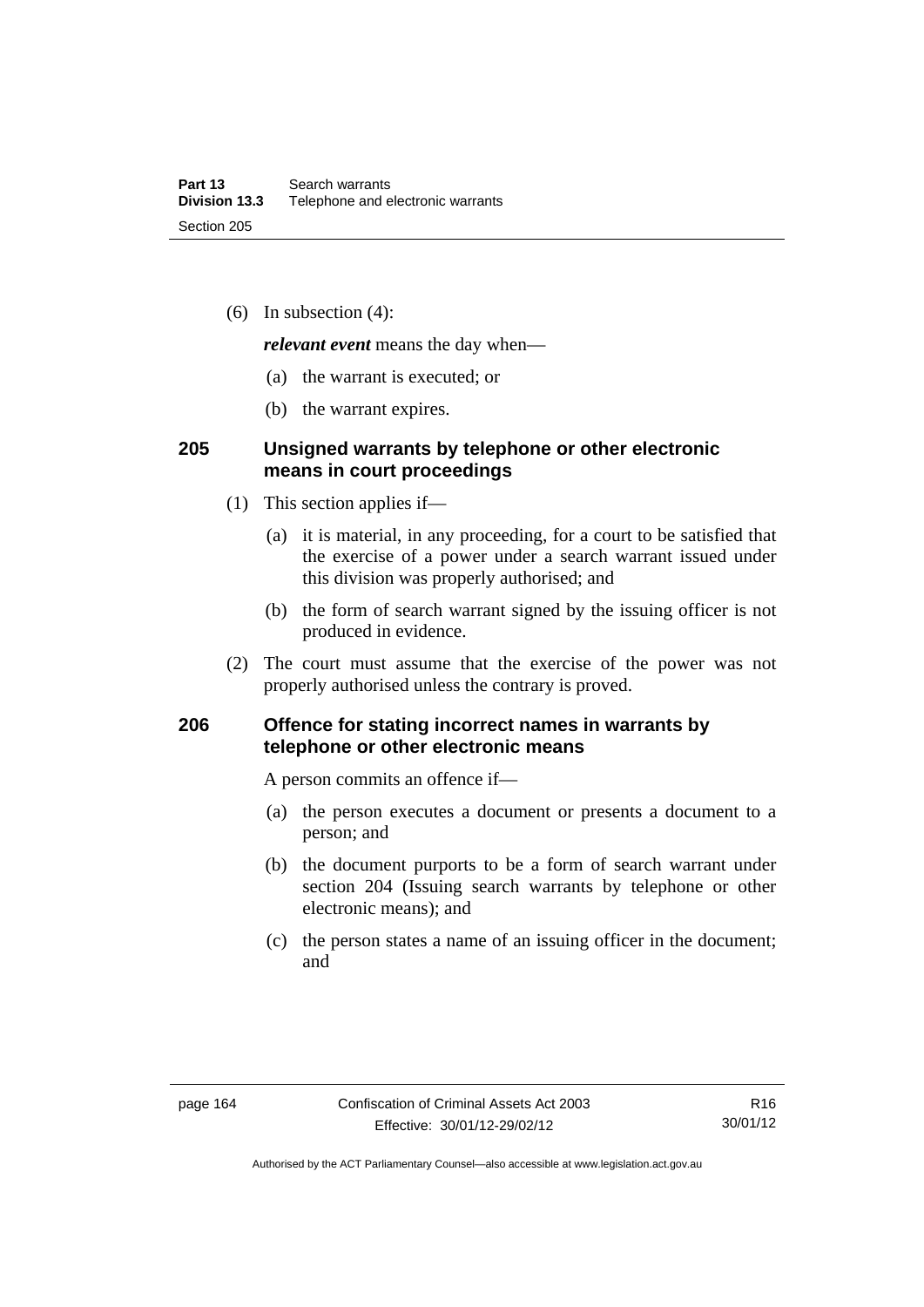(d) the name is not the name of the issuing officer that authorised the warrant.

Maximum penalty: 200 penalty units, imprisonment for 2 years or both.

#### **207 Offence for execution etc of search warrant departing in material form**

A person commits an offence if—

- (a) the person executes a document or presents a document to a person; and
- (b) the document purports to be a form of search warrant under section 204 (Issuing search warrants by telephone or other electronic means); and
- (c) the document departs in a material particular from the form authorised by the issuing officer.

Maximum penalty: 200 penalty units, imprisonment for 2 years or both.

### **208 Offence for execution etc of unauthorised form of search warrant**

A person commits an offence if—

- (a) the person executes a document or presents a document to a person; and
- (b) the document purports to be a form of search warrant under section 204 (Issuing search warrants by telephone or other electronic means); and
- (c) the document—
	- (i) has not been authorised by an issuing officer under that section; or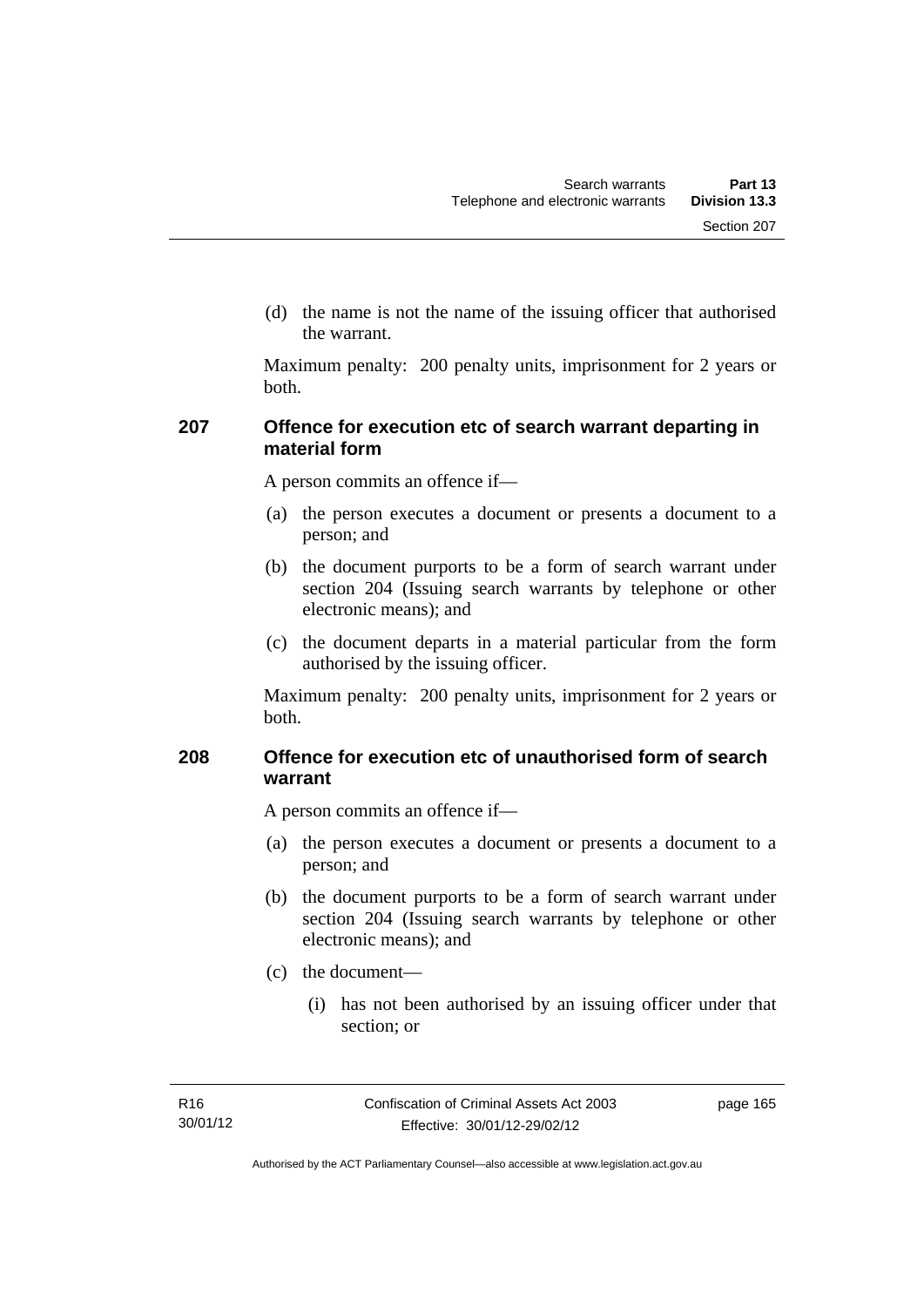(ii) departs in a material particular from the terms authorised by the issuing officer under that section.

Maximum penalty: 200 penalty units, imprisonment for 2 years or both.

#### **209 Offence for giving unauthorised form of search warrant**

A person commits an offence if—

- (a) the person purports to give a form of search warrant to an issuing officer under section 204 (4) (b) (Issuing search warrants by telephone or other electronic means); and
- (b) the document is not the form of search warrant that the person executed.

Maximum penalty: 200 penalty units, imprisonment for 2 years or both.

# **Division 13.4 Executing search warrants**

*Note* A court has a discretion to admit improperly obtained evidence (see *Evidence Act 1995* (Cwlth), s 138).

### **210 Search warrants—whether must be executed only during particular hours**

A search warrant must not authorise a search during the period beginning at 9 pm on a day and ending at 6 am on the next day unless the issuing officer is satisfied that—

- (a) it would not be practicable to conduct the search at another time; or
- (b) it is necessary to prevent the concealment, loss or destruction of target material.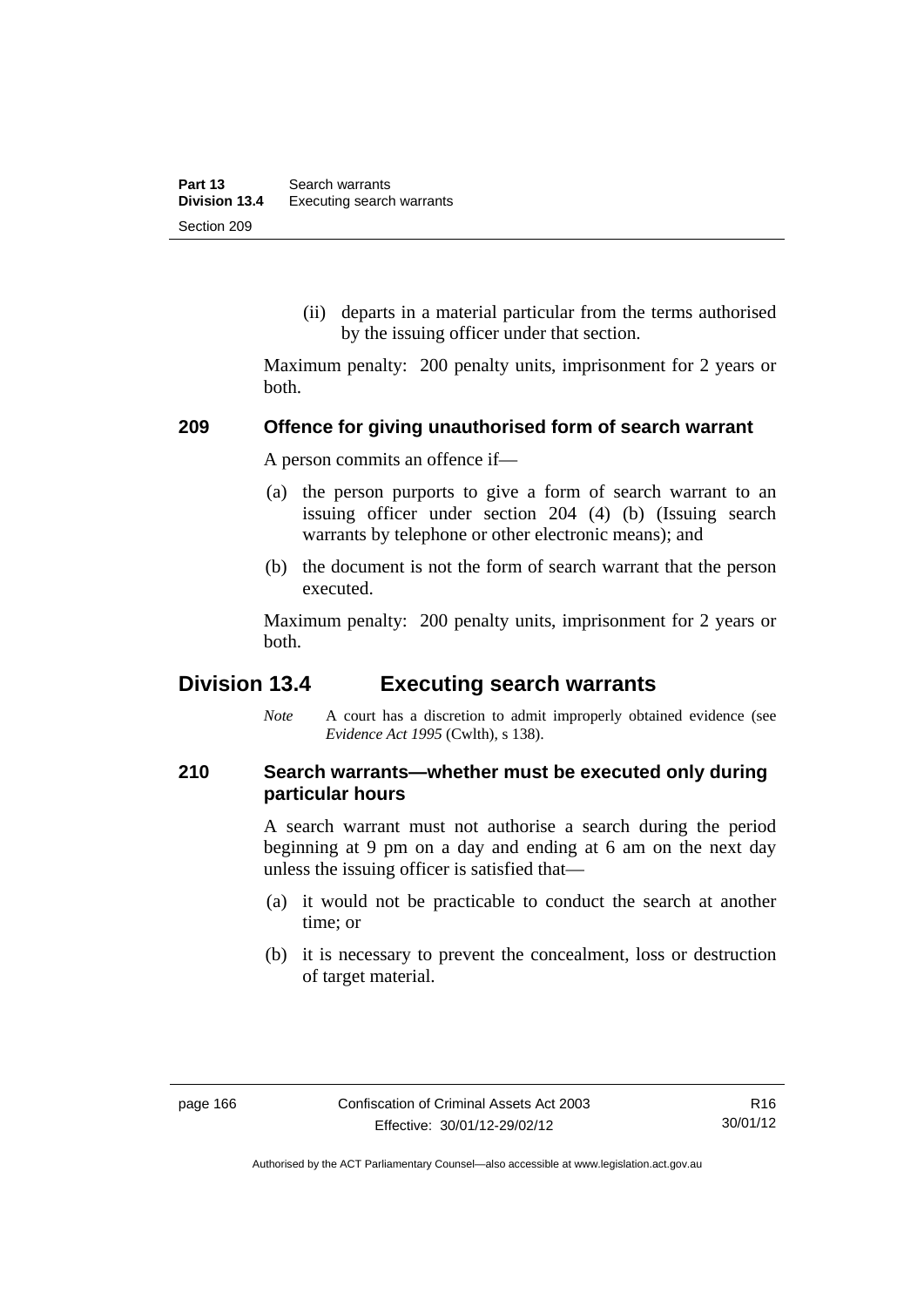### **211 Search warrants—restrictions on personal searches**

- (1) A search warrant cannot authorise a strip search or a search of a person's body cavities.
- (2) If a search warrant authorises an ordinary search or frisk search of a person—
	- (a) a different search from the search authorised must not be done under the warrant; and
	- (b) the search must be conducted by a person of the same sex as the person being searched.
- (3) However, if a transgender or intersex person is searched, the person may require that the search be conducted by either a male or a female.
- (4) If the transgender or intersex person requires that the search be conducted by a male, the person is taken, for this section, to be male.
- (5) If the transgender or intersex person requires that the search be conducted by a female, the person is taken, for this section, to be female.
- (6) A person assisting who is not a police officer must not take part in searching a person.
- (7) In this section:

*strip search* means a search of a person or of articles in the possession of a person, which may include all or any of the following:

- (a) requiring the person to remove all of his or her clothing;
- (b) an examination of the person's body (but not of the person's body cavities) and of those clothes.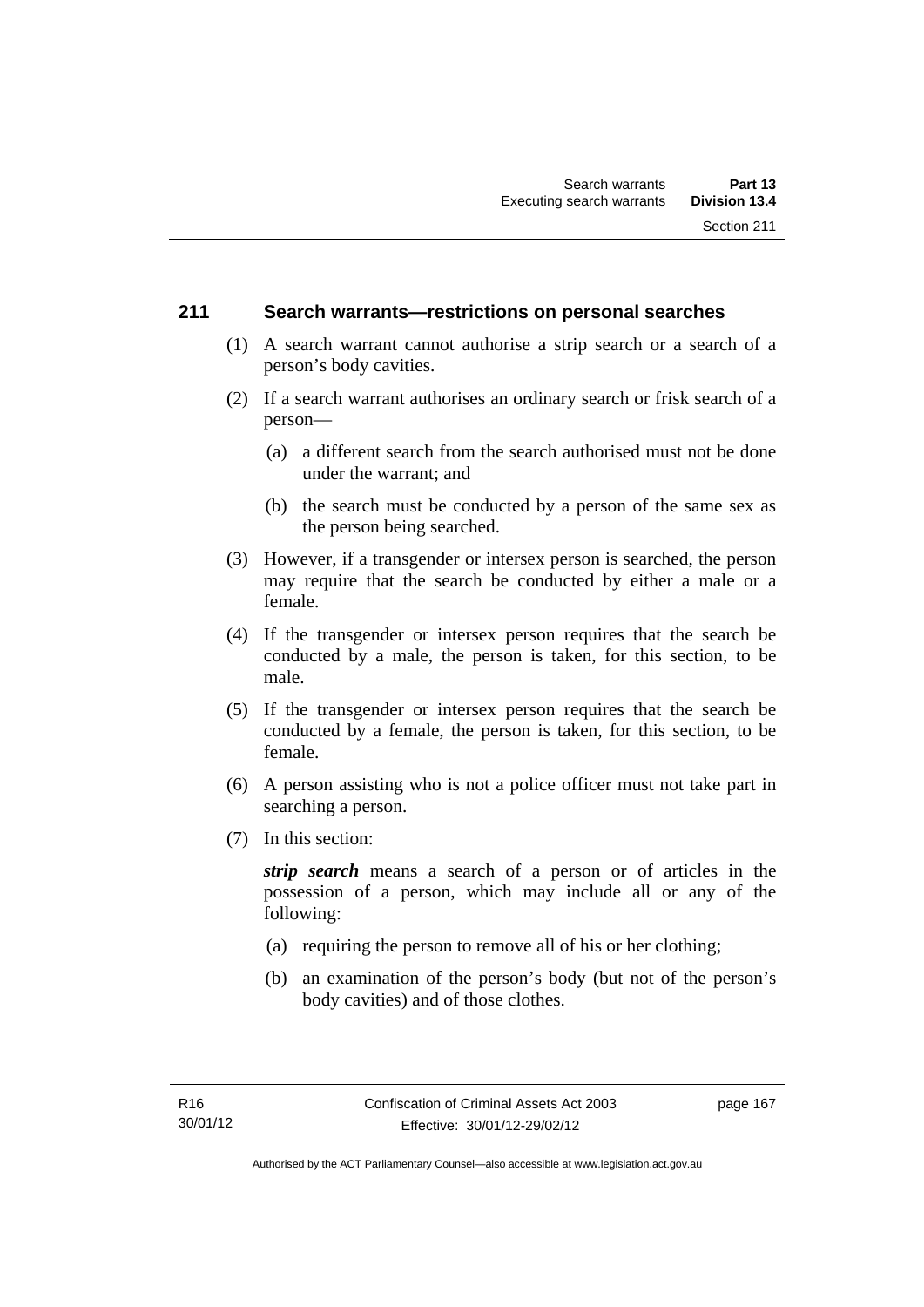# **212 Use of force and availability of assistance in executing search warrant**

- (1) Force may be used in executing a search warrant as follows:
	- (a) by an executing police officer—force against people and things may be used that is necessary and reasonable in the circumstances;
	- (b) by a person assisting who is a police officer—force against people and things may be used that is necessary and reasonable in the circumstances;
	- (c) by a person assisting who is not a police officer—force against things may be used that is necessary and reasonable in the circumstances.
- (2) An executing police officer may obtain the assistance in executing the warrant that is necessary and reasonable in the circumstances.

### **213 Search warrants—announcement before entry**

- (1) An executing police officer must, before anyone enters premises under a search warrant—
	- (a) announce that the person is authorised to enter the premises; and
	- (b) give anyone at the premises an opportunity to allow entry to the premises; and
	- (c) if the occupier of the premises, or someone else who apparently represents the occupier, is present at the premises identify himself or herself to that person.
- (2) The executing police officer is not required to comply with subsection (1) if the police officer believes on reasonable grounds that immediate entry to the premises is required to ensure—
	- (a) the safety of anyone (including any police officer or person assisting); or

Authorised by the ACT Parliamentary Counsel—also accessible at www.legislation.act.gov.au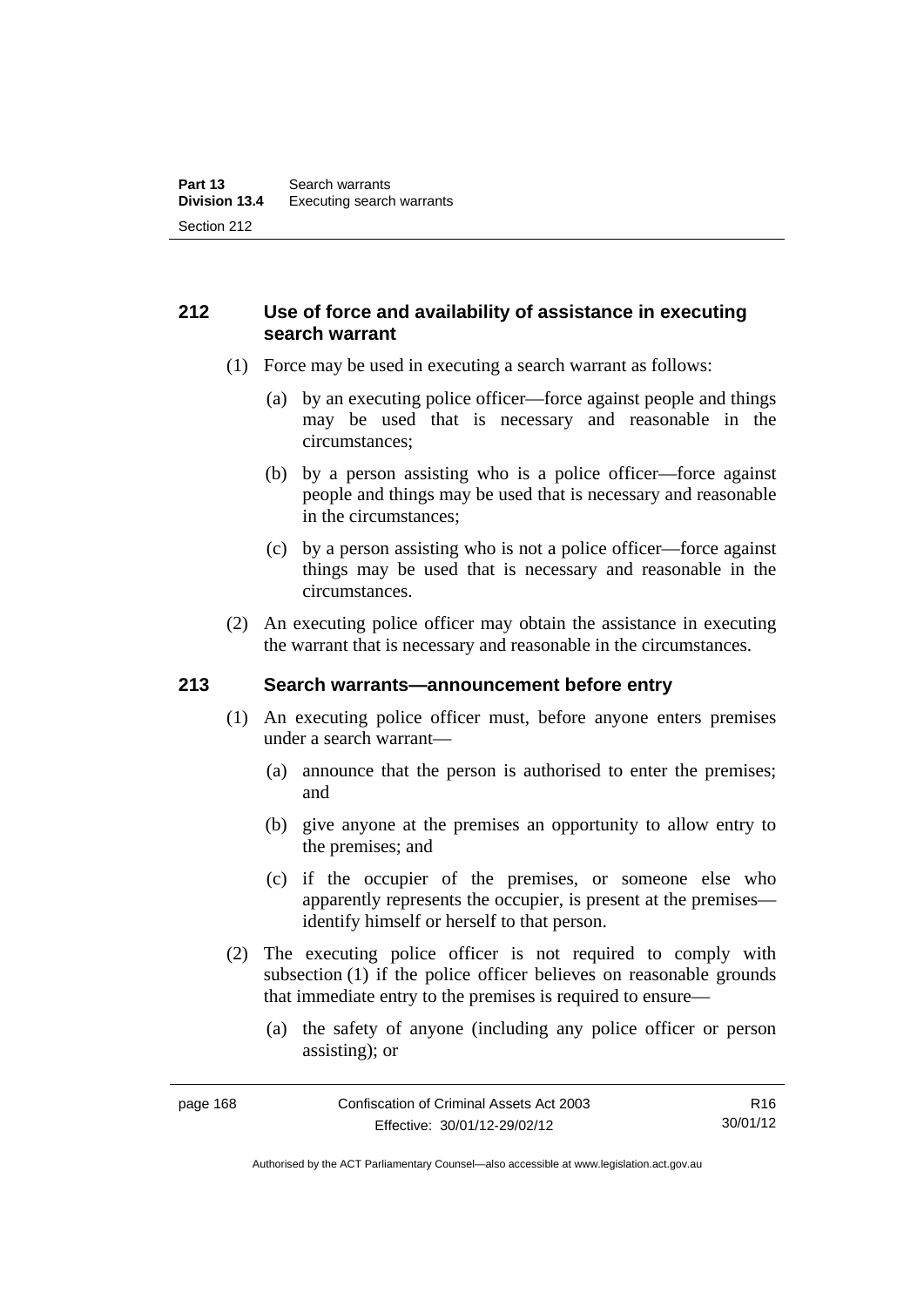(b) that the effective execution of the warrant is not frustrated.

## **214 Details of search warrant to be given to occupier etc**

- (1) If the occupier of the premises, or someone else who apparently represents the occupier, is present at the premises while a search warrant is being executed, the executing police officer or a person assisting must make available to the person—
	- (a) a copy of the warrant; and
	- (b) a document setting out the rights and obligations of the person.
- (2) Before a person is searched under a search warrant, the executing police officer or a person assisting must show the person a copy of the warrant.
- (3) The copy of the warrant need not include the issuing officer's signature or the seal or stamp of the court in which the issuing officer holds office or is employed.

### **215 Occupier entitled to be present during search etc**

- (1) If an occupier of premises, or someone else who apparently represents the occupier, is present at the premises while a search warrant is being executed, the occupier or person is entitled to observe the search being conducted.
- (2) However, the person is not entitled to observe the search if—
	- (a) to do so would impede the search; or
	- (b) the person is under arrest, and allowing the person to observe the search being conducted would interfere with the objectives of the search.
- (3) This section does not prevent 2 or more areas of the premises being searched at the same time.

page 169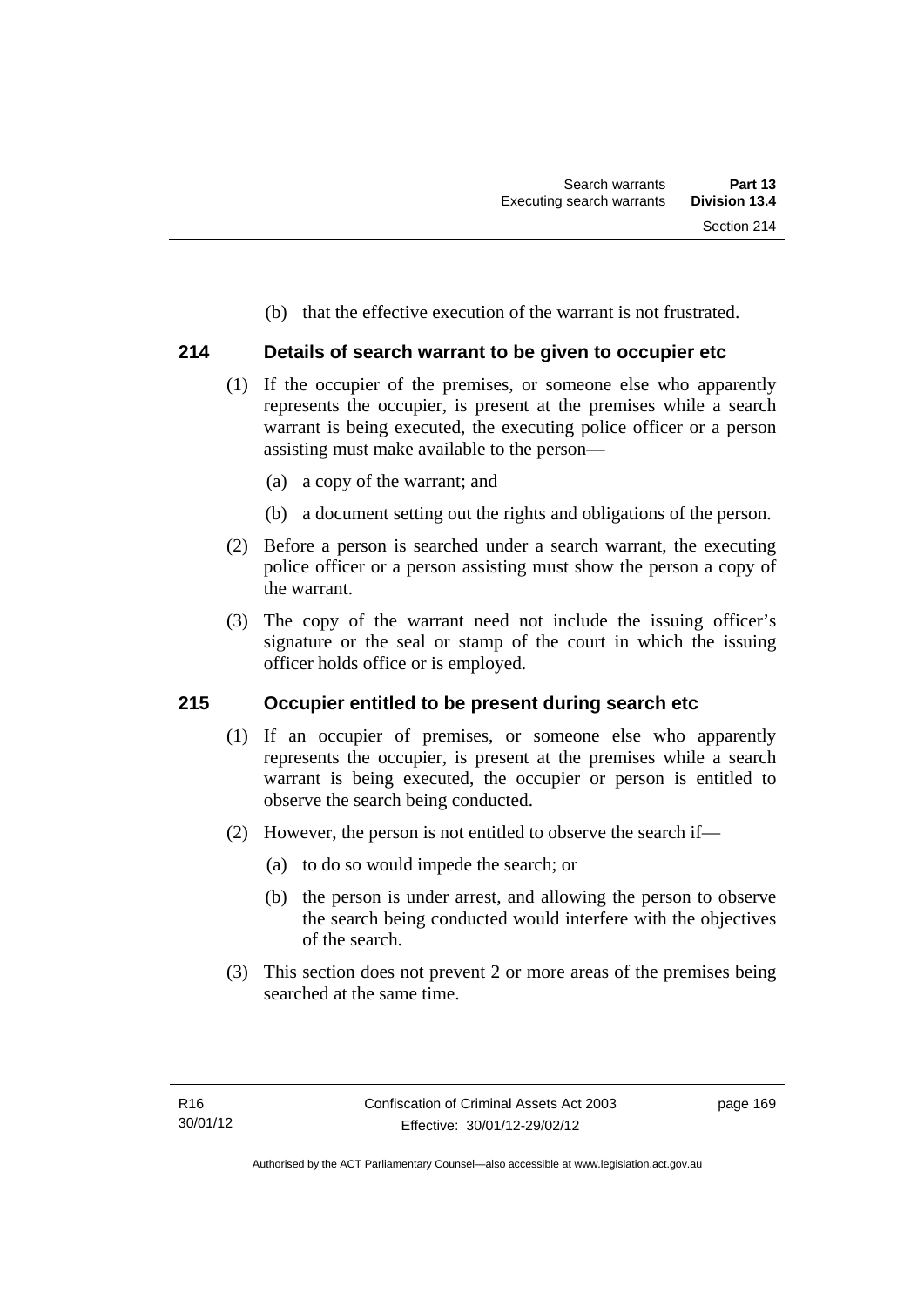# **216 Particular powers available to officers executing search warrant**

- (1) In executing a search warrant, the executing police officer or a person assisting may take photographs (including video recordings) of the premises or of people or things at the premises—
	- (a) for a purpose incidental to the execution of the warrant; or
	- (b) if the occupier of the premises consents in writing.
- (2) The executing police officer and a person assisting may complete the execution of a search warrant only if the warrant is in force, after all of them temporarily leave the premises—
	- (a) for not more than 1 hour; or
	- (b) for a longer period if the occupier of the premises consents in writing.
- (3) The execution of a search warrant may be completed if—
	- (a) the execution is stopped by an order of a court; and
	- (b) the order is later reversed or set aside on appeal; and
	- (c) the warrant is still in force.

### **217 Use of equipment to examine or process things**

- (1) The executing police officer, or a person assisting, for a search warrant may bring into or onto the premises any equipment reasonably necessary to examine or process a thing found at the premises to decide whether it may be seized under the warrant.
- (2) The executing police officer or a person assisting may operate equipment already at the premises to carry out an examination or processing if the officer believes on reasonable grounds that—
	- (a) the equipment is suitable; and

Authorised by the ACT Parliamentary Counsel—also accessible at www.legislation.act.gov.au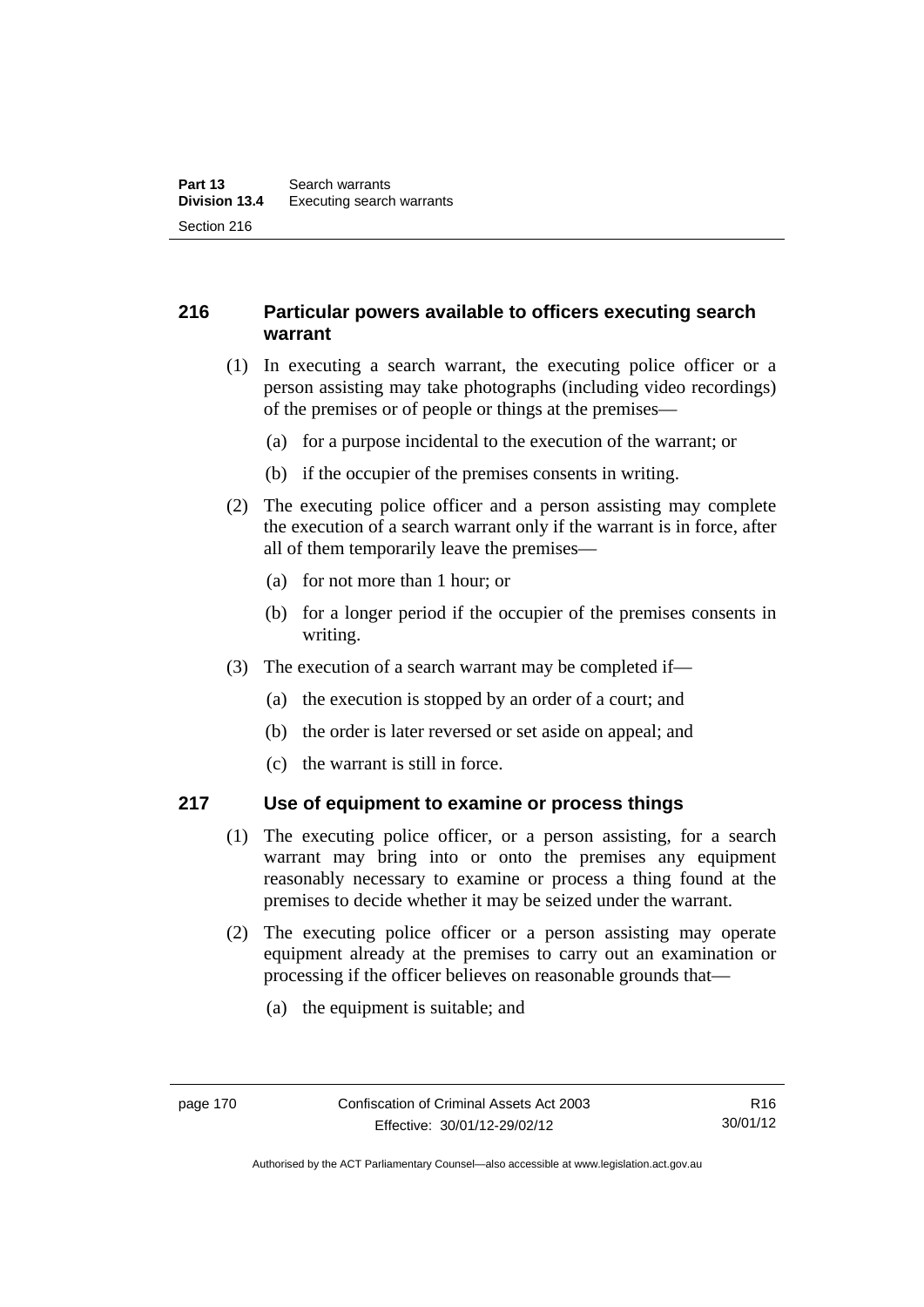(b) the examination or processing may be carried out without damaging the equipment or thing.

# **218 Moving things to another place for examination or processing**

- (1) A thing found at the premises may be moved to another place for examination or processing to decide whether it may be seized under a search warrant if—
	- (a) both of the following subparagraphs apply:
		- (i) there are reasonable grounds for believing that the thing is or contains target material;
		- (ii) it is significantly more practicable to do so having regard to the timeliness and cost of examining or processing the thing at another place and the availability of expert assistance; or
	- (b) the occupier of the premises consents in writing.
- (2) The thing may be moved to another place for examination or processing for no longer than 72 hours.
- (3) An executing police officer may apply to an issuing officer for an extension of that time if the executing police officer believes on reasonable grounds that the thing cannot be examined or processed within 72 hours.
- (4) The executing police officer must give notice of the application to the occupier of premises, and the occupier is entitled to be heard on the application.
- (5) If a thing is moved to another place under this section, the executing police officer must, if practicable—
	- (a) tell the occupier of the address of the place, and when, the examination or processing will be carried out; and

page 171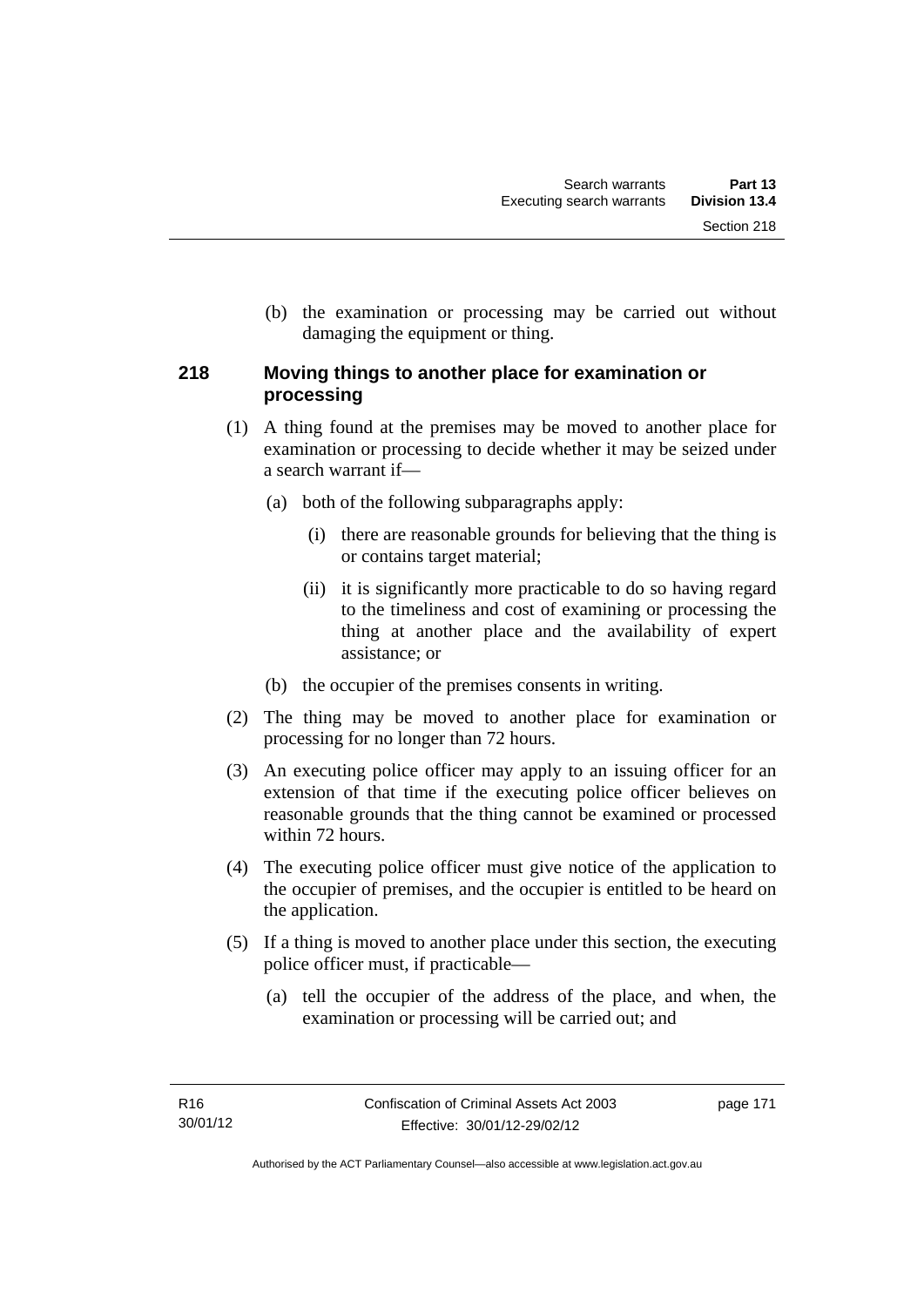- (b) allow the occupier or the occupier's representative to be present during the examination or processing.
- (6) The provisions of this part relating to the issue of search warrants apply, with any necessary changes, to the giving of an extension under this section.

### **219 Use of electronic equipment at premises**

- (1) An executing police officer or a person assisting may operate electronic equipment at the premises to access data (including data not held at the premises) if the officer or person believes on reasonable grounds that—
	- (a) the data might be target material; and
	- (b) the equipment can be operated without damaging it.
	- *Note* An executing police officer may obtain an order requiring a person with knowledge of a computer or computer system to provide assistance (see s 220).
- (2) If the executing police officer or person assisting believes that any data accessed by operating the electronic equipment might be target material, the officer or person may—
	- (a) copy the data to a data storage device brought to the premises; or
	- (b) if the occupier of the premises agrees in writing—copy the data to a data storage device at the premises.
- (3) The executing police officer or person assisting may take the device from the premises.
- (4) The executing police officer, or a person assisting who is a police officer, may do the following things if the officer or person finds that any target material is accessible using the equipment:
	- (a) seize the equipment and any data storage device;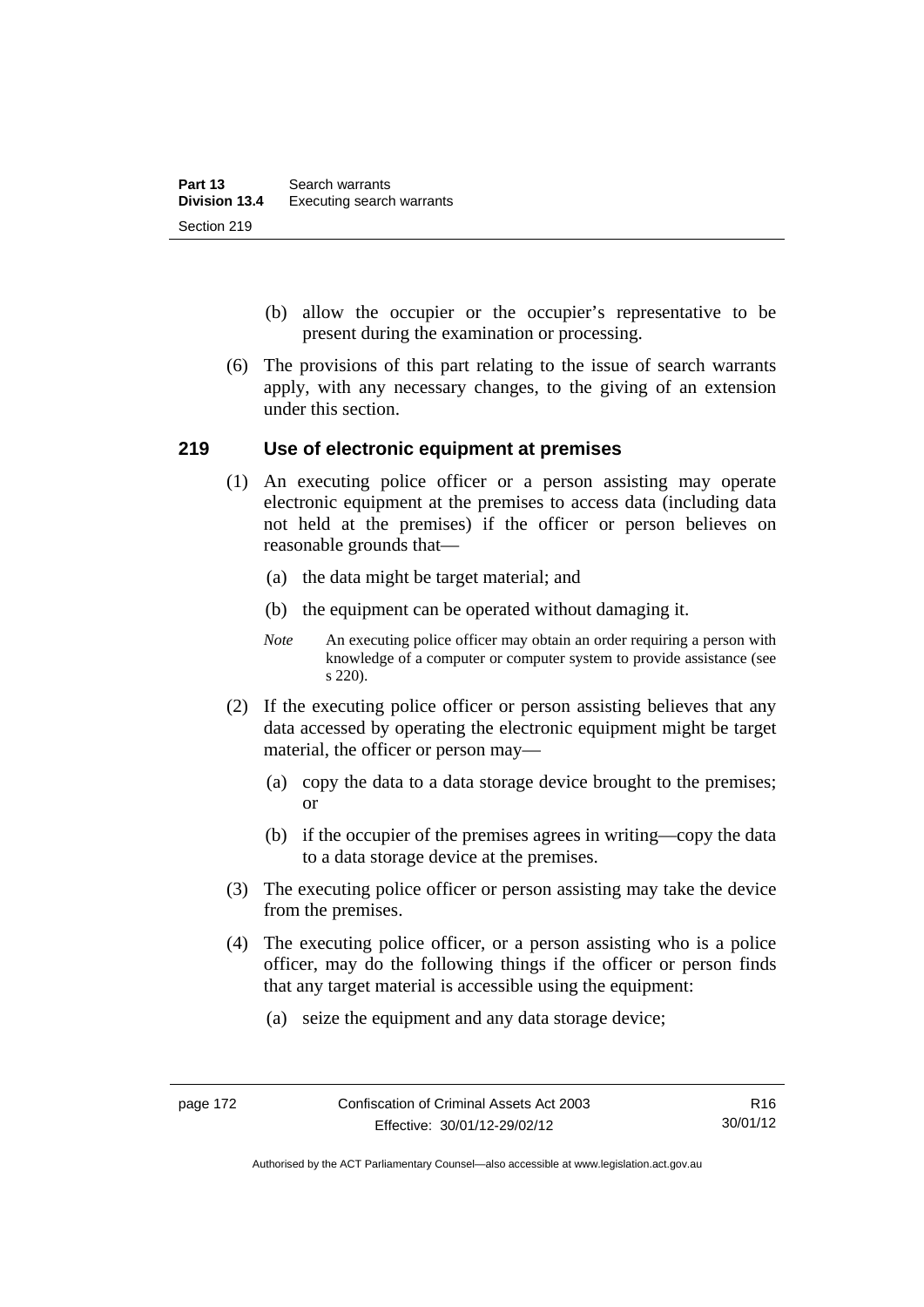- (b) if the material can, by using facilities at the premises, be put in documentary form—operate the facilities to put the material in that form and seize the documents so produced.
- (5) A police officer may seize equipment under subsection (4) (a) only if—
	- (a) it is not practicable to copy the data as mentioned in subsection (2) or to put the material in documentary form as mentioned in subsection (4) (b); or
	- (b) possession of the equipment by the occupier could be an offence.

### **220 Person with knowledge of computer or computer system to assist access etc**

- (1) An executing police officer may apply to an issuing officer for an order requiring a stated person to provide any information or assistance that is reasonably necessary to allow the executing police officer or a person assisting to do all or any of the following:
	- (a) access data held in or accessible from a computer that is on the premises;
	- (b) copy the data to a data storage device;
	- (c) convert the data into documentary form.
- (2) The issuing officer may make an order if satisfied that—
	- (a) there are reasonable grounds for suspecting that target material is accessible from the computer; and
	- (b) the stated person is—
		- (i) reasonably suspected of possessing, or having under the person's control, target material of the kind stated in the search warrant; or
		- (ii) the owner or lessee of the computer; or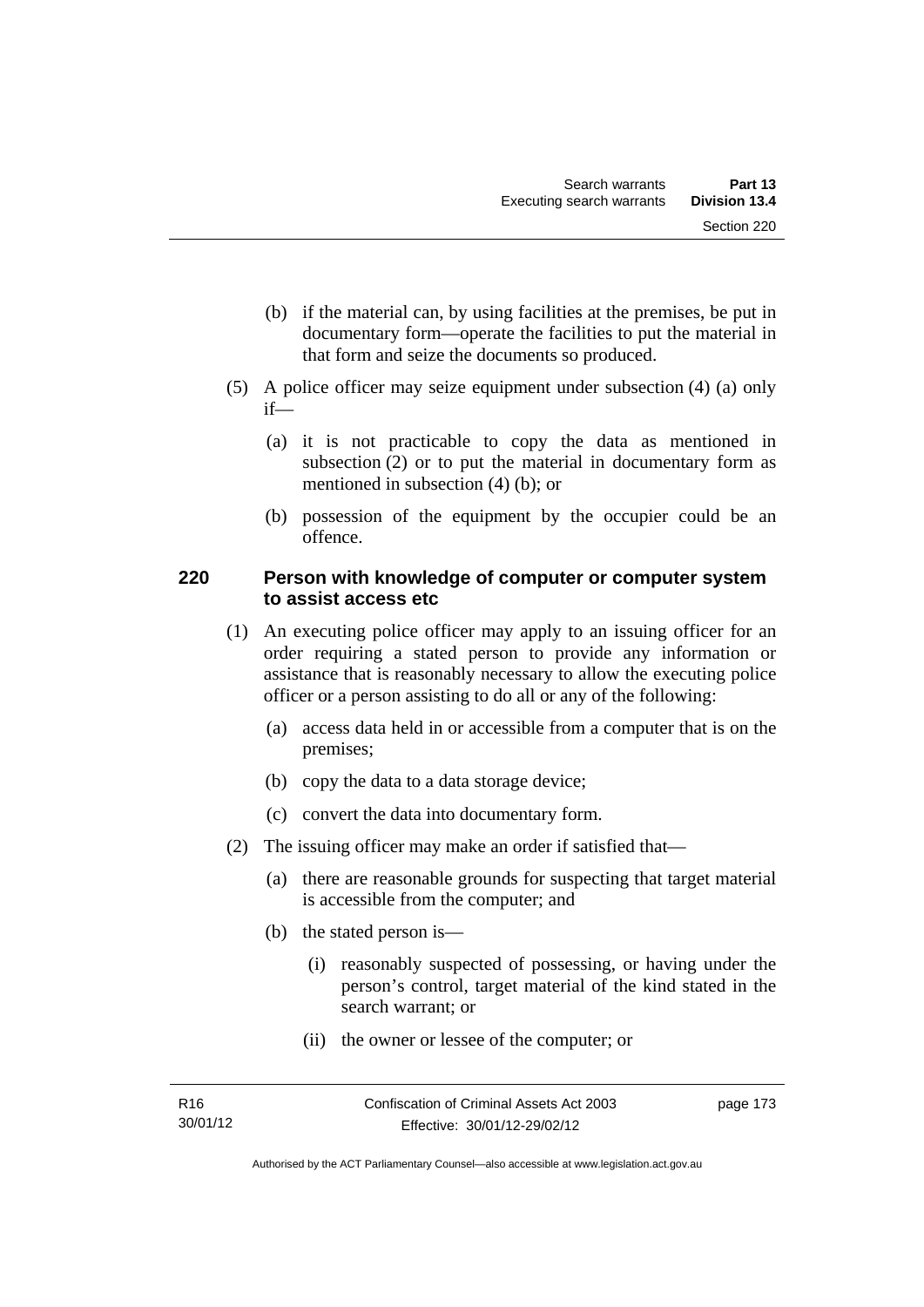- (iii) an employee of the owner or lessee of the computer; and
- (c) the stated person has knowledge of—
	- (i) the computer or a computer network of which the computer forms a part; or
	- (ii) measures applied to protect data held in or accessible from the computer.
- (3) A person commits an offence if a person contravenes an order under this section.

Maximum penalty: 50 penalty units, imprisonment for 6 months or both.

 (4) The provisions of this part relating to the issue of search warrants apply, with any necessary changes, to the giving of an order under this section.

### **221 Securing electronic equipment**

- (1) If the executing police officer or a person assisting believes on reasonable grounds that—
	- (a) target material may be accessible by operating electronic equipment at the premises; and
	- (b) expert assistance is required to operate the equipment; and
	- (c) if the officer or person does not take action, the material may be destroyed, altered or otherwise interfered with;

the officer or person may do whatever is necessary to secure the equipment, whether by locking it up, placing a guard or otherwise.

- (2) The executing police officer or a person assisting must give written notice to the occupier of the premises of—
	- (a) the officer's or person's intention to secure the equipment; and
	- (b) the fact that the equipment may be secured for up to 24 hours.

R16 30/01/12

Authorised by the ACT Parliamentary Counsel—also accessible at www.legislation.act.gov.au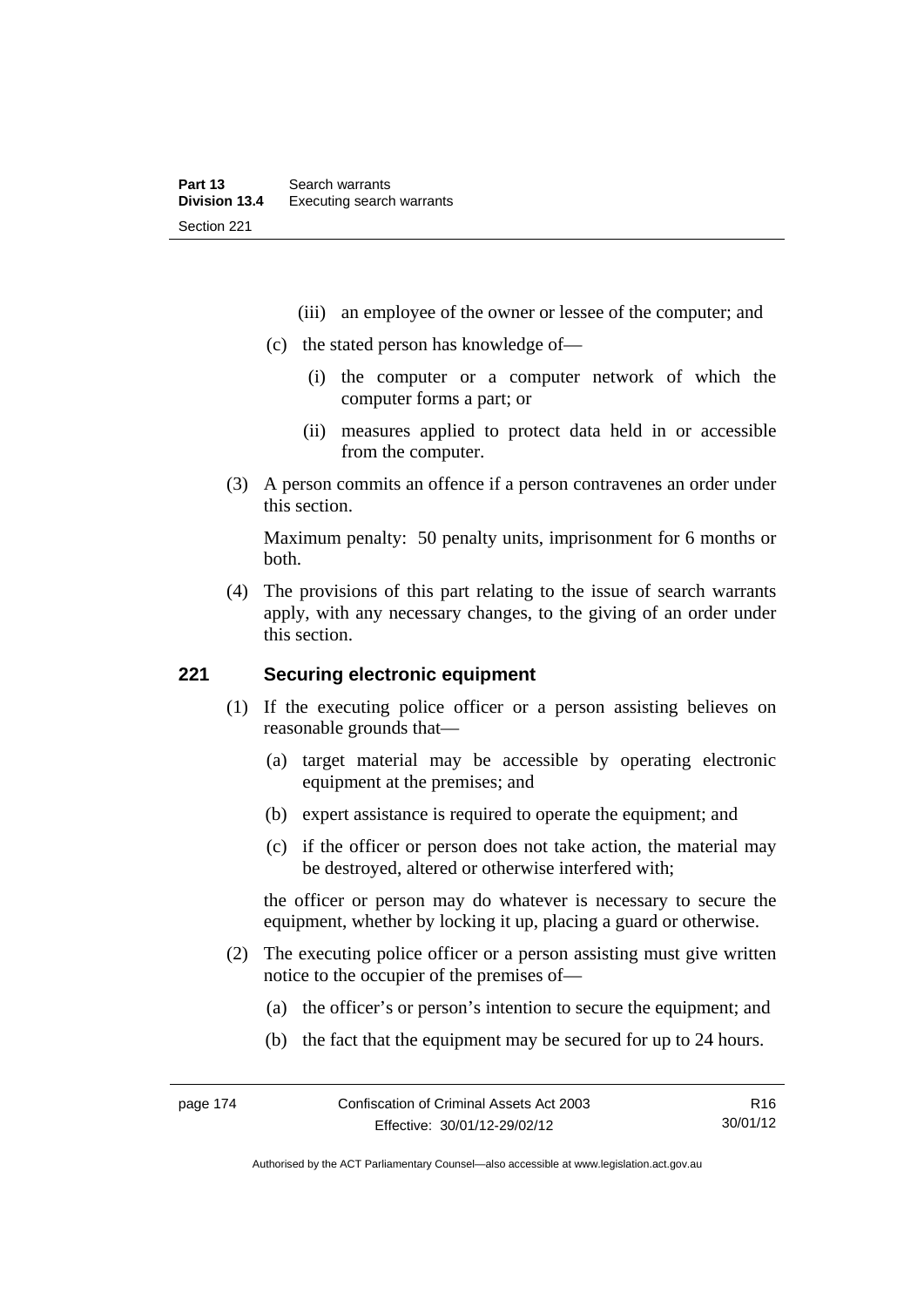- (3) The equipment may be secured until the earliest of the following events happens:
	- (a) the end of 24 hours;
	- (b) the equipment is operated by the expert.
- (4) If the executing police officer or a person assisting believes on reasonable grounds that the expert assistance will not be available within 24 hours, the officer or person may apply to the issuing officer to extend the period.
- (5) The executing police officer or a person assisting must tell the occupier of the premises of the officer's or person's intention to apply for an extension, and the occupier is entitled to be heard on the application.
- (6) The provisions of this part relating to the issue of search warrants apply, with any necessary changes, to the giving of an extension under this section.

# **222 Copies of seized things to be provided**

- (1) If the occupier of the premises, or someone else who apparently represents the occupier, is present at the premises while a search warrant is executed, the occupier or other person may ask a police officer who seizes—
	- (a) a document, film, computer file or other thing that can be readily copied; or
	- (b) a data storage device in which the information can be readily copied;

to give the occupier or other person a copy of the thing or the information.

 (2) The police officer must do so as soon as practicable after the seizure.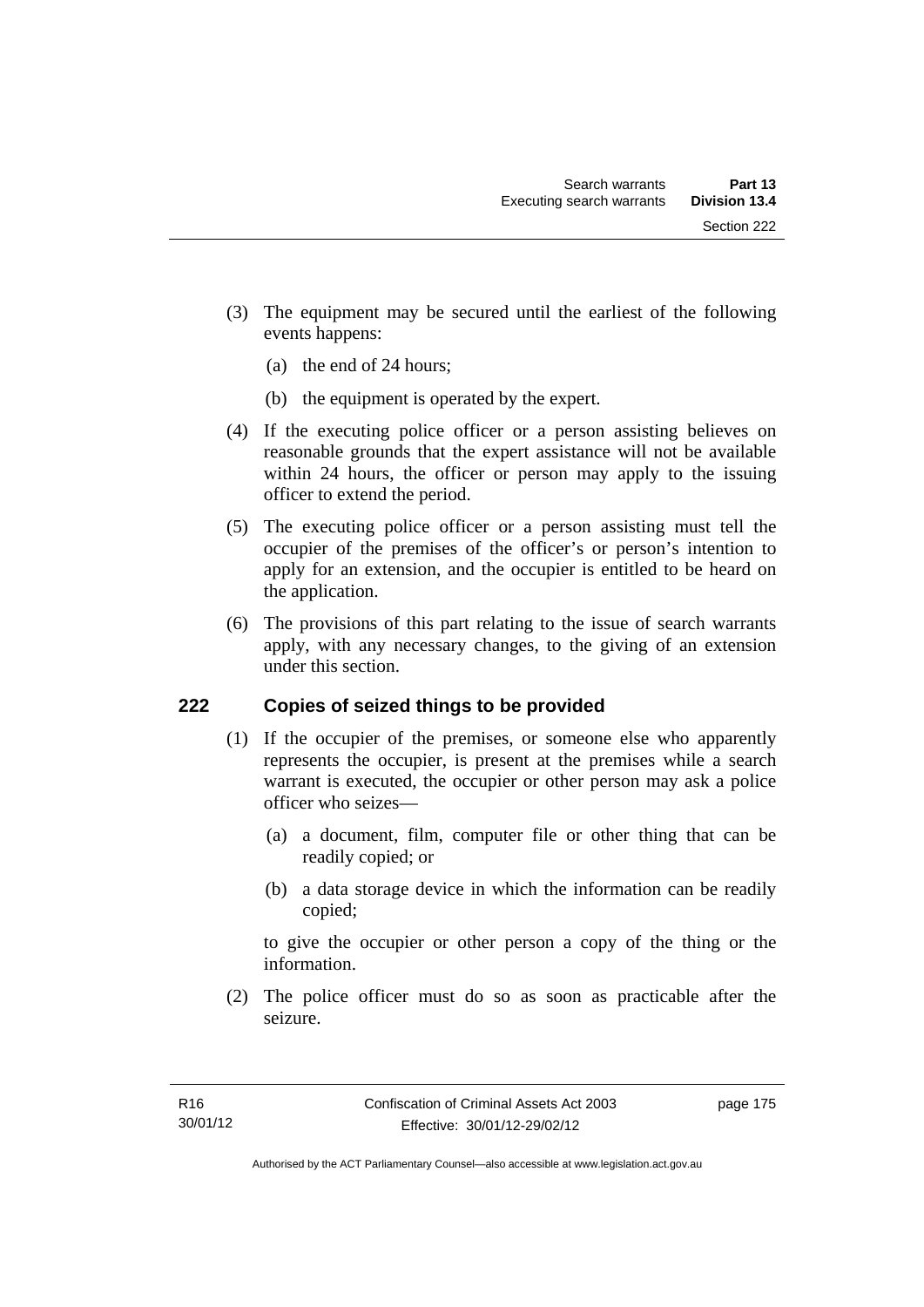- (3) However, the police officer is not required to do so if—
	- (a) the thing was seized under section 219 (Use of electronic equipment at premises); or
	- (b) possession by the occupier of the thing or information could be an offence.

### **223 Providing documents after execution of search warrant**

Documents are taken to have been seized under a search warrant if—

- (a) the documents were at, or accessible from, the premises of a financial institution when a search warrant in relation to the premises was executed; and
- (b) the documents could not be found at that time; and
- (c) the financial institution provides them to the executing police officer as soon as practicable after the execution of the warrant.

# **Division 13.5 Stopping and searching vehicles**

### **224 Searches of vehicles without search warrant in emergency situations**

- (1) This section applies if a police officer believes, on reasonable grounds, that—
	- (a) a thing that is target material is in or on a vehicle; and
	- (b) it is necessary to exercise a power under subsection (2) to prevent the thing from being concealed, lost or destroyed; and
	- (c) it is necessary to exercise the power without the authority of a search warrant because the circumstances are serious and urgent.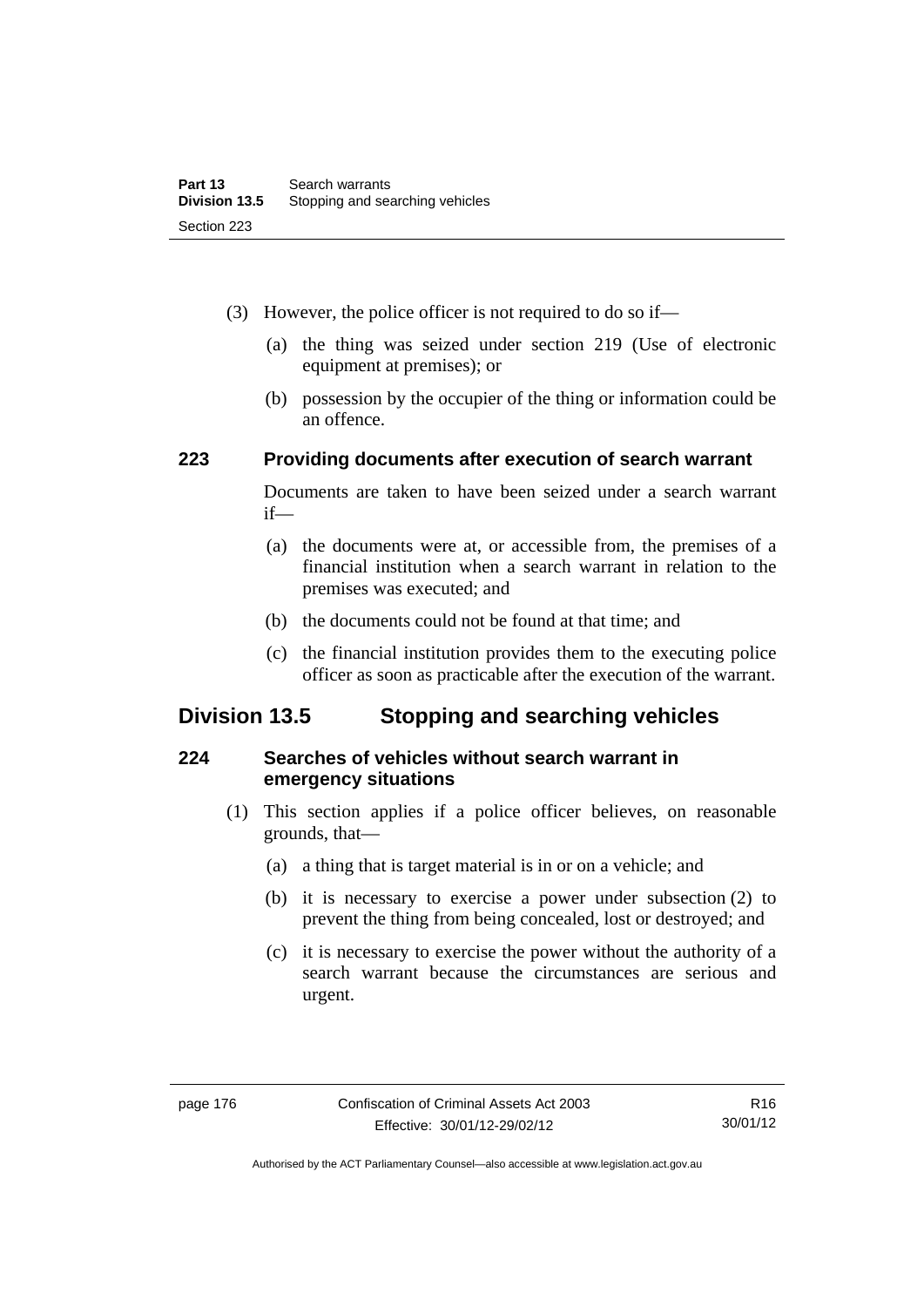- (2) If this section applies, the police officer may—
	- (a) stop and detain the vehicle; and
	- (b) search the vehicle, and any container in or on the vehicle, for the thing; and
	- (c) seize the thing if the officer finds it.
- (3) If, in the course of searching for the thing, the police officer finds something else that is target material, the police officer may seize that thing if the officer suspects, on reasonable grounds, that—
	- (a) it is necessary to seize it to prevent its concealment, loss or destruction; and
	- (b) it is necessary to seize it without the authority of a search warrant because the circumstances are serious and urgent.
- (4) The police officer must exercise the police officer's powers subject to section 225.

### **225 How police officer exercises powers under s 224**

When a police officer exercises a power under section 224 (Searches of vehicles without search warrant in emergency situations) in relation to a vehicle, the police officer—

- (a) may use the assistance that is necessary and reasonable; and
- (b) must search the vehicle in a public place or in some other place to which members of the public have ready access; and
- (c) must not detain the vehicle for longer than is necessary and reasonable to search it and any container in or on the vehicle; and
- (d) may use the force that is necessary and reasonable in the circumstances, but must not damage the vehicle, or any container in or on the vehicle, by forcing open a part of the vehicle or container unless—

page 177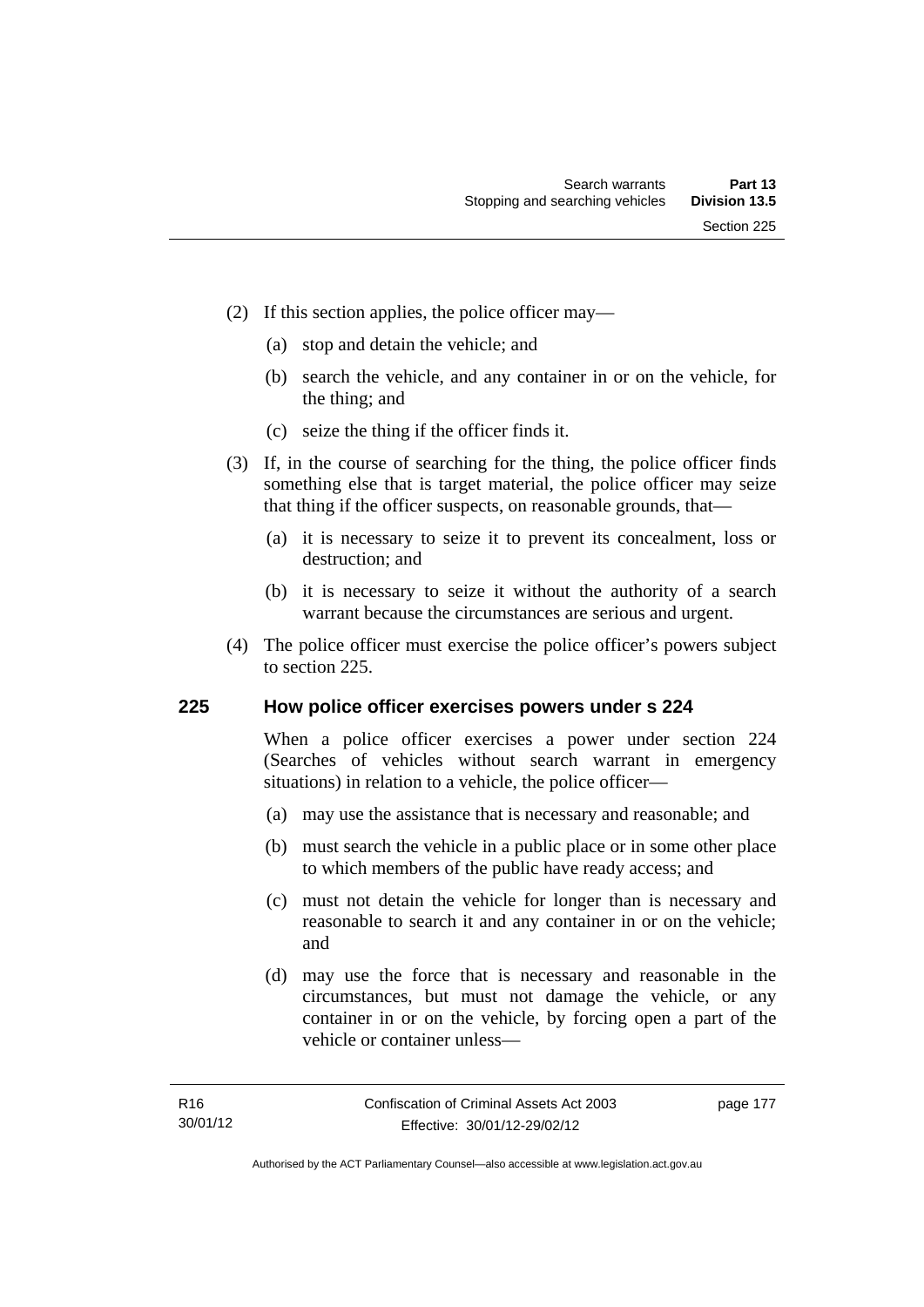- (i) the person (if any) apparently in charge of the vehicle has been given a reasonable opportunity to open that part or container; or
- (ii) it is not possible to give that person such an opportunity.

# **Division 13.6 Search warrants—things seized**

### **226 Receipts for things seized under search warrants**

- (1) This section applies to—
	- (a) a thing seized under a search warrant; or
	- (b) a thing moved under section 218 (1) (Moving things to another place for examination or processing); or
	- (c) a thing seized under section 224 (Searches of vehicles without search warrant in emergency situations).
- (2) As soon as practicable after a thing is seized under this part by the executing police officer or a person assisting, the officer or person must give a receipt for it to the person from whom it was seized.
- (3) If, for any reason, it is not practicable to comply with subsection (2), the executing police officer or person assisting must leave the receipt, secured conspicuously, at the place of seizure.
- (4) A receipt under this section must include—
	- (a) a description of the thing seized; and
	- (b) if the thing is moved under section 218 (1)—where the thing is to be taken to.
- (5) A single receipt may be given for 2 or more things.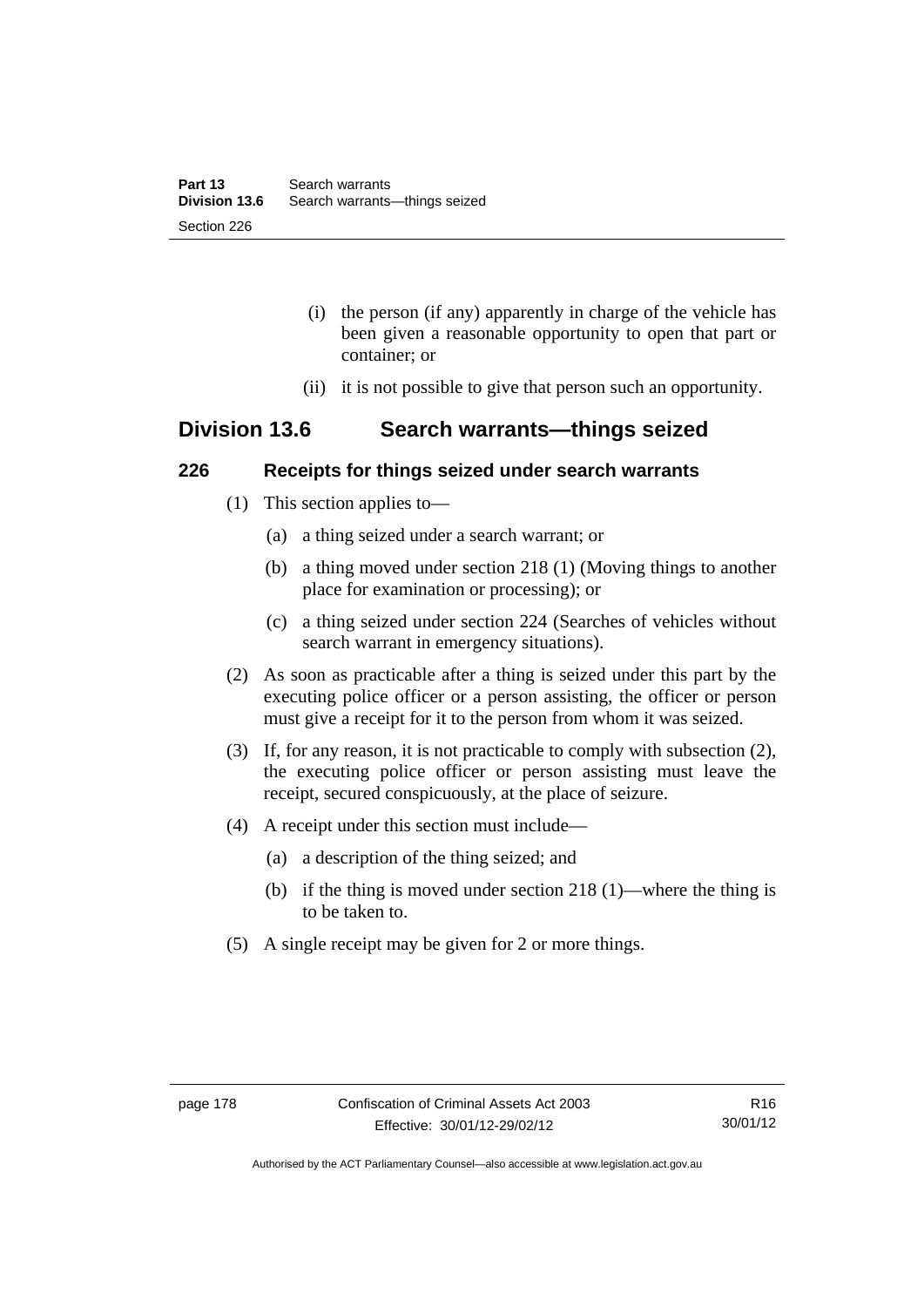### **227 Keeping seized things under search warrants**

- (1) This section applies to a police officer in relation to a thing seized under this part if—
	- (a) the reason for the thing's seizure no longer exists or it is decided that the thing is not to be used in evidence; or
	- (b) if the thing was seized under section 224 (Searches of vehicles without search warrant in emergency situations)—the period of 60 days after the day of the thing's seizure ends.
- (2) The police officer must take reasonable steps to return the thing to the person from whom it was seized or to the owner if that person is not entitled to possess it.
- (3) However, the police officer does not have to take those steps if—
	- (a) if subsection  $(1)$  (b) applies—
		- (i) a proceeding in relation to which the thing might provide evidence has been begun before the end of the 60-day period and has not been finalised (including an appeal to a court in relation to the proceeding); or
		- (ii) an order is in force under section 228 (Keeping things for further period); or
	- (b) if subsection (1) (a) or (b) applies—the police officer is otherwise authorised (by a law, or an order of a court, of the Territory, the Commonwealth, a State or another Territory) to keep, destroy or dispose of the thing; or
	- (c) the thing is forfeited or forfeitable to the Territory, the Commonwealth or a State or is the subject of a dispute about ownership.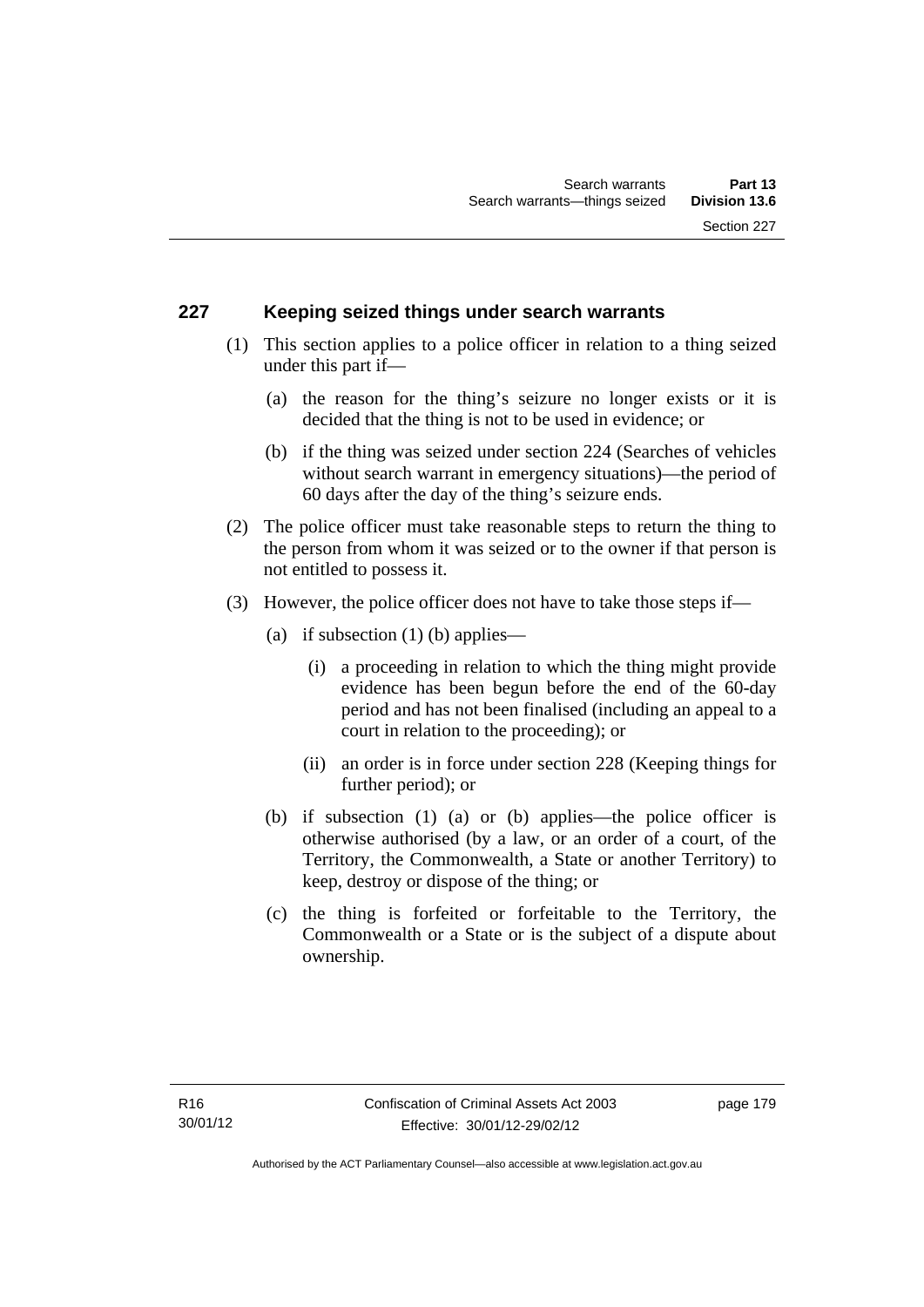# **228 Keeping things for further period**

- (1) This section applies if a thing has been seized by a police officer under this part and a proceeding in relation to which the thing might provide evidence has not begun before the end of—
	- (a) 60 days after the day of the seizure; or
	- (b) a period previously stated in an order of an issuing officer under this section.
- (2) A police officer may apply to an issuing officer for an order that the officer may keep the thing for a further period.
- (3) Before making the application, the police officer must—
	- (a) take reasonable steps to discover whose interests would be affected by the keeping of the thing; and
	- (b) if it is practicable to do so, tell each person the officer believes to be such a person of the proposed application.
- (4) The provisions of this part relating to the issue of search warrants apply, with any necessary changes, to the making of an order under this section.

### **229 Issuing officer may order keeping of thing**

- (1) The issuing officer may order that the police officer who made an application under section 228 (Keeping things for further period) may keep the thing if the issuing officer is satisfied that it is necessary for the police officer to do so for the purpose of beginning or conducting a proceeding under this Act, another territory law or the law of the Commonwealth, a State or another Territory.
- (2) The order must state the period for which the officer may keep the thing.
- (3) The provisions of this part relating to the issue of search warrants apply, with any necessary changes, to the making of an order under this section.

Authorised by the ACT Parliamentary Counsel—also accessible at www.legislation.act.gov.au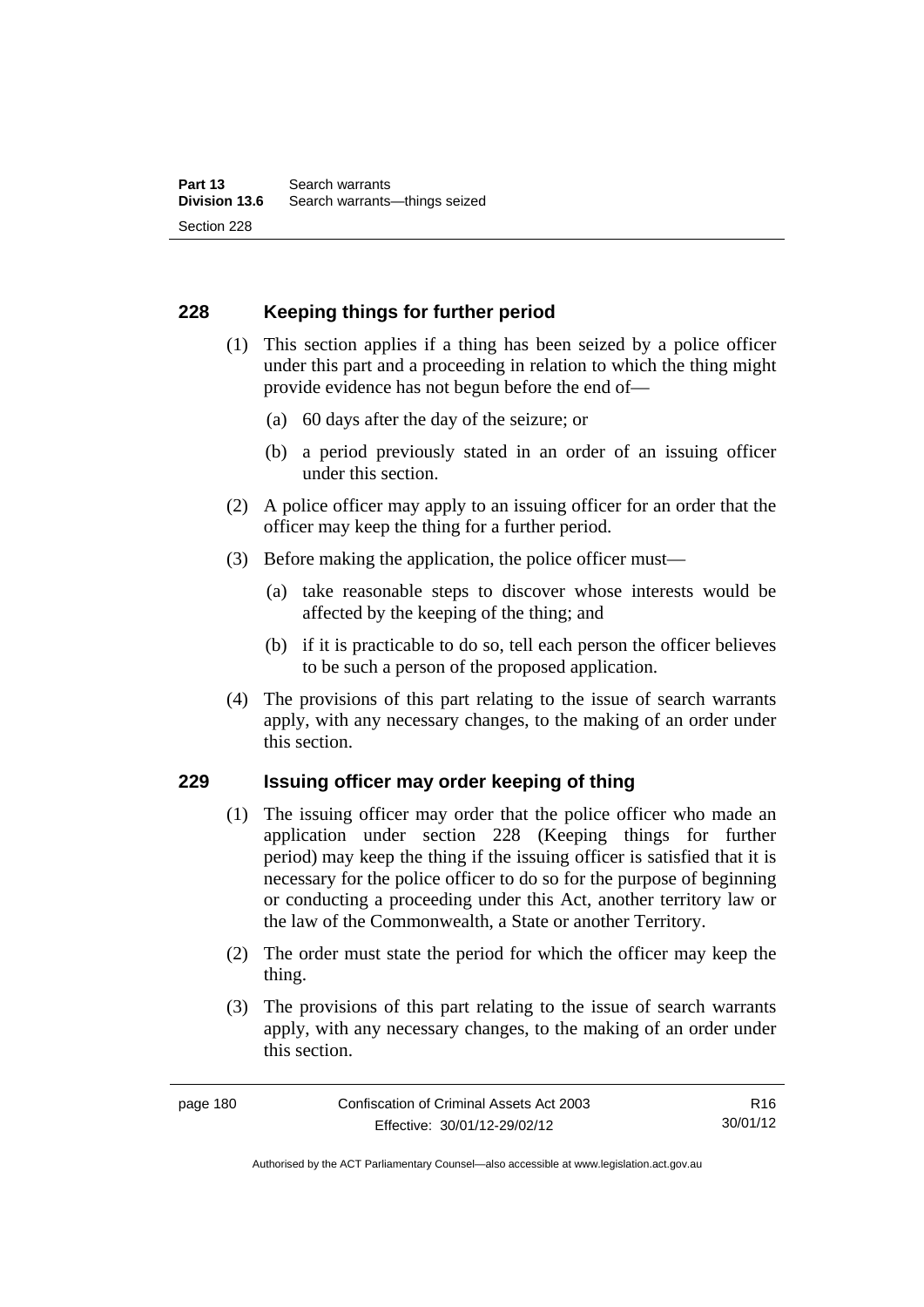### **230 Transfer of things seized to public trustee**

At the direction of the DPP, a police officer must transfer custody of a thing seized under this part to the public trustee.

# **Division 13.7 Search warrants—miscellaneous**

### **231 Search warrants—false or misleading information**

- (1) A person commits an offence if—
	- (a) the person gives information to a police officer or person assisting a police officer; and
	- (b) the person does so knowing that the information—
		- (i) is false or misleading in a material particular; or
		- (ii) omits something that makes the information false or misleading in a material particular; and
	- (c) the information is given in compliance (or purported compliance) with a requirement under this part.

Maximum penalty: 200 penalty units, imprisonment for 2 years or both.

- (2) Subsection (1) (c) does not apply if, before the information was given by the person to the police officer or person assisting, a police officer or person assisting did not take reasonable steps to tell the person of the existence of the offence against subsection (1).
- (3) For subsection (2), it is sufficient if the following form of words is used:

'Giving false or misleading information is an offence with serious consequences'.

page 181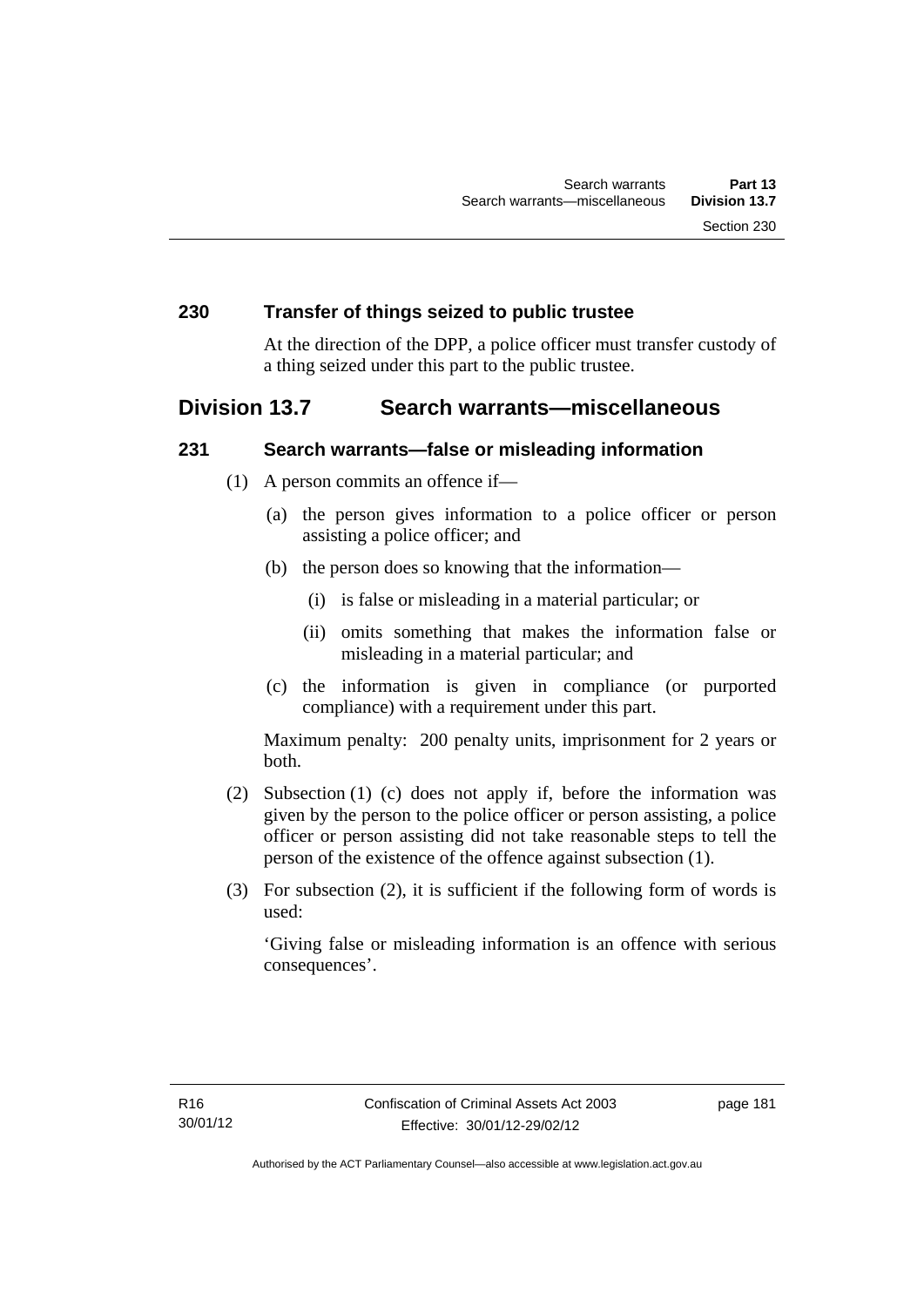### **232 Search warrants—false or misleading documents**

- (1) A person commits an offence if—
	- (a) the person produces a document to a police officer or a person assisting a police officer; and
	- (b) the person does so knowing that the document is false or misleading in a material particular; and
	- (c) the document is produced in compliance (or purported compliance) with a requirement under this part.

Maximum penalty: 200 penalty units, imprisonment for 2 years or both.

- (2) Subsection (1) does not apply to a person who produces a document to a police officer or person assisting if the document is accompanied by a written statement signed by the person (or, for a corporation, by an officer of the corporation)—
	- (a) stating that the document is, to the person's knowledge, false or misleading in a material particular; and
	- (b) setting out, or referring to, the material particular in which the document is, to the person's knowledge, false or misleading.

### **233 Obstruction etc of police officers and people assisting**

- (1) A person commits an offence if—
	- (a) the person knows that, or is reckless about the fact that, a person is a police officer; and
	- (b) the person obstructs, hinders, intimidates or resists the officer in the exercise of the officer's functions under this part.

Maximum penalty: 200 penalty units, imprisonment for 2 years or both.

 (2) For this section, it is immaterial whether the defendant was aware that the police officer was exercising the officer's functions.

page 182 Confiscation of Criminal Assets Act 2003 Effective: 30/01/12-29/02/12

Authorised by the ACT Parliamentary Counsel—also accessible at www.legislation.act.gov.au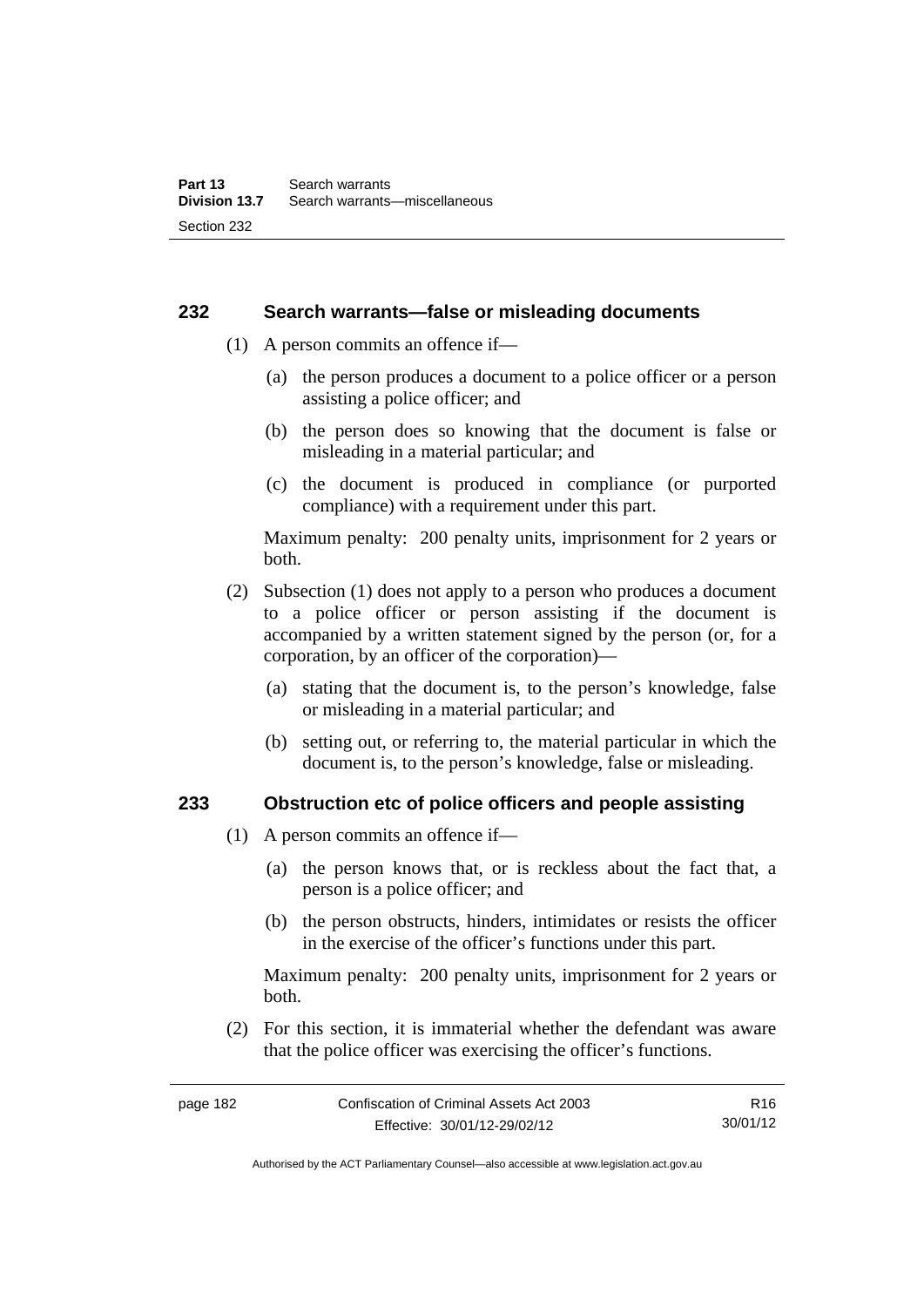(3) Strict liability applies to subsection (1) (b).

## **234 Damage etc to be minimised**

- (1) In the exercise, or purported exercise, of a function under this part, a police officer must take all reasonable steps to ensure that the police officer, and any person assisting who is not a police officer, causes as little inconvenience, detriment and damage as practicable.
- (2) If a police officer, or a person assisting who is not a police officer, damages anything in the exercise or purported exercise of a function under this part, the police officer or person assisting must give written notice of the particulars of the damage to the person whom the police officer or person assisting believes on reasonable grounds is the owner of the thing.
- (3) If the damage happens on premises entered under this part in the absence of the occupier, the notice may be given by securing it in a conspicuous place on the premises.

# **235 Compensation**

- (1) A person may claim reasonable compensation from the Territory if the person suffers loss or expense because of the exercise, or purported exercise, of a function under this part by a police officer or a person assisting who is not a police officer.
- (2) Compensation may be claimed and ordered in a proceeding for—
	- (a) compensation brought in a court of competent jurisdiction; or
	- (b) an offence against this Act or another territory law brought against the person making the claim for compensation.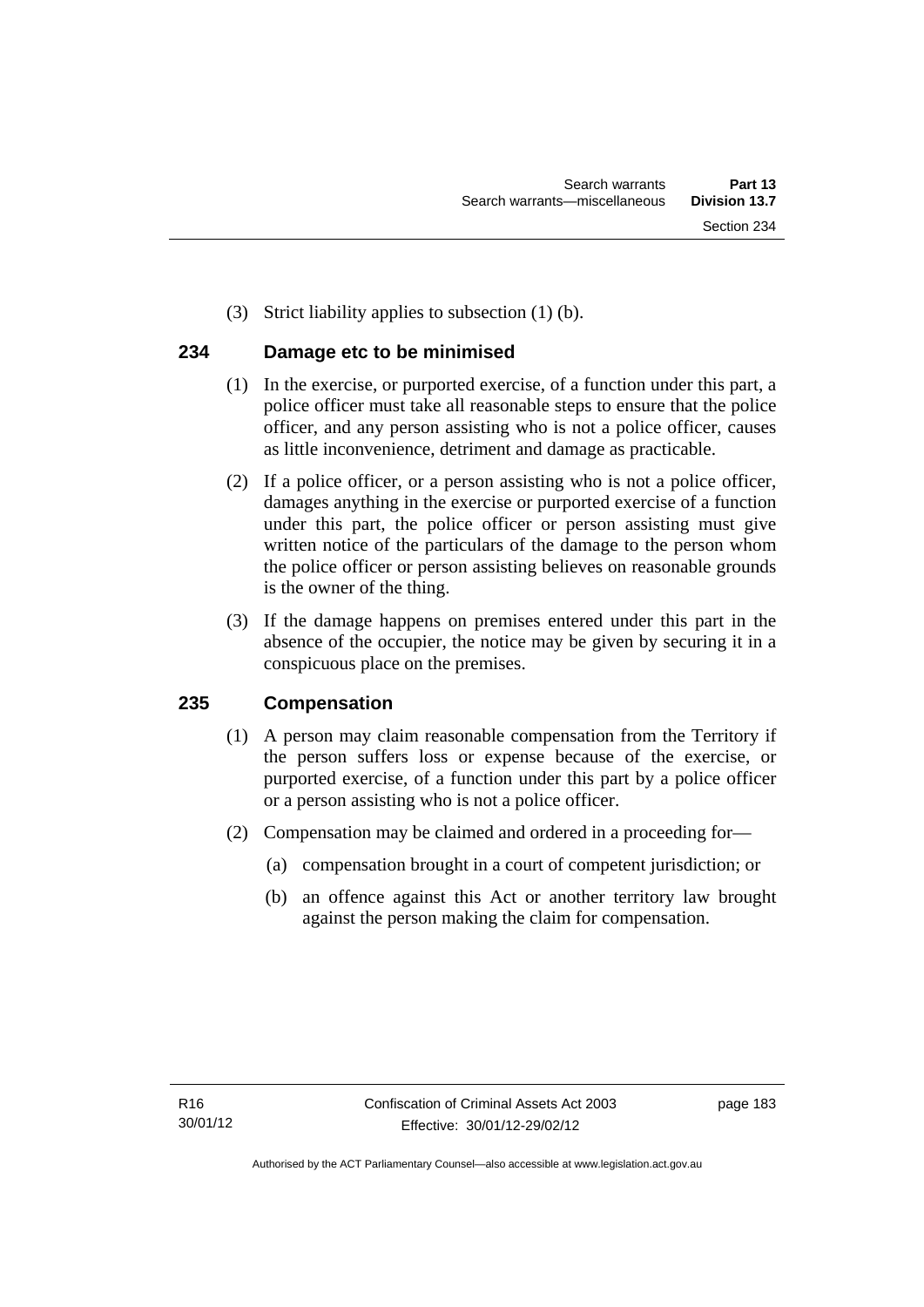(3) A court must not order the payment of reasonable compensation for the loss or expense unless it is satisfied it is just to make the order in the circumstances of the particular case.

**Example for claim for damage or corruption of computer data** 

The court may have regard to whether the occupier of the premises and any employees, agents or officers of the occupier, if they were available at the time, gave any appropriate warning or guidance on the operation of the computer equipment.

- *Note* An example is part of the Act, is not exhaustive and may extend, but does not limit, the meaning of the provision in which it appears (see Legislation Act, s 126 and s 132).
- (4) A regulation may prescribe matters that may, must or must not be taken into account by the court in considering whether it is just to make the order.

page 184 Confiscation of Criminal Assets Act 2003 Effective: 30/01/12-29/02/12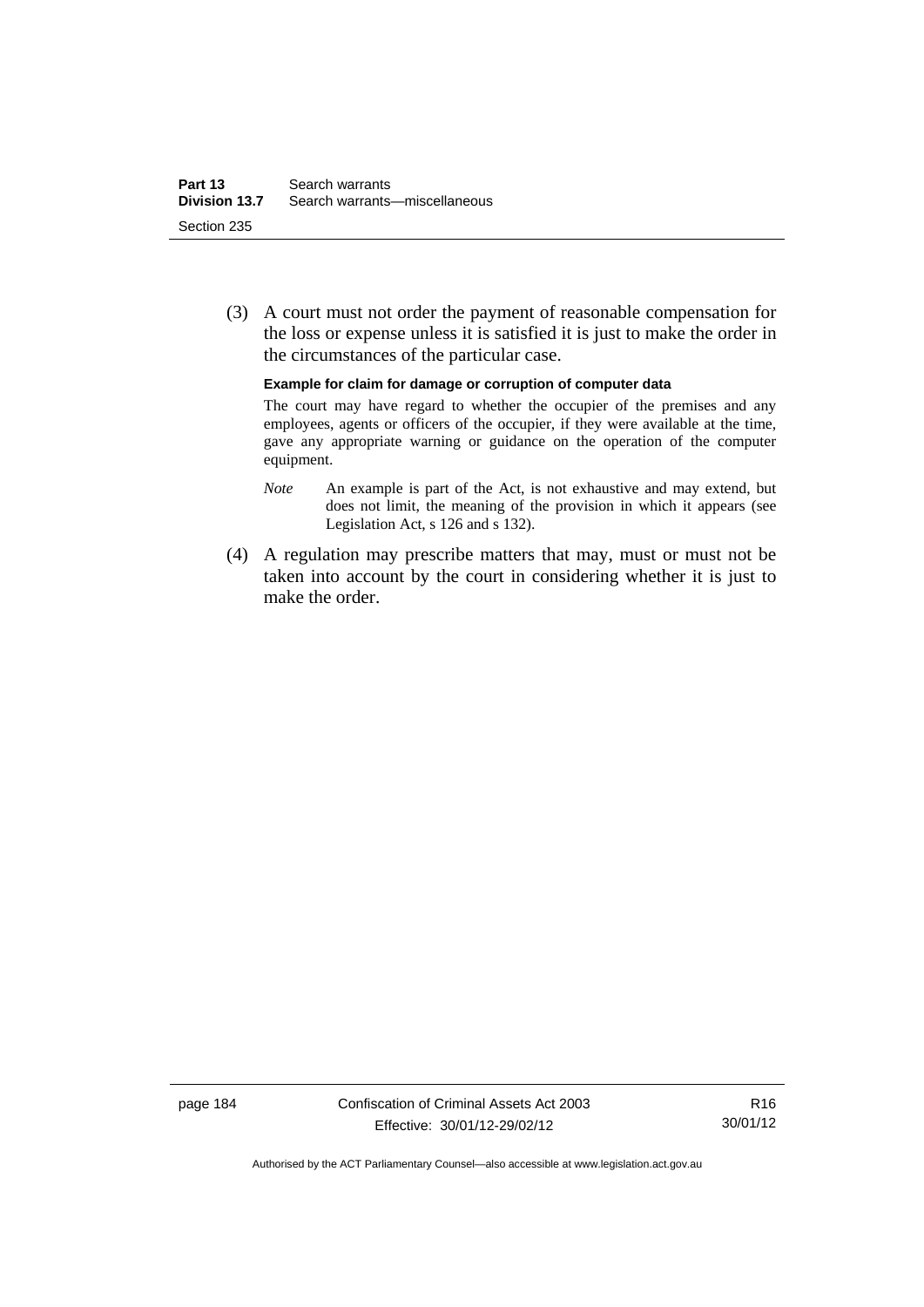### **236 Meaning of** *confiscation proceeding*

(1) In this Act:

*confiscation proceeding* means a proceeding in a relevant court in relation to any of the following orders under this Act:

- (a) a restraining order;
- (b) an additional order under section 39 in relation to a restraining order or restrained property;
- (c) a conviction forfeiture order;
- (d) an order under section 59 (Automatic forfeiture—court order declaring property automatically forfeited);
- (e) an order under section 60 (Automatic forfeiture—court orders);
- (f) a civil forfeiture order;
- (g) an exclusion order;
- (h) a penalty order;
- (i) an order under section 105 (Order to stop sale, modification or destruction of restrained property);
- (j) an order under section 113 for the discharge of a registered property interest in forfeited property;
- (k) an order under division 9.4 (Sale of jointly owned forfeited property);
- (l) a return or compensation order;
- (m) a monitoring order;
- (n) a transaction suspension order;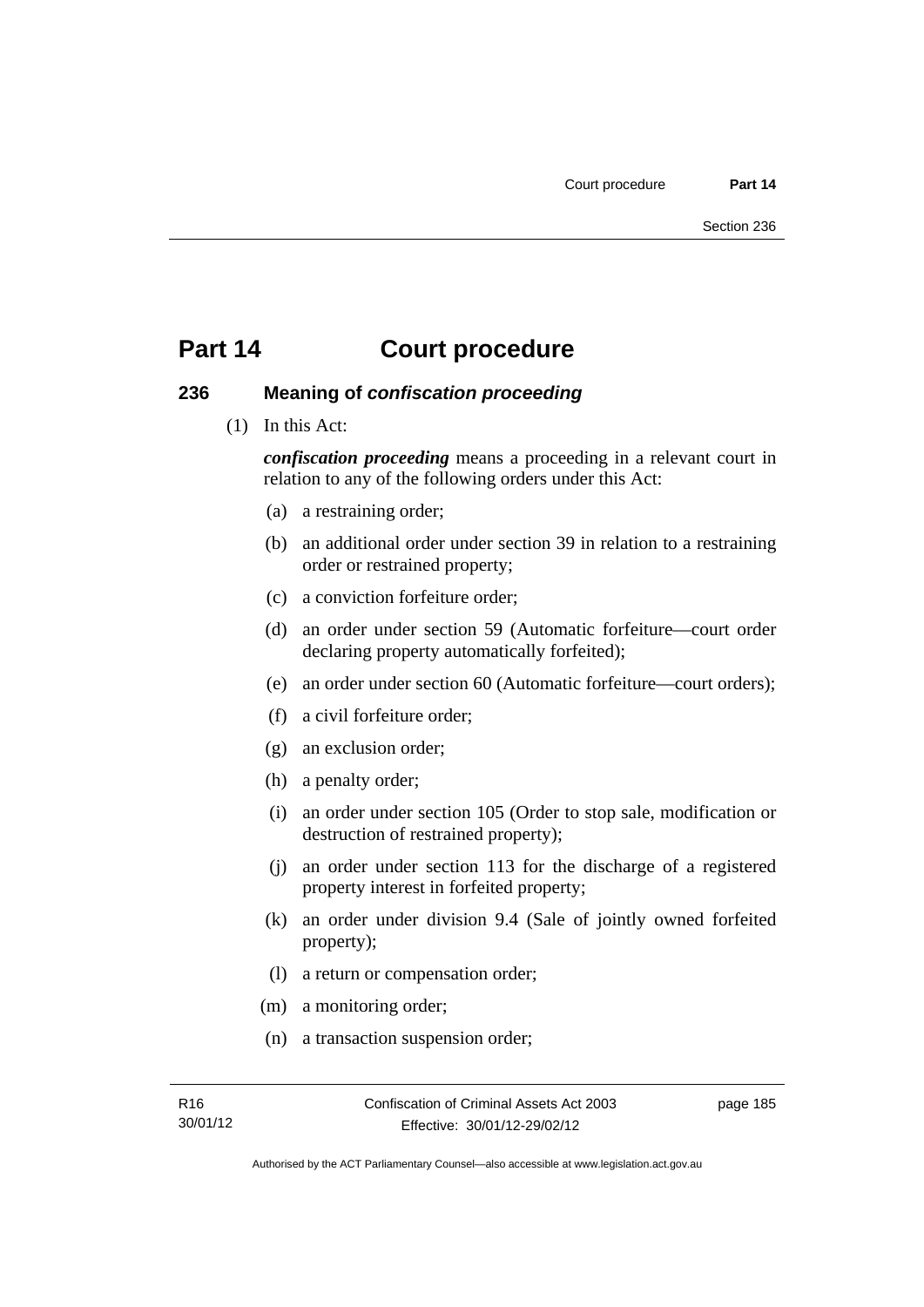- (o) a production order;
- (p) an examination order
- (q) a buyback order;
- (r) an order under section 239 (2) (c) or section 240 (2) to transfer a proceeding to another court;
- (s) an additional order under section 250 (Confiscation proceedings—additional orders);
- (t) an order under this Act in relation to an order mentioned in paragraphs (a) to (s), whether made before, at the same time, or after the making of that order.

#### **Examples for par (t)—general**

- 1 an order under section 24 to set aside a dealing with restrained property
- 2 an order under section 35 restricting the disclosure of the making of a restraining order
- 3 an order under section 49 extending the operation of a restraining order
- 4 an interlocutory order in relation to an order mentioned in paragraphs (a) to (s)

#### **Examples for par (t)—additional orders under s 39 and s 250**

- 1 see the examples to s 39 (1) for examples of additional orders in relation to restraining orders and restrained property
- 2 see the examples to s 250 (1) for examples of additional orders in relation to other confiscation proceedings
- *Note* An example is part of the Act, is not exhaustive and may extend, but does not limit, the meaning of the provision in which it appears (see Legislation Act, s 126 and s 132).
- (2) However, a *confiscation proceeding* does not include—
	- (a) a registered corresponding law order that is taken to be a kind of order mentioned in subsection (1); or
	- (b) a proceeding under part 11 (Interstate orders).

R16 30/01/12

Authorised by the ACT Parliamentary Counsel—also accessible at www.legislation.act.gov.au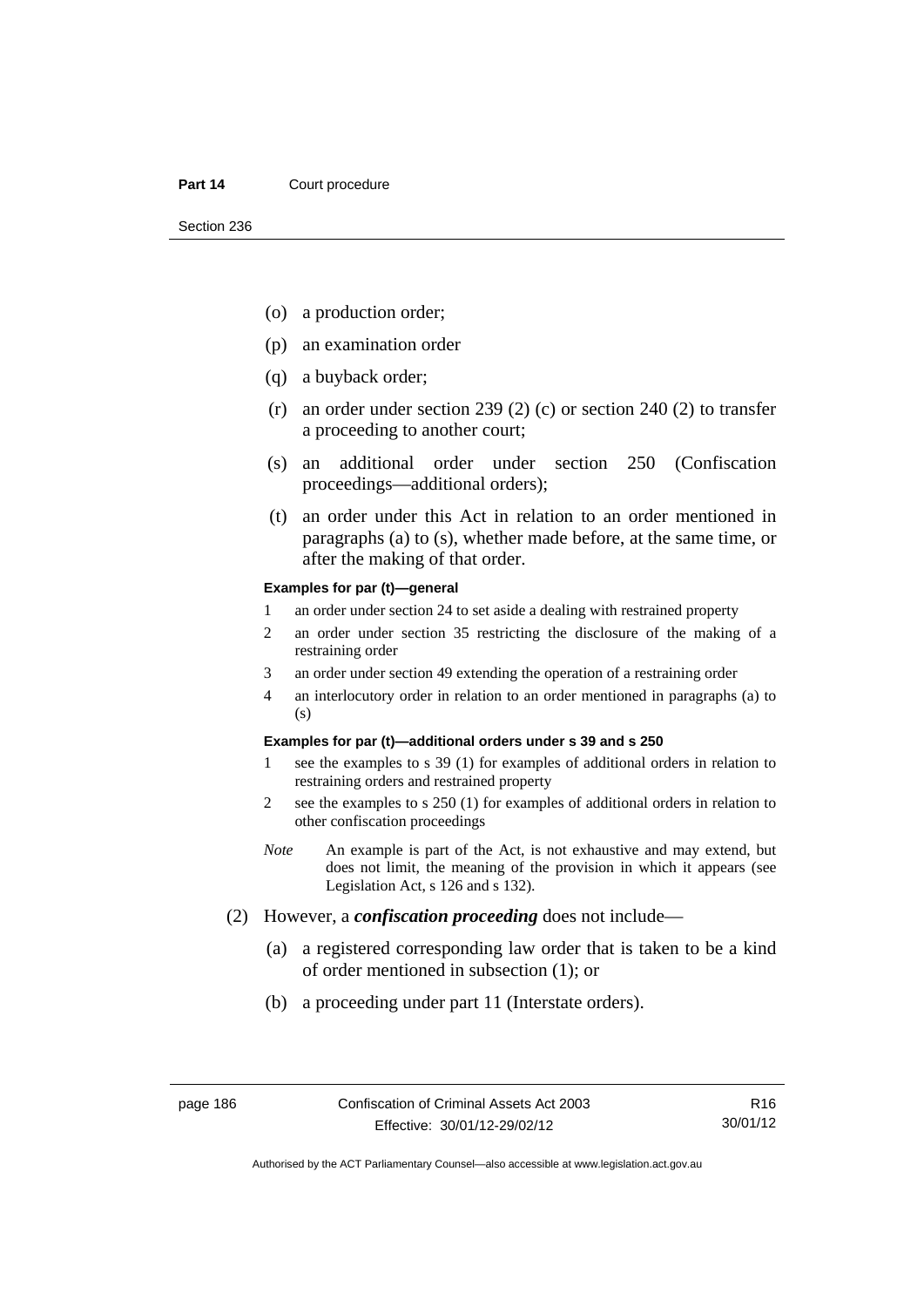# **237 Confiscation and corresponding law order proceedings are civil, not criminal**

- (1) This section applies to—
	- (a) a confiscation proceeding; and
	- (b) a proceeding under part 11 (Interstate orders) in relation to a corresponding law order.
- (2) The proceeding is a civil proceeding, not a criminal proceeding.
- (3) Without limiting subsection (2)—
	- (a) any rules of interpretation applying only to the criminal law do not apply to the interpretation of the provisions of this Act or any other territory law in relation to the proceeding; and
	- (b) the rules of evidence applying to a civil proceeding apply to the proceeding, and the rules of evidence applying to a criminal proceeding do not apply.

### **Example for par (b)**

In hearing an application for a civil forfeiture order, whether the offender committed a serious offence is to be decided by the court on the balance of probabilities.

*Note* An example is part of the Act, is not exhaustive and may extend, but does not limit, the meaning of the provision in which it appears (see Legislation Act, s 126 and s 132).

### **238 Meaning of** *relevant court*

In this Act:

*relevant court*, for a confiscation proceeding or a proceeding under part 11 (Interstate orders) in relation to a corresponding law order, means the court, or any court, that has jurisdiction under this part to hear and decide the proceeding.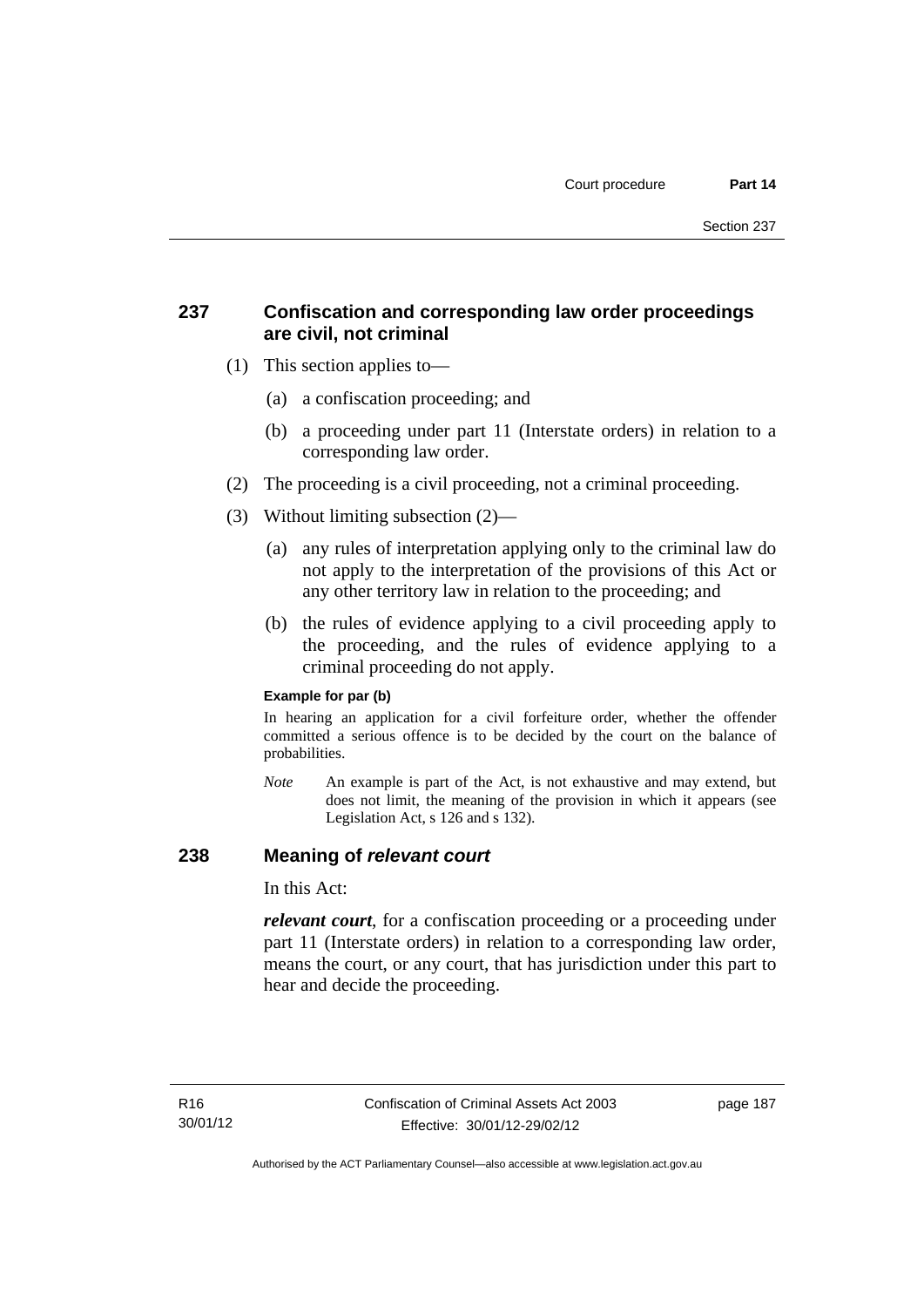Section 239

### **239 Jurisdiction of Magistrates Court—confiscation proceedings**

- (1) The Magistrates Court has jurisdiction to hear and decide a confiscation proceeding if—
	- (a) the value of the property and benefits to which the proceeding relates (as decided by the Magistrates Court) is not more than the amount the Magistrates Court may award for a personal action at law (the *Magistrates Court limit*); and
	- (b) title to land is not genuinely in question in the proceeding.
	- *Note* For the amount the Magistrates Court may award for a personal action at law (see *Magistrates Court Act 1930*, s 257).
- (2) However, if the value of the property and benefits to which the proceeding relates (as decided by the Magistrates Court) is more than the Magistrates Court limit, the Magistrates Court has jurisdiction to hear and decide the matter to—
	- (a) dismiss the proceeding on its merits (but not for want of jurisdiction); or
	- (b) make an order or orders in relation to property or benefits to the value of the limit; or
	- (c) on the application of the DPP, or on the court's own initiative, by order, transfer the proceeding to the Supreme Court.
- (3) Despite the Magistrates Court limit, the Magistrates Court has jurisdiction to hear and decide the following confiscation proceedings:
	- (a) any application for a monitoring order, transaction suspension order, production order or examination order;
	- (b) any proceeding in relation to a relevant offence that has been disposed of summarily by the court;

Authorised by the ACT Parliamentary Counsel—also accessible at www.legislation.act.gov.au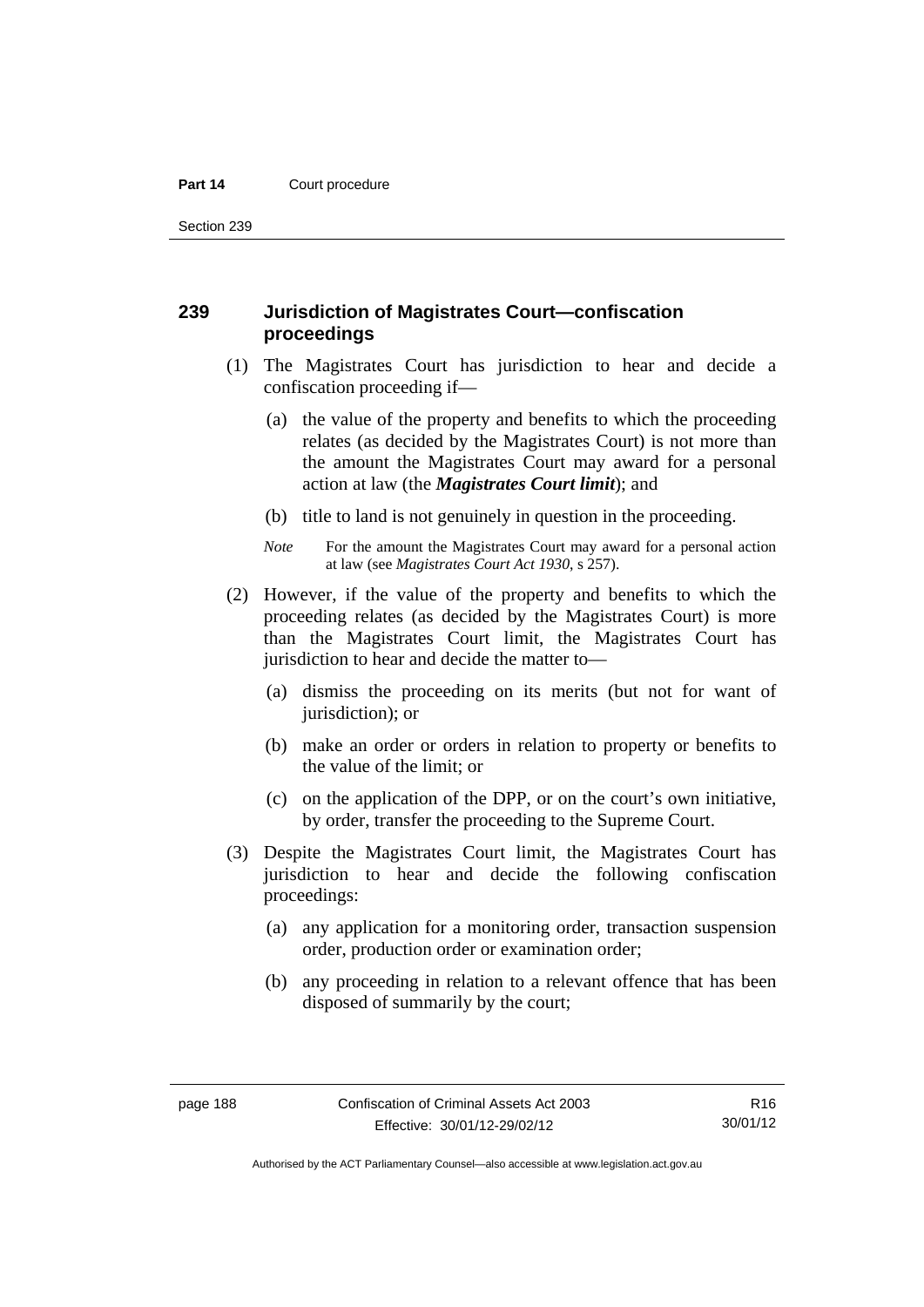(c) a proceeding transferred to the court by the Supreme Court under section 241 (2).

#### **Example for par (b)**

Mr Somewhat Wayward is summarily convicted of a relevant offence by the Magistrates Court. The value of the benefits received by Mr Wayward from the commission of the offence was \$10 000 more than the Magistrates Court limit. The Magistrates Court may make a penalty order against Mr Wayward for the full amount of the benefits despite their value being more than the amount the Magistrates Court may award for a personal action at law.

- *Note* An example is part of the Act, is not exhaustive and may extend, but does not limit, the meaning of the provision in which it appears (see Legislation Act, s 126 and s 132).
- (4) For this section—
	- (a) the Magistrates Court has jurisdiction to decide—
		- (i) what is the property and benefits to which the proceeding relates; and
		- (ii) the value of any property and benefits to which the proceeding relates; and
		- (iii) whether title to land is genuinely in question; and
	- (b) title to land is genuinely in question in the proceeding if the Magistrates Court would not have jurisdiction to hear the proceeding under the *Magistrates Court Act 1930*, section 264 (Proceedings affecting title to land).

### **240 Jurisdiction of Magistrates Court—interstate orders**

- (1) The Magistrates Court has jurisdiction to hear and decide any proceeding under part 11 (Interstate orders) in relation to a corresponding law order.
- (2) To remove any doubt, the Magistrates Court is a relevant court even if—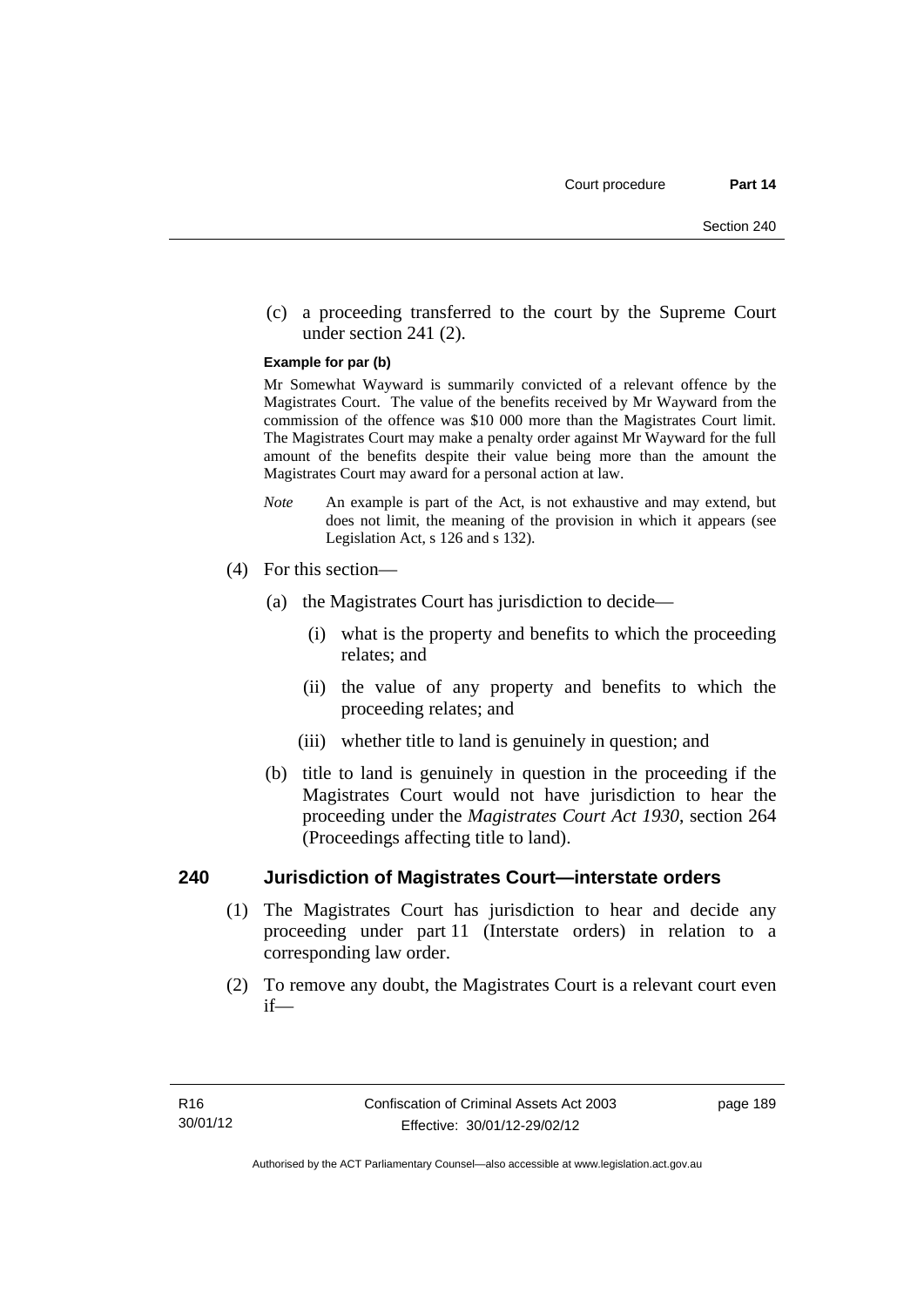Section 241

- (a) the value of the property and benefits to which the corresponding order relates is more than the amount the Magistrates Court may award for a personal action at law; or
- (b) title to land was genuinely in question in the proceeding for the making of the corresponding law order.

### **241 Jurisdiction of Supreme Court**

- (1) The Supreme Court has jurisdiction to hear and decide any confiscation proceeding or any proceeding under part 11 (Interstate orders) in relation to a corresponding law order.
- (2) The Supreme Court may, by order, transfer a confiscation proceeding to the Magistrates Court if the value of the property and benefits to which the proceeding relates (as decided by the Supreme Court)—
	- (a) is less than or equal to the amount the Magistrates Court may award for a personal action at law; and
	- (b) does not include land the title to which is genuinely in question.
- (3) An order under subsection (2) may be made on the application of the DPP or of a person with an interest in the property or on the Supreme Court's own initiative.

### **242 Confiscation proceedings—transferred proceedings**

If a proceeding is transferred from a court (the *first court*) to another court under section 239 (2) (c) or section 241 (2)—

 (a) the proceeding is taken to have been begun in the other court; and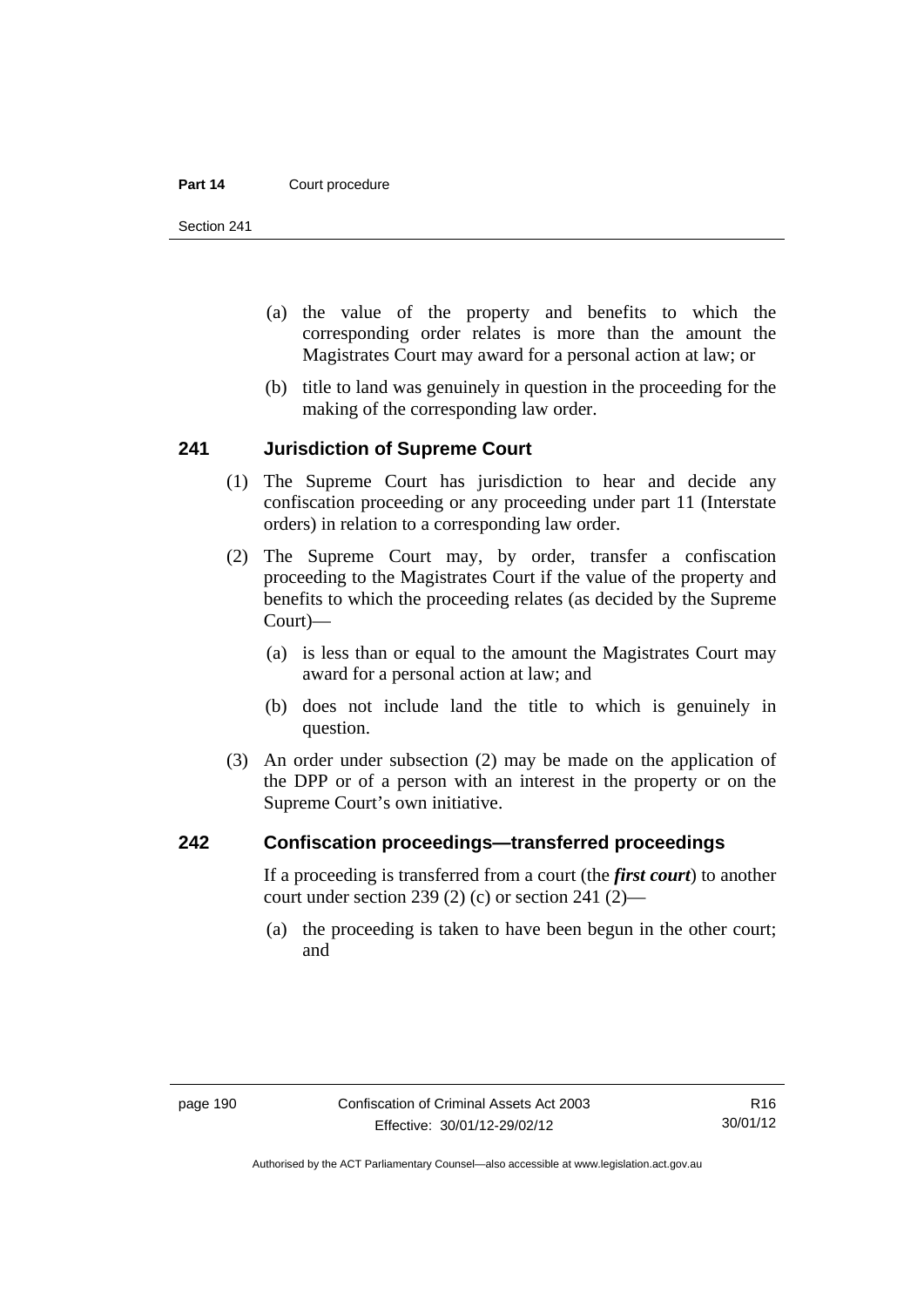(b) evidence given before, and documents filed with, the first court are taken to have been given before, or filed with, the other court.

#### **Example for par (b)**

If a proceeding is transferred from the Magistrates Court to the Supreme Court, the Supreme Court may make findings of fact based on the transcript of evidence given before the Magistrates Court without rehearing the evidence.

*Note* An example is part of the Act, is not exhaustive and may extend, but does not limit, the meaning of the provision in which it appears (see Legislation Act, s 126 and s 132).

### **243 Restricted access proceedings—notice of applications etc**

- (1) This section applies to a confiscation proceeding for any of the following orders (a *restricted access proceeding*):
	- (a) a restraining order;
	- (b) an application by the DPP or public trustee for an additional order under section 39 in relation to a restraining order or restrained property;
	- (c) an order under section 49 (Extension of time for restraining orders) that a restraining order—
		- (i) is to remain in force for a stated period (or as stated in the order); or
		- (ii) that has ended is to be revived for a stated period (or as stated in the order);
	- (d) a monitoring order;
	- (e) a transaction suspension order;
	- (f) a production order (other than an application to vary a production order under section 162);
	- (g) an examination order.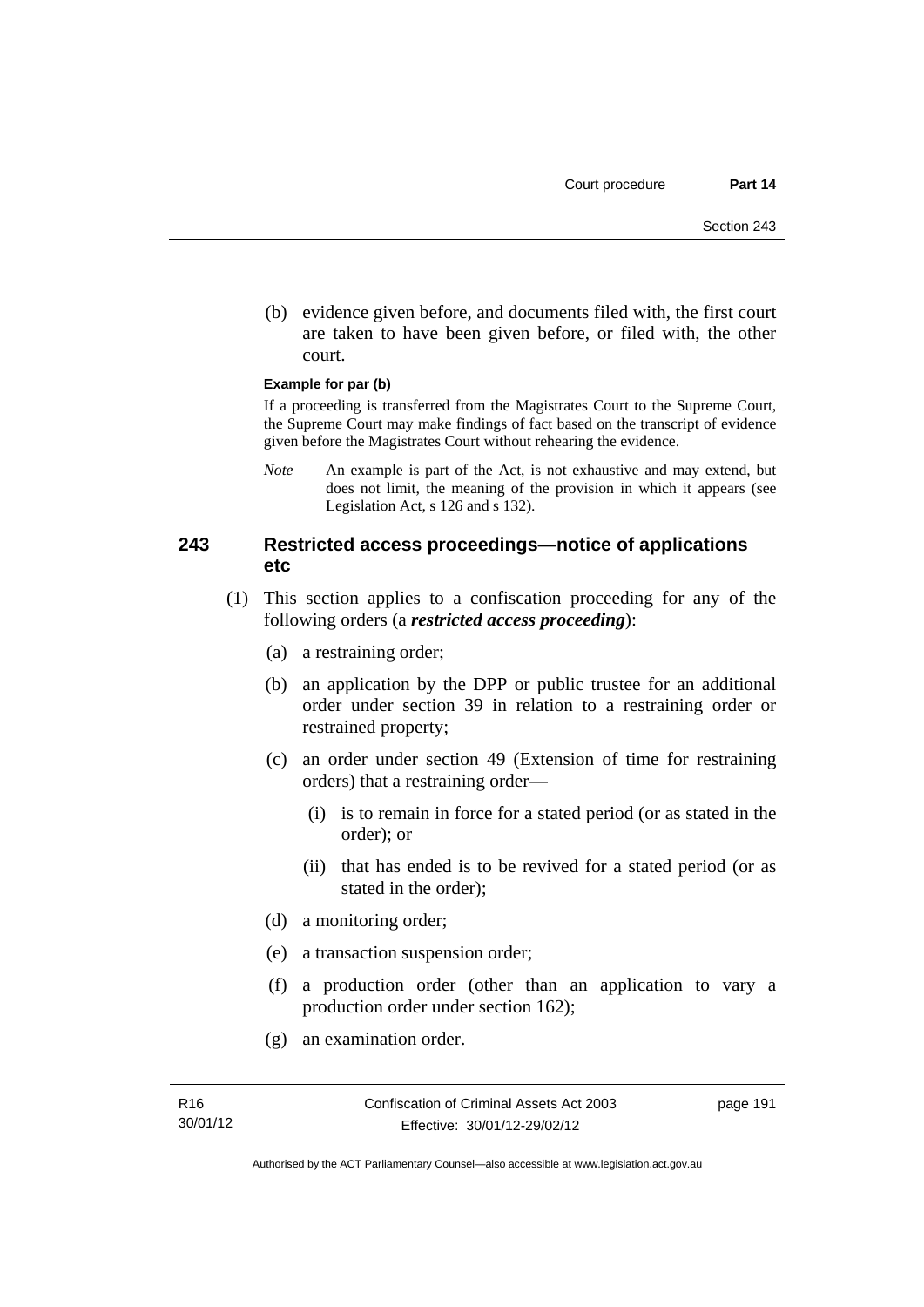Section 244

- (2) An application to begin a restricted access proceeding may be made to a relevant court without notice to the person against whom the relevant order is sought.
- (3) If an application is made to begin a restricted access proceeding without notice to the person against whom the relevant order is sought, the applicant is the only party to the application.
- (4) If notice is given to the person against whom the order is sought, the person is entitled to appear and to present evidence at the hearing of the application, but the person's absence does not prevent the court from making the order.
- (5) The relevant court must hold a restricted access proceeding in closed court if the applicant asks and may give directions about who may be present.

### **244 Other confiscation proceedings—notice of applications etc**

- (1) This section applies to an application to a relevant court to begin a confiscation proceeding (other than a restricted access proceeding mentioned in section 243) or to amend such an application.
	- *Note 1* No notice of the application is required for a restricted access proceeding (see s 243 (2)).
	- *Note 2* In particular, no advance notice to anyone is required of the application for the order, and the application may be heard in closed court, without the offender or the public being present (see s 243).
	- *Note 3* Related confiscation proceedings are taken to be an interlocutory application and started in accordance with the procedure of the relevant court (see s 245).
- (2) The applicant must give written notice of the application to each of the following people, if applicable (a *notifiable person*):
	- (a) if the application is made by the DPP—the person in relation to whom the order is sought;
	- (b) if the application is made by someone else—the DPP;

R16 30/01/12

Authorised by the ACT Parliamentary Counsel—also accessible at www.legislation.act.gov.au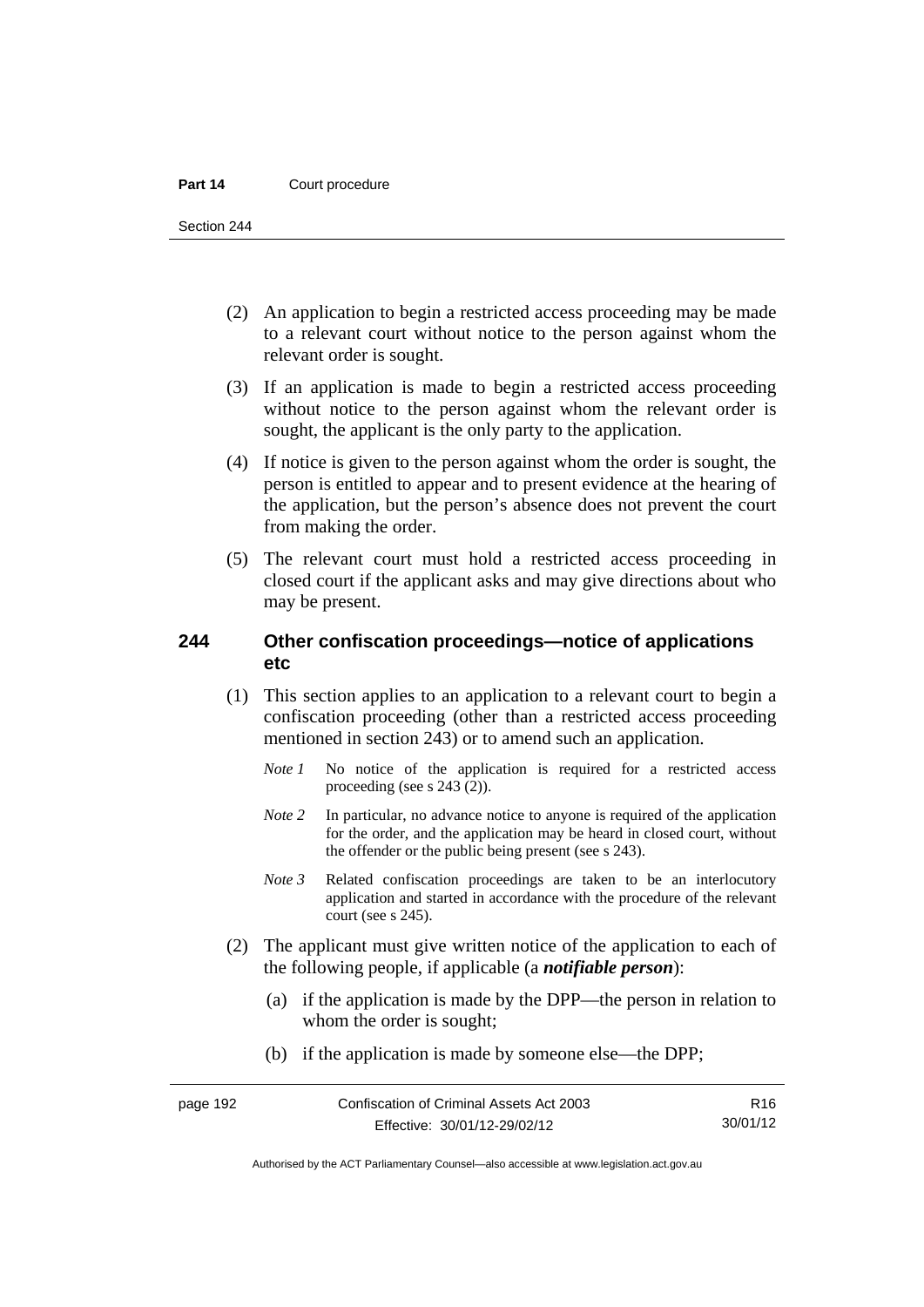- (c) if the public trustee has been directed to take control of the property—the public trustee;
- (d) anyone else the applicant believes may have an interest in the property or benefits that are the subject of the proceeding (or, for forfeited property, may have had an interest in the property or benefits immediately before the property was forfeited).
- (3) Notice of the application must include a statement of the grounds for the application.
- (4) If a notifiable person proposes to oppose the application, the notifiable person must give the applicant written notice of the grounds on which the application will be opposed.
- (5) However, the court may waive the requirement to give written notice of the application to a notifiable person if the person is present in the court when the application is made.
- (6) The court may direct the applicant give notice of the application to anyone and may give directions about how the notice is to be given.
- (7) A notifiable person, and anyone else who claims an interest in the property or benefits, is entitled to appear and to present evidence at the hearing of the application, but the person's absence does not prevent the court from making an order.

## **245 Applications for another confiscation proceeding in relation to same offence**

After the beginning of a confiscation proceeding in relation to a particular offence, any other confiscation proceeding in relation to the same or a related offence—

- (a) is taken to be an interlocutory application in relation to the first proceeding; and
- (b) may be started in accordance with the procedure of the relevant court.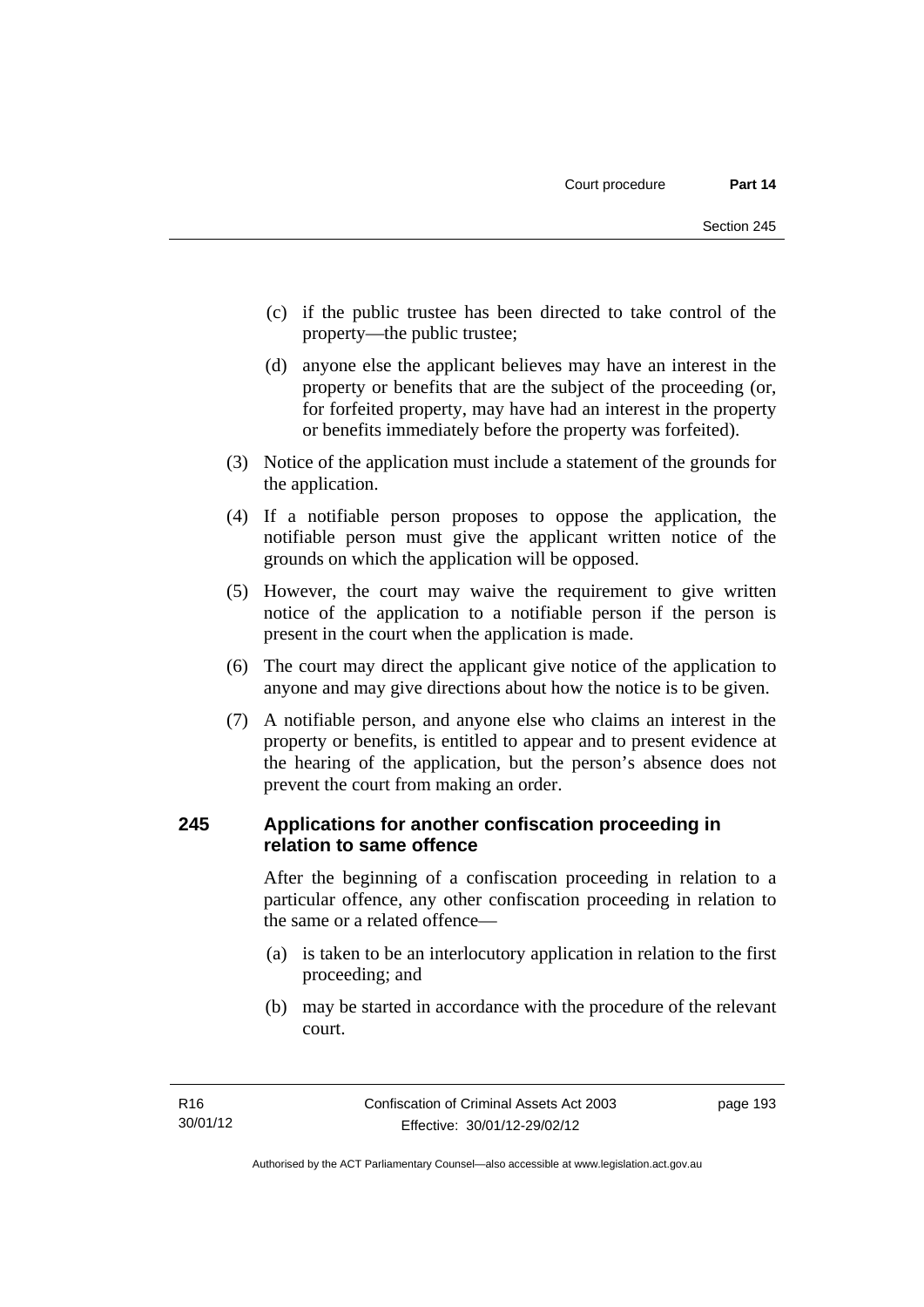Section 246

# **246 Confiscation proceedings—time extensions for applications**

- (1) A relevant court may give leave for—
	- (a) an application in relation to any confiscation proceeding to be made after the end of a period otherwise provided by this Act (the *standard period*); or
	- (b) if an application for a particular order in relation to an offence has already been made in relation to the offence (or a related offence)—another application for an order of that kind to be made in relation to the same offence (or a related offence), whether before or after the end of the standard period; or
	- (c) the amendment of an application for an order under this Act to vary the property or benefits to which the application relates.
- (2) The court may give leave only if satisfied that—
	- (a) property or benefits to which the application relates were (or will be) derived from the offence, or identified, after the end of the standard period; or
	- (b) necessary evidence has (or will) become available only after the end of the standard period; or
	- (c) it is otherwise desirable having regard to the purposes of this Act.
- (3) To remove any doubt, this section does not authorise a relevant court to give leave for an application for an exclusion order in relation to property that has been forfeited.

### **247 Confiscation proceedings—amendment of applications**

- (1) A relevant court may amend an application in any confiscation proceeding on the application, or with the consent, of the applicant.
- (2) The application may be amended at any time before the proceeding for the application is finalised.

Authorised by the ACT Parliamentary Counsel—also accessible at www.legislation.act.gov.au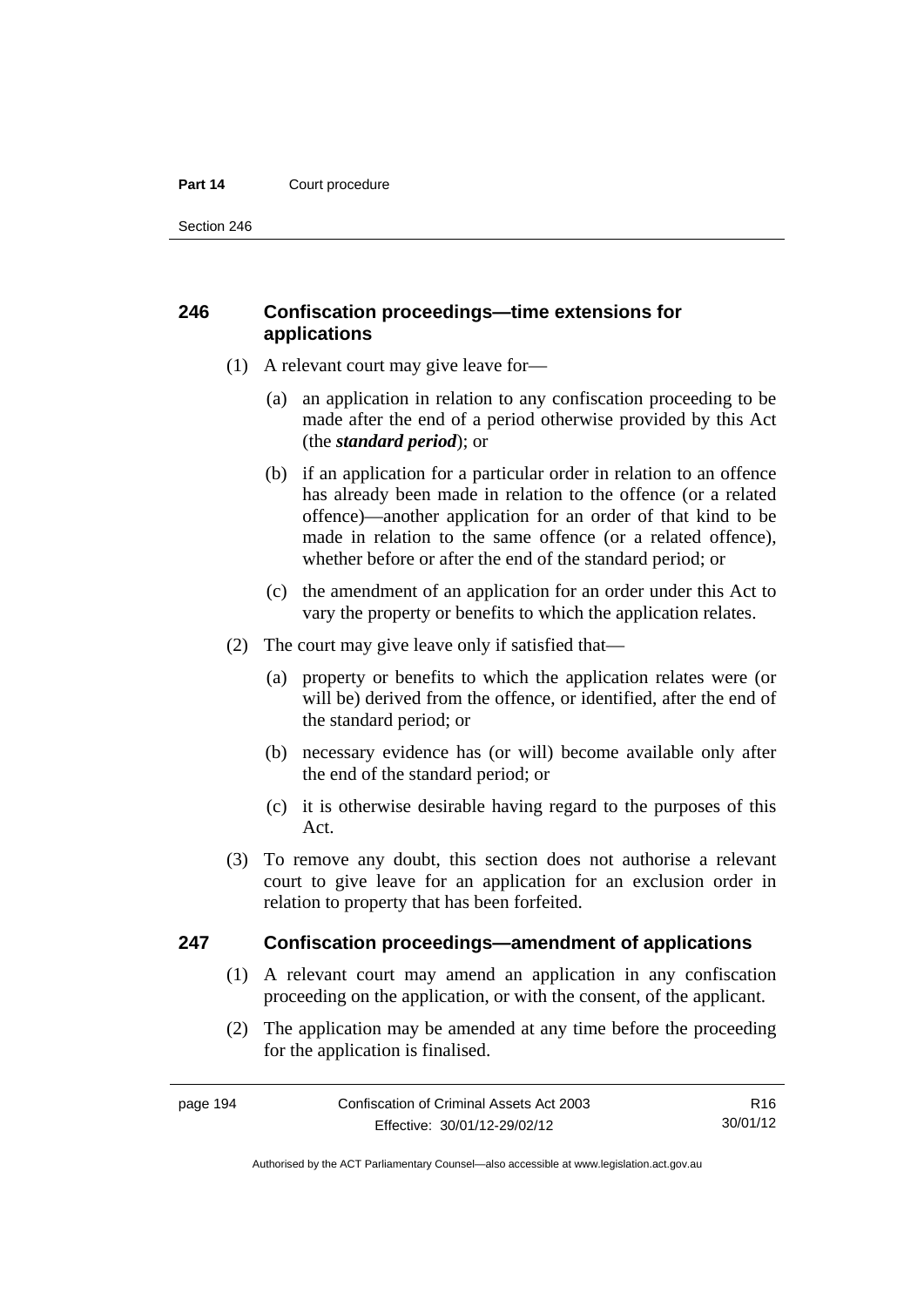### **248 Confiscation proceedings—relevant material**

For a confiscation proceeding, the relevant court may take into account any material it considers appropriate.

#### **Example of material that may be considered appropriate**

evidence given in, and the transcript of, any proceedings for or about the offence to which the order sought relates

- *Note 1* Evidence may be given in the confiscation proceeding of a conviction, acquittal, sentencing, order or about proceedings in a court by a certificate signed by a judge, magistrate, registrar or proper officer of the court (see *Evidence Act 1995* (Cwlth), s 178).
- *Note* 2 An example is part of the Act, is not exhaustive and may extend, but does not limit, the meaning of the provision in which it appears (see Legislation Act, s 126 and s 132).

### **249 Confiscation proceedings—witness not required to answer questions prejudicing investigation**

A witness in the hearing of a confiscation proceeding is not required to answer a question or produce a document if the relevant court is satisfied that answering the question or producing the document may prejudice an investigation or prosecution in relation to a relevant offence.

### **250 Confiscation proceedings—additional orders**

 (1) A relevant court may, when it makes an order in a confiscation proceeding (a *primary order*) or at any later time, make any other order (an *additional order*) that it considers appropriate for varying or giving effect to the primary order.

#### **Examples of additional orders**

- 1 an order for the examination of anyone before the court, or an officer of the court, about any property that may be forfeited property
- 2 an order directing the owner of forfeited property or anyone else to give to a stated person, within a stated period, a sworn statement about stated particulars of the forfeited property

page 195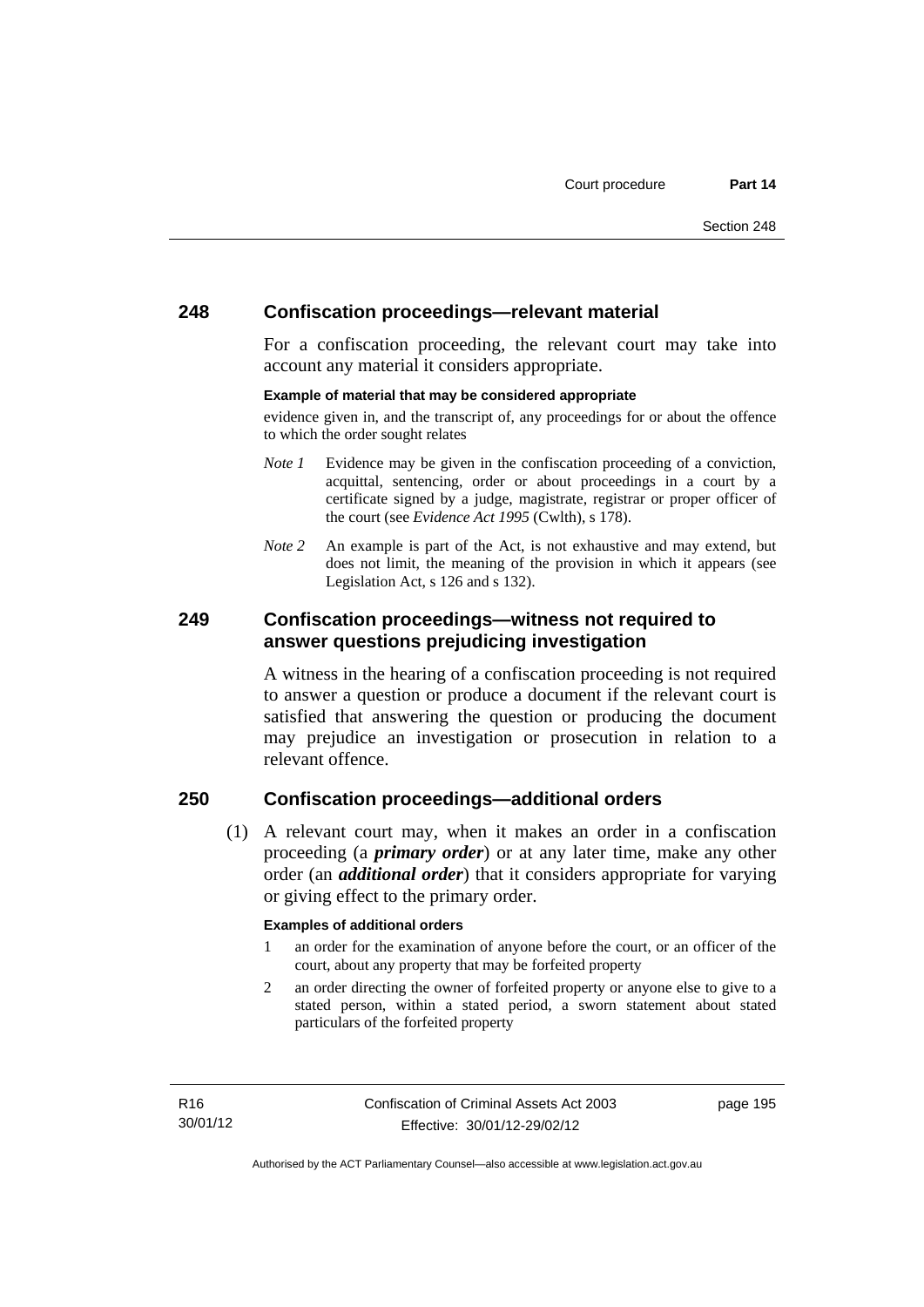Section 250

- 3 an order directing the owner of forfeited property or anyone else to do anything necessary or convenient to be done to allow the public trustee to take control of the property in accordance with a forfeiture order, including anything necessary or convenient to be done to bring the property within the jurisdiction
- 4 an order in relation to the registration of title to, or charges over, property under a territory law
- 5 an order for the substituted service of a restraining order
- *Note* An example is part of the Act, is not exhaustive and may extend, but does not limit, the meaning of the provision in which it appears (see Legislation Act, s 126 and s 132).
- (2) However, this section does not authorise a relevant court to make an additional order in relation to a restraining order or restrained property (including an order for the exclusion of property from a restraining order).
	- *Note 1* For additional orders about restraining orders and restrained property, see s 39 and the notes to that section.
	- *Note 2* For the power to give orders to give effect to an automatic forfeiture for conviction for a serious offence (which operates over restrained property), see s 60.
- (3) An additional order may be made on the relevant court's own initiative, or on the application of any of the following people:
	- (a) the applicant for the primary order;
	- (b) the DPP;
	- (c) the public trustee;
	- (d) anyone with an interest in the property or benefits to which the application relates;
	- (e) anyone else with the court's leave.
- (4) To remove any doubt, an additional order under this section does not end only because the order to which the additional order relates ends.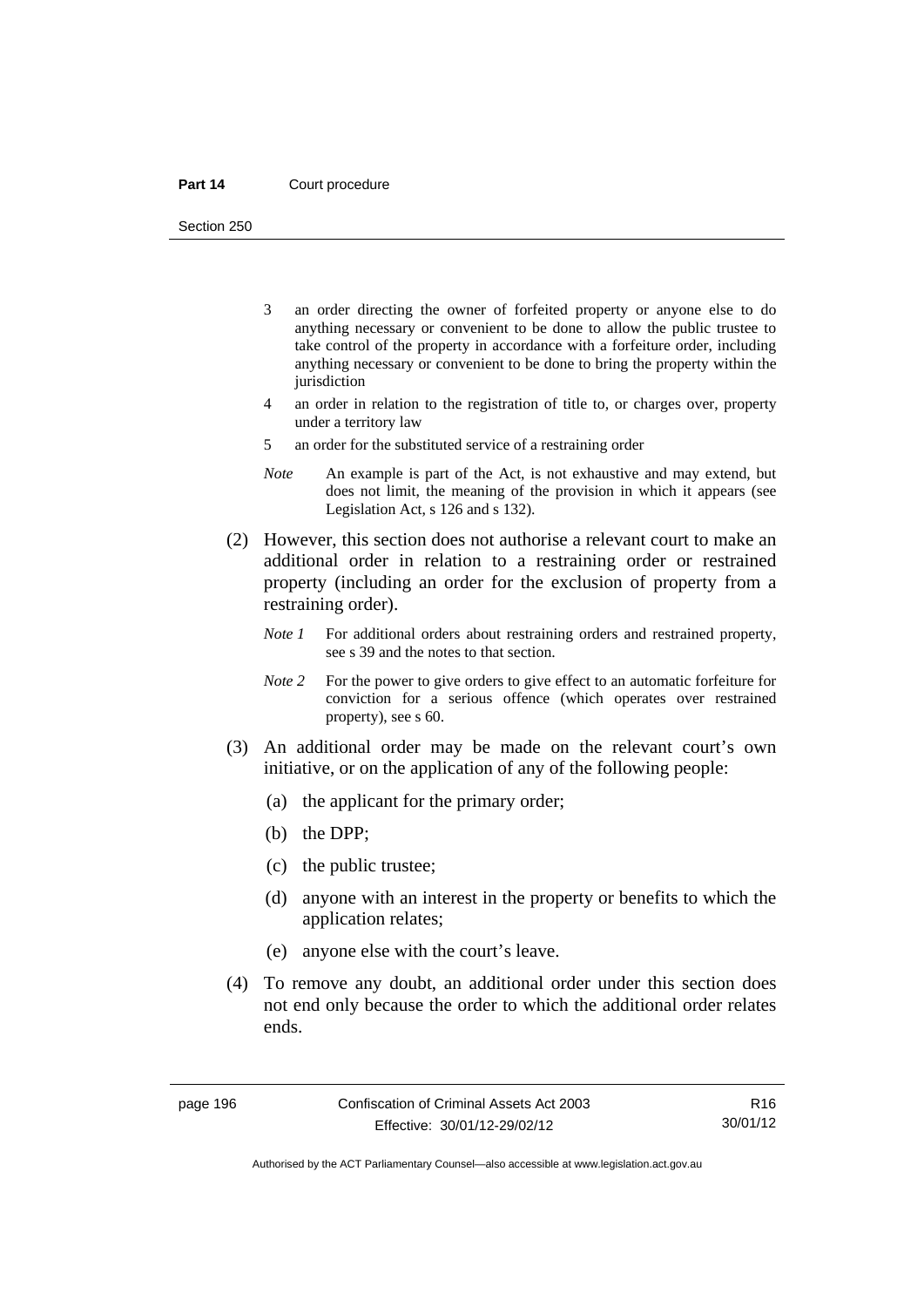# **251 Contravention of additional orders under s 250**

A person commits an offence if—

- (a) a relevant court makes an additional order under section 250; and
- (b) the person has notice of the order (whether by being given a copy of the order or otherwise); and
- (c) the person contravenes the order.

Maximum penalty: 200 penalty units, imprisonment for 2 years or both.

## **252 Confiscation proceedings—consent orders**

- (1) A relevant court may make an order in a confiscation proceeding with the consent of the applicant in the proceeding and everyone whom it has reason to believe has an interest in the property, benefits, transaction, document or information that is the subject of the proceeding.
- (2) An order may be made with consent under subsection (1) without consideration of the matters which the court would otherwise consider in the proceeding.

### **253 Confiscation proceedings—notice of making orders**

- (1) If a relevant court makes an order in a confiscation proceeding, the applicant for the order must give a copy of the order to—
	- (a) if the application is made by the DPP—the person in relation to whom the order is sought; and
	- (b) if the application is made by someone else—the DPP; and
	- (c) if the public trustee has been directed to take control of the property—the public trustee; and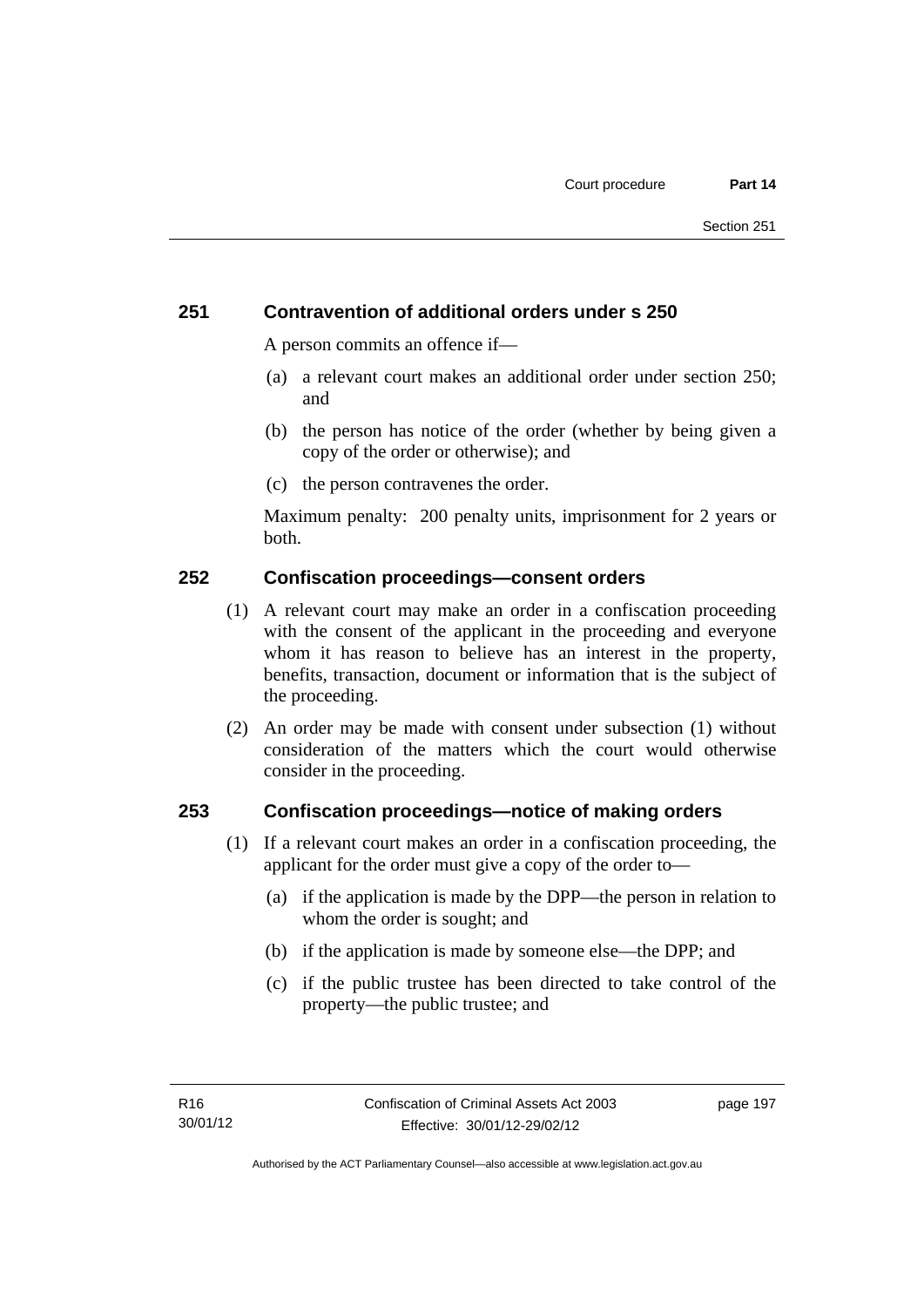Section 254

- (d) anyone else the applicant believes may have an interest in the property or benefits that are the subject of the proceeding (or, for forfeited property, may have had an interest in the property or benefits immediately before the property was forfeited).
- *Note* For how documents may be served, see the Legislation Act, pt 19.5.
- (2) The court may order the applicant to give notice of the order to anyone else and may give directions about how the notice is to be given.
- (3) The court must not make an order under subsection (2) if compliance with the order would be inconsistent with a direction under section 69 (1) (b) (Civil forfeiture order proceedings restrictions on disclosure).
- (4) This section does not apply to the making of restraining orders or non-disclosable information orders.
	- *Note* See div 4.2 about notice of the making of restraining orders and pt 12 about making information orders.

### **254 Concurrent proceedings**

This Act does not prevent a relevant court from conducting a confiscation proceeding at the same time as another confiscation proceeding or another civil or criminal proceeding, if the court considers it desirable for the purposes of this Act.

Authorised by the ACT Parliamentary Counsel—also accessible at www.legislation.act.gov.au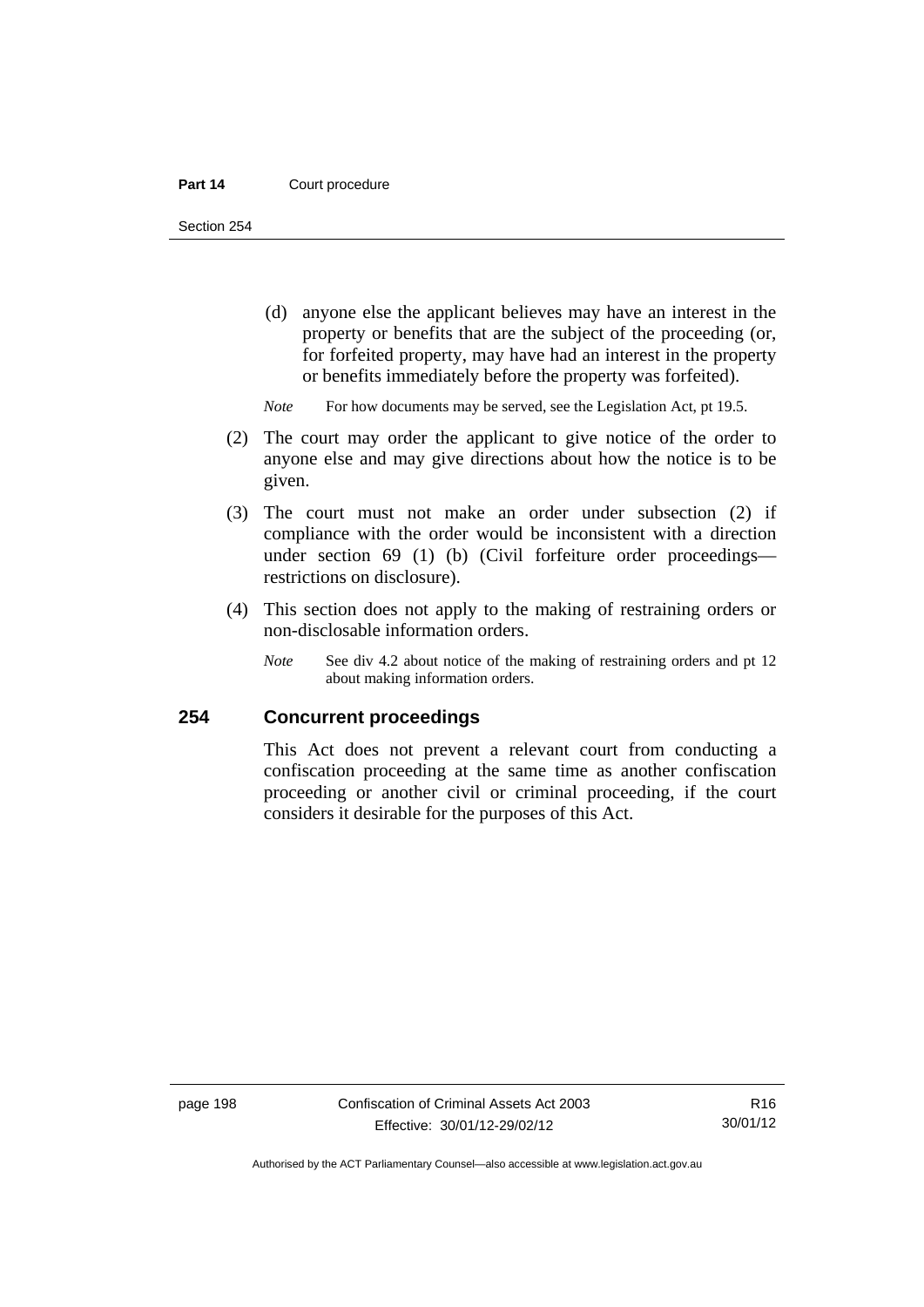# **Part 15 Miscellaneous**

### **255 Self-incrimination and other privileges overridden**

- (1) This section applies despite the Legislation Act, part 15.4 (Preservation of certain common law privileges) if a person is required to disclose anything in a confiscation proceeding, by an order under this Act, or otherwise under this Act.
- (2) The person is not excused from the disclosure because—
	- (a) the disclosure might tend to incriminate the person or make the person liable to a penalty, or the person's property liable to forfeiture, under this Act or another territory law; or
	- (b) the disclosure would be in breach of an obligation (whether imposed by law or otherwise) of the person not to make the disclosure.

#### **Example—legal professional privilege**

A person is not excused from disclosing a document because to do so would be in breach of an obligation by a lawyer to a client not to disclose the existence or contents of the document.

- *Note* An example is part of the Act, is not exhaustive and may extend, but does not limit, the meaning of the provision in which it appears (see Legislation Act, s 126 and s 132).
- (3) However, the disclosure is inadmissible against the person making the disclosure in a civil or criminal proceeding except—
	- (a) in a criminal proceeding in relation to giving false or misleading documents, information or testimony; or
	- (b) in a proceeding on an application under this Act; or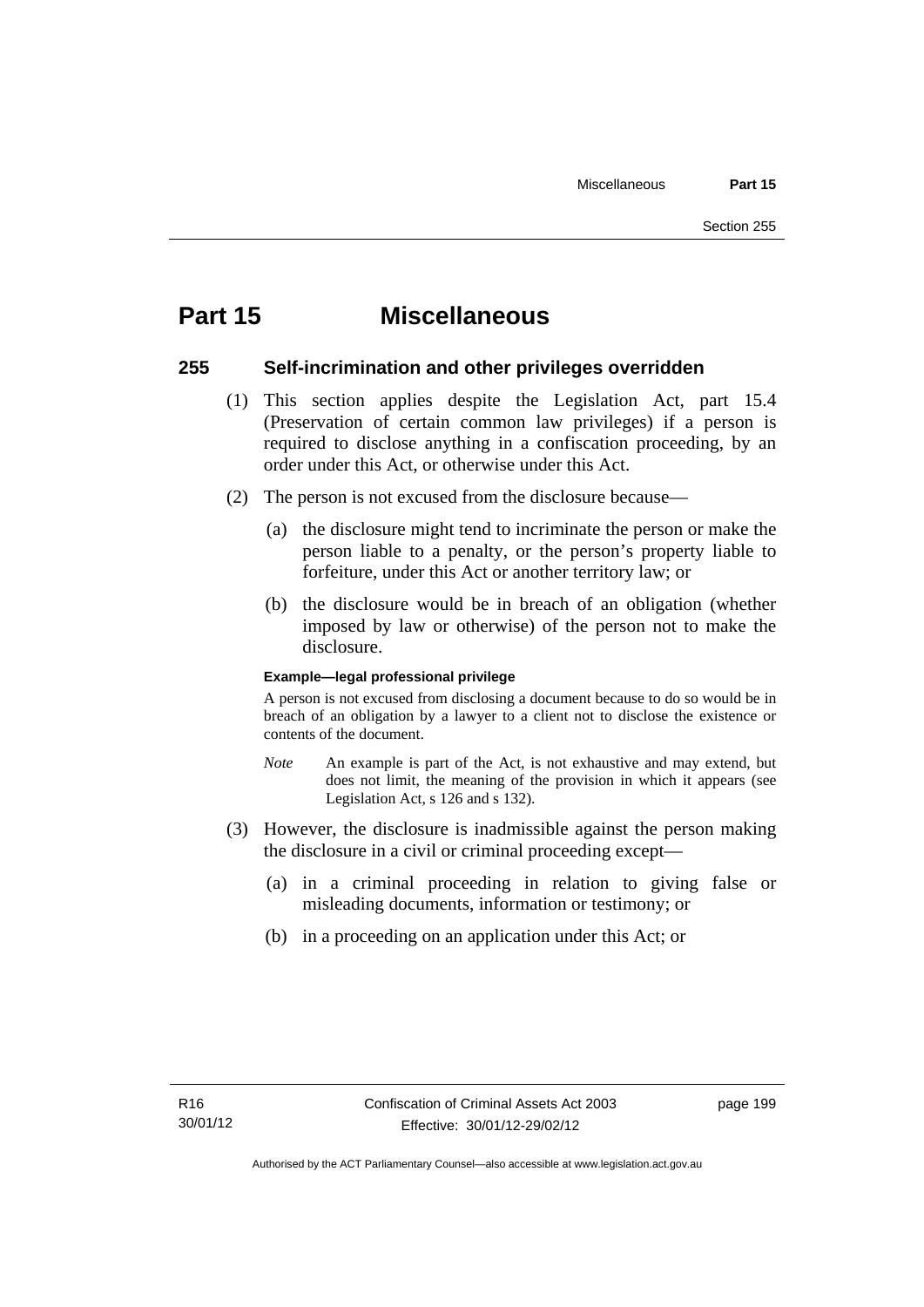#### **Part 15** Miscellaneous

Section 256

- (c) in a proceeding for an additional order under section 39 or section 250 in relation to another confiscation proceeding under this Act; or
- (d) in a proceeding for enforcement of a confiscation forfeiture order, an automatic forfeiture or a penalty order; or
- (e) for a document—in a civil proceeding in relation to a right or liability it gives or imposes.
- (4) An action does not lie against a person because of the disclosure if it is in breach of an obligation the person would otherwise have (whether imposed by law or applying otherwise).
- (5) In this section:

*disclosure*, by a person, includes—

- (a) the person answering a question or giving testimony or information to someone else; and
- (b) the person giving or producing a statement, document or anything else to someone else.

#### **Example of** *disclosure*

giving information about the nature or location of property held by anyone

### **256 Powers under Act not limited by criminal proceedings**

To remove any doubt, the fact that a criminal proceeding has begun, or is about to begin, (whether or not under this Act) against a person to whom an order under this Act or an examination notice applies does not prevent the person or anyone else from complying, or permit a person to refuse to comply, with the order or notice.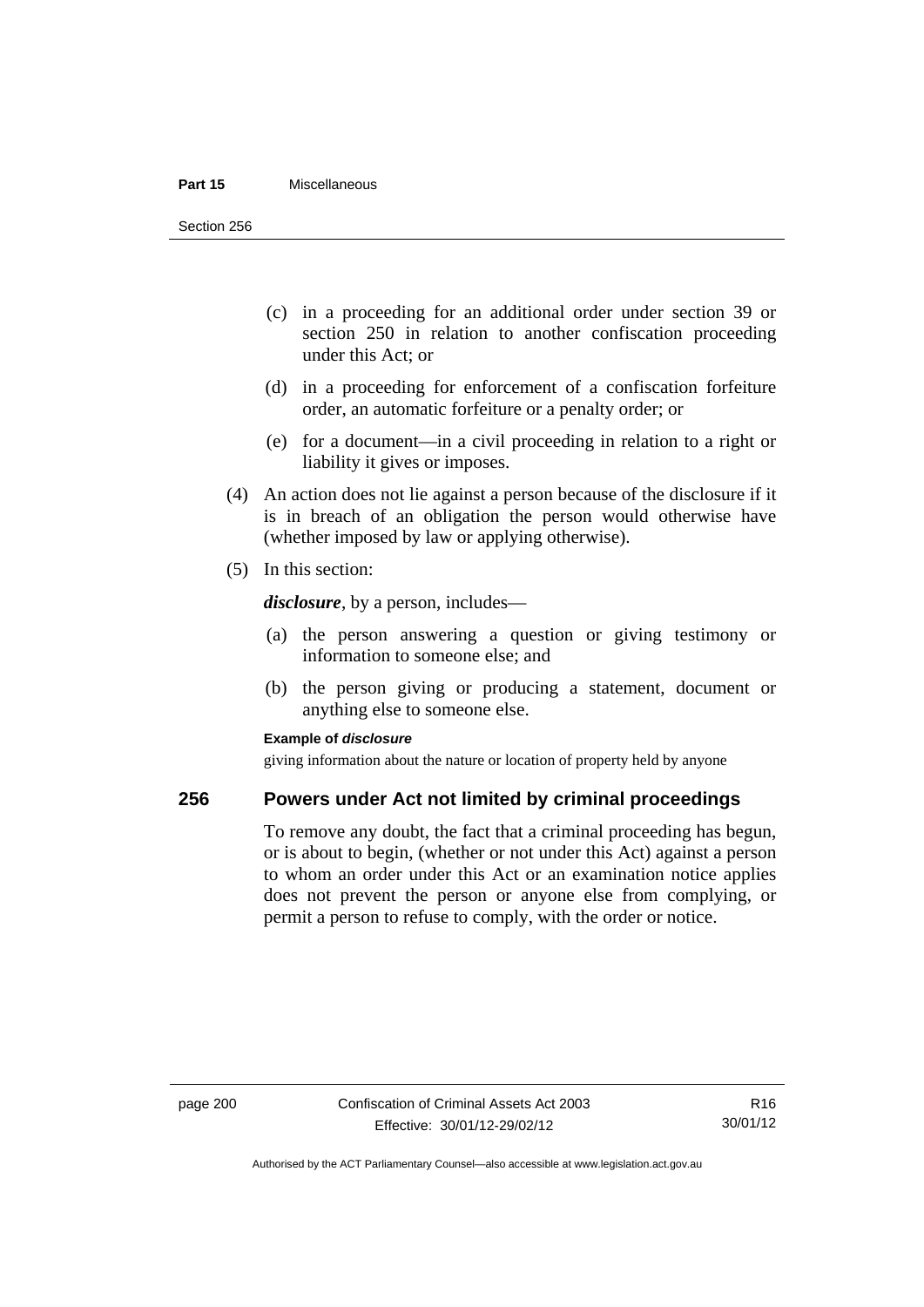### **257 Powers under Act do not limit each other or powers under other laws**

A power under this Act does not limit or exclude—

- (a) the operation of another power under this Act; or
- (b) the operation of another territory law, or a law of the Commonwealth, a State or another Territory.

#### **Example for par (a)**

a search warrant under part 13 and an examination notice, production order and monitoring order may be used independently, or in conjunction with each other, in relation to identifying and locating tainted property and benefits derived from an offence.

#### **Example for par (b)**

a search warrant under the *Crimes Act 1900* may be applied for to locate target material rather than a search warrant under this Act, part 13.

*Note* An example is part of the Act, is not exhaustive and may extend, but does not limit, the meaning of the provision in which it appears (see Legislation Act, s 126 and s 132).

### **258 Examination orders—reporting requirements**

- (1) As soon as practicable after the end of each financial year, the chief police officer must give the Minister a report about the operation of division 12.5 (Examination orders and notices) during the financial year.
- (2) The report must include the following information for the financial year:
	- (a) the number of applications for examination orders made during the year;
	- (b) the number of people given examination notices during the year;
	- (c) the number of investigations to which the notices related;
	- (d) the number of examinations conducted during the year.

page 201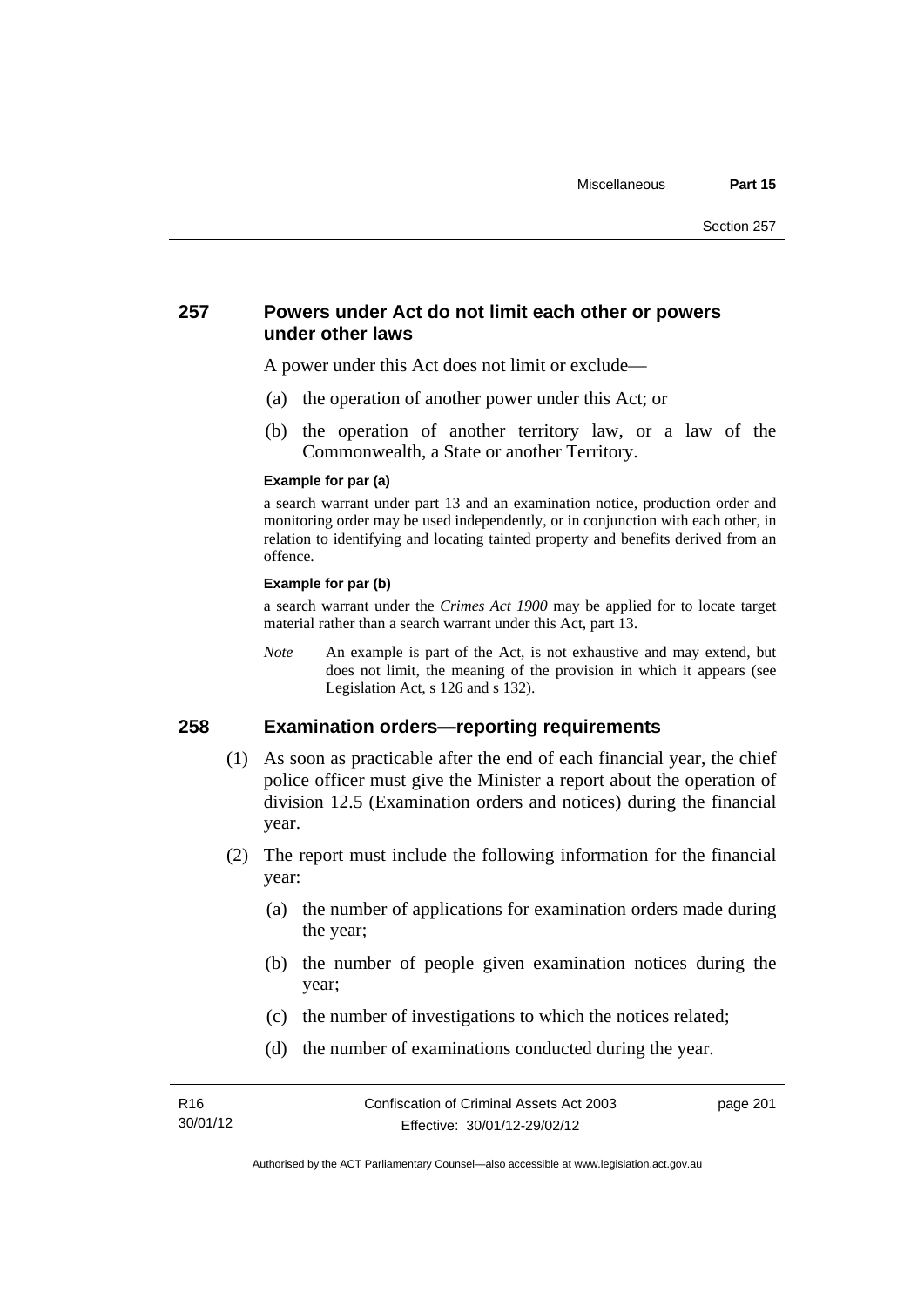#### **Part 15** Miscellaneous

Section 258

- (3) The report must also include the following information for the financial year (whether or not the examination notice to which it relates was given during the year):
	- (a) the number and kind of confiscation proceedings begun during the year in relation to matters for which an examination notice has been given to a person;
	- (b) the estimated value of property either restrained or confiscated during the year in relation to matters for which an examination notice had been given to a person;
	- (c) the number of charges laid relating to examination notice offences during the year;
	- (d) the number of arrests made during the year in relation to matters for which an examination notice has been given to a person;
	- (e) the number and kind of complaints made during the year to the Australian Federal Police or the Commonwealth Ombudsman in relation to examination notices;
	- (f) the number of complaints of the kind mentioned in paragraph (e) resolved during the year and their outcome;
	- (g) the number and kind of legal proceedings begun during the year in relation to examination notices (other than charges mentioned in paragraph (c) or proceedings begun by the DPP or a police officer);
	- (h) the number of legal proceedings of the kind mentioned in paragraph (g) finalised during the year and their outcome.
- (4) The Minister must present a copy of each report given to the Minister under subsection (1) to the Legislative Assembly within 6 sitting days after the day the Minister receives it.

Authorised by the ACT Parliamentary Counsel—also accessible at www.legislation.act.gov.au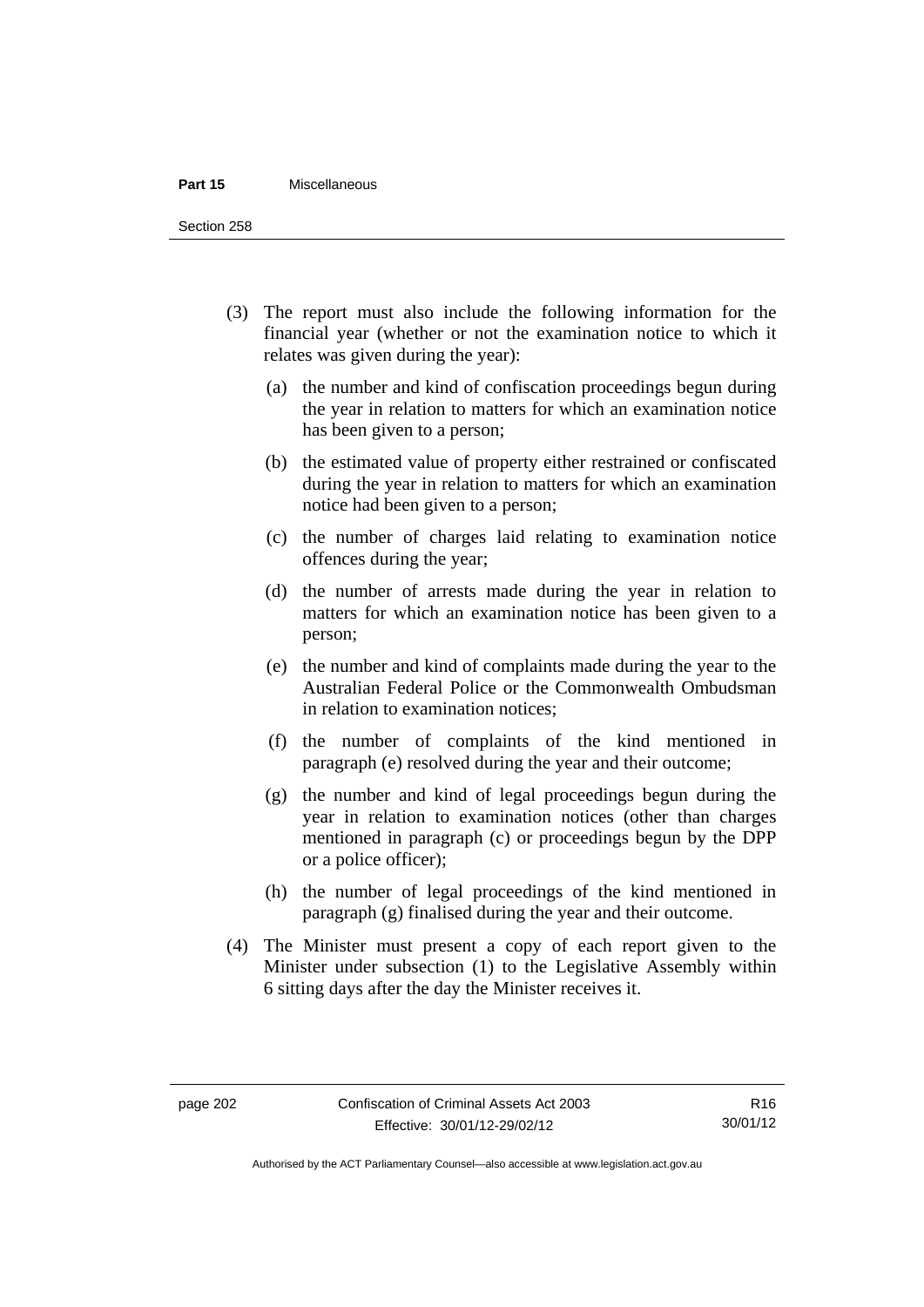# **259 Approved forms**

- (1) The Minister may, in writing, approve forms for this Act.
- (2) If the Minister approves a form for a particular purpose, the approved form must be used for that purpose.

*Note* For other provisions about forms, see the Legislation Act, s 255.

(3) An approved form is a notifiable instrument.

*Note* A notifiable instrument must be notified under the Legislation Act.

## **260 Regulation-making power**

- (1) The Executive may make regulations for this Act.
	- *Note* A regulation must be notified, and presented to the Legislative Assembly, under the Legislation Act.
- (2) A regulation may prescribe offences for contraventions of a regulation and prescribe maximum penalties of not more than 10 penalty units for offences against a regulation.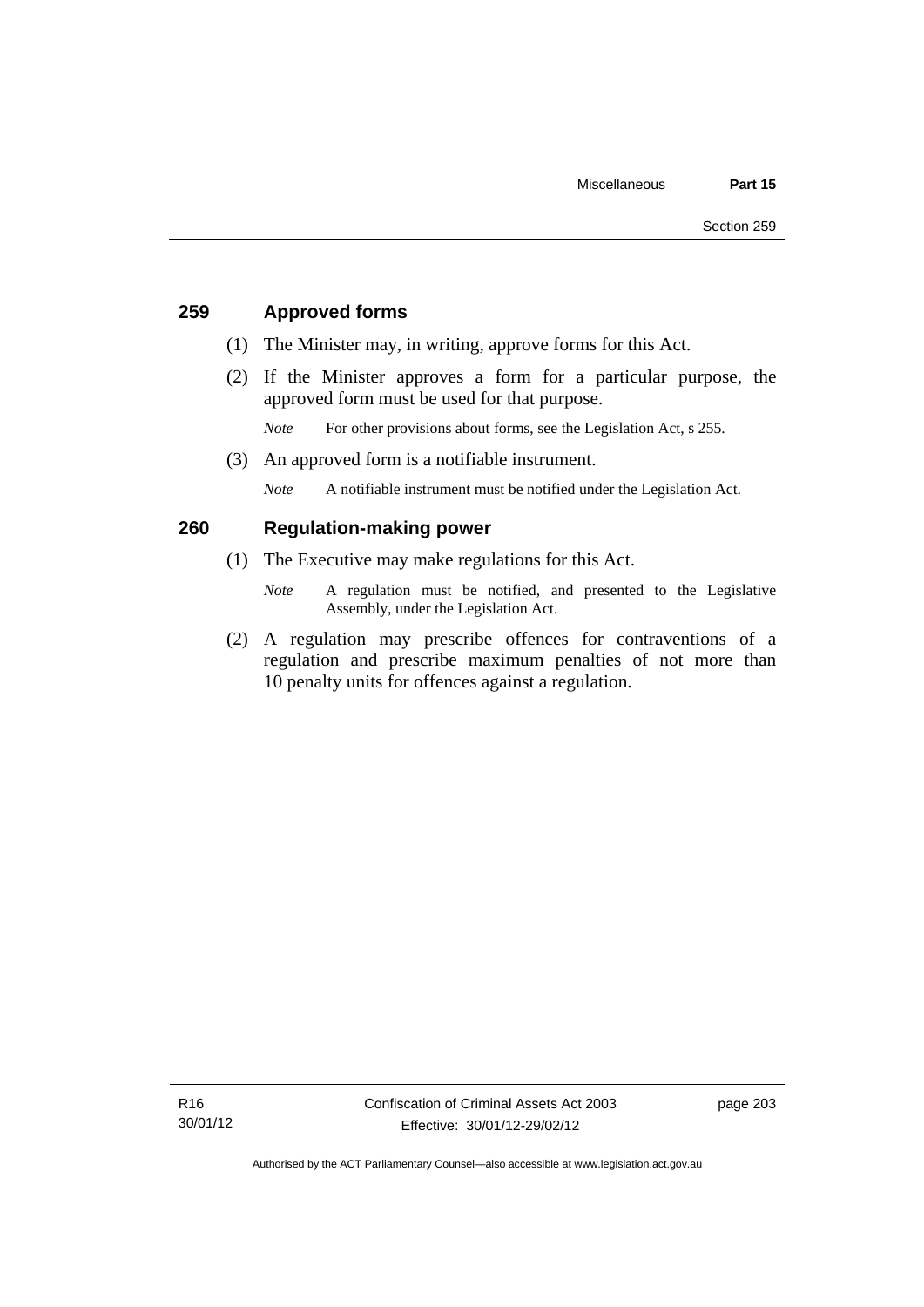Dictionary

# **Dictionary**

(see s 6)

- *Note 1* The Legislation Act contains definitions and other provisions relevant to this Act.
- *Note 2* In particular, the Legislation Act, dict, pt 1, defines the following terms:
	- authorised deposit-taking institution
	- child
	- domestic partner (see s 169)
	- DPP
	- entity
	- fail
	- foreign country
	- found guilty
	- function
	- indictment
	- interest (in relation to land or other property)
	- intersex person (see s 169B)
	- lawyer
	- $\bullet$  may (see also s 146)
	- must (see also s 146)
	- police officer
	- present
	- property
	- public trustee
	- registrar-general
	- transgender person (see s169A).

page 204 Confiscation of Criminal Assets Act 2003 Effective: 30/01/12-29/02/12

R16 30/01/12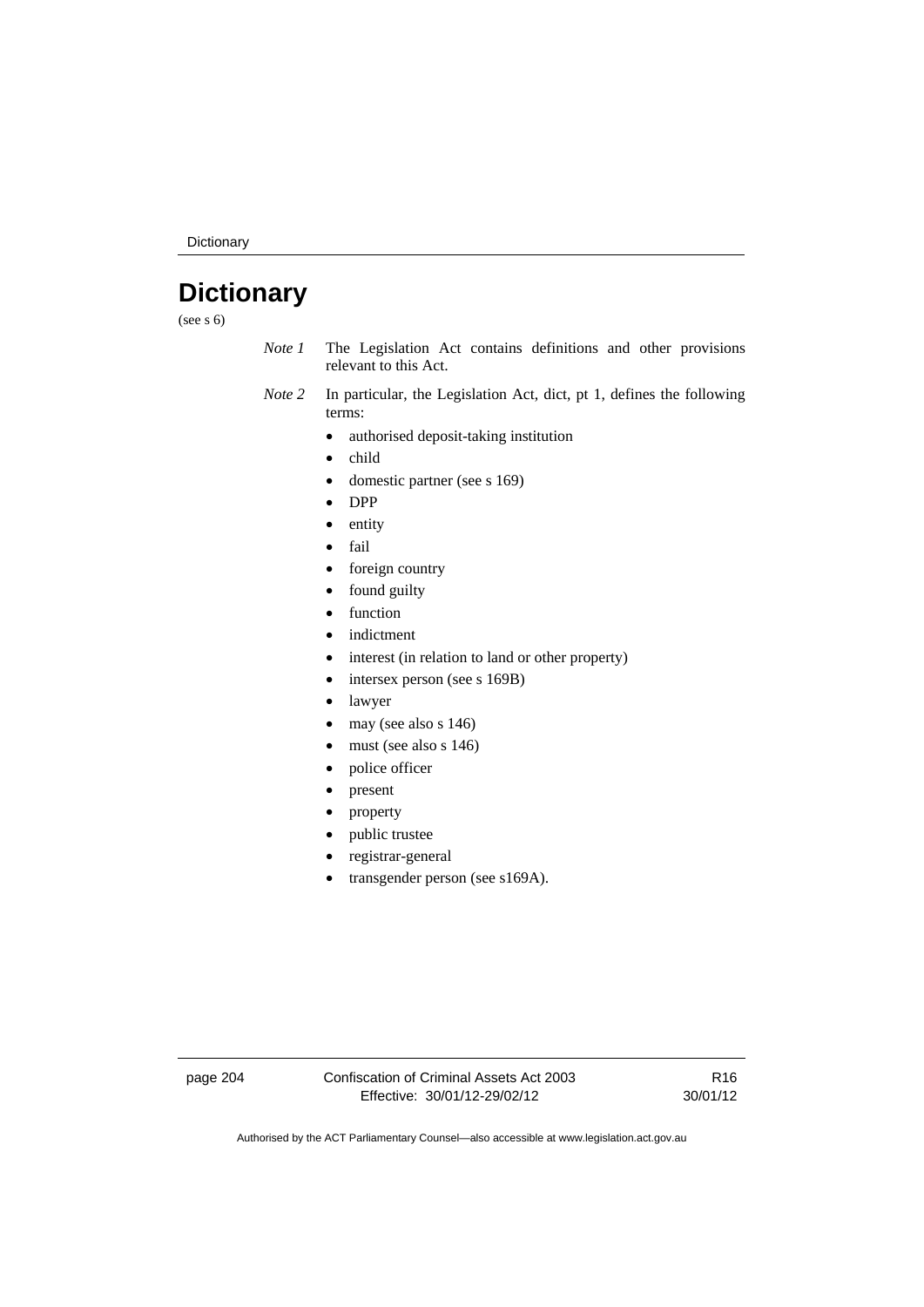## *abscond*—see section 16.

*account* means any facility or arrangement through which a financial institution accepts deposits or allows withdrawals, and includes—

- (a) a facility or arrangement for a fixed term deposit or a safedeposit box; and
- (b) a facility or arrangement prescribed by regulation for this definition.

*agent*, for an agent that is a corporation, includes an officer, employee or agent of the corporation.

*artistic profits*—see section 81.

*artistic profits restraining order*—see section 20.

*associate*, for division 12.5 (Examination orders and notices) see section 164.

*at*, for part 13 (Search warrants)—see section 195.

*authenticated*, in relation to a corresponding law order, for part 11 (Interstate orders)—see section 136.

*authorised investigator*, for division 12.5 (Examination orders and notices)—see section 165 (1).

*automatic forfeiture*, of property, means the forfeiture of the property—

- (a) under division 5.2 (Automatic forfeiture—conviction for serious offences); or
- (b) under division 5.3 (Automatic forfeiture—unclaimed tainted property).
- *Note* A registered interstate automatic forfeiture decision is taken to be an automatic forfeiture under this Act (see s 139).

*benefit* includes service or advantage.

| R16      | Confiscation of Criminal Assets Act 2003 | page 205 |
|----------|------------------------------------------|----------|
| 30/01/12 | Effective: 30/01/12-29/02/12             |          |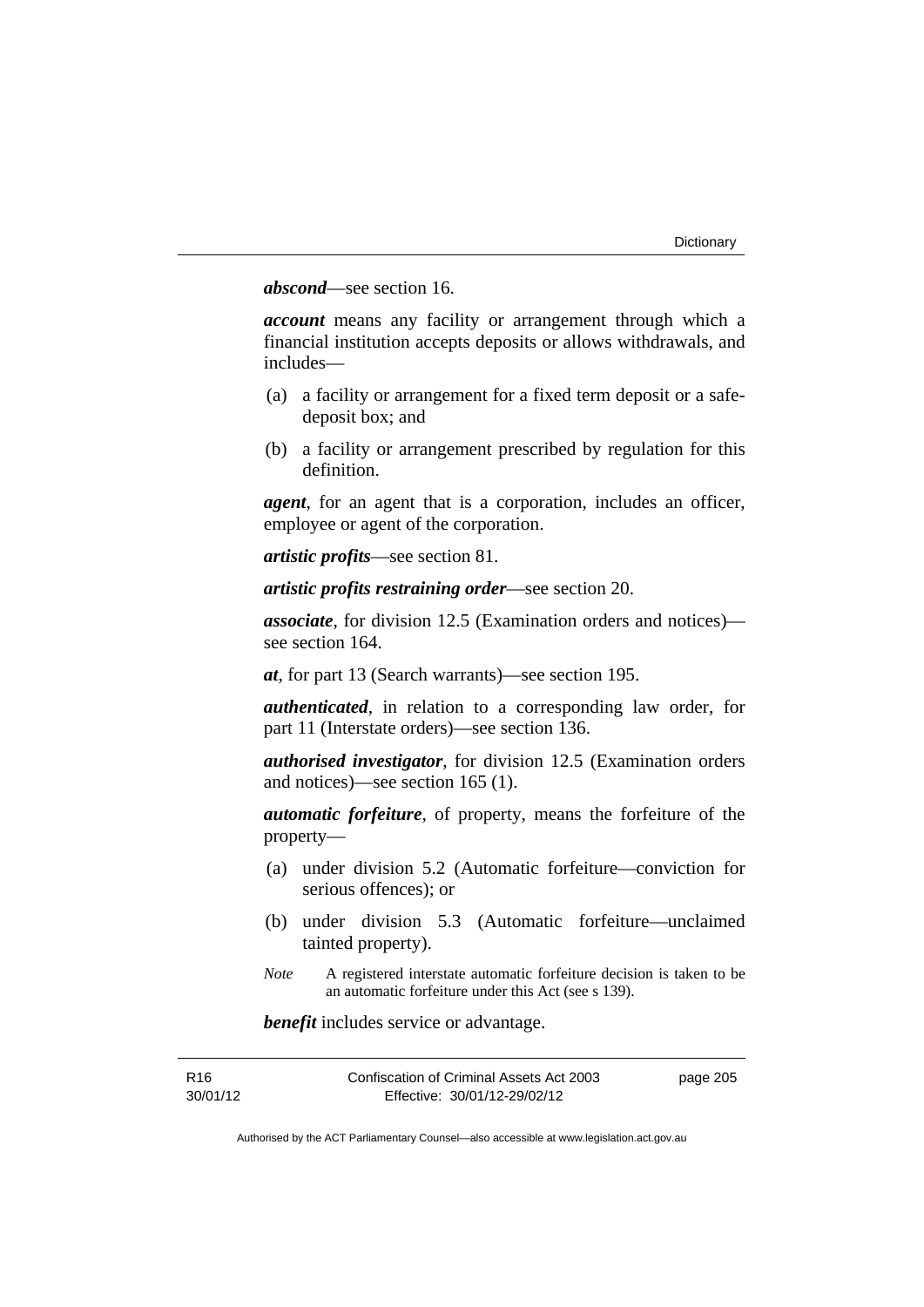*benefits*, derived by an offender—see section 80. *buyback order*—see section 124. *civil forfeiture order*—see section 65. *cleared*, of an offence—see section 17. *commission*— (a) of a serious offence, for part 7 (Penalty orders)—see section 79; and (b) of an offence by a person who has absconded—includes the alleged commission of the offence by the person. *confiscation proceeding*—see section 236.

*convicted*—see section 15 (1).

*conviction forfeiture order*—see section 52.

*corresponding law* means a law of the Commonwealth, a State or another Territory that is declared by regulation to be a corresponding law, whether or not the law corresponds, or substantially corresponds, to this Act.

*corresponding law order* means an order, notice or decision (however described) made under a corresponding law, whether or not the order, notice or decision—

- (a) is made by a court; or
- (b) corresponds, or substantially corresponds, to an order, notice or decision under this Act.

*data*, for part 13 (Search warrants)—see section 195.

*data storage device*, for part 13 (Search warrants)—see section 195.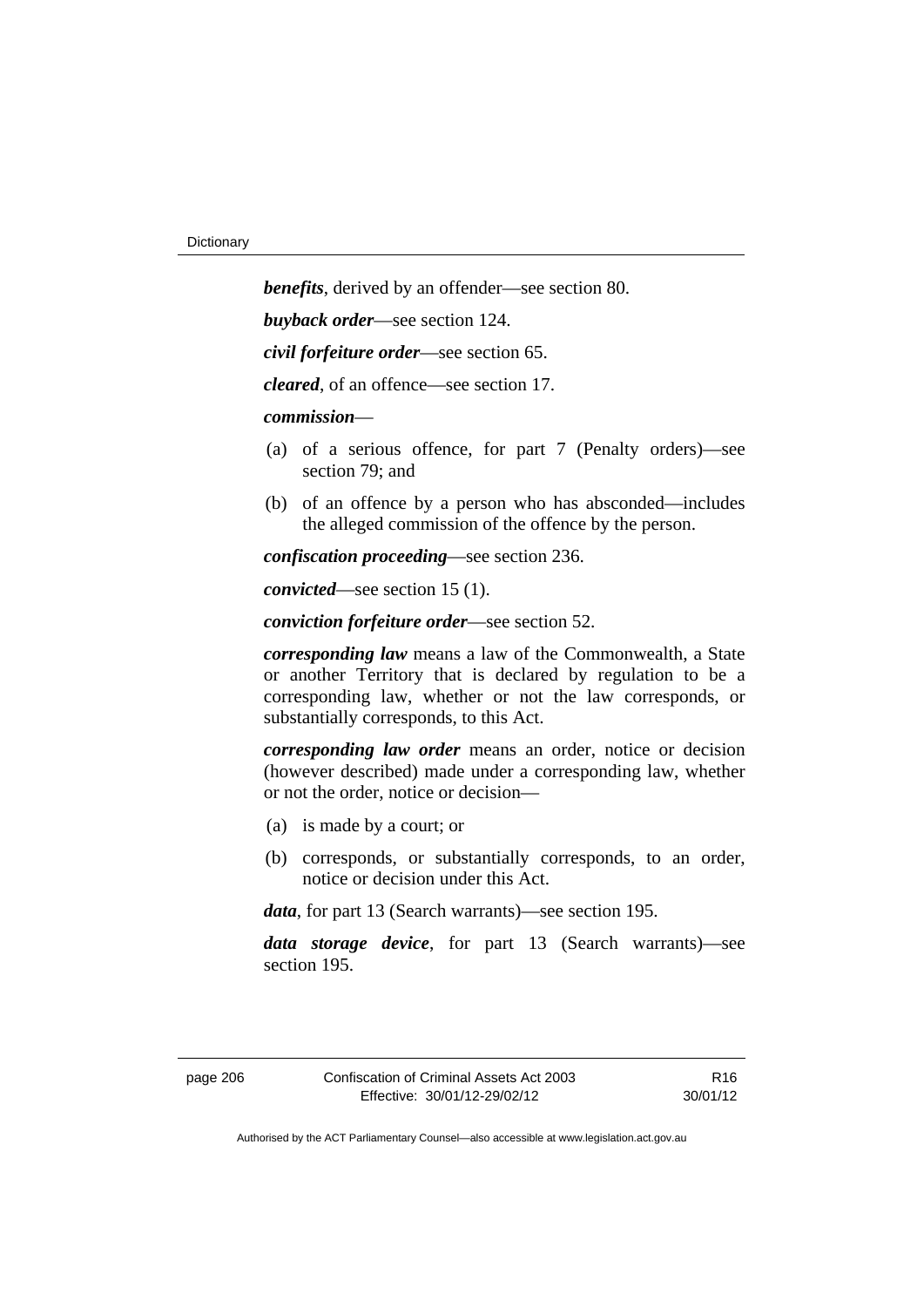*dealing*, with property of a person, includes, for example—

- (a) if a debt is owed to the person—making a payment to anyone in reduction of the debt; and
- (b) disposing of the property (including, for example, making a gift of the property or removing the property from the ACT or Australia); and
- (c) receiving the property, whether as a gift or otherwise; and
- (d) creating or assigning an interest in the property; and
- (e) using the property to obtain or extend credit; and
- (f) using credit secured against the property.
- *Note* An example is part of the Act, is not exhaustive and may extend, but does not limit, the meaning of the provision in which it appears (see Legislation Act, s 126 and s 132).

*derived*—see section 12.

*distributable funds*, for part 10 (Confiscated assets trust fund) see section 128.

*effective control*, of property—see section 14.

*encumbrance*, in relation to property, includes any interest, mortgage, charge, right, claim or demand in relation to the property.

*equitable sharing program*, for part 10 (Confiscated assets trust fund)—see section 129.

*examination notice*—see section 171.

*examination order*—see section 166.

*exclusion order*—see section 72.

*executing police officer*, of a search warrant, for part 13 (Search warrants)—see section 195.

R16 30/01/12 Confiscation of Criminal Assets Act 2003 Effective: 30/01/12-29/02/12

page 207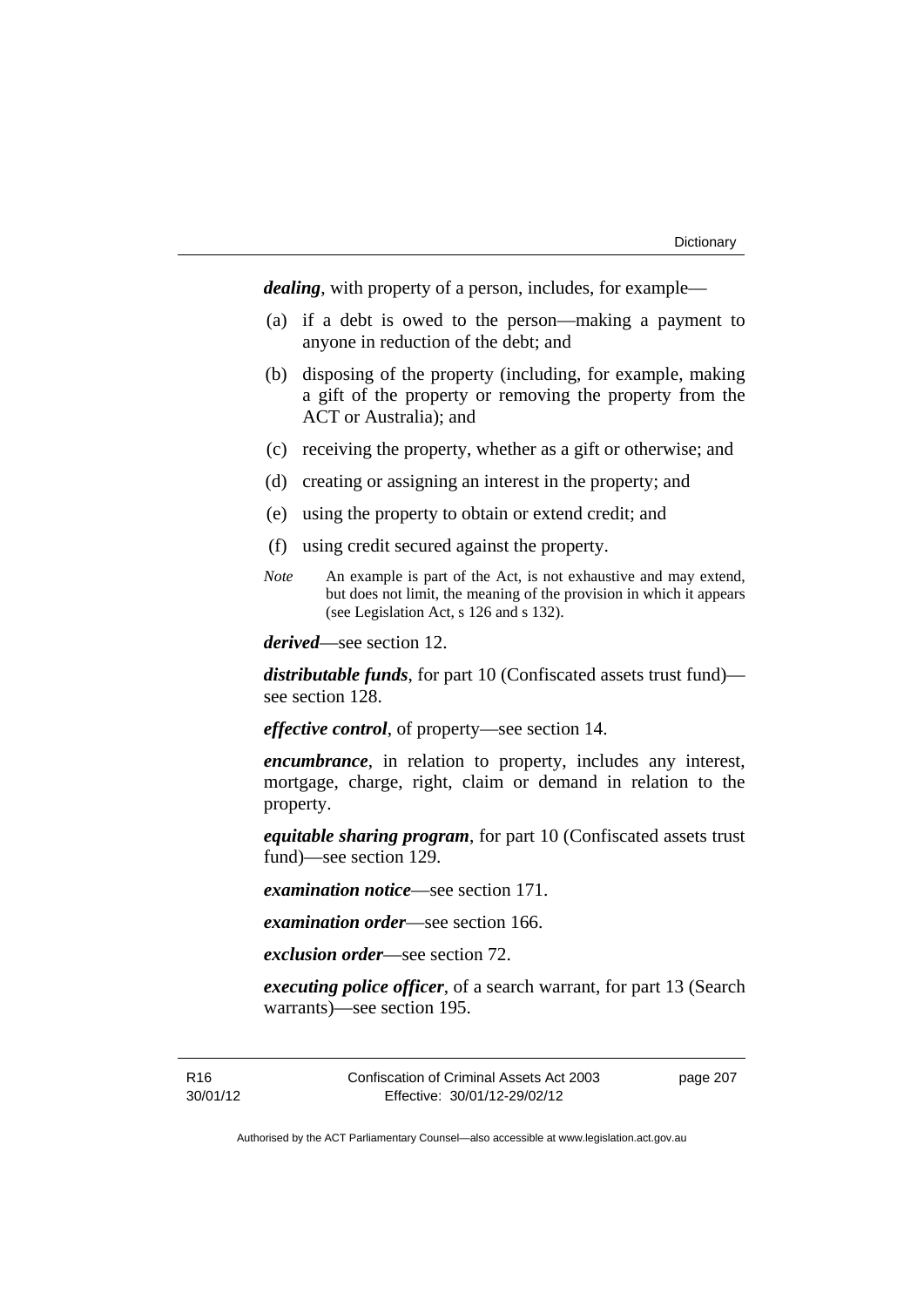*finalised*, for a confiscation or criminal proceeding—see section 18.

*financial institution* means—

- (a) an authorised deposit-taking institution; or
- (b) the Reserve Bank of Australia; or
- (c) an entity registered or incorporated as a cooperative housing society or similar society under the law of the Territory, a State or another Territory; or
- (d) a person who carries on State banking within the meaning of the Commonwealth Constitution, section 51 (13); or
- (e) a corporation that is, or that, if it had been incorporated in Australia, would be, a financial corporation within the meaning of the Commonwealth Constitution, section 51 (20); or
- (f) a person who permits someone else to deposit money with the person for use by the other person in relation to gaming or betting; or
- (g) an entity prescribed by regulation for this definition.

*forfeited* property, means property forfeited under part 5 (Forfeiture of property).

*forfeiture order* means a civil forfeiture order or a conviction forfeiture order.

*Note* A registered interstate forfeiture order is taken to be a forfeiture order under this Act (see s 139).

*forfeiture or penalty application*, for division 4.3 (Duration of restraining orders)—see section 41.

*frisk search*, for part 13 (Search warrants)—see section 195.

*fully satisfied*—a forfeiture order or penalty order, or an automatic forfeiture of property, is *fully satisfied* when—

| Confiscation of Criminal Assets Act 2003<br>page 208 |                              | R <sub>16</sub> |
|------------------------------------------------------|------------------------------|-----------------|
|                                                      | Effective: 30/01/12-29/02/12 | 30/01/12        |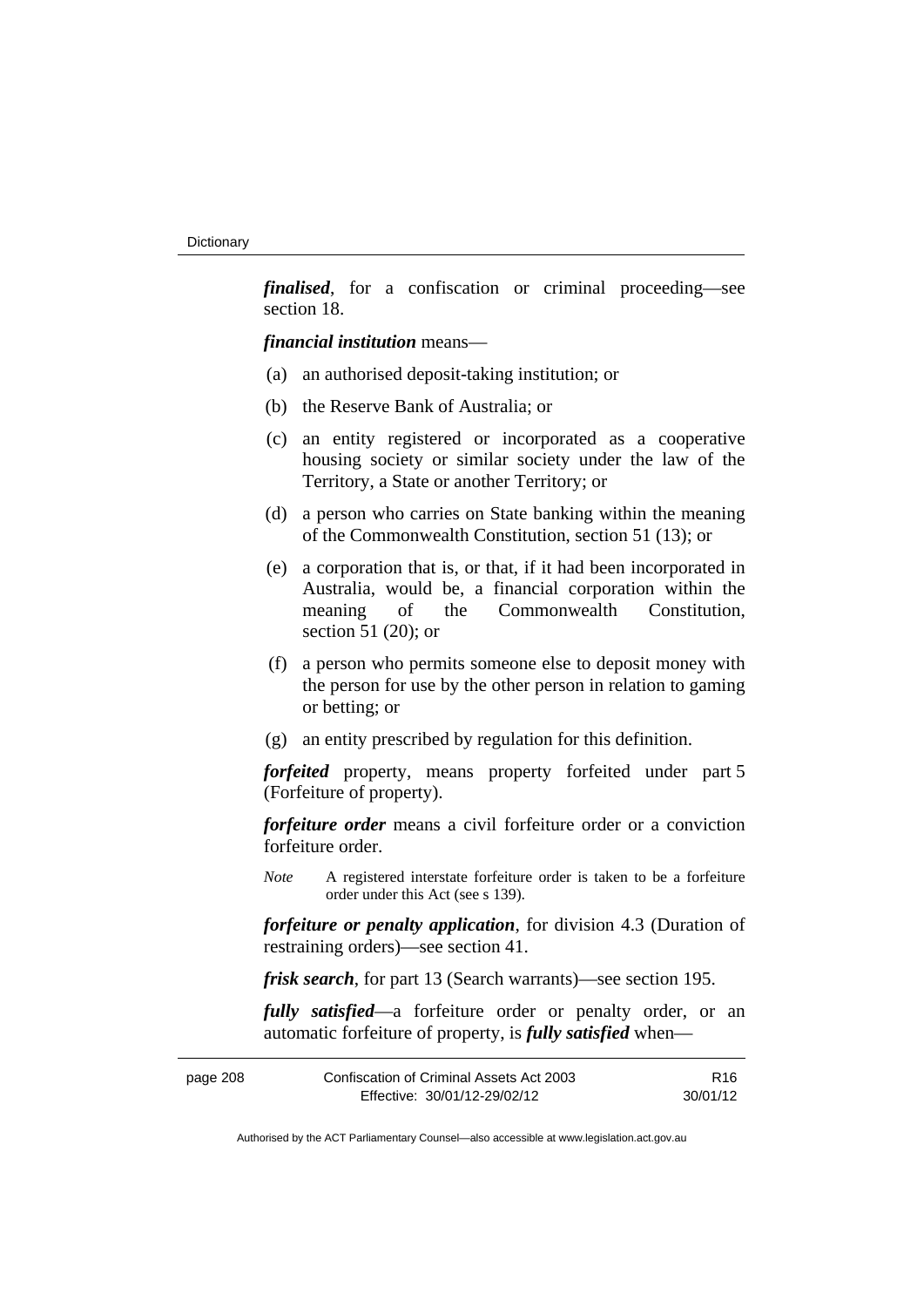- (a) for an automatic forfeiture of property or a forfeiture order—the property that is the subject of the automatic forfeiture or order has vested in law in the Territory and the public trustee has taken control of the property; and
- (b) for a penalty order—the amount of the order has been paid to, or recovered by, the Territory or realised by the public trustee from the disposal of property.

*information order*—see section 186.

*inquiry notice*—see section 144.

*in relation to*—to remove any doubt, *in relation to* includes—

- (a) in; and
- (b) for or for the purposes of; and
- (c) in connection with; and
- (d) in respect of; and
- (e) with respect to.

#### **Example**

The phrase 'property used, or intended to be used by an offender, in relation to the commission of an offence' (in s 3 (d) and elsewhere) refers to all or any of the following:

- (a) property used *in* or *in relation to* the commission of the offence;
- (b) property used *for* or *for the purposes of* the commission of the offence;
- (c) property used *in connection with* the commission of the offence;
- (d) property used *in respect of* the commission of the offence;
- (e) property used *with respect to* the commission of the offence.
- *Note* An example is part of the Act, is not exhaustive and may extend, but does not limit, the meaning of the provision in which it appears (see Legislation Act, s 126 and s 132).

*interested person*, for part 8 (Forfeited property)—see section 107.

page 209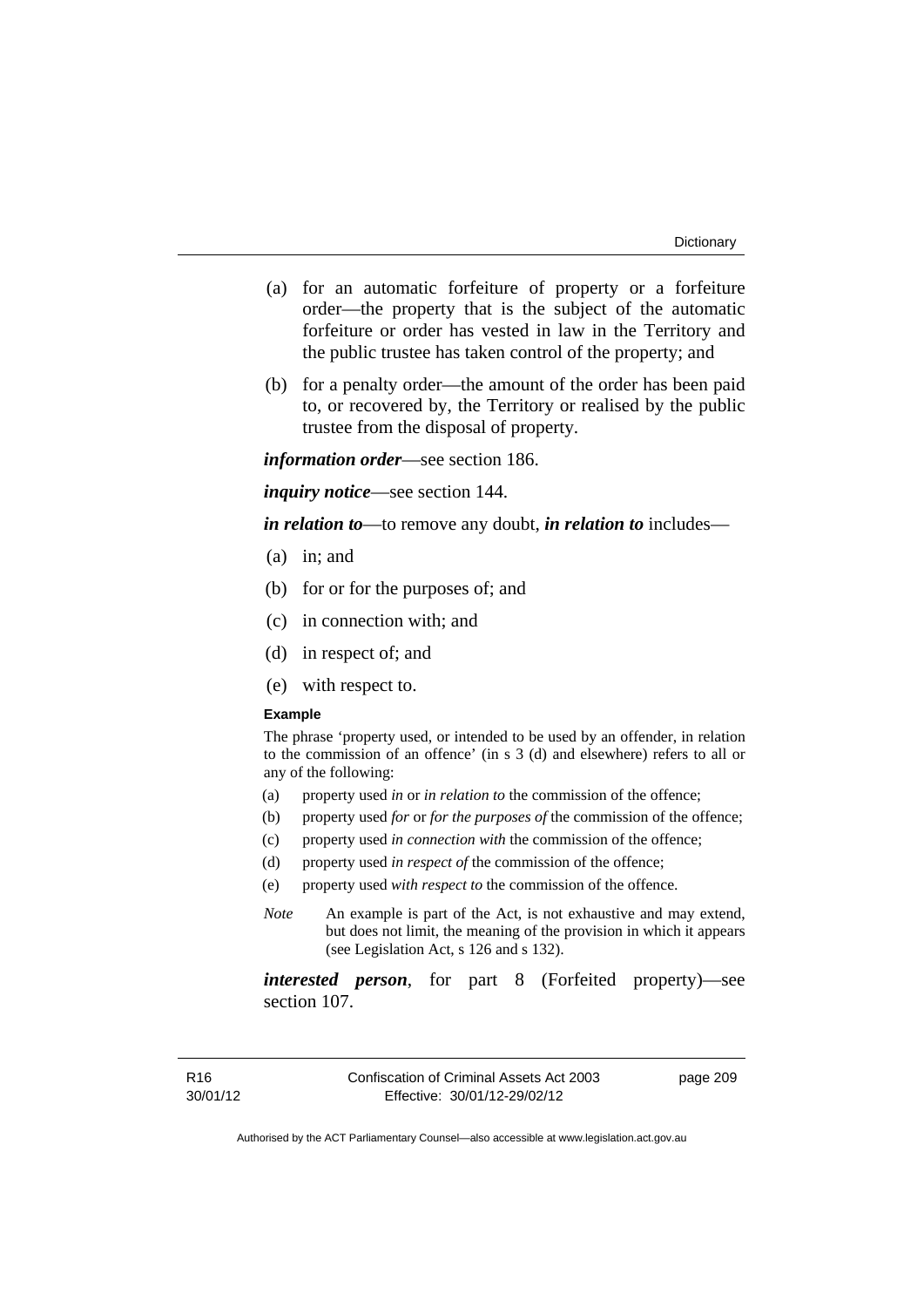*interstate automatic forfeiture decision* means a corresponding law order prescribed by regulation for this definition.

*interstate civil forfeiture order* means a corresponding law order prescribed by regulation for this definition.

*interstate conviction forfeiture order* means a corresponding law order prescribed by regulation for this definition.

*interstate forfeiture order* means an interstate civil forfeiture order or interstate conviction forfeiture order.

*interstate penalty charge*—see section 142 (2) (Interstate penalty charges).

*interstate penalty order* means a corresponding law order prescribed by regulation for this definition.

*interstate restraining order* means a corresponding law order prescribed by regulation for this definition.

*investigation*, for division 12.5 (Examination orders and notices)—see section 164.

*issuing officer*, for a search warrant, for part 13 (Search warrants)—see section 195.

*joint ownership*—property is *jointly owned* if the owners own the property as joint tenants or tenants in common.

*money laundering offence* means—

- (a) an offence against the *Crimes Act 1900*, division 6.2A (Money laundering and organised fraud); or
- (b) an offence against a law of the Commonwealth, a State or another Territory that is declared by regulation to be a corresponding offence, whether or not the offence corresponds, or substantially corresponds, to an offence mentioned in paragraph (a).

*monitoring order*—see section 148.

| Confiscation of Criminal Assets Act 2003<br>page 210 |                              | R16.     |
|------------------------------------------------------|------------------------------|----------|
|                                                      | Effective: 30/01/12-29/02/12 | 30/01/12 |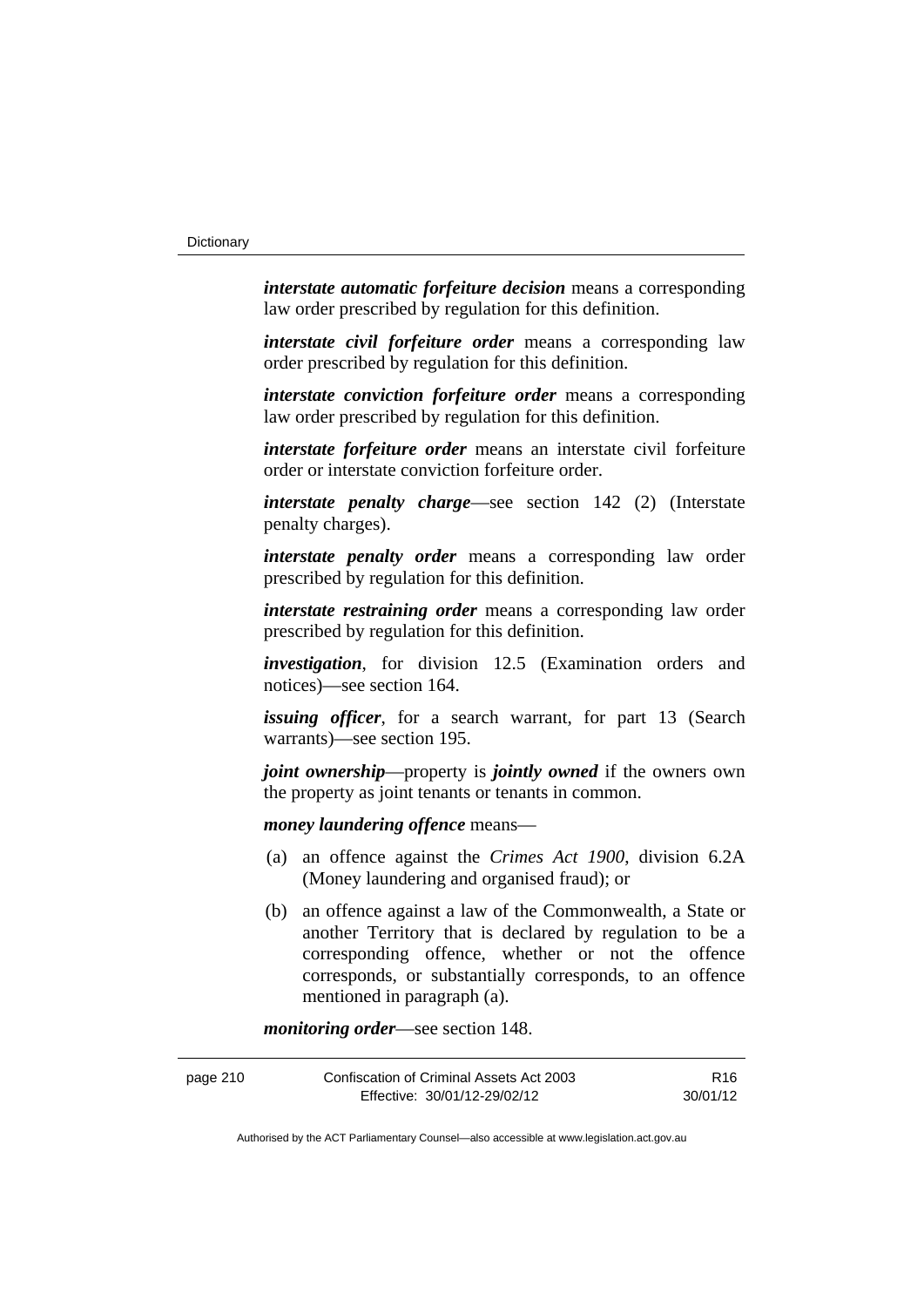*narcotic substance*, for division 7.3 (Value of benefits)—see section 90.

*non-disclosable information order*—see section 191.

*occupier*, of premises, for part 13 (Search warrants)—see section 195.

*offence*—see section 13 (1).

*offender*, in relation to an offence, means a person (including a corporation) who committed, or is alleged to have committed, the offence.

*Note* A reference to a *person* generally includes a reference to a corporation as well as an individual, see the Legislation Act, s 160. (See also the Legislation Act, dict, pt 1, def *person*.)

*ordinary offence*—see section 13 (2).

*ordinary search*, for part 13 (Search warrants)—see section 195.

*party*, to an offence, means a person who—

- (a) commits or participates in the offence; or
- (b) is an accessory before or after the fact to the offence.

*penalty charge*—see section 94 (4) (Creation of penalty charge over restrained property).

*Note* An interstate penalty charge is taken to be a penalty charge under this Act (see s 142).

*penalty order*—see section 82.

*person assisting*, in relation to a search warrant, for part 13 (Search warrants)—see section 195.

*premises*, for part 13 (Search warrants)—see section 195.

*production order*—see section 156.

R16 30/01/12 page 211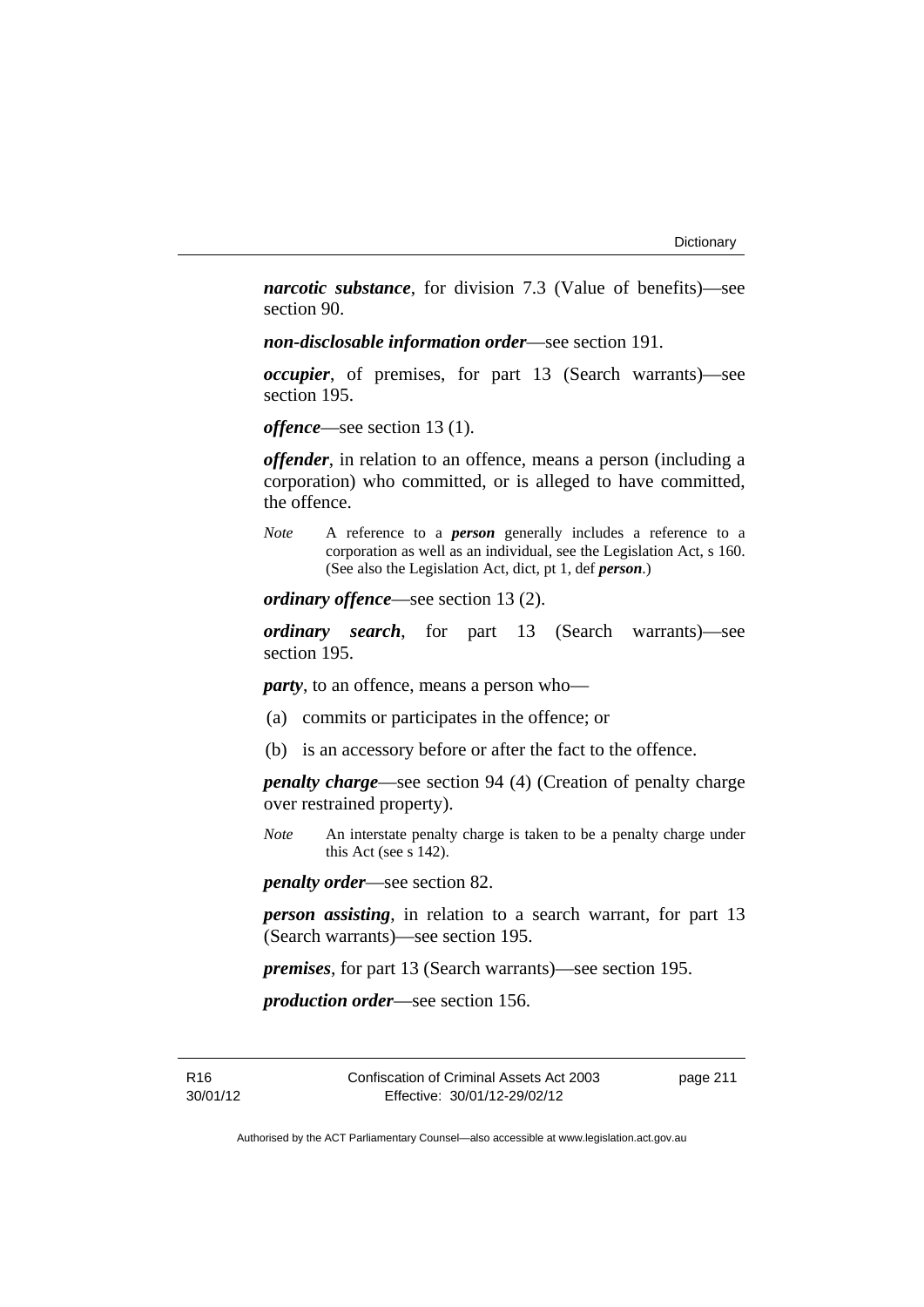## *property*—

- (a) of an offender, for division 7.3 (Value of benefits)—see section 90; and
- (b) of a person, includes property in which the person has a beneficial interest.

*property-tracking document*—see section 157.

*purposes of this Act*—see section 3.

*quashed*—see section 15 (3) and (4).

*registered*, for a corresponding law order, means registered under part 11 (Interstate orders).

*registrable property* means property title to which is passed by registration in a statutory property register.

*registered property interest* means an interest in property recorded in a statutory property register.

*related* offence—see section 13 (3).

*relevant court*—see section 238.

*relevant offence*—see section 13 (2).

*reserved funds*, for part 10 (Confiscated assets trust fund)—see section 128.

*restrained*, in relation to property, means property subject to a restraining order.

*restraining order*—see section 19.

*Note* A registered interstate restraining order is taken to be a restraining order under this Act (see s 139).

*return or compensation order*—see section 121.

*search warrant*, for part 13 (Search warrants)—see section 195.

| page 212 | Confiscation of Criminal Assets Act 2003 | R16      |
|----------|------------------------------------------|----------|
|          | Effective: 30/01/12-29/02/12             | 30/01/12 |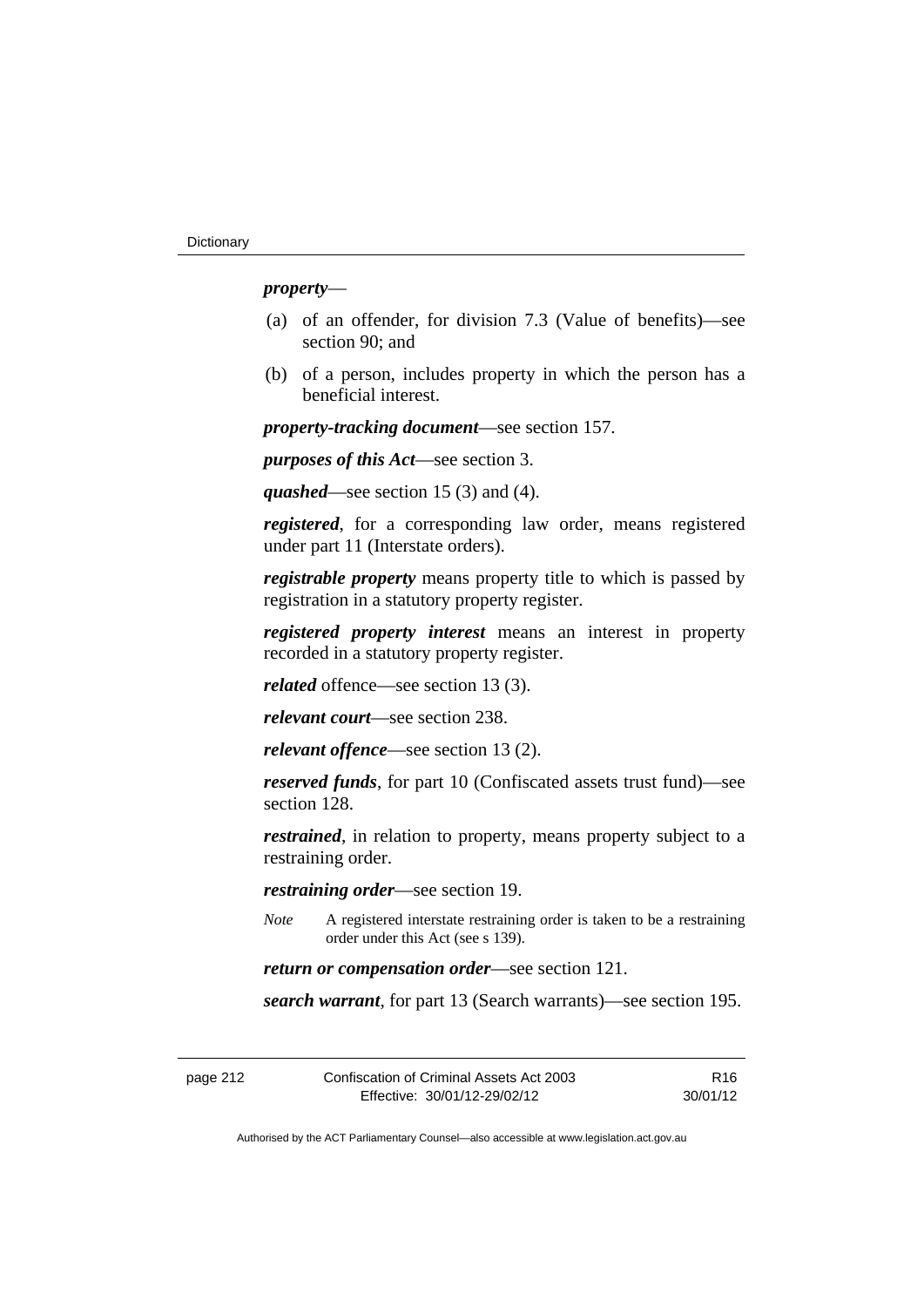*serious offence*—see section 13 (2).

*statutory property register* means a register kept under a territory law, or a law of the Commonwealth, a State or another Territory, for recording ownership of property (including interests in property) if—

- (a) title to the property is passed by registration in the register of ownership of the property; or
- (b) the owner of an interest in the property may lose the interest if the interest is not registered in the register.

#### **Examples**

- 1 the register of land titles kept under the *Land Titles Act 1925*, section 43
- 2 the register of interests in goods mentioned in the *Sale of Motor Vehicles Act 1977*, part 4A (Registration of interests in motor vehicles)
- *Note* An example is part of the Act, is not exhaustive and may extend, but does not limit, the meaning of the provision in which it appears (see Legislation Act, s 126 and s 132).

*subject to forfeiture*, in relation to property—see section 73.

*sufficient consideration*, in relation to acquiring or disposing or otherwise dealing with property, means acquiring, disposing of, or otherwise dealing with, the property for a consideration that is sufficient and that appropriately reflects the value of the property having regard only to commercial considerations.

*tainted property*—see section 10.

*target material*, for part 13 (Search warrants)—see section 195.

*transaction suspension order*—see section 152.

*trust fund* means the confiscated assets trust fund under section 130.

*unclaimed tainted property*—see section 11.

R16 30/01/12 page 213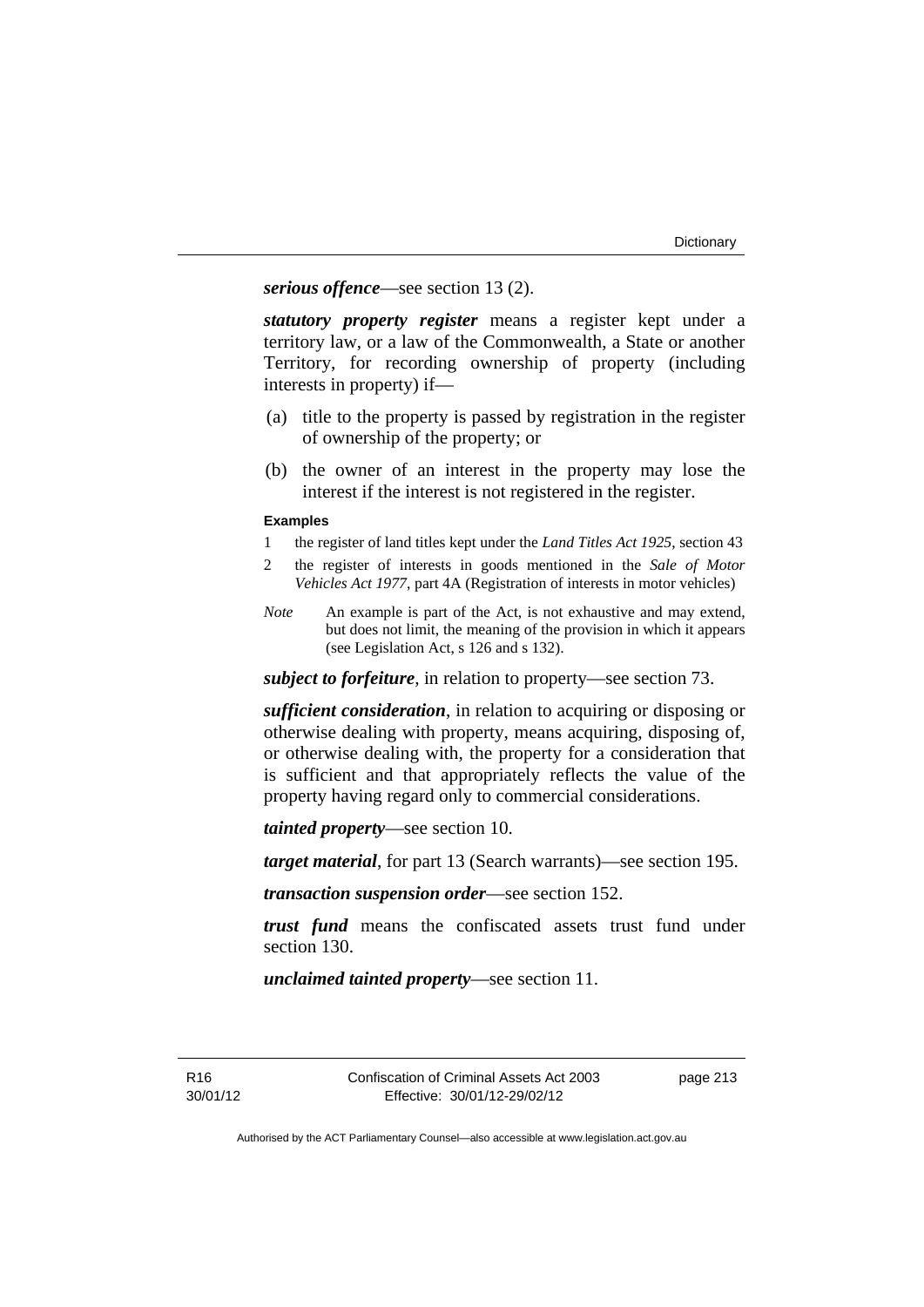Dictionary

*unclaimed tainted property restraining order*—see section 21. *vehicle*, for part 13 (Search warrants)—see section 195.

page 214 Confiscation of Criminal Assets Act 2003 Effective: 30/01/12-29/02/12

R16 30/01/12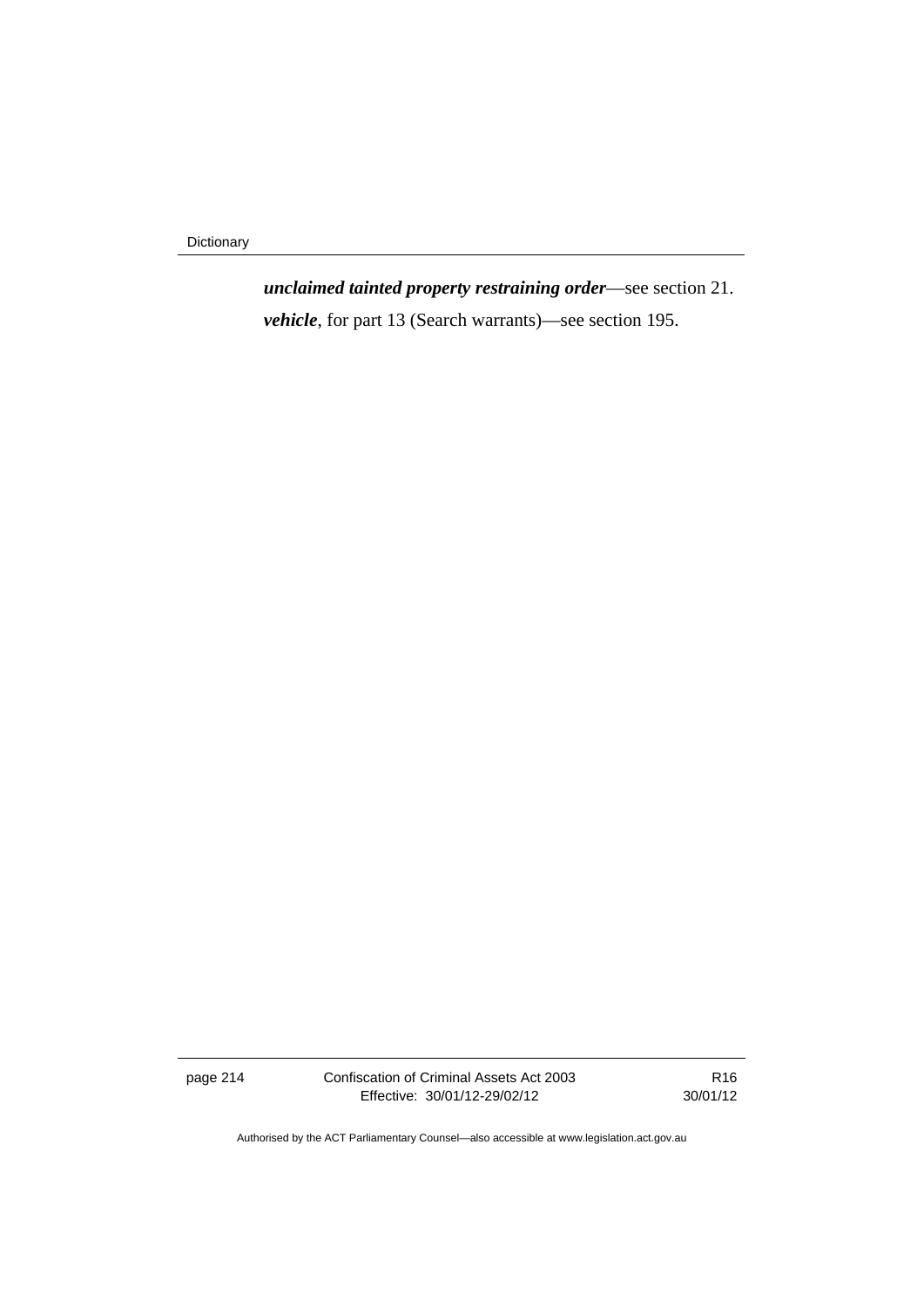# **Endnotes**

# **1 About the endnotes**

Amending and modifying laws are annotated in the legislation history and the amendment history. Current modifications are not included in the republished law but are set out in the endnotes.

Not all editorial amendments made under the *Legislation Act 2001*, part 11.3 are annotated in the amendment history. Full details of any amendments can be obtained from the Parliamentary Counsel's Office.

Uncommenced amending laws are not included in the republished law. The details of these laws are underlined in the legislation history. Uncommenced expiries are underlined in the legislation history and amendment history.

If all the provisions of the law have been renumbered, a table of renumbered provisions gives details of previous and current numbering.

The endnotes also include a table of earlier republications.

| $A = Act$<br>$AF =$ Approved form<br>$am = amended$<br>$amdt = amendment$<br>$AR = Assembly resolution$<br>$ch = chapter$<br>$CN =$ Commencement notice<br>$def = definition$<br>$DI = Disallowable instrument$<br>$dict = dictionary$<br>disallowed = disallowed by the Legislative<br>Assembly<br>$div =$ division<br>$exp = expires/expired$<br>$Gaz = gazette$<br>$hdg =$ heading<br>$IA = Interpretation Act 1967$<br>$ins = inserted/added$<br>$LA =$ Legislation Act 2001<br>$LR =$ legislation register | $NI =$ Notifiable instrument<br>$o = order$<br>$om = omitted/repealed$<br>$ord = ordinance$<br>$orig = original$<br>$par = paragraph/subparagraph$<br>$pres = present$<br>$prev = previous$<br>$(\text{prev}) = \text{previously}$<br>$pt = part$<br>$r = rule/subrule$<br>$reloc = relocated$<br>$remum = renumbered$<br>$R[X]$ = Republication No<br>$RI = reissue$<br>$s = section/subsection$<br>$sch = schedule$<br>$sdiv = subdivision$<br>$SL = Subordinate$ law<br>$sub =$ substituted |
|-----------------------------------------------------------------------------------------------------------------------------------------------------------------------------------------------------------------------------------------------------------------------------------------------------------------------------------------------------------------------------------------------------------------------------------------------------------------------------------------------------------------|------------------------------------------------------------------------------------------------------------------------------------------------------------------------------------------------------------------------------------------------------------------------------------------------------------------------------------------------------------------------------------------------------------------------------------------------------------------------------------------------|
| $LRA =$ Legislation (Republication) Act 1996<br>$mod = modified/modification$                                                                                                                                                                                                                                                                                                                                                                                                                                   | $underlining = whole or part not commenced$                                                                                                                                                                                                                                                                                                                                                                                                                                                    |
|                                                                                                                                                                                                                                                                                                                                                                                                                                                                                                                 | or to be expired                                                                                                                                                                                                                                                                                                                                                                                                                                                                               |

## **2 Abbreviation key**

R16 30/01/12 Confiscation of Criminal Assets Act 2003 Effective: 30/01/12-29/02/12

page 215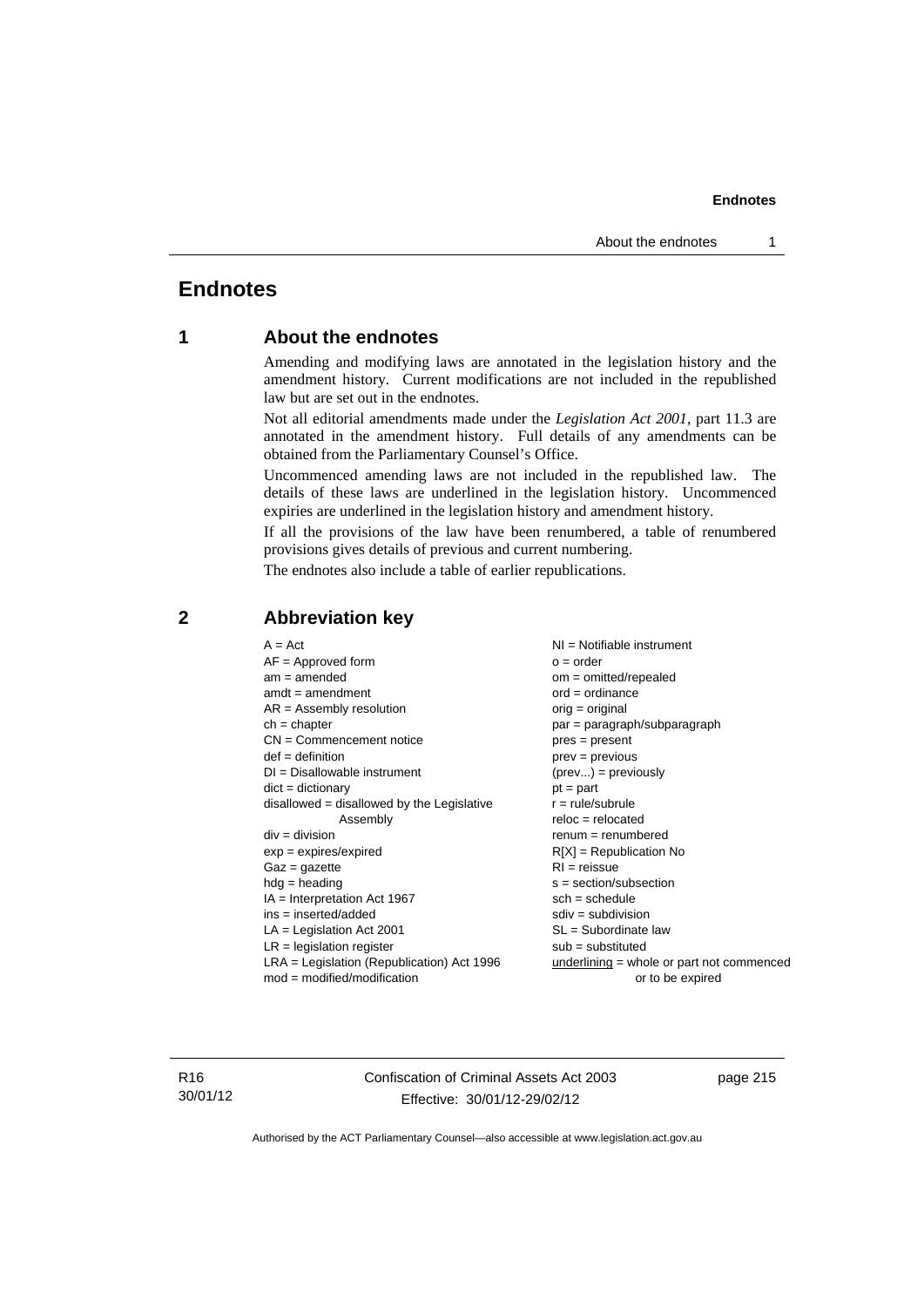3 Legislation history

# **3 Legislation history**

## **Confiscation of Criminal Assets Act 2003 A2003-8**

notified LR 27 March 2003

s 1, s 2 commenced 27 March 2003 (LA s 75 (1))

remainder commenced 15 August 2003 (s 2 and CN2003-7)

as amended by

### **Legislation (Gay, Lesbian and Transgender) Amendment Act 2003 A2003-14 sch 1 pt 1.6**

notified LR 27 March 2003 s 1, s 2 commenced 27 March 2003 (LA s 75 (1)) sch 1 pt 1.6 commenced 28 March 2003 (s 2)

#### **Evidence (Miscellaneous Provisions) Amendment Act 2003 A2003-48 sch 2 pt 2.2**

notified LR 31 October 2003 s 1, s 2 commenced 31 October 2003 (LA s 75 (1)) sch 2 pt 2.2 commenced 30 April 2004 (s 2 and LA s 79)

## **Statute Law Amendment Act 2003 (No 2) A2003-56 sch 3 pt 3.6**

notified LR 5 December 2003 s 1, s 2 commenced 5 December 2003 (LA s 75 (1)) sch 3 pt 3.6 commenced 19 December 2003 (s 2)

#### **Annual Reports Legislation Amendment Act 2004 A2004-9 sch 1 pt 1.9**

notified LR 19 March 2004

s 1, s 2 commenced 19 March 2004 (LA s 75 (1))

pt 1.9 commenced 13 April 2004 (s 2 and see Annual Reports (Government Agencies) Act 2004 A2004-8, s 2 and CN2004-5)

## **Statute Law Amendment Act 2004 A2004-42 sch 3 pt 3.5**  notified LR 11 August 2004

s 1, s 2 commenced 11 August 2004 (LA s 75 (1)) sch 3 pt 3.5 commenced 25 August 2004 (s 2 (1))

page 216 Confiscation of Criminal Assets Act 2003 Effective: 30/01/12-29/02/12

R16 30/01/12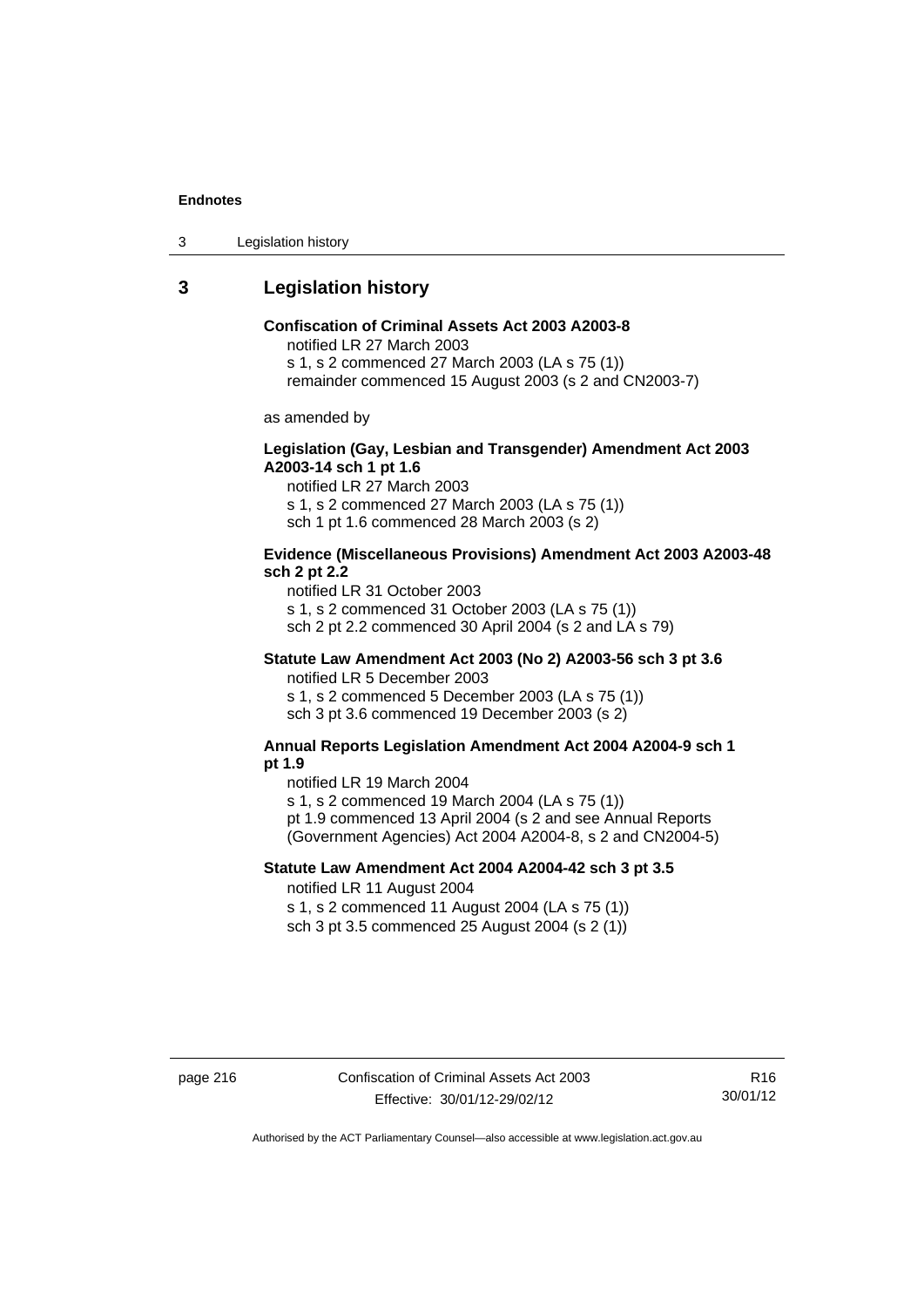## **Court Procedures (Consequential Amendments) Act 2004 A2004-60 sch 1 pt 1.12**

notified LR 2 September 2004

s 1, s 2 commenced 2 September 2004 (LA s 75 (1)) sch 1 pt 1.12 commenced 10 January 2005 (s 2 and see Court Procedures Act 2004 A2004-59, s 2 and CN2004-29)

## **Justice and Community Safety Legislation Amendment Act 2005 A2005-5 pt 5**

notified LR 23 February 2005 s 1, s 2 commenced 23 February 2005 (LA s 75 (1)) pt 5 commenced 24 February 2005 (s 2 (2))

### **Justice and Community Safety Legislation Amendment Act 2005 (No 4) A2005-60 sch 1 pt 1.6**

notified LR 1 December 2005

s 1, s 2 taken to have commenced 23 November 2005 (LA s 75 (2)) sch 1 pt 1.6 commenced 22 December 2005 (s 2 (4))

#### **Sentencing Legislation Amendment Act 2006 A2006-23 sch 1 pt 1.5**  notified LR 18 May 2006

s 1, s 2 commenced 18 May 2006 (LA s 75 (1)) sch 1 pt 1.5 commenced 2 June 2006 (s 2 (1) and see Crimes (Sentence Administration) Act 2005 A2005-59 s 2, Crimes (Sentencing) Act 2005 A2005-58, s 2 and LA s 79)

#### **Civil Law (Property) Act 2006 A2006-38 sch 1 pt 1.3**

notified LR 28 September 2006

s 1, s 2 commenced 28 September 2006 (LA s 75 (1))

sch 1 pt 1.3 commenced 28 March 2007 (s 2 and LA s 79)

### **Children and Young People (Consequential Amendments) Act 2008 A2008-20 sch 4 pt 4.3**

notified LR 17 July 2008

s 1, s 2 commenced 17 July 2008 (LA s 75 (1))

s 3 commenced 18 July 2008 (s 2 (1))

sch 4 pt 4.3 commenced 27 February 2009 (s 2 (5) and see Children and Young People Act 2008 A2008-19, s 2 and CN2008-17 (and see CN2008-13))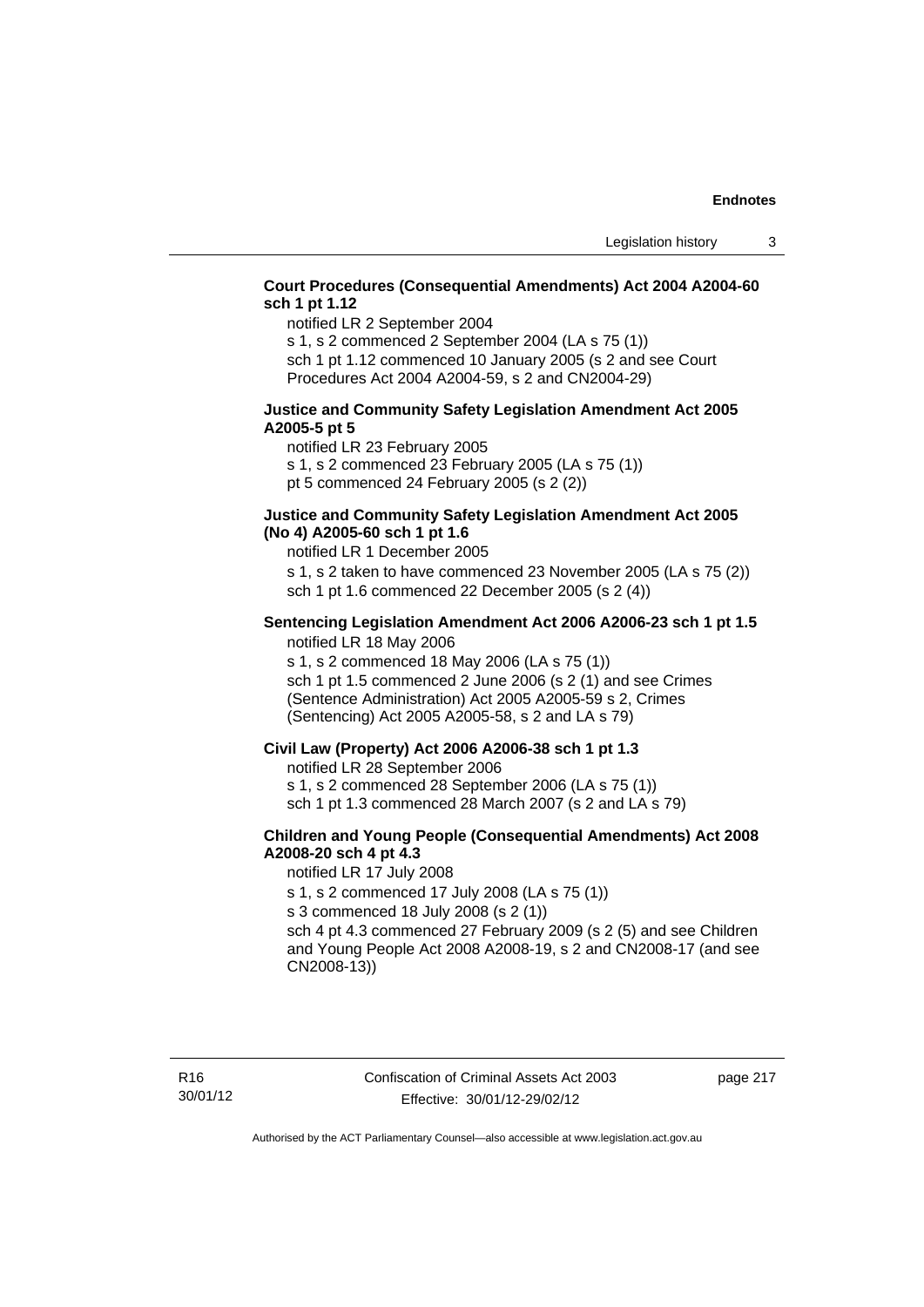3 Legislation history

# **Crimes Legislation Amendment Act 2008 A2008-44 sch 1 pt 1.1**

notified LR 9 September 2008

s 1, s 2 commenced 9 September 2008 (LA s 75 (1)) sch 1 pt 1.1 commenced 30 May 2009 (s 2 and CN2009-4)

# **Personal Property Securities Act 2010 A2010-15 sch 2 pt 2.1**

notified LR 1 April 2010

s 1, s 2 commenced 1 April 2010 (LA s 75 (1))

sch 2 pt 2.1 commenced 30 January 2012 (s 2 (2) (b))

#### **Administrative (One ACT Public Service Miscellaneous Amendments) Act 2011 A2011-22 sch 1 pt 1.33**

notified LR 30 June 2011

s 1, s 2 commenced 30 June 2011 (LA s 75 (1)) sch 1 pt 1.33 commenced 1 July 2011 (s 2 (1))

page 218 Confiscation of Criminal Assets Act 2003 Effective: 30/01/12-29/02/12

R16 30/01/12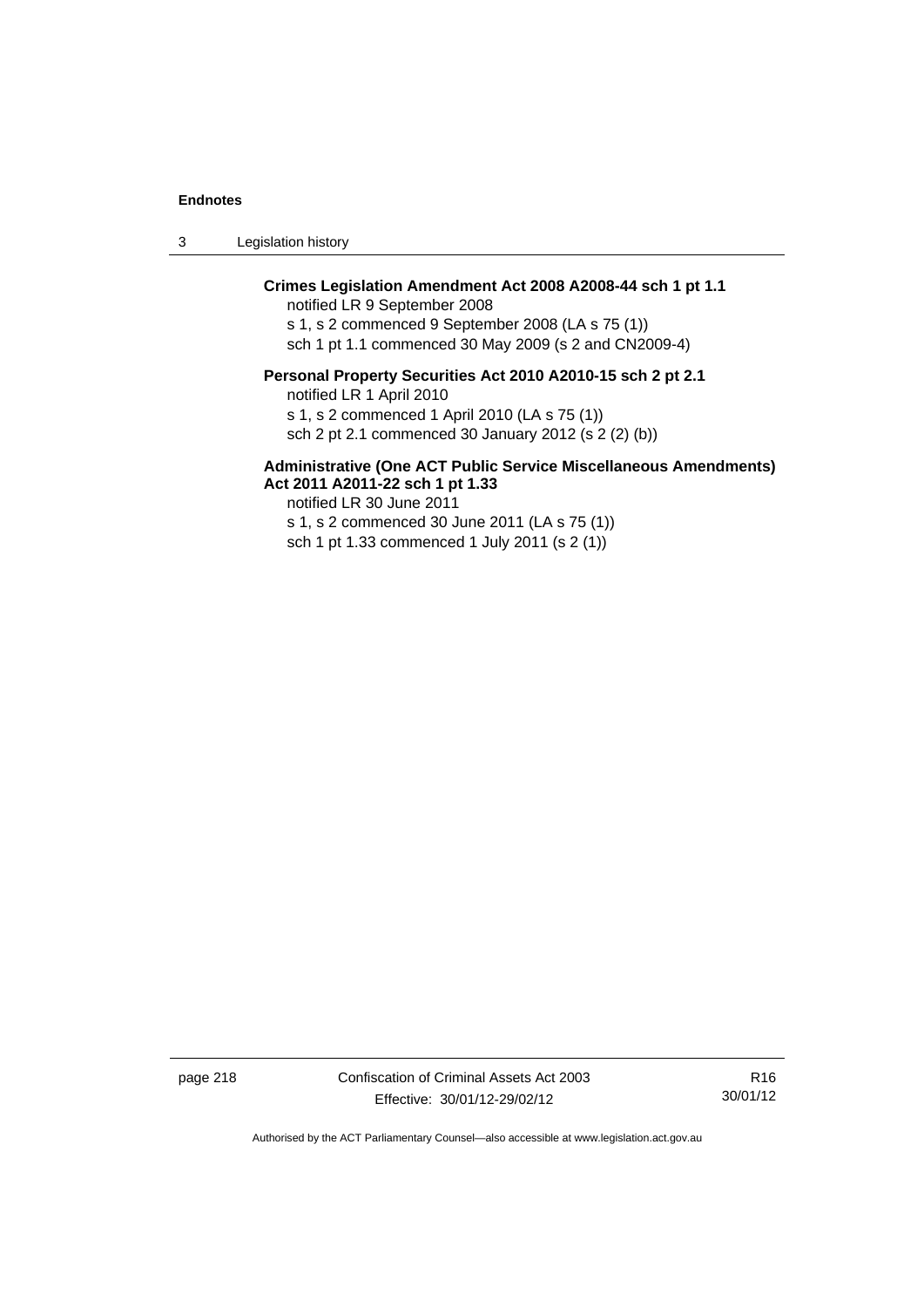Amendment history 4

## **4 Amendment history**

**Commencement**  s 2 om LA s 89 (4) **General overview**  s 9 am A2008-44 amdt 1.13 **Key concepts**  pt 3 hdg note ins A2005-5 s 13 am A2008-44 amdts 1.1-1.3 **Meaning of** *derived*  s 12 am A2008-44 amdt 1.13 **Meaning of** *offence* **and of particular kinds of offences**  s 13 am A2008-44 amdt 1.4 **Meaning of** *convicted* **and** *quashed* s 15 am A2005-5 s 14; A2006-23 amdt 1.38; A2008-20 amdt 4.6, amdt 4.7 **When does someone** *abscond* s 16 am A2005-5 s 19; A2008-44 amdt 1.13 **When is someone** *cleared* **of an offence**  s 17 am A2005-5 s 19 **Meaning of** *restraining order*  s 19 am A2006-23 amdt 1.39 **Contravening restraining orders**  s 23 am A2006-23 amdt 1.40 **Restraining orders—time for making certain applications**  s 27 am A2005-5 s 15; A2008-44 amdt 1.13 **Restraining orders over other property—affidavit supporting application**  s 29 am A2005-5 s 16, s 19; A2008-44 amdt 1.13 **Restraining orders over other property—making**  s 31 am A2005-5 s 19; A2008-44 amdt 1.13 **Restraining orders—contents**  s 33 am A2006-23 amdt 1.41 **Payment of living and business expenses from restrained property**  s 37 def *domestic partner* om A2003-14 amdt 1.18 def *domestic partnership* om A2003-14 amdt 1.18 **Additional orders about restraining orders and restrained property**  s 39 am A2006-23 amdt 1.42

R16 30/01/12 Confiscation of Criminal Assets Act 2003 Effective: 30/01/12-29/02/12

page 219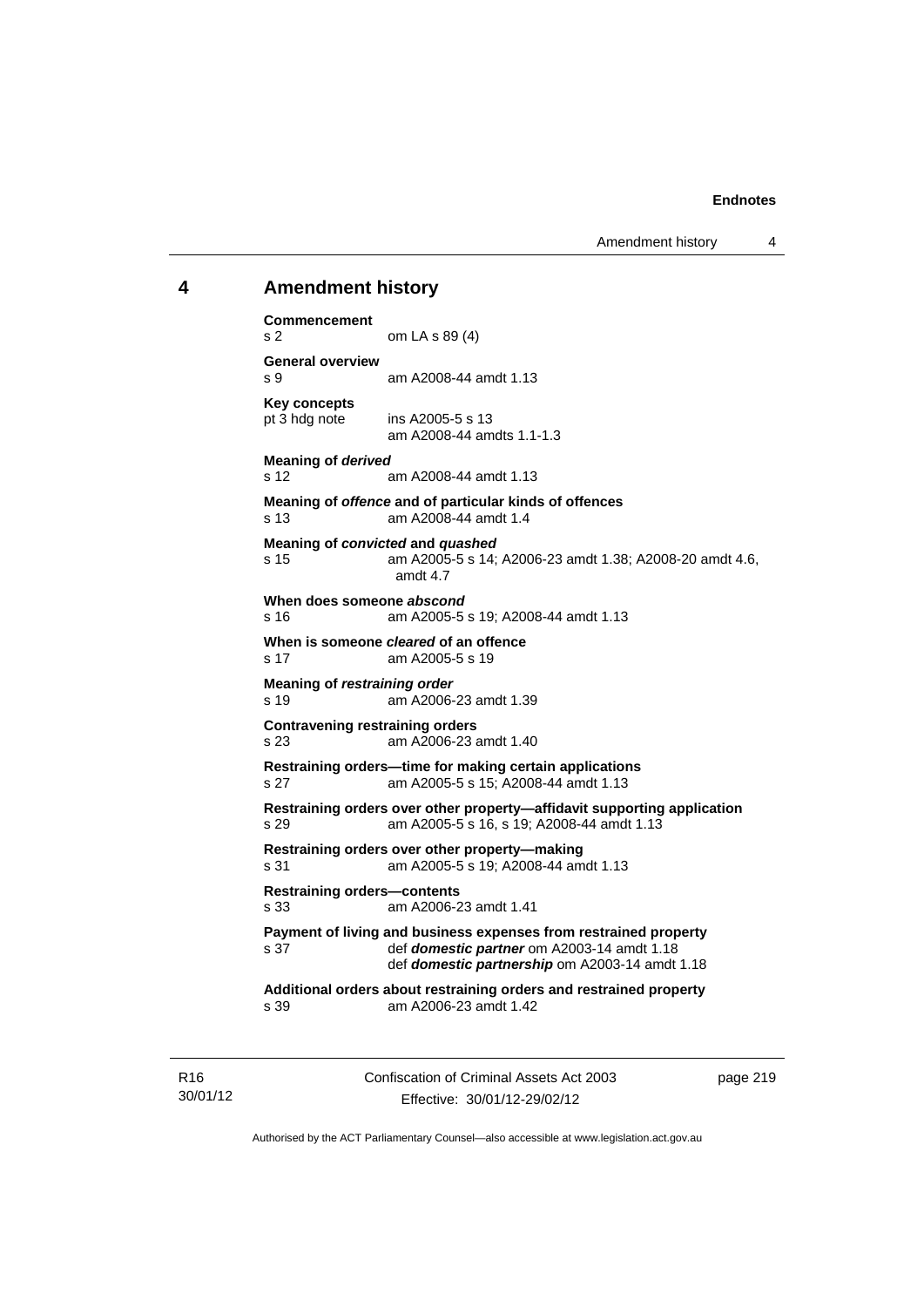4 Amendment history

|          | s 47 hdg<br>s 47                                                             | When restraining order ends-ordinary offences<br>am A2008-44 amdt 1.13<br>table renum R3 LA<br>am A2005-5 s 19; A2008-44 amdt 1.13 |                |
|----------|------------------------------------------------------------------------------|------------------------------------------------------------------------------------------------------------------------------------|----------------|
|          | s 48                                                                         | When restraining order ends-serious offences<br>table renum R3 LA<br>am A2005-5 s 19; A2008-44 amdt 1.13                           |                |
|          | s 49                                                                         | <b>Extension of time for restraining orders</b><br>am A2008-44 amdt 1.13                                                           |                |
|          | $s51$ hdg                                                                    | Penalty orders-execution against restrained property<br>sub A2006-23 amdt 1.43                                                     |                |
|          | s 52                                                                         | Meaning of conviction forfeiture order<br>am A2008-44 amdt 1.13                                                                    |                |
|          | s 53                                                                         | <b>Conviction forfeiture orders-application</b><br>am A2008-44 amdt 1.13                                                           |                |
|          | s 54                                                                         | <b>Conviction forfeiture orders-making</b><br>am A2008-44 amdt 1.13                                                                |                |
|          | Civil forfeiture orders-making<br>s 67                                       | am A2005-5 s 19                                                                                                                    |                |
|          | s 76 hdg<br>s 76                                                             | Making of exclusion orders-ordinary offences<br>am A2008-44 amdt 1.13<br>am A2008-44 amdt 1.13                                     |                |
|          | Meaning of benefits derived by an offender<br>am A2003-56 amdt 3.127<br>s 80 |                                                                                                                                    |                |
|          | <b>Penalty orders-application</b><br>s 83                                    | am A2008-44 amdt 1.5, amdt 1.13                                                                                                    |                |
|          | s 84 hda<br>s 84                                                             | Penalty orders-offenders convicted of ordinary offences<br>am A2008-44 amdt 1.13<br>am A2008-44 amdt 1.13                          |                |
|          | s 85                                                                         | Penalty orders-commission of serious offences<br>am A2005-5 s 19                                                                   |                |
|          | s 86                                                                         | Penalty orders-amount of penalty<br>am A2006-23 amdt 1.44<br>(3) (d) note exp 2 June 2011 (see A2005-58 s 147 (2) (a))             |                |
|          | s 91 hdg<br>s 91                                                             | Presumed value of benefits-ordinary offence<br>am A2008-44 amdt 1.13<br>am A2008-44 amdt 1.13                                      |                |
|          | s 93                                                                         | Value of benefits-relevant matters<br>am A2008-44 amdt 1.13                                                                        |                |
| page 220 |                                                                              | Confiscation of Criminal Assets Act 2003                                                                                           | R <sub>1</sub> |

Effective: 30/01/12-29/02/12

R16 30/01/12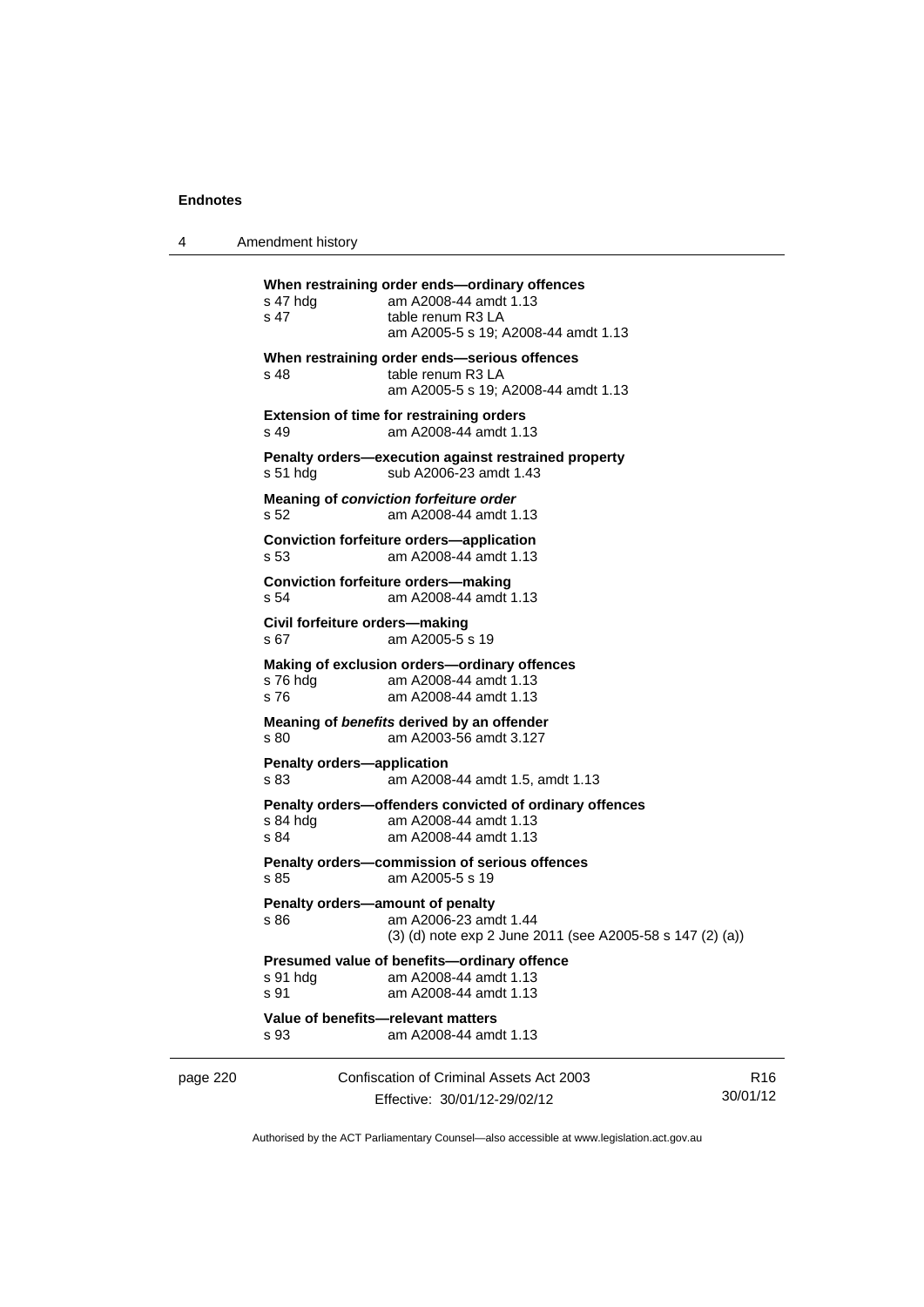```
Creation of penalty charge over restrained property 
s 94 am A2010-15 amdt 2.1; pars renum R16 LA 
When penalty charge over property ends 
s 95 am A2008-44 amdt 1.13 
When penalty order ends 
s 98 am A2008-44 amdt 1.13 
Notice details to be included in public trustee's report 
s 104 am A2004-9 amdt 1.12 
Inconsistency with Trustee Act or Conveyancing Act 
s 115 am A2006-38 amdt 1.3 
Meaning of equitable sharing program 
s 129 am A2008-44 amdt 1.6, amdt 1.13 
Payments into trust fund 
s 131 am A2011-22 amdt 1.100 
Creation of interstate penalty charges 
s 142 am A2008-44 amdt 1.13 
Meaning of property-tracking document 
s 157 am A2008-44 amdt 1.7, amdt 1.13 
Production orders—application 
s 158 am A2008-44 amdt 1.13 
Definitions for div 12.5 
s 164 def investigation am A2008-44 amdt 1.13 
Conduct of examination 
s 176 am A2003-48 amdt 2.2 
Destruction etc of documents
s 190 am A2008-44 amdt 1.8, amdt 1.13 
Definitions for pt 13 
s 195 def target material am A2008-44 amdt 1.13 
Authorisation given by search warrants 
s 202 am A2008-44 amdt 1.13 
Search warrants—restrictions on personal searches 
s 211 am A2003-14 amdt 1.19, amdt 1.20; ss renum R1 LA (see 
                 A2003-8 amdt 1.21) 
Copies of seized things to be provided 
s 222 am A2004-42 amdt 3.22 
Jurisdiction of Magistrates Court—confiscation proceedings 
s 239 am A2004-60 amdt 1.76, amdt 1.77; A2008-44 amdt 1.13
```
R16 30/01/12 Confiscation of Criminal Assets Act 2003 Effective: 30/01/12-29/02/12

page 221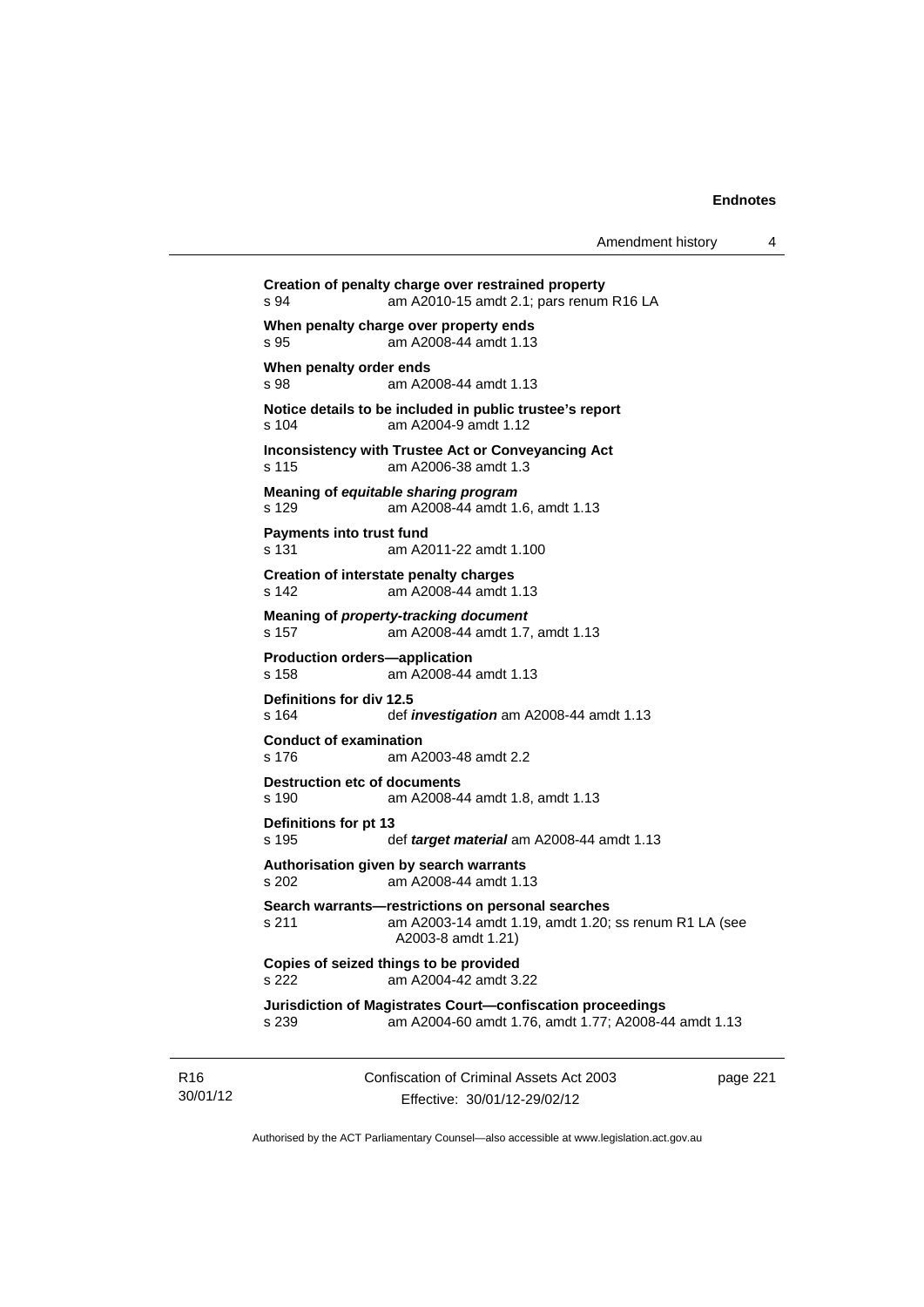| 4 | Amendment history                                                                                                                                                                                                                                                                                                                |  |  |
|---|----------------------------------------------------------------------------------------------------------------------------------------------------------------------------------------------------------------------------------------------------------------------------------------------------------------------------------|--|--|
|   | Other confiscation proceedings-notice of applications etc<br>s 244<br>am A2005-60 amdt 1.14                                                                                                                                                                                                                                      |  |  |
|   | Applications for another confiscation proceeding in relation to same offence<br>s 245<br>am A2005-60 amdt 1.15                                                                                                                                                                                                                   |  |  |
|   | Confiscation proceedings-witness not required to answer questions<br>prejudicing investigation<br>s 249<br>am A2008-44 amdt 1.13                                                                                                                                                                                                 |  |  |
|   | <b>Consequential and transitional matters</b><br>pt 16 hdg<br>exp 15 August 2005 (s 269)                                                                                                                                                                                                                                         |  |  |
|   | <b>Repeal of Proceeds of Crime legislation</b><br>s 261<br>om LA s 89 (3)                                                                                                                                                                                                                                                        |  |  |
|   | Orders under repealed Act<br>s 262<br>exp 15 August 2005 (s 269)                                                                                                                                                                                                                                                                 |  |  |
|   | Proceedings for offences committed before the commencement of this Act<br>s 263<br>exp 15 August 2005 (s 269)                                                                                                                                                                                                                    |  |  |
|   | Use of information etc obtained under repealed Act<br>s 264<br>exp 15 August 2005 (s 269)                                                                                                                                                                                                                                        |  |  |
|   | <b>Confiscated assets trust fund</b><br>s 265<br>exp 15 August 2005 (s 269)                                                                                                                                                                                                                                                      |  |  |
|   | <b>Transitional regulations</b><br>s 266<br>exp 15 August 2005 (s 269)                                                                                                                                                                                                                                                           |  |  |
|   | Modification of pt 16's operation<br>s 267<br>exp 15 August 2005 (s 269)                                                                                                                                                                                                                                                         |  |  |
|   | Amendments of other legislation-sch 1<br>om LA s 89 (3)<br>s 268                                                                                                                                                                                                                                                                 |  |  |
|   | Expiry of pt 16<br>s 269<br>exp 15 August 2005 (s 269)                                                                                                                                                                                                                                                                           |  |  |
|   | Amendments of other legislation<br>om LA s 89 (3)<br>sch 1                                                                                                                                                                                                                                                                       |  |  |
|   | <b>Dictionary</b><br>dict<br>am A2003-14 amdt 1.22; A2005-5 s 17; A2008-44 amdt 1.9<br>def <i>indictable</i> offence om A2008-44 amdt 1.10<br>def ordinary indictable offence om A2008-44 amdt 1.11<br>def ordinary offence ins A2008-44 amdt 1.11<br>def present om A2005-5 s 18<br>def relevant offence ins A2008-44 amdt 1.12 |  |  |

page 222 Confiscation of Criminal Assets Act 2003 Effective: 30/01/12-29/02/12

R16 30/01/12